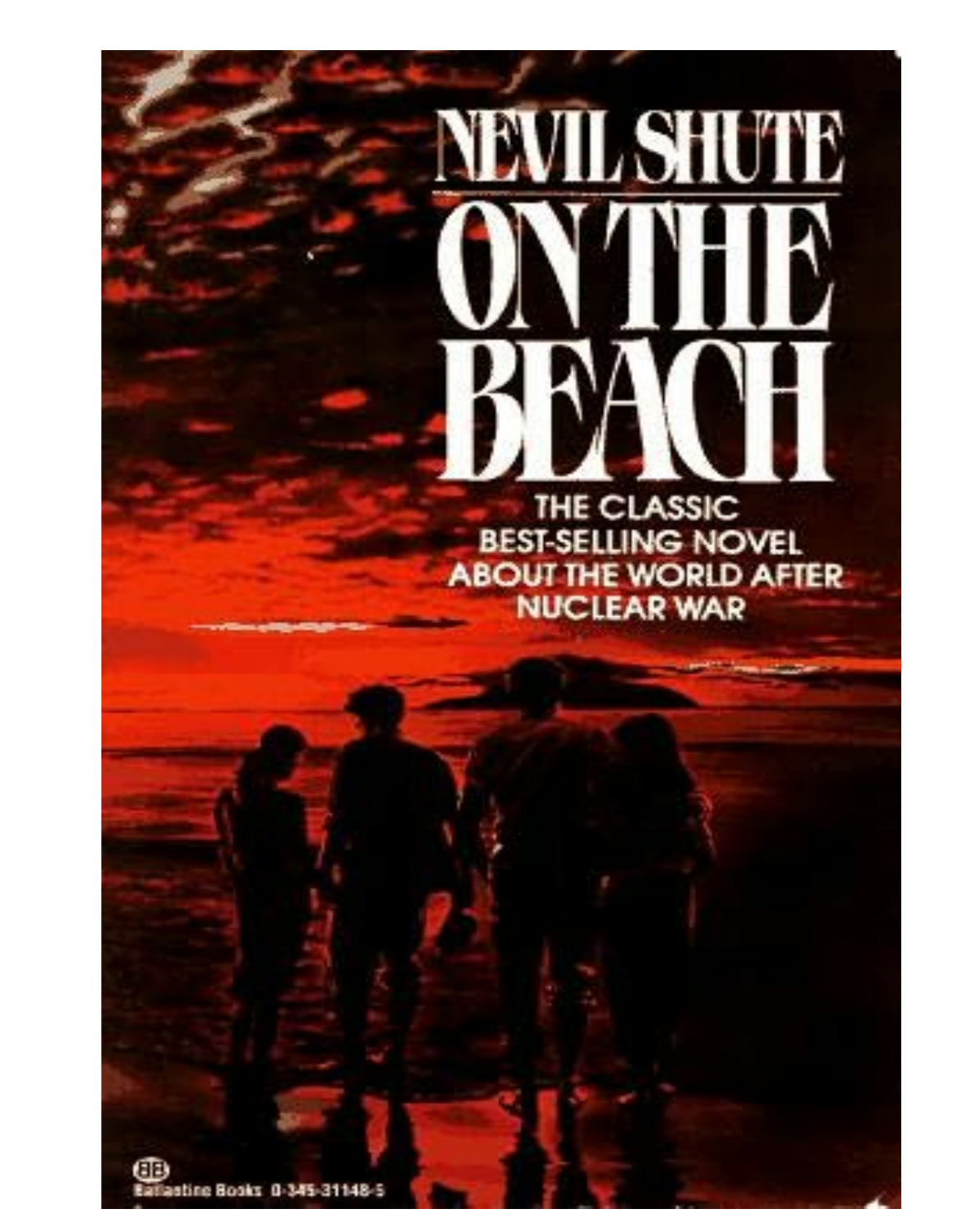# On The Beach

## Nevil Shute

© Ballantine Books 1981 ISBN: 9-780-3452-9732-7

In this last of meeting places We grope together And avoid speech Gathered on this beach of the tumid river.

This is the way the world ends This is the way the world ends This is the way the world ends Not with a bang but a whimper.

**—T.S.Eliot**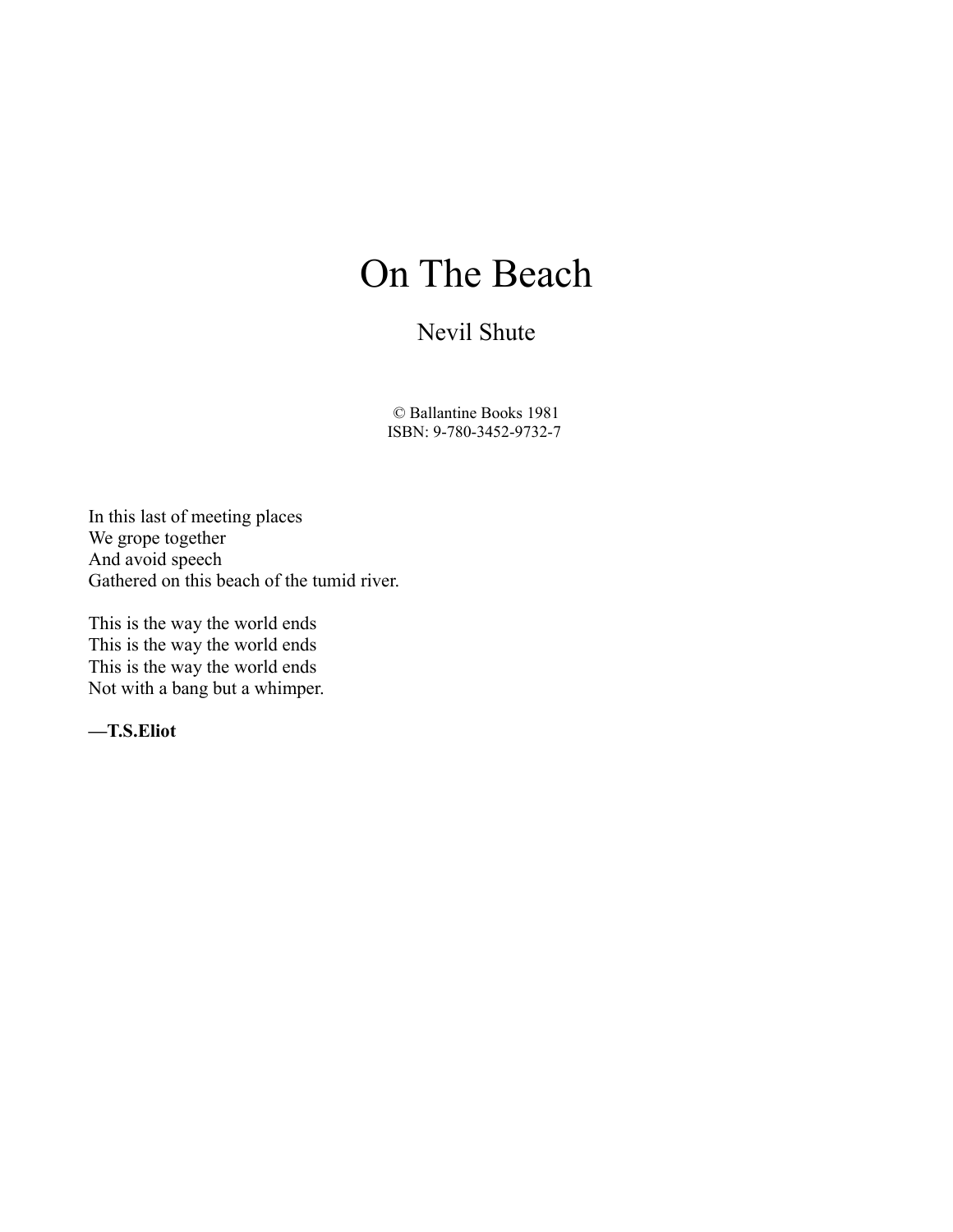## **1**

Lieutenant Commander Peter Holmes of the Royal Australian Navy woke soon after dawn. Pie lay drowsily for a while, lulled by the warm comfort of Mary steeping beside him, watching the first light of the Australian sun upon the cretonne curtains of their room. He knew from the sun's rays that it was about five o'clock; very soon the light would wake his baby daughter Jennifer in her cot, and then they would have to get up and start doing things. No need to start before that happened; he could lie a little longer.

He woke happy, and it was same time before his conscious senses realized and pinned down the origin of this happiness. It was not Christmas, because that was over. He had illuminated the little fir tree in their garden with a string of coloured lights with a long lead to the plug beside the fireplace in the lounge, a small replica of the great illuminated tree a mile away outside the town hell of Falmouth. They had had a barbecue in the garden on the evening of Christmas Day, with a few friends. Christmas was over, and this—his mind turned over slowly—this must be Thursday the 27th. As he lay in bed the sunburn on his back was still a little sore from their day on the beach yesterday, and from sailing in the race. He would do well to keep his shirt on today. And then, as consciousness came fully to him, he realized that of course he would keep his shirt on today. He had a date at eleven o'clock in the Second Naval Member's office, in the Navy Department up in Melbourne. It meant a new appointment, his first work for seven months. It could even mean a seagoing job if he were very lucky, and he ached for a ship again.

It meant work, anyway. The thought of it had made him happy when he went to sleep, and his happiness had lasted through the night. He had had no appointment since he had been promoted lieutenant commander in August and in the circumstances of the time he had almost given up hope of ever working again. The Navy Department, however, had maintained him on full pay throughout these months, and he was grateful to them.

The baby stirred, and started chuntering and making little whimpering noises. The naval officer reached out and turned the switch of the electric kettle on the tray of tea things and baby food beside the bed, and Mary stirred beside him. She asked the time, and he told her. Then he kissed her, and said, "It's a lovely morning again."

She sat up, brushing tack her hair. "I got so burned yesterday. I put some calamine stuff on Jennifer last night. but I really don't think she ought to go down to the beach again today." Then she, too, recollected. "Oh—Peter. it's today you're going up to Melbourne, isn't it?"

He nodded. "I should stay at home, have a day in the shade."

"I think I will."

He got up and went to the bathroom. When he came back Mary was up, too; the baby was sitting on her pot and Mao' was drawing a comb through her hair before the glass. He sat down on the edge of the bed in a horizontal beam of sunlight, and made the tea.

She said, "It's going to be very hot in Melbourne today, Peter. I thought we might go down to the club about four, and you join us there for a swim. I could take the taller and your bathers."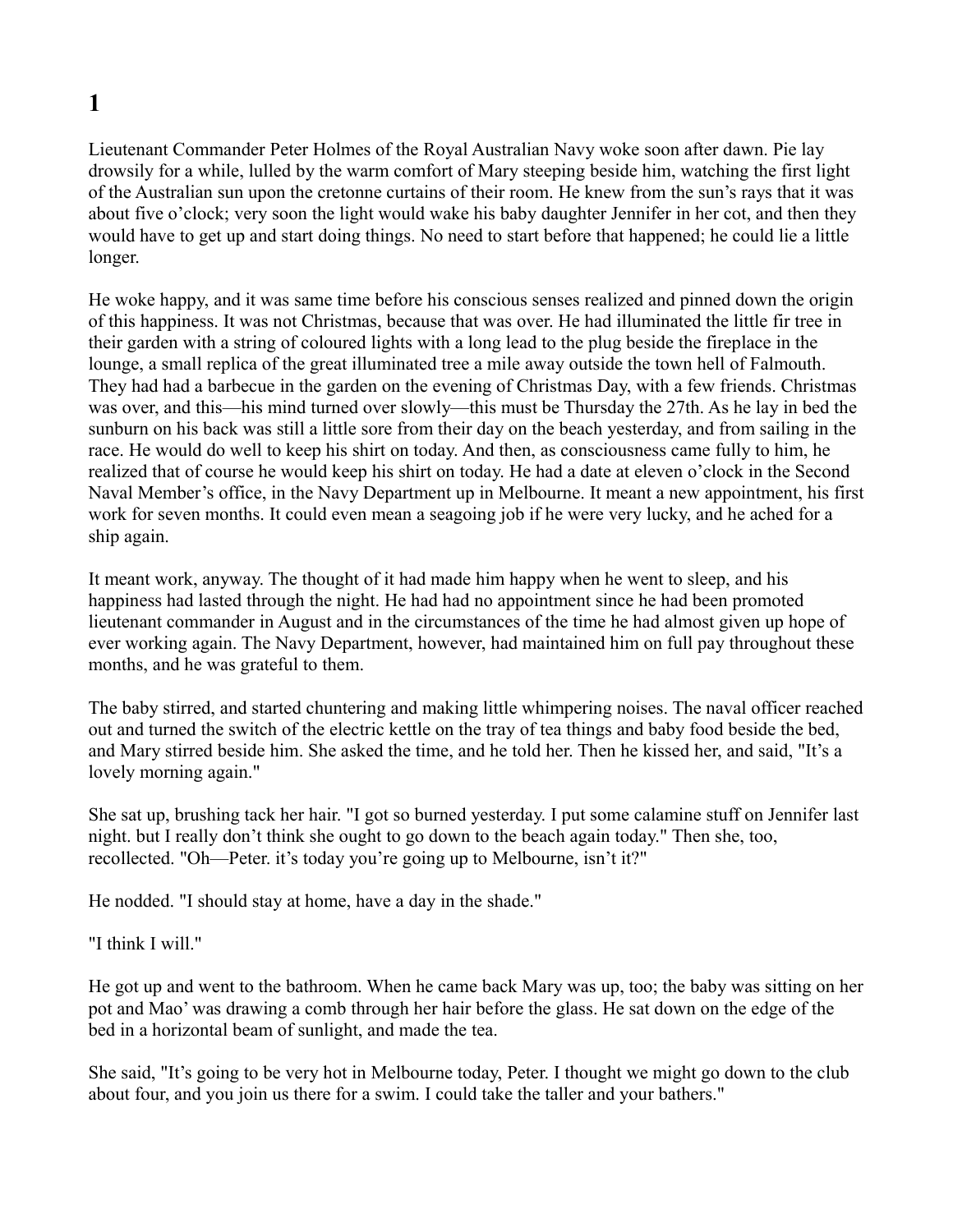They had a small car in the garage, but since the short war had ended a year previously it remained unused. However, Peter Holmes was an ingenious man and good with tools, and he had contrived a tolerable substitute. Both Mary and he had bicycles. He had built a small two-wheeled trailer using the front wheels of two motor bicycles, and he had contrived a trailer hitch both on Mary's bicycle and his own so that either could pull this thing, which served them as a perambulator and a general goods carrier. Their chief trouble was the long hill up from Falmouth.

He nodded. "That's not a bad idea. I'll take my bike and leave it at the station."

"What train have you got to catch?"

"The nine-five." He sipped his tea and glanced at his watch. "I'll go and get the milk as soon as I've drunk this."

He put on a pair of shorts and a singlet and went out. He lived in the ground floor flat of an old house upon the hill above the town that had been divided into apartments; he had the garage and a good part of the garden in his share of the property. There was a verandah, and here he kept the bicycles and the trailer. It would have been logical to park the car under the trees and use the garage, but he could not bring himself to do that. The little Morris was the first car he had ever owned, and he had courted Mary in it. They had been married in 1961 six months before the war, before he sailed in H.M.A.S. Anzac for what they thought would be indefinite separation. The short, bewildering war had followed, the war of which no history had been written or ever would be written now, that had flared all round the Northern Hemisphere and had died away with the last seismic record of explosion on the thirty-seventh day. At the end of the third month he had returned to Williamstown in Anzac on the last of her fuel oil while the statesmen of the Southern Hemisphere gathered in conference at Wellington in New Zealand to compare notes and assess the new conditions, had returned to Falmouth to his Mary and his Morris Minor car. The car had three gallons in the tank; he used that unheeding and another five that he bought at a pump before it dawned upon Australians that all oil came from the Northern Hemisphere.

He pulled the trailer and his bicycle down from the verandah on to the lawn and fitted the trailer hitch; then he mounted and rode off. He had four miles to go to fetch the milk and cream, for the transport shortage now prevented all collections from the farms in his district and they had learned to make their own butter in the Mix-master. He rode off down the road in the warm morning sunlight, the empty billies rattling in the trailer at his back, happy in the thought of work before him.

There was very little traffic on the road. He passed one vehicle that once had been a car, the engine removed and the windscreen knocked out, drawn by an Angus bullock. He passed two riders upon horses, going carefully upon the gravel verge to the road beside the bitumen surface. He did not want one; they were scarce and delicate creatures that changed hands for a thousand pounds or more, but he had sometimes thought about a bullock for Mary. He could convert the Morris easily enough, though it would break his heart to do so.

He reached the farm in half an hour, and went straight to the milking shed. He knew the farmer well, a slow-speaking, tall, lean man who walked with a limp from the Second World War. He found him in the separator room, where the milk flowed into one churn and the cream into another in a low murmur of sound from the electric motor that drove the machine. "Morning, Mr. Paul," said the naval officer. "How are you today?"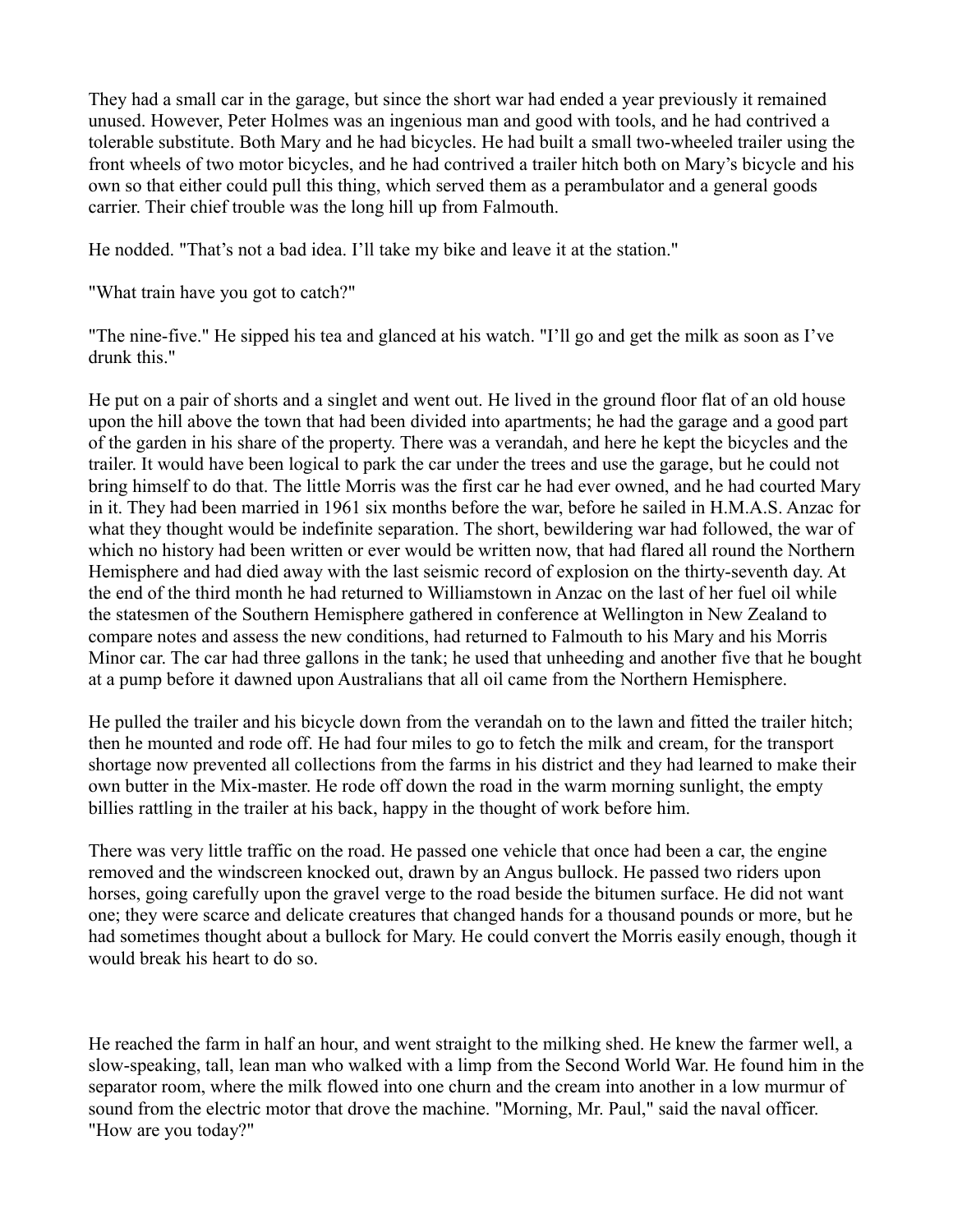"Good, Mr. Holmes." The farmer took the milk billy from him and filled it at the vat. "Everything all right with you?"

"Fine. I've got to go up to Melbourne, to the Navy Department. I think they've got a job for me at last."

"Ah," said the farmer, "that'll be good. Kind of wearisome, waiting around, I'd say."

Peter nodded. "It's going to complicate things a bit if it's a seagoing job. Mary'll be coming for the milk, though, twice a week. She'll bring the money, just the same."

The farmer said, "You don't have to worry about the money till you come back, anyway. I've got more milk than the pigs will take even now, dry as it is. Put twenty gallons in the creek last night—can't get it away. Suppose I ought to raise more pigs, but then it doesn't seem worth while. It's hard to say what to do." He stood in Silence for a minute, and then he said, "Going to be kind of awkward for the wife, coming over here. What's she going to do with Jennifer?"

"She'll probably bring her over with her, in the trailer."

"Kind of awkward for her, that." The farmer walked to the alley of the milking shed and stood in the warm sunlight, looking the bicycle and trailer over. "That's a good trailer," he said. "As good a little trailer as I ever saw. Made it yourself, didn't you?"

"That's right."

"Where did you get the wheels, if I may ask?"

"They're motor bike wheels. I got them in Elizabeth Street."

"Think you could get a pair for me?"

"I could try," Peter said. "I think there may be some of them about still. They're better than the little wheels—they tow more easily." The farmer nodded. "They may be a bit scarce now. People seem to be hanging on to motor bikes."

"I was saying to the wife," the farmer remarked slowly, "if I had a little trailer like that I could make it like a chair for her, put it on behind the push bike and take her into Falmouth, shopping. It's mighty lonely for a woman in a place like this, these days," he explained. "Not like it was before the war, when she could take the car and get into town in twenty minutes. The bullock cart takes three and a half hours, and three and a half hours back; that's seven hours for travelling alone. She did try to learn to ride a bike but she'll never make a go of it, not at her age and another baby on the way. I wouldn't want her to try. Rut if I had a little trailer like you've got I could take her into Falmouth twice a week, and take the milk and cream along to Mrs. Holmes at the same time." He paused. "I'd like to be able to do that for the wife," he remarked. "After all, from what they say on the wireless, there's not so long to go."

The naval officer nodded. "I'll scout around a bit today and see what I can find. You don't mind what they cost?"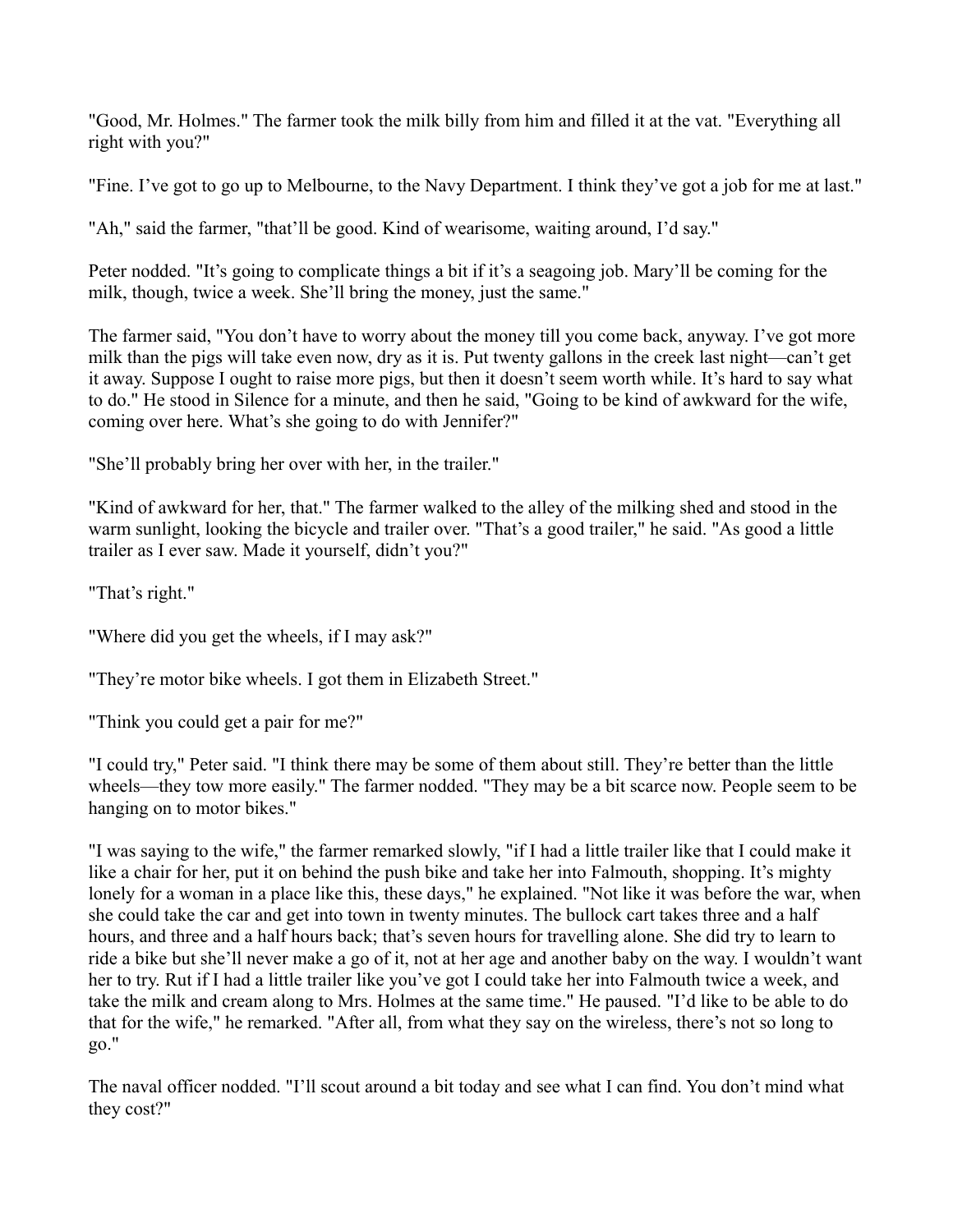The farmer shook his head. "So long as they're good wheels, to give no trouble. Good tires, that's the main thing—last the time out. Like those you've got."

The officer nodded. "I'll have a look for some today."

"Taking you a good bit out of your way."

"I can slip up there by tram. It won't be any trouble. Thank God for the brown coal."

The farmer turned to where the separator was still running. "That's right. We'd be in a pretty mess but for the electricity." He slipped an empty churn into the stream of skim milk deftly and pulled the full churn away. "Tell me, Mr. Holmes," he said. "Don't they use big digging machines to get the coal? Like bulldozers, and things like that?" The officer nodded. "Well, where do they get the oil to run those things?"

"I asked about that once," Peter said. "They distill it on the spot, out of the brown coal. It costs about two pounds a gallon."

"You don't say!" The farmer stood in thought. "I was thinking maybe if they could do that for themselves, they might do some for us. But at that price, it wouldn't hardly be practical …

Peter took the milk and cream billies, put them in the and set off for home. It was six-thirty when he got back. He had a shower and dressed in the uniform he had so seldom worn since his promotion, accelerated his breakfast, and rode his bicycle down the hill to catch the 8:15 in order that he might explore the motor dealers the wheels before his appointment.

He left his bicycle at the garage that had serviced his small car in bygone days. It serviced no cars now. Horses stood stabled where the cars had been, the horses of the business men who lived outside the town, who now rode in in jodhpurs and plastic coats to stable their horses while they commuted up to town in the electric train. The petrol pumps served them as hitching posts. In the evening they would come down on the train, saddle their horses, strap the attaché case to the saddle, and ride home again. The tempo of business life was slowing down and this was a help to them; the 5:03 express train from the city had been cancelled and a 4:17 put on to replace it.

Peter Holmes travelled to the city immersed in speculations about his new appointment, for the paper famine had closed down all the daily newspapers and news now came by radio alone. The Royal Australian Navy was a very small fleet now. Seven small ships had been converted from oil burners to most unsatisfactory coal burners at great cost and effort; an attempt to convert the aircraft carrier Melbourne had been suspended when it proved that she would be too slow to allow the aircraft to land on with safety except in the strongest wind. Moreover, stocks of aviation fuel had to be husbanded so carefully that training programmes had been reduced to virtually nil, so that it now seemed inexpedient to carry on the Fleet Air Arm at all. He had not heard of any changes in the officers of the seven minesweepers and frigates that remained in commission. It might be that somebody was sick and had to be replaced, or it might be that they had decided to rotate employed officers with the unemployed to keep up seagoing experience. More probably it meant a posting to some dreary job on shorn, an office job in the barracks or doing something with the stores at some disconsolate, deserted place like Flinders Naval Depot. He would be deeply disappointed if he did not get to sea, and yet he knew it would be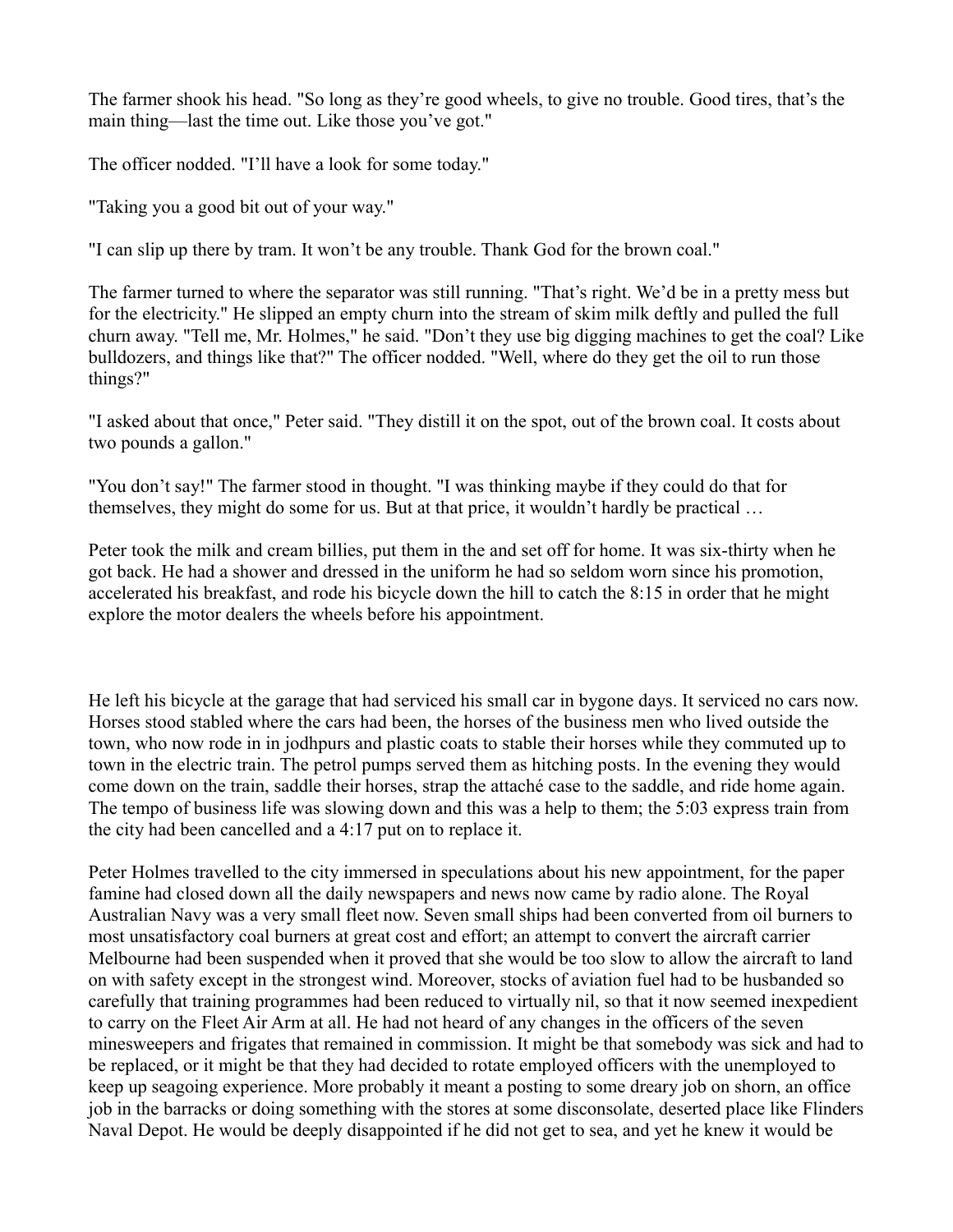better for him so. On shore he could look after Mary and the baby as he had been doing, and there was now not so long to go.

He got to the city in about an hour and went out of the station to get upon the tram. It rattled unobstructed through streets innocent of other vehicles and took him quickly to the motor dealing district. Most of the shops here were closed or taken over by the few that remained open, the windows still encumbered with the useless stock. He shopped around here for a time searching for two light wheels in good condition that would make a pair, and finally bought wheels of the same size from two makes of motorcycle, which would make complications with the axle that could be got over by the one mechanic still left in his garage.

He took the tram back to the Navy Department carrying the wheels tied together with a bit of rope. In the Second Naval Member's offices he reported to the secretary, a paymaster lieutenant who was known to him. The young man said, "Good morning, sir. The admiral's got your posting on his desk. He wants to see you personally. I'll tell him that you're here."

The lieutenant commander raised his eyebrows. It seemed unusual, but then in this reduced navy everything was apt to be a bit unusual. He put the wheels down by down by the paymaster's desk, looked over his uniform with some concern, picked a hit of thread off the lapel of his jacket, and tucked his cap under his arm.

"The admiral will see you now, sir."

He marched into the office and came to attention. The admiral, seated at his desk, inclined his head, "Good morning, Lieutenant Commander. You can stand easy. Sit dawn."

Peter sat dawn in the chair beside the desk. The admiral leaned aver and offered him a cigarette out of his case, and lit it for him with a lighter, "You've been unemployed for some time."

"Yes, sir."

The admiral lit a cigarette himself. "Well, I've got a sea-going appointment for you. I can't give you a command, I'm afraid, and I can't even put you in one of our own ships. I'm posting you as liaison officer in USS. Scorpion.

He glanced at the younger man. "I understand you've met Commander Towers."

"Yes, sir." He had met the captain of Scorpion two or three times in the last few months, a quiet, softspoken man of thirty-five or so with a slight New England accent. He had read the American's report upon his ship's war service. He had been at sea in his atomic-powered submarine on patrol between Kiska and Midway when war the began, and opening his sealed orders at the appropriate signal he submerged and set course for Manila at full cruising speed. On the fourth day, somewhere north of Iwo Jima, he came to periscope depth for an inspection of the empty sea as was his routine in each watch of the daylight hours and found the visibility to be extremely low, apparently with some sort of dust; at the same time the detector on his periscope bead indicated a high level of radioactivity. He attempted to report this to Pearl Harbor in a signal but got no reply; he carried on, the radioactivity increasing as he neared the Philippines. Next night he made contact with Dutch Harbor and passed a signal in code to his admiral, but was told that all communications were now irregular, and he got no reply. On the next night he failed to raise Dutch Harbor. He carried on upon his mission, setting course around the north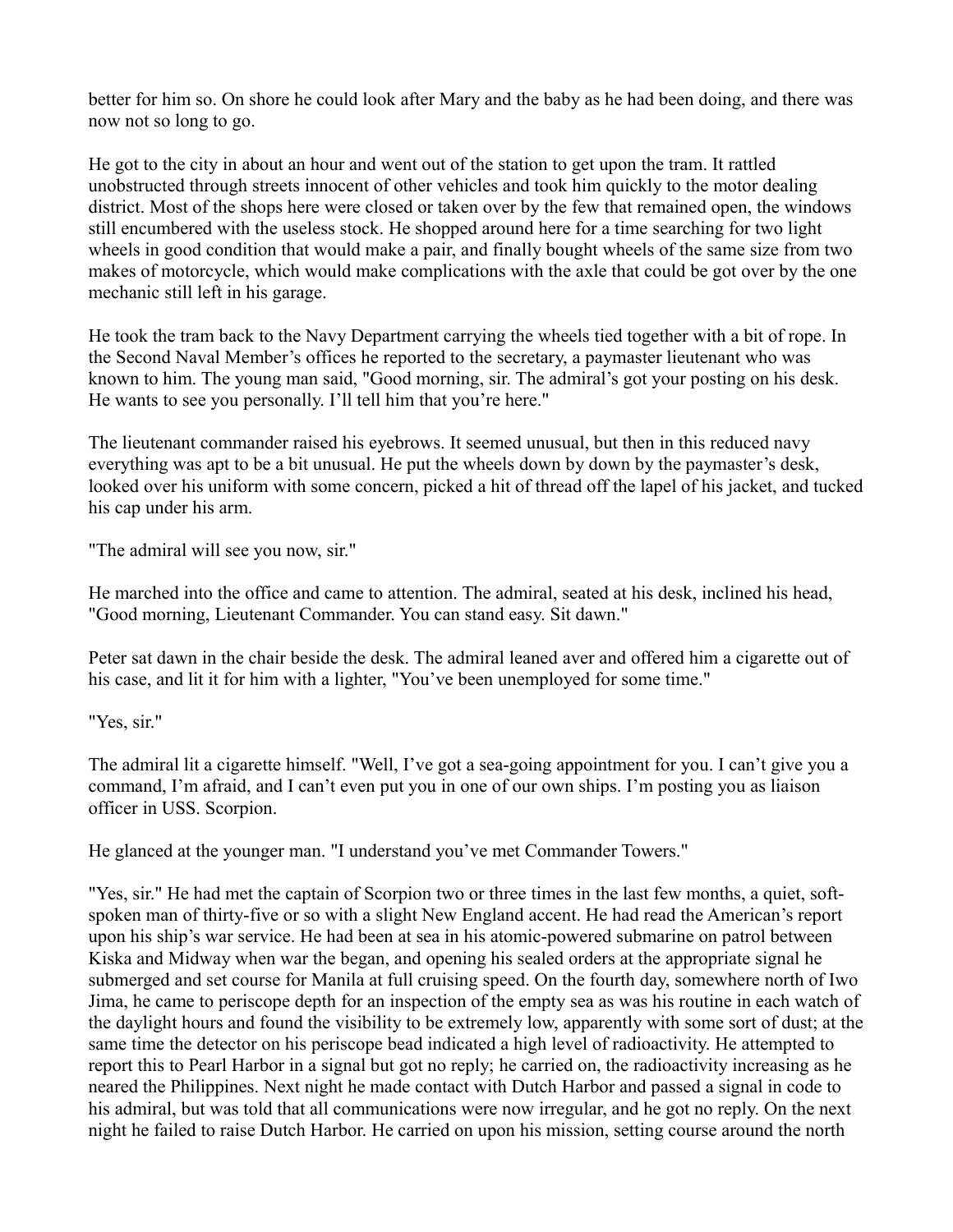of Luzon. In the Balintang Channel he found much dust and the radioactivity far above the lethal level, the wind being westerly, force 4 to 5. On the seventh day of the war he was in Manila Hay looking at the city through his periscope, still without orders. The atmospheric radioactivity was rather less here though still above the danger level; he did not care to surface or go up on to the bridge. Visibility was moderate; through the periscope he saw a pall of smoke drifting up above the city and formed the opinion that at least one nuclear explosion had taken place there within the last few days. He saw no activity on shore from five miles out in the bay. Proceeding to close the land he grounded his ship unexpectedly at periscope depth, being then in the main channel where the chart showed twelve fathoms; this reinforced his previous opinion. He blew his tanks and got off without difficulty, turned round, and went out to the open sea again.

That night he failed again to raise any American station, or any ship that could relay his signals. Blowing his tanks had used up much of his compressed air, and he did not care to take in the contaminated air in that vicinity. He had been submerged by that time for eight days; his crew were still fairly fit though various neuroses were beginning to appear, born of anxiety about conditions in their homes. He established radio contact with an Australian station at Port Moresby in New Guinea; conditions there appeared to be normal, but they could not relay any of his signals.

It seemed to him that the best thing he could do would be to go south. He went back round the north of Luzon and set course for Yap Island, a cable station under the control, of the United States. He got there three days later. Here the radioactive level was so low as to be practically normal; he surfaced in a moderate sea, blew out the ship with clean air, charged his tanks, and let the crew up on the bridge in batches. On entering the roads he was relieved to find an American cruiser there. She directed him to an anchorage and sent a boat; he moored ship, let the whole crew up on deck, and went off in the boat to put himself under the command of the captain, of the cruiser, a Captain Shaw. Here he learned for the first time of the Russian-Chinese war that had flared up out of the Russian-NATO war, that had in turn been born of the Israeli-Arab war, initiated by Albania. He learned of the use of cobalt bombs by both the Russians and the Chinese; that news came deviously from Australia, relayed from Kenya. The cruiser was waiting at Yap to rendezvous with a Fleet tanker; she had been there for a week and in the last five days she had been out of communication with the United States. The captain had sufficient bunker fuel to get his ship to Brisbane at her most economical speed, but no further.

Commander Towers stayed at Yap for six days while the news, such as it was, grew steadily worse. They did not succeed in making contact with any station in the United States or Europe, but for the first two days or so they were able to pick up news broadcasts from Mexico City, and that news was just about as bad as it could be. Then that station went off the air, and they could only get Panama, Bogota, and Valparaiso, who knew practically nothing about what was going on up in the northern continent. They made contact with a few ships of the U.S. Navy in the South Pacific, most of them as short of fuel as they were themselves. The captain of the cruiser at Yap proved to be the senior officer of all these ships;

he made the decision to sail all U.S. ships into Australian waters and to place his forces under Australian command. He made signals to all ships to rendezvous with him at Brisbane. They congregated there a fortnight later, eleven ships of the U.S. Navy, all out of bunker fuel and with very little hope of getting any more. That was a year ago; they were there still.

The nuclear fuel required for U.S.S. Scorpion was not available in Australia at the time of her arrival, but it could be prepared. She proved to be the only naval vessel in Australian waters with any worthwhile radius of action so she was sailed to Williamstown, the naval dockyard of Melbourne, being the nearest port to the headquarters of the Navy Department. She was, in fact, the only warship in Australia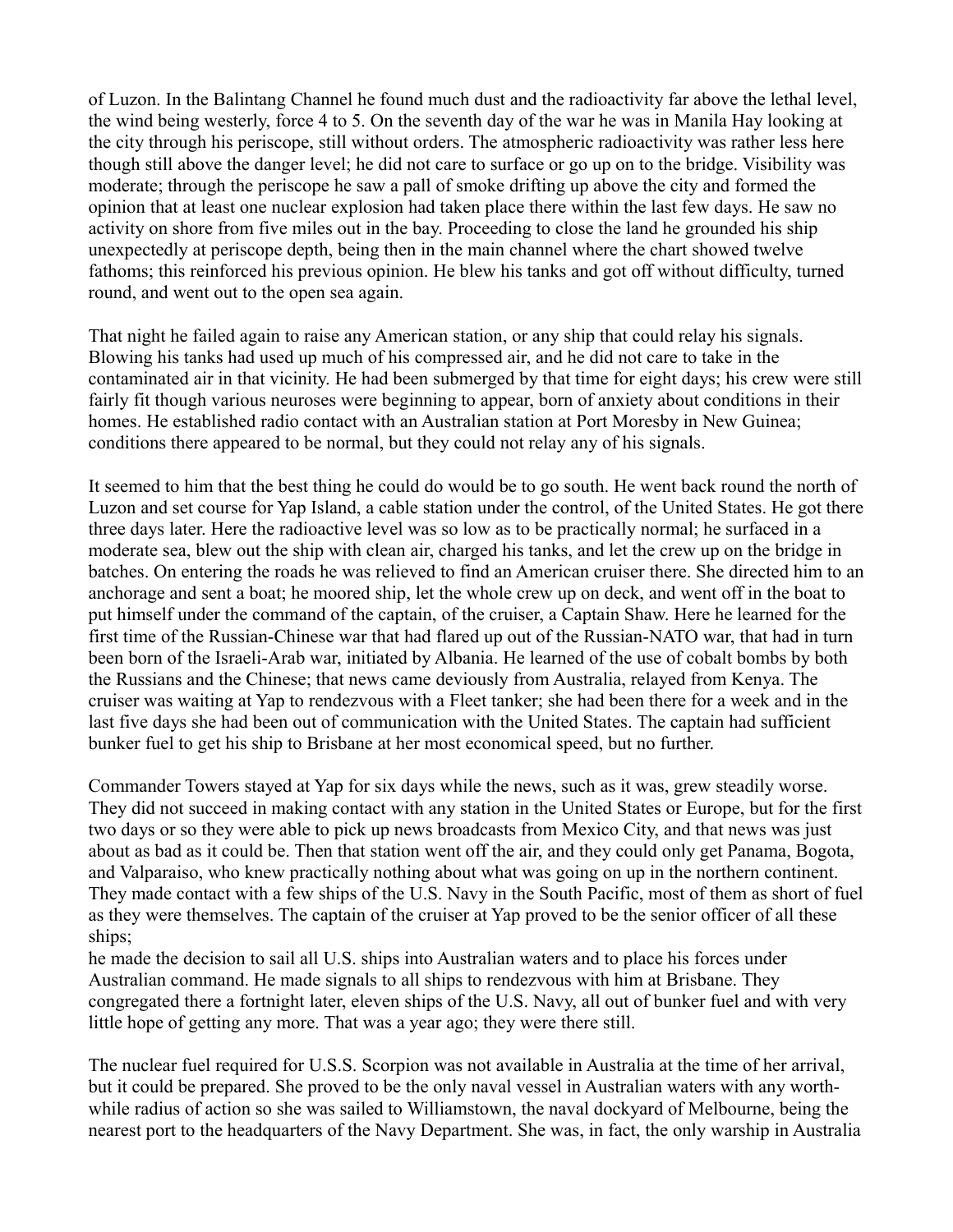worth bothering about. She stayed idle for some time while her nuclear fuel was prepared till, six months previously, she had been restored to operational mobility. She then made a cruise to Rio de Janeiro, carrying supplies of fuel for another American nuclear submarine that had taken refuge there, and returned to Melbourne to undergo a fairly extensive refit in the dockyard.

All this was known to Peter Holmes as the background of Commander Towers, U.S.N., and it passed quickly through his mind as he sat before the admiral's desk. The appointment that he had been offered was a new one; there had been no Australian liaison officer in Scorpion when she had made her South American cruise. The thought of Mary and his little daughter troubled him now and prompted him to ask, "How long is this appointment for, sir?"

The admiral shrugged his shoulders slightly. "We could say a year. I imagine it will be your last posting, Holmes."

The younger man said, "I know, sir. I'm very grateful for the opportunity." He hesitated, and then he asked, "Will the ship be at sea for much of that time, sir? I'm married, and we've got a baby. Things aren't too easy now, compared with what they used to be, and it's a bit difficult at home. And anyway, there's not so long to go."

The admiral nodded. "We're all in the same boat, of course. That's why I wanted to see you before offering this posting. I shan't hold it against you if you ask to be excused, but in that case I can't hold out much prospect of any further employment. As regards sea time, at the conclusion of the refit on the fourth—" he glanced at the calendar "—that's in a little over a week from now—the ship is to proceed to Cairns, Port Moresby, and Port Darwin to report upon conditions in those places, returning to Williamstown. Commander Towers estimates eleven days for that cruise. After that we have in mind a longer cruise for her, lasting perhaps two months."

"Would there be an interval between those cruises, sir?"

"I should think the ship might be in the dockyard for about a fortnight."

"And nothing on the programme after that?"

"Nothing at present."

The young officer sat in thought for a moment revolving in his mind the shopping, the ailments of the baby, the milk supply. It was summer weather; there would be no firewood to be cut. If the second cruise began about the middle of February he would be home by the middle of April, before the weather got cold enough for fires. Perhaps the farmer would see Mary right for firewood if he was away longer than that, now that he had got him the wheel for his trailer. It should be all right for him to go, so long as nothing further went wrong. But if the electricity supply failed, or the radioactivity spread south more quickly than the wise men estimated … Put away that thought.

Mary would be furious if he turned down this job and sacrificed his career. She was a naval officer's daughter born and brought up at Southsea in the south of England; be had first met her at a dance in Indefatigable when he was doing his sea time in England with the Royal Navy. She would want him to take this appointment …

He raised his bead. "I should be all right for those two cruises, sir," be said. "Would it be possible to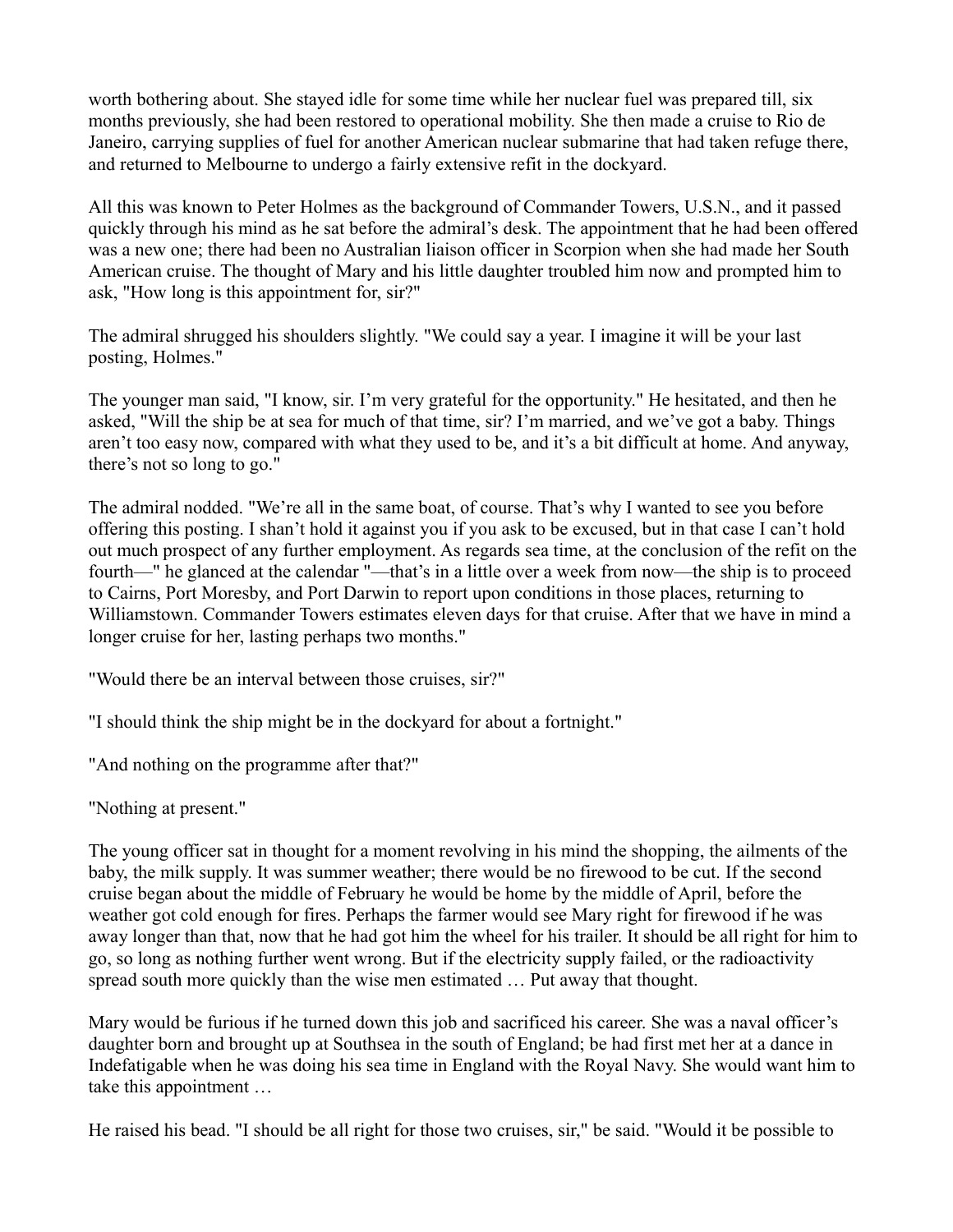review the situation alter that? I mean, it's not so easy to make plans ahead—at home—with all this going on."

The admiral thought for a moment. In the circumstances it was a reasonable request for a man to make, especially a newly married man with a young baby. The case was a new one, for postings were now so few, but he could hardly expect this officer to accept sea duty outside Australian waters in the last few months He nodded, "I can do that, Holmes," he said. "I'll make this posting for five months, till the thirty-first of May. Report to me again when you get back from the second cruise."

"Very good, sir.

"You'll report in Scorpion on Tuesday, New Year's Day. If you wait outside a quarter of an hour you can have your letter to the captain. The vessel is at Williamstown, lying alongside Sydney as her mother ship."

"I know, sir."

The admiral rose to his feet. "All right, Lieutenant Commander." He held out his hand. "Good luck in the appointment."

Peter Holmes shook hands. "Thank you for considering me, sir."

He paused before leaving the room. "Do you happen to know if Commander Towers is on board today?" he asked. "As I'm here, I might slip down and make my number with him, and perhaps see the ship. I'd rather like to do that before joining."

"So far as I know he is on board," the admiral said. "You can put a call through to Sydney—ask my secretary." He glanced at his watch. "There's a transport leaving from the main gate at eleven-thirty. You'll be able to catch that."

Twenty minutes later Peter Holmes was seated by the driver in the electric truck that ran the ferry service down to Williamstown, bowling along in silence through the deserted streets. In former days the truck had been a delivery van for a great Melbourne store; it had been requisitioned at the conclusion of the war and painted naval grey. It moved along at a steady twenty miles an hour unimpeded by any other traffic on the roads. It got to the dockyard at noon, and Peter Holmes walked down to the berth occupied by FLMA 5 Sydney, an aircraft carrier immobilized at the quay side. He went on board, and went down to the wardroom.

There were only about a dozen officers in the great wardroom, six of them in the khaki gabardine working uniform of the U.S. Navy. The captain of Scorpion was among them; he came forward smiling to meet Peter. "Say, Lieutenant Commander, I'm glad you could come down."

Peter Holmes said, "I hoped you wouldn't mind, sir. I'm not due to join till Tuesday. But as I was at the Navy Department I hoped you wouldn't mind if I came down for lunch, and perhaps had a look through the ship."

"Why, sure," said the captain. "I was glad when Admiral Grimwade told me he was posting you to join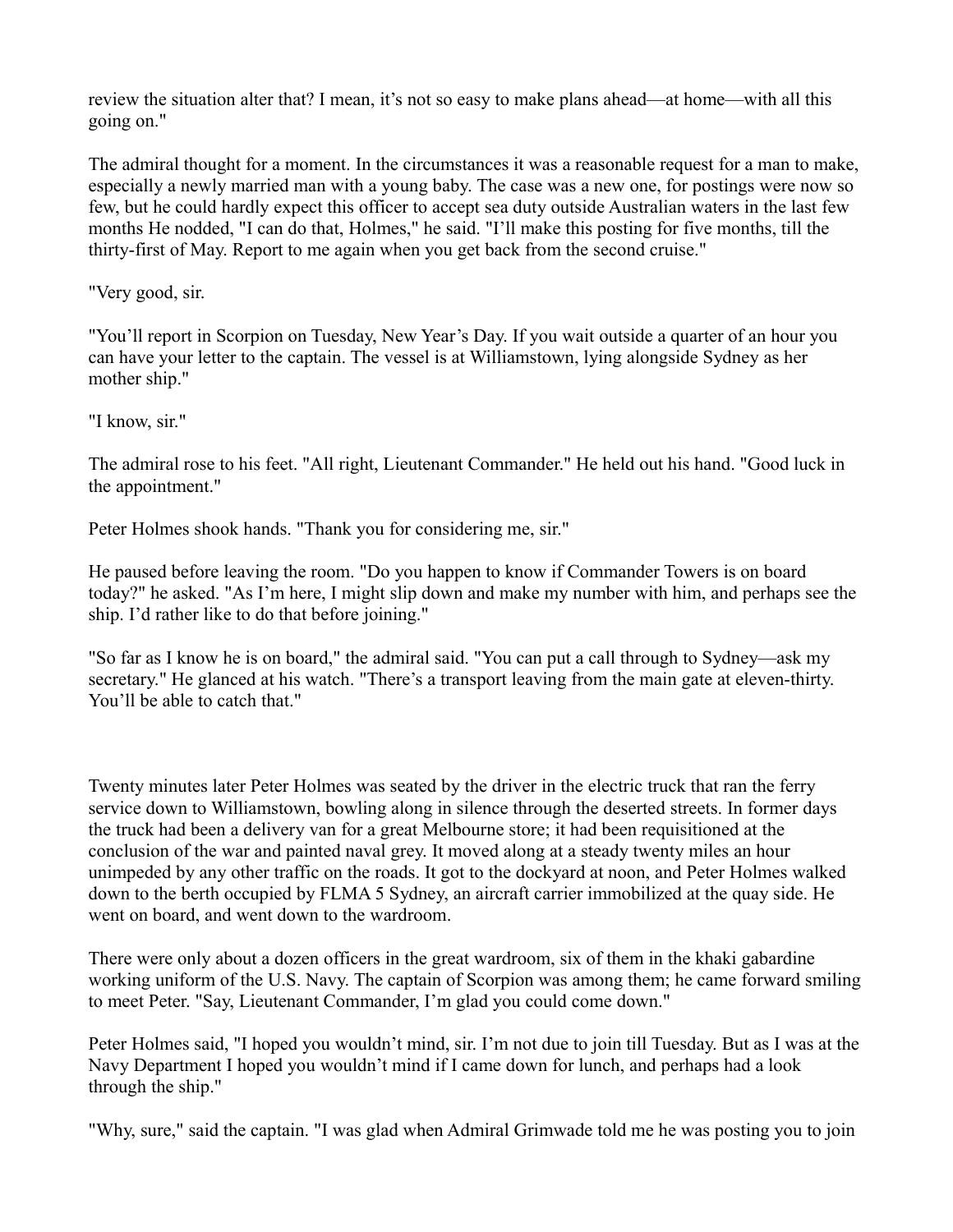us. I'd like you to meet some of my officers." He turned to the others. "This is my executive officer, Mr. Farrell, and my engineering officer, Mr. Lundgren." He smiled. "It takes a pretty high-grade engineering staff to run our motors. This is Mr. Benson, Mr. O'Doherty, and Mr. Hirsch." The young men bowed, a little awkwardly. The captain turned to Peter. "How about a drink before lunch, Commander?"

The Australian said, "Well—thank you very much. I'll have a pink gin." The captain pressed the bell upon the bulkhead. "How many officers have you in Scorpion, sir?"

"Eleven, all told. She's quite a submarine, of course, and we carry four engineer officers."

"You must have a big wardroom."

"It's a bit cramped when we're all sitting down together, but that doesn't happen very often in a submarine. But we've got a cot for you, Commander."

Peter smiled. "All to myself, or is it Box and Cox?"

The captain was a little shocked at the suggestion. "Why, no. Every officer and every enlisted man has an individual berth in Scorpion."

The wardroom steward came in answer to the bell. The captain said, "Will you bring one pink gin and six orangeades?"

Peter was embarrassed, and could have kicked himself for his indiscretion. He checked the steward. "Don't you drink in port, sir?"

The captain smiled. "Why, no. Uncle Sam doesn't like it. But you go right ahead. This is a British ship."

"I'd rather have it your way, if you don't mind," Peter replied. "Seven orangeades."

"Seven it is," said the captain nonchalantly. The steward went away. "Some navies have it one way and some another," he remarked. "I never noticed that it made much difference in the end result."

They lunched in Sydney, a dozen officers at one end of one of the long, empty tables. Then they went down into Scorpion, moored alongside. She was the biggest submarine that Peter Holmes had ever seen; she displaced about six thousand tons and her atomic-powered turbines developed well over ten thousand horsepower. Besides her eleven officers she carried a crew of about seventy petty officers and enlisted men. All these men messed and slept amongst a maze of pipes and wiring as is common in all submarines, but she was well equipped for the tropics with good air conditioning and a very large cold store. Peter Holmes was no submariner and could not judge her from a technical point of view, but the captain told him that she was easy on controls and quite maneuverable in spite of her great length.

Most of her armament and warlike stores had been taken off her during her refit, and all but two of her torpedo tubes had been removed. This made more room for mess decks and amenities than is usual in a submarine, and the removal of the aft tubes and torpedo stowage made conditions in the engine room a good deal easier for the engineers. Peter spent an hour in this part of the ship with the engineering officer, Lieutenant Commander Lundgren. He had never served in an atomic-powered ship, and as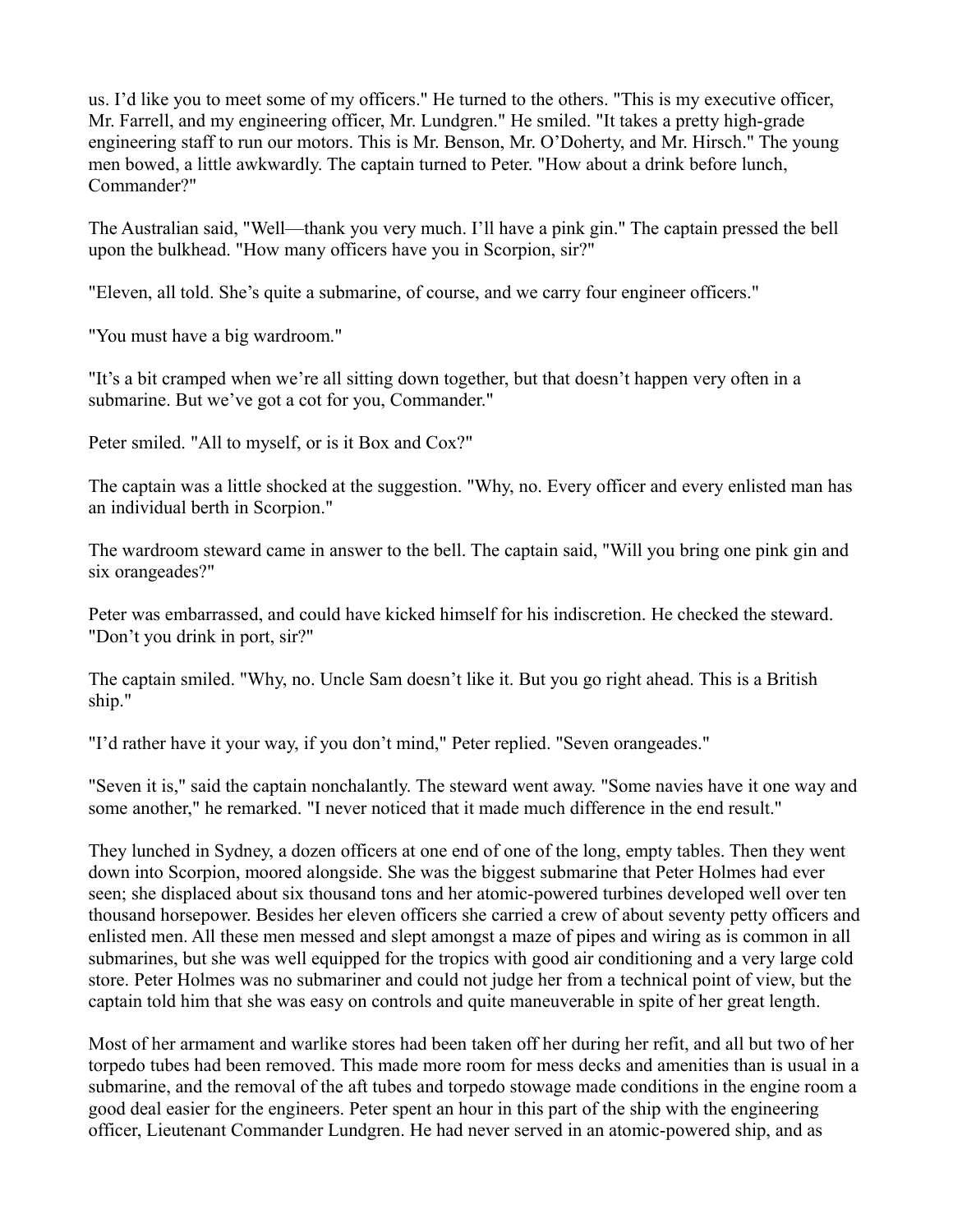much of the equipment was classified for security a great deal of it was novel to him. He spent some time absorbing the general layout of the liquid sodium circuit to take heat from the reactor, the various heat exchangers, and the closed cycle helium circuits for the twin high-speed turbines that drove the ship through the enormous reduction gears, so much larger and more sensitive than the other units of the power plant.

He came back to the captain's tiny cabin in the end. Commander Towers rang for the coloured steward, ordered coffee for two, and let down the folding seat for Peter. "Have a good look at the engines?" he asked.

The Australian nodded. "I'm not an engineer," he said. "Much of it is just a bit over my head, but it was very interesting. Do they give you much trouble?"

The captain shook his head. "They never have so far. There's nothing much that you can do with them at sea if they do. Just keep your fingers crossed and hope they'll keep on spinning around."

The coffee came and they sipped it in silence. "My orders are to report to you on Tuesday," Peter said. "What time would you like me here, sir?"

"We sail on Tuesday on sea trials," the captain said. "It might be Wednesday, but I don't think we'll be so late as that. We're taking on stores Monday and the crew come aboard."

"I'd better report to you on Monday, then," said the Australian. "Some time in the forenoon?"

"That might be a good thing," said the captain. "I think we'll get away by Tuesday noon. I told the admiral I'd like to take a little cruise in Bass Strait as a shakedown, and come back maybe on Friday and report operational readiness. I'd say if you're on board any time Monday forenoon that would be okay."

"Is there anything that I can do for you in the meantime? I'd come aboard on Saturday if I could help at all."

"I appreciate that, Commander, but there's not a thing. Half the crew are off on leave right now, and I'm letting the other half go off on week-end pass tomorrow noon. There'll be nobody here Saturday and Sunday barring one officer and six men on watch. No, Monday forenoon will be time enough for you."

He glanced at Peter. "Anybody tell you what they want us to do?"

The Australian was surprised. "Haven't they told you, sir?"

The American laughed. "Not a thing. I'd say the last person to bear the sailing orders is the captain."

"The Second Naval Member sent for me about this posting," Peter said. "He told me that you were making a cruise to Cairns, Port Moresby, and Darwin, and that it was going to take eleven days."

"Your Captain Nixon in the Operations Division, he asked me how long that would take," the captain remarked. "I haven't had it as an order yet."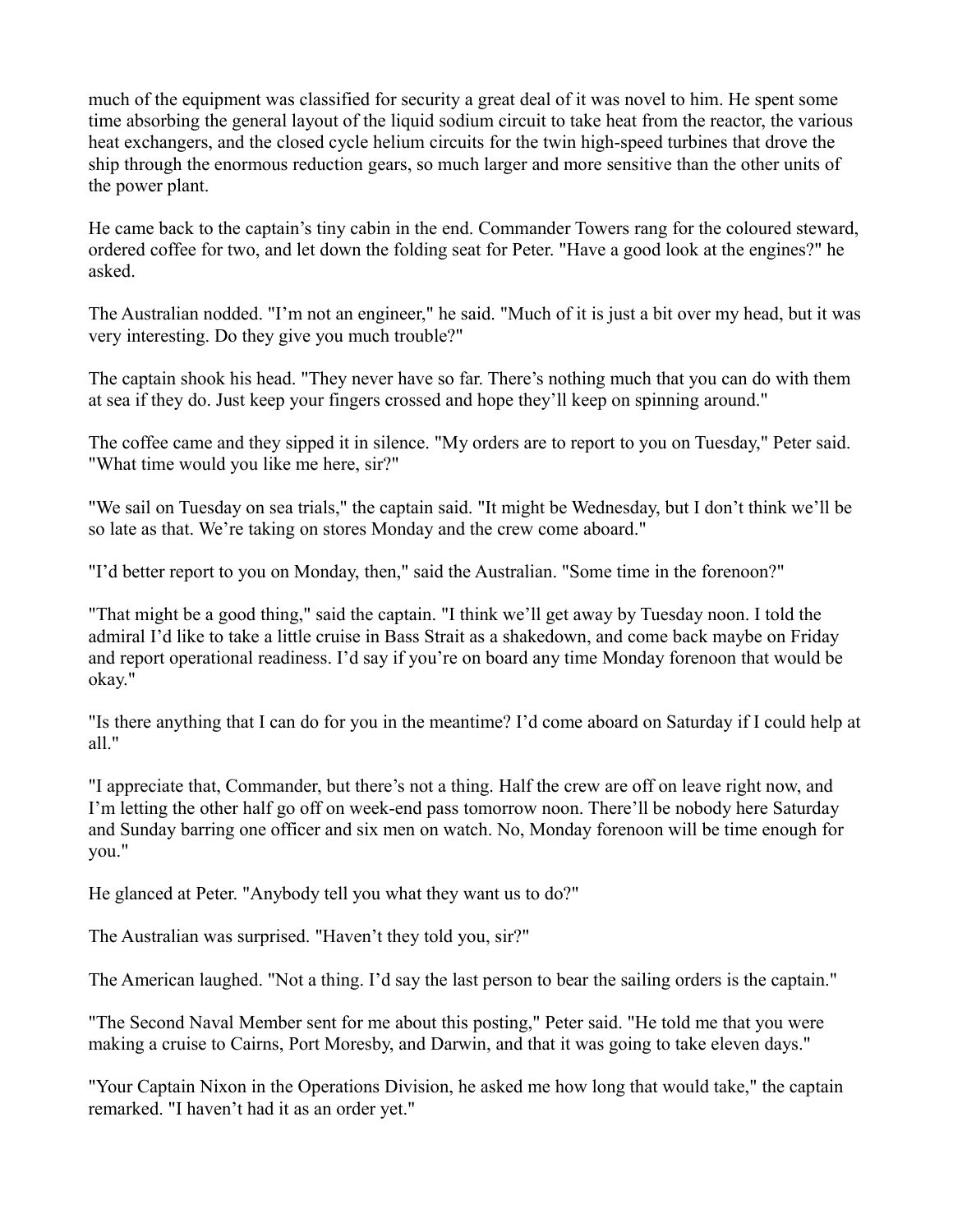"The admiral said, this morning, that after that was over there'd be a much longer cruise, that would take about two months."

Commander Towers paused, motionless, his cup suspended in mid-air. "That's news to me," he remarked. "Did he say where we were going?"

Peter shook his head. "He just said it would take about two months."

There was a short silence. Then the American roused himself and smiled. "I guess if you look in around midnight you'll find me drawing radiuses on the chart," he said quietly. "And tomorrow night, and the night after that."

It seemed better to the Australian to turn the conversation to a lighter tone, "Aren't you going away for the week-end?" he asked.

The captain shook his head. I'll stick around. Maybe go up to the city one day and take in a movie."

It seemed a dreary sort of programme for his weekend, a stranger far from home in a strange land. On the impulse Peter said, "Would you care to come down to Falmouth for a couple of nights, sir? We've got a spare bedroom. We've been spending most of our time at the sailing club this weather, swimming and sailing. My wife would like it if you could come."

"That's mighty nice of you," the captain said thoughtfully. He took another drink of coffee while he considered the proposal. Northern Hemisphere people seldom mixed well, now, with people of the Southern Hemisphere. Too much lay between them, too great a difference of experience. The intolerable sympathy made a barrier. He knew that very well, and more, he knew that this Australian officer must know it in spite of his invitation. In the line of duty, however, he felt that he would like to know more about the liaison officer. If he had to communicate through him with the Australian naval command he would like to know what sort of man he was; that was a point in favour of this visit to his home. The change would certainly be some relief from the vile inactivity that had tormented him in the last months; however great the awkwardness, it might be better than a week-end in the echoing, empty aircraft carrier with only his own thoughts and memories for company.

He smiled faintly as he put his cup down. It might be awkward if he went down there, but it could be even more awkward if he churlishly refused an invitation kindly meant from his new officer. "You sure it wouldn't be too much for your wife?" he asked. "With a young baby?"

Peter shook his head. "She'd like it," he said. "Make a bit of a change for her. She doesn't see many new faces, with things as they are. Of course, the baby makes a tie\* as well."

"I certainly would like to come down for one night," the American said. "I'll have to stick around here tomorrow, but I could use a swim on Saturday. It's a long time since I had a swim. How would it be if I came down to Falmouth on the train Saturday morning? I'll have to be back here on Sunday."

"I'll meet you at the station." They discussed trains for a little. Then Peter asked, "Can you ride a push bike?" The other nodded "I'll bring another bike down with me to the station. We live about two miles out."

Commander Towers said, "That'll be fine." The red Oldsmobile was fading to a dream. It was only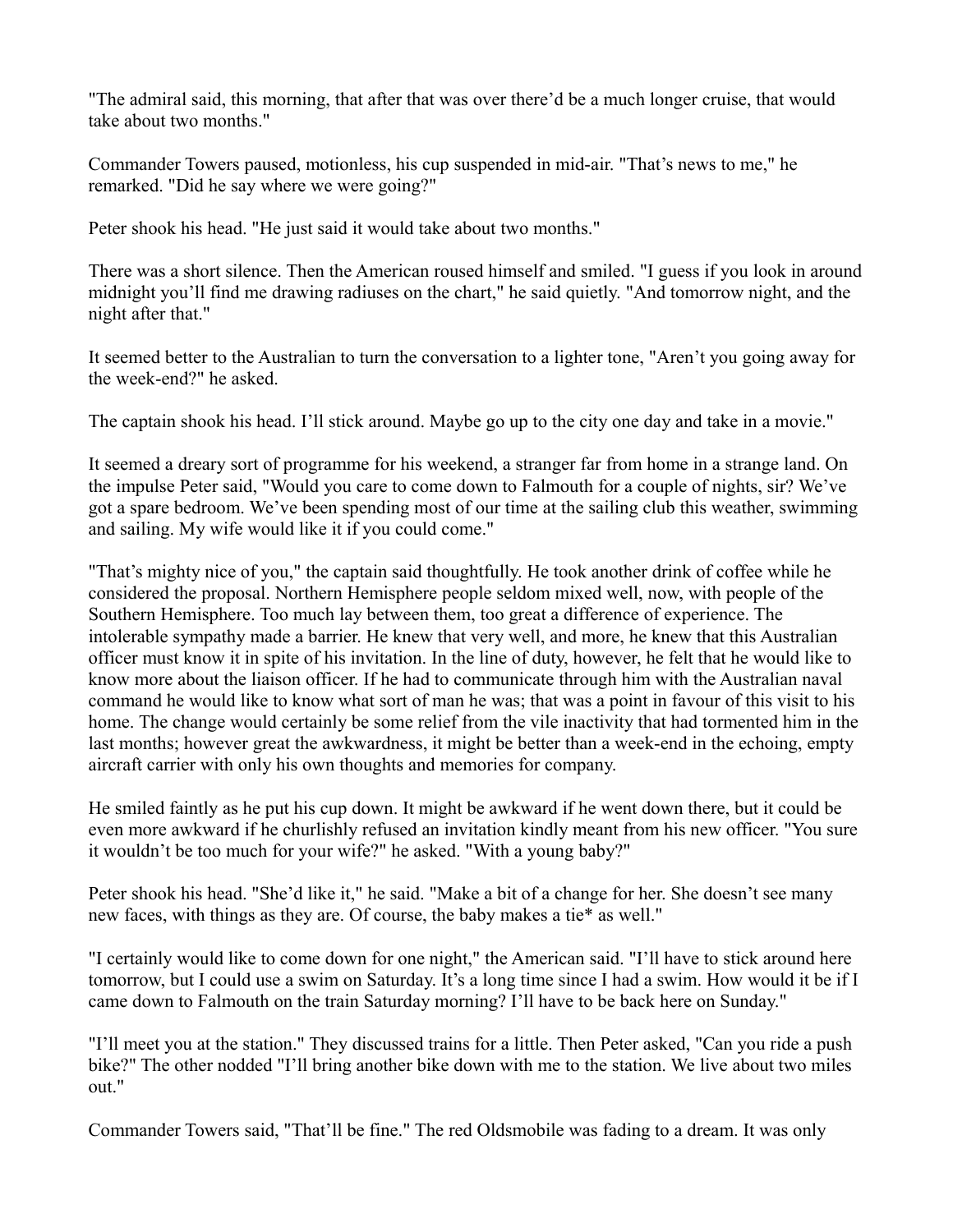fifteen months since he had driven it to the airport, but now he could hardly remember what the instrument panel looked like or on which side the scat adjustment lever lay. It must be still in the garage of his Connecticut home, untouched perhaps, with all the other things that he had schooled himself not to think about. One had to live in the new world and do one's best, forgetting about the old; now it was push bikes at the railway station in Australia.

Peter left to catch the ferry truck back to the Navy Department; he picked up his letter of appointment and his wheels, and took the tram to the station. He got back to Falmouth at about six o'clock, hung the wheels awkwardly on the handlebars of his bicycle, took off his jacket, and trudged the pedals heavily up the hill to his home. He got there half an hour later sweating profusely in the heat of the evening, to find Mary cool in a summer frock in the refreshing murmur of a sprinkler on the lawn.

She came to meet him. "Oh Peter, you're so hot!" she said. "I see you got the wheels."

He nodded. "Sorry I couldn't get down to the beach."

"I guessed you'd been held up. We came home about half-past five. What happened about the appointment?"

"It's a long story," he said. He parked the bicycle and the wheels on the verandah. "I'd like to have a shower first, and tell you then,"

"Good or bad?" she asked.

"Good," he replied.

"Seagoing until April. Nothing after that."

"Oh Peter," she cried, "that's just perfect! Go on and have your shower and tell me about it when you're cool. I'll bring out the deck chain and there's a bottle of beer in the frig."

A quarter of an hour later, cool in an open-necked shirt and light drill trousers, sitting in the shade with the cold beer, he told her all about it. In the end he asked, "Have you ever met Commander Towers?"

She shook her head. "Jane Freeman met them all at the party in Sydney. She said he was rather nice. What's he going to be like to serve under?"

"All right, I think," he replied. "He's very competent. It's going to be a bit strange at first, in an American ship. But I liked them all, I must say." He laughed. "I put up a blue right away by ordering a pink gin." He told her.

She nodded. "That's what Jane said. They drink on shore but not in a ship. I don't believe they drink in rink-form at all. They had some kind of a fruit cocktail, rather dismal. Everybody else was drinking like a fish."

"I asked him down for the week-end," he told her. "He's coming down on Saturday morning."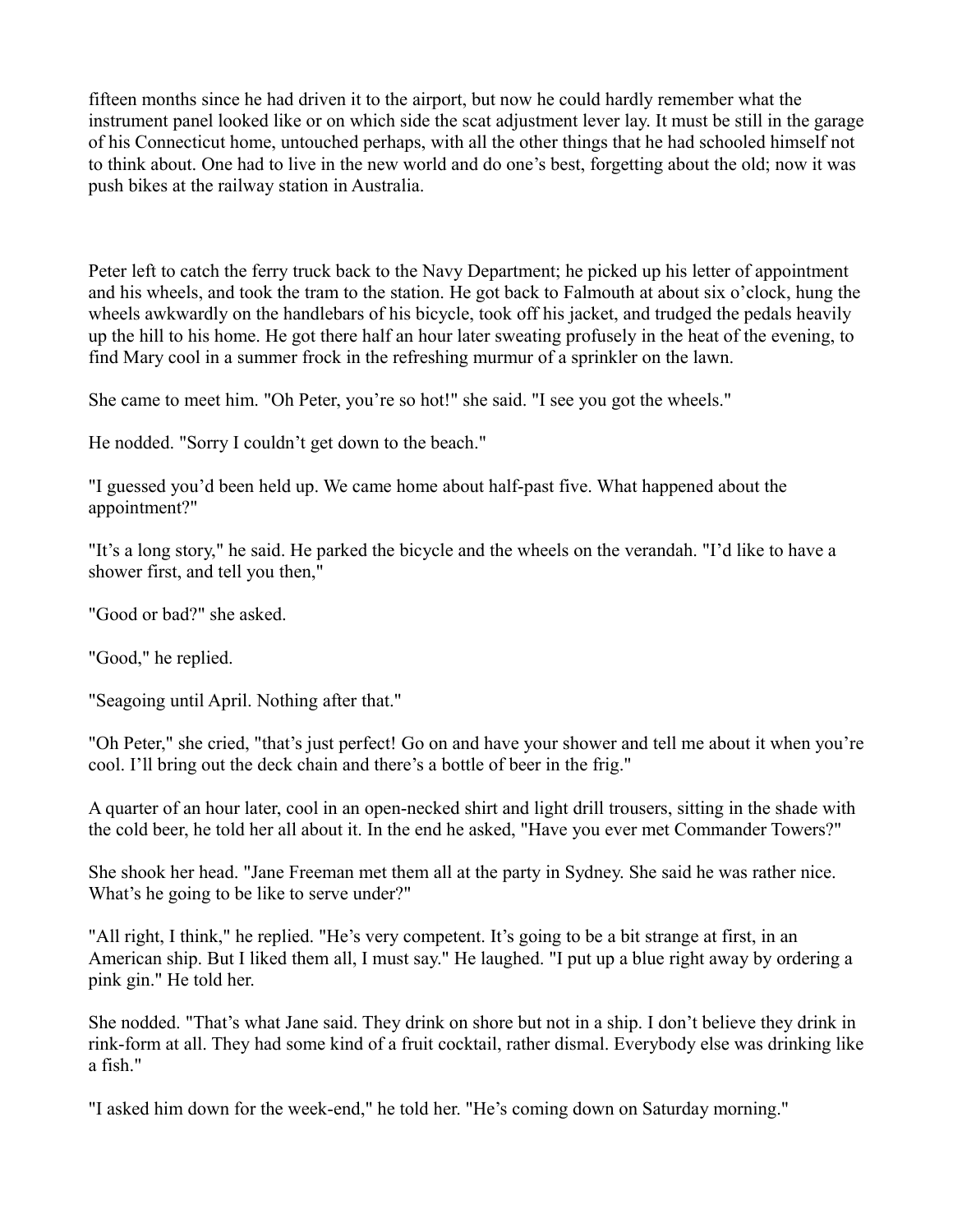She stared at him in consternation "Not Commander Towers?"

He nodded. "I felt I had to ask him. He'll be all right."

"Oh … Peter, he won't be. They're never all right. It's much too painful for them, coming into people's homes."

He tried to reassure her. "He's different. He's a good bit older, for one thing. Honestly, he'll be quite all right."

"That's what you thought about that R.A.F. squadron leader," she retorted. "You know—I forget his name. The one who cried."

He did not care to be reminded of that evening. "I know it's difficult for them," he said. "Coming into someone's home, with the baby and everything. But honestly, this chap won't be like tat."

She resigned herself to the inevitable. "How long is he staying for?"

"Only the one night," he told her. "He says he's got to be back in Scorpion on Sunday."

"If it's only for one night it shouldn't be too bad. She sat in thought for a minute, frowning a little. "The thing is, we'll have to find him plenty to do. Keep him occupied all the time. Never a dull moment. That's the mistake we made with that R.A.F. bloke. What does he like doing?"

"Swimming," he told her. "He wants to have a swim.

"Sailing? There's a race on Saturday."

"I didn't ask him. I should think he sails. He's the sort of man who would."

She took a drink of beer. "We could take him to the movies," she said thoughtfully.

"What's on?"

"I don't know. It doesn't really matter, so long as we keep him occupied."

"It might not be so good if it was about America," he pointed out. "We might just bit on one that was shot in his home town."

She stared at him in consternation. "Wouldn't that be awful! Where is his home town, Peter? What part of America?"

"I haven't a clue," he said. "I didn't ask him."

"Oh dear. We'll have to do something with him in the evening, Peter. I should think a British picture would be safest, but there may not be one on."

"We could have a party," he suggested.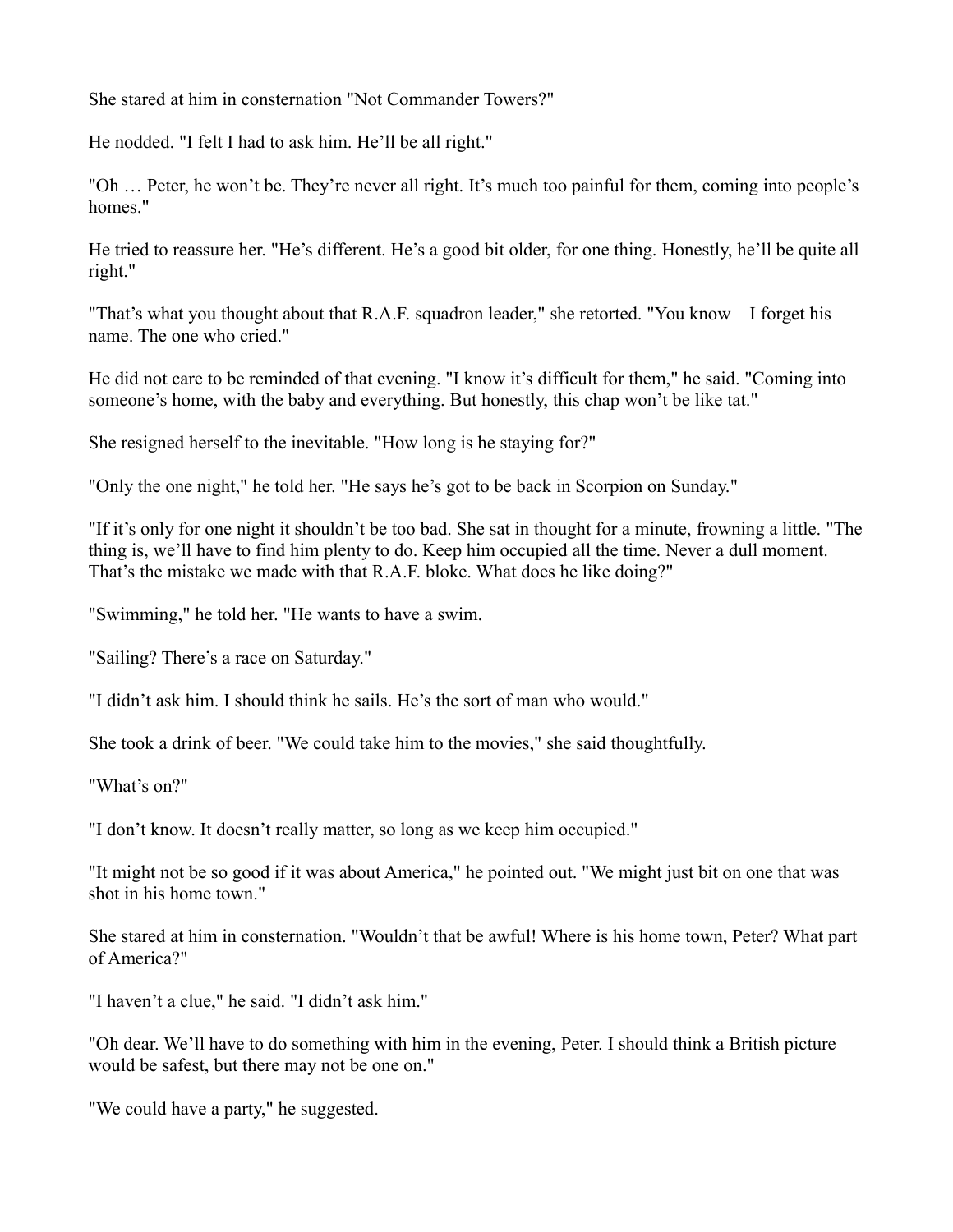"We'll have to, if there's not a British picture. It might be better, anyway." She sat in thought, and then she asked, "Was he married, do you know?"

"I don't. I should think he must have been."

"I believe Moira Davidson would come and help us out," she said thoughtfully. "If she isn't doing anything else."

"If she isn't drunk," be observed.

"She's not like that all the time," his wife replied. "She'd keep the party lively, anyway."

He considered the proposal. "That's not a bad idea," he said.

"I should tell her right out what she's got to do. Never a dull moment." He paused, thoughtful. "In bed or out of it."

"She doesn't, you know. It's all on the surface." He grinned. "Have it your own way."

"They rang Moira Davidson that evening and put the proposition to her. "Peter felt be had to ask him," Mary told her. "I mean, he's his new captain. But you know how they are and how they feel when they come into someone s home, with children and a smell of nappies and a feeding bottle in a saucepan of warm water and all that sort of thing. So we thought we'd clean the house up a bit and put all that away, and try and give him a gay time—all the time, you know. The trouble is, I can't do much myself with Jennifer. Could you come and help us out, dear? I'm afraid it means a camp bed in the lounge or out on the verandah, if you'd rather. It's just for Saturday and Sunday. Keep him occupied, all the time, that's what we thought.

"Never a dull moment. I thought we'd have a party on Saturday night, and get some people in."

"Sounds a hit dreary," said Miss Davidson. "Tell me, is he a fearful stick? Will he start weeping in my arms and telling me I'm just like his late wife? Some of them do that."

"I suppose be might," said Maw uncertainly. "I've never met him. Half a minute while I ask Peter." She came back to the telephone. "Moira? Peter says he'll probably start knocking you about when he gets a skinful."

"That's better," said Miss Davidson. "An right, I'll came over on Saturday morning. By the way, I've given up gin."

"Given up gin?"

"Rots your insides. Perforates the intestine and gives you ulcers. I've been having them each morning, so I've given it away. It's brandy now. About six bottles, I should think—for the week-end. You can drink a lot of brandy."

On Saturday morning Peter Holmes rode down to Falmouth station on his push bike. He met Moira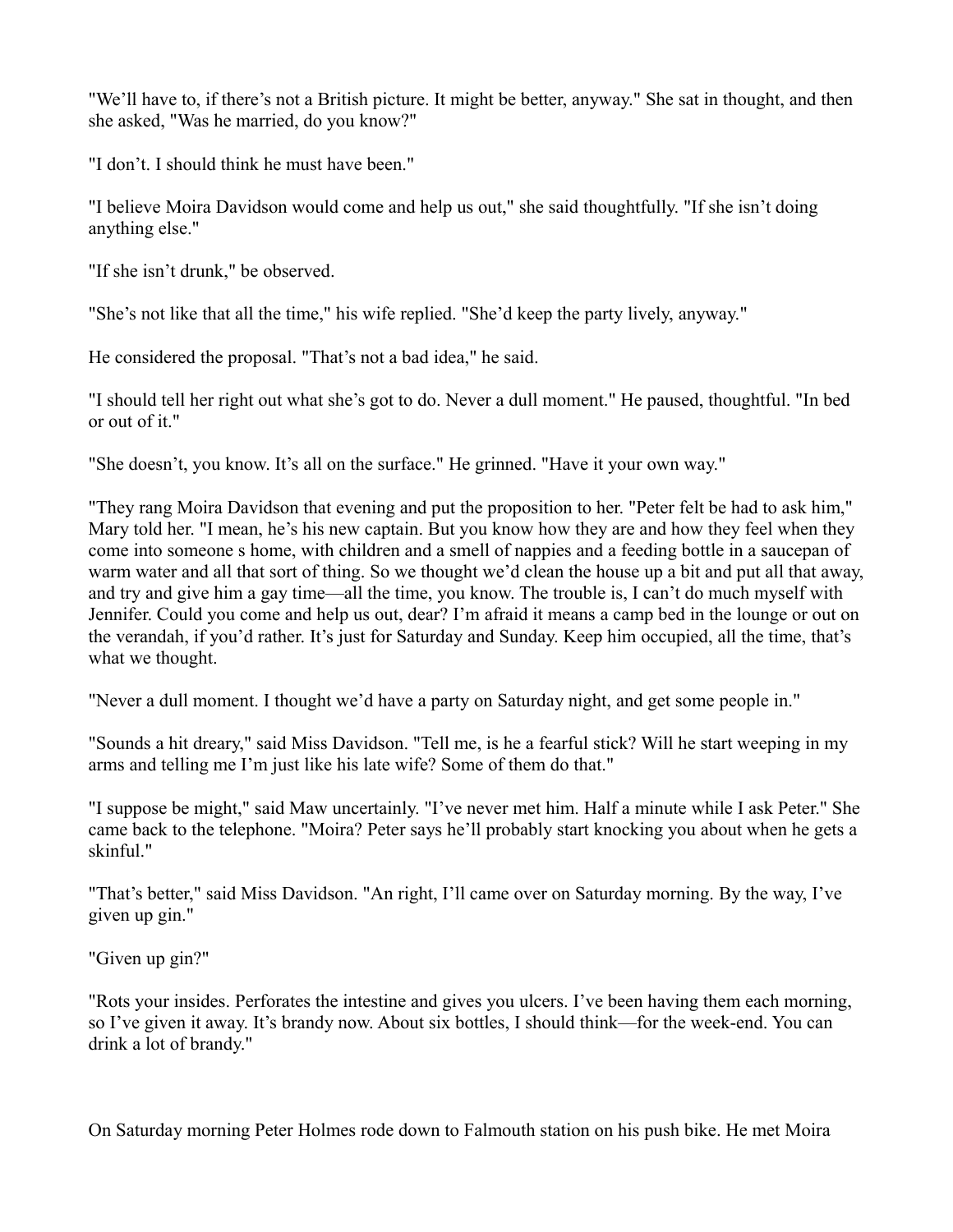Davidson there. She was a slightly built girl with straight blonde hair and a white face, the daughter of a grazier with a small property at a place called Harkaway near Berwick. She arrived at the station in a very smart four-Wheeled trap, snatched from some junk yard and reconditioned at considerable expense a year before, with a good-looking, high-spirited grey mare between the shafts. She was wearing slacks of the brightest red and a shirt of the same colour, with lips, fingernails, and toenails to match. She waved to Peter, who went to the horse's head, got down from her outfit, and tied the reins loosely to a rail where once the passengers had stood in line before boarding the bus. "Morning, Peter," she said. "Boy friend not turned up?"

"He'll be on this train coming now," he said. "What time did you leave home?" She had driven twenty miles to Falmouth.

"Eight o'clock. Ghastly."

"You've had breakfast?"

She nodded. "Brandy. I'm going to have another one before I get up in that jinker again."

He was concerned for her. "Haven't you had anything to eat?"

"Eat? Bacon and eggs and all that muck? My dear child, the Symes had a party last night. I'd have sicked it up."

They turned to walk together to meet the train. "What time did you get to bed?" he asked.

"About half-past two."

"I don't know how you can keep it up. I couldn't."

"I can. I can keep it up as long as I've got to, and that's not so long now. I mean, why waste tine in sleeping?" She laughed, a little shrilly. "Just doesn't make sense."

He did not reply because she was quite right, only it wasn't his own way. They stood and waited till the train came in, and met Commander Towers on the platform. He came in civilian clothes, a light grey jacket and fawn drill trousers, slightly American in cut, so that he stood out as a stranger in the crowd.

Peter Holmes made the introductions. As they walked down the ramp from the platforms the American said "I haven't ridden a bicycle in years. I'll probably fall off."

"We're doing better for you than that," Peter said. "Moira's got her jinker here."

The other wrinkled his brows. "I didn't get that."

"Sports car," the girl said. "Jaguar XK.140. Thunderbird to you, I suppose. New model, only one horsepower, but she does a good eight miles an hour on the flat. Christ, I want a drink!"

They came to the jinker with the grey standing in the shafts; she went to untie the reins. The American stood back and looked it over, gleaming in the sun and very smart. "Say," he exclaimed, "this is quite a buggy you've got!"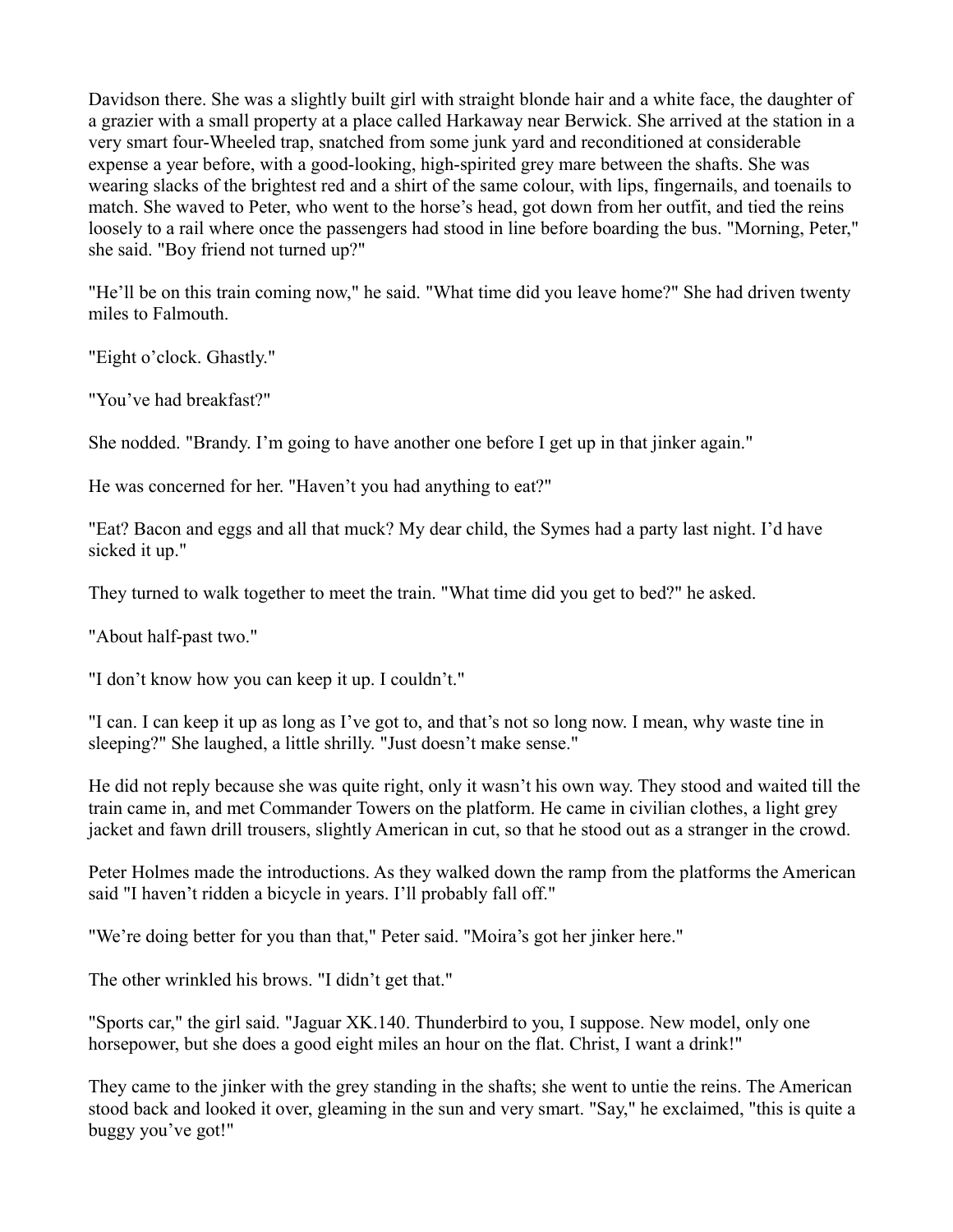Moira stood back and laughed. "A buggy! That's the word for it. It's a buggy, isn't it? All right, Peter that's not dirty. And anyway, it is. We've got a customline sitting in the garage, Commander Towers, but I didn't bring that. It's a buggy. Come on and get up into it, and I'll step on it and show you how she goes."

"I've got my bike here, sir," Peter said. "I'll ride that up and meet you at the house."

Commander Towers climbed up into the buggy and the girl got up beside him; she took the whip and turned the grey and trotted up the road behind the bicycle. "One thing I'm going to do before we leave town," she told her companion, "and that's have a drink. Peter's a dear, and Mary too, but they don't drink enough. Mary says it gives the baby colic. I hope you don't mind. You can have a Coke or something if you'd rather."

Commander Towers felt a little dazed, but refreshed. It was a long time since he had had to deal with this sort of a young woman. "I'll go along with you," he said. "I've swallowed enough Cokes in the last year to float my ship, periscope depth. I could use a drink."

"Then there's two of us," she remarked. She steered her outfit into the main street, not unskilfully. A few cars stood abandoned parked diagonally by the curb; they had been there for over a year. So little traffic used the streets that they were not in the way, and there had been no petrol to tow them away. She drew up outside the Pier Hotel and got down; she tied the reins to the bumper of one of these cars and went with her companion into the Ladies' Lounge.

He asked, "What can I order for you?"

"Double brandy."

"Water?"

"Just a little, and a lot of ice."

He gave the order to the barman and stood considering for a moment while the girl watched him. There never bad been any lye, and there had been no Scotch for many months. He was unreasonably suspicious of Australian whisky. "I never drank brandy, like that," he remarked. "What's it like?"

"No kick," the girl said, "but it creeps up on you. Good for the guts. That's the reason why I drink it."

"I guess I'll stick to whisky." He ordered, and then turned to her, amused. "You drink quite a lot, don't you?"

"That's what they tell me." She took the drink he handed to her and produced a pack of cigarettes from her bag, blended South African and Australian tobacco. "Have one of these things? They're horrible, but they're all that I could get."

He offered one of his own, equally horrible, and lit it for her. She blew a long cloud of smoke from her nostrils. "It's a change, anyway. What's your name?"

"Dwight," he told her. "Dwight Lionel."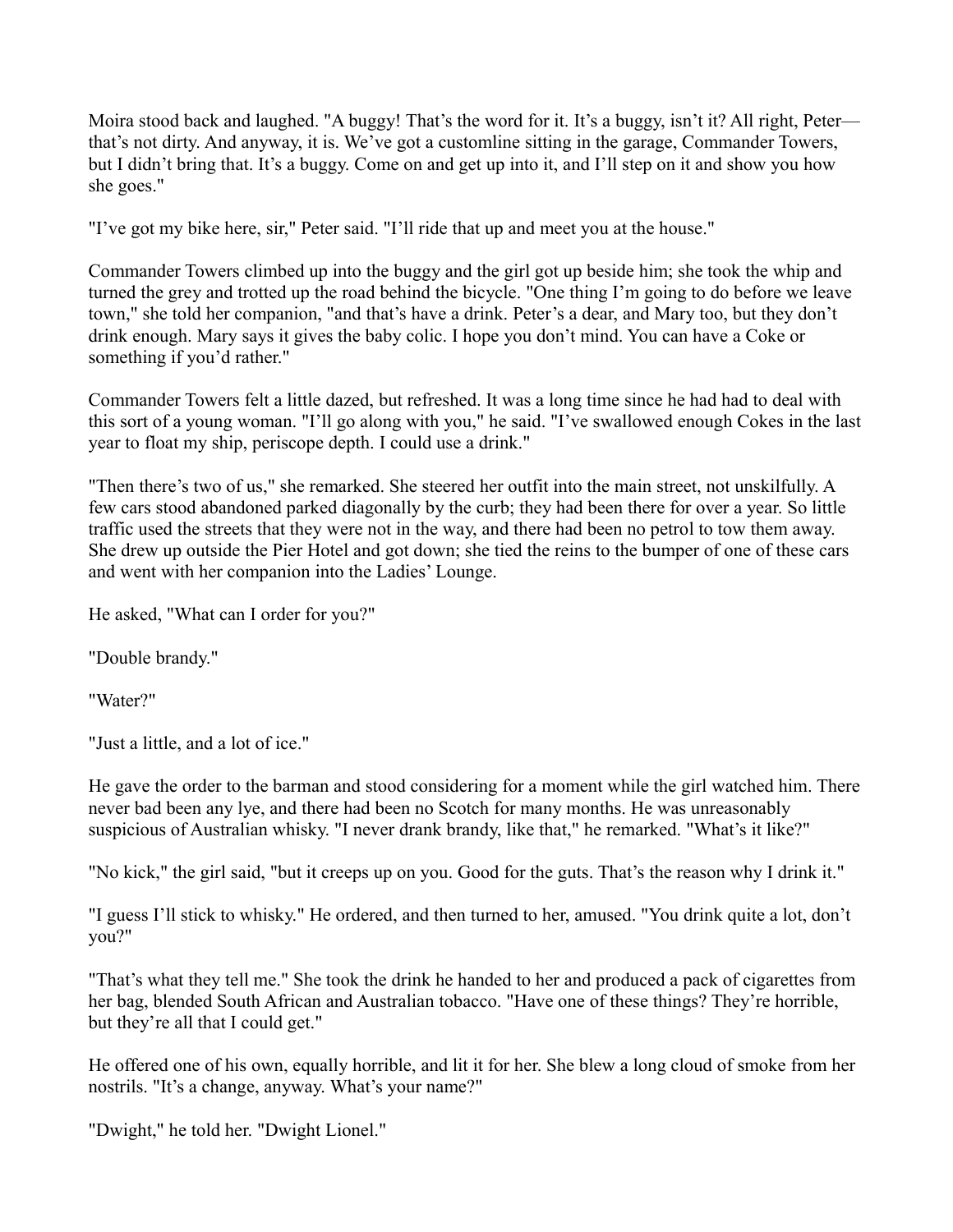"Dwight Lionel Towers," she repeated. "I'm Moira Davidson. We've got a grazing property about twenty miles from here. You're the captain of the submarine, aren't you?"

"That's right."

"Happy in your job?" she asked cynically. "It was quite an honor to be given the command," he said quietly. "I reckon it's quite an honor still."

She dropped her eyes. "Sony I said that. I'm a bit of a pig when I'm sober." She tossed off her drink. "Buy me another, Dwight."

He bought her another, but stood himself upon his whisky.

"Tell me," the girl asked, "what do you do when you're on leave? Play golf? Sail a boat? Go fishing?"

"Fishing, mostly," he said. A far-off holiday with Sharon in the Gasps Peninsula floated through his mind, but he put the thought away. One must concentrate upon the present and forget the past. "It's kind of hot for golf," he said. "Commander Holmes said something about a swim."

"That's easy," she said. "There's a sailing race this afternoon, down at the club. Is that in your line?"

"It certainly is," he said, with pleasure in his voice. "What kind of a boat does he have?"

"A thing called a Gwen Twelve," she said. "It's a sort of watertight box with sails on it. I don't know if he wants to sail it himself. I'll crew for you if he doesn't"

"If we're going sailing," he said firmly, "we'd better stop drinking."

"I'm not going to crew for you if you're going to be all U.S. Navy," she retorted. "Our ships aren't dry, like yours."

"Okay," he said equably. "Then I'll crew for you." She stared at him. "Has anyone ever bashed you over the head with a bottle?"

He smiled. "Lots of times."

She drained her glass. "Well, have another drink."

"No, thank you. The Holmes will be wondering what's become of us."

"They'll know," the girl said.

"Come on. I want to see the world from up in that jinker." He steered her towards the door.

She went with him unresisting. "It's a buggy," she said.

"No, it's not. We're in Australia now. It's a jinker."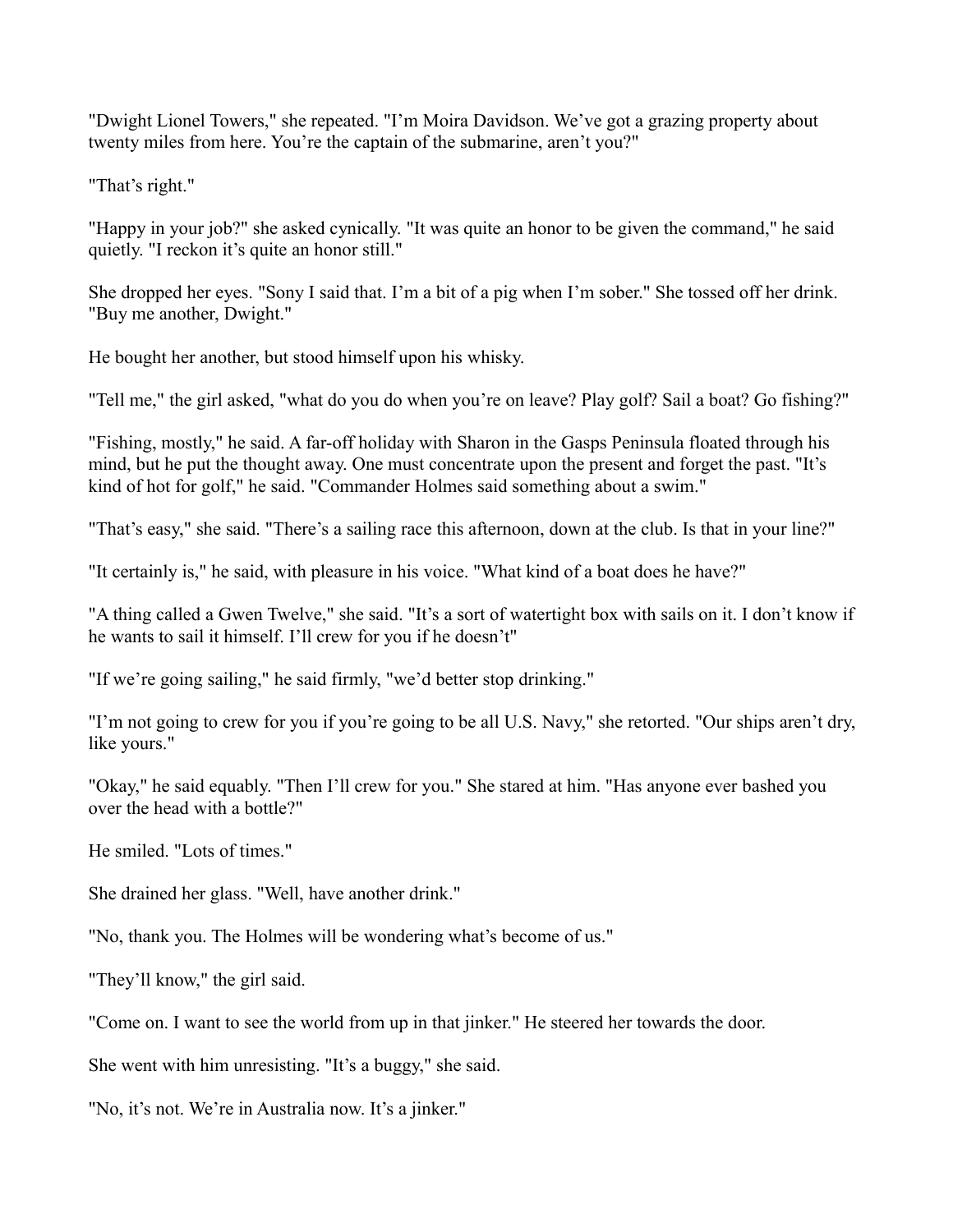"That's where you're wrong," she said. "It's a buggy—an Abbott buggy. It's over seventy years old. Daddy says it was built in America."

He looked at it with new interest. "Say," he exclaimed, "I was wondering where I'd seen it before. My grandpa had one just like it in the woodshed, up in Maine, when I was a boy."

She mustn't let him think about the past. "Just stand by her head as I back out of this," she said. "She's not so good in reverse." She swung herself up into the driving seat and tweaked the mare's mouth cruelly, so that he had plenty to do. The mare stood up and pawed at him with her forefeet; he managed to get her headed round towards the street and swung up beside the girl as they dashed off in a canter. Moira said, "She's a bit fresh. The hill'll stop her in a minute. These bloody bitumen roads … " The American sat clinging to his seat as they careered out of town, the mare slithering and sliding on the smooth surfaces, wondering that any girl could drive a horse so badly.

They came to the Holmes' house a few minutes later with the grey in a lather of sweat. The lieutenant commander and his wife came out to meet them. "Sorry we're late, Mary," the girl said coolly. "I couldn't get Commander Towers past the pub."

Peter remarked, "Looks like you've been making up lost time."

"We had quite a ride," the submarine commander observed. He got down and was introduced to Mary. Then he turned to the girl. "How would it be if I walk her up and down a little, till she cools off?"

"Fine," said the girl. "I should unharness her and put her in the paddock—Peter'll show you. I'll give Mary a hand with the lunch. Peter, Dwight wants to sail your boat this afternoon."

"I never said that," the American protested. "But you do." She eyed the horse, glad that her father wasn't there to see. "Give her a rub down with something—there's a cloth in the back underneath the oats. I'll give her a drink later on, after we've had one ourselves."

That afternoon Maw stayed at home with the baby, quietly preparing for the evening party; Dwight Towers rode unsteadily with Peter and Moira to the sailing club on bicycles. They went with towels round their necks and swimming trunks tucked into pockets; they changed at the club in anticipation of a wet sail. The boat was a sealed plywood box with a small cockpit and an efficient spread of sail. They rigged and launched her and got to the starting line with five minutes to spare, the American sailing the boat, Moira crewing far him, and Peter watching the race from the share.

They sailed in bathing costumes, Dwight Towers in an old pair of fawn trunks and the girl in a twopiece costume mainly white; they had shirts with them in the boat in case of sunburn. For a few minutes they maneuvered about in the warm sun behind the starting line, milling around amongst a dozen others of mixed classes in the race. The commander had not sailed a boat for some years and he had never handled a boat of that particular type before; she handled well, however, and he quickly learned that she was very fast. He had confidence in her by the time the gun went, and they were fifth over the; line at the start of a race three times round a triangular course.

As is the case on port Phillip Bay, the wind blew up very quickly. By the time they had been round once, it was blowing quite hard and they were sailing gunwale under; Commander Towers was too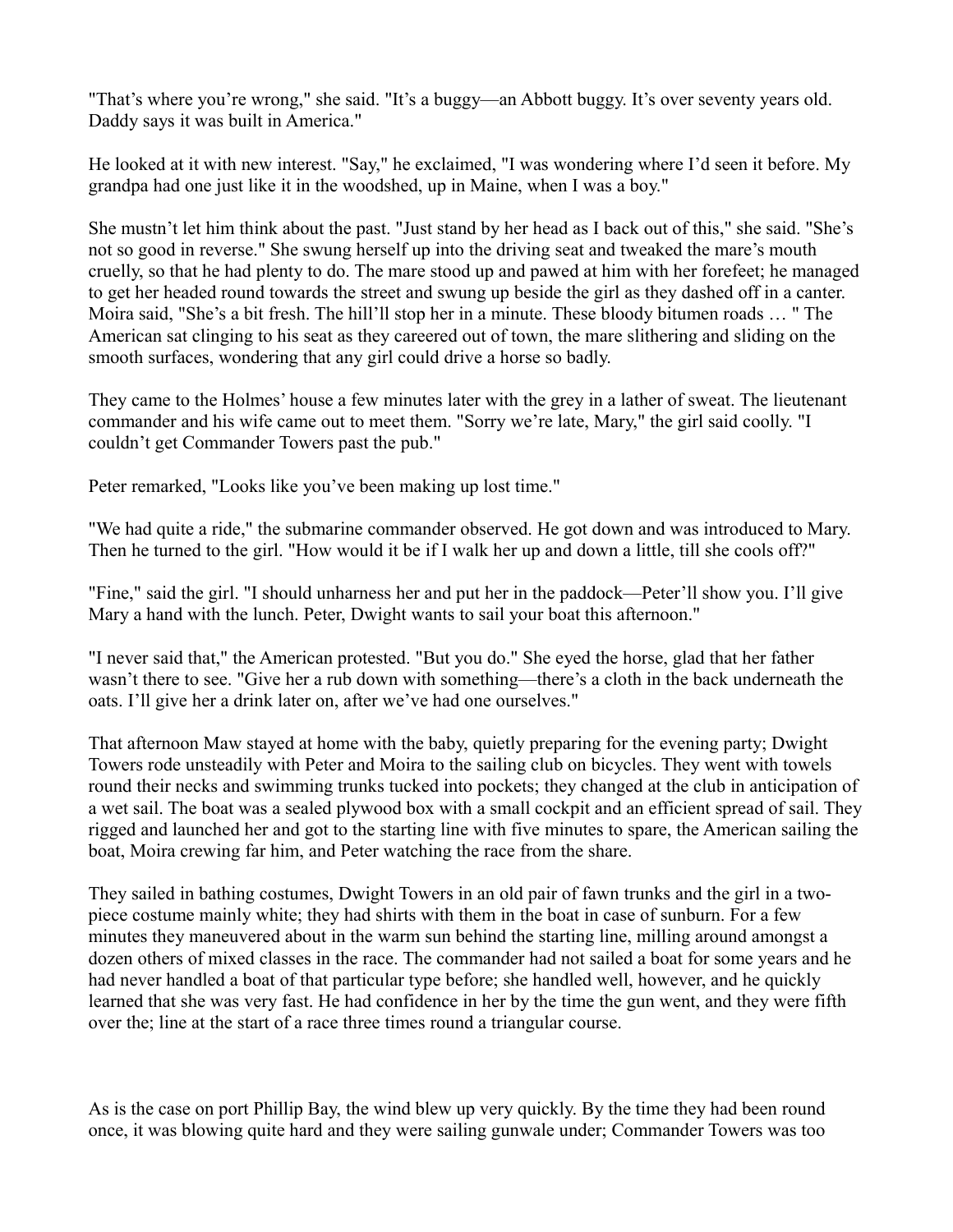busy with the sheet and tiller keeping the boat upright and on her course to have much attention for anything else. They started an the second round and beat \*\*up to the further turning point brilliant sunshine and clouds of spray like diamonds; so occupied was he that he failed to notice the girl's toe as she kicked a coil of mainsheet round the cleat and laid tangle of jib sheet down on top of it. They came to the buoy and he bore away smartly, putting up the tiller letting out the sheet, which ran two feet and fouled. A gust came down on them and laid the vessel over, the girl played dumb and pulled the jib sheet in, and the boat gave up and laid her sails down flat upon the water. In a moment they were swimming by her side.

She said accusingly, "You held on to the mainsheet!" And then she said, "Oh hell, my bra's coming off?"

Indeed, she had contrived to give the knot between her shoulder blades a tweak as she went into the water, and it now floated by her side. She grabbed it with one hand and said, "Swim round to the other side and sit on the centreboard. She'll come up all right." She swam with him.

In the distance they saw the white motorboat on safety patrol turn and head towards them. She said to her companion, "Here's the crash boat coming now. Just one thing after another. Help me get this on before they come, Dwight."

She could have done it perfectly well herself, lying face down in the water. "That's right—a good hard knot. Not quite so tight as that; I'm not a Japanese. That's right. Now let's get this boat up and go on with the floe."

She climbed on to the centreboard that stuck out horizontally from the hull at water level and stood on it holding on to the gunwale while be swam below, marvelling at the slim lines of her figure and at her effrontery. He bore weight down on the plate with her and the boat lifted sodden sails out of the water, hesitated, and then came with a rush. The girl tumbled over the topsides the cockpit and fell in a heap as she cast off the mainsheet, and Dwight clambered in beside her. In a minute they were under way again, the vessel tender with the lit of water on her sails, before the crash boat reached them.

"Don't do that again" she said severely. "This my is sun-bathing suit. It's not meant far swimming in."

"I don't know how I came to do it," he apologized. "We were doing all right up till then."

They completed the course without further incident, finishing last but one. They sailed in to the beach, and Peter met them waist deep in the water. He caught the boat and turned her into the wind. "Have a good sail?" he asked. "I saw you bottle her."

"It's been a lovely sail," the girl replied. "Dwight bottled her and then my bra came off, so one way and another we've had a thrilling time. Never a dull moment. She goes beautifully, Peter."

They jumped over into the water and pulled the boat ashore, let down the sails, and put her on the trolley on the slipway to park her up on the beach. Then they bathed off the end of the jetty and sat smoking in the warm evening sun, sheltered from the offshore wind by the cliff behind them.

The American looked at the blue water, the red cliffs, the moored motorboats rocking on the water. "This is quite a place you've got here," he said reflectively. "For its size it's as nice a little club as any that I've seen."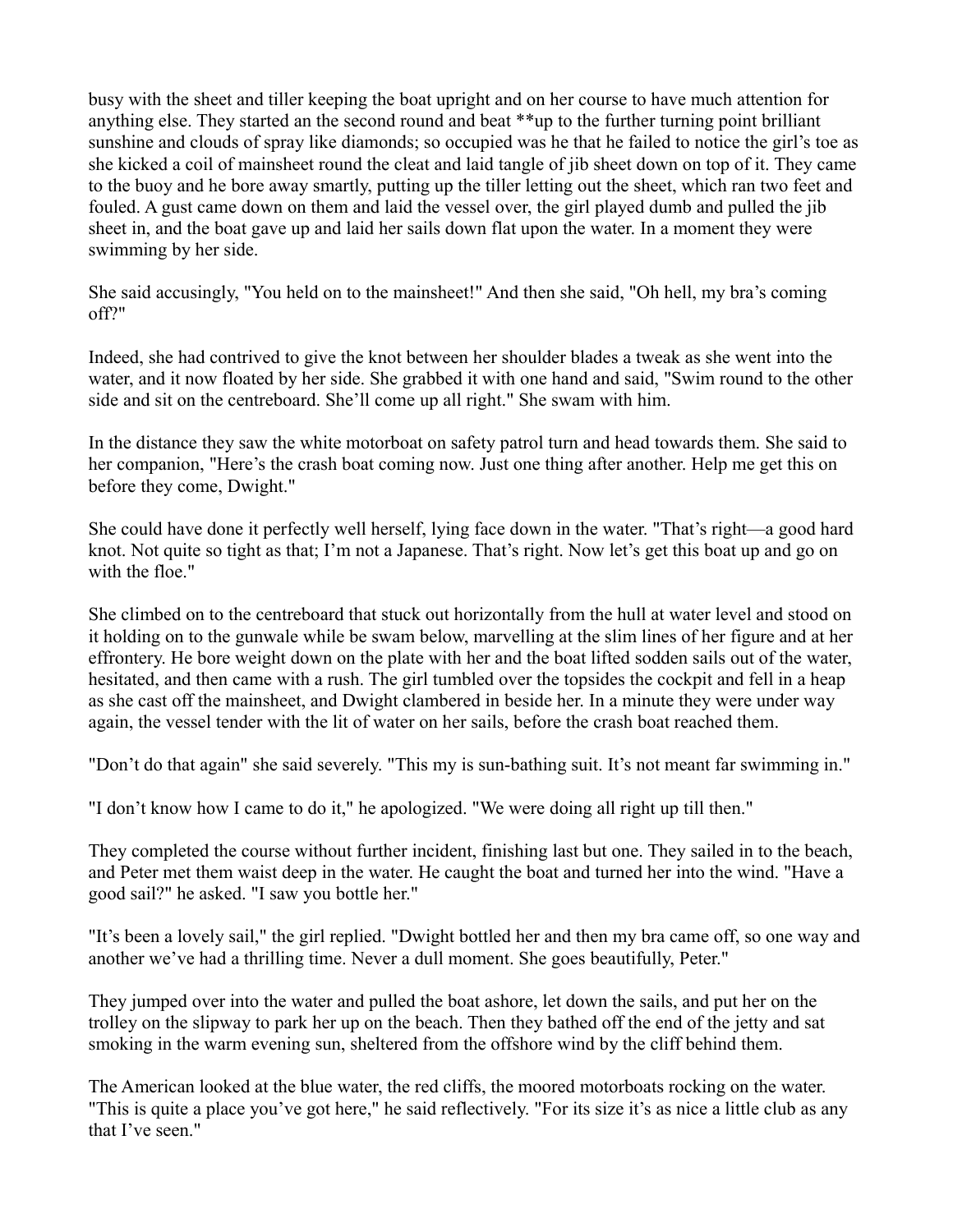"They don't take sailing too seriously," Peter remarked. "That's the secret."

The girl said, "That's the secret of everything. When do we start drinking again, Peter?"

"The crowd are coming in at about eight o'clock," he told her. He turned to his guest. "We've got a few people coming in this evening," he said. "I thought we'd go down and have dinner at the hotel first. Eases the strain on the domestic side."

"Sure. That'll be fine."

The girl said, "You're not taking Commander Towers to the Pier Hotel again?"

''That's where we thought of going for dinner.''

She said darkly, "It seems to me to be very unwise.

The American laughed. "You're building up quite a reputation for me in these parts."

"You're doing that for yourself," she retorted. "I'm doing all I can to whitewash you. I'm not going to say a word about you tearing off my bra."

Dwight Towers glanced at her uncertainly, and then he laughed. He laughed as he had not laughed for a year, unrestrained by thoughts of what had gone before. "Okay," he said at last. "We'll keep that a secret, just between you and me."

"It will be on my side," she said primly. "You'll probably be telling everyone about it later on this evening when you're a bit full."

Peter said, "Maybe we'd better think about changing. I told Mary we'd be back up at the house by six."

They walked down the jetty towards the dressing rooms, changed, and rode back on their bicycles. At the house they found Mary on the lawn watering the garden. They discussed ways and means of getting down to the hotel, and decided to harness up the grey and take the buggy down. "We'd better do that for Commander Towers," the girl said.

"He'd never make it back up the hill after another session in the Pier Hotel."

She went off with Peter to the paddock to catch the grey and harness her. As she slipped the bit between the teeth and pulled the ears through the bridle she said, "How am I doing, Peter?"

He grinned. "You're doing all right. Never a dull moment."

"Well, that's what Mary said she wanted. He's not burst into tears yet, anyway."

"More likely to burst a blood vessel if you keep going on at him."

"I don't know that I'll be able to. I've worked through most of my repertoire." She laid the saddle over the mare's back.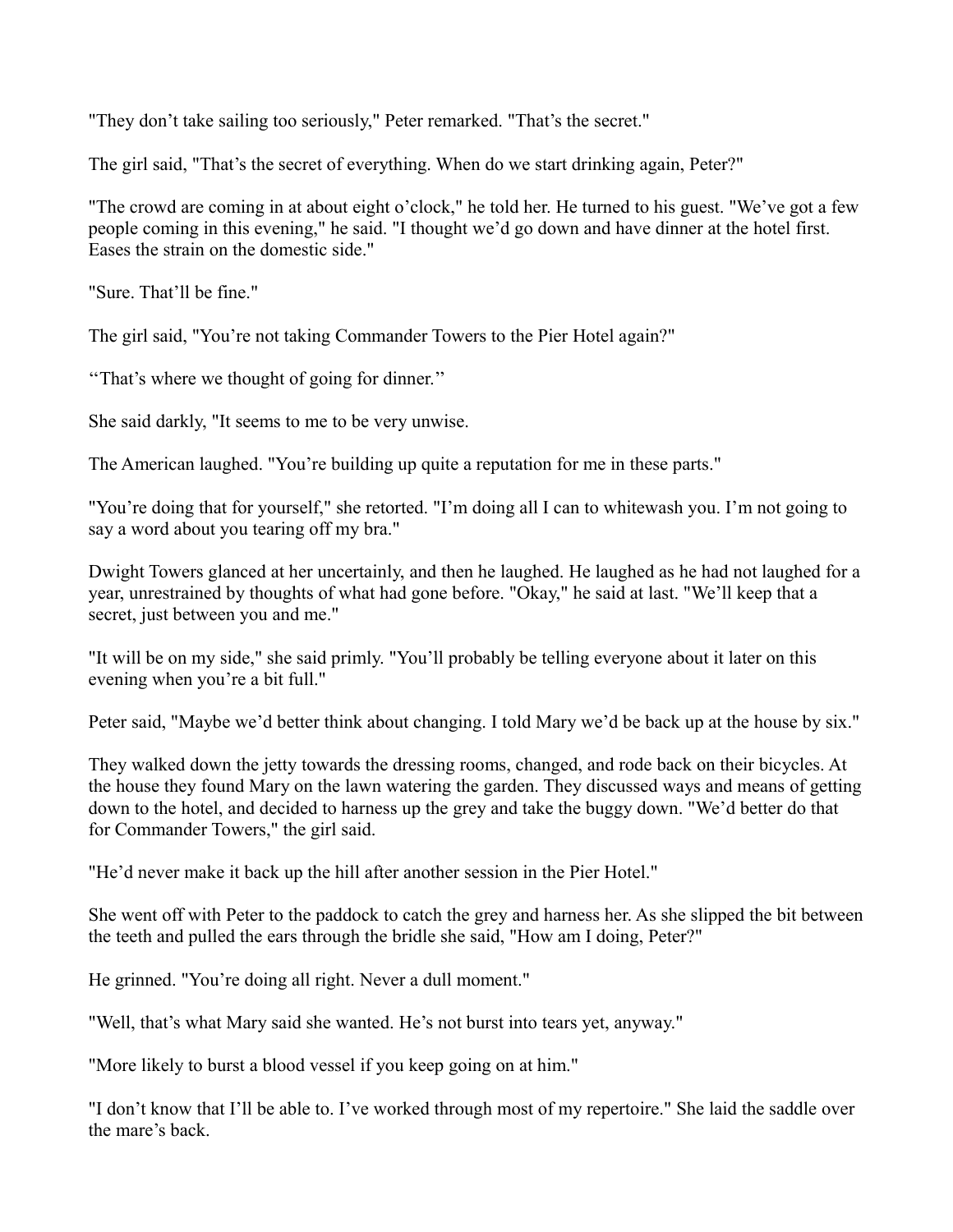"You'll get a bit more inspiration as the night goes on," he remarked.

"Maybe."

The night went on. They dined at the hotel and drove back up the hill more moderately than before, unharnessed the horse and put her in the paddock for the night, and were ready to meet the guests at eight o'clock. Four couples came to the modest little party; a young doctor and his wife, another naval officer, a cheerful young man described as a chook farmer whose way of life was a mystery to the American, and the young owner of a tiny engineering works. For three hours they danced and drank together, sedulously avoiding any serious topic of conversation. In the warm night the room grew hotter and hotter, coats and ties were jettisoned at an early stage, and the gramophone went on working through an enormous pile of records, half of which Peter had borrowed for the evening. In spite of the wide-open windows behind the fly wire, the room grew full of cigarette smoke. From time to time Peter would throw the contents of the ash trays into the wastepaper bin;, from time to time Mary would collect the empty glasses, take them out to the kitchen to wash them, and bring them back again. Finally at about half-past eleven she brought in a tray of tea and buttered scones and cakes, the universal signal in Australia that the party was coming to an end. Presently the guests began to take their leave, wobbling away on their bicycles.

Moira and Dwight walked down the little drive to see the doctor and his wife safely off the premises. They turned back towards the house. "Nice party," said the submarine commander. "Really nice people, all of them."

It was cool and pleasant in the garden after the hot stuffiness of the house. The night was very still. Between the trees they could see the shore line of Port Phillip running up from Falmouth towards Nelson in the bright light of the stars. "It was awfully hot in there," the girl remarked. "I'm going to stay out here a bit before going to bed, and cool off."

"I'd better get you a wrap."

"You'd better get me a drink, Dwight."

"A soft one?" he suggested.

She shook her head. "About an inch and a half of brandy and a lot of ice, if there's any left."

He left her and went in to get her drink. When he cane out again, a glass in each band, he found her sitting on the edge of the verandah in the darkness. She took the glass from him with a word of thanks and he sat down beside her. Alter the noise and turmoil of the evening the peace of the garden in the night was a relief to him. "It certainly is nice to sit quiet for a little while," be said.

"Till the mosquitoes start biting," she said. A little warm breeze blew around them. "They may not with this wind. I shouldn't sleep now if I went to bed, full as I am. I'd just lie and toss about all night."

"You were up late last night?" he asked.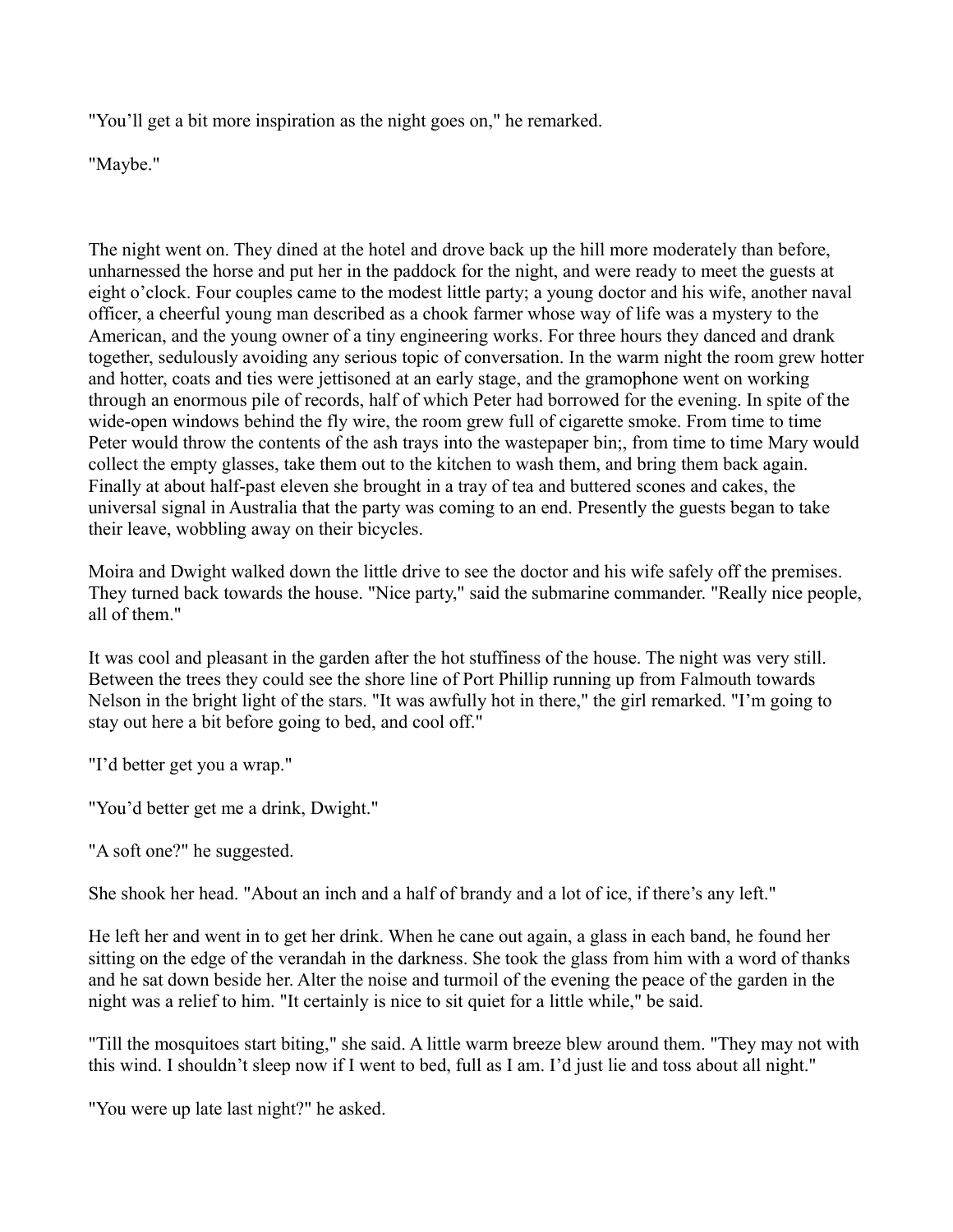She nodded. "And the night before."

"I'd say you might try going to bed early, once in a while.''

"What's the use?" she demanded. "What's the use of anything now?" He did not try to answer that, and presently she asked, "Why is Peter joining you in Scorpion, Dwight?"

"He's our new liaison officer," he told her.

"Did you have one before him?"

He shook his head. "We never had one before,"

"Why have they given you one now?"

"I wouldn't know," he replied. "Maybe we'll be going for a cruise in Australian waters. I've had no orders, but that's what people tell me. The captain seems to be about the last person they tell in this navy."

"Where do they say you're going to, Dwight?"

He hesitated for a moment. Security was now a thing of the past though it took a conscious effort to remember it; with no enemy in all the world there was little but the force of habit in it.

"People are saying we're to make a little cruise up to Port Moresby," be told her. "It may be just a rumour, but that's all I know."

"But Port Moresby's out, isn't it?"

"I believe it is. They haven't had any radio from there for quite a while."

"But you can't go on shore there if it's out, can you?"

"Somebody has to go and see, sometime," he said. "We wouldn't go outside the hull unless the radiation level's near to normal. If it's high I wouldn't even surface. But someone has to go and see, sometime." He paused and there was silence in the starlight, in the garden. "There's a lot of places someone ought to go and see," he said at last. "There's radio transmission still coming through from someplace near Seattle. It doesn't make any sense, just now and then a kind of jumble of dots and dashes. Sometimes a fortnight goes by, and then it comes again. It could be somebody's alive up there, doesn't know how to handle the set. There's a lot of funny things up in the Northern Hemisphere that someone ought to go and see."

"Could anybody be alive up there?"

"I wouldn't think so. It's not quite impossible. He'd have to be living in an hermetically sealed room with all air filtered as it comes in and all food and water stored in with him some way. I wouldn't think it practical."

She nodded. "Is it true that Cairns is out, Dwight?"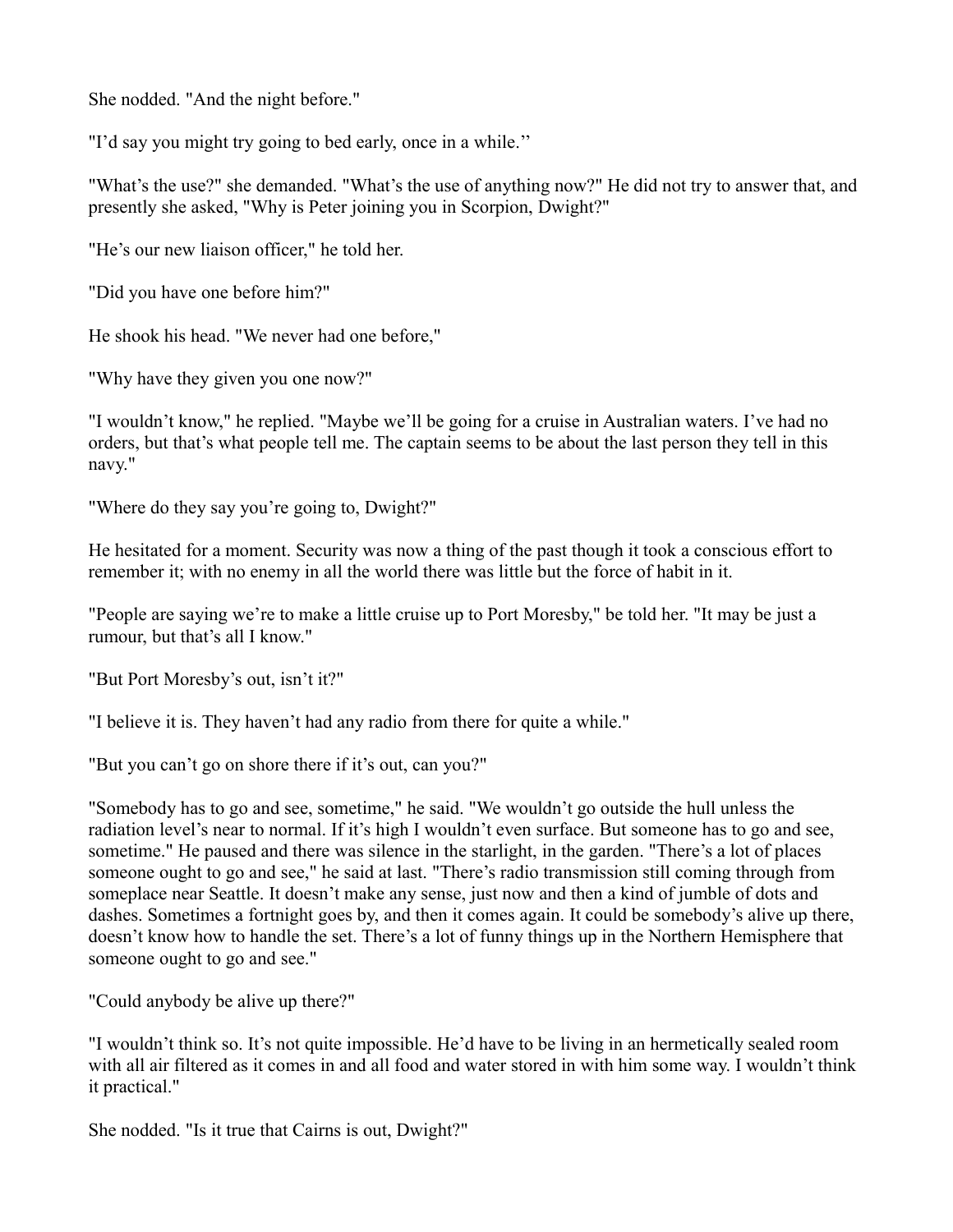"I think it is—Cairns and Darwin. Maybe we'll have to go and see those, too. Maybe that's why Peter has been drafted into Scorpion. He knows those waters."

"Somebody was telling Daddy that they've got radiation sickness in Townsville now. Do you think that's right?"

"I don't really know—I hadn't heard it. But I'd say it might be right. It's south of Cairns."

"It's going to go on spreading down here, southwards, till it gets to us?"

"That's what they say."

"There never was a bomb dropped in the Southern Hemisphere," she said angrily. "Why must it come to us? Can't anything be done to stop it?"

He shook his head. "Not a thing. It's the winds. It's mighty difficult to dodge what's carried on the wind. You just can't do it. You've got to take what's coming to you, and make the best of it."

"I don't understand it," she said stubbornly. "People were saying once that no wind blows across the equator, so we'd be all right. And now it seems we aren't all right at all … "

"We'd never have been all right," he said quietly. "Even if they'd been correct about the heavy particles —the radioactive dust—which they weren't, we'd still have got the lightest particles carried by diffusion. We've got them now. The background level of the radiation here, today, is eight or nine times what it was before the war."

"That doesn't seem to hurt us," she retorted. "But this dust they talk about. That's blown about on the wind, isn't it?"

"That's so," be replied. "But no wind does blow right into the Southern Hemisphere from the Northern Hemisphere. If it did we'd all be dead right now."

"I wish we were," she said bitterly. "It's like waiting to be hung."

"Maybe it is. Or maybe it's a period of grace."

There was a little silence after he said that. "Why is it taking so long, Dwight?" she asked at last. "Why can't the wind blow straight and get it over?"

"It's not so difficult to understand, really," he said. "In each hemisphere the winds go around in great whorls, thousands of miles across, between the pole and the equator. There's a circulatory system of winds in the Northern Hemisphere and another in the Southern Hemisphere. But what divides them isn't the equator that you see on a globe. It's a thing called the Pressure Equator, and that shifts north and south with the season. In January the whole of Borneo and Indonesia is in the northern system, but in July the division has shifted away up north, so that all of India and Siam, and everything that's to be south of that, is in the southern system. So in January the northern winds carry the radioactive dust from the fall-out down into Malaya, say. Then in July that's in the southern system, and our own winds pick it up and carry it down here. That's the reason why it's coming to us slowly."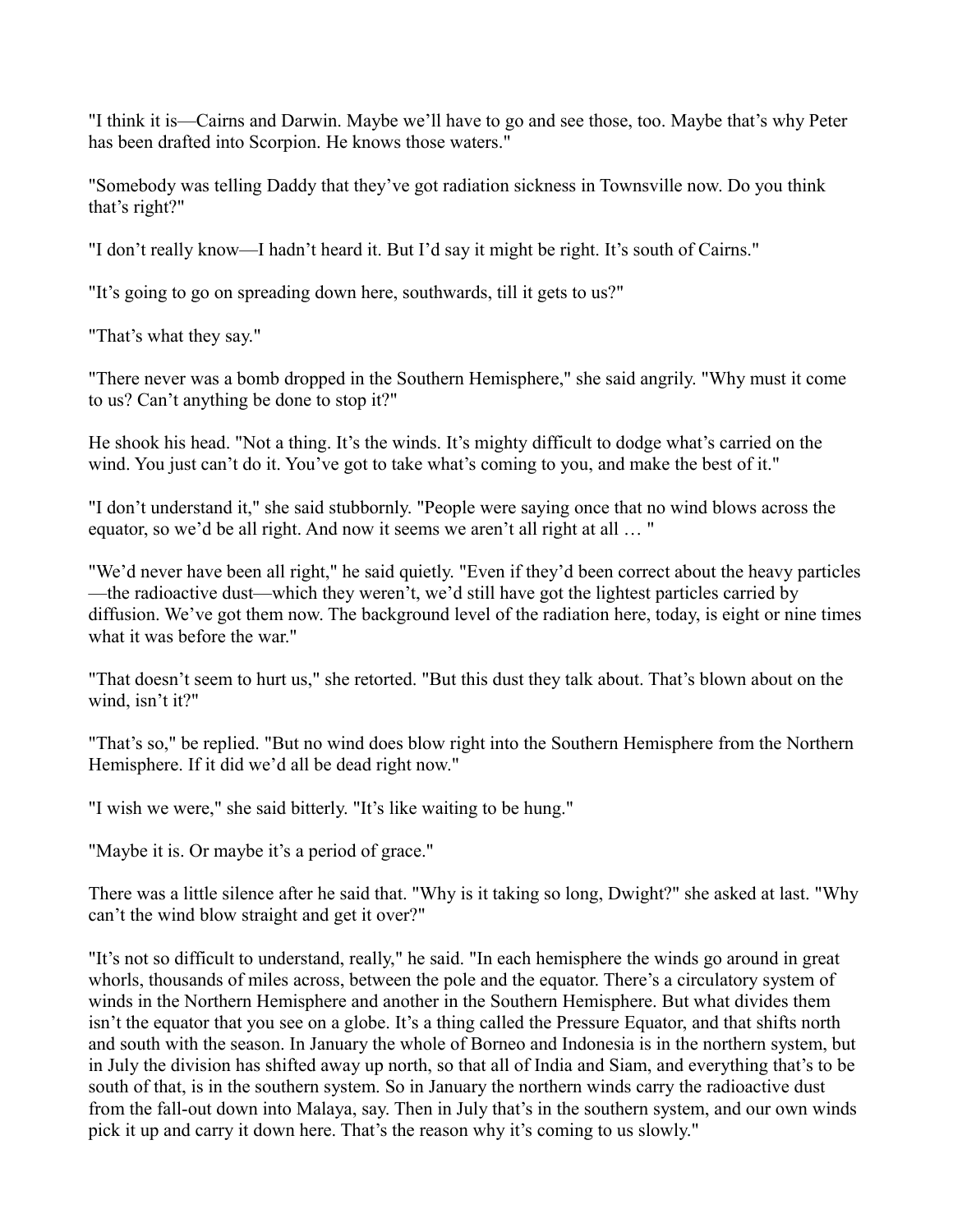"And they can't do anything about it?"

"Not a thing. It's just too big a matter for mankind to tackle. We've just got to take it."

"I won't take it," she said vehemently. "it's not fair. No one in the Southern Hemisphere ever dropped a bomb, a hydrogen bomb or a cobalt bomb or any other sort of bomb. We had nothing to do with it. Why should we have to die because other countries nine or ten thousand miles away from us wanted to have a war? It's so bloody unfair."

"It's that, all right," he said. "But that's the way it is."

There was a pause, and then she said angrily. "It's not that I'm afraid of dying, Dwight. We've all got to do that sometime. It's all the things I'm going to have to miss … "

She turned to him in the starlight. "I'm never going to get outside Australia. All my life I've wanted to see the Rue de Rivoli. I suppose it's the romantic name. It's silly, because I suppose it's just a street like any other street. But that's what I've wanted, and I'm never going to see it. Because there isn't any Paris now, or London, or New York."

He smiled at her gently. "The Rue de Rivoli may still be there, with things in the shop windows and everything. I wouldn't know if Paris got a bomb or not. Maybe it's all there still, just as it was, with the sun shining down the street the way you'd want to see it. That's the way I like to think about that sort of place. It's just that folks don't live there any more."

She got restlessly to her feet. "That's not the way I wanted to see it. A city of dead people … Get me another drink, Dwight."

Still seated, he smiled up at her. "Not on your life. It's time you went to bed."

"Then I'll get it for myself." She marched angrily into the house. He heard the tinkle of glass and she came out almost immediately, a tumbler more than half full in band with a lump of ice floating in it. "I was going home in March," she exclaimed. "To London. It's been arranged for years. I was to have six months in England and on the Continent, and then I was coming back through America. I'd have seen Madison Avenue. It's so bloody unfair."

She took a long gulp at her glass, and held it away from her in disgust. "Christ, what's this muck I'm drinking?"

He got up and took the glass from her and smelled it.

"That's whisky," he told her.

She took it back from him and smelled it herself. "So it is," she said vaguely. "It'll probably kill me, on top of brandy." She lifted the glass of neat liquor and tossed it down, and threw the ice cube out upon the grass.

She faced him, unsteady in the starlight. "I'll never have a family like Mary," she muttered. "It's so unfair. Even if you took me to bed tonight I'd never have a family, because there wouldn't be time." She laughed hysterically. "It's really damn funny. Mary was afraid that you'd start bursting into tears when you saw the baby and the nappies hanging on the line. Like the squadron leader in the R.A.F. they had before." Her words began to slur. "Keep him occ ... occupied." She swayed, and caught a post of the verandah. "That's what she said. Never a dull moment. Don't let him see the baby or perhaps …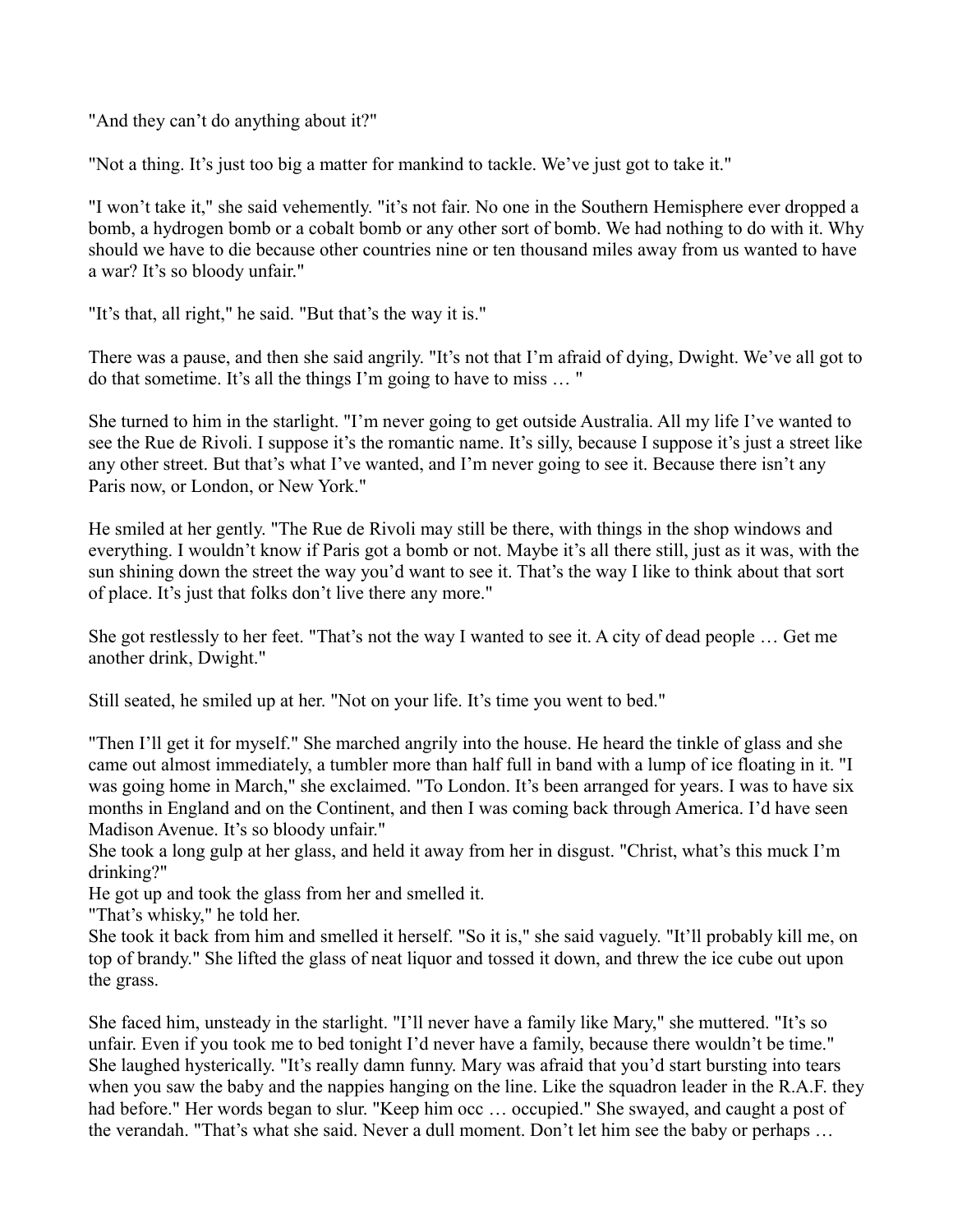perhaps he'll start crying." The tears began to trickle down her cheeks. "She never thought it might be me who'd do the crying, and not you."

She collapsed by the verandah, head down in a torrent of tears. The submarine commander hesitated for a moment, went to touch her on the shoulder and then drew back, uncertain what to do. Finally he turned away and went into the house. He found Mary in the kitchen tidying up the mess left by the party.

"Mrs. Holmes," he said a little diffidently. "Maybe you could step outside and take a look at Miss Davidson. She just drank a full glass of neat whisky on top of brandy. I think she might want somebody to put her to bed."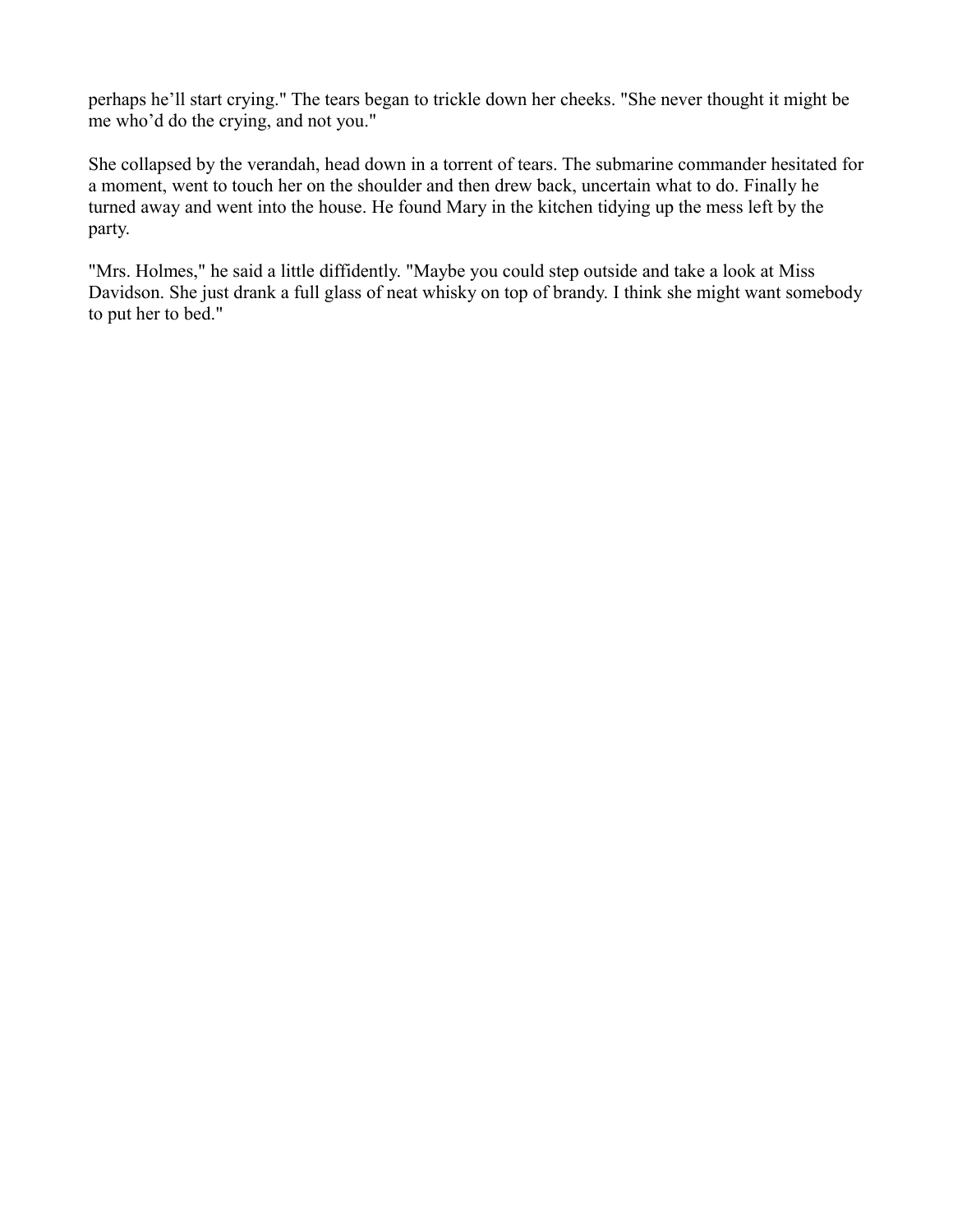### **2**

Infants take no account of Sundays or of midnight parties; by six o'clock next morning the Holmes were up and doing and Peter was on the road pedaling his bicycle with the trailer attached to fetch the milk and cream. He stayed with the farmer for a while discussing the axle for the new trailer, and the towbar, and making a few sketches for the mechanic to work from. "I've got to report for duty tomorrow," he said. "This is the last time that I'll be coming over for the milk."

"That'll be right," said Mr. Paul. "Leave it to me. Tuesdays and Saturdays. I'll see Mrs. Holmes gets the milk and cream."

He got back to his house at about eight o'clock; he shaved and had a shower, dressed, and began to help Mary with the breakfast. Commander Towers put in an appearance at about a quarter to nine with a fresh, scrubbed look about him. "That was a nice party that you had last night," he said. "I don't know when I enjoyed one so much."

His host said, "There are some very pleasant people living just round here." He glanced at his captain and grinned. "Sorry about Moira. She doesn't usually pass out like that."

"It was the whisky. She isn't up yet?"

"I wouldn't expect to see her just yet. I heard someone being sick at about two in the morning. I take it that it wasn't you?"

The American laughed. "No sir."

The breakfast came upon the table, and the three of them sat down. "Like another swim this morning?" Peter asked his guest. "It looks like being another hot day."

The American hesitated. "I rather like to go to church on Sunday morning. It's what we do at home. Would there be a Church of England church around here anyplace?"

Mary said, "It's just down the hill. Only about three-quarters of a mile away. The service is at eleven o'clock."

"I might take a walk down there. Would that fit in with what you're doing, though?"

Peter said, "Of course, sir. I don't think I'll come with you. I've got a good bit to sort out here before I join in Scorpion."

The captain nodded. "Sure. I'll be back here in time for lunch, and then I'll have to get back to the ship. I'd like to take a train around three o'clock."

He walked down to the church in the warm sunlight. He. left plenty of time so that he was a quarter of an hour early for the service, but he went in. The sidesman gave him a prayer book and a hymn book, and he chose a seat towards the back, because the order of the service was still strange to him and from there he could see when other people knelt, and when they stood. He said the conventional prayer that he had been taught in childhood and then he sat back, looking around. The little church was very like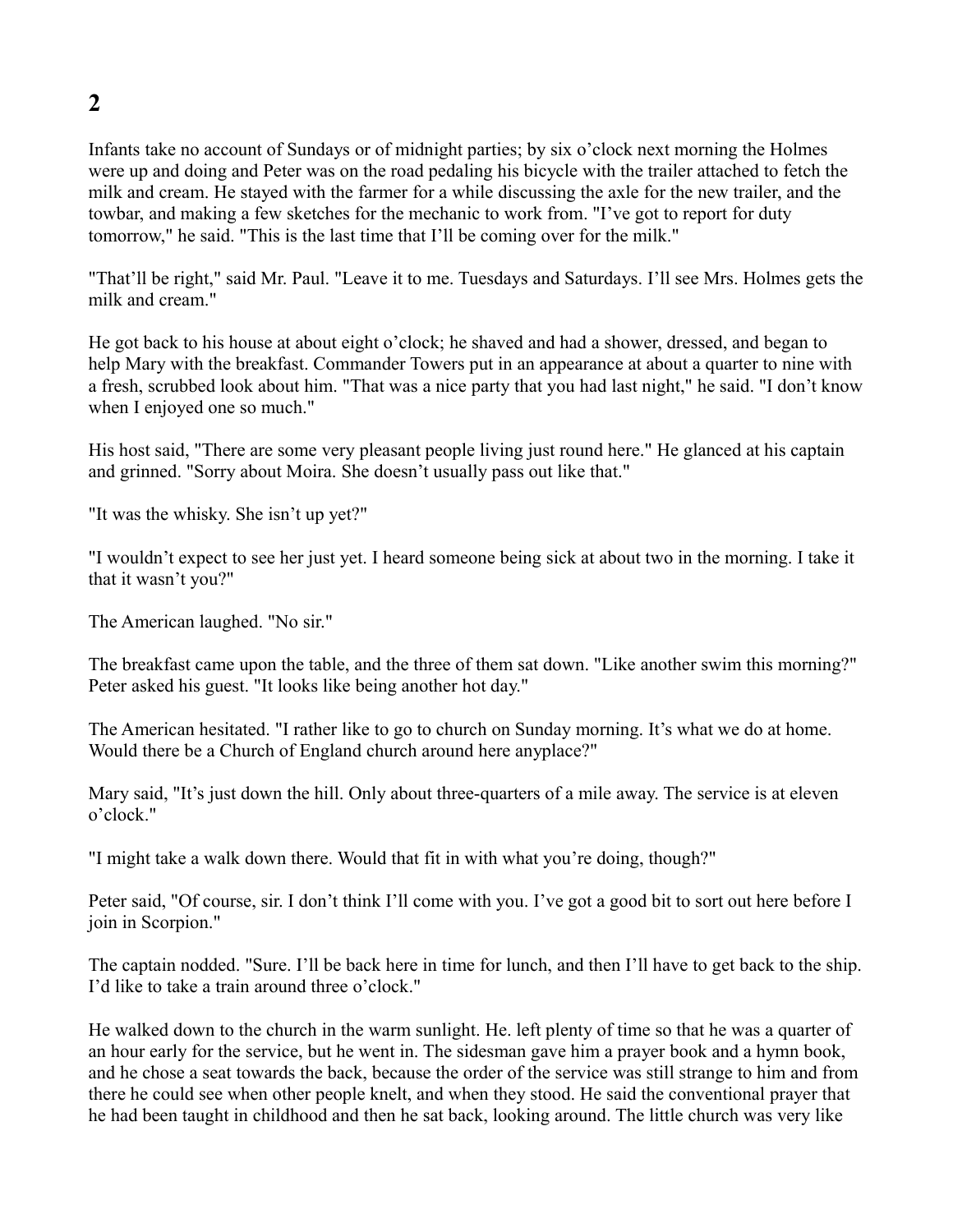the church in his own town, in Mystic, Connecticut. It even smelled the same.

That girl Moira Davidson certainly was all mixed up. She drank too much, but some people never could accept things as they were. She was a nice kid, though. He thought Sharon would like her.

In the tranquillity of the church he set himself to think about his family, and to visualize them. He was, essentially, a very simple man. He would be going back to them in September, home from his travels. He would see them all again in less than nine months' time. They must not feel when he rejoined them, that he was out of touch, or that he had forgotten things that were important in their lives. Junior must have grown quite a bit; kids did at that age. He had probably outgrown the coonskin cap and outfit, mentally and physically. It was time he had a fishing rod, a little Fiberglas spinning rod, and learned to use it. It would be fun teaching Junior to fish. His birthday was July the 10th. Dwight couldn't send the rod for his birthday, and probably he couldn't take it with him, though that would be worth trying. Perhaps he could get one over there.

Helen's birthday was April the 17th; she would be six then. Again, he'd miss her birthday unless something happened to Scorpion. He must remember to tell her he was sorry, and he must think of something to take her between now and September. Sharon would explain to her on the day, would tell her that Daddy was away at sea, but he'd be coming home before the winter and he'd bring his present then. Sharon would make it all right with Helen.

He sat there thinking of his family throughout the service, kneeling when other people knelt and standing when they stood. From time to time he roused himself to take part in the simple and uncomplicated words of a hymn, but for the rest of the time he was lost in a daydream of his family and of his home. He walked out of the church at the end of the service mentally refreshed. Outside the church he knew nobody and nobody knew him; the vicar smiled at him uncertainly in the porch and he smiled back, and then he was strolling back uphill in the warm sunlight, his head now full of Scorpion, the supplies, and the many chores he had to do, the many checks he had to make, before he took her to sea.

At the house he found Mary and Moira Davidson sitting in deck chairs on the verandah, the baby in its pram beside them. Mary got up from her chair as he walked up to them. "You look hot," she said. "Take off your coat and come and sit down in the shade. You found the church all right?"

"Why, yes," he said. He took his coat off and sat down on the edge of the verandah. "You've got a mighty fine congregation," he observed. "There wasn't a seat vacant."

"It wasn't always like that," she said drily. "Let me get you a drink."

"I'd like something soft," he said. He eyed their glasses. "What's that you're drinking?"

Miss Davidson replied, "Lime juice and water. All right, don't say it."

He laughed. "I'd like one of those, too." Mary went off to get it for him, and he turned to the girl. "Did you get any breakfast this morning?"

"Half a banana and a small brandy," she said equably. "I wasn't very well."

"It was the whisky," he said. "That was the mistake you made."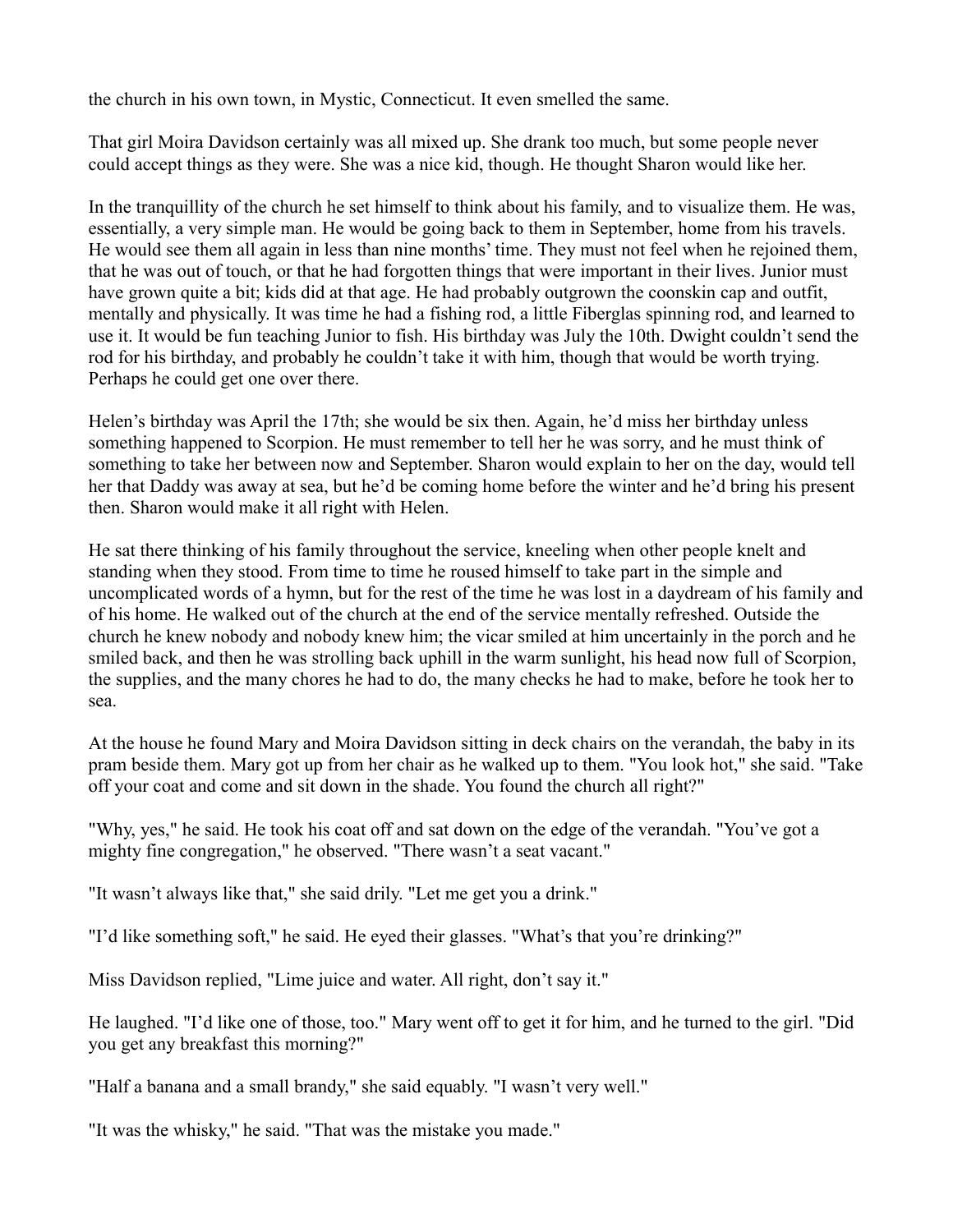"One of them," she replied. "I don't remember anything after talking to you on the lawn, after the party. Did you put me to bed?"

He shook his head. "I thought that was Mrs. Holmes' job."

She smiled faintly. "You missed an opportunity. I must remember to thank Mary."

"I should do that. She's a mighty nice person, Mrs. Holmes."

"She says you're going back to Williamstown this afternoon. Can't you stay and have another bathe?"

He shook his head. "I've got a lot to do on board before tomorrow. We go to sea this week. There's probably a flock of messages on my desk."

"I suppose you're the sort of person who works very hard, all the time, whether you've got to or not."

He laughed. "I suppose I must be." He glanced at her. "Do you do any work?"

"Of course. I'm a very busy woman." "What do you work at?"

She lifted her glass. "This. What I've been doing ever since I met you yesterday."

He grinned. "You find that the routine gets tedious, sometimes?"

"Life gets tedious," she quoted. "Not sometimes. All the time."

He nodded. "I'm lucky, having plenty to do." She glanced at him. "Can I come and see your submarine next week?"

He laughed, thinking of the mass of work there was to do on board. "No, you can't. We go to sea next week." And then, because that seemed ungracious, he said, "You interested in submarines?"

"Not really," she said a little listlessly. "I kind of thought I'd like to see it, but not if it's a bother."

"I'd be glad to show it to you," he told her. "But not next week. I'd like it if you'd come down and have lunch with me one day when things are quiet and we're not dashing around like scalded cats. A quiet day, when I could show you everything. And then maybe we could go up to the city and have dinner someplace."

"That sounds good," she said. "When will that be, so that I can look forward to it?"

He thought for a moment. "I couldn't say right now. I'll be reporting a state of operational readiness around the end of this coming week, and I'd think they'd send us off on the first cruise within a day or so. After that we ought to have a spell in the dockyard before going off again."

"This first cruise—that's the one up to Port Moresby?"

"That's right. I'll try to fit it in before we go away on that, but I couldn't guarantee it. If you'll give me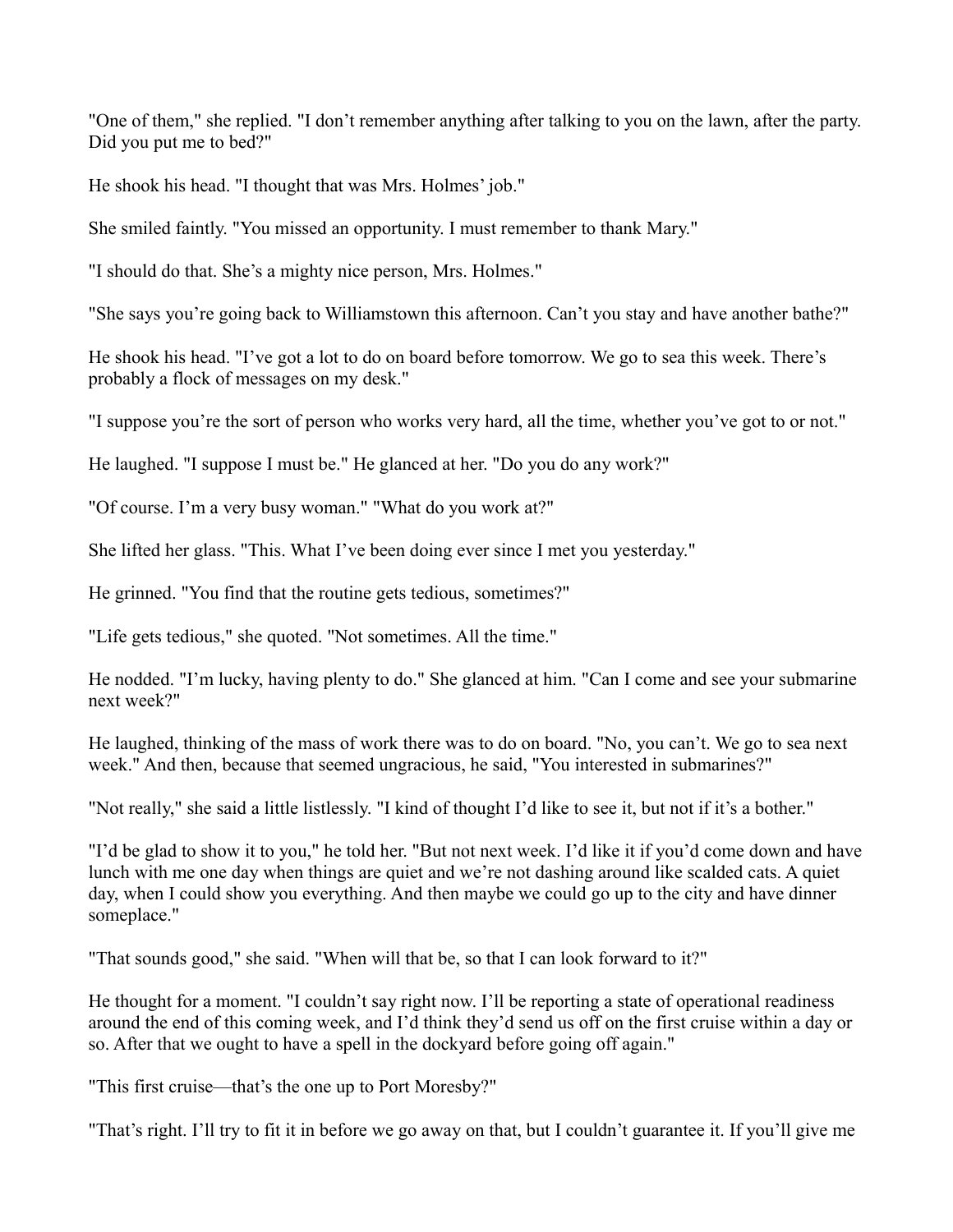your telephone I'll call you around Friday and let you know."

"Berwick 8641," she said. He wrote it down. "Before ten o'clock is the best time to ring. I'm almost always out in the evening."

He nodded. "That'll be fine. It's possible we'll still be at sea on Friday. It might be Saturday before I call. But I will call, Miss Davidson."

She smiled. "Moira's the name, Dwight." He laughed. "Okay."

She drove him to the station in the buggy after lunch, being herself on her way home to Berwick. As he got down in the station yard she said, "Good-bye, Dwight. Don't work too hard." And then she said, "Sorry I made such a fool of myself last night."

He grinned. "Mixing drinks, that's what does it. Let that be a lesson to you."

She laughed harshly. "Nothing's a lesson to me, ever. I'll probably do that again tomorrow night, and the night after."

"It's your body," he said equably.

"That's the trouble," she replied. "Mine, and nobody anybody else's. If anybody became involved it might be difficult, but there's no time for that. Too bad."

He nodded. "I'll be seeing you."

"You really will?"

"Why, sure," he said. "I'll call you like I said."

He travelled back to Williamstown in the electric train, while she drove twenty miles to her country home. She got there at about six o'clock, unharnessed the mare and put her in the stable. Her father came to help her, and together they pushed the buggy into the garage shed be-side the unused Customline, gave the mare a bucket of water and a feed of oats, and went into the house. Her mother was sitting in the screened verandah, sewing.

"Hullo, dear," she said. "Did you have a nice time?"

"All right," the girl replied. "Peter and Mary threw a party last night. Quite good fun. Knocked me back a bit, though."

Her mother sighed a little, but she had learned that it was no use to protest. "You must go to bed early tonight," she said. "You've had so many late nights recently."

"I think I will."

"What was the American like?"

"He's nice. Very quiet and navy."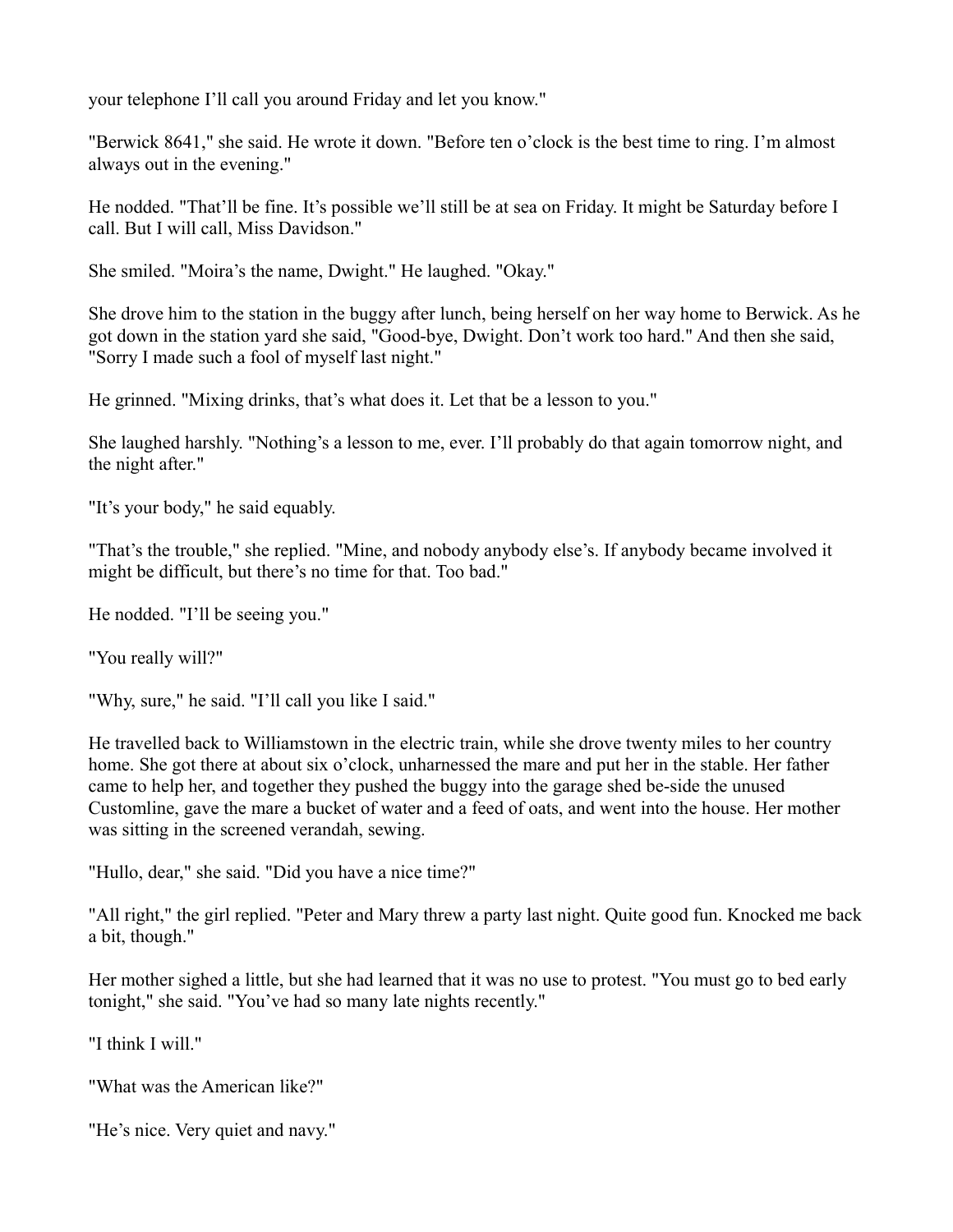"Was he married?"

"I didn't ask him. I should think he must have been."

"What did you do?"

The girl repressed her irritation at the catechism; Ma was like that, and there was now too little time to spend it in quarrelling. "We went sailing in the afternoon." She settled down to tell her mother most of what had happened during the week-end, repressing the bit about her bra and much of what had happened at the party.

At Williamstown Commander Towers walked into the dockyard and made his way to Sydney. He occupied two adjoining cabins with a communicating door in the bulkhead, one of which was used for office purposes. He sent a messenger for the officer of the deck in Scorpion and Lieutenant Hirsch appeared with a sheaf of signals in his hand. He took these from the young man and read them through. Mostly they dealt with routine matters of the fuelling and victualling, but one from the Third Naval Member's office was unexpected. It told him that a civilian scientific officer of the Commonwealth Scientific Industrial Research Organisation had been ordered to report in Scorpion for scientific duties. This officer would be under the command of the Australian liaison officer in Scorpion. His name was Mr. J. S. Osborne.

Commander Towers held this signal in his hand, and glanced at the lieutenant. "Say, do you know anything about this guy?"

"He's here right now, sir. He arrived this morning. I put him in the wardroom and got the duty officer to allocate a cabin for him for tonight."

The captain raised his eyebrows. "Well, what do you know? What does he look like?"

"Very tall and thin. Mousey sort of hair. Wears spectacles."

"How old?"

"A little older than me, I'd say. Under thirty, though."

The captain thought for a minute. "Going to make things kind of crowded in the wardroom. I think we'll berth him with Commander Holmes. You got three men aboard?"

"That's right. Isaacs, Holman, and de Vries. Chief of the Boat Mortimer is on board, too."

"Tell the chief I want another cot rigged on the forward side of Bulkhead F, transverse to the ship, head to starboard. He can take one out of the forward torpedo flat."

"Okay, sir."

Commander Towers ran through the routine matters in the other signals with his officer, and then sent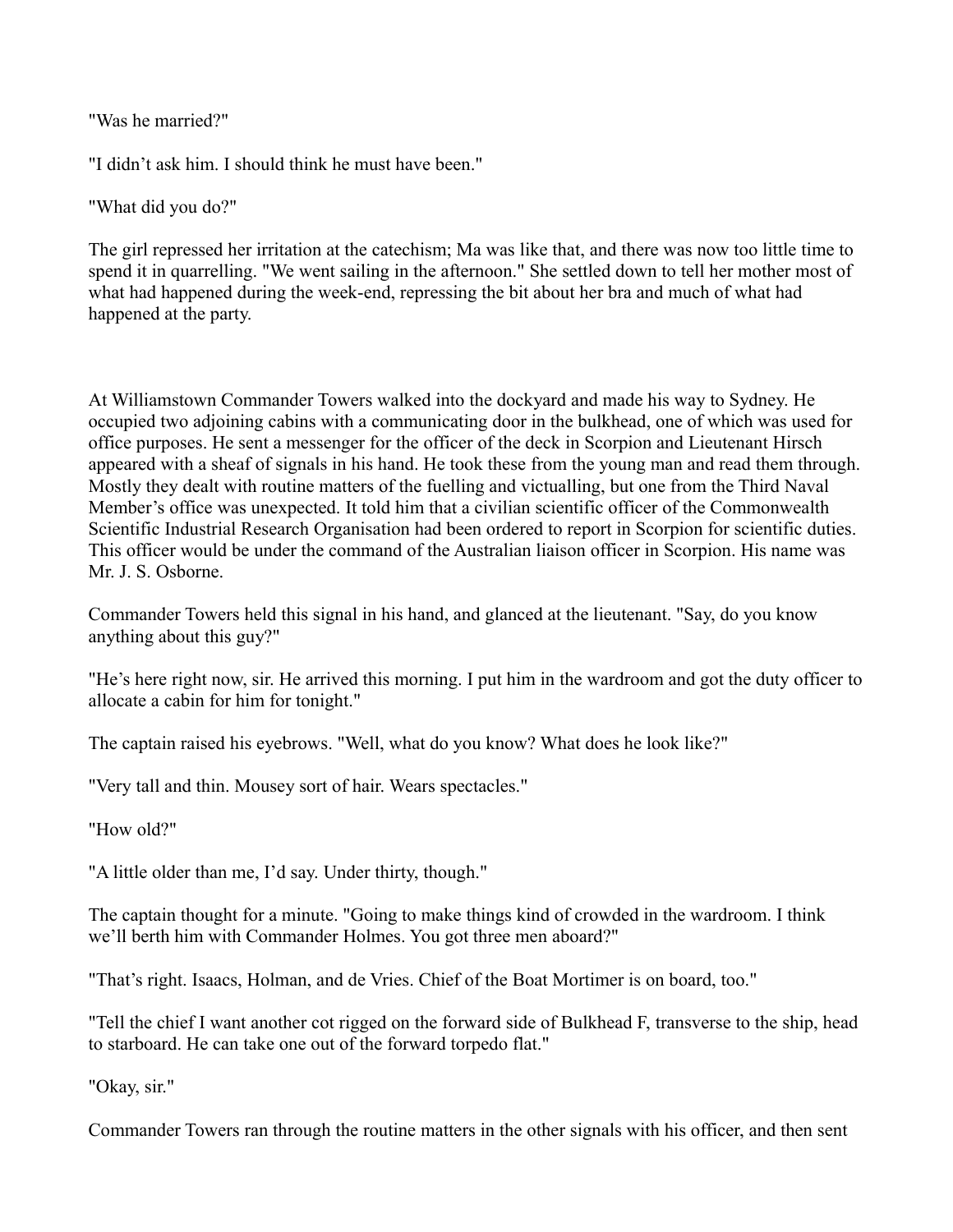the lieutenant to ask Mr. Osborne to come to the office. When the civilian appeared he motioned him to a chair, gave him a cigarette, and dismissed his officer. "Well, Mr. Osborne," he said, "this is quite a surprise. I just read the order posting you to join us. I'm glad to know you."

"I'm afraid it was rather a quick decision," the scientist said. "I only heard about it the day before yesterday."

"That's very often the way it is in service matters," said the captain. "Well, first things first. What's your full name?"

"John Seymour Osborne."

"Married?"

"No."

"Okay. Aboard Scorpion, or aboard any naval vessel, address me as Captain Towers, and every now and then you call me 'sir.' On shore, off duty, my name is Dwight to you—not to the junior officers."

The scientist smiled. "Very good, sir."

"Ever been to sea in a submarine before?"

"No."

"You'll find things just a little cramped till you get used to it. I'm fixing you a berth in Officer's Country, and you'll mess with the officers in the wardroom." He glanced at the neat grey suit upon the scientist. "You'll probably need clothing. See Lieutenant Commander Holmes about that when he comes aboard tomorrow morning, and get him to draw clothing for you from the store. You'll get that suit messed up if you go down in Scorpion in that."

"Thank you, sir."

The captain leaned back in his chair and glanced at the scientist, noting the lean, intelligent face, the loose, ungainly figure. "Tell me, what are you supposed to be doing in this outfit?"

"I'm to make observations and keep records of the radioactive levels, atmospheric and marine, with special reference to the subsurface levels and radioactive intensity within the hull. I understand you're making a cruise northwards."

"That's what everybody understands but me. It must be right, and I'll be told one day." He frowned slightly. "Are you anticipating a rise in the radioactive level inside the hull?"

"I don't think so. I very much hope not. I doubt if it could happen when you are submerged, except under very extreme conditions. But it's just as well to keep an eye on it. I take it that you'd want to know at once of any significant rise."

"Sure I would."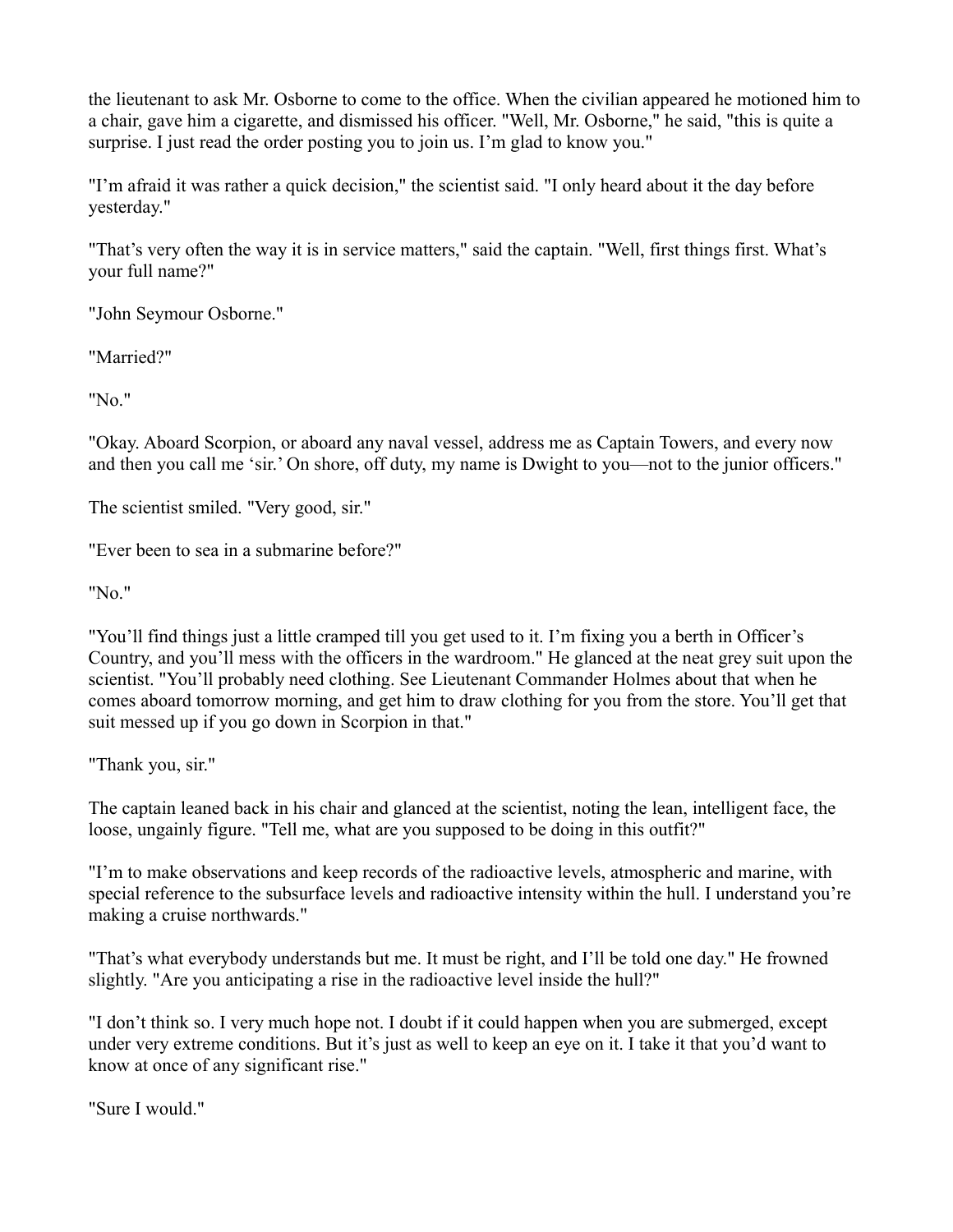They proceeded to discuss the various techniques involved. Most of the gear that Osborne had brought with him was portable and involved no installation in the ship.

In the evening light he put on an overall suit lent him by the captain and went down with Dwight into Scorpion to inspect the radiation detector mounted on the aft periscope and formulate a programme for its calibration against a standard instrument as they went down the bay. A similar check was to be made upon the detector installed in the engine room, and a small amount of engineering was required at one of the two remaining torpedo tubes for the sampling of sea water. It was practically dark when they climbed back into Sydney, to take supper in the great, echoing, empty wardroom.

Next day was a turmoil of activity. When Peter came aboard in the forenoon his first job was to telephone a friend in the Operations Division and point out that it would be courteous, to say the least, to tell the captain what was common knowledge to the Australian officers under his command, and to make a signal requesting his comments on a draft operation order. By evening this signal had come in and had been dealt with, John Osborne was suitably clothed for life in a submarine, the work on the aft door of the torpedo tube was finished, and the two Australians were packing their gear into the little space that had been allocated to them for personal effects. They slept that night in Sydney, and moved into Scorpion on Tuesday morning. A few more chores were finished in a couple of hours, and Dwight reported readiness to proceed upon sea trials. They were cleared for sea, had lunch at noon beside the Sydney, and cast off. Dwight turned his ship and set a course at slow speed down the bay towards the Heads.

All afternoon they carried out their radioactive trials, cruising around a barge with a mildly radioactive element on board anchored in the middle of the bay, while John Osborne ran around noting the readings on his various instruments, barking his long shins upon steel manholes as he clambered up and down the conning tower to the bridge, cracking his tall head painfully on bulkheads and control wheels as he moved quickly in the control room. By five o'clock the trials were over; they left the barge to be disposed of by the shore party of scientists who had put it there, and set course for the open sea.

They stayed on the surface all night, settling into the sea routine as they proceeded westward. At dawn they were off Cape Banks in South Australia, in a fresh southwesterly breeze and a moderate sea. Here they submerged and went down to about fifty feet, returning to periscope depth for a look round once an hour. In the late afternoon they were off Cape Borda on Kangaroo Island, and set course up the strait at periscope depth towards Port Adelaide. By about ten o'clock on Wednesday night they were looking at the town through the periscope; after ten minutes the captain turned around without surfacing and made for the open sea again. At sunset on Thursday they were off the north of King Island and setting course for home. They surfaced as they neared the Heads and passed into Port Phillip Bay at the first light of dawn, and berthed alongside the aircraft carrier at Williamstown in time for breakfast on Friday, with nothing but minor defects to be rectified.

That morning the First Naval Member, Vice Admiral Sir David Hartman, came down to inspect the only ship in his command that was worth bothering about. That took about an hour, and he spent a quarter of an hour with Dwight and Peter Holmes in the office cabin discussing with them the modifications that they had proposed to the draft operation order. He left then for a conference with the Prime Minister, at that time in Melbourne; with no aircraft flying on the airlines, federal government from Canberra was growing difficult, and parliamentary sessions there were growing shorter and less frequent.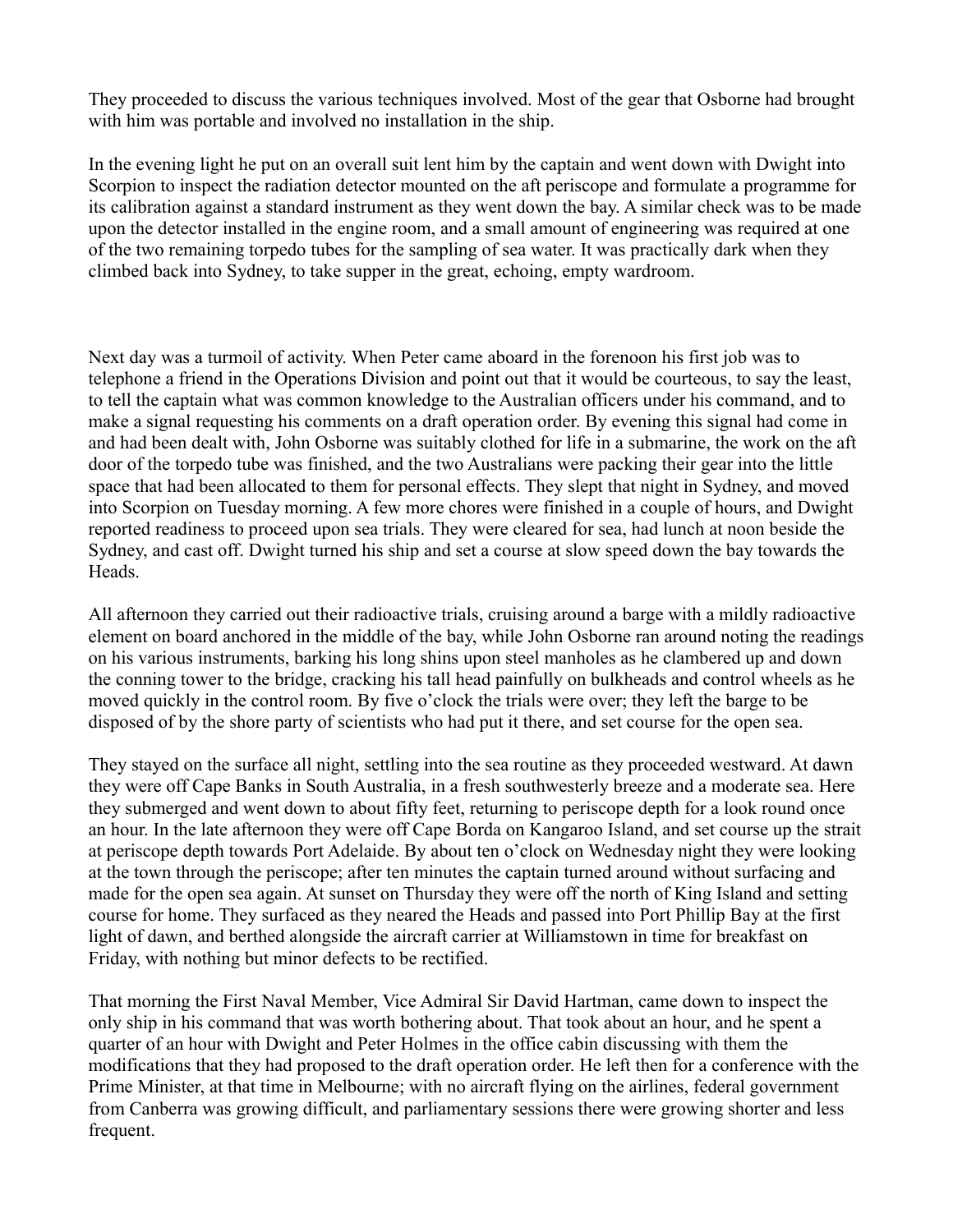That evening Dwight rang Moira Davidson, as he had promised. "Well," he said, "we got back in one piece. There's just a little being done on board the ship, but nothing very much."

She asked, "Does that mean I can see her?"

"I'd be glad to show her to you. We shan't be going off again before Monday."

"I'd like to see her, Dwight. Would tomorrow or Sunday be the best?"

He thought for a moment. If they were to sail on Monday, Sunday might be busy. "I'd say tomorrow would be best."

In turn, she thought rapidly. She would have to run out on Anne Sutherland's party, but it looked like a dreary sort of party anyway.

"I'd love to come tomorrow," she said. "Do I come to Williamstown station?"

"That's the best way. I'll meet you there. What train will you be coming on?"

"I don't know the times. Let's say the first one after eleven-thirty."

"Okay. If I should be all tied up, I'll get Peter Holmes or else John Osborne to go down and meet you."

"Did you say John Osborne?"

"That's right. Do you know him?"

"An Australian—with C.S.I.R.O.?"

"That's the one. A tall guy with spectacles."

"He's a sort of relation—his aunt married one of my uncles. Is he in your party?"

"Definitely. Ho joined us as scientific officer."

"He's dippy," she informed him. "Absolutely mad. Hell wreck your ship for you."

He laughed. "Okay. Come down and see it before he pulls the bung out."

"I'd love to do that, Dwight. See you on Saturday morning."

He met her at the station the next morning, having nothing particular to do in the ship. She came in a white outfit, white pleated skirt, white blouse with coloured thread embroidery, vaguely Norwegian in style, white shoes. She was pleasant to look at, but there was concern in him as he greeted her; how in hell he was going to get her through the cramped maze of greasy machinery that was Scorpion with her clothes unsullied was a problem, and he was to take her out in the evening.

"Morning, Dwight," she said. "Have you been waiting long?"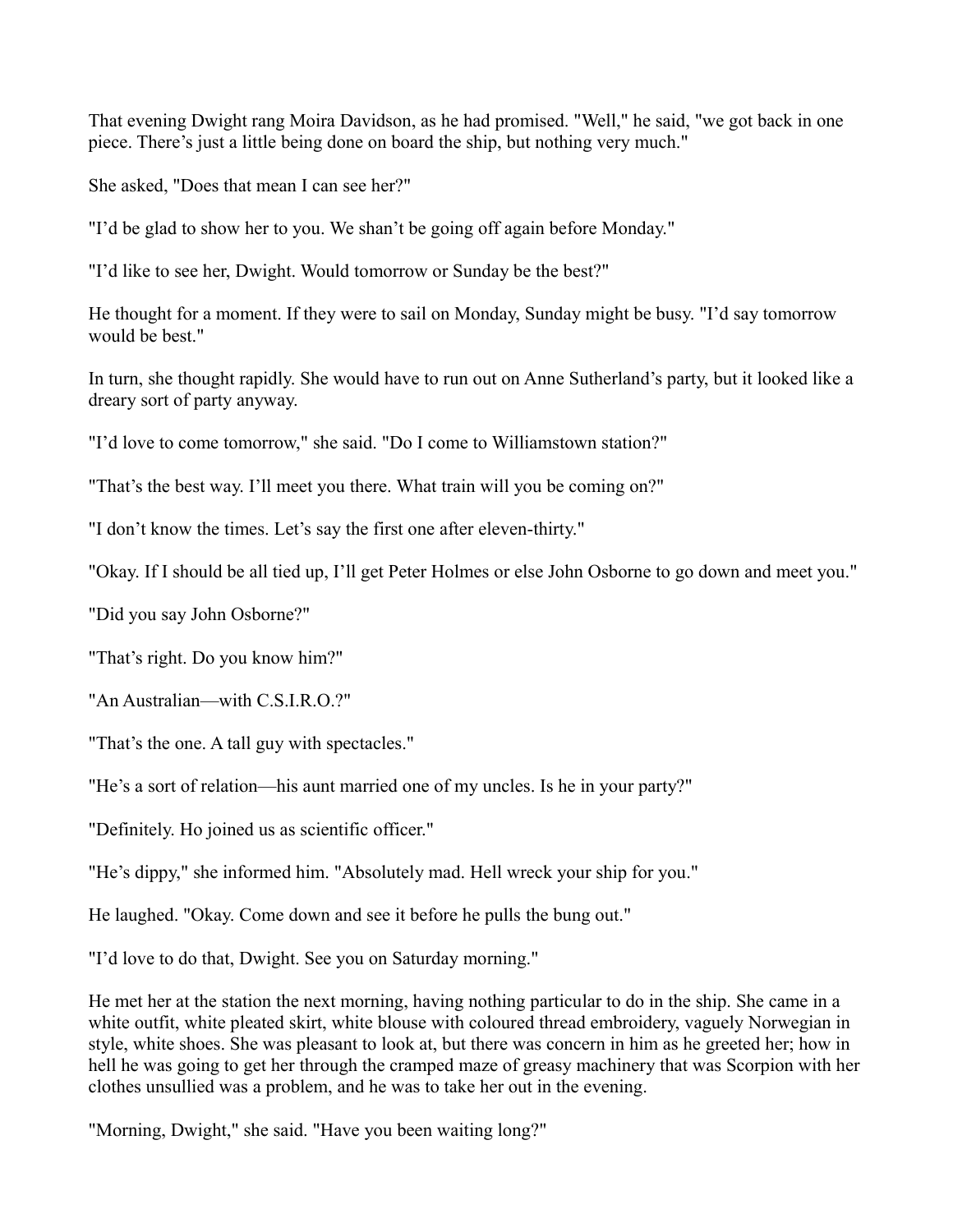"Just a few minutes," he replied. "Did you have to start very early?"

"Not as early as last time," she informed him. "Daddy drove me to the station, and I got a train soon after nine. Early enough, though. You'll give me a drink before lunch, won't you?"

He hesitated. "Uncle Sam doesn't like it aboard ship," he said. "It'll have to be Coke or orangeade."

"Even in Sydney?"

"Even in Sydney," he said firmly. "You wouldn't want to drink hard liquor with my officers when they were drinking Cokes."

She said restlessly, "I want to drink hard liquor, as you call it, before lunch. I've got a mouth like the bottom of the parrot's cage. You wouldn't want me to throw a screaming fit in front of all your officers." She glanced around. "There must be a hotel here somewhere. Buy me a drink before we go on board, and then I'll just breathe brandy at them while I'm drinking Coke."

"Okay," he said equably. "There's a hotel on the corner. We'll go in there."

They walked together to the hotel; he entered and looked around, unsure of his surroundings. He led her into the Ladies' Lounge. "I think this must be it."

"Don't you know? Haven't you ever been in here before?"

He shook his head. "Brandy?"

"Double," she said. "With ice, and just a little water. Don't you come in here?"

"I've never been in here," he told her.

"Don't you ever want to go out on a bender?" she inquired. "In the evenings, when you've got nothing to do?"

"I used to just at first," he admitted. "But then I went up to the city for it. Don't mess on your own doorstep. I gave it up after a week or two. It wasn't very satisfactory."

"What do you do in the evenings, when the ship's not at sea?" she asked.

"Read a magazine, or else maybe a book. Sometimes we go out and take in a movie." The barman came, and he ordered her brandy, with a small whisky for himself.

"It all sounds very unhealthy," she observed. "I'm going to the Ladies'. Look after my bag."

He managed to detach her from the hotel after her second double brandy and took her into the dockyard and to Sydney, hoping that she would behave herself in front of his officers. But he need have had no fears; she was demure and courteous to all the Americans. Only to Osborne did she reveal her real self.

"Hub, John," she said. "What on earth are you doing here?"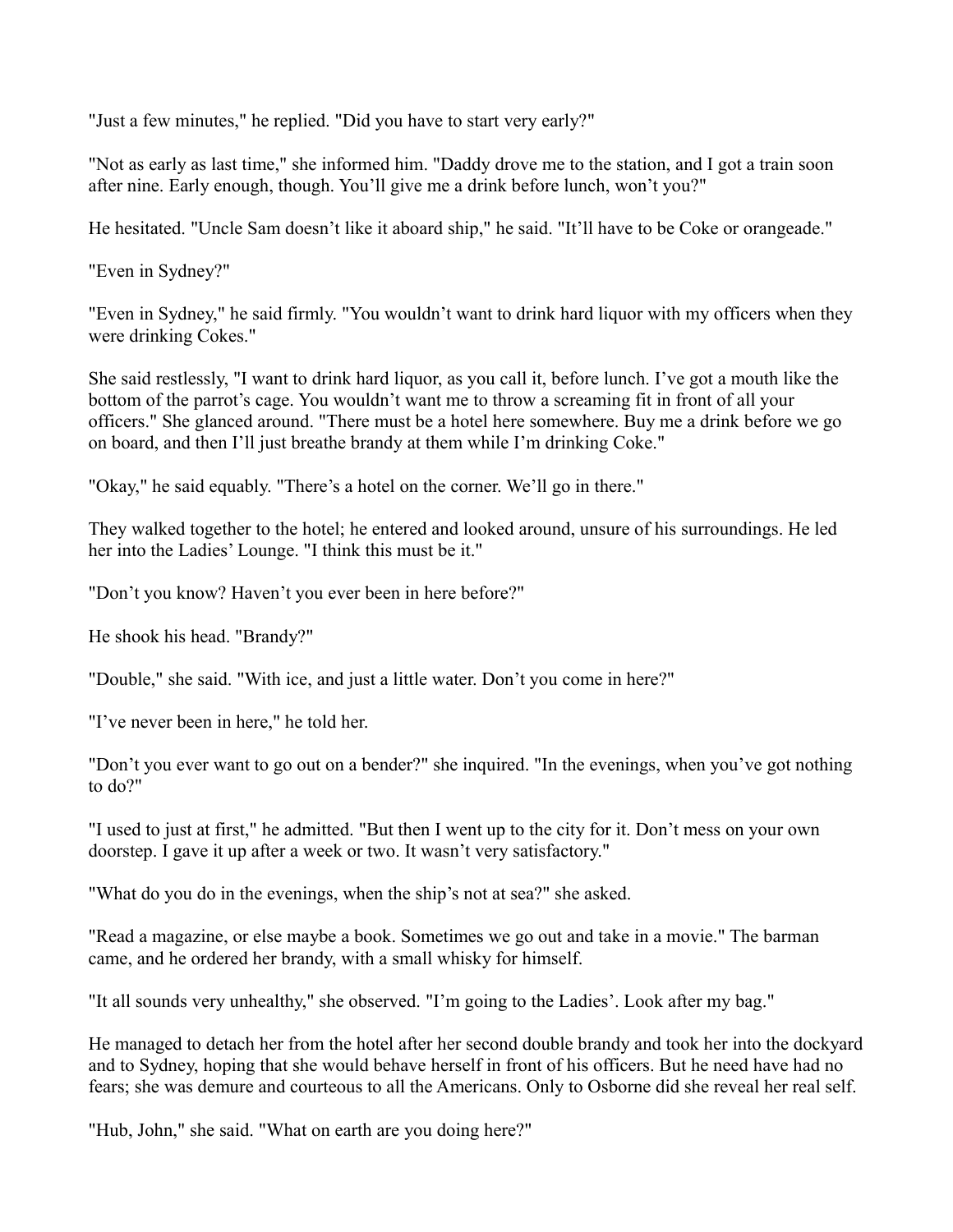"I'm part of the ship's company," he told her. "Scientific observation. Making a nuisance of myself generally."

"That's what Commander Towers told me," she observed. "You're really going to live with them in the submarine? For days on end?"

"So it seems."

"Do they know your habits?"

"I beg your pardon?"

"All right, I won't tell them. It's nothing to do with me." She turned away to talk to Commander Lundgren.

When he offered her a drink she chose an orangeade; she made an attractive picture in the wardroom of Sydney that morning, drinking with the Americans, standing beneath the portrait of the Queen. While she was occupied, the captain drew his liaison officer to one side. "Say," he observed in a low tone, "she can't go down in Scorpion in those clothes. Can you rustle up an overall for her?"

Peter nodded. "I'll draw a boiler suit. About size one, I should think. Where's she going to change?"

The captain rubbed his chin. "Do you know any place?"

"Nothing better than your sleeping cabin, sir. She wouldn't be disturbed there."

"I'll never hear the last of it—from her."

"I'm sure you won't," said Peter.

She lunched with the Americans at the end of one of the long tables, and took coffee with them in the anteroom.

Then the junior officers dispersed to go about their business, and she was left with Dwight and Peter. Peter laid a clean, laundered boiler suit upon the table. "There's the overall," he said.

Dwight cleared his throat. "It's liable to be greasy in a submarine, Miss Davidson," he said.

"Moira," she interrupted.

"Okay, Moira. I was thinking maybe you should go down in an overall. I'm afraid you might get that dress pretty dirty down in Scorpion."

She took the boiler suit and unfolded it. "It's a comprehensive change," she observed. "Where can I put it on?"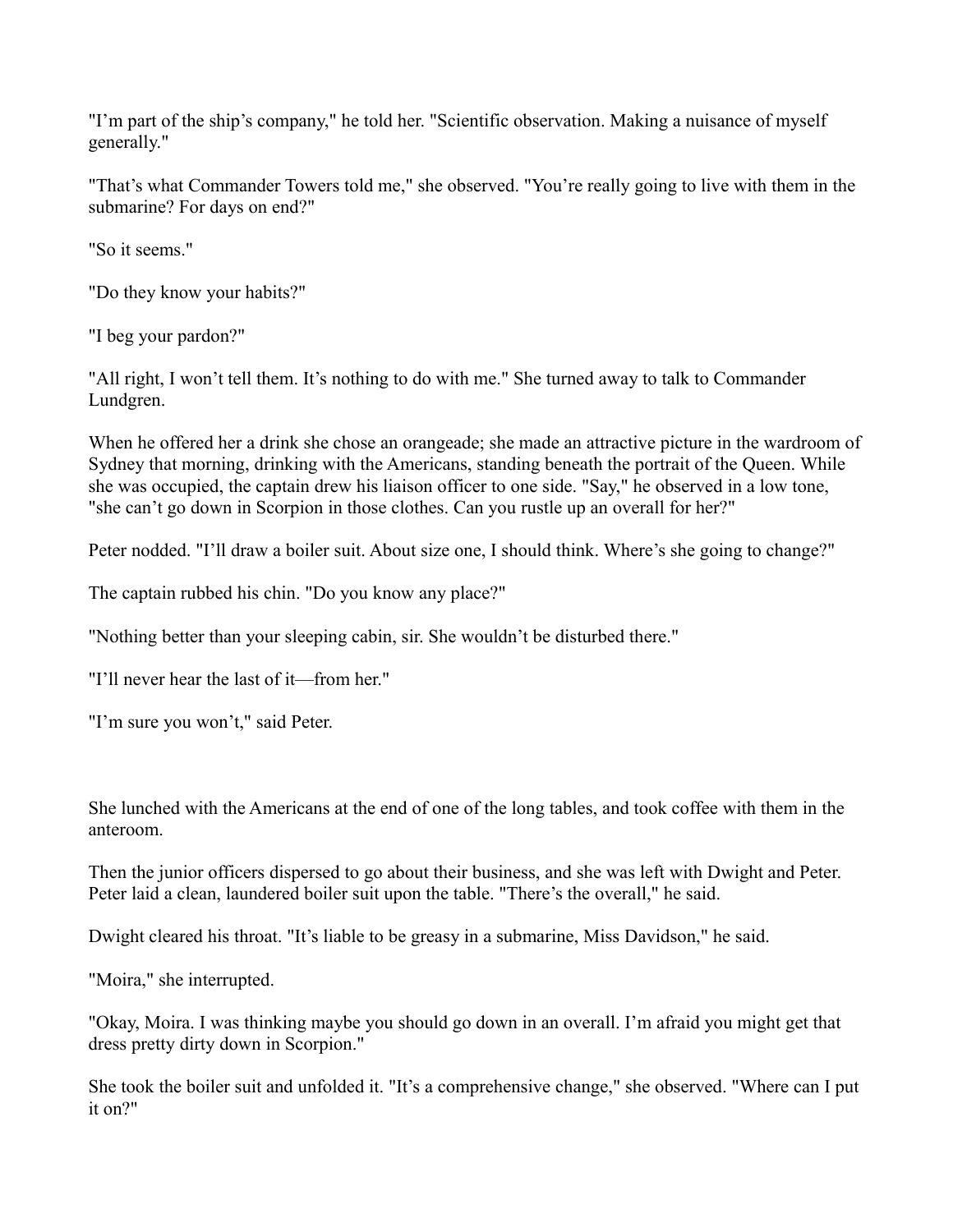"I was thinking you might use my sleeping cabin," he suggested. "You wouldn't be disturbed there."

"I hope not, but I wouldn't be too sure," she said. "Not after what happened in the boat." He laughed. "All right, Dwight, lead me to it. I'll try everything once."

He took her to the cabin and went back to the anteroom himself to wait for her. In the little sleeping cabin she looked about her curiously. There were photographs there, four of them. All showed a darkhaired young woman with two children, a boy eight or nine years old and a girl a couple of years younger. One was a studio portrait of a mother with two children. The others were enlargements of snapshots, one at a bathing place with the family seated on a springboard, perhaps at a hike shore. Another was apparently taken on a lawn, perhaps the lawn before his home, for a long car showed in the background and a portion of a white wooden house. She stood examining them with interest; they looked nice people. It was hard, but so was everything these days. No good agonizing about it.

She changed, leaving her outer clothes and her bag on the bunk, scowled at her appearance in the little mirror, and went out and down the corridor to find her host. He came forward to meet her. "Well, here I am," she said. "Looking like hell. Your submarine will have to be good, Dwight, to make up for this."

He laughed, and took her arm to guide her. "Sure it's good," he said. "Best in the U.S. Navy. This way." She repressed the comment that it was probably the only one m the U.S. Navy; no sense in hurting him.

He took her down the gangplank to the narrow deck and up on to the bridge, and began explaining his ship to her.

She knew little of ships and nothing about submarines, but she was attentive and once or twice surprised him with the quick intelligence of her questions. "When you go down, why doesn't the water go down the voice pipe?" she asked.

"You turn off this cock."

"What happens if you forget?"

He grinned. "There's another one down below."

He took her down through the narrow hatchways into the control room. She spent some time at the periscope looking around the harbour and got the hang of that, but the ballasting and trim controls were beyond her and she was not much interested. She stared uncomprehending at the engines, but the sleeping and messing quarters intrigued her, so did the galley. "What happens about smells?" she asked. "What happens when you're cooking cabbage underwater?"

"You try not to have to do it," he told her. "Not fresh cabbage. The smell hangs around for quite a while. Finally the deodorizer deals with it, as the air gets changed and reoxygenated. There wouldn't be much left after an hour or two."

He gave her a cup of tea in the tiny cubicle that was his cabin. Sipping it, she asked him, "Have you got your orders yet, Dwight?"

He nodded. "Cairns, Port Moresby, and Darwin. Then we come back here."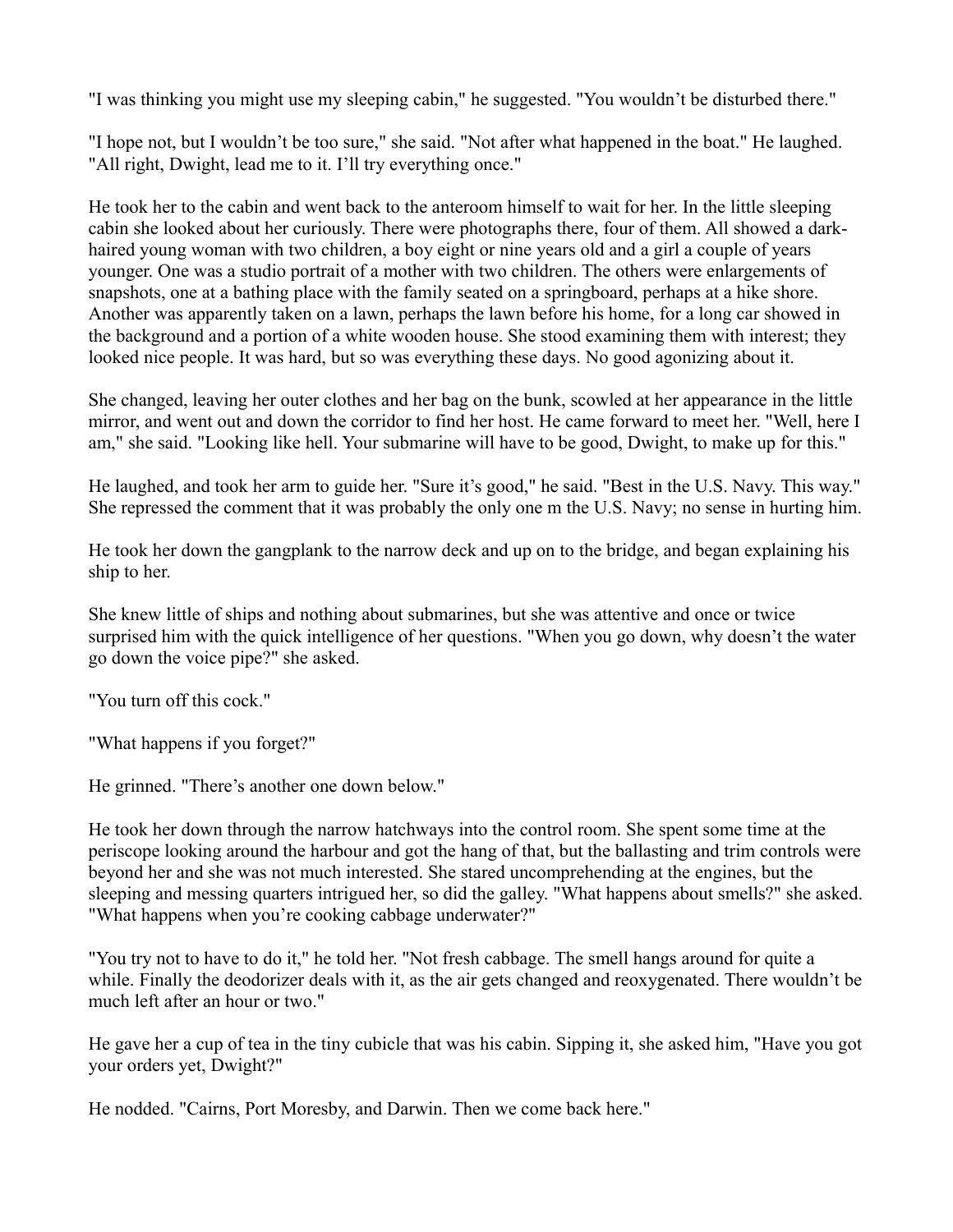"There isn't anybody left alive in any of those places, is there?"

"I wouldn't know. That's what we've got to find out."

"Will you go ashore?"

He shook his head. "I don't think so. It all depends upon the radiation levels, but I wouldn't think we'd land. Maybe we won't even go outside the hull. We might stay at periscope depth if the conditions are really bad. But that's why we're taking John Osborne along with us, so we'll have somebody who really understands what the risks are."

She wrinkled her brows. "But if you can't go out on deck, how can you know if there's anyone still living in those places?"

"We can call through the loud hailer," he said. "Get as close inshore as we can manage, and call through the loud hailer."

"Could you hear them if they answer?"

"Not so well as we can talk. We've got a microphone hooked up beside the hailer, but you'd have to be very close to hear a person calling in reply. Still, it's something."

She glanced at him. "Has anybody been into the radioactive area before, Dwight?"

"Why, yes," he said. "It's okay if you're sensible, and don't take risks. We were in it quite a while while the war was on, from Iwo Jima to the Philippines and then down south to Yap. You stay submerged, and carry on as usual. Of course, you don't want to go out on deck."

"I mean—recently. Has anyone been up into the radioactive area since the war stopped?"

He nodded. "The Swordfish—that's our sister ship—she made a cruise up in the North Atlantic. She got back to Rio de Janeiro about a month ago. I've been waiting for a copy of Johnny Dismore's report —he's her captain but I haven't seen it yet. There hasn't been a ship across to South America for quite a while. I asked for a copy to be sent by teleprinter, but it's low priority on the radio."

"How far did she get?"

"She got all over, I believe," he said. "She did the eastern states from Florida to Maine and went right into New York Harbor, right on up the Hudson till she tangled with the wreck of the George Washington Bridge. She went to New London and to Halifax and to St. John's, and then she crossed the Atlantic and went up the English Channel and into the London River, but she couldn't get far up that. Then she took a look at Brest and at Lisbon, and by that time she was running out of stores and her crew were in pretty bad shape, so she went back to Rio." He paused. "I haven't heard yet how many days she was submerged—I'd like to know. She certainly set a new record, anyway."

"Did she find anyone alive, Dwight?"

"I don't think so. We'd certainly have heard about it if she did."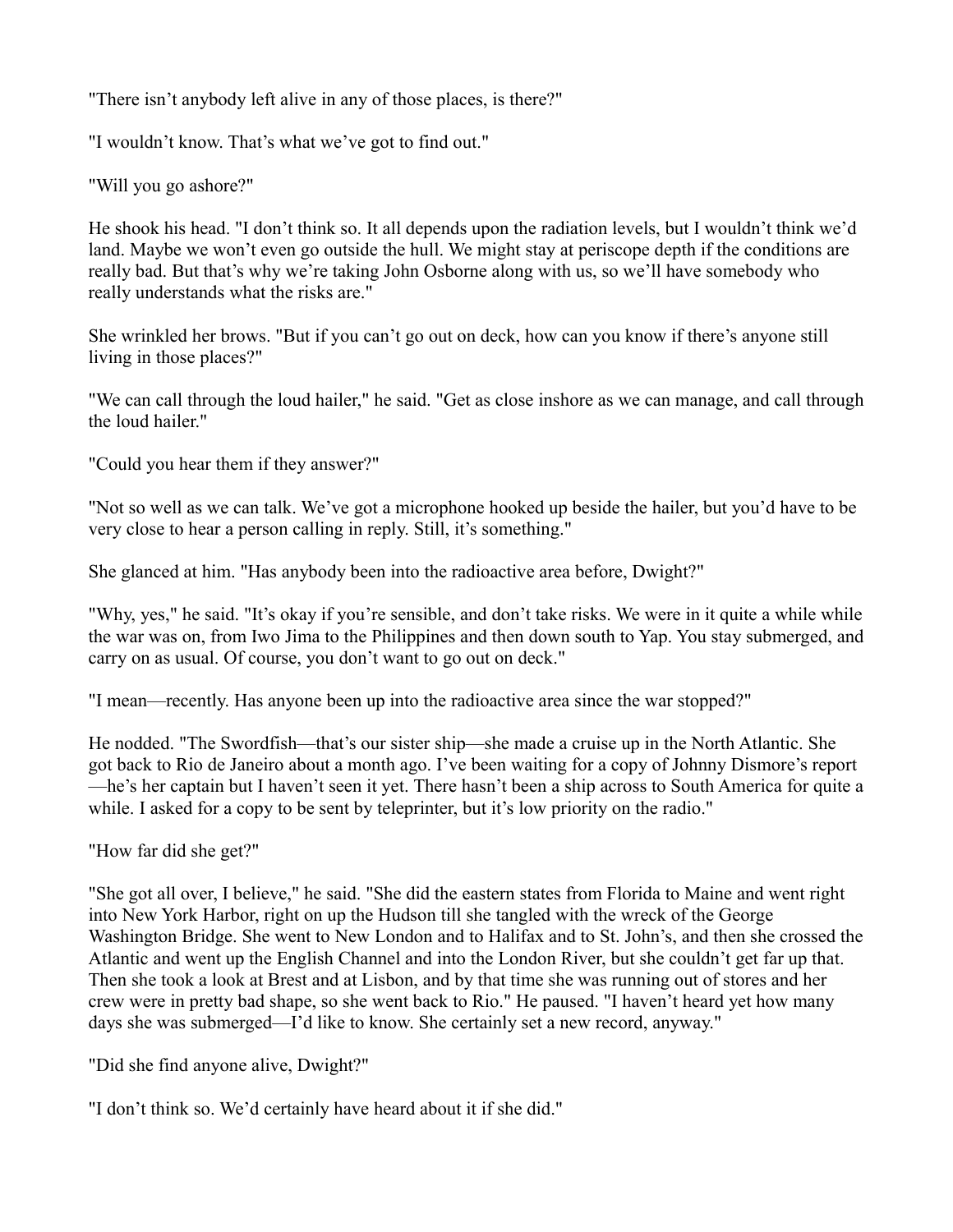She stared down the narrow alleyway outside the curtains and forming the cabin wall, the running maze of pipes electric cables. "Can you visualize it, Dwight?"

"Visualize what?"

"All those cities, all those fields and farms, with nobody, I and nothing left alive. Just nothing there. I simply can't take it in."

"I can't, either," he said. "I don't know that I want to try. I'd rather think of them the way they were."

"I never saw them, of course," she observed. "I've never been outside Australia, and now I'll never go. Not that I want to, now. I only know all those places from the movies and the books—that's as they were. I don't suppose there'll ever be a movie made of them as they are now."

He shook his head. "It wouldn't be possible. A cameraman couldn't live, as far as I can see. I guess nobody will ever know what the Northern Hemisphere looks like now, excepting God." He paused. "I think that's a good thing. You don't want to remember how a person looked when he was dead—you want to remember how he was when he was alive. That's the way I like to think about New York."

"It's too big," she repeated. "I can't take it in."

"It's too big for me, too," he replied. "I can't really believe in it, just can't get used to the idea. I suppose it's lack of imagination. I don't want to have any more imagination. They're all alive to me, those places in the States, just like they were. I'd like them to stay that way till next September."

She said softly, "Of course."

He stirred. "Have another cup of tea?"

"No, thanks."

He took her out on deck again; she paused on the bridge rubbing a bruised shin, breathing the sea air gratefully. "It must be the hell of a thing to be submerged in her for any length of time," she said. "How long will you be underwater for this cruise?"

"Not long," he said. "Six or seven days, maybe."

"It must be terribly unhealthy."

"Not physically," he said. "You do suffer from a lack of sunlight. We've got a couple of sunray lamps, but they're not the same as being out on deck. It's the psychological effect that's worst. Some men good men in every other way—they just can't take it. Everybody gets kind of on edge after a while. You need a steady kind of temperament. Kind of placid, I'd say."

She nodded, thinking that it fitted in with his own character. "Are all of you like that?"

"I'd say we might be. Most of us."

"Keep an eye on John Osborne," she remarked. "I don't believe he is."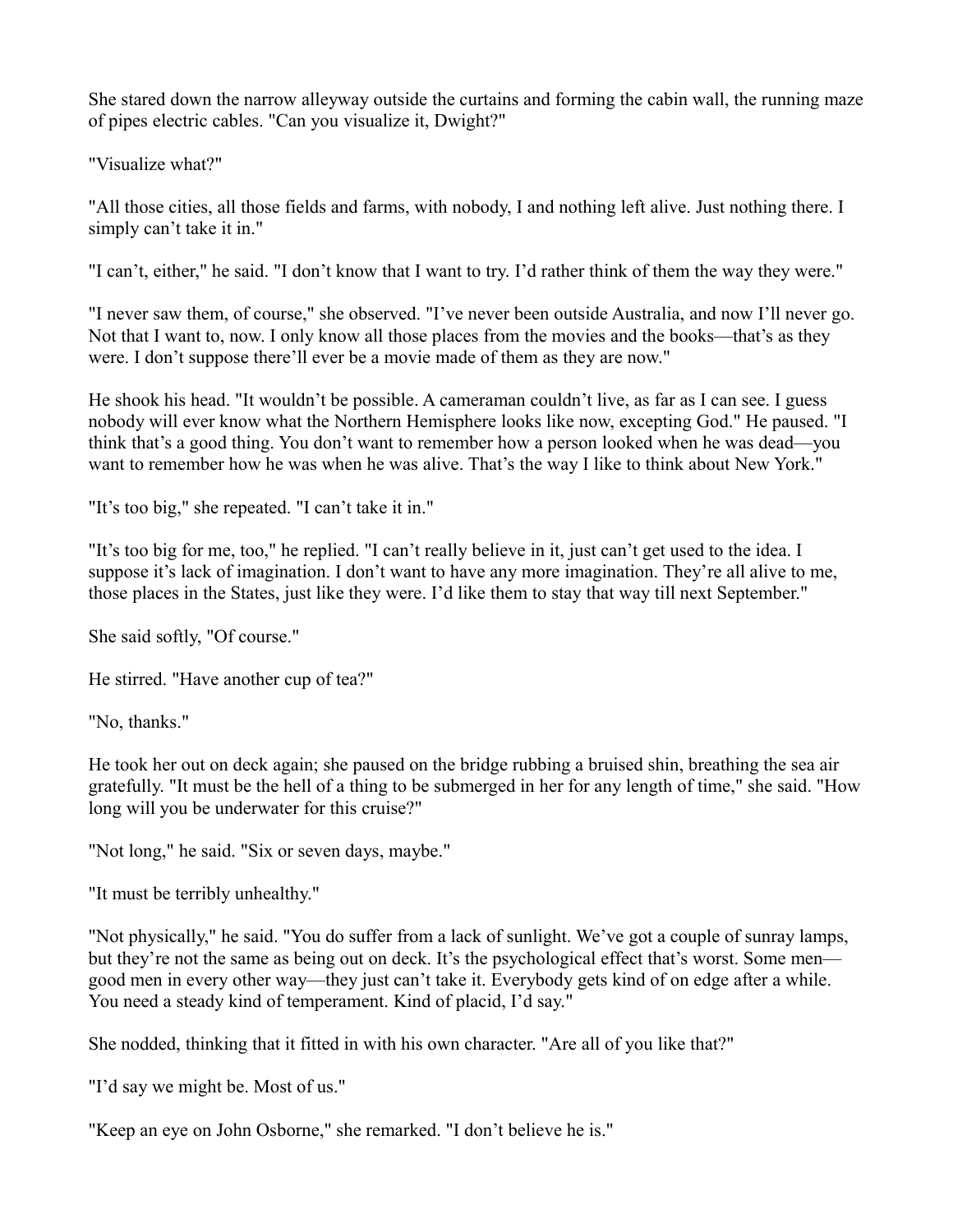He glanced at her in surprise. He had not thought of that, and the scientist had survived the trial trip quite well. But now that she had mentioned it, he wondered. "Why—I'll do that," he said. "Thanks for the suggestion."

They went up the gangway into Sydney. In the hangar of the aircraft carrier there were still aircraft parked with folded wings; the ship seemed dead and silent. She paused for a moment. "None of these will ever fly again, will they?"

"I wouldn't think so."

"Do any aeroplanes fly now, at all?"

"I haven't heard one in the air for quite a while," he said. "I know they're short of aviation gas."

She walked quietly with him to the cabin, unusually subdued. As she got out of the boiler suit and into her own clothes her spirits revived. These morbid bloody ships, these morbid bloody realities! She was urgent to get away from them, to drink, hear music, and to dance. Before the mirror, before the pictures of his wife and children, she made her lips redder, her cheeks brighter, her eyes sparkling. Snap out of it! Get right outside these riveted steel walls, and get out quick. This was no place for her. Into the world of romance, of make-believe and double brandies! Snap out of it, and get back to the world where she belonged!

From the photograph frames Sharon looked at her with understanding and approval.

In the wardroom he came forward to meet her. "Say," he exclaimed in admiration, "you look swell!"

She smiled quickly. "I'm feeling lousy," she said. "Let's get out of it and into the fresh air. Let's go to that hotel and have a drink, and then go up and find somewhere to dance."

"Anything you say."

He left her with John Osborne while he went to change into civilian clothes. "Take me up on to the flight deck, John," she said. "I'll throw a screaming fit if I stay in these ships one minute longer."

"I'm not sure that I know the way up to the roof," he remarked. "I'm a new boy here." They found a steep ladder that led up to a gun turret, came down again, wandered along a steel corridor, asked a rating, and finally got up into the island and out on to the deck. On the wide, unencumbered flight deck the sun was warm, the sea blue, and the wind fresh. "Thank God I'm out of that," she said.

"I take it that you aren't enamoured of the navy," he observed.

"Well, are you having fun?"

He considered the matter. "Yes, I think I am. It's going to be rather interesting."

"Looking at dead people through a periscope. I can think of funnier sorts of fun."

They walked a step or two in silence. "It's all knowledge," he said at last. "One has to try and find out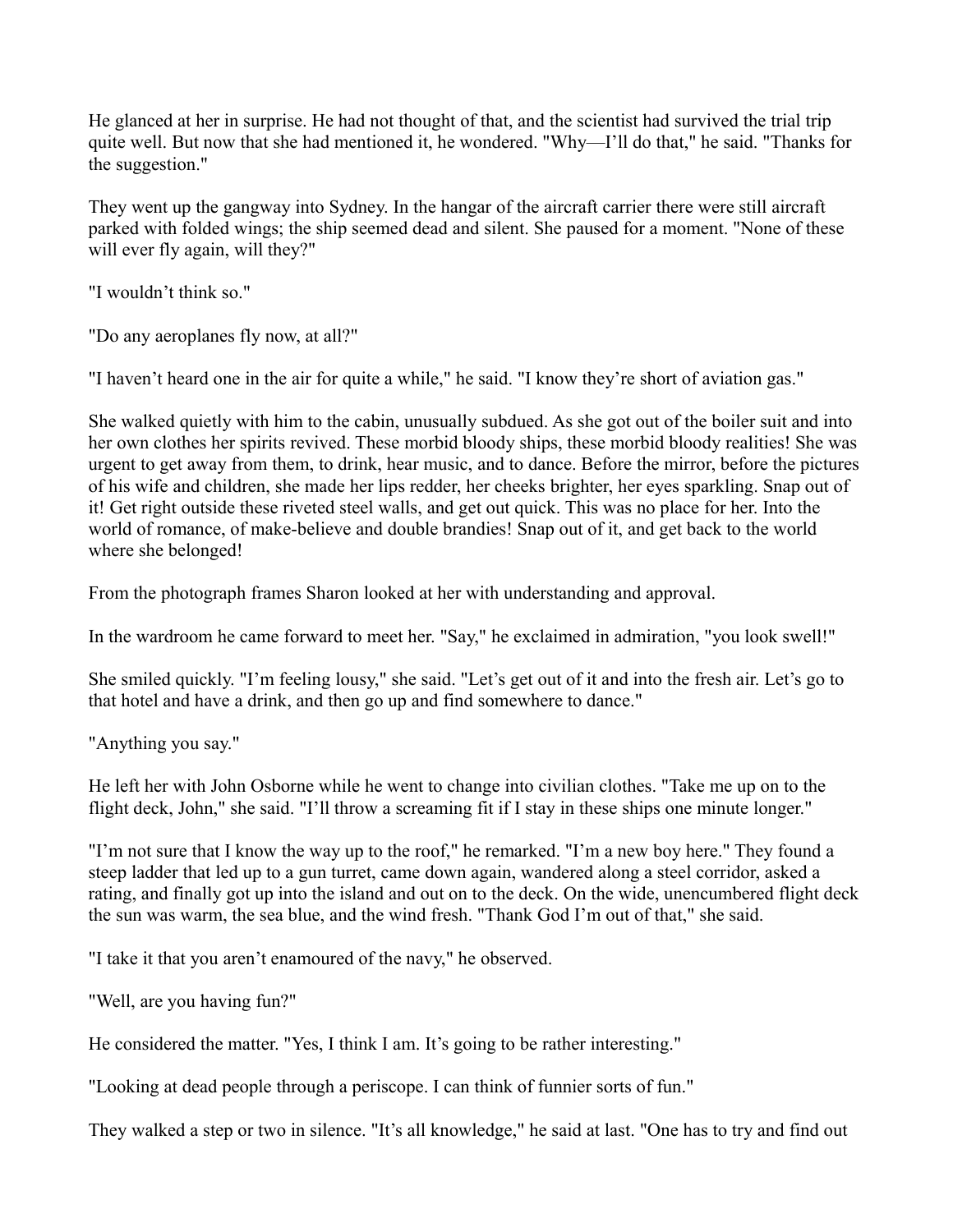what has happened. It could be that it's all quite different to what we think. The radioactive elements may be getting absorbed by something. Something may have happened to the half-life that we don't know about. Even if we don't discover anything that's good, it's still discovering things. I don't think we shall discover anything that's good, or very hopeful. But even so, it's fun just finding out."

"You call finding out the bad things fun?"

"Yes, I do," he said firmly. "Some games are fun even when you lose. Even when you know you're going to lose before you start. It's fun just playing them."

"You've got a pretty queer idea of fun and games."

"Your trouble is you won't face up to things," he told her. "All this has happened, and is happening, but you won't accept it. You've got to face the facts of life someday."

"All right," she said angrily, "I've got to face them. Next September, if what all you people say is right. That's time enough for me."

"Have it your own way." He glanced at her, grinning. "I wouldn't bank too much upon September," he remarked. "It's September plus or minus about three months. We may be going to cop it in June for all that anybody knows. Or, then again, I might be buying you a Christmas present."

She said furiously, "Don't you know?"

"No, I don't," he replied. "Nothing like this has ever happened in the history of the world before." He paused, and then he added whimsically, "If it had, we wouldn't be here talking about it."

"If you say one word more I'm going to push you over the edge of that deck."

Commander Towers came out of the island and walked across to them, neat in a double-breasted blue suit. "I wondered where you'd got to," he remarked.

The girl said, "Sorry, Dwight. We should have left a message. I wanted some fresh air."

John Osborne said, "You'd better watch out, sir. She's in a pretty bad temper. I'd stand away from her head, if I were you, in case she bites."

"He's been teasing me," she said. "Like Albert and the lion. Let's go, Dwight."

"See you tomorrow, sir," the scientist said. "I'll be staying on board over the weekend."

The captain turned away with the girl, and they went down the stairs within the island. As they passed down the steel corridor towards the gangway he asked her, "What was he teasing you about, honey?"

"Everything," she said vaguely. "Took his stick and poked it in my ear. Let's have a drink before we start looking for a train, Dwight. I'll feel better then."

He took her to the same hotel in the main street.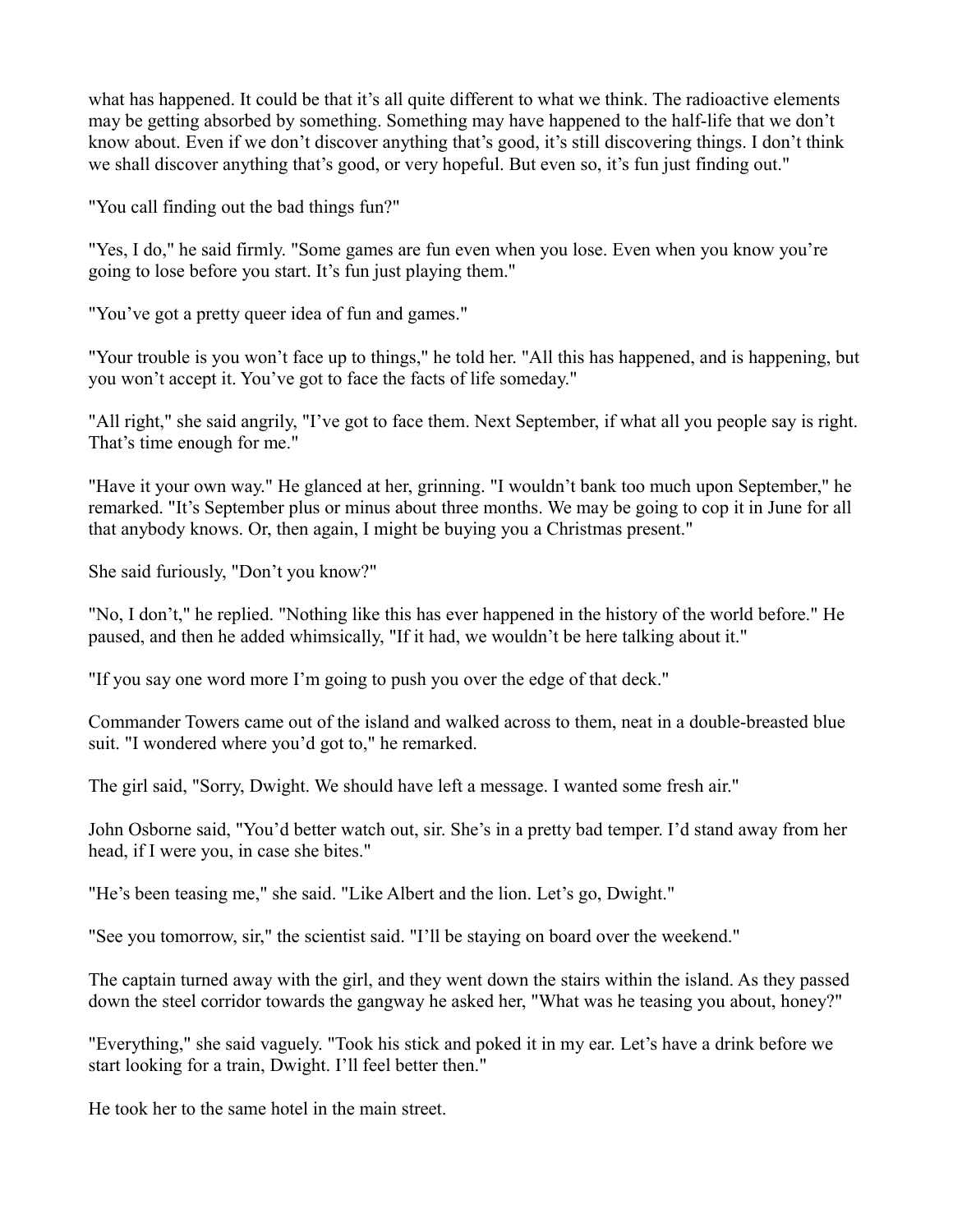Over the drinks he asked her, "How long have we got, this evening?"

"The last train leaves Flinders Street at eleven-fifteen. I'd better get on that, Dwight. Mummy would never forgive me if I spent the night with you."

"I'll say she wouldn't. What happens when you get to Berwick? Is anybody meeting you?"

She shook her head. "We left a bicycle at the station this morning. If you do the right thing by me I won't be able to ride it, but it's there, anyway." She finished her first double brandy. "Buy me another, Dwight."

"I'll buy you one more," he said. "After that we're getting on the train. You promised me that we'd go dancing."

"So we are," she said. "I booked a table at Mario's. But I shuffle beautifully when I'm tight."

"I don't want to shuffle," he said. "I want to dance."

She took the drink he handed her. "You're very exacting," she said. "Don't go poking any more sticks in my ear—I just can't bear it. Most men don't know how to dance, anyway."

"You'll find me one of them," he said. "We used to dance a lot back in the States. But I've not danced since the war began."

She said, "I think you live a very restricted life."

He managed to detach her from the hotel after her second drink, and they walked to the station in the evening light.

They arrived at the city half an hour later, and walked out into the street. "It's a bit early," she said. "Let's walk."

He took her arm to guide her through the Saturday evening crowds. Most of the shops had plenty of good stock still in the windows but few were open. The restaurants and cafes were all full, doing a roaring trade; the bars were shut, but the streets were full of drunks. The general effect was one of boisterous and uninhibited lightheartedness, more in the style of 1890 than of 1963. There was no traffic in the wide streets but for the trains, and people swarmed all over the road. At the corner of Swanston and Collins Streets an Italian was playing a very large and garish accordion, and playing it very well indeed. Around him, people were dancing to it. As they passed the Regal cinema a man, staggering along in front of them, fell down, paused for a moment upon hands and knees, and rolled dead drunk into the gutter. Nobody paid much attention to him. A policeman, strolling down the pavement, turned him over, examined him casually, and strolled on.

"They have quite a time here in the evenings," Dwight remarked.

"It's nothing like so bad as it used to be," the girl replied. "It was much worse than this just after the war."

"I know it. I'd say they're getting tired of it." He paused, and then he said, "Like I did."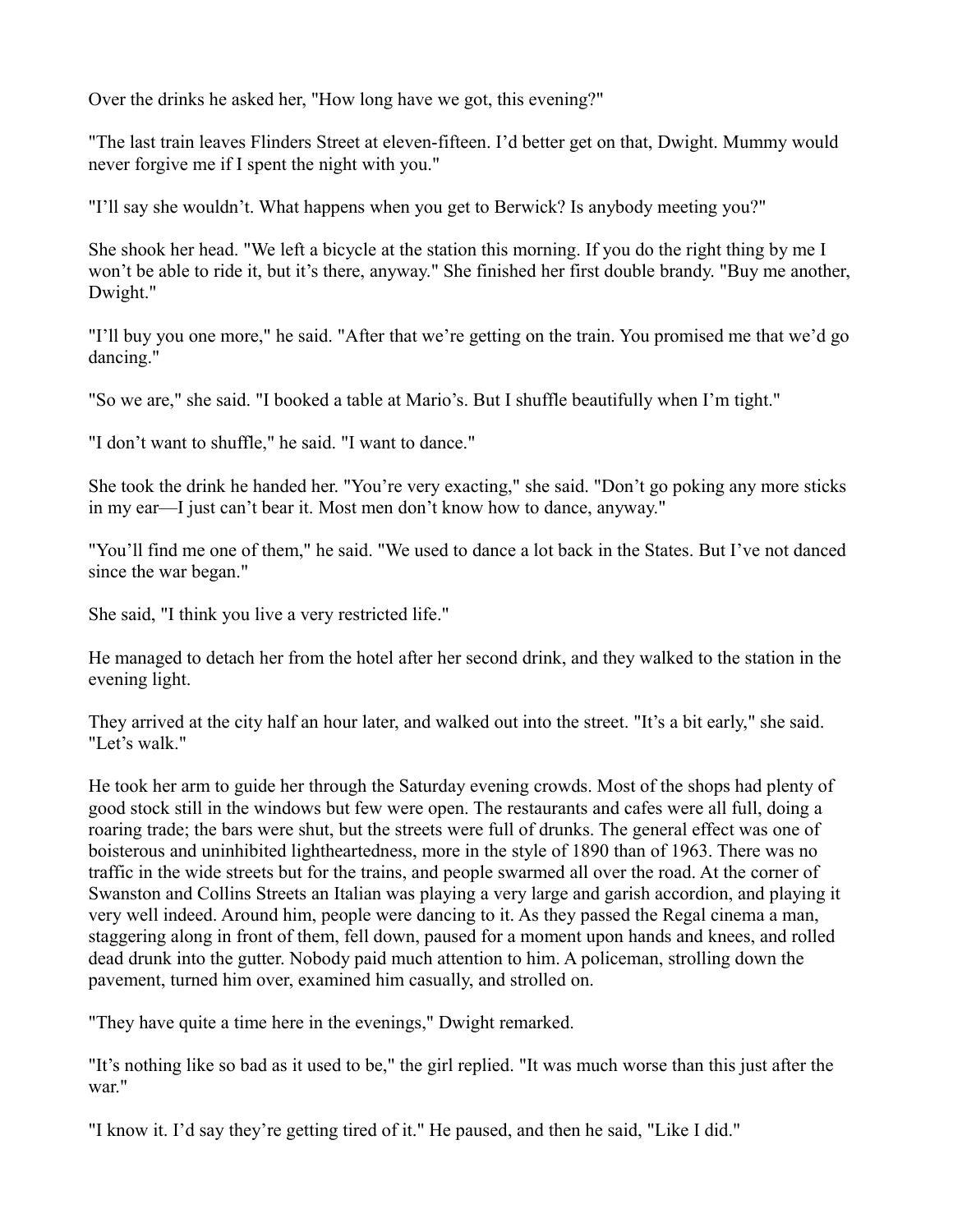She nodded. "This is Saturday, of course. It's very quiet here on an ordinary night. Almost like it was before the war."

They walked on to the restaurant. The proprietor welcomed them because he knew her well; she was in his establishment at least once a week and frequently more often. Dwight Towers had been there half a dozen times, perhaps, preferring his club, but he was known to the headwaiter as the captain of the American submarine. They were well received and given a good table in a corner away from the band; they ordered drinks and dinner.

"They're pretty nice people here," Dwight said appreciatively. "I don't come in so often, and I don't spend much when I do come."

"I come here pretty frequently," the girl said. She sat in reflection for a moment. "You know, you're a very lucky man."

"Why do you say that?"

"You've got a full-time job to do."

It had not occurred to him before that he was fortunate. "That's so," he said slowly. "I certainly don't seem to get a lot of time to go kicking around on the loose."

"I do," she said. "It's all I've got to do."

"Don't you work at anything? No job at all?"

"Nothing at all," she said. "Sometimes I drive a bullock round the farm at home, harrowing the muck. That's all I ever do."

"I'd have thought you'd have been working in the city someplace," he remarked.

"So would I," she said a little cynically. "But it's not so easy as that. I took honours in history up at the Shop, just before the war."

"The Shop?"

"The university. I was going to do a course of shorthand and typing. But what's the sense in working for a year at that? I wouldn't have time to finish it. And if I did, there aren't any jobs."

"You mean, business is slowing down?"

She nodded. "Lots of my friends are out of a job now. People aren't working like they used to, and they don't want secretaries. Half of Daddy's friends—people who used to go to the office—they just don't go now. They live at home, as if they were retired. An awful lot of offices have closed, you know."

"I suppose that makes sense," he remarked. "A man has a right to do the things he wants to do in the last months, if he can get by with the money."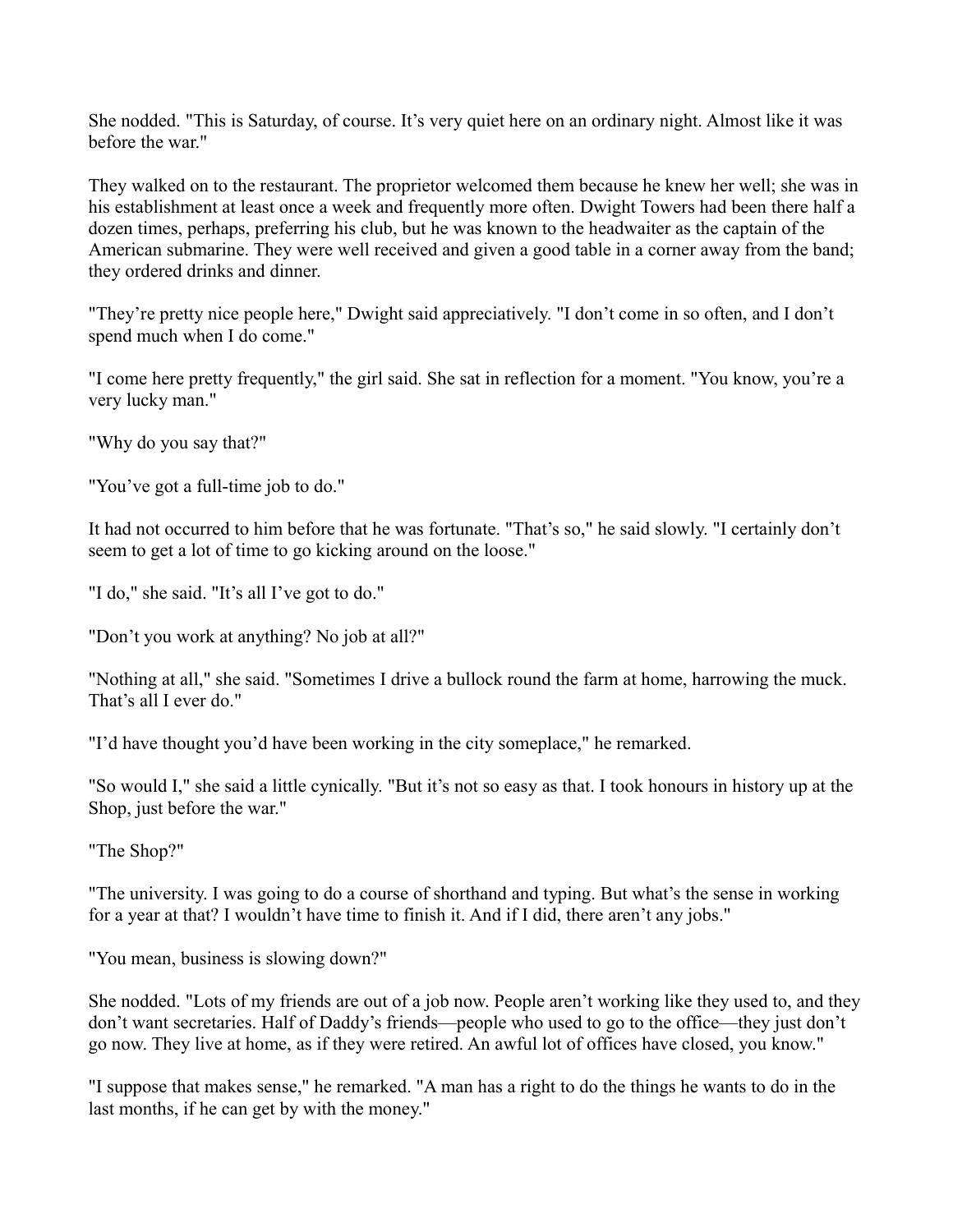"A girl has a right to, too," she said. "Even if the things she wants to do are something different to driving a bullock round the farm to spread the dung."

"There's just no work at all?" he asked.

"Nothing that I could find," she said. "And I've tried hard enough. You see, I can't even type."

"You could learn," he said. "You could go and take that course that you were going to take."

"What's the sense of that, if there's no time to finish it, or use it afterwards?"

"Something to work at," he remarked. "Just as an alternative to all the double brandies."

"Work just for the sake of working?" she inquired. "It sounds simply foul." Her fingers drummed restlessly upon the table.

"Better than drinking just for the sake of drinking," he observed. "Doesn't give you a hangover."

She said irritably, "Order me a double brandy, Dwight, and then let's see if you can dance."

He took her out upon the dance floor, feeling vaguely sorry for her. She was in a prickly kind of mood. Immersed in his own troubles and occupations, it had never occurred to him that young, unmarried people had their own frustrations in these times. He set himself to make the evening pleasant for her, talking about the films and musicals they both had seen, the mutual friends they had. Peter and Mary Holmes are funny," she told him once. "She's absolutely nuts on gardening. They've got that flat upon a three years' lease. She's planning to plant things this autumn that'll come up next year."

He smiled. "I'd say she's got the right idea. You never know." He steered the conversation back to safer subjects. "Did you see the Danny Kaye movie at the Plaza?"

Yachting and sailing were safe topics, and they talked around those for some time. The floor show came on as they finished dinner, and amused them for a while, and then they danced again. Finally the girl said, "Cinderella. I'll have to start and think about that train, Dwight."

He paid the bill while she was in the cloakroom, and met her by the door. In the streets of the city it was quiet now; the music was still, the restaurants and cafés were now closed. Only the drunks remained, reeling down the pavements aimlessly or lying down to sleep. The girl wrinkled her nose. "They ought to do something about all this," she said. "It never was like this before the war."

"It's quite a problem," he said thoughtfully. "It comes up all the time in the ship. I reckon a man has a right to do the things he wants to when he goes ashore, so long as he doesn't go bothering other people. Some folks just have to have the liquor, times like these." He eyed a policeman on the corner. "That's what the cops here seem to think, in this city, at any rate. I've never seen a drunk arrested yet, not just for being drunk."

At the station she paused to thank him and to wish him good night. "It's been a beaut evening," she said. "The day, too. Thanks for everything, Dwight."

"I've enjoyed it, Moira," he said. "It's years since I danced."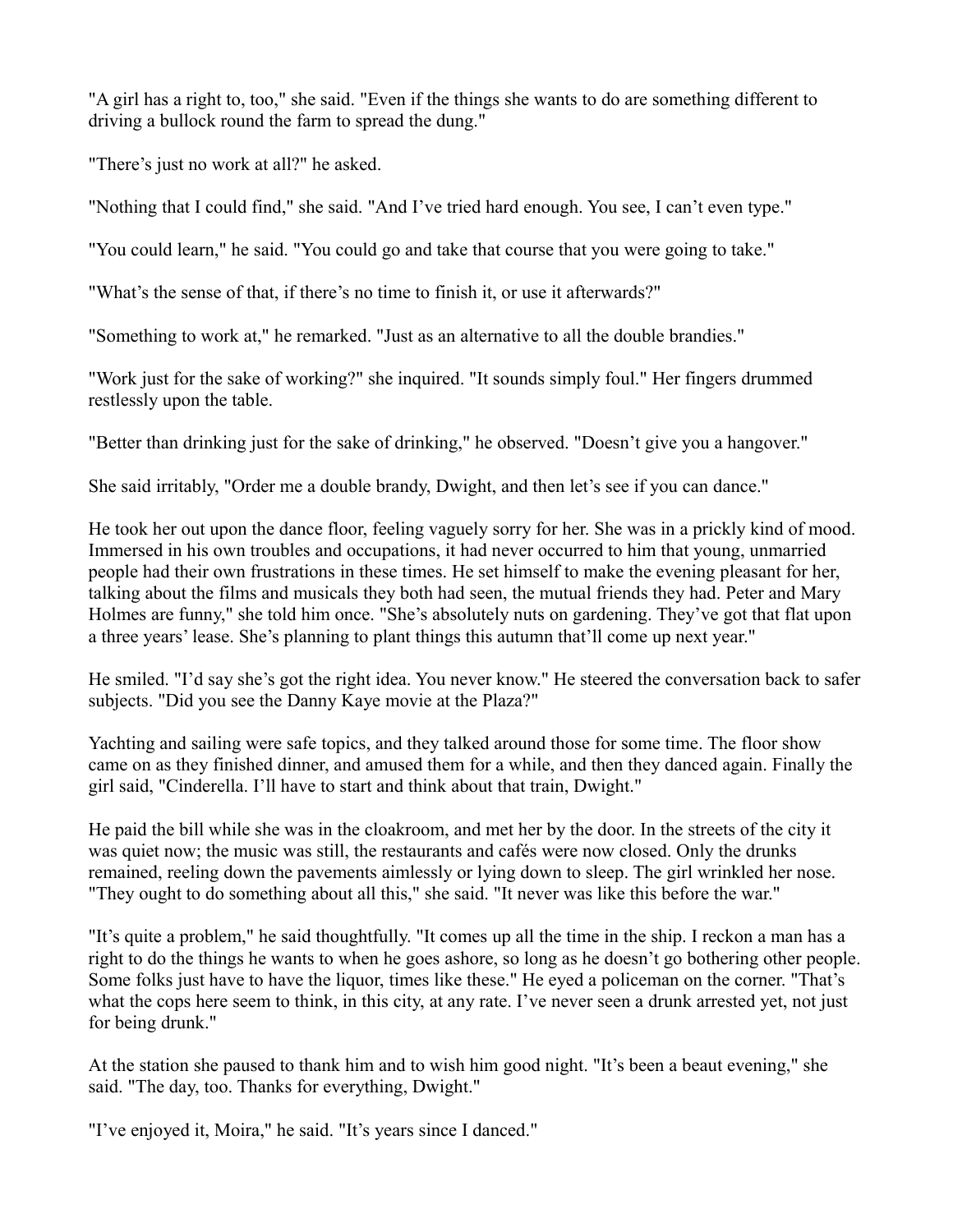"You're not too bad," she told him. And then she asked, "Do you know when you go off up north?"

He shook his head. "Not yet. A message came in just before we left telling me to report Monday morning in the First Naval Member's offices, with Lieutenant Commander Holmes. I imagine we'll get out final briefing then, and maybe get away on Monday afternoon."

She said, "Good luck. Will you give me a ring when you come back to Williamstown?"

"Why, sure," he said. "I'd like to do that. Maybe we could go sailing again someplace, or else do this again."

She said, "That'd be fun. I'll have to go now, or I'll miss this train. Good night again, and thanks for everything."

"It's been a lot of fun," he said. "Good night." He stood and watched her go till she was lost in the crowd. From the back view, in that light summer dress, she was not unlike Sharon—or could it be that he was forgetting, muddling them up? No, she really was a bit like Sharon in the way she walked. Not in any other way. Perhaps that was why he liked her, that she was just a little like his wife.

He turned away, and went to catch his train to Williamstown.

He went to church next morning in Williamstown, as was his habit on a Sunday when circumstances made it possible. At ten o'clock on Monday morning he was with Peter Holmes in the Navy Department, waiting in the outer office to see the First Naval Member, Sir David Hartman. The secretary said, "He won't be a minute, sir. I understand he's taking you both over to the Commonwealth Government Offices."

## "He is?"

The lieutenant nodded. "He ordered a car." A buzzer sounded and the young man went into the inner office. He reappeared in a moment. "Will you both go in now."

They went into the inner office. The vice admiral got up to meet them. "Morning, Commander Towers. Morning, Holmes. The Prime Minister wants to have a word with you before you go, so we'll go over to his office in a minute. Before we do that, I want to give you this." He turned, and lifted a fairly bulky typescript from his desk. "This is the report of the commanding officer of USS. Swordfish on his cruise from Rio de Janeiro up into the North Atlantic." He handed it to Dwight. "I'm sorry that it's been so long in coming, but the pressure on the radio to South America is very great, and there's a good deal of it. You can take it with you and look it over at your leisure."

The American took it, and turned it over with interest. "It's going to be very valuable to us, sir. Is there anything in it to affect this operation?"

"I don't think there is. He found a high level of radioactivity—atmospheric radioactivity—over the whole area, greater in the north than in the south, as you'd expect. He submerged—let's see—" lie took the typescript back and turned the pages quickly "—he submerged in latitude two south, off Parnaiba,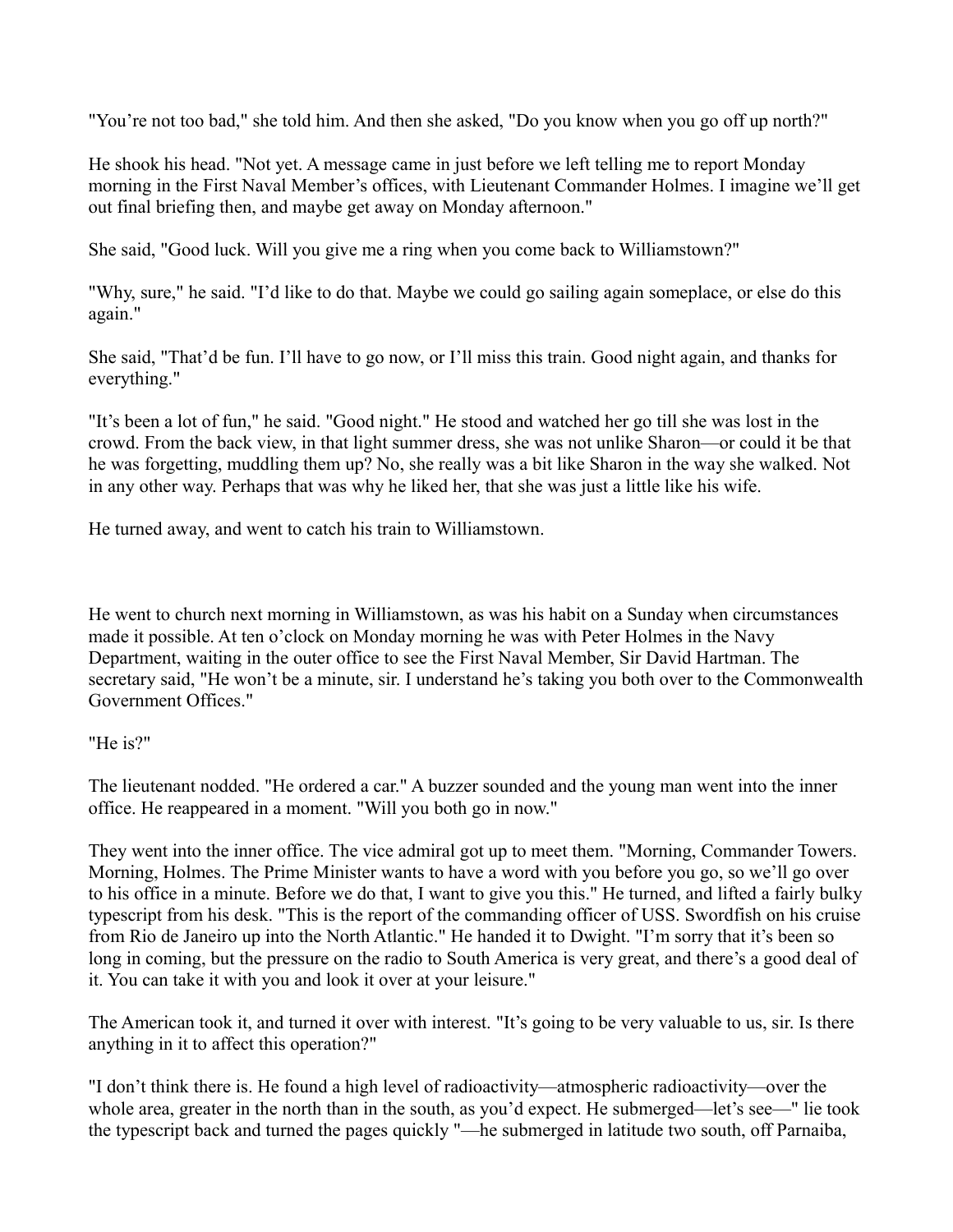and stayed submerged for the whole cruise, surfacing again in latitude five south off Cape Sao Roque."

"How long was he submerged, sir?"

"Thirty-two days."

"That might be a record."

The admiral nodded. "I think it is. I think he says so, somewhere." He handed back the typescript. "Well, take it with you and study it. It gives an indication of conditions in the north. By the way, if you should want to get in touch with him, he's moved his ship down into Uruguay. He's at Montevideo now."

Peter asked, "Are things getting hot in Rio, sir?"

"It's getting a bit close."

They left the office in the Navy Department, went down into the yard, and got into an electric truck. It took them silently through the empty streets of the city, up tree-lined Collins Street to the Commonwealth Offices. In a few minutes they found themselves seated with Mr. Donald Ritchie, the Prime Minister, around a table.

He said, "I wanted to see you before you sailed, Captain, to tell you a little bit about the purpose of this cruise, and to wish you luck. I've read your operation order, and I have very little to add to that. You are to proceed to Cairns, to Port Moresby, and to Darwin for the purpose of reporting on conditions in those places. Any signs of life would be particularly interesting, of course, whether human or animal. Vegetation, too. And sea birds, if you can gather any information about those."

"I think that's going to be difficult, sir," Dwight said. "Yes, I suppose so. Anyway, I understand you're taking a member of the C.S.I.R.O. with you."

"Yes, sir. Mr. Osborne."

The Prime Minister passed his hand across his face, an habitual gesture. "Well. I don't expect you to take risks. In fact, I forbid it. We want you back here with your ship intact and your crew in good health. You will use your own discretion whether you expose yourself on deck, whether you expose your ship upon the surface, guided by your scientific officer. Within the limits of that instruction, we want all the information we can get. If the radiation level makes it possible, you should land and inspect the towns. But I don't think it will."

The First Naval Member shook his head. "I very much doubt it. I think you may find it necessary to submerge by the time you get to twenty-two south."

The American thought rapidly. "That's south of Townsville."

The Prime Minister said heavily, "Yes. There are still people alive in Townsville. You are expressly forbidden to go there, unless your operation order should be modified by a signal from the Navy Department." He raised his head, and looked at the American. "That may seem hard to you, Commander. But you can't help them, and it's better not to raise false hopes by showing them your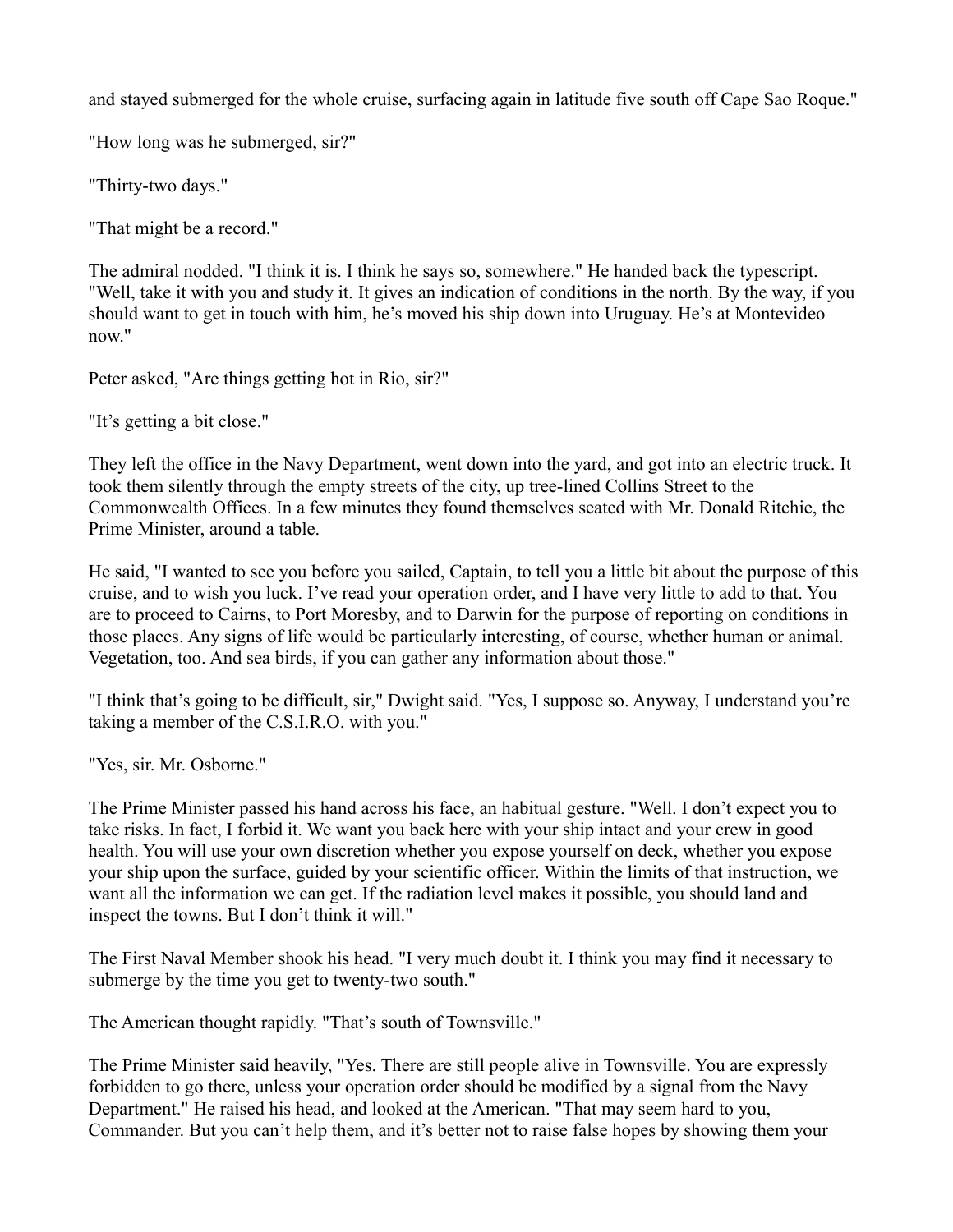ship. And after all, we know what the conditions are in Townsville. We still have telegraphic contact with them there."

"I understand that, sir."

"That leads me to the last point that I have to make," the Prime Minister said. "You are expressly forbidden to take anybody on board your ship during this cruise, except with the prior permission of the Navy Department obtained by radio. I know that you will understand the obvious necessity that neither you or any member of your crew should be exposed to contact with a radioactive person. Is that quite clear?"

"Quite clear, sir."

The Prime Minister rose to his feet. "Well, good luck to all of you. I shall look forward to talking to you again, Commander Towers, in a fortnight's time."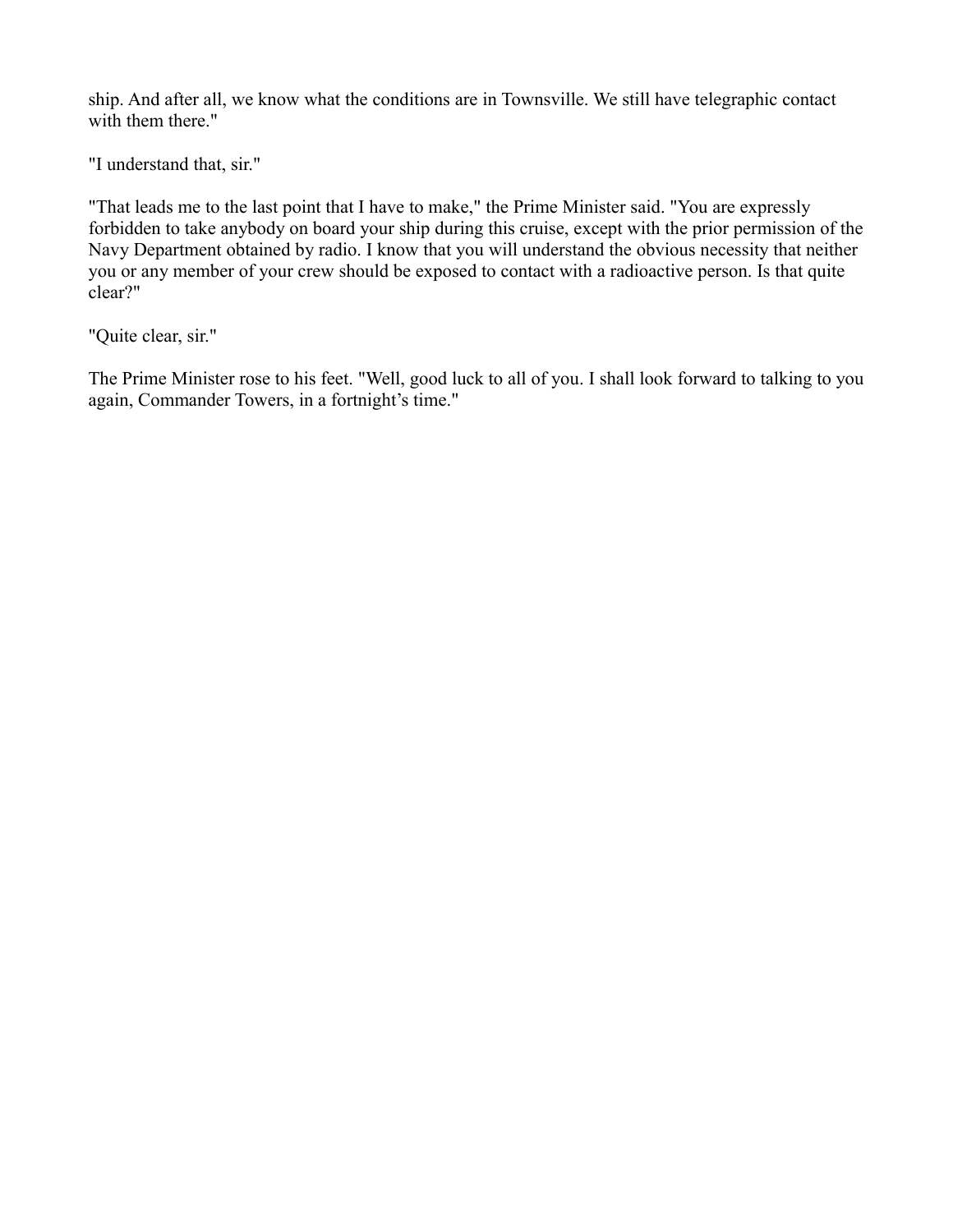## **3**

Nine days later USS Scorpion surfaced at dawn. In the grey light, as the stars faded, the periscopes emerged from a calm sea off Sandy Cape near Bundaberg in Queensland, in latitude twenty-four degrees south. She stayed below the surface for a quarter of an hour while the captain checked his position by the lighthouse on the distant shore and by echo soundings, and while John Osborne checked the atmospheric and sea radiation levels, with fingers fumbling irritably upon his instruments. Then she slid up out of the depths, a long grey hull, low in the water, heading south at twenty knots. On the bridge deck a hatch clanged open and the officer of the deck emerged, followed by the captain and by many others. In the calm weather the forward and aft torpedo hatches were opened and clean air began to circulate throughout the boat. A lifeline was rigged from the bow to the bridge structure and another to the stern, and all the men off duty clambered up on deck into the fresh morning air, white faced, rejoicing to be out of it, to see the rising sun. They had been submerged for over a week.

Half an hour later they were hungry, hungrier than they had been for several days. When breakfast was sounded they tumbled below quickly; the cooks in turn came up for a spell on deck. When the watch was relieved more men came quickly up into the bright sunlight. The officers appeared upon the bridge, smoking, and the ship settled into the normal routine of surface operation, heading southwards on a blue sea down the Queensland coast. The radio mast was rigged, and they reported their position in a signal. Then they began to receive the broadcasting for entertainment, and light music filled the hull, mingling with the murmur of the turbines and the rushing noise of water alongside. On the bridge the captain said to his liaison officer, "This report's going to be just a little difficult to write."

Peter nodded. "There's the tanker, sir."

Dwight said, "Sure, there's the tanker." Between Cairns and Port Moresby, in the Coral Sea, they had come upon a ship. She was a tanker, empty and in ballast, drifting with her engines stopped. She was registered in Amsterdam. They cruised around her, hailing through the loud hailer, and getting no response, looking at her through the periscope as they checked her details with Lloyds Register. All her boats were in place at the davits, but there seemed to be nobody alive on board her. She was rusty, very rusty indeed. They came to the conclusion finally that she was a derelict that had been drifting about the oceans since the war; she did not seem to have suffered any damage, other than the weather. There was nothing to be done about her, and the atmospheric radiation level was too high for them to go on deck or make any attempt to board her, even if it had been possible for them to get up her sheer sides. So, after an hour, they left her where they found her, photographing her through the periscope and noting the position. This was the only ship that they had met throughout the cruise.

The liaison officer said, "It's going to boil down to a report on Honest John's radioactive readings."

"That's about the size of it," the captain agreed. "We did see that dog."

Indeed, the report was not going to be an easy one to write, for they had seen and learned very little in the course of their cruise. They had approached Cairns upon the surface but within the hull, the radiation level being too great to allow exposure on the bridge. They had threaded their way cautiously through the Barrier Reef to get to it, spending one night hove-to because Dwight judged it dangerous to navigate in darkness in such waters, where the lighthouses and leading lights were unreliable. When finally they picked up Green Island and approached the land, the town looked absolutely normal to them. It stood bathed in sunshine on the shore, with the mountain range of the Atherton tableland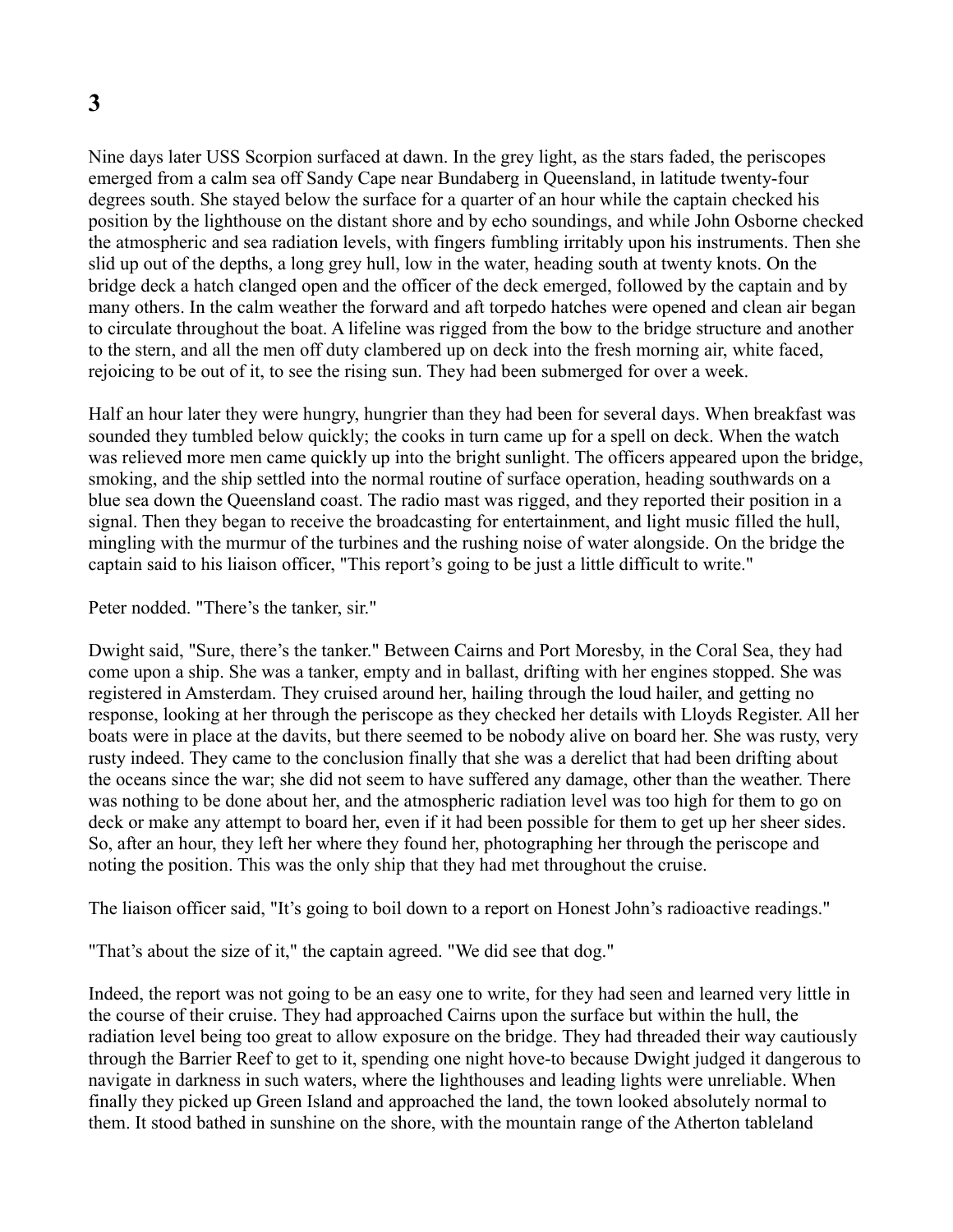behind. Through the periscope they could see streets of shops shaded with palm trees, a hospital, and trim villas of one storey raised on posts above the ground; there were cars parked in the streets and one or two flags flying. They went on up the river to the docks. Here there was little to be seen except a few fishing boats at anchor up the river, completely normal; there were no ships at the wharves.

The cranes were trimmed fore and aft along the wharves and properly secured. Although they were close in to shore, they could see little here, for the periscope reached barely higher than the wharf decking and the warehouses then blocked the view. All that they could see was a silent waterfront, exactly as it would have looked upon a Sunday or a holiday, though then there would have been activity among the smaller craft. A large black dog appeared and barked at them from a wharf.

They had stayed in the river off the wharves for a couple of hours, hailing through the loud hailer at its maximum volume in tones that must have sounded all over the town. Nothing happened, for the whole town was asleep.

They turned the ship around, and went out a little way till they could see the Strand Hotel and part of the shopping centre again. They stayed there for a time, still calling and still getting no response. Then they gave up, and headed out to sea again to get clear of the Barrier Reef before the darkness fell. Apart from the radioactive information gathered by John Osborne, they had learned nothing, unless it was the purely negative information that Cairns looked exactly as it always had before. The sun shone in the streets, the flame trees brightened the far hills, the deep verandahs shaded the shopwindows of the town. A pleasant little place to live in in the tropics, though nobody lived there except, apparently, one dog.

Port Moresby had been the same. From the sea they could see nothing the matter with the town, viewed through the periscope. A merchant ship registered in Liverpool lay at anchor in the roads, a Jacob's ladder up her side. Two more ships lay on the beach, probably having dragged their anchors in some storm. They stayed there for some hours, cruising the roads and going in to the dock, calling through the loud hailer. There was no response, but there seemed to be nothing the matter with the town. They left after a time, for there was nothing there to stay for.

Two days later they reached Port Darwin and lay in the harbour beneath the town. Here they could see nothing but the wharf, the roof of Government House, and a bit of the Darwin Hotel. Fishing boats lay at anchor and they cruised around these, hailing, and examining them through the periscope. They learned nothing, save for the inference that when the end had come the people had died tidily. "It's what animals do," John Osborne said. "Creep away into holes to die. They're probably all in bed."

"That's enough about that," the captain said.

"It's true," the scientist remarked.

"Okay, it's true. Now let's not talk about it any more."

The report certainly was going to be a difficult one to write.

They had left Port Darwin as they had left Cairns and Port Moresby; they had gone back through the Torres Strait and headed southward down the Queensland coast, submerged. By that time the strain of the cruise was telling on them; they talked little among themselves till they surfaced three days after leaving Darwin. Refreshed by a spell on deck, they now had time to think about what story they could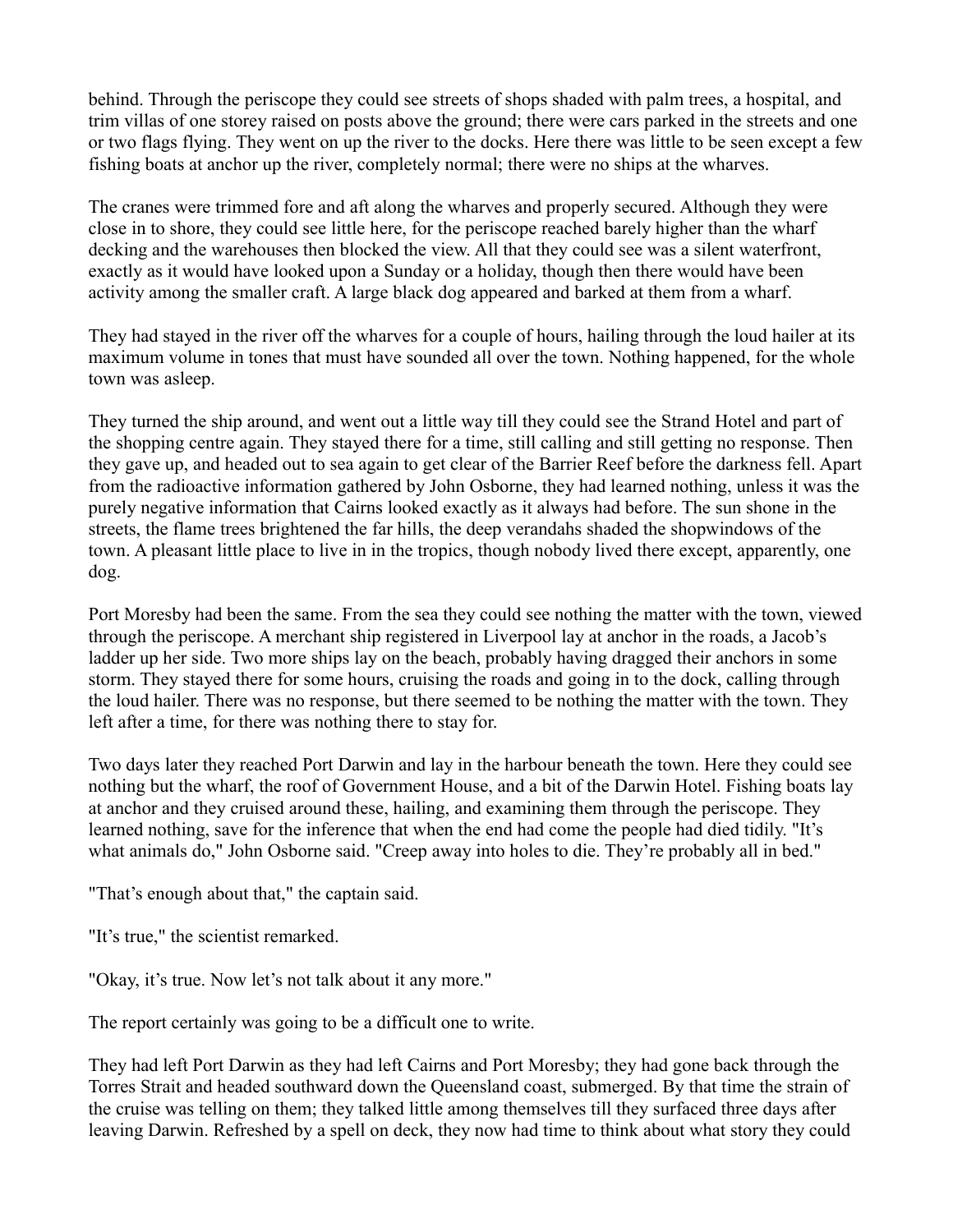tell about their cruise when they got back to Melbourne.

They talked of it after lunch, smoking at the wardroom table. "It's what Swordfish found, of course," Dwight said. "She saw practically nothing either in the States or in Europe."

Peter reached out for the well-thumbed report that lay behind him on the cupboard top. He leafed it through again, though it had been his constant reading on the cruise. "I never thought of that," he said slowly. "I missed that angle on it, but now that you mention it, it's true. There's practically nothing here about conditions on shore."

"They couldn't look on shore, any more than we could," the captain said. "Nobody will ever really know what a hot place looks like. And that goes for the whole of the Northern Hemisphere."

Peter said, "That's probably as well."

"I think that's right," said the commander. "There's some things that a person shouldn't want to go and see."

John Osborne said, "I was thinking about that last night. Did it ever strike you that nobody will ever ever—see Cairns again? Or Moresby, or Darwin?"

They stared at him while they turned over the new idea. "Nobody could see more than we've seen," the captain said.

"Who else can go there, except us? And we shan't go again. Not in the time."

"That's so," Dwight said thoughtfully. "I wouldn't think they'd send us back there again. I never thought of it that way, but I'd say you're right. We're the last living people that will ever see those places." He paused. "And we saw practically nothing. Well, I think that's right."

Peter stirred uneasily. "That's historical," he said. "It ought to go on record somewhere, oughtn't it? Is anybody writing any kind of history about these times?"

John Osborne said, "I haven't heard of one. I'll find out about that. After all, there doesn't seem to be much point in writing stuff that nobody will read."

"There should be something written, all the same," said the American. "Even if it's only going to be read in the next few months." He paused. "I'd like to read a history of this last war," he said. "I was in it for a little while, but I don't know a thing about it. Hasn't anybody written anything?"

"Not as a history," John Osborne said. "Not that I know of, anyway. The information that we've got is all available, of course, but not as a coherent story. I think there'd be too many gaps—the things we just don't know."

"I'd settle for the things we do know," the captain remarked.

"What sort of things, sir?"

"Well, as a start, how many bombs were dropped? Nuclear bombs, I mean."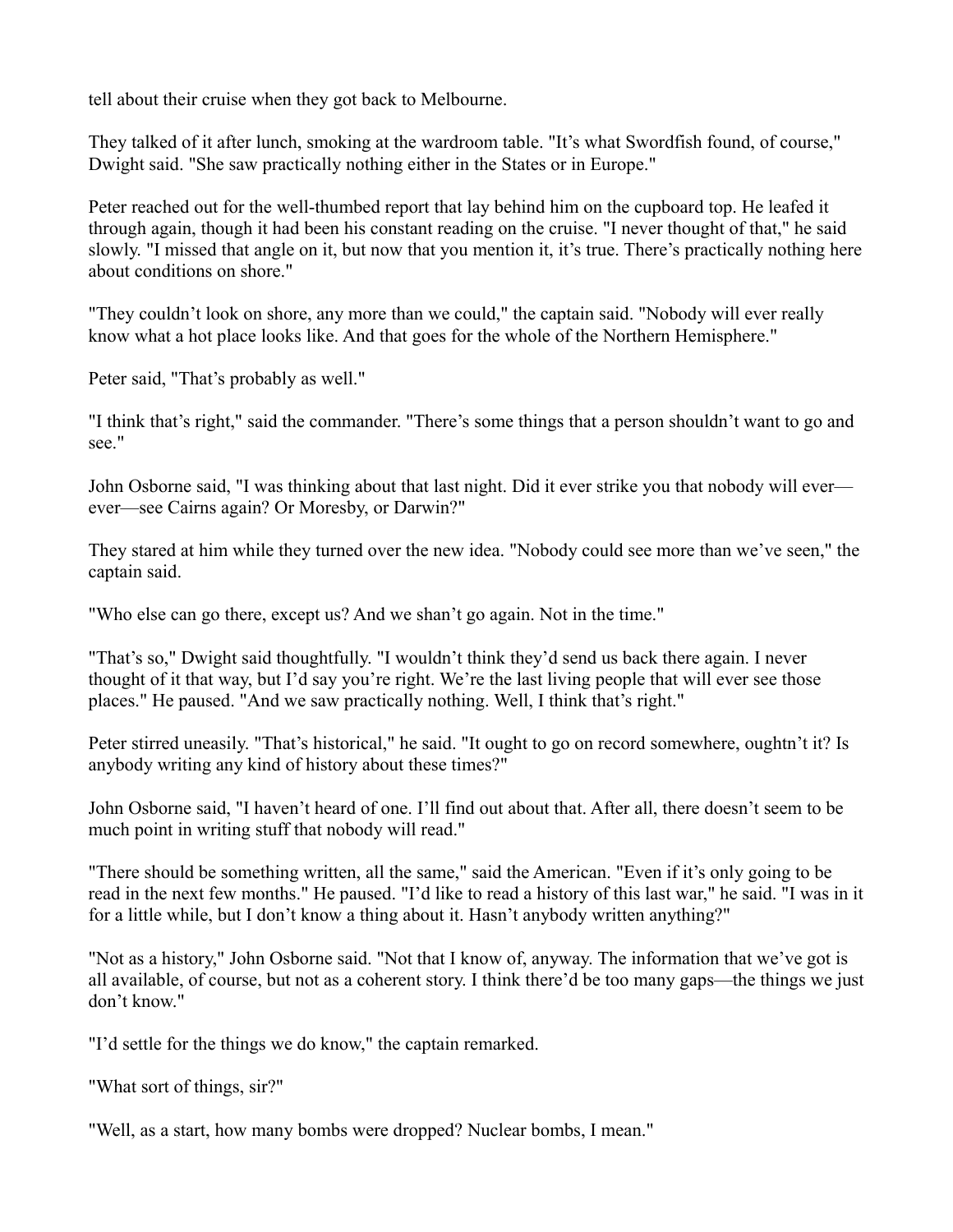"The seismic records show about four thousand seven hundred. Some of the records were pretty weak, so there were probably more than that."

"How many of those were big ones—fusion bombs, hydrogen bombs, or whatever you call them?"

"I couldn't tell you. Probably most of them. All the bombs dropped in the Russian-Chinese war were hydrogen bombs, I think—most of them with a cobalt element."

"Why did they do that? Use cobalt, I mean?" Peter asked.

The scientist shrugged his shoulders. "Radiological warfare. I can't tell you any more than that."

"I think I can," said the American. "I attended a commanding officers' course at Yerba Buena, San Francisco, the month before the war. They told us what they thought might happen between Russia and China. Whether they told us what did happen six weeks later—well, your guess is as good as mine."

John Osborne asked quietly, "What did they tell you?"

The captain considered for a minute. Then he said, "It was all tied up with the warm water ports. Russia hasn't got a port that doesn't freeze up in the winter except Odessa, and that's on the Black Sea. To get out of Odessa on to the high seas the traffic has to pass two narrow straits both commanded by NATO in time of war—the Bosporus and Gibraltar. Murmansk and Vladivostok can be kept open by icebreakers in the winter, but they're a mighty long way from any place in Russia that makes things to export." He paused. "This guy from Intelligence said that what Russia really wanted was Shanghai."

The scientist asked, "Is that handy for their Siberian industries?"

The captain nodded. "That's exactly it. During the Second War they moved a great many industries way back along the Trans-Siberian railway east of the Urals, back as far as Lake Baikal. They built new towns and everything. Well, it's a long, long way from those places to a port like Odessa. It's only about half the distance to Shanghai."

He paused. "There was another thing he told us," he said thoughtfully. "China had three times the population of Russia, all desperately overcrowded in their country. Russia, next door to the north of them, had millions and millions of square miles of land she didn't use at all because she didn't have the people to populate it. This guy said that as the Chinese industries increased over the last twenty years, Russia got to be afraid of an attack by China. She'd have been a great deal happier if there had been two hundred million fewer Chinese, and she wanted Shanghai. And that adds up to radiological warfare  $\mathbf{m}$ 

Peter said, "But using cobalt, she couldn't follow up and take Shanghai."

"That's true. But she could make North China uninhabitable for quite a number of years by spacing the bombs right. If they put them down in the right places the fall-out would cover China to the sea. Any left over would go around the world eastwards across the Pacific; if a little got to the United States I don't suppose the Russians would have wept salt tears. If they planned it right, there would be very little left when it got around the world again to Europe and to western Russia. Certainly she couldn't follow up and take Shanghai for quite a number of years, but she'd get it in the end."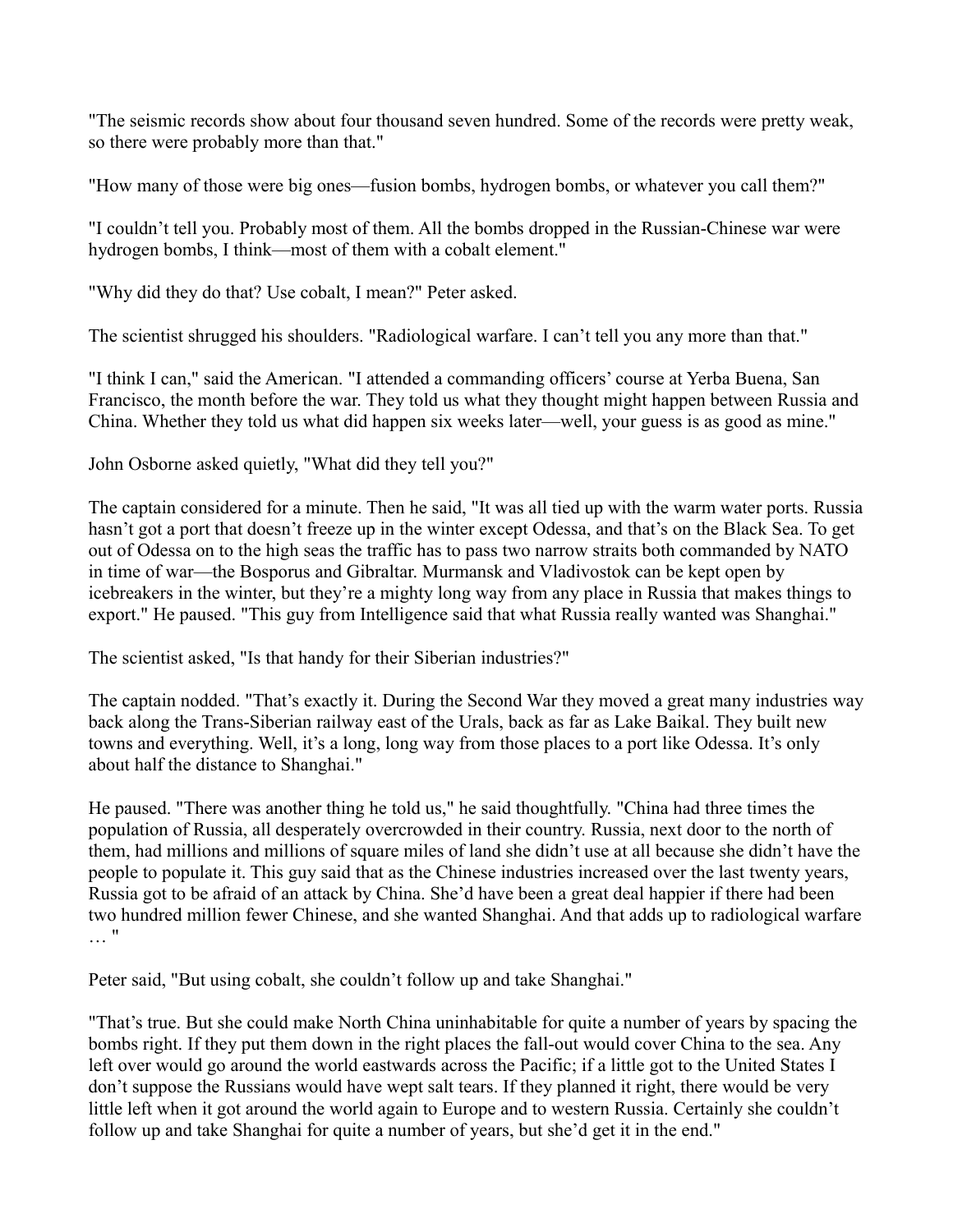Peter turned to the scientist. "How long would it be before people could work in Shanghai?"

"With cobalt fall-out? I wouldn't even guess. It depends on so many things. You'd have to send in exploratory teams. More than five years, I should think—that's the half-life. Less than twenty. But you just can't say."

Dwight nodded. "By the time anyone could get there, Chinese or anyone else, they'd find the Russians there already."

John Osborne turned to him. "What did the Chinese think about all this?"

"Oh, they had another angle altogether. They didn't specially want to kill Russians. What they wanted to do was to turn the Russians back into an agricultural people that wouldn't want Shanghai or any other port. The Chinese aimed to blanket the Russian industrial regions with a cobalt fall-out, city by city, put there with their intercontinental rockets. What they wanted was to stop any Russian from using a machine tool for the next ten years or so. They planned a limited fall-out of heavy particles, not going very far around the world. They probably didn't plan to hit the city, even—just to burst maybe ten miles west of it, and let the wind do the rest." He paused. "With no Russian industry left, the Chinese could have walked in any time they liked and occupied the safe parts of the country, any that they fancied. Then, as the radiation eased, they'd occupy the towns."

"Find the lathes a bit rusty," Peter said.

"I'd say they might be. But they'd have had an easy war."

John Osborne asked, "Do you think that's what happened?"

"I wouldn't know," said the American. "Maybe no one knows. That's just what this officer from the Pentagon told us at the commanding officers' course." He paused. "One thing was in Russia's favour," he said thoughtfully. "China hadn't any friends or allies, except Russia. When Russia went for China, nobody else would make much trouble—start war on another front, or anything like that."

They sat smoking in silence for a few minutes. "You think that's what flared up finally?" Peter said at last. "I mean, after the original attacks the Russians made on Washington and London?"

John Osborne and the captain stared at him. "The Russians never bombed Washington," Dwight said. "They proved that in the end."

He stared back at them. "I mean, the very first attack of all."

"That's right. The very first attack. They were Russian long-range bombers, II 626's, but they were Egyptian manned. They flew from Cairo."

"Are you sure that's true?"

"It's true enough. They got the one that landed at Puerto Rico on the way home. They only found out it was Egyptian after we'd bombed Leningrad and Odessa and the nuclear establishments at Kharkov, Kuibyshev, and Molotov. Things must have happened kind of quick that day."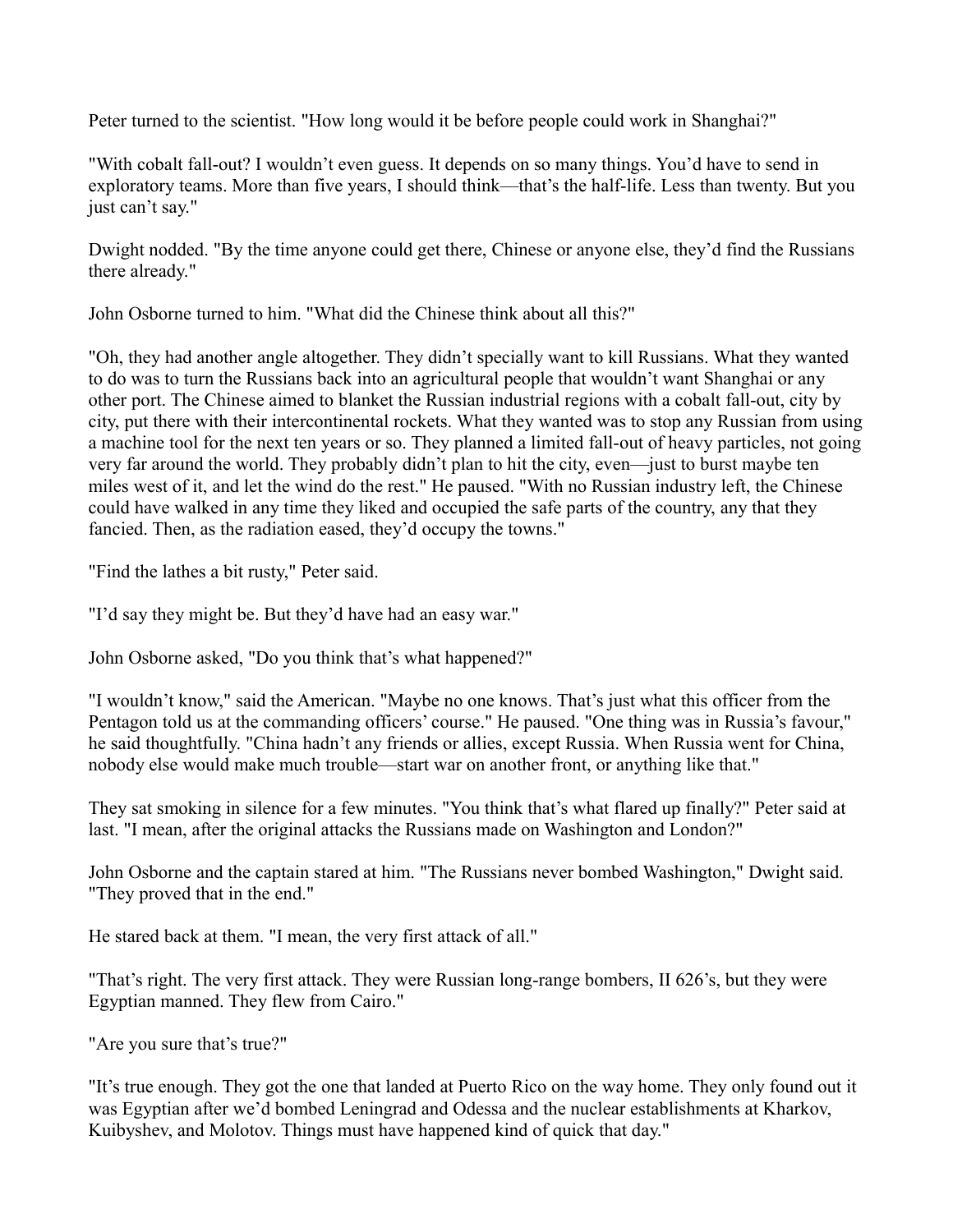"Do you mean to say, we bombed Russia by mistake?" It was so horrible a thought as to be incredible.

John Osborne said, "That's true, Peter. It's never been admitted publicly, but it's quite true. The first one was the bomb on Naples. That was the Albanians, of course. Then there was the bomb on Tel Aviv. Nobody knows who dropped that one, not that I've heard, anyway. Then the British and Americans intervened and made that demonstration flight over Cairo. Next day the Egyptians sent out all the serviceable bombers that they'd got, six to Washington and seven to London. One got through to Washington, and two to London. After that there weren't many American or British statesmen left alive."

Dwight nodded. "The bombers were Russian, and I've heard it said that they had Russian markings. It's quite possible."

"Good God!" said the Australian. "So we bombed Russia?"

"That's what happened," said the captain heavily.

John Osborne said, "It's understandable. London and Washington were out—right out. Decisions had to be made by the military commanders at dispersal in the field, and they had to be made quick before another lot of bombs arrived. Things were very strained with Russia, after the Albanian bomb, and these aircraft were identified as Russian." He paused. "Somebody had to make a decision, of course, and make it in a matter of minutes. Up at Canberra they think now that he made it wrong."

"But if it was a mistake, why didn't they get together and stop it? Why did they go on?"

The captain said, "It's mighty difficult to stop a war when all the statesmen have been killed."

The scientist said, "The trouble is, the damn things got too cheap. The original uranium bomb only cost about fifty thousand quid towards the end. Every little pipsqueak country like Albania could have a stockpile of them, and every little country that had that, thought it could defeat the major countries in a surprise attack. That was the real trouble."

"Another was the aeroplanes," the captain said. "The Russians had been giving the Egyptians aeroplanes for years. So had Britain for that matter, and to Israel, and to Jordan. The big mistake was ever to have given them a long-range aeroplane."

Peter said quietly, "Well, after that the war was on between Russia and the Western powers. When did China come in?"

The captain said, "I don't think anybody knows exactly. But I'd say that probably China came in right there with her rockets and her radiological warfare against Russia, taking advantage of the opportunity. Probably they didn't know how ready Russia was with radiological warfare against China." He paused. "But that's all surmise," he said. "Most of the communications went out pretty soon, and what were left didn't have much time to talk to us down here, or to South Africa. All we know is that the command came down to quite junior officers, in most countries."

John Osborne smiled wryly. "Major Chan Sze Lin."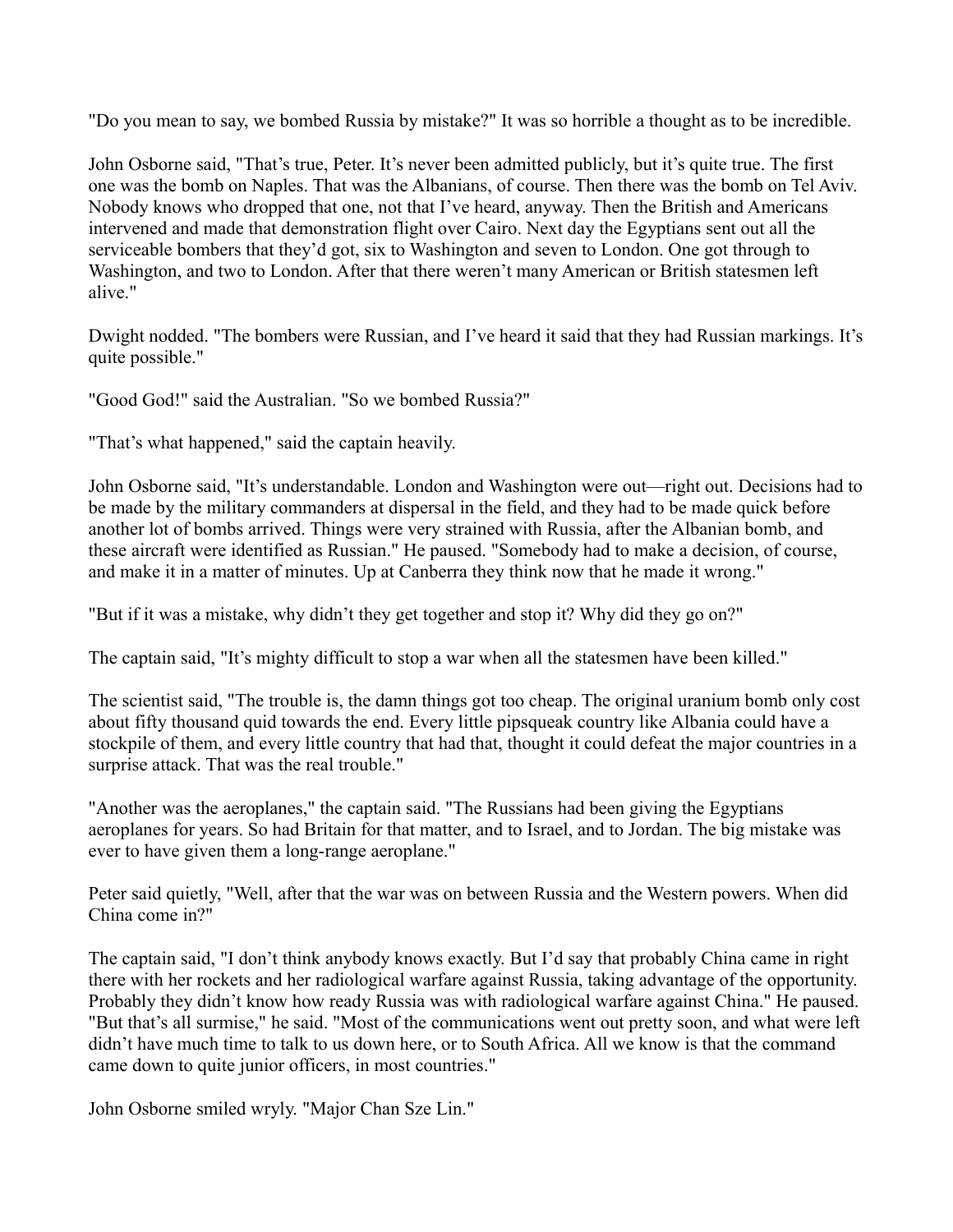Peter asked, "Who was Chan Sze Lin, anyway?"

The scientist said, "I don't think anybody really knows, except that he was an officer in the Chinese Air Force, and towards the end he seems to have been in command. The Prime Minister was in touch with him, trying to intervene to stop it all. He seems to have had a lot of rockets in various parts of China, and a lot of bombs to drop. His opposite number in Russia may have been someone equally insignificant. But I don't think the Prime Minister ever succeeded in making contact with the Russians. I never heard a name, anyway."

There was a pause. "It must have been a difficult situation," Dwight said at last. "I mean, what could the guy do? He had a war on his hands and plenty of weapons left to fight it with. I'd say it was the same in all the countries, after the statesmen got killed. It makes a war very difficult to stop."

"It certainly made this one. It just didn't stop, till all the bombs were gone and all the aircraft were unserviceable. And by that time, of course, they'd gone too far."

"Christ," said the American softly, "I don't know what I'd have done in their shoes. I'm glad I wasn't."

The scientist said, "I should think you'd have tried to negotiate."

"With an enemy knocking hell out of the United States and killing all our people? When I still had weapons in my hands? Just stop fighting and give in? I'd like to think that I was so high-minded but well, I don't know." He raised his head. "I was never trained for diplomacy," he said. "If that situation had devolved on me, I wouldn't have known how to handle it."

"They didn't, either," said the scientist. He stretched himself, and yawned. "Just too bad. But don't go blaming the Russians. It wasn't the big countries that set off this thing. It was the little ones, the Irresponsibles."

Peter Holmes grinned, and said, "It's a bit hard on all the rest of us."

"You've got six months more," remarked John Osborne. "Plus or minus something. Be satisfied with that. You've always known that you were going to die sometimes. Well, now you know when. That's all." He laughed. "Just make the most of what you've got left."

"I know that," said Peter. "The trouble is I can't think of anything that I want to do more than what I'm doing now."

"Cooped up in bloody Scorpion?"

"Well—yes. It's our job. I really meant, at home."

"No imagination. You want to turn Mohammedan and start a harem."

The submarine commander laughed. "Maybe he's got something there."

The liaison officer shook his head. "It's a nice idea, but it wouldn't be practical. Mary wouldn't like it." He stopped smiling. "The trouble is, I can't really believe it's going to happen. Can you?"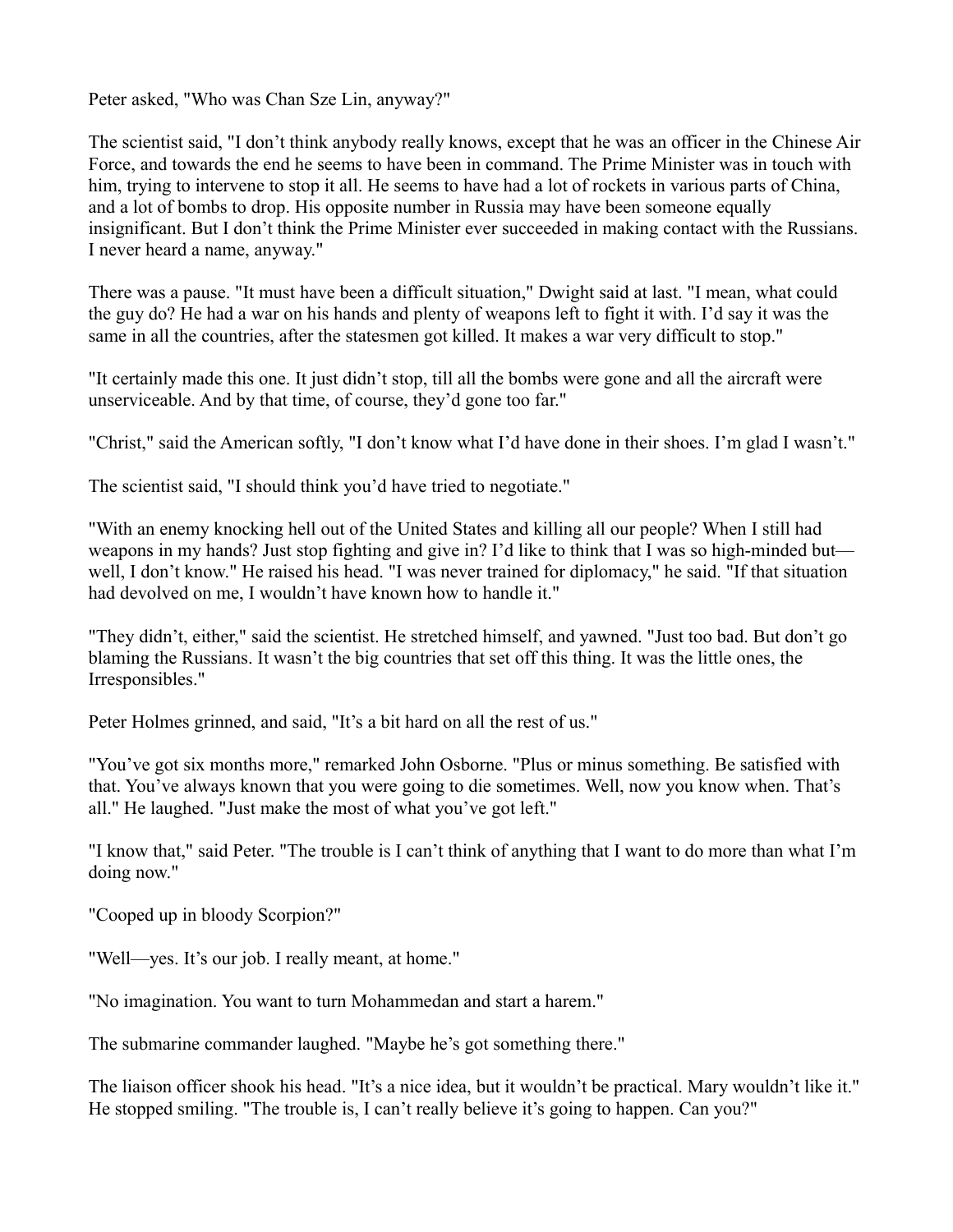"Not after what you've seen?"

Peter shook his head. "No. If we'd seen any damage … "

"No imagination whatsoever," remarked the scientist. "It's the same with all you service people. That can't happen to me." He paused. "But it can. And it certainly will."

"I suppose I haven't got any imagination," said Peter thoughtfully. "It's—it's the end of the world. I've never had to imagine anything like that before."

John Osborne laughed. "It's not the end of the world at all," he said. "It's only the end of us. The world will go on just the same, only we shan't be in it. I dare say it will get along all right without us."

Dwight Towers raised his head. "I suppose that's right. There didn't seem to be much wrong with Cairns, or Port Moresby either." He paused, thinking of the flowering trees that he had seen on shore through the periscope, cascaras and flame trees, the palms standing in the sunlight. "Maybe we've been too silly to deserve a world like this," he said.

The scientist said, "That's absolutely and precisely right."

There didn't seem to be much more to say upon that subject, so they went up on to the bridge for a smoke, in the sunlight and fresh air.

They passed the Heads at the entrance to Sydney Harbour soon after dawn next day and went on southwards into the Bass Strait. Next morning they were in Port Phillip Bay, and they berthed alongside the aircraft carrier at Williamstown at about noon. The First Naval Member was there to meet them and he was piped aboard Scorpion as soon as the gangway was run out.

Dwight Towers met him on the narrow deck. The admiral returned his salute. "Well, Captain, what sort of a cruise did you have?"

"We had no troubles, sir. The operation went through in accordance with the orders. But I'm afraid you may find the results are disappointing."

"You didn't get very much information?"

"We got plenty of radiation data, sir. North of twenty latitude we couldn't go on deck."

The admiral nodded. "Have you had any sickness?"

"One case that the surgeon says is measles. Nothing of a radioactive nature."

They went below into the tiny captain's cabin. Dwight displayed the draft of his report, written in pencil upon sheets of foolscap with an appendix of the radiation levels at each watch of the cruise, long columns of small figures in John Osborne's neat handwriting. "I'll get this typed in Sydney right away," he said. "But what it comes to is just this—we found out very little."

"No signs of life in any of those places?"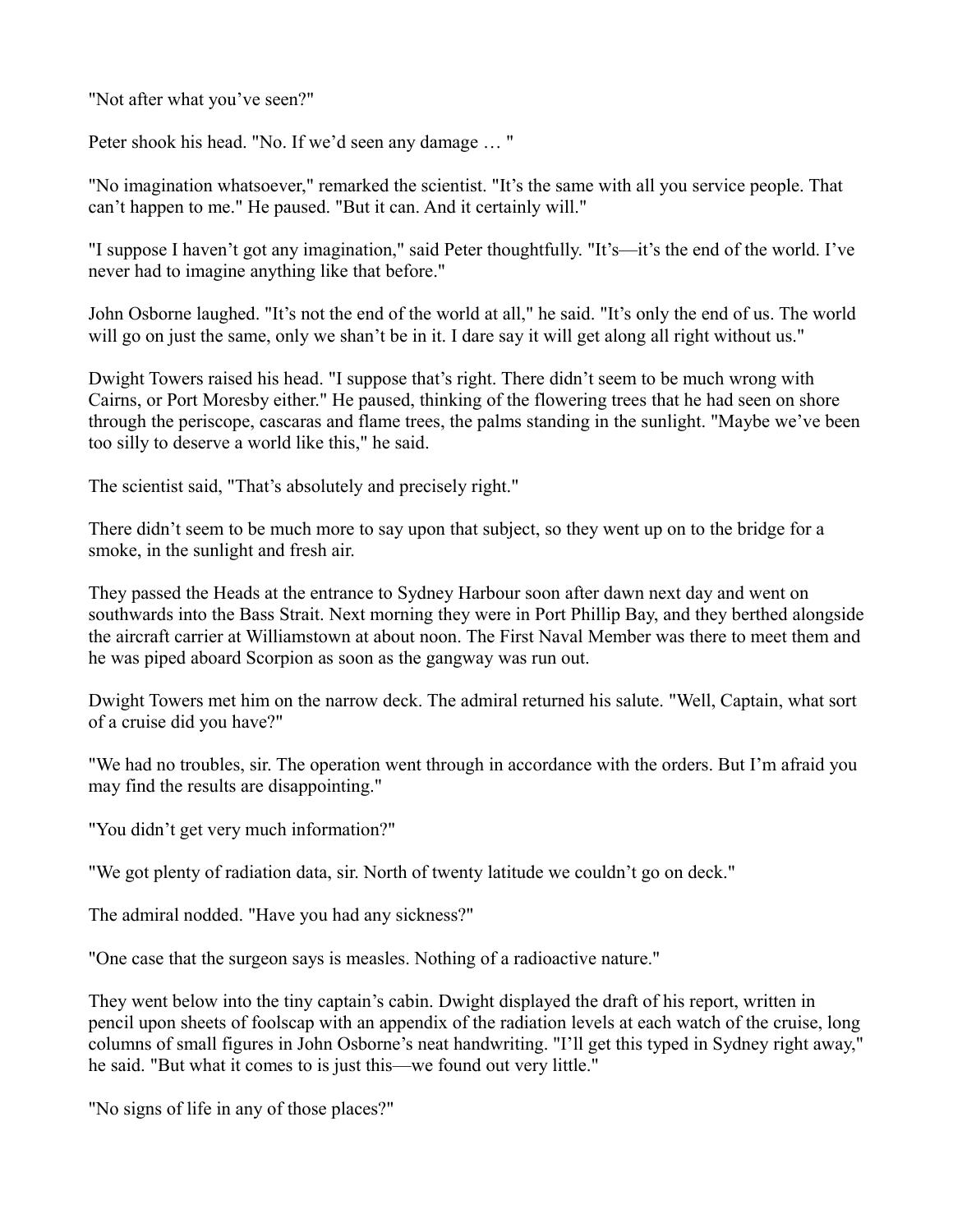"Nothing at all. Of course, you can't see very much, at periscope height from the waterfront. I never realized before we went how little we'd be able to see. I should have, perhaps. You're quite a ways from Cairns out in the main channel, and the same at Moresby. We never saw the town of Darwin at all, up on the cliff. Just the waterfront." He paused. "There didn't seem to be much wrong with that."

The admiral turned over the pencilled pages, stopping now and then to read a paragraph. "You stayed some time at each place?"

"About five hours. We were calling all the time through the loud hailer."

"Getting no answer?"

"No, sir. We thought we did at Darwin just at first, but it was only a crane shackle squeaking on the wharf. We moved right up to it and tracked it down."

"Sea birds?"

"None at all. We never saw a bird north of latitude twenty. We saw a dog at Cairns."

The admiral stayed twenty minutes. Finally he said, "Well, get in this report as soon as you can, marking one copy by messenger direct to me. It's a bit disappointing, but you probably did all that anybody could have done."

The American said, "I was reading that report of Swordfish, sir. There's very little information about things on shore in that, either in the States or in Europe. I guess they didn't see much more than we did, from the waterfront." He hesitated for a moment. "There's one suggestion that I'd like to put forward."

"What's that, captain?"

"The radiation levels aren't very high, anywhere along the line. The scientific officer tells me that a man could work safely in an insulating suit—helmet, gloves, and all, of course. We could put an officer on shore in any of those places, rowing in a dinghy, working with an oxygen pack on his back."

"Decontamination when he comes on board again," said the admiral. "That makes a problem. Probably not insuperable. I'll suggest it to the Prime Minister and see if he wants information upon any specific point. He may not think it worth while. But it's an idea."

He turned to the control room to go up the ladder to the bridge.

"Will we be able to give shore leave, sir?"

"Any defects?"

"Nothing of importance."

"Ten days," said the admiral. "I'll make a signal about that this afternoon.''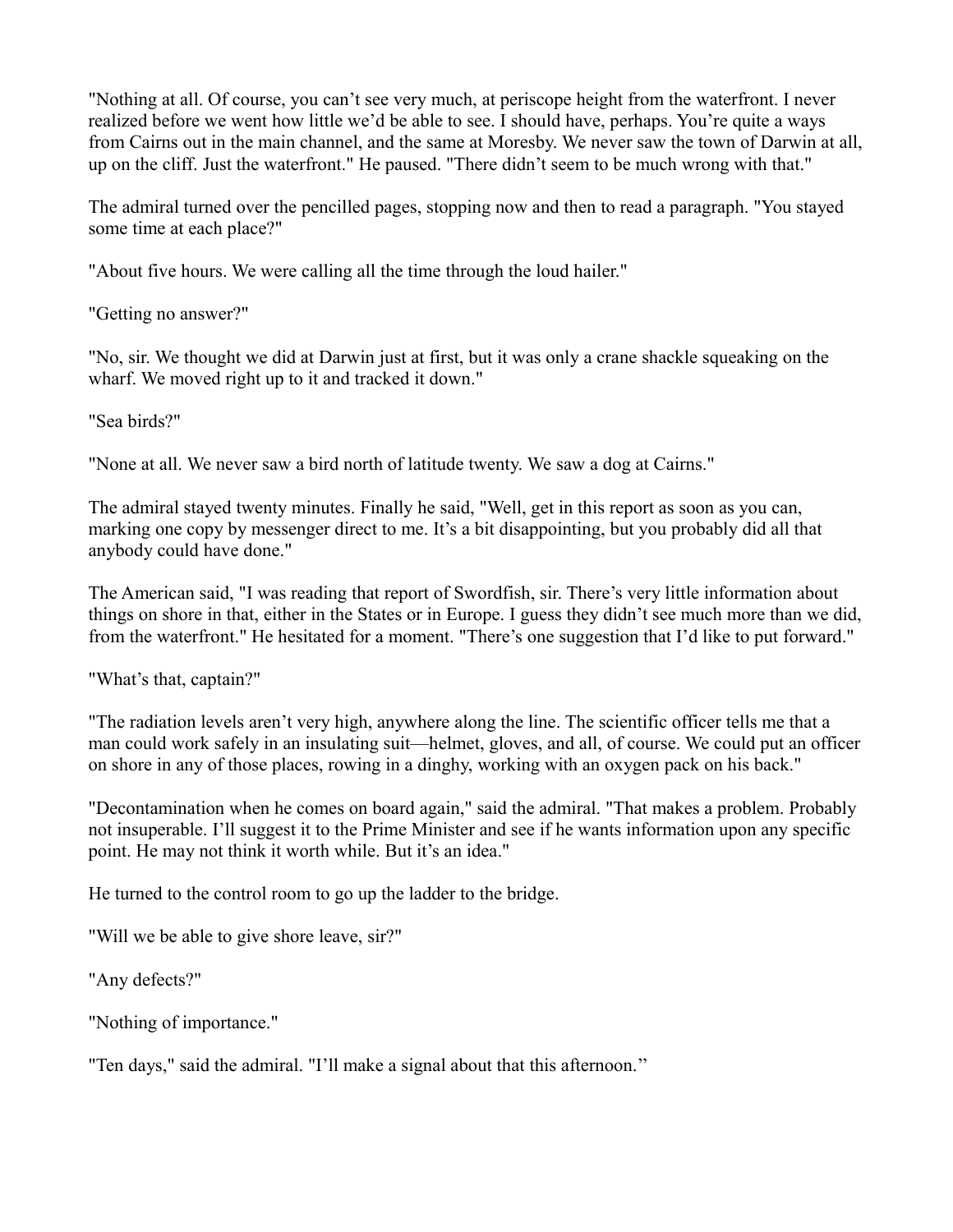Peter Holmes rang up Mary after lunch. "Home again, all in one piece," he said. "Look, darling, I'll be home sometime tonight—I don't know when. I've got a report to get off first, and I'll drop it in myself at the Navy Department on my way through—I've got to go there, anyway. I don't know when I'll be back. Don't bother about meeting me—I'll walk up from the station."

"It's lovely to hear you again," she said. "You won't have had supper, will you?"

"I shouldn't think so. I'll do myself some eggs or something when I get in."

She thought rapidly. "I'll make a casserole, and we can have that any time."

"Fine. Look, there's just one thing. We had a case of measles on board, so I'm in a kind of quarantine."

"Oh, Peter! You've had it before, though, haven't you?"

"Not since I was about four years old. The surgeon says I can get it again. The incubation time is three weeks. Have you had it—recently?"

"I had it when I was about thirteen."

"I think that makes you pretty safe."

She thought quickly. "What about Jennifer, though?"

"I know. I've been thinking about her. I'll have to keep out of her way."

"Oh dear … Can anyone get measles when she's as young as Jennifer?"

"I don't know, darling. I could ask the surgeon commander."

"Would he know about babies?"

He thought for a moment. "I don't suppose he's had a great deal of experience with them."

"Ask him, Peter, and I'll ring up Dr. Halloran. We'll fix up something, anyway. It's lovely that you're back."

He rang off and went on with his work, while Mary settled down to her besetting sin, the telephone. She rang up Mrs. Foster down the road who was going into town to a meeting of the Countrywomen's Association and asked her to bring out a pound of steak and a couple of onions. She rang the doctor who told her that a baby could get measles and that she must be very careful. And then she thought of Moira Davidson who had rung her up the night before to ask if she had any news of Scorpion. She got her at teatime at the farm near Berwick.

"My dear," she said. "They're back. Peter rang me from the ship just now. They've all got measles."

"They've got what?"

"Measles—like you have when you're at school." There was a burst of laughter on the line, a little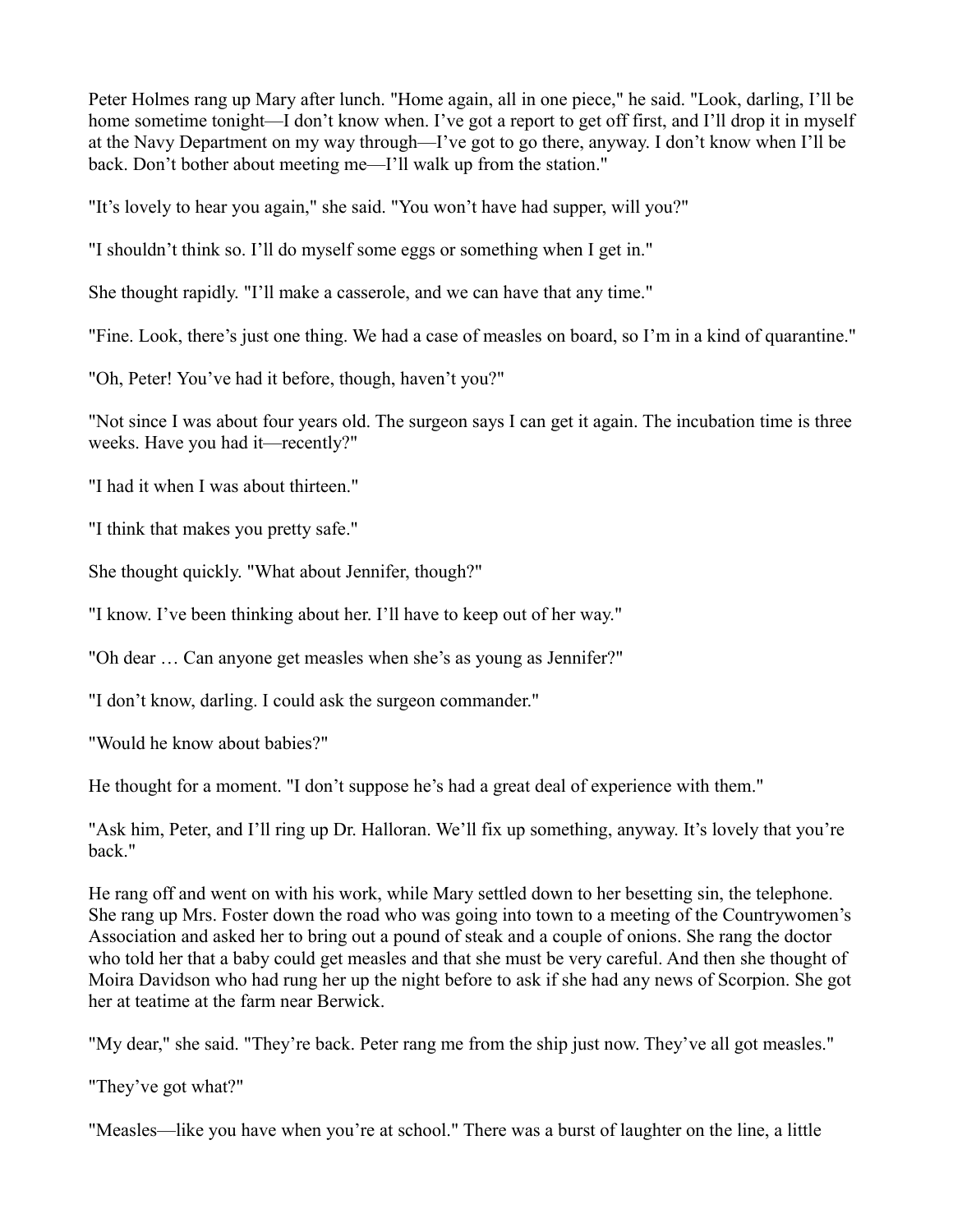hysterical and shrill. "It's nothing to laugh about," Mary said. "I'm thinking about Jennifer. She might catch it from Peter. He's had it once, but he can get it again. It's all so worrying …

The laughter subsided. "Sorry, darling, but it seems so funny. It's nothing to do with radioactivity, is it?"

"Oh, I don't think so. Peter said it was just measles." She paused. "Isn't it awful?"

Miss Davidson laughed again. "It's just the sort of thing they would do. Here they go cruising for a fortnight up in parts where everyone is dead of radiation, and all that they can catch is measles! I'll have to speak to Dwight about it, very sharply. Did they find anyone alive up there?"

"I don't know, darling. Peter didn't say anything about it. But anyway, that's not important. What am I going to do about Jennifer? Dr. Halloran says she can catch it, and Peter's going to be contagious for three weeks."

"He'll have to sleep and have his meals out on the verandah."

"Don't be silly, darling."

"Well, let Jennifer sleep and have her meals out on the verandah."

"Flies," said her mother. "Mosquitoes. A cat might come and lie on her face and smother her. They do, you know."

"Put a mosquito net over the pram."

"I haven't got a mosquito net."

"I think we've got some somewhere, that Daddy used to use in Queensland. They're probably full of holes."

"I do wish you'd have a look, darling. It's the cat I'm worried about."

"I'll go and have a look now. If I can find one I'll put it in the post tonight. Or I might bring it over. Are you going to have Commander Towers down again, now that they're home?"

"I really hadn't thought. I don't know if Peter wants to have him. They may be hating the sight of each other after a fortnight in that submarine. Would you like us to have him over?"

"It's nothing to me," said the girl carelessly. "I don't care if you do or don't."

"Darling!"

"It's not. Stop poking your stick in my ear. Anyway, he's a married man."

Puzzled, Mary said, "He can't be, dear. Not now."

"That's all you know," the girl replied. "It makes things a bit difficult. I'll go and look for that net."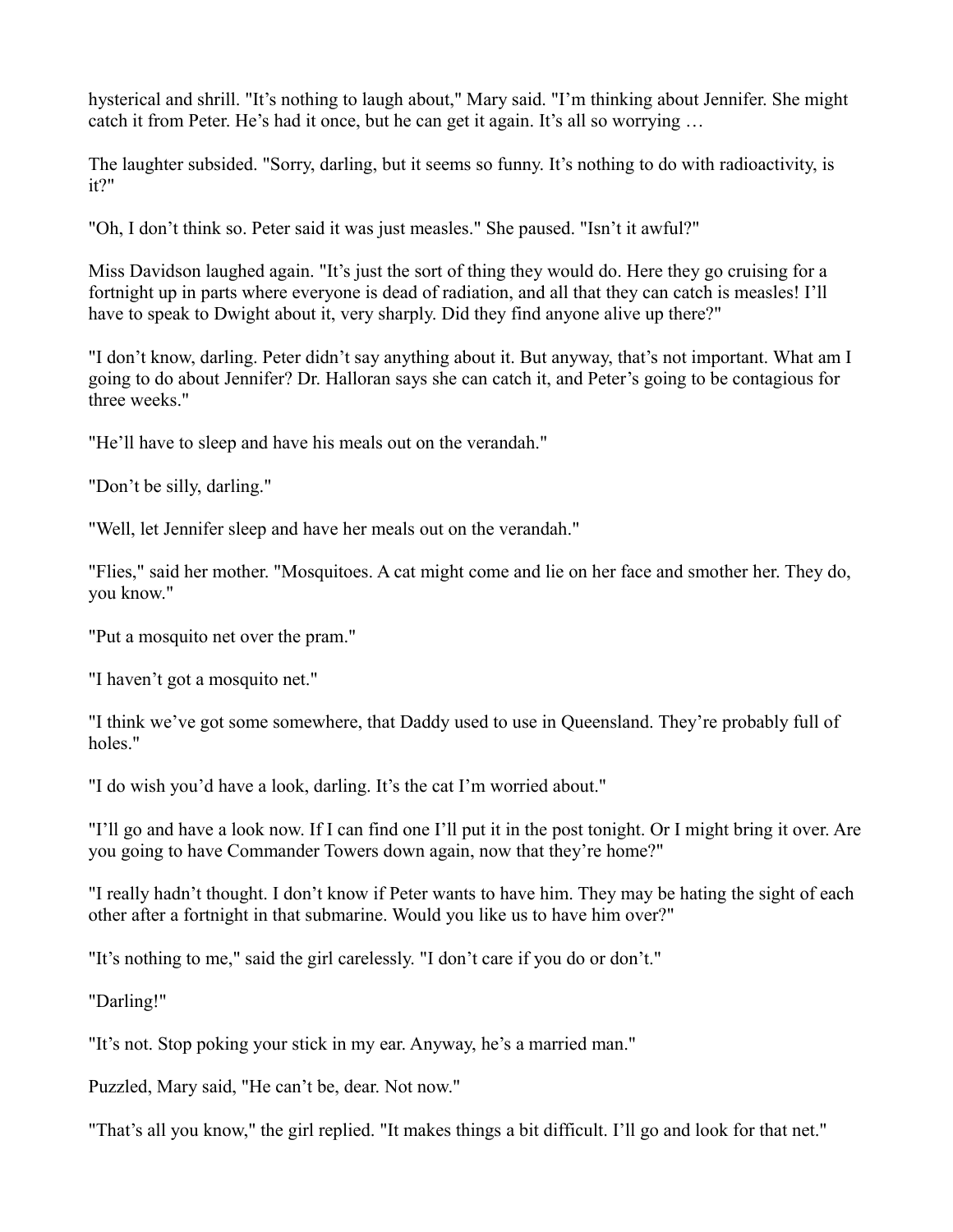When Peter arrived home that evening he found Mary to be somewhat uninterested in Cairns but very much concerned about the baby. Moira had rung up again to say that she was sending a mosquito net, but it would clearly be some time before it could arrive. As a makeshift Mary had secured a long length of butter muslin and had draped this round the pram on the verandah, but she had not done it very well and the liaison officer spent some time on his first evening at home in fashioning a close-fitting cover to the pram hood from the muslin. "I do hope she'll be able to breathe," his wife said anxiously. "Peter, are you sure she'll get enough air through that?"

He did what he could to reassure her, but three times in the night she left his side to go out to the verandah to make sure that the baby was still alive.

The social side of Scorpion was more interesting to her than the technical achievements of the ship. "Are you going to ask Commander Towers down again?" she inquired.

"I really hadn't thought about it," he replied. "Would you like to have him down?"

"I quite liked him," she said. "Moira liked him a lot. So funny for her, because he's such a quiet man. But you never can tell."

"He took her out before we went away," he said. "Showed her the ship and took her out. I bet she leads him a dance."

"She rang up three times while you were away to ask if we had any news," his wife said. "I don't believe that was because of you."

"She was probably just bored," he remarked.

He had to go up to town next day for a meeting at the Navy Department with John Osborne and the Principal Scientific Officer. The meeting ended at about noon; as they were going out of the office the scientist said, "By the way, I've got a parcel for you." He produced a brown paper packet tied with string. "Mosquito net. Moira asked me to give it to you."

"Oh—thanks. Mary wanted that badly."

"What are you doing for lunch?"

"I hadn't thought."

"Come along to the Pastoral Club."

The young naval officer opened his eyes; this was somewhat upstage and rather expensive. "Are you a member there?"

John Osborne nodded. "I always intended to be one before I died. It was now or never."

They took a tram up to the club at the other end of the town. Peter Holmes had been inside it once or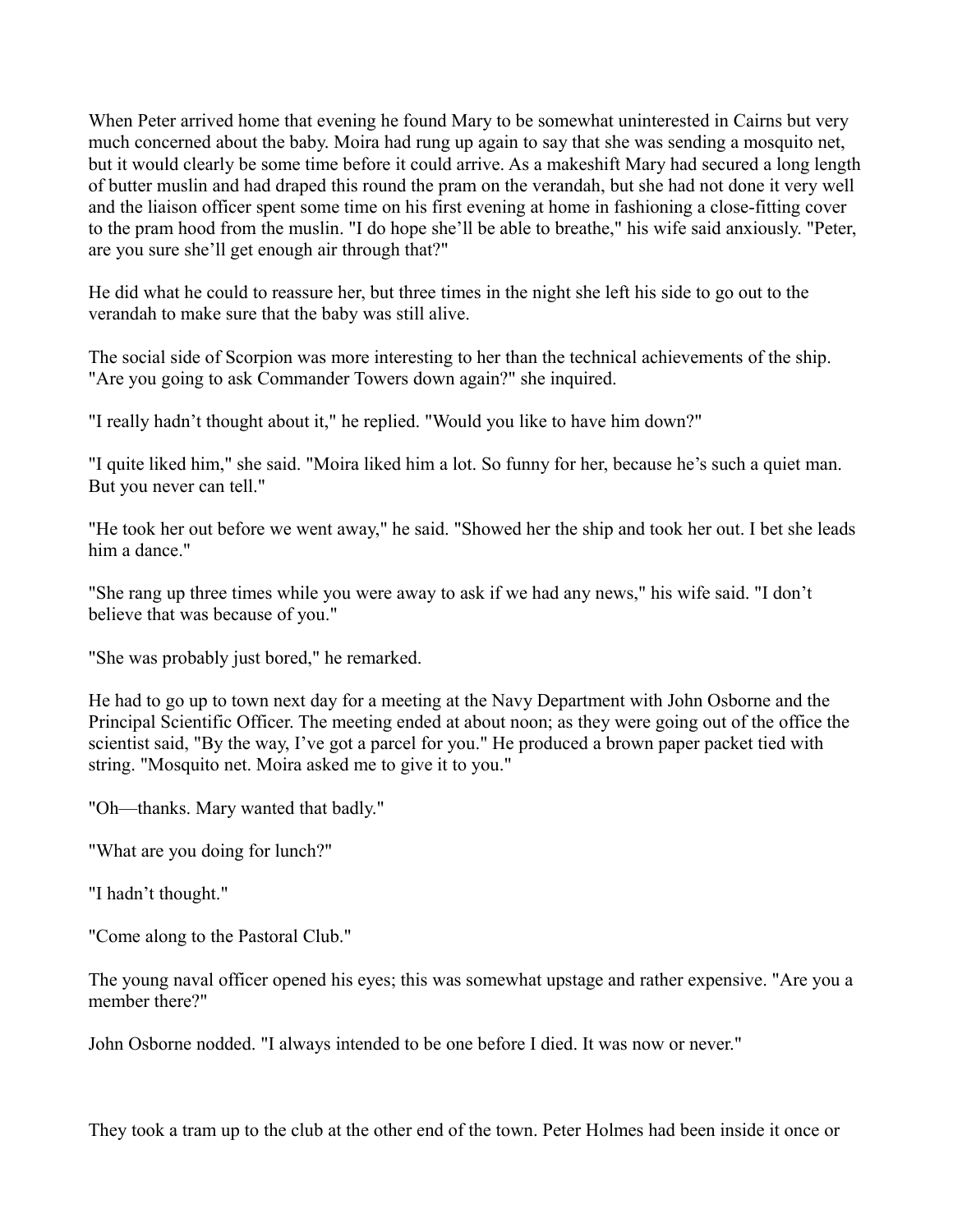twice before, and had been suitably impressed. It was an ancient building for Australia, over a hundred years old, built in the spacious days in the manner of one of the best London clubs of the time. It had retained its old manners and traditions in a changing era; more English than the English, it had carried the standards of food and service practically unaltered from the middle of the nineteenth century to the middle of the twentieth. Before the war it had probably been the best club in the Commonwealth. Now it certainly was.

They parked their hats in the hail, washed their hands in the old-fashioned washroom, and moved out into the garden cloister for a drink. Here they found a number of members, mostly past middle age, discussing the affairs of the day. Amongst them Peter Holmes noticed several state and federal ministers. An elderly gentleman waved to them from a group upon the lawn and started towards them.

John Osborne said quietly, "It's my great-uncle—Douglas Froude. Lieutenant General—you know."

Peter nodded. Sir Douglas Froude had commanded the army before he was born and had retired soon after that event, fading from great affairs into the obscurity of a small property near Macedon, where he had raised sheep and tried to write his memoirs. Twenty years later he was still trying though he was gradually abandoning the struggle. For some time his chief interest had lain in his garden and in the study of Australian wild birds; his weekly visit into town to lunch at the Pastoral Club was his one remaining social activity. He was still erect in figure though white haired and red of face. He greeted his great-nephew cheerfully.

"Ha, John," he said. "I heard last night that you were back again. Had a good trip?"

John Osborne introduced the naval officer. "Quite good," he said. "I don't know that we found out very much, and one of the ship's company developed measles. Still, that's all in the day's work."

"Measles, eh? Well, that's better than this cholera thing. I hope you none of you got that. Come and have a drink—I'm in the book."

They crossed to the table with him. John said, "Thank you, Uncle. I didn't expect to see you here today. I thought your day was Friday."

They helped themselves to pink gins. "Oh no, no. It used to be Friday. Three years ago my doctor told me that if I didn't stop drinking the club port he couldn't guarantee my life for longer than a year. But everything's changed now, of course." He raised his glass of sherry. "Well, here's thanks for your safe home-coming. I suppose one ought to pour it on the ground as a libation or something, but the situation is too serious for that. Do you know we've got over three thousand bottles of vintage port still left in the cellars of this club, and only about six months left to go, if what you scientists say is right?"

John Osborne was suitably impressed. "Fit to drink?"

"In first-class condition, absolutely first class. Some of the Fonseca may be just a trifle young, a year or two maybe, but the Gould Campbell is in its prime. I blame the Wine Committee very much, very much indeed. They should have seen this coming."

Peter Holmes repressed a smile. "It's a bit difficult to blame anyone," he said mildly. "I don't know that anybody really saw this coming."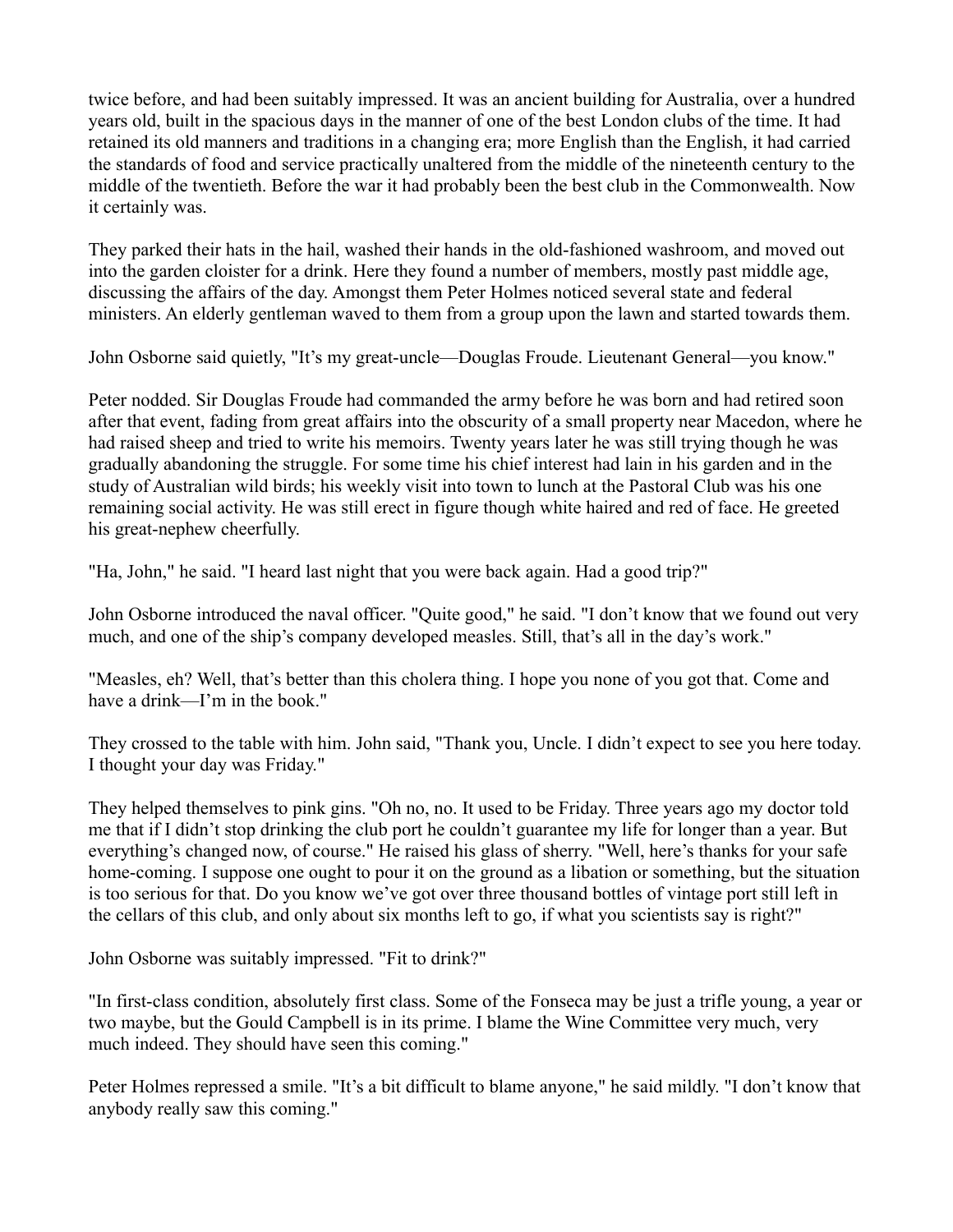"Stuff and nonsense. I saw this coming twenty years ago. Still, it's no good blaming anybody now. The only thing to do is to make the best of it."

John Osborne asked, "What are you doing about the port?"

"There's only one thing to do," the old man said.

"What's that?"

"Drink it, my boy, drink it—every drop. No good leaving it for the next comer, with the cobalt half-life over five years. I come in now three days a week and take a bottle home with me." He took another drink of his sherry. "If I'm to die, as I most certainly am, I'd rather die of drinking port than of this cholera thing. You say you none of you got that upon your cruise?"

Peter Holmes shook his head. "We took precautions. We were submerged and underwater most of the time."

"Ah, that makes a good protection." He glanced at them. "There's nobody alive up in North Queensland, is there?"

"Not at Cairns, sir. I don't know about Townsville." The old man shook his head. "There's been no communication with Townsville since last Thursday, and now Bowen has it. Somebody was saying that they've had some cases in Mackay."

John Osborne grinned. "Have to hurry up with that port, Uncle."

"I know that. It's a very terrible situation." The sun shone down on them out of a cloudless sky, warm and comforting; the big chestnut in the garden cast dappled shadows on the lawn. "Still, we're doing our best. The secretary tells me that we put away over three hundred bottles last month."

He turned to Peter. "How do you like serving in an American ship?"

"I like it very much, sir. It's a bit different to our navy, of course, and I've never served in a submarine before. But they're quite a nice party to be with."

"Not too gloomy? Not too many widowers?"

He shook his head. "They're all pretty young, except the captain. I don't think many of them were married. The captain was, of course, and some of the petty officers. But most of the officers and the enlisted men are in their early twenties. A lot of them seem to have got themselves girls here in Australia." He paused. "It's not a gloomy ship."

The old man nodded. "Of course, it's been some time, now." He drank again, and then he said, "The captain—is he a Commander Towers?"

"That's right, sir. Do you know him?"

"He's been in here once or twice, and I've been introduced to him. I have an idea that he's an honorary member. Bill Davidson was telling me that Moira knows him."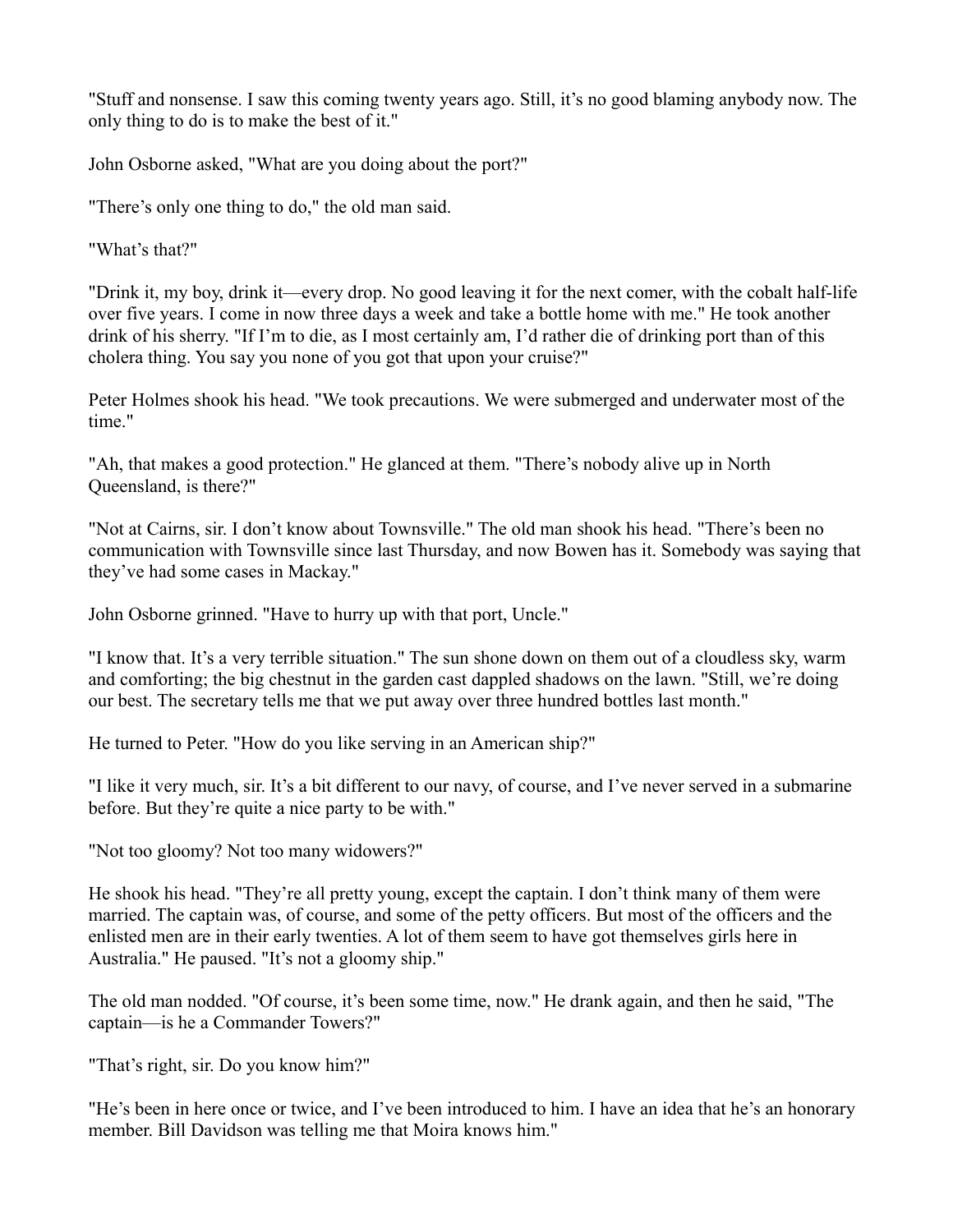"She does, sir. They met at my house."

"Well, I hope she doesn't get him into mischief."

At that moment she was ringing up the commander in the aircraft carrier, doing her best to do so. "This is Moira, Dwight," she said. "What's this I hear about your ship all getting measles?"

His heart lightened at the sound of her voice. "You're very right," he said. "But that's classified information."

"What does that mean?"

"Secret. If a ship in the U. S. Navy gets put out of action for a while, we just don't tell the world about it."

"All that machinery put out of action by a little thing like measles. It sounds like bad management to me. Do you think Scorpion's got the right captain?"

"I'm darned sure she hasn't," he said comfortably.

"Let's you and me get together someplace and talk about a replacement. I'm just not satisfied myself."

"Are you going down to Peter Holmes' this weekend?"

"He hasn't asked me."

"Would you go if you were asked? Or have you had him keel-hauled for insubordination since we met?"

"He never caught a sea gull," he said. "I guess that's all I've got against him. I never logged him for it."

"Did you expect him to catch sea gulls?"

"Sure. I rated him chief sea gull catcher, but he fell down on the job. The Prime Minister, your Mr. Ritchie, he'll be mighty sore with me about no sea gull. A ship's captain, though, he's just so good as his officers and no better."

She asked, "Have you been drinking, Dwight?"

"I'll say I have. Coca-Cola."

"Ah, that's what's wrong. You need a double brandy—no, whisky. Can I speak to Peter Holmes?"

"Not here, you can't. He's lunching with John Osborne someplace, I believe. Could be the Pastoral Club."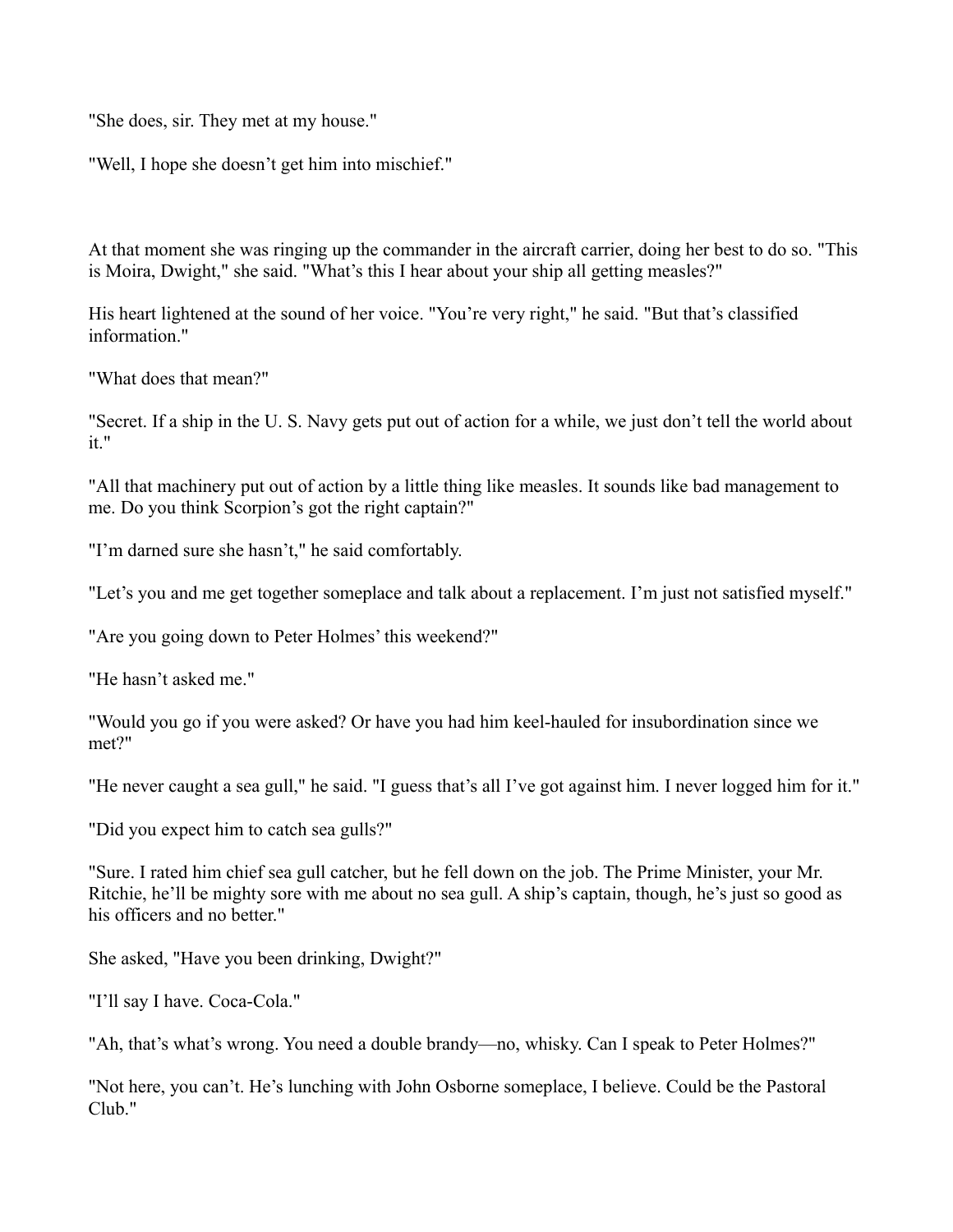"Worse and worse," she said. "If he happens to ask you down, will you come? I'd like to see if you can sail that dinghy any better this time. I've got a padlock for my bra."

He laughed. "I'll be glad to come. Even on those terms."

"He may not ask you," she pointed out. "I don't like the sound of this sea gull business at all. It seems to me that there's bad trouble in your ship."

"Let's talk it over."

"Certainly," she replied. "I'll hear what you've got to say."

She rang off, and succeeded in catching Peter on the telephone as he was about to leave the club. She came directly to the point. "Peter, will you ask Dwight Towers down to your place for the weekend? I'll ask myself."

He temporized. "I'll get hell from Mary if he gives Jennifer measles."

"I'll tell her she caught it from you. Will you ask him?"

"If you like. I don't suppose he'll come."

"He will."

She met him at Falmouth station in her buggy, as she had before. As he passed through the ticket barrier he greeted her with, "Say, what happened to the red outfit?"

She was dressed in khaki, khaki slacks and khaki shirt, practical and workmanlike. "I wasn't sure about wearing it, meeting you," she said. "I didn't want to get it all messed up.

He laughed. "You've got quite an opinion of me!"

"A girl can't be too careful," she said primly. "Not with all this hay about."

They walked down to where her horse and buggy stood tied to the rail. "I suppose we'd better settle up this sea gull business before meeting Mary," she said. "I mean, it's not a thing one wants to talk about in mixed company. What about the Pier Hotel?"

"Okay with me," he said. They got up into the jinker and drove through the empty streets to the hotel. She tied the reins to the same bumper of the same car, and they went into the Ladies' Lounge.

He bought her a double brandy, and bought a single whisky for himself. "Now, what's all this about the sea gull?" she demanded. "You'd better come clean, Dwight, however discreditable it is."

"I saw the Prime Minister before we went off on this cruise," he told her. "The First Naval Member, he took me over. He told us this and that, and among other things he wanted us to find out all we could about the bird life in the radioactive area."

"All right. Well, did you find out anything for him?"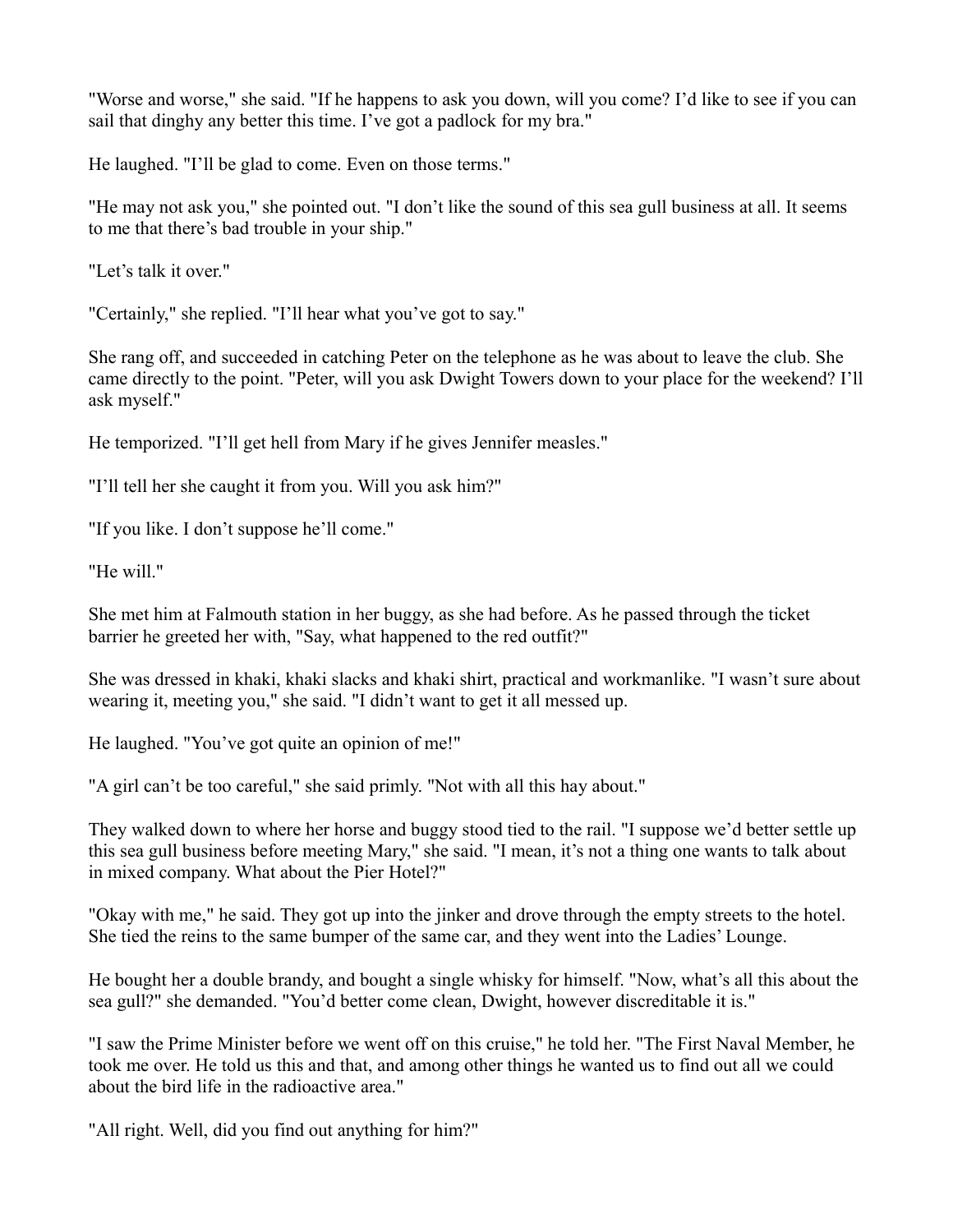"Nothing at all," he replied comfortably. "Nothing about the birds, nothing about the fish, and not much about anything else."

"Didn't you catch any fish?"

He grinned at her. "If anyone can tell me how to catch a fish out of a submarine that's submerged, or a sea gull when nobody can go on deck, I'd like to know. It could probably be done with specially designed equipment. Everything's possible. But this was at the final briefing, hail an hour before we sailed."

"So you didn't bring back a sea gull?"

"Was the Prime Minister very much annoyed?"

"I wouldn't know. I wouldn't dare go see him."

"I'm not surprised." She paused and took a drink from her glass, and then more seriously she said, "Tell me. There's nobody alive up there, is there?"

He shook his head. "I don't think so. It's difficult to say for certain unless one was prepared to put a man on shore, in a protective suit. Looking back, I think that's what we should have done in some of those places. But we weren't briefed for that this time, and no equipment on board. The decontamination is a problem, when he comes back in the ship."

"'This time,'" she quoted. "Are you going again?"

He nodded. "I think so. We've had no orders, but I've got a hunch they'll send us over to the States."

She opened her eyes. "Can you go there?"

He nodded. "It's quite a way, and it'd be a very long time underwater. Pretty hard on the crew. But yet —it could be done. Swordfish took a cruise like that, and so could we."

He told her about Swordfish and her cruise around the North Atlantic. "The trouble is, you see so very little through the periscope. We've got the captain's report on the Swordfish cruise, and, when you sum it all up, they really learned very little. Not much more than you'd know if you sat down to think it out. You can only see the waterfront, and that from a height of about twenty feet. You can see if there's been bomb damage in a city or a port, but that's about all you can see. It was the same with us. We found out very little on this cruise. Just stayed there calling on the loud hailer for a while, and when nobody came down to look at us or answer, we assumed they were all dead." He paused. "It's all you can assume."

She nodded. "Somebody was saying that they've got it in Mackay. Do you think that's true?"

"I think it is true," he said. "It's coming south very steadily, just like the scientists said it would."

"If it goes on at this rate, how long will it be before it gets here?"

"I'd say around September. Could be a bit before."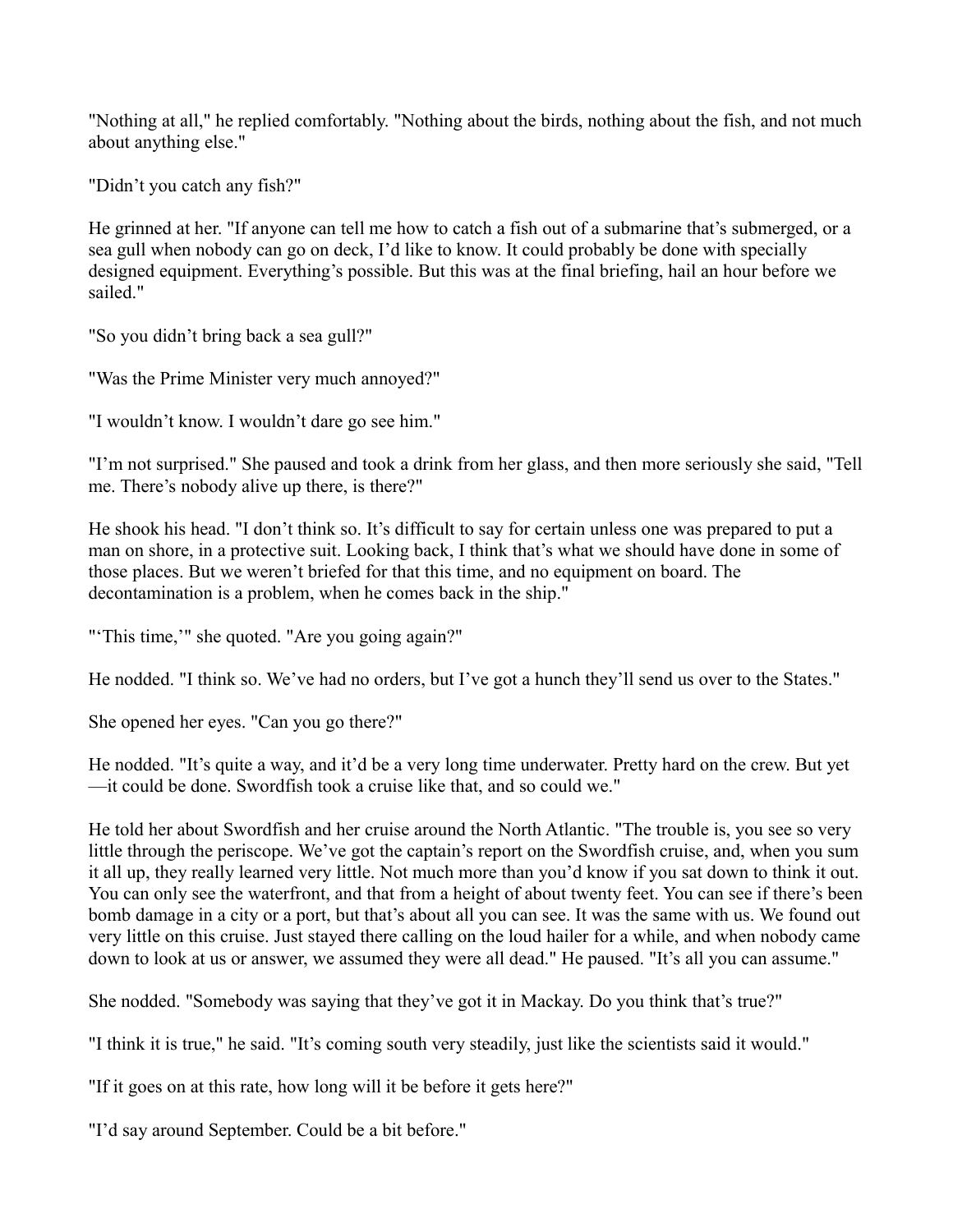She got restlessly to her feet. "Get me another drink, Dwight." And when he brought it she said, "I want to go somewhere—do something—dance!"

"Anything you say, honey."

"We can't just sit here mooning and moaning about what's coming to us!"

"You're right," he said. "But what do you want to do, more 'n you're doing now?"

"Don't be sensible," she said fretfully. "I just can't bear it."

"Okay," he said equably. "Drink up and let's go up and meet the Holmes, and then go sail that boat."

They found at the flat that Peter and Mary Holmes had arranged a beach picnic supper for the evening's entertainment. Not only was it cheaper than a party and more pleasant in the heat of summer, but in Mary's somewhat muddled view the more the men were kept out of the house the less likely they were to give the baby measles. That afternoon Moira and Dwight went down to the sailing club after a quick lunch to rig the boat and sail her in the race, while Peter and Mary followed with the baby in the bicycle trailer in the middle of the afternoon.

The race went reasonably well that time. They bumped the buoy at the start, and engaged in a lulling match on the second round which ended in a minor collision because neither party knew the rules, but in that club such incidents were not infrequent, and protests very few. They finished the race in sixth place, an improvement on the time before, and in much better order. They sailed in to the beach at the conclusion of the race, parked the vessel on a convenient sandbank, and waded on shore to drink a cup of tea and eat small cakes with Peter and Mary.

They bathed in leisurely fashion in the evening sun; in bathing costumes they unrigged the boat, put away the sails, and got her up to her resting place upon the dry sand of the beach. The sun dropped down to the horizon and they changed into their clothes, took drinks from the hamper, and walked out to the jetty's end to see the sunset while Peter and Mary got busy with the supper.

Sitting with him perched upon a rail, watching the rosy lights reflected in the calm sea, savouring the benison of the warm evening and the comfort of her drink, she asked him, "Dwight, tell me about the cruise that Swordfish made. Did you say she went to the United States?"

"That's right." He paused, and then he said, "She went everywhere she could along the eastern seaboard, but all it amounted to was just a few of the small ports and harbours, Delaware Bay, the Hudson River, and, of course, New London. They took a big chance going in to look at New York City."

She was puzzled. "Was that dangerous?"

He nodded. "Minefields—our own mines. Every major port or river entrance on the eastern seaboard was protected by a series of mineflelds. At any rate, that's what we think. The West Coast, too." He paused for a moment in thought. "They should have been put down before the war. Whether they got them down before, or whether they were put down after, or whether they were never laid at all—we just don't know. All we know is that there should be mineflelds there, and unless you have the plan of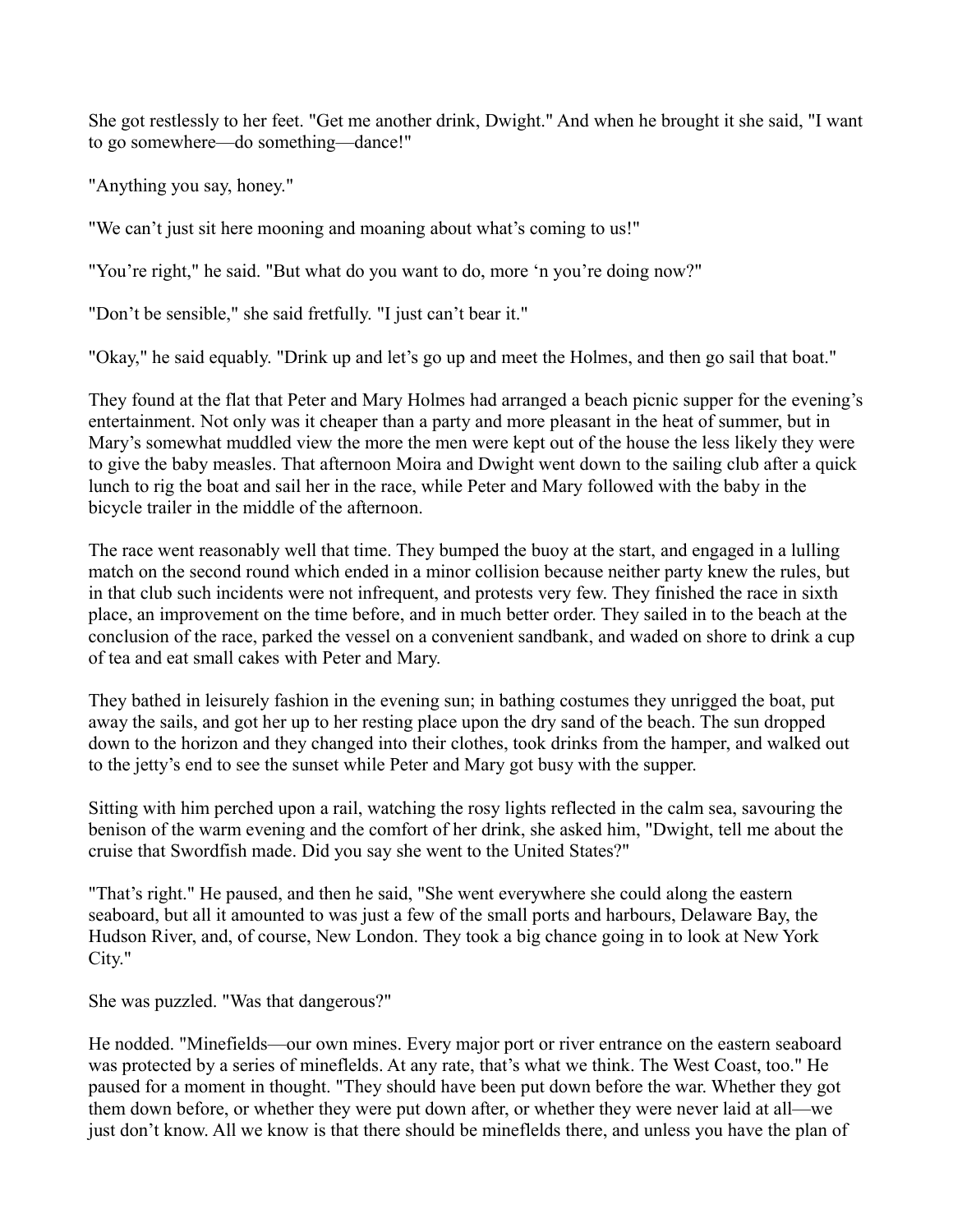them to show the passage through—you can't go in."

"You mean, if you hit one it'd sink you?"

"It most certainly would. Unless you have the key chart you just daren't go near."

"Did they have the key chart when they went into New York?"

He shook his head. "They had one that was eight years old, with NOT TO BE USED stamped all over it. Those things are pretty secret; they don't issue them unless a ship needs to go in there. They only had this old one. They must have wanted to go in very much. They got to figuring what alterations could have been made, retaining the main leading marks to show the safe channels in. They got it figured out that not much alteration to the plan they had would have been possible save on one leg. They chanced it, and went in, and got away with it. Maybe there were never any mines there at all."

"Did they find out much that was of value when they got into the harbour?"

He shook his head. "Nothing but what they knew already. It's how it seems to be, exploring places in this way. You can't find out a lot."

"There was nobody alive there?"

"Oh no, honey. The whole geography was altered. It was very radioactive, too."

They sat in silence for a time, watching the sunset glow, smoking over their drinks. "What was the other place you say she went to?" the girl asked at last. "New London?"

"That's right," he said.

"Where is that?"

"In Connecticut, in the eastern part of the state," he told her. "At the mouth of the Thames River."

"Did they run much risk in going there?"

He shook his head. "It was their home port. They had the key chart for the minefields there, right up to date." He paused. "It's the main U. S. Navy submarine base on the East Coast," he said quietly. "Most of them lived there, I guess, or in the general area. Like I did."

"You lived there?"

He nodded.

"Was it just the same as all the other places?"

"So it seems," he said heavily. "They didn't say much in the report, just the readings of the radioactivity. They were pretty bad. They got right up to the base, to their own dock that they left from. It must have been kind of funny going back like that, but there was nothing much about it in the report. Most of the officers and the enlisted men, they must have been very near their homes. There was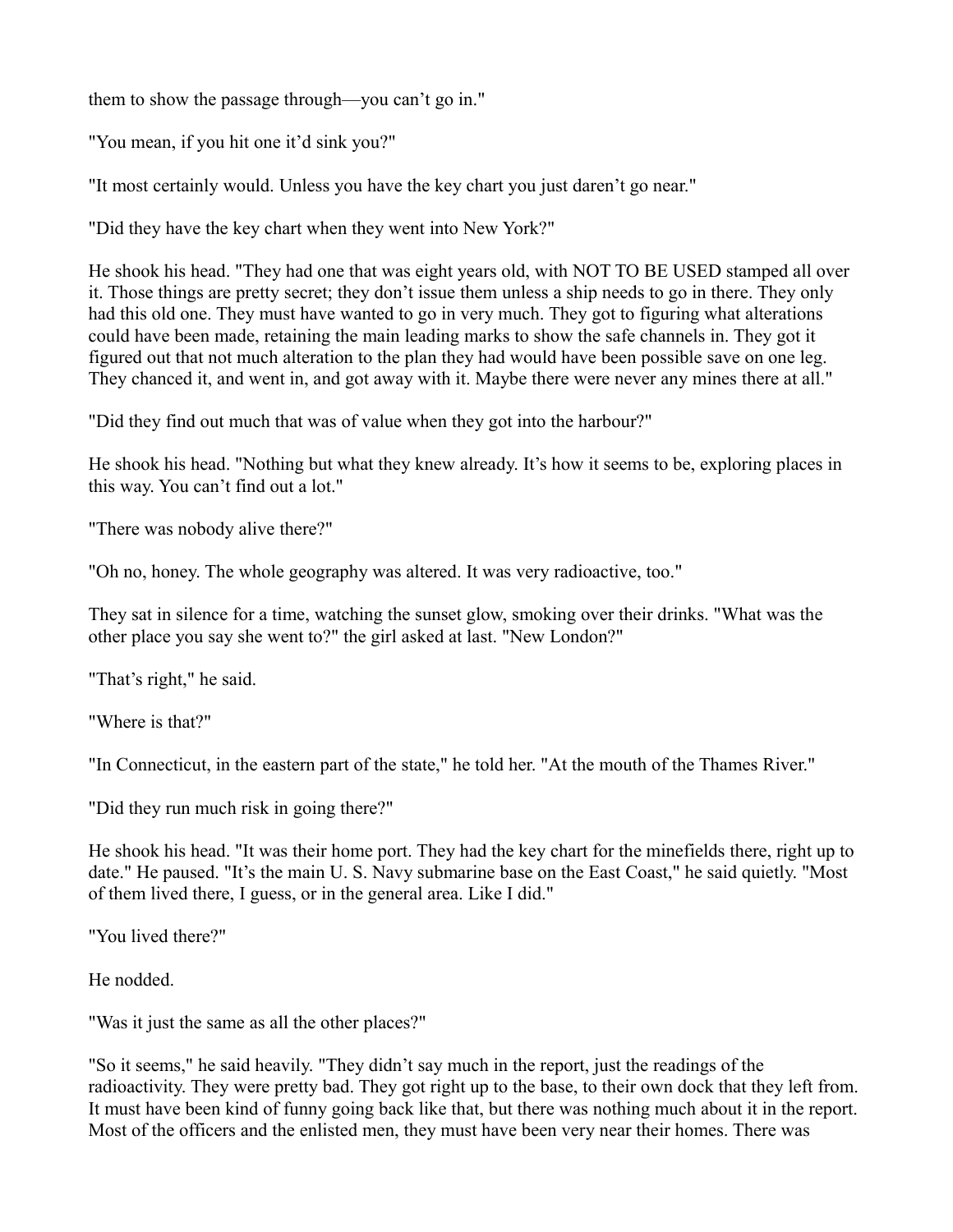nothing they could do, of course. They just stayed there awhile, and then went out and went on with the mission. The captain said in his report they had some kind of a religious service in the ship. It must have been painful."

In the warm, rosy glow of the sunset there was still beauty in the world. "I wonder they went in there," she observed.

"I wondered about that, just at first," he said. "I'd have passed it by, myself, I think. Although … well, I don't know. But thinking it over, I'd say they had to go in there. It was the only place they had the key chart for—that, and Delaware Bay. They were the only two places that they could get into safely. They just had to take advantage of the knowledge of the minefields that they had."

She nodded. "You lived there?"

"Not in New London itself," he said quietly. "The base is on the other side of the river, the east side. I've got a home about fifteen miles away, up the coast from the river entrance. Little place called West Mystic."

She said, "Don't talk about it if you'd rather not."

He glanced at her. "I don't mind talking, not to some people. But I wouldn't want to bore you." He smiled gently. "Nor to start crying, because I'd seen the baby."

She flushed a little. "When you let me use your cabin to change in," she said, "I saw your photographs. Are those your family?"

He nodded. "That's my wife and our two kids," he said a little proudly. "Sharon. Dwight goes to grade school, and Helen, she'll be going next fall. She goes to a little kindergarten right now, just up the street."

She had known for some time that his wife and family were very real to him, more real by far than the half-life in a far corner of the world that had been forced upon him since the war. The devastation of the Northern Hemisphere was not real to him, as it was not real to her. He had seen nothing of the destruction of the war, as she had not; in thinking of his wife and of his home it was impossible for him to visualize them in any other circumstances than those in which he had left them. He had little imagination, and that formed a solid core for his contentment in Australia.

She knew that she was treading upon very dangerous ground. She wanted to be kind to him, and she had to say something. She asked a little timidly, "What's Dwight going to be when he grows up?"

"I'd like him to go to the Academy," he said. "The Naval Academy. Go into the navy, like I did. It's a good life for a boy—I don't know any better. Whether he can make the grade or not, well, that's another thing. His mathematics aren't so hot, but it's too early yet to say. He won't be ten years old till next July. But I'd like to see him get into the Academy. I think he wants it, too."

"Is he keen on the pea?" she asked.

He nodded. "We live right near the shore. He's on the water, swimming and running the outboard motor, most of the summer." He paused thoughtfully. "They get so brown," he said. "All kids seem to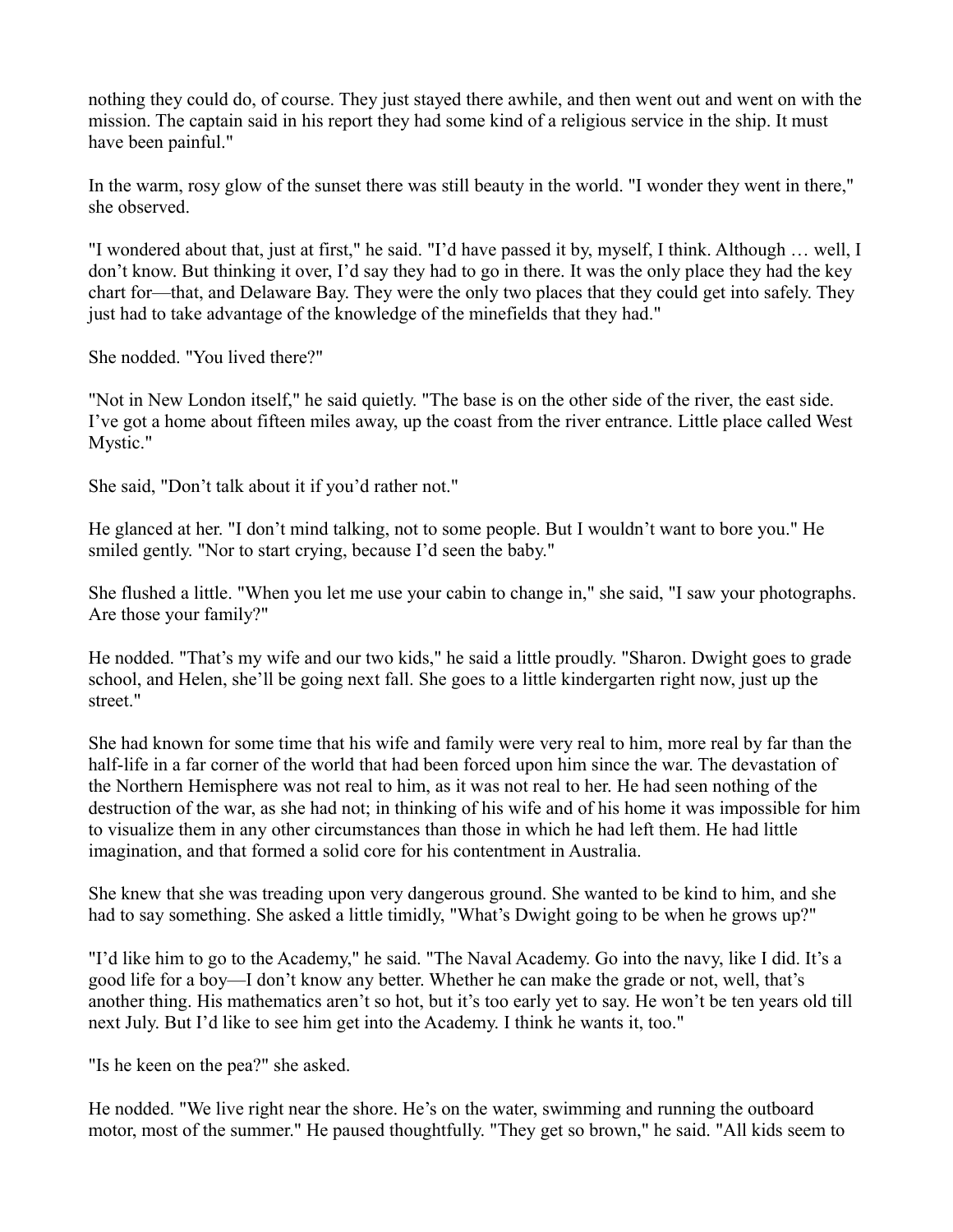be the same. I sometimes think that kids get browner than we do, with the same amount of exposure."

"They get very brown here," she remarked. "You haven't started him sailing yet?"

"Not yet," he said. "I'm going to get a sailboat when I'm home on my next leave."

He raised himself from the rail that they had been sitting on, and stood for a moment looking at the sunset glow.

"I guess that'll be next September," he said quietly. "Kind of late in the season to start sailing, up at Mystic."

She was silent, not knowing what to say.

He turned to her. "I suppose you think I'm nuts," he said heavily. "But that's the way I see it, and I can't seem to think about it any other way. At any rate, I don't cry over babies."

She rose and turned to walk with him down the jetty.

"I don't think you're nuts," she said.

They walked together in silence to the beach.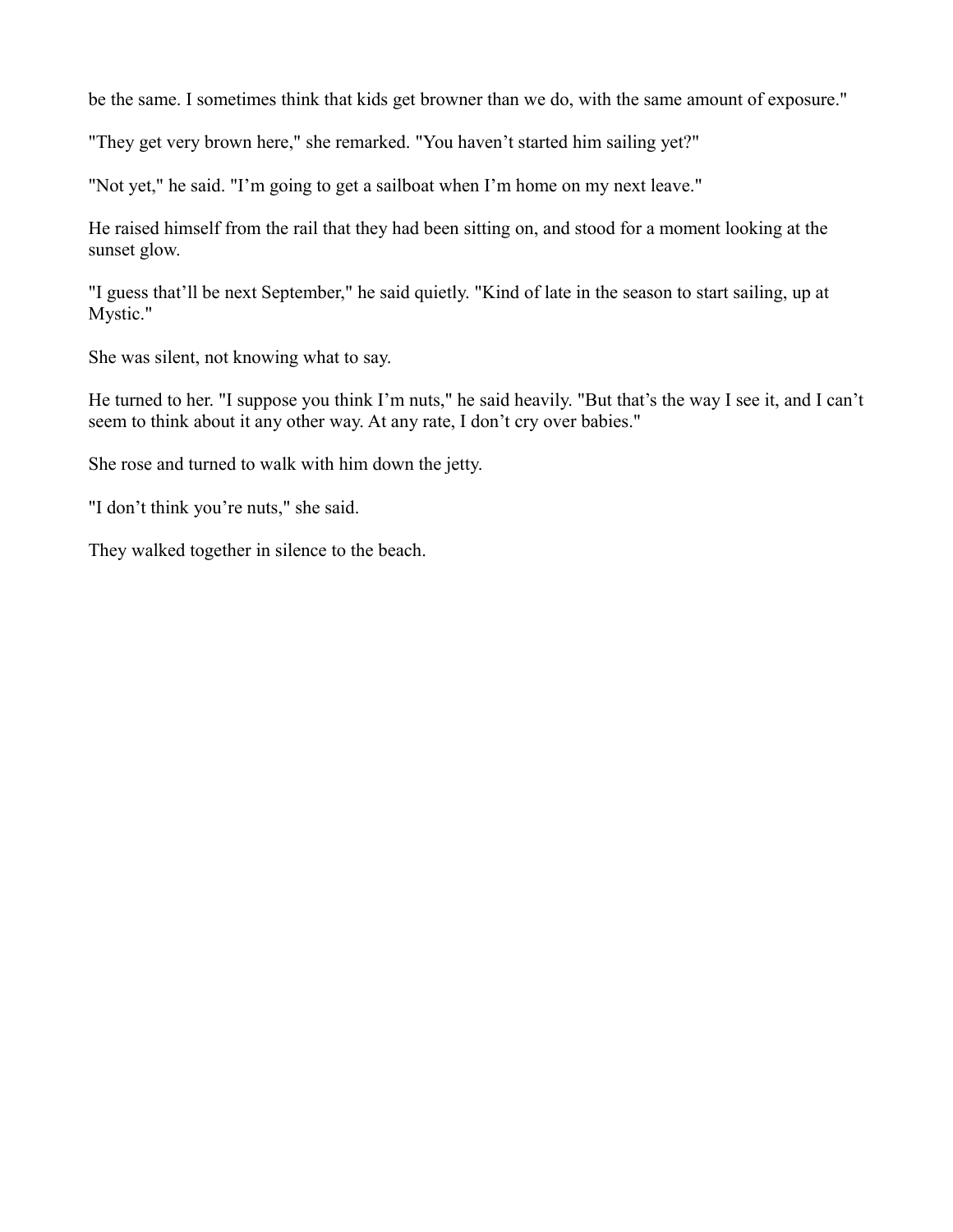## **4**

Next morning, Sunday, everyone in the Holmes household got up in pretty good shape, unlike the previous Sunday that Commander Towers had spent with them. They had gone to bed after a reasonable evening, unexcited by a party. At breakfast Mary asked her guest if he wanted to go to church, thinking that the more she got him out of the house the less likely he was to give Jennifer measles.

"I'd like to go," he said, "if that's convenient."

"Of course it is," she said. "Just do whatever you like. I thought we might take tea down to the club this afternoon, unless you've got anything else you'd like to do."

He shook his head. "I could use another swim. But I'll have to get back to the ship tonight sometime, after supper, maybe."

"Can't you stay over till tomorrow morning?"

He shook his head, knowing her concern about the measles. "I'll have to get back tonight."

He went out into the garden directly the meal was over to smoke a cigarette, thinking to ease Mary's mind. Moira found him there when she came out from helping with the dishes, sitting in a deck chair looking out over the bay. She sat down beside him. "Are you really going to church?" she asked.

"That's right," he said.

"Can I come too?"

He turned his head, and looked at her in surprise. "Why, certainly. Do you go regularly?"

She smiled. "Not once in a blue moon," she admitted. "It might be better if I did. Maybe I wouldn't drink so much."

He pondered that one for a moment. "Could be," he said uncertainly. "I don't know that that's got a lot to do with it."

"You're sure you wouldn't rather go alone?"

"Why, no," he said. "I'd like your company."

As they left to walk down to the church Peter Holmes was getting out the garden hose to do some watering before the sun grew hot. His wife came out of the house presently. "Where's Moira?" she asked.

"Gone to church with the captain."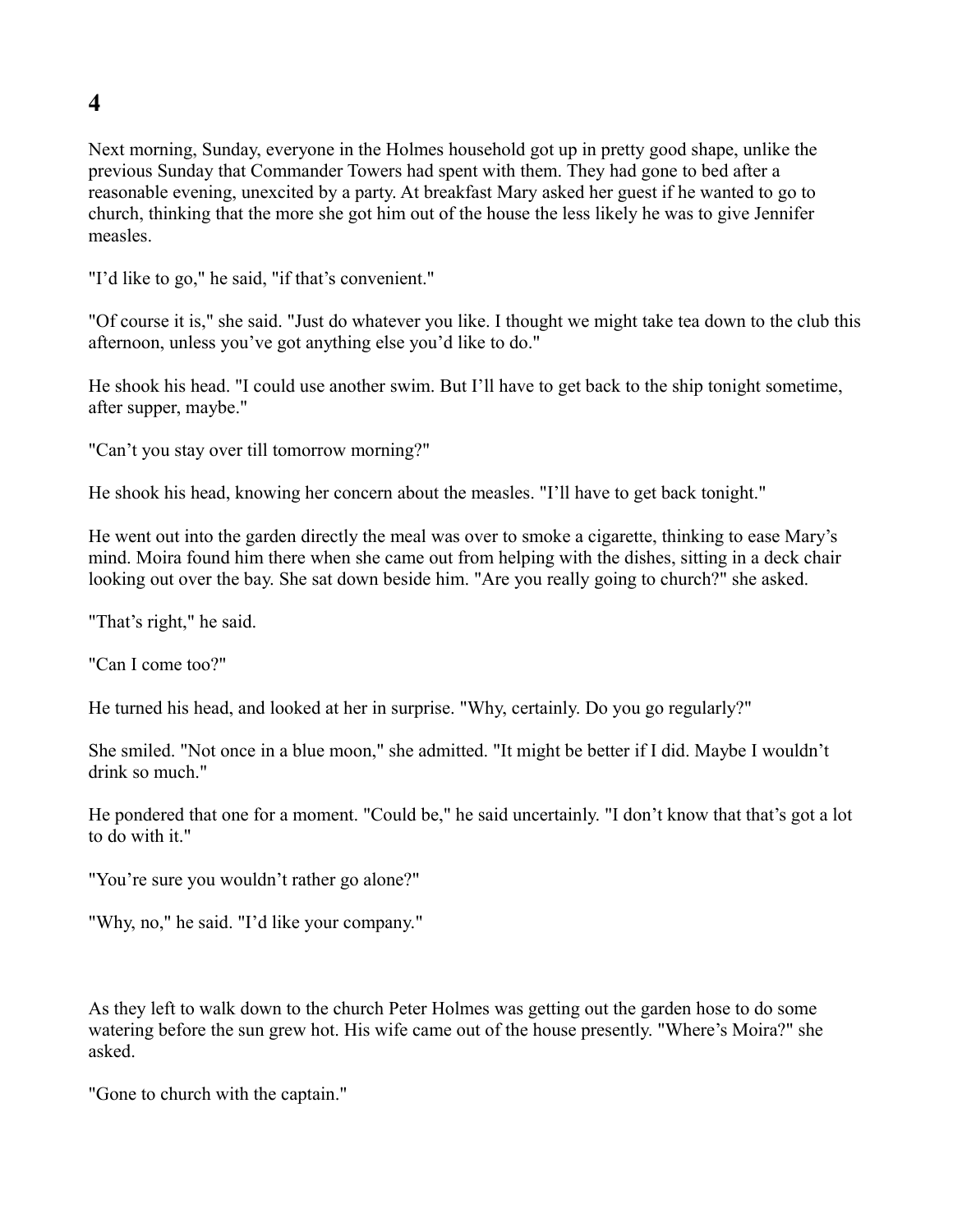"Moira? Gone to church?"

He grinned. "Believe it or not, that's where she's gone." She stood in silence for a minute. "I hope it's going to be all right," she said at last.

"Why shouldn't it?" he asked. "He's dinkum, and she's not a bad sort when you get to know her. They might even get married."

She shook her head. "There's something funny about it. I hope it's going to be all right," she repeated.

"It's no concern of ours, anyway," he said. "Lots of things are going a bit weird these days."

She nodded, and started pottering about the garden while he watered. Presently she said, "I've been thinking, Peter. Could we take out those two trees, do you think?"

He came and looked at them with her. "I'd have to ask the landlord," he said. "What do you want to take them out for?"

"We've got so little space for growing vegetables," she said. "They are so expensive in the shops. If we could take those trees out and cut back the wattle, we could make a kitchen garden here, from here to here." She indicated with her hands. "I'm sure we could save nearly a pound a week by growing our own stuff. And it'd be fun, too."

He went to survey the trees. "I could get them down all right," he said, "and there's a nice bit of firewood in them. It'd be green, of course, too green to burn this winter. We'd have to stack it for a year. The only thing is, getting out the stumps. It's quite a big job, that."

"There are only two of them," she said. "I could help—keep on nibbling at them while you're away. If we could get them out this winter and dig the ground over, I could plant it in the spring and we'd have vegetables all next summer." She paused. "Peas and beans," she said. "And a vegetable marrow. I'd make marrow jam."

"Good idea," he said. He looked the trees up and down. "They're not very big," he said. "It'd be better for the pine if they came out."

"Another thing I want to do," she said, "is to put in a flowering gum tree, here. I think that'd look lovely in the summer."

"Takes about five years to come into bloom," he said.

"Never mind. A gum tree there would be just lovely, up against the blue of the sea. We could see it from our bedroom window."

He paused, considering the brilliance of the scarlet flowers all over the big tree against the deep blue sea, in the brilliant sunlight. "It'd certainly be quite a sensation when it was in bloom," he said. "Where would you put it? Here?"

"A bit more over this way, here," she said. "When it got big we could take down this holly thing and have a seat in the shade, here." She paused. "I went to Wilson's nurseries while you were away," she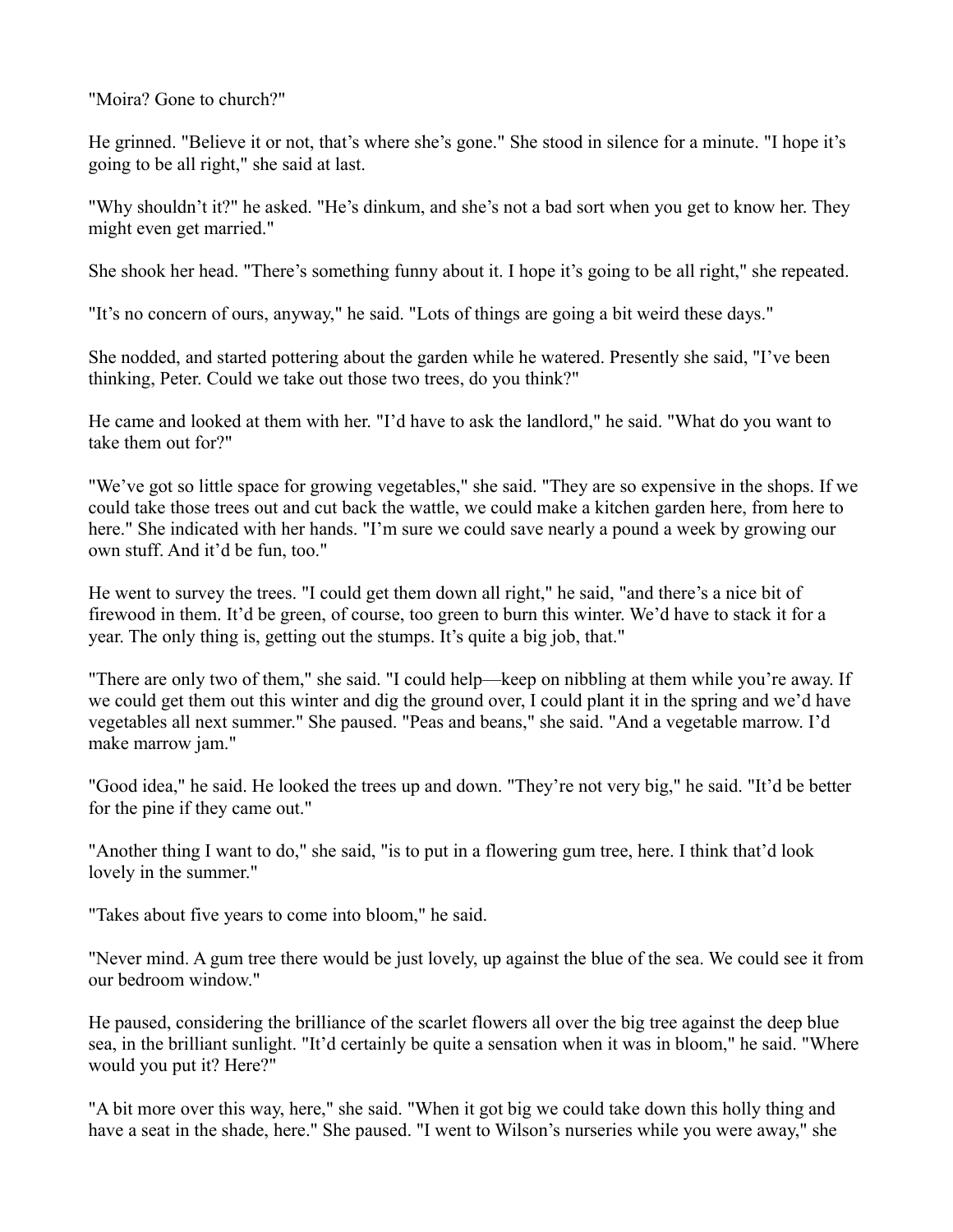said. "He's got some lovely little flowering gum trees there, only ten and six-pence each. Do you think we could put in one of those this autumn?"

"They're a bit delicate," he said. "I think the thing to do would be to put in two fairly close to each other, so that you'd have one if the other died. Then take out one of them in a couple of years' time."

"The trouble is, one never does it," she observed.

They went on happily planning their garden for the next ten years, and the morning passed very quickly. When Moira and Dwight came back from church they were still at it. They were called into consultation on the layout of the kitchen garden. Presently Peter and Mary went into the house, the former to get drinks and the latter to get the lunch.

The girl glanced at the American. "Someone's crazy," she said quietly. "Is it me or them?"

"Why do you say that?"

"They won't be here in six months' time. I won't be here. You won't be here. They won't want any vegetables next year."

Dwight stood in silence for a moment, looking out at the blue sea, the long curve of the shore. "So what?" he said at last. "Maybe they don't believe it. Maybe they think that they can take it all with them and have it where they're going to, someplace. I wouldn't know." He paused. "The thing is, they just kind of like to plan a garden. Don't you go and spoil it for them, telling them they're crazy."

"I wouldn't do that." She stood in silence for a minute. "None of us really believe it's ever going to happen—not to us," she said at last. "Everybody's crazy on that point, one way or another."

"You're very right," he said emphatically.

Drinks came, and put a closure on the conversation, and then lunch. After lunch Mary turned the men out into the garden, thinking them to be infectious, while she washed the dishes with Moira. Seated in deck chairs with a cup of coffee, Peter asked his captain, "Have you heard anything about our next job, sir?"

The American cocked his eye at him. "Not a thing. Have you?"

"Not really. Something was said at that conference with P.S.O. that made me wonder if anything was in the wind."

"What was it that was said?"

"Something about fitting us with new directional wireless of some kind. Have you heard anything?"

Dwight shook his head. "We've got plenty of radio."

"This is for taking a bearing—accurately. Perhaps when we're submerged to periscope depth. We can't do that, can we?"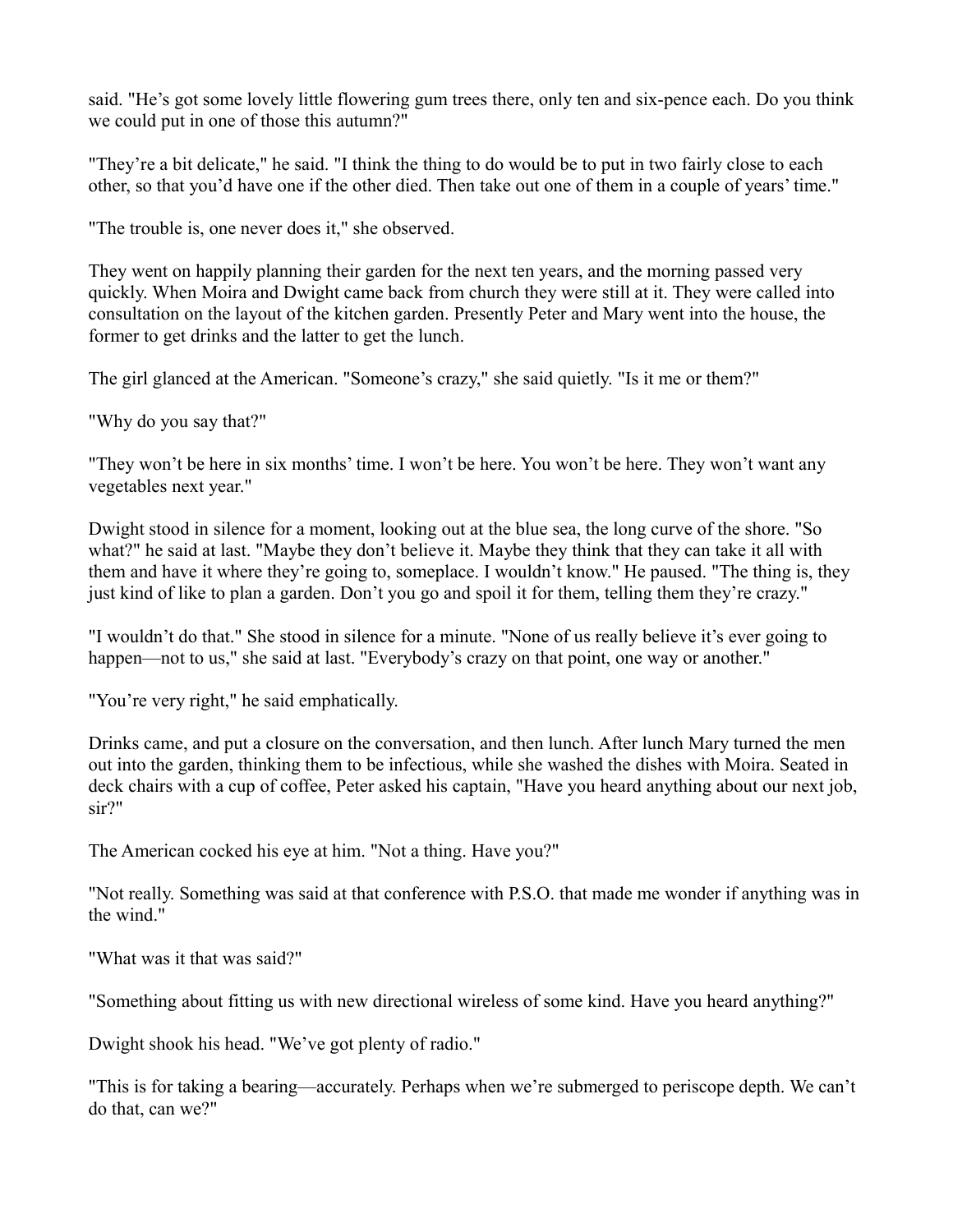"Not with our existing equipment. What do they want us to do that for?"

"I don't know. It wasn't on the agenda. It was just one of the back-room boys speaking out of turn."

"They want us to track down radio signals?"

"Honestly, I don't know, sir. How it came up was that they asked if the radiation detector could be moved to the forward periscope so that this thing could be put on the aft periscope. John Osborne said he was pretty sure it could, but he'd take it up with you."

"That's right. It can go on the forward periscope. I thought they wanted to fit two."

"I don't think so, sir. I think they want to fit this other gadget in its place on the aft one."

The American stared at the smoke rising from his cigarette. Then he said, "Seattle."

"What's that, sir?"

"Seattle. There were radio signals coming from someplace near Seattle. Do you know if they're still coming through?"

Peter shook his head, amazed. "I didn't know anything about that. Do you mean that somebody's still operating a transmitter?"

The captain shrugged his shoulders. "Could be. If so, it's somebody that doesn't know how to send. Sometimes they make a group, sometimes a word in clear. Most times it's just a jumble, like a child might make, playing at radio stations."

"Does this go on all the time?"

Dwight shook his head. "I don't think so. It comes on the air irregularly, now and then. I know they're monitoring that frequency most of the time. At least, they were till Christmas. I haven't heard since."

The liaison officer said, "But that must mean there's somebody alive up there."

"It's just a possibility. You can't have radio without power, and that means starting up some kind of a motor. A big motor, to run a big station with global range. But—I don't know. You'd think a guy who could start up an outfit of that size and run it—you'd think he'd know Morse code. Even if he had to spell it out two words a minute with the book in front of him."

"Do you think we're going there?"

"Could be. It was one of the points they wanted in-formation on way back last October. They wanted all the information on the U.S. radio stations that we had."

"Did you have anything that helped?"

Dwight shook his head. "Only the U. S. Navy stations. Very little on the Air Force or the Army stations. Practically nothing on the civil stations. There's more radio on the West Coast than you could shake a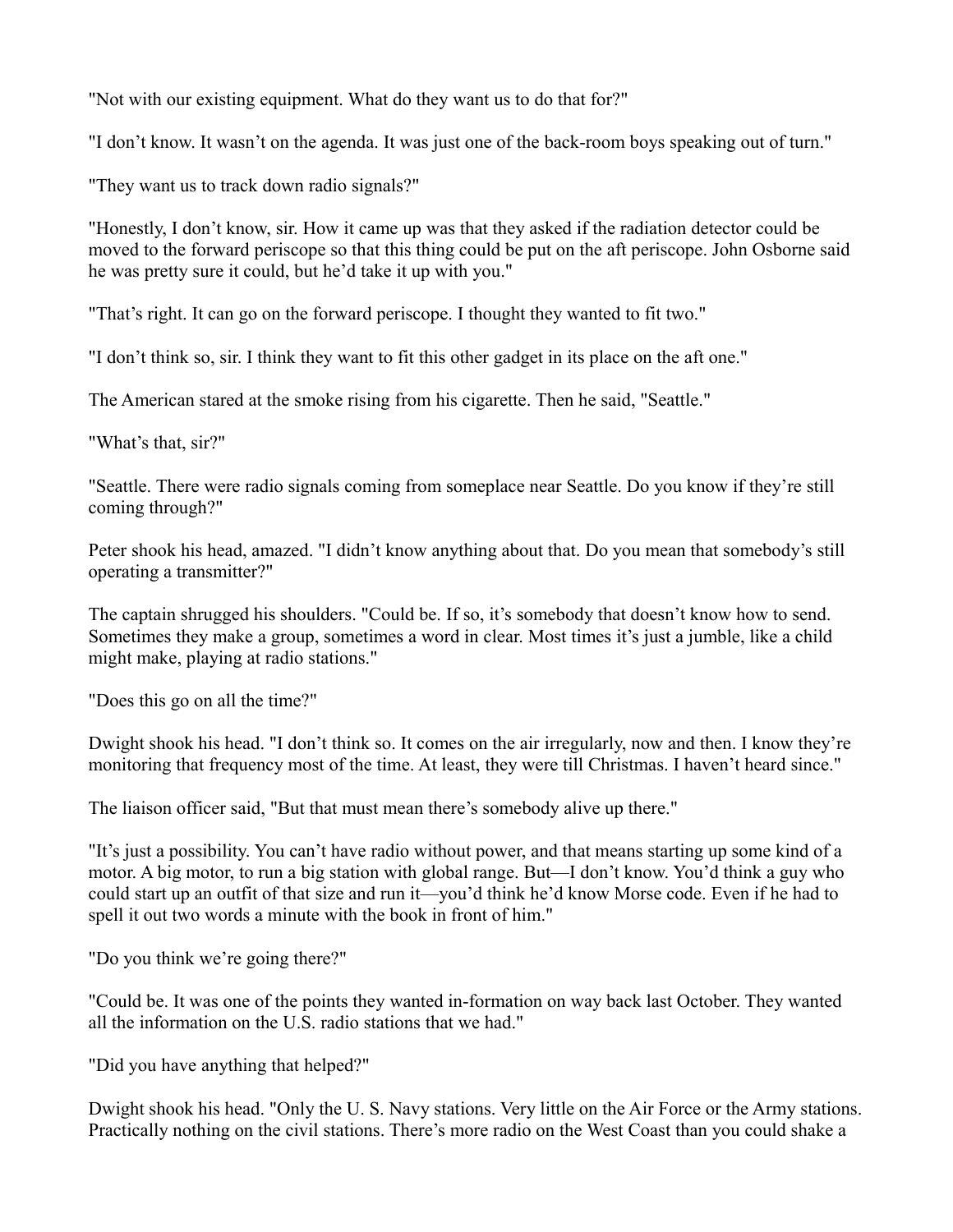stick at."

That afternoon they strolled down to the beach and bathed, leaving Mary with the baby at the house. Lying on the warm sand with the two men, Moira asked, "Dwight, where is Swordfish now? Is she coming here?"

"I haven't heard it," he replied. "The last I heard she was in Montevideo.

"She could turn up here, any time," said Peter Holmes. "She's got the range."

The American nodded. "That's so. Maybe they'll send her over here one day with mail or passengers. Diplomats, or something."

"Where is Montevideo?" asked the girl. "I ought to know that, but I don't."

Dwight said, "It's in Uruguay, on the east side of South America. Way down towards the bottom."

"I thought you said she was at Rio de Janeiro. Isn't that in Brazil?"

He nodded. "That was when she made her cruise up in the North Atlantic. She was based on Rio then. But after that they moved down into Uruguay."

"Was that because of radiation?"

"Uh-huh."

Peter said, "I don't know that it's got there yet. It may have done. They've not said anything upon the radio. It's just about on the tropic, isn't it?"

"That's right," said Dwight. "Like Rockhampton." The girl asked, "Have they got it in Rockhampton?" "I haven't heard that they have," said Peter. "It said on the wireless this morning that they've got it at Salisbury, in Southern Rhodesia. I think that's a bit further north."

"I think it is," said the captain. "It's in the middle of a land mass, too, and that might make a difference. These other places that we're talking about—they're all on a coast."

"Isn't Alice Springs just about on the tropic?"

"It might be. I wouldn't know. That's in the middle of a land mass, too, of course."

The girl asked, "Does it go quicker down a coast than in the middle?"

Dwight shook his head. "I wouldn't know. I don't think they've got any evidence on that, one way or the other."

Peter laughed. "They'll know by the time it gets here. Then they can etch it on the glass."

The girl wrinkled her brows. "Etch it on the glass?"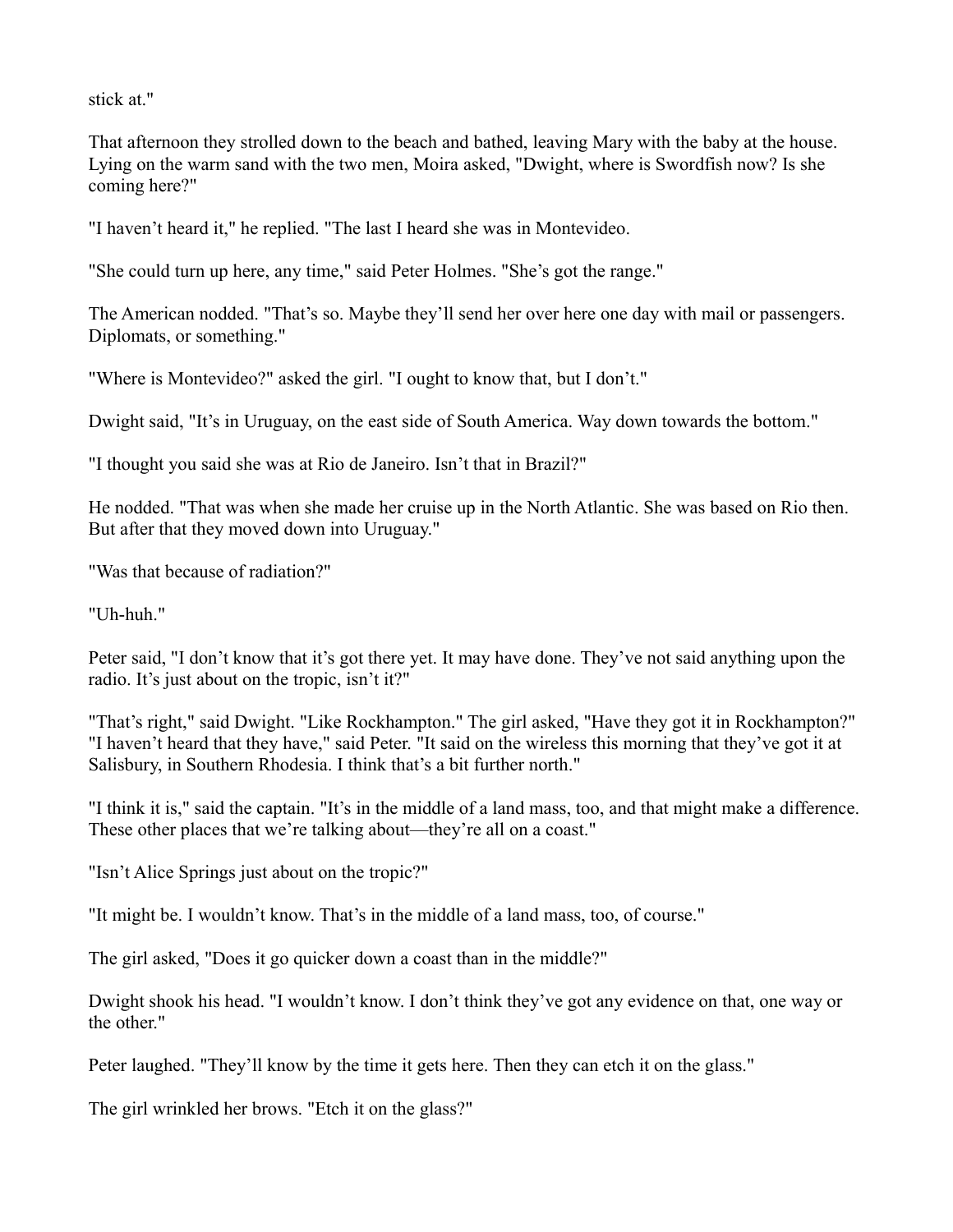"Hadn't you heard about that one?" She shook her head.

"John Osborne told me about it, yesterday," he said.

"It seems that somebody in C.S.I.R.O. is getting busy with a history, about what's happened to us. They do it on glass bricks. They etch it on the glass and then they fuse another brick down on the top of it in some way, so that the writing's in the middle."

Dwight turned upon his elbow, interested. "I hadn't heard of that. What are they going to do with them?"

"Put them up on top of Mount Kosciusko," Peter said.

"It's the highest peak in Australia. If ever the world gets inhabited again they must go there sometime. And it's not so high as to be inaccessible."

"Well, what do you know? They're really doing that, are they?"

"So John says. They've got a sort of concrete cellar made up there. Like in the Pyramids."

The girl asked, "But how long is this history?"

"I don't know. I don't think it can be very long. They're doing it with pages out of books, though, too. Sealing them in between sheets of thick glass."

"But these people who come after," the girl said. "They won't know how to read our stuff. They may … animals."

"I believe they've gone to a lot of trouble about that. First steps in reading. Picture of a cat, and then C-A-T and all that sort of thing. John said that was about all that they'd got finished so far." He paused. "I suppose it's something to do," he said thoughtfully. "Keeps the wise men out of mischief."

"A picture of a cat won't do them much good," Moira remarked. "There won't be any cats. They won't know what a cat is."

"A picture of a fish might be better," said Dwight. "F-I-S-H. Or—say—a picture of a sea gull."

"You're getting into awful spelling difficulties."

The girl turned to Peter curiously. "What sort of books are they preserving? All about how to make the cobalt bomb?"

"God forbid." They laughed. "I don't know what they're doing. I should think a copy of the Encyclopedia Britannica would make a good kickoff, but there's an awful lot of it. I really don't know what they're doing. John Osborne might know—or he could find out."

"Just idle curiosity," she said. "It won't affect you or me." She stared at him in mock consternation. "Don't tell me they're preserving any of the newspapers. I just couldn't bear it."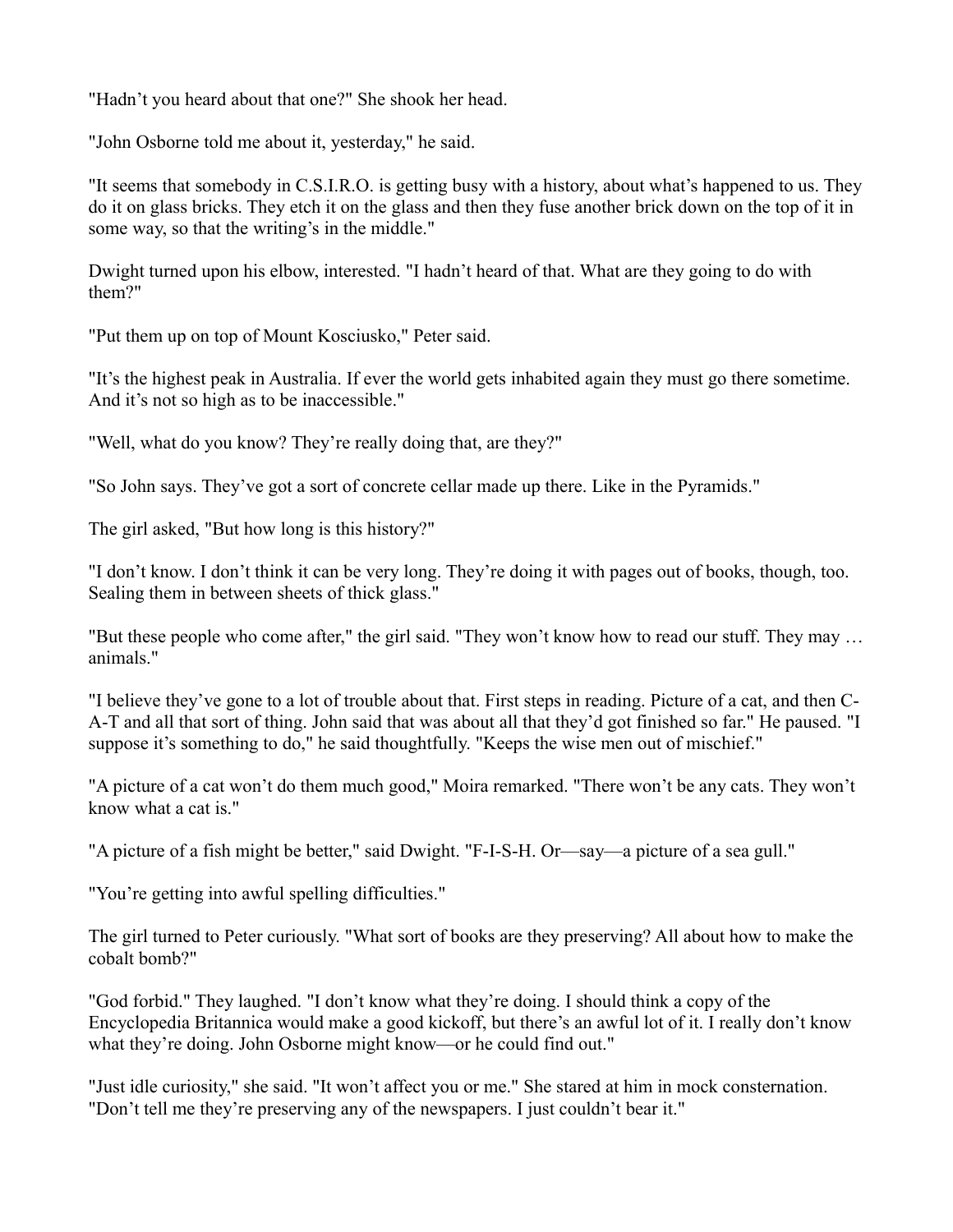"I shouldn't think so," he replied. "They're not as crazy as that."

Dwight sat up on the sand. "All this beautiful warm water going to waste," he remarked. "I think we ought to use it."

Moira stood up. "Make the most of it," she agreed. "There's not much of it left."

Peter yawned. "You two go and use the water. I'll use the sun."

They left him lying on the beach and went into the sea together. As they swam out she said, "You're pretty fast in the water, aren't you?"

He paused, treading water beside her. "I used to swim quite a lot when I was younger. I swam for the Academy against West Point one time."

She nodded. "I thought you were something like that. Do you swim much now?"

He shook his head. "Not in races. That's a thing you have to give up pretty soon, unless you've got the time to do a lot of it, and keep in training." He laughed. "I think the water's colder now than when I was a boy. Not here, of course. I mean, in Mystic."

"Were you born in Mystic?" she asked.

He shook his head. "I was born on Long Island Sound, but not at Mystic. A place called Westport. My Dad's a doctor there. He was a navy surgeon in the First World War, and then he got this practice in Westport."

"Is that on the sea?"

He nodded. "Swimming and sailing and fishing. That's the way it was when I was a boy."

"How old are you, Dwight?"

"I'm thirty-three. How old are you?"

"What a rude question! I'm twenty-four." She paused. "Does Sharon come from Westport, too?"

"In a way," he said. "Her Dad's a lawyer in New York City, lives in an apartment on West 84th Street, near the park. They have a summer home at Westport."

"So you met her there."

He nodded. "Boy meets girl."

"You must have married quite young."

"Just after graduation," he replied. "I was twenty-two, an ensign on the Franklin. Sharon was nineteen; she never finished college. We'd made our minds up more than a year before. Our folks got together when they saw that we weren't going to change, and they decided that they'd better stake us for a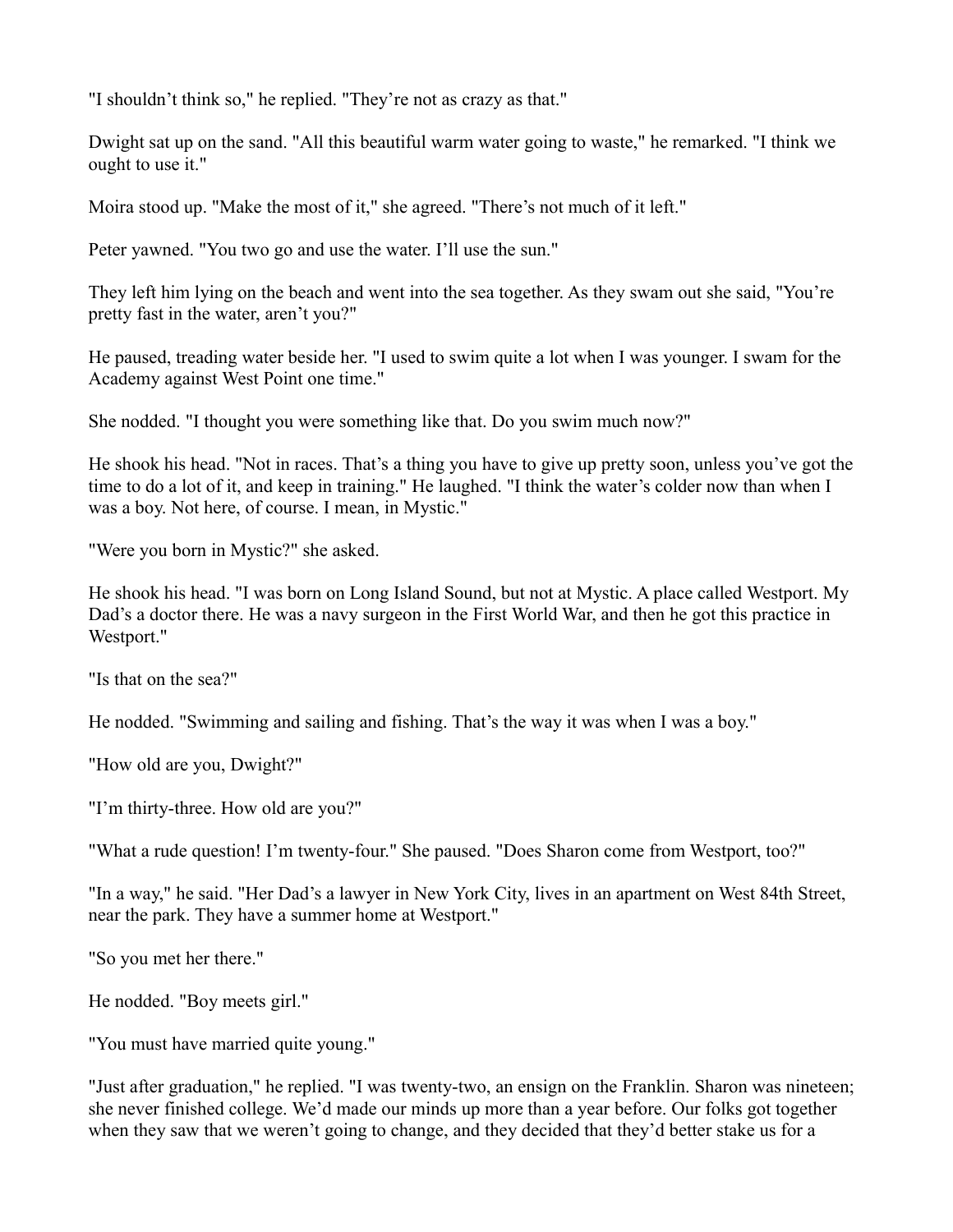while." He paused. "Her Dad was mighty nice about it," he said quietly. "We could have gone on until we got some money somehow, but they thought it wasn't doing either of us any good. So they let us get married."

"They gave you an allowance."

"That's right. We only needed it three or four years, and then an aunt died and I got promoted, and we were all set."

They swam to the end of the jetty, got out, and sat basking in the sun. Presently they walked back to Peter on the beach, sat with him while they smoked a cigarette, and then went to change. They reassembled on the beach carrying their shoes, drying their feet in leisurely manner in the sun and brushing off the sand. Presently Dwight started to put on his socks.

The girl said, "Fancy going round in socks like that!"

The commander glanced at them. "It's only in the toe," he said. "It doesn't show."

"It's not only in the toe," she leaned across and picked up his foot. "I thought I saw another one. The heel's all holes across the bottom!"

"It still doesn't show," he said. "Not when I've got a shoe on."

"Doesn't anybody mend them for you?"

"They've paid off a lot of the ship's company in Sydney recently," he said. "I still get my bed made up, but he's too busy now to bother about mending. It never did work very well aboard that ship, anyway. I do them mysell, sometimes. Most times I just throw them away and get another pair."

"You've got a button off your shirt, too."

"That doesn't show, either," he said equably. "It's way down at the bottom, goes underneath my belt."

"I think you're a perfect disgrace," she remarked. "I know what the admiral would say, if he saw you going round like that. He'd say Scorpion needs another captain"

"He wouldn't see it," he replied. "Not unless he made me take off my pants."

"This conversation's taking an unprofitable line," she said. "How many pairs of socks have you got in that condition?"

"I wouldn't know. It's quite a while since I went through the drawer."

"If you give them to me I'll take them home and mend them for you."

He glanced at her. "That's mighty nice of you, to offer to do that. But you don't have to. It's time I got more, anyway. These are just about done."

"Can you get more socks?" she asked. "Daddy can't. He says they're going off the market, with a lot of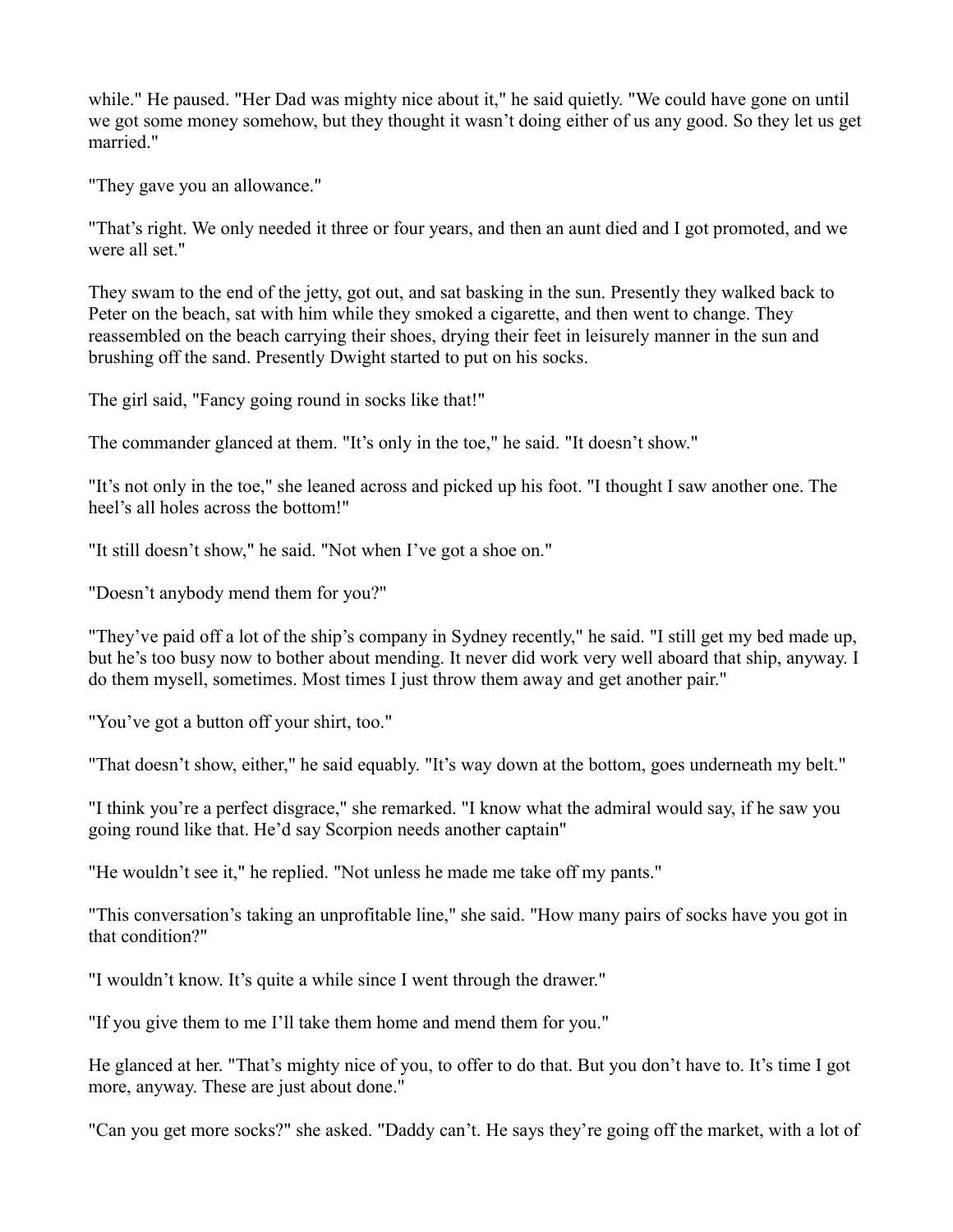other things. He can't get any new handkerchiefs, either."

Peter said, "That's right. I couldn't get socks to fit me, the last time I tried. The ones I got were about two inches too long."

Moira pressed the point. "Have you tried to buy any more recently?"

"Well—no. The last lot I bought was sometime back in the winter."

Peter yawned. "Better let her mend them for you, sir. You'll have a job getting any more."

"If that's the way it is," Dwight said, "I'd be very grateful." He turned to the girl. "But you don't have to do it. I can do them for myself." He grinned. "I can, you know. I can do them quite well."

She sniffed audibly. "About as well as I can run your submarine. You'd better make up a parcel of everything you've got that needs mending, and let me have it. That shirt included. Have you got the button?"

"I think I lost that."

"You should be more careful. When a button comes off, you don't just chuck it away."

"If you talk to me like that," he said grimly, "I really will give you everything I've got that needs mending. I'll bury you in the stuff."

"Now we're getting somewhere," she remarked. "I thought you'd been concealing things. You'd better put it all into a cabin trunk, or two cabin trunks, and let me have them."

"There's quite a lot," he said.

"I knew it. If there's too much I'll shove some of it off on to Mummy and she'll probably distribute it all round the district. The First Naval Member lives quite near us; Mummy'll probably give Lady Hartman your underpants to mend."

He looked at her in mock alarm. "Say, Scorpion certainly would need another captain, then."

She said, "This conversation's going round in circles. You let me have everything that you've got that needs mending, anyway, and I'll see if I can't get you dressed up like a naval officer."

"Okay," he said. "Where shall I bring the stuff to?"

She thought for a moment. "You're on leave, aren't you?"

"On and off," he said. "We're giving leave over ten days, but I don't get that much. The captain has to stick around, or thinks he has."

"Probably do the ship a world of good if he didn't," she said. "You'd better bring them down to me at Berwick, and stay a couple of nights. Can you drive a bullock?"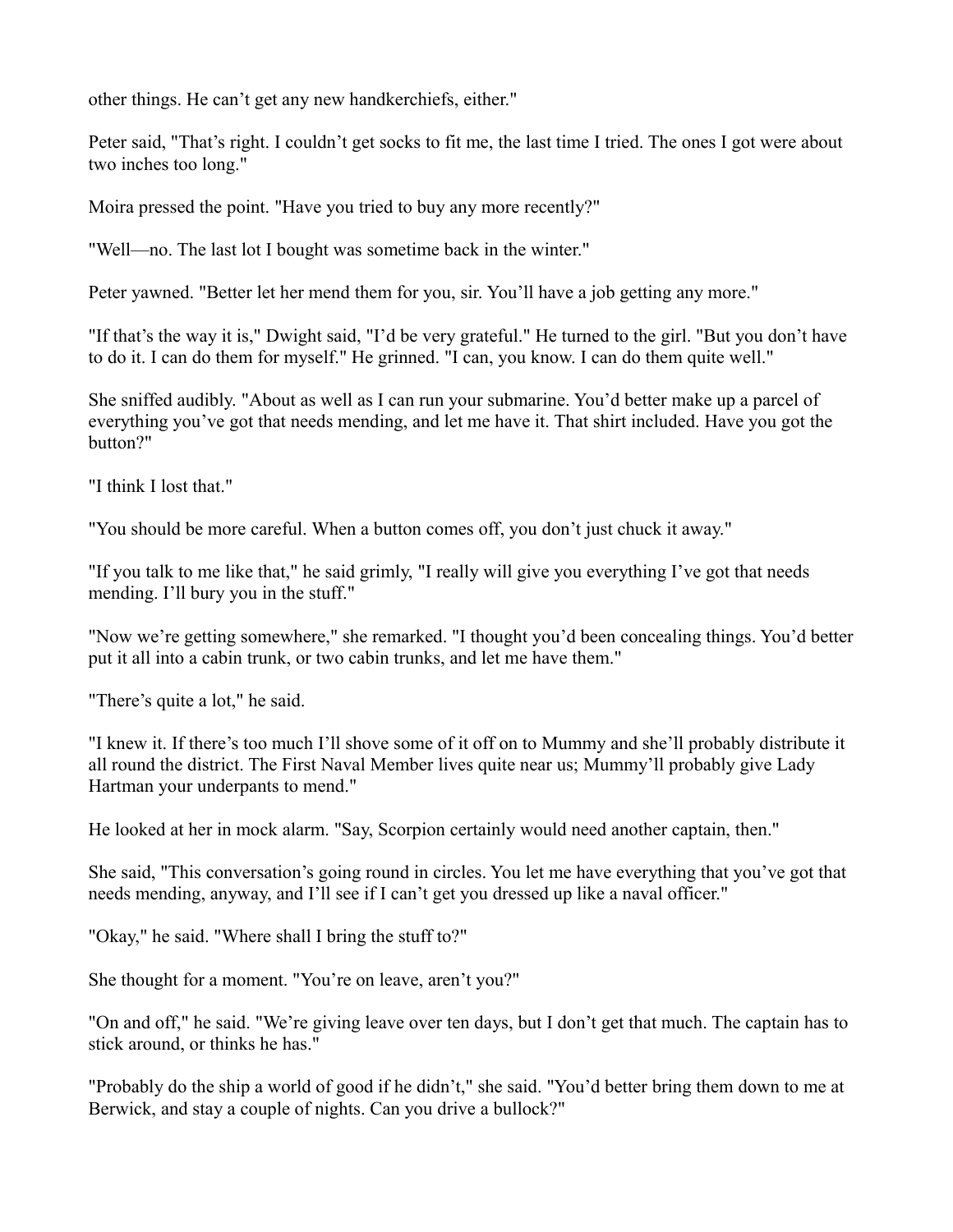"I've never driven one," he said. "I could try."

She eyed him speculatively. "I suppose you'd be all right. If you can command a submarine you probably can't do much harm to one of our bullocks. Daddy's got a cart horse now called Prince, but I don't suppose he'd let you touch that. He'd probably let you drive one of the bullocks."

"That's all right with me," he said meekly. "What am I supposed to do with the bullock?"

"Spread the dung," she said. "The cow pats. It has a harness that pulls a chain harrow over the grass. You walk beside it, leading it with a halter. You have a stick to tap it with as well. It's a very restful occupation. Good for the nerves."

"I'm sure it is," he said. "What's it for? I mean, why do you do it?"

"It makes a good pasture," she said. "If you just leave the droppings where they are, the grass comes up in rank tufts and the animals won't eat it. Then the pasture isn't half as good next year as if you'd harrowed it. Daddy's very particular about harrowing each pasture after the beasts come out. We used to do it with a tractor. Now we do it with a bullock."

"This is all so that he'd get a better pasture next year?"

"Yes, it is," she said firmly. "All right, you needn't say it. It's good farming to harrow the paddocks, and Daddy's a good farmer."

"I wasn't going to say it. How many acres does he farm?"

"About five hundred. We do Angus beef cattle and sheep."

"You shear the sheep for the wool?"

"That's right."

"When do you do that?" he asked. "I've never seen a shearing."

"Usually we shear in October," she said. "Daddy's a bit worried that if we leave it till October this year it won't get done. He's talking of putting it forward and shearing in August."

"That makes sense," he observed gravely. He bent forward to put on his shoes. "It's a long time since I was on a farm," he said. "I'd like to come and spend a day or two, if you can put up with me. I expect I can make myself useful, one way or another."

"Don't worry about that," she said. "Daddy'll see you make yourself useful. It's going to be a godsend to him, having another man on the place."

He smiled. "And you'd really like me to bring all the mending with me?"

"I'll never forgive you if you just turn up with a couple of pairs of socks and say that your pajamas are all right. Besides, Lady Hartman's looking forward to doing your pants. She doesn't know it, but she is."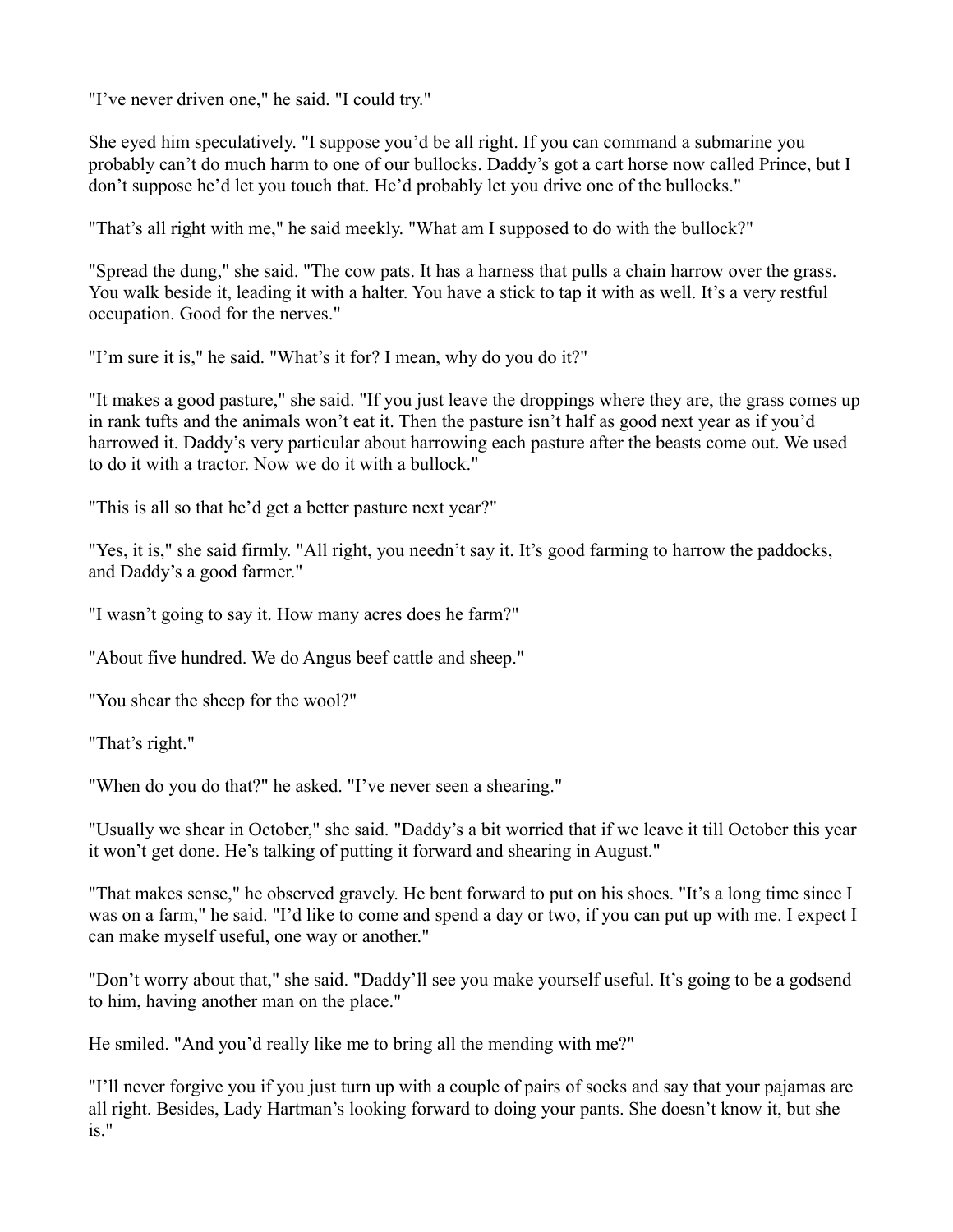"I'll take your word for it."

She drove him down to the station that evening in the Abbott buggy. As he got down from the vehicle she said, "I'll expect you on Tuesday, at Berwick station, in the afternoon. Give me a ring about the time of your train if you can. Otherwise I'll be there at about four o'clock, and wait."

He nodded. "I'll call you. You really mean that about bringing all the mending?"

"I'll never forgive you if you don't."

"Okay." He hesitated. "It'll be dark by the time you get home," he said. "Look after yourself."

She smiled at him. "I'll be all right. See you on Tuesday. Good night, Dwight."

"Good night," he said a little thickly. She drove off. He stood watching her until the buggy turned a corner and was out of sight.

It was ten o'clock at night when she drove into the yard outside the homestead. Her father heard the horse and came out in the darkness to help her unharness and put the buggy in the shed. In the dim light as they eased the vehicle back under cover, she said, "I asked Dwight Towers down here for a couple of days. He's coming on Tuesday."

"Coming here?" he asked, surprised.

"Yes. They've got leave before they go off on some other trip. You don't mind, do you?"

"Of course not. I hope it's not going to be dull for him, though. What are you going to do with him all day?"

"I told him he could drive the bullock round the paddocks. He's very practical."

"I could do with somebody to help feed out the silage," her father said.

"Well, I expect he could do that. After all, if he commands a nuclear-powered submarine he ought to be able to learn to shovel silage."

They went into the house. Later that night he told her mother about their visitor. She was properly impressed. "Do you think there's anything in it?"

"I don't know," he said. "She must like him all right."

"She hasn't had a man to stay since that Forrest boy, before the war."

He nodded. "I remember. Never thought much of him. I'm glad that came to an end."

"It was his Austin-Healey," her mother remarked. "I don't think she ever cared for him, not really."

"This one's got a submarine," her father said helpfully. "It's probably the same thing."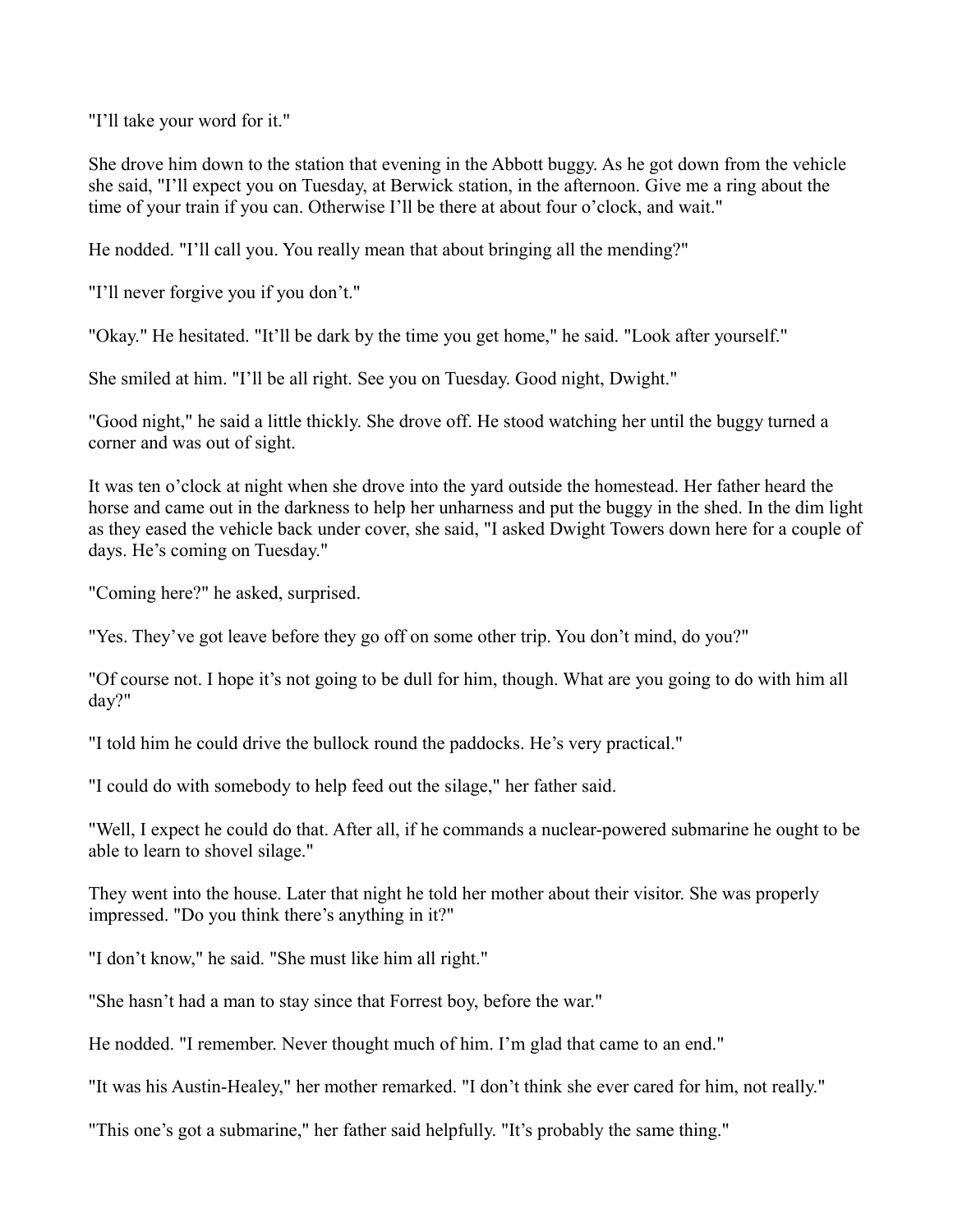"He can't take her down the road in that at ninety miles an hour." She paused, and then she said, "Of course, he must be a widower now."

He nodded. "Everybody says that he's a very decent sort of chap."

Her mother said, "I do hope something comes of it. I would like to see her settled down, and happily married with some children."

"She'll have to be quick about it, if you're going to see that," remarked her father.

"Oh dear, I keep forgetting. But you know what I mean."

He came to her on Tuesday afternoon; she met him with the horse and buggy. He got out of the train and looked around, sniffing the warm country air. "Say," he said, "you've got some pretty nice country around here. Which way is your place?"

She pointed to the north. "Over there, about three miles."

"Up on that range of hills?"

"Not right up," she said. "Just a bit of the way up."

He was carrying a suitcase, and swung it up into the buggy, pushing it under the seat. "Is that all you've got?" she demanded.

"That's right. It's full of mending."

"It doesn't look much. I'm sure you must have more than that."

"I haven't. I brought everything there was. Honest."

"I hope you're telling me the truth." They got up into the driving seat and started off towards the village. Almost immediately he said, "That's a beech tree! There's another!"

She glanced at him curiously. "They grow round here. I suppose it's cooler on the hills."

He looked at the avenue, entranced. "That's an oak tree, but it's a mighty big one. I don't know that I ever saw an oak tree grow so big. And there's some maples!" He turned to her. "Say, this is just like an avenue in a small town in the States!"

"Is it?" she asked. "Is it like this in the States?"

"It certainly is," he said. "You've got all the trees here from the Northern Hemisphere. Parts of Australia I've see up till now, they've only had gum trees and wattles."

"They don't make you feel bad?" she asked.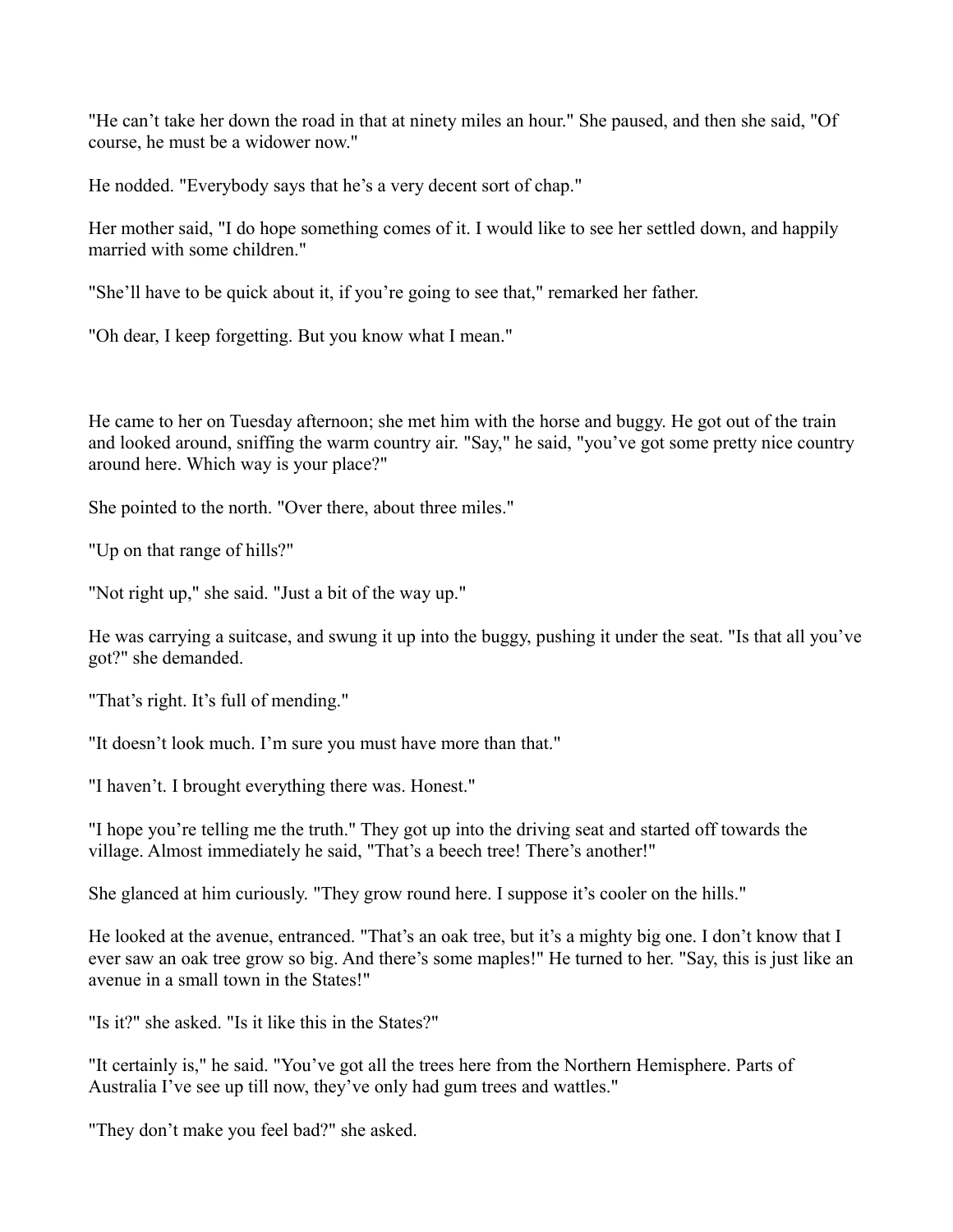"Why, no. I just love to see these northern trees again."

"There are plenty of them round the farm," she said. They drove through the village, across the deserted bitumen road, and out upon the road to Harkaway. Presently the road trended uphill; the horse slowed to a walk and began to slog against the collar. The girl said, "This is where we get out and walk."

He got down with her from the buggy, and they walked together up the hill, leading the horse. After the stuffiness of the dockyard and the heat of the steel ships, the woodland air seemed fresh and cool to him. He took off his jacket and laid it in the buggy, and loosened the collar of his shirt. They walked on up the hill, and now a panorama started to unfold behind them, a wide view over the flat plain to the sea at Port Philip Bay ten miles away. They went on, riding on the flats and walking on the steeper parts, for half an hour. Gradually they entered a country of gracious farms on undulating hilly slopes, a place where well-kept paddocks were interspersed with coppices and many trees. He said, "You're mighty lucky to have a home in country like this."

She glanced at him. "We like it all right. Of course, it's frightfully dull living out here."

He stopped, and stood in the road, looking around him at the smiling countryside, the wide, unfettered views. "I don't know that I ever saw a place that was more beautiful," he said.

"It is beautiful?" she asked. "I mean, is it as beautiful as places in America or England?"

"Why, sure," he said. "I don't know England so well. I'm told that parts of that are just a fairyland. There's plenty of lovely scenery in the United States, but I don't know of any place that's just like this. No, this is beautiful all right, by any standard in the world."

"I'm glad to hear you say that," she replied. "I mean, I like it here, but then I've never seen anything else. One sort of thinks that everything in England or America must be much better. That this is all right for Australia, but that's not saying much."

He shook his head. "It's not like that at all, honey. This is good by any standard that you'd like to name."

They came to a flat and, driving in the buggy, the girl turned into an entrance gate. A short drive led between an avenue of pine trees to a single-storey wooden house, a fairly large house painted white that merged with farm buildings towards the back. A wide verandah ran along the front and down one side, partially glazed in. The girl drove past the house and into the farmyard. "Sorry about taking you in by the back door," she said. "But the mare won't stand, not when she's so near the stable."

A farm hand called Lou, the only employee on the place, came to help her with the horse, and her father came out to meet them. She introduced Dwight all round, and they left the horse and buggy to Lou and went into the house to meet her mother. Later they gathered on the verandah to sit in the warm evening sun over short drinks before the evening meal. From the verandah there was a pastoral view over undulating pastures and coppices, with a distant view of the plain down below the trees. Again Dwight commented upon the beauty of the countryside.

"Yes, it's nice up here," said Mrs. Davidson. "But it can't compare with England. England's beautiful."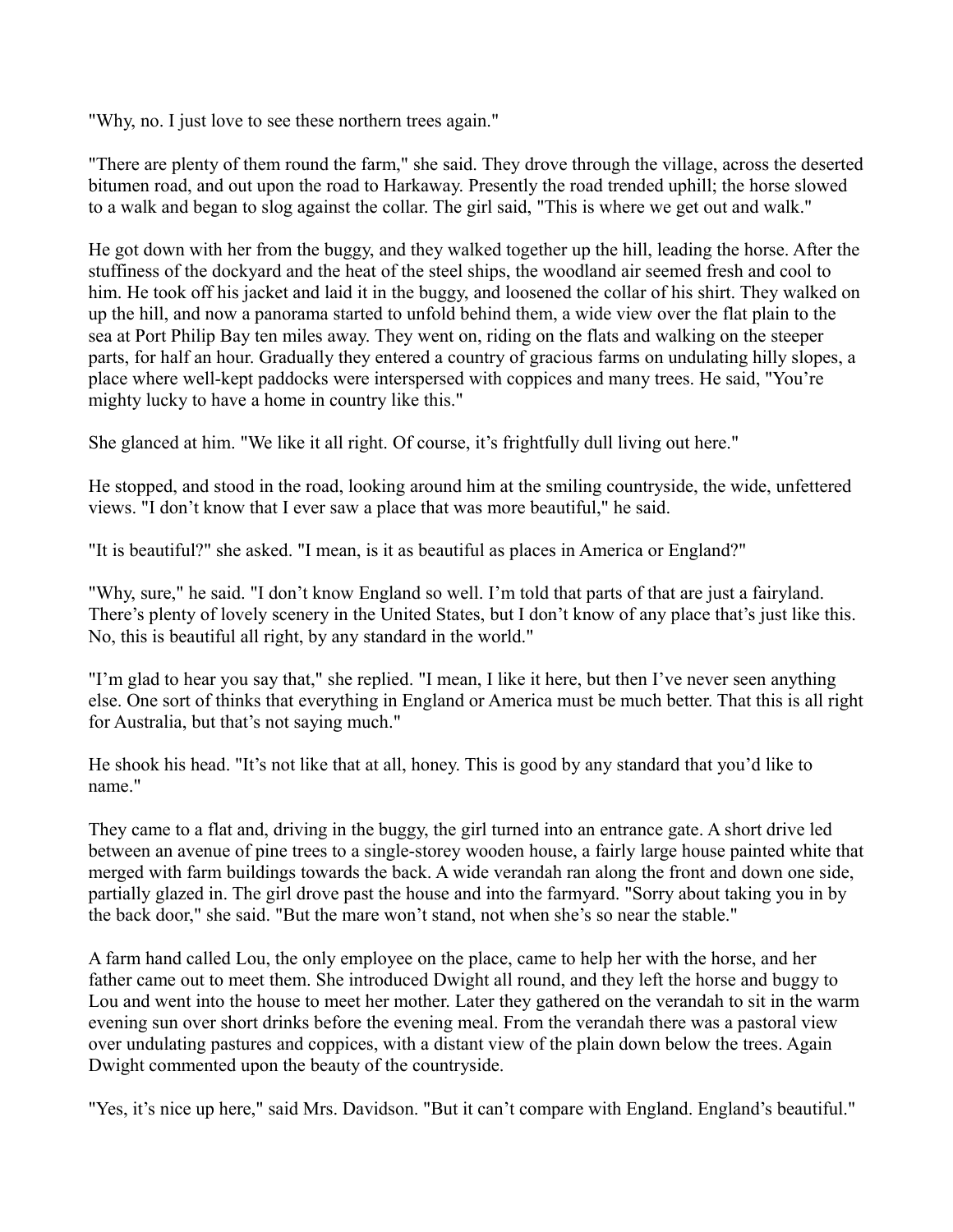The American asked, "Were you born in England?"

"Me? No. I was born Australian. My grandfather came out to Sydney in the very early days, but he wasn't a convict. Then he took up land in the Riverina. Some of the family are there still." She paused. "I've only been home once," she said. "We made a trip to England and the Continent in 1948, after the Second War. We thought England was quite beautiful. But I suppose it's changed a lot now."

She left the verandah presently with Moira to see about the tea, and Dwight was left on the verandah with her father. He said, "Let me give you another whisky."

"Why, thanks. I'd like one."

They sat in warm comfort in the mellow evening sun over their drinks. After a time the grazier said, "Moira was telling us about the cruise that you just made up to the north."

The captain nodded. "We didn't find out much."

"So she said."

"There's not much that you can see, from the water's edge and through the periscope," he told his host. "It's not as if there was any bomb damage, or anything like that. It all looks just the same as it always did. It's just that people don't live there any more."

"It was very radioactive, was it?"

Dwight nodded. "It gets worse the further north you go, of course. At Cairns, when we were there, a person might have lived for a few days. At Port Darwin nobody could live so long as that."

"When were you at Cairns?"

"About a fortnight ago."

"I suppose the intensity at Cairns would be worse by now."

"Probably so. I'd say it gets worse steadily as times goes on. Finally, of course, it'll get to the same level all around the world."

'They're still saying that it's going to get here in September."

"I would say that's right. It's coming very evenly, all around the world. All places in the same latitude seem to begetting it just about the same time."

"They were saying on the wireless they've got it in Rockhampton."

The captain nodded. "I heard that, too. And at Alice Springs. It's coming very evenly along the latitudes."

His host smiled, a little grimly. "No good agonizing about it. Have another whisky."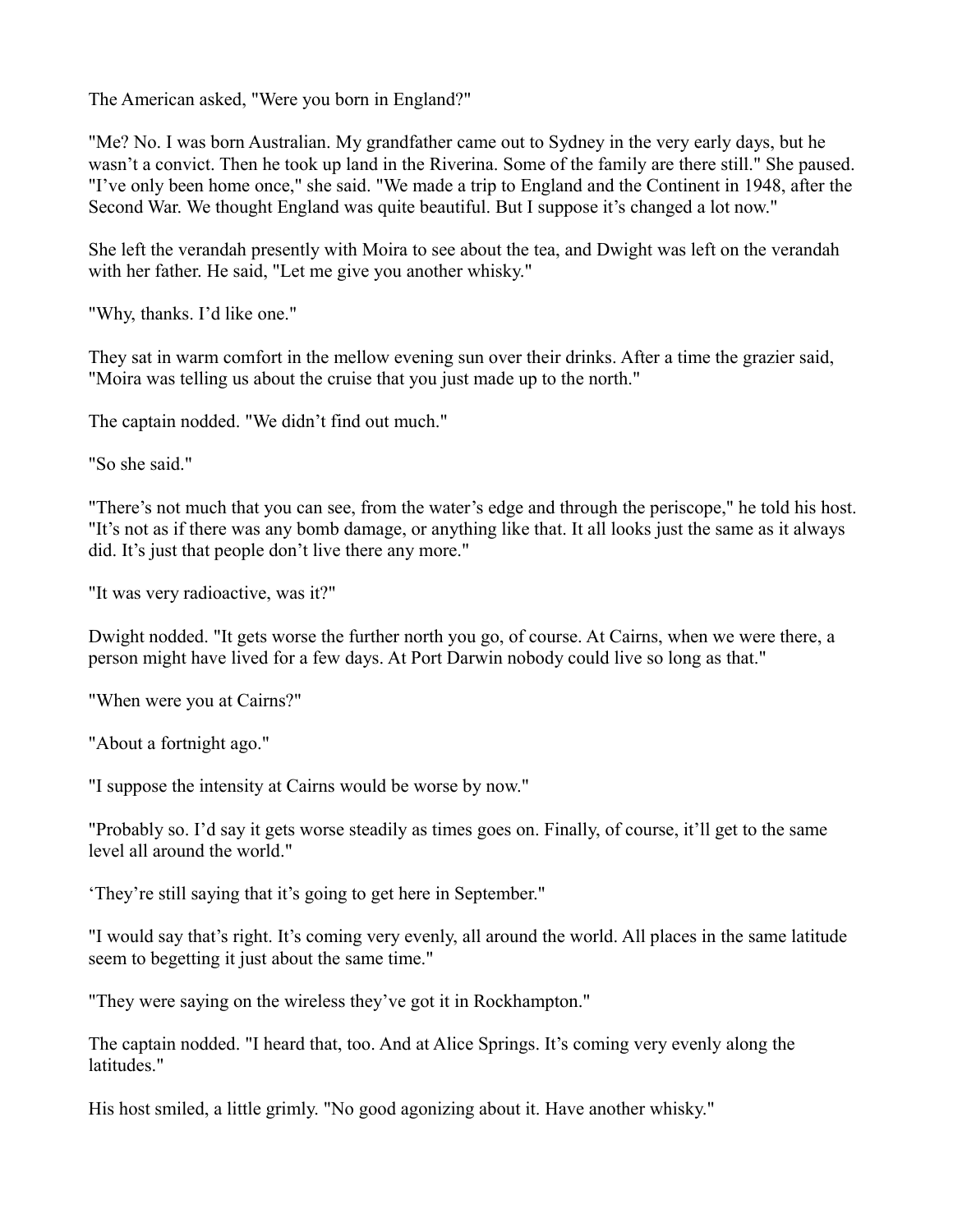"I don't believe I will, not now. Thank you."

Mr. Davidson poured himself another small one. "Anyway," he said, "it comes to us last of all."

"That seems to be so," said Dwight. "If it goes on the way it's going now, Cape Town will go out a little before Sydney, about the same time as Montevideo. There'll be nothing left then in Africa and South America. Melbourne is the most southerly major city in the world, so we'll be near to the last." He paused for a moment in thought. "New Zealand, most of it, may last a little longer, and, of course, Tasmania. A fortnight or three weeks, perhaps. I don't know if there's anybody in Antarctica. If so, they might go on for quite a while."

"But Melbourne is the last big city?"

"That's what it looks like, at the moment."

They sat in silence for a little while. "What will you do?" the grazier asked at last. "Will you move your ship?"

"I haven't decided that," the captain said slowly. "Maybe I won't have to decide it. I've got a senior officer, Captain Shaw, in Brisbane. I don't suppose he'll move because his ship can't move. Maybe he'll send me orders. I don't know."

"Would you move, if it was at your own discretion?"

"I haven't decided that," the captain said again. "I can't see that there's a great deal to be gained. Nearly forty per cent of my ship's company have got themselves tied up with girls in Melbourne—married, some of them. Say I was to move to Hobart. I can't take them along, and they can't get there any other way, and if they could there's nowhere there for them to live. It seems kind of rough on the men to separate them from their women in the last few days, unless there was some compelling reason in the interest of the naval service. He glanced up, grinning. "Anyway, I don't suppose they'd come. Most of them would probably jump ship."

"I suppose they would. I think they'd probably decide to put the women first."

The American nodded. "It's reasonable. And there's no sense in giving orders that you know won't be obeyed."

"Could you take your ship to sea without them?"

"Why, yes—just for a short run. Hobart would be a short trip, six or seven hours. We could take her there with just a dozen men, or even less. We wouldn't submerge if we were as short-handed as that, and we couldn't cruise for any length of time. But if we got her there, or even to New Zealand—say to Christchurch—without a full crew we could never be effective, operationally." He paused. "We'd be just refugees."

They sat in silence for a time. "One of the things that's been surprising me," the grazier said, "is that there have been so few refugees. So few people coming down from the north. From Cairns and Townsville, and from places like that."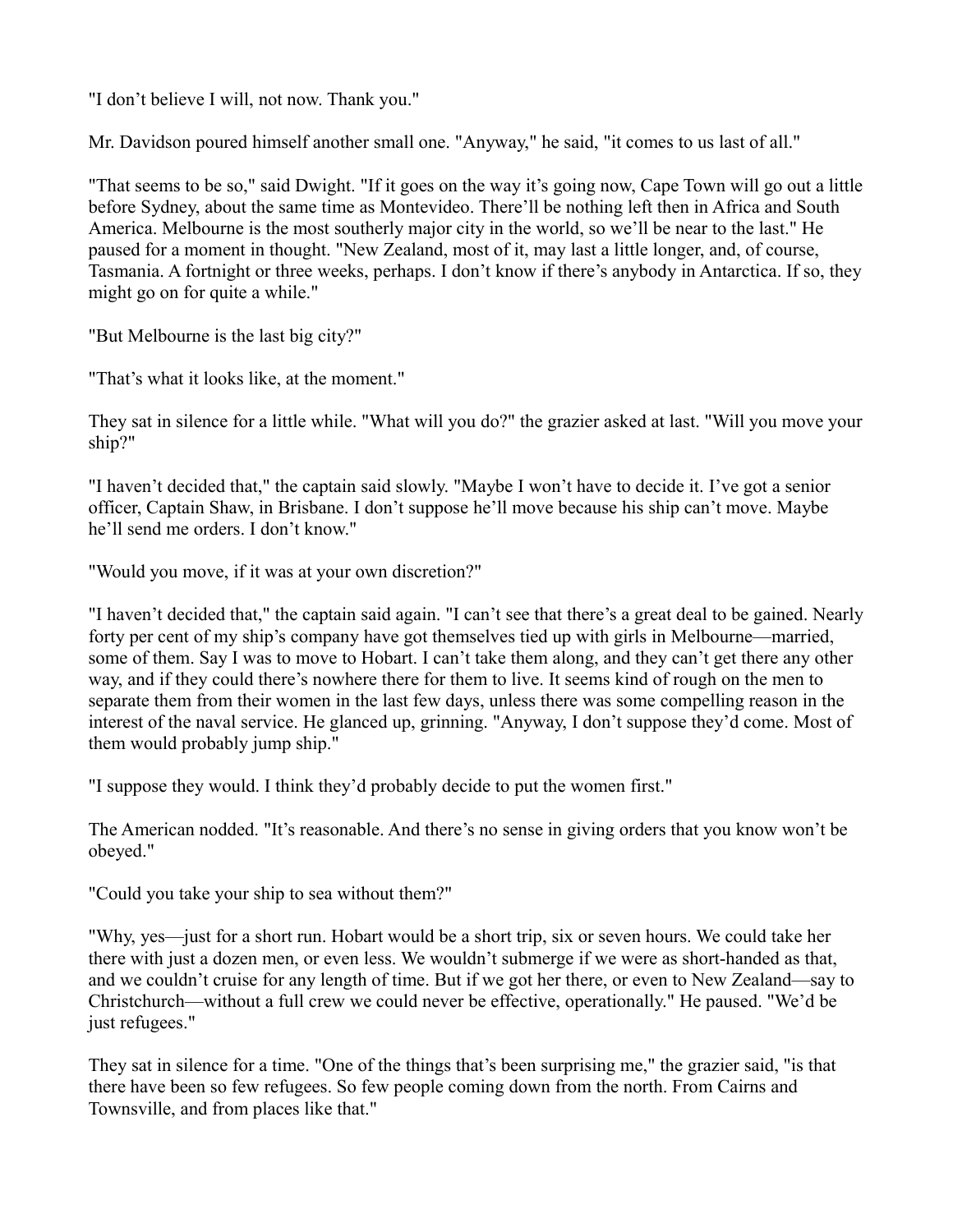"Is that so?" the captain asked. "It's just about impossible to get a bed in Melbourne—anywhere."

"I know there have been some. But not the numbers that I should have expected."

"That's the radio, I suppose," Dwight said. "These talks that the Prime Minister's been giving have been kind of steadying. The A.B.C.'s been doing a good job in telling people just the way things are. After all, there's not much comfort in leaving home and coming down here to live in a tent or in a car, and have the same thing happen to you a month or two later."

"Maybe," the grazier said. "I've heard of people going back to Queensland after a few weeks of that. But I'm not sure that that's the whole story. I believe it is that nobody really thinks it's going to happen, not to them, until they start to feel ill. And by that time, well, it's less effort to stay at home and take it. You don't recover from this once it starts, do you?"

"I don't think that's true. I think you can recover, if you get out of the radioactive area into a hospital where you get proper treatment. They've got a lot of cases from the north in the Melbourne hospitals right now."

"I didn't know that."

"No. They don't say anything about that over the radio. After all, what's the use? They're only going to get it over again next September."

"Nice outlooks" said the grazier. "Will you have an other whisky now?"

"Thank you, I believe I will." He stood up and poured himself a drink. "You know," he said, "now that I've got used to the idea, I think I'd rather have it this way. We've all got to die one day, some sooner and some later. The trouble always has been that you're never ready, because you don't know when it's coming. Well, now we do know, and there's nothing to be done about it. I kind of like that. I kind of like the thought that I'll be fit and well up till the end of August and then—home. I'd rather have it that way than go on as a sick man from when I'm seventy to when I'm ninety."

"You're a regular naval officer," the grazier said. "You're probably more accustomed to this sort of thing than I would be."

"Will you evacuate?" the captain asked. "Go someplace else when it gets near? Tasmania?"

"Me? Leave this place?"the grazier said. "No, I shan't go. When it comes, I'll have it here, on this verandah, in this chair, with a drink in my hand. Or else in my own bed. I wouldn't leave this place."

"I'd say that's the way most folks think about it, now that they've got used to the idea."

They sat on the verandah in the setting sun till Moira came to tell them that tea was ready. "Drink up," she said, "and come in for the blotting paper, if you can still walk."

Her father said, "That's not the way to talk to our guest."

"You don't know our guest as well as I do, Daddy. I tell you, you just can't get him past a pub. Any pub."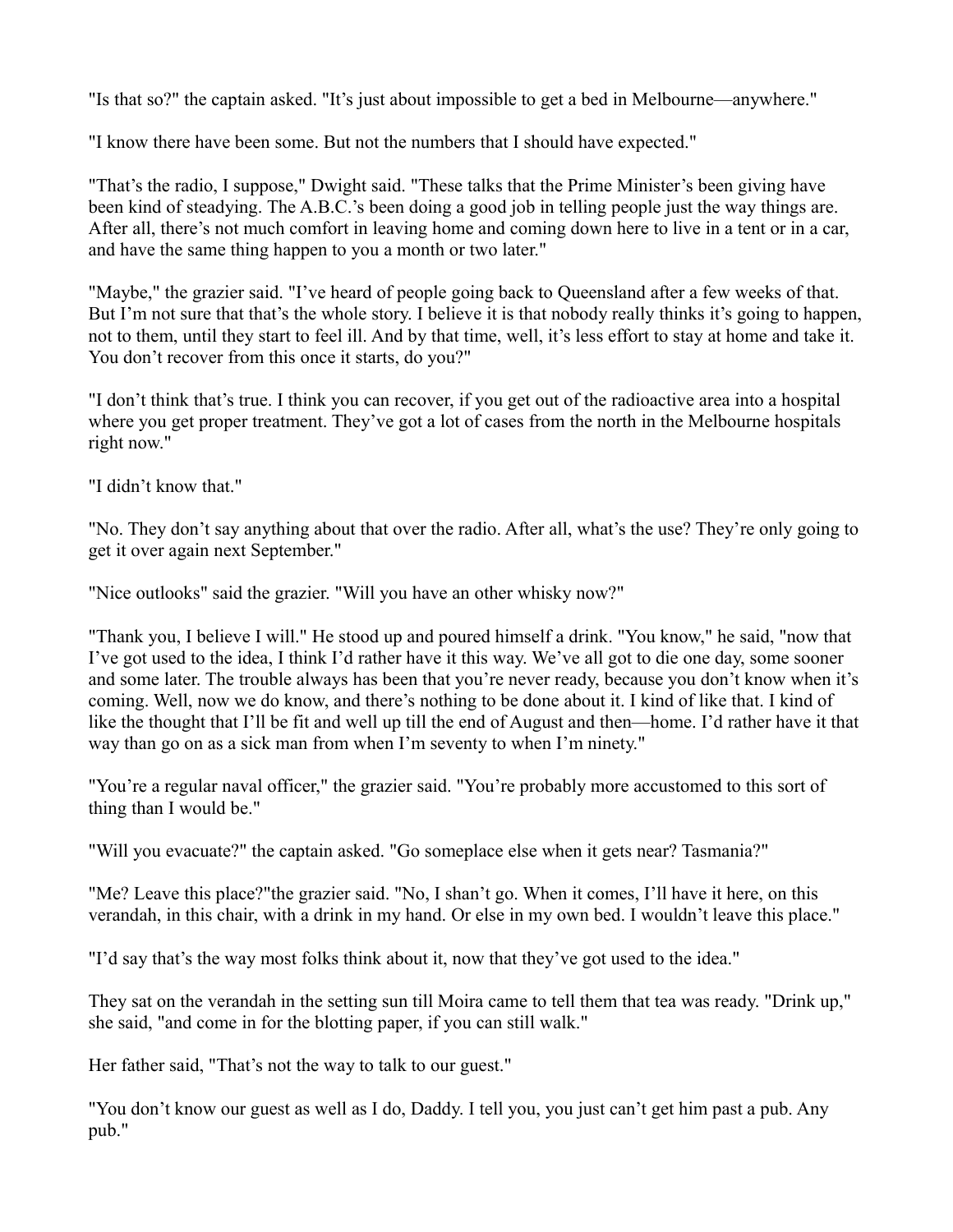"More likely he can't get you past one." They went into the house.

There followed a very restful two days for Dwight Towers. He handed over a great bundle of mending to the two women, who took it away from him, sorted it, and busied themselves over it. In the hours of daylight he was occupied with Mr. Davidson upon the farm from dawn till dusk. He was initiated into the arts of crutching sheep and of shovelling silage up into a cart and distributing it in the paddocks; he spent long hours walking by the bullock on the sunlit pastures. The change did him good after his confined life in the submarine and in the mother ship; each night he went to bed early and slept heavily, and awoke refreshed for the next day.

On the last morning of his stay, after breakfast, Moira found him standing at the door of a small outside room beside the laundry, now used as a repository for luggage, ironing boards, gum boots, and junk of every description. He was standing at the open door smoking a cigarette, looking at the assortment of articles inside. She said, "That's where we put things when we tidy up the house and say we'll send it to the jumble sale. Then we never do."

He smiled. "We've got one of those, only it's not so full as this. Maybe that's because we haven't lived there so long." He stood looking in upon the mass with interest. "Say, whose tricycle was that?"

"Mine," she said.

"You must have been quite small when you rode around on that."

She glanced at it. "It does look small now, doesn't it? I should think I was four or five years old."

"There's a Pogo stick!" He reached in and pulled it out; it squeaked rustily. "It's years and years since I saw a Pogo stick. There was quite a craze for them at one time, back home."

"They went out for a time, and then they came back into fashion," she said. "Quite a lot of kids about here have Pogo sticks now."

"How old would you have been when you had that?" She thought for a moment. "It came after the tricycle, after the scooter, and before the bicycle. I should think I was about seven."

He held it in his hands thoughtfully. "I'd say that's about the right age for a Pogo stick. You can buy them in the shops here, now?"

"I should think so. The kids use them."

He laid it down. "It's years since I saw one of those in the United States. They go in fashions, as you say." He glanced around. "Who owned the stilts?"

"My brother had them first, and then I had them. I broke that one."

"He was older than you, wasn't he?"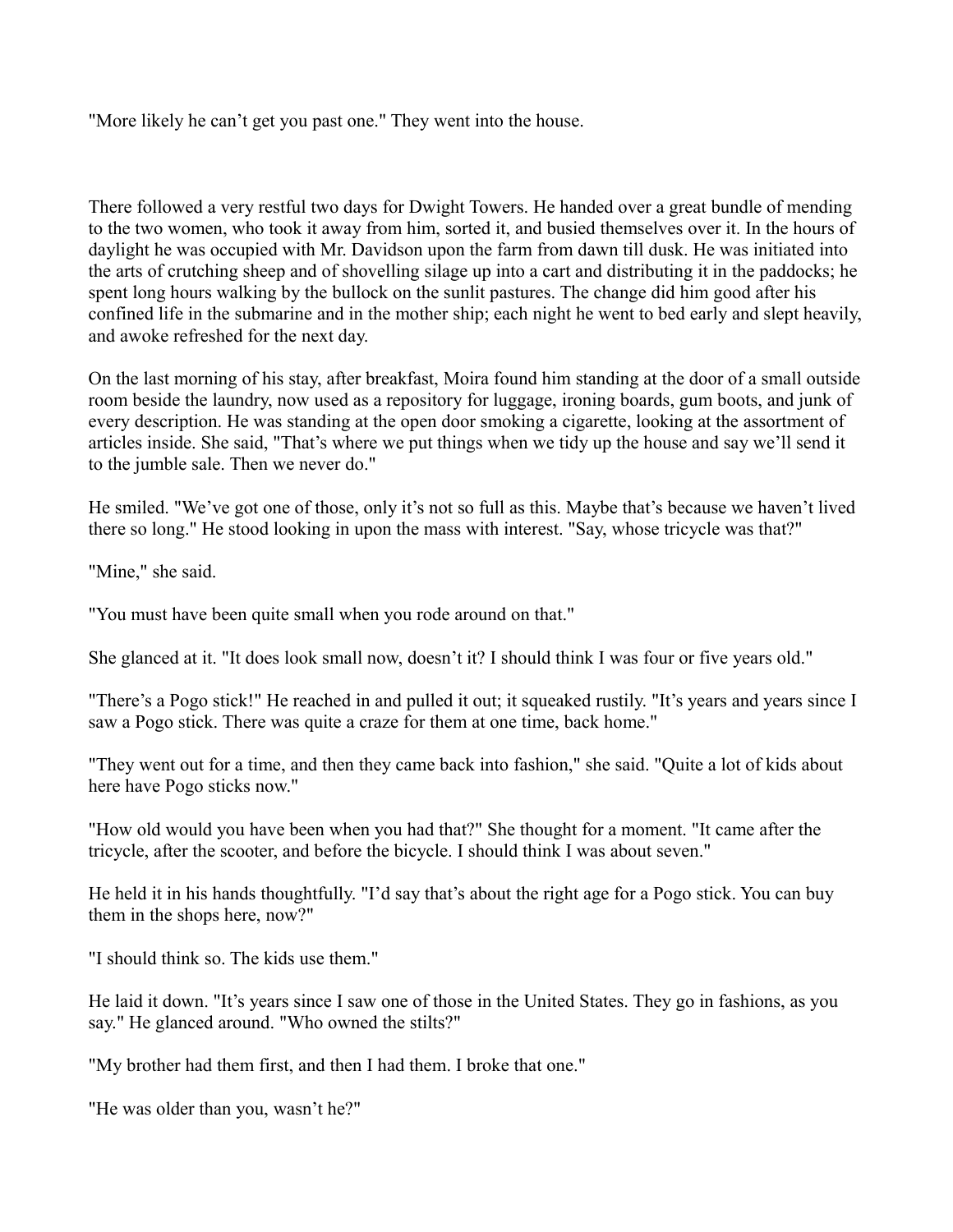She nodded. "Two years older—two and a half."

"Is he in Australia now?"

"No. He's in England."

He nodded; there was nothing useful to be said about that.

"Those stilts are quite high off the ground," he remarked. "I'd say you were older then."

She nodded. "I must have been ten or eleven."

"Skis." He measured the length of them with his eye. "You must have been older still."

"I didn't go skiing till I was about sixteen. But I used those up till just before the war. They were getting a bit small for me by then, though. That other pair were Donald's."

He ran his eye around the jumbled contents of the little room.

"Say," he said, "there's a pair of water—skis!"

She nodded. "We still use those—or we did up till the war." She paused. "We used to go for summer holidays at Barwon Heads. Mummy used to rent the same house every year ... " She stood in silence for a moment, thinking of the sunny little house by the golf links, the warm sands, the cool air rushing past as she flew behind the motorboat in a flurry of warm spray. "There's the wooden spade I used to build sand castles with when I was very little …

He smiled at her. "It's kind of fun, looking at other people's toys and trying to think what they must have looked like at that age. I can just imagine you at seven, jumping around on that Pogo stick."

"And flying into a temper every other minute," she said. She stood for a moment looking in at the door thoughtfully. "I never would let Mummy give any of my toys away," she said quietly. "I said that I was going to keep them for my children to play with. Now there aren't going to be any."

"Too bad," he said. "Still that's the way it is." He pulled the door to and closed it on so many sentimental hopes. "I think I'll have to get back to the ship this afternoon and see if she's sunk at her moorings. Do you know what time there'd be a train?"

"I don't, but we can ring the station and find out. You don't think you could stay another day?"

"I'd like to, honey, but I don't think I'd better. There'll be a pile of paper on my desk that needs attention."

"I'll find out about the train. What are you going to do this morning?"

"I told your father that I'd finish harrowing the hill paddock."

"I've got an hour or so to do around the house. I'll probably come out and walk around with you after that."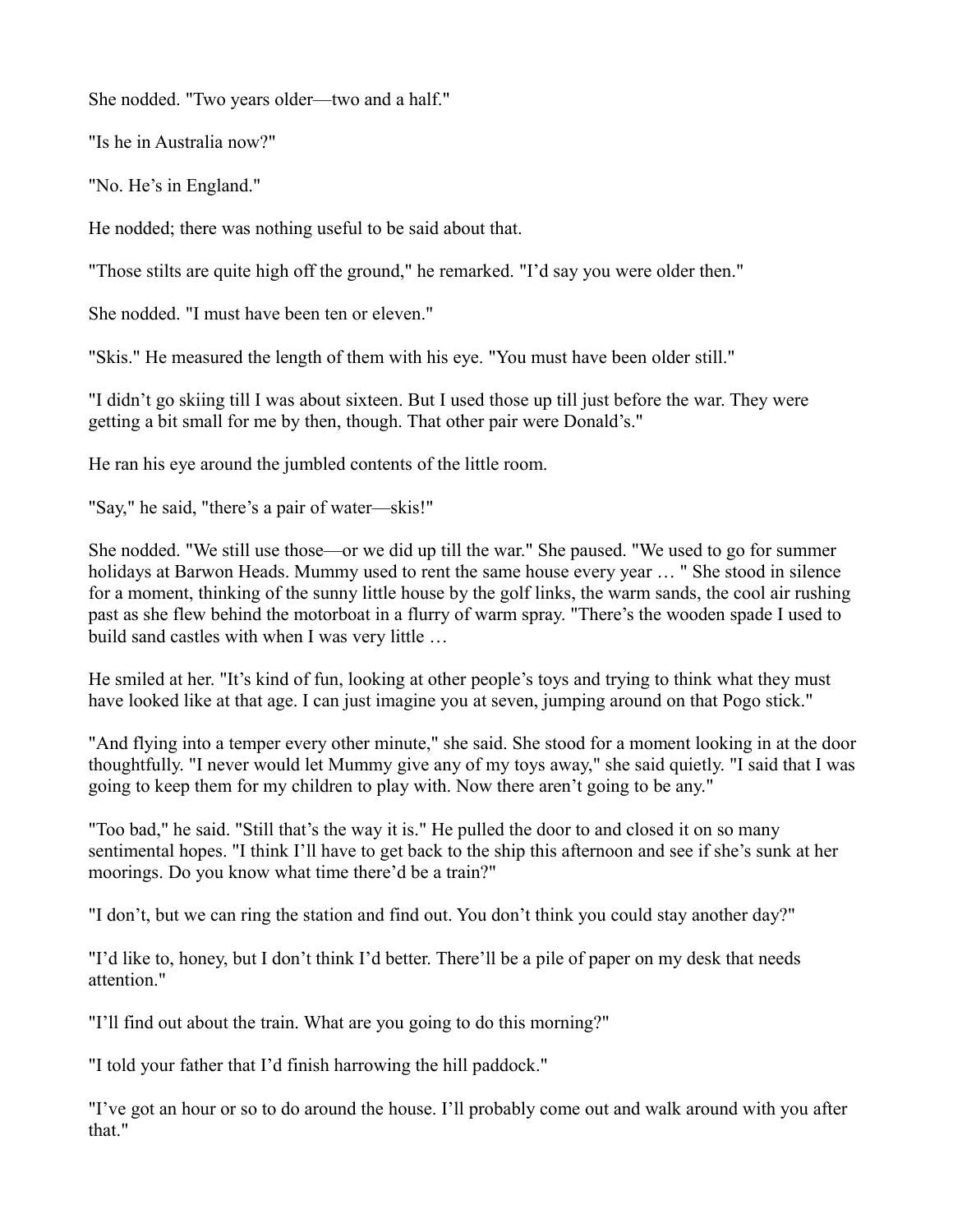"I'd like that. Your bullock's a good worker, but he doesn't make a lot of conversation."

They gave him his newly mended clothes after lunch. He expressed his thanks for all that they had done for him, packed his bag, and Moira drove him down to the station. There was an exhibition of Australian religious paintings at the National Gallery; they arranged to go and see that together before it came off; he would give her a ring. Then he was in the train for Melbourne, on his way back to his work.

He got back to the aircraft carrier at about six o'clock. As he had supposed, there was a pile of paper on his desk, including a sealed envelope with a security label gummed on the outside. He slit it open and found that it contained a draft operation order, with a personal note attached to it from the First Naval Member asking him to ring up for an appointment and come and see him about it.

He glanced the order through. It was very much as he had thought that it would be. It was within the capacity of his ship to execute, assuming that there were no mines at all laid on the west coast of the United States, which seemed to him to be a bold assumption.

He rang up Peter Holmes that evening at his home near Falmouth. "Say," he said, "I've got a draft operation order lying on my desk. There's a covering letter from the First Naval Member, wants me to go and see him. I'd like it if you could come on board tomorrow and look it over. Then I'd say you'd better come along when I go to see the admiral."

"I'll be on board tomorrow morning, early," said the liaison officer.

"Well, that's fine. I hate to pull you back off leave, but this needs action."

"That's all right, sir. I was only going to take down a tree."

He was in the aircraft carrier by half-past nine next morning, seated with Commander Towers in his little office cabin reading through the order. "It's more or less what you thought it was going to be, sir, isn't it?" he asked.

"More or less," the captain agreed. He turned to the side table. "This is all we've got on the minefields. This radio station that they want investigated. They've pinpointed that in the Seattle area. Well, we're all right for that." He raised a chart from the table. "This is the key minefield chart of the Juan de Fuca and Puget Sound. We should be safe to go right up to Bremerton Naval Yard. We're all right for Pearl Harbor, but they don't ask us to go there. The Gulf of Panama, San Diego, and San Francisco—we've got nothing on those at all."

Peter nodded. "We'll have to explain that to the admiral. As a matter of fact, I think he knows it. I know that he's quite open to a general discussion of this thing."

"Dutch Harbor," said the captain. "We've got nothing on that."

"Would we meet any ice up there?"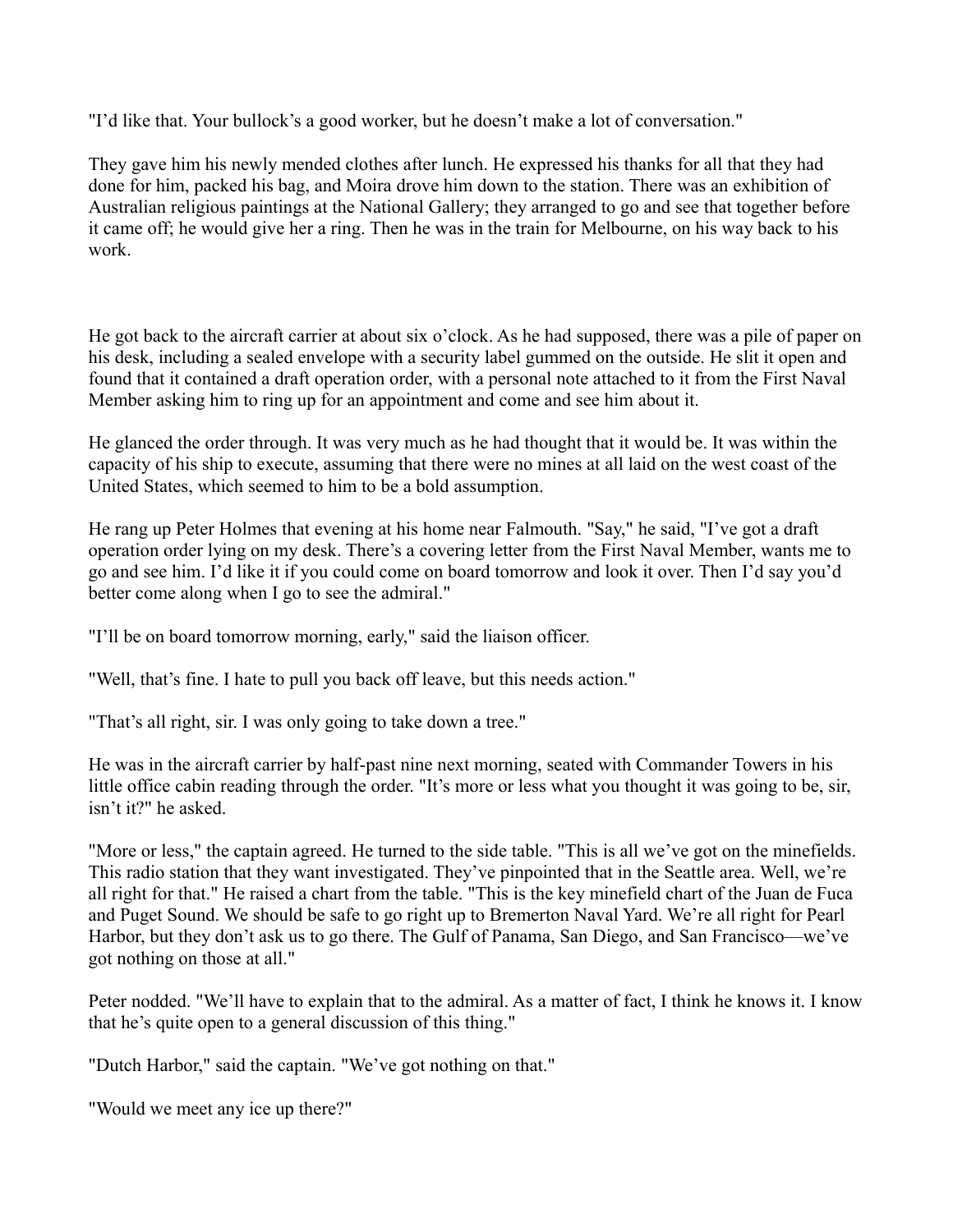"I'd say we would. And fog, a lot of fog. It's not so good to go there at this time of year, with no watch on deck. We'll have to be careful up around those parts."

"I wonder why they want us to go there."

"I wouldn't know. Maybe he'll tell us."

They pored over the charts together for a time. "How would you go?" the liaison officer asked at last.

"On the surface along latitude thirty, north of New Zealand, south of Pitcairn, till we pick up longitude one-twenty. Then straight up the longitude. That brings us to the States in California, around Santa Barbara. Coming home from Dutch Harbor we'd do the same. Straight south down one-six-five past Hawaii. I guess we'd take a look in at Pearl Harbor while we're there. Then right on south till we can surface near the Friendly Islands, or maybe a bit south of that."

"How long would that mean that we should be submerged?"

The captain turned and took a paper from the desk. "I was trying to figure that out last night. I don't suppose that we'd stay very long in any place, like the last time. I make the distance around two hundred degrees, twelve thousand miles submerged. Say six hundred hours cruising—twenty-five days. Add a couple of days for investigations and delays. Say twenty-seven days."

"Quite a long time underwater."

"Swordfish went longer. She went thirty-two days. The thing is to take it easy, and relax."

The liaison officer studied the chart of the Pacific. He laid his finger on the mass of reefs and island groups south of Hawaii. "There's not going to be much relaxing when we come to navigate through all this stuff, submerged. And that comes at the end of the trip."

"I know it." He stared at the chart. "Maybe we'll move away towards the west a trifle, and come down on Fiji from the north." He paused. "I'm more concerned about Dutch Harbor than I am of the run home," he said.

They stood studying the charts with the operation order for hail an hour. Finally the Australian said, "Well, it's going to be quite a cruise." He grinned. "Something to tell our grandchildren about."

The captain glanced at him quickly, and then broke into a smile. "You're very right."

The liaison officer waited in the cabin while the captain rang the admiral's secretary in the Navy Department. An appointment was made for ten o'clock the following morning. There was nothing then for Peter Holmes to stay for; he arranged to meet his captain next morning in the secretary's office before the appointment, and he took the next train back to his home at Falmouth.

He got there before lunch and rode his bicycle up from the station. He was hot when he got home, and glad to get out of uniform and take a shower before the cold meal. He found Mary to be very much concerned about the baby's prowess in crawling. "I left her in the lounge," she told him, "on the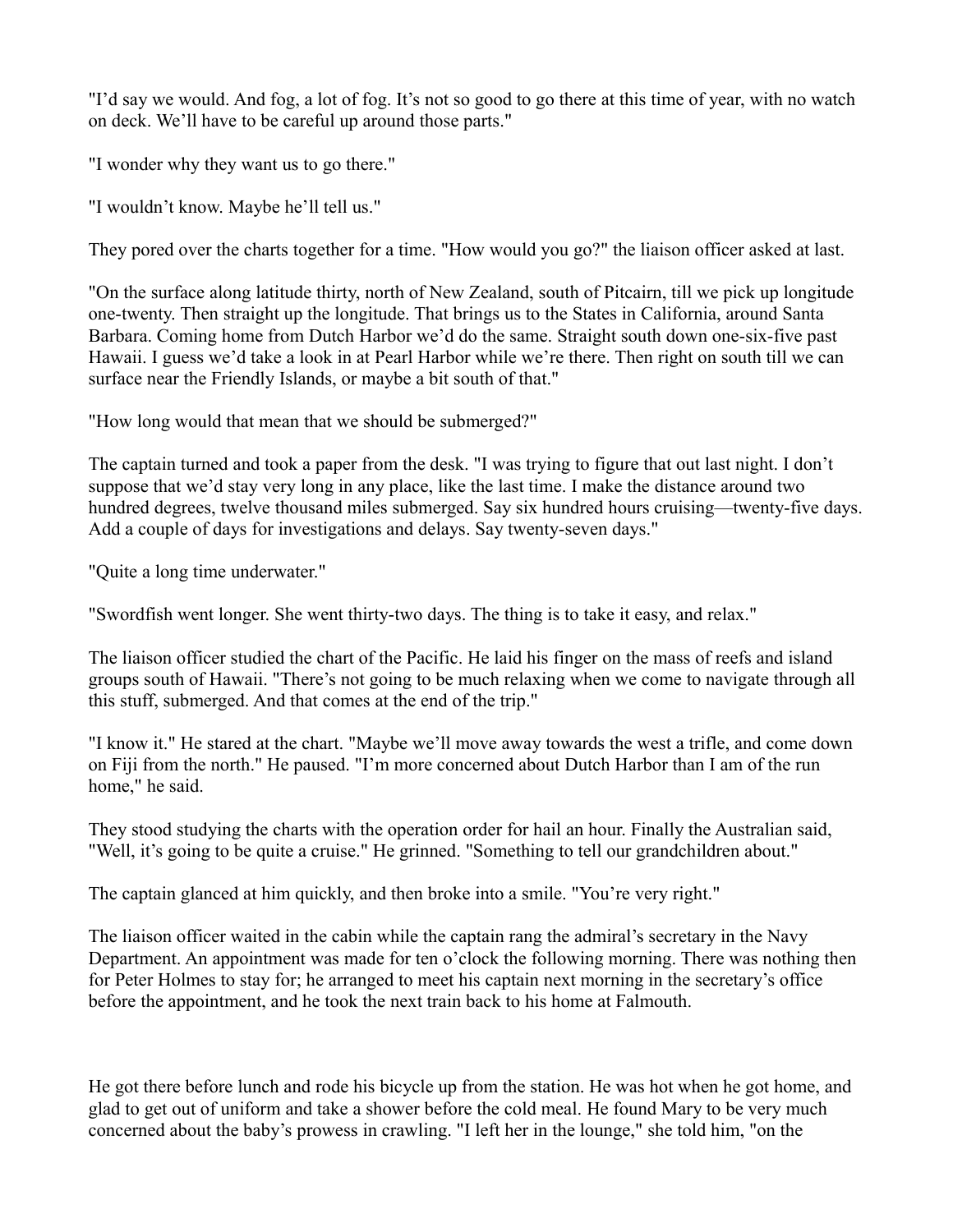hearthrug, and I went into the kitchen to peel the potatoes. The next thing I knew, she was in the passage, just outside the kitchen door. She's a little devil. She can get about now at a tremendous pace."

They sat down to their lunch. "We'll have to get some kind of a playpen," he said. "One of those wooden things, that fold up."

She nodded. "I was thinking about that. One with a few rows of beads on part of it, like an abacus."

"I suppose you can get playpens still," he said. "Do we know anyone who's stopped having babies might have one they didn't want?"

She shook her head. "I don't. All our friends seem to be having baby after baby."

"I'll scout around a bit and see what I can find," he said.

It was not until lunch was nearly over that she was able to detach her mind from the baby. Then she asked, "Oh, Peter, what happened with Commander Towers?"

"He'd got a draft operation order," he told her. "I suppose it's confidential, so don't talk about it. They want us to make a fairly long cruise in the Pacific. Panama, San Diego, San Francisco, Seattle, Dutch Harbor, and home, probably by way of Hawaii. It's all a bit vague just at present."

She was uncertain of her geography. "That's an awfully long way, isn't it?"

"It's quite a way," he said. "I don't think we shall do it Dwight's very much against going into the Gulf of Panama because he hasn't got a clue about the mineflelds, and if we don't go there that cuts off thousands of miles. But even so, it's quite a way."

"How long would it take?" she asked.

"I haven't worked it out exactly. Probably about two months. You see," he explained, "you can't set a direct course, say for San Diego. He wants to keep the underwater time down to a minimum. That means we set course east on a safe latitude steaming on the surface till we're two-thirds of the way across the South Pacific, and then go straight north till we come to California. It makes a dogleg of it, but it means less time submerged."

"How long would you be submerged, Peter?"

"Twenty-seven days, he reckons."

"That's an awfully long time, isn't it?"

"It's quite long. It's not a record, or anywhere near it. Still, it's quite a time to be without fresh air. Nearly a month."

"When would you be starting?"

"Well, I don't know that. The original idea was that we'd get away about the middle of next month, but now we've got this bloody measles in the ship. We can't go until we're clear of that."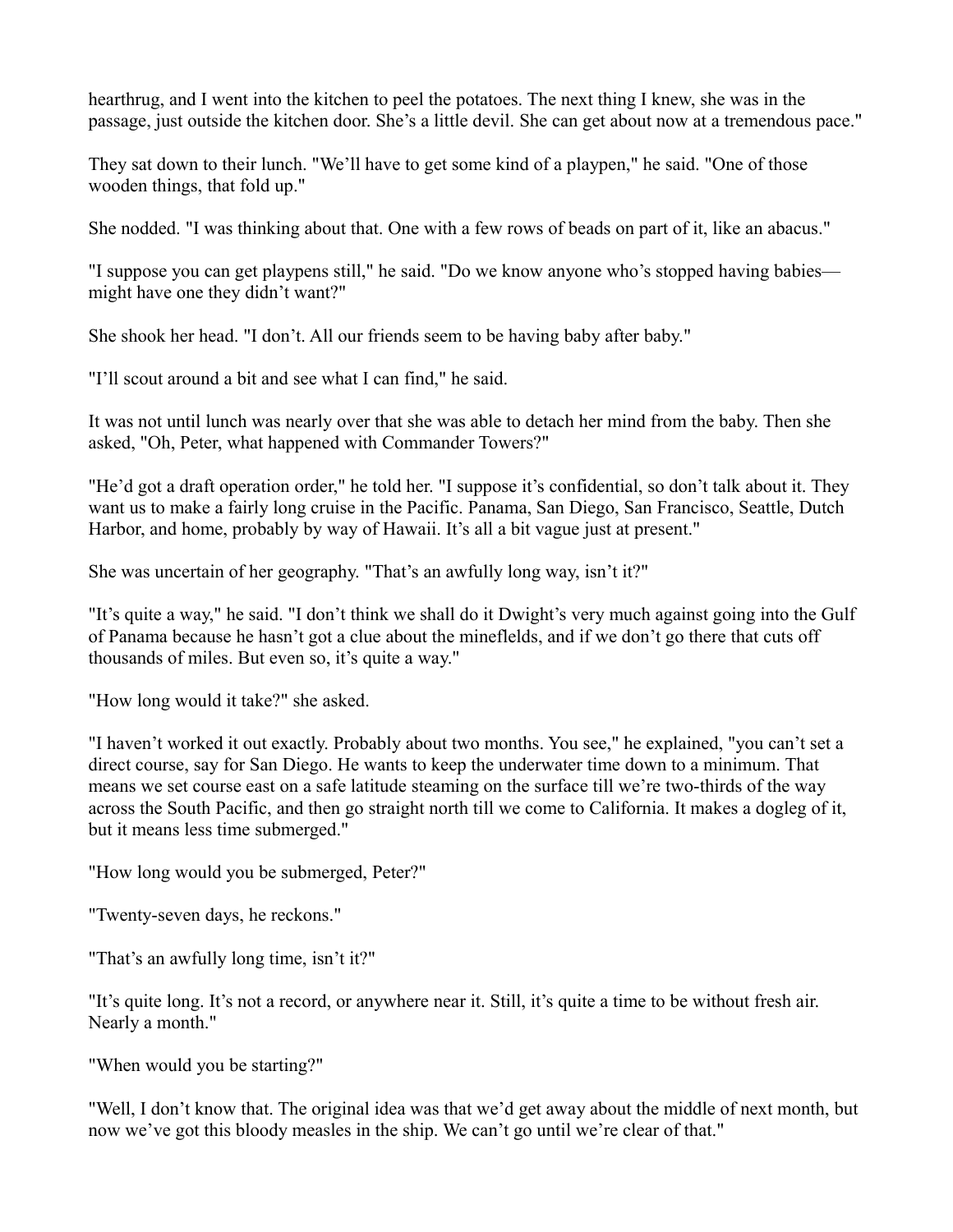"Have there been any more cases?"

"One more—the day before yesterday. The surgeon seems to think that's probably the last. If he's right we might be cleared to go about the end of the month. If not—if there's another one—it'll be sometime in March."

"That means that you'd be back here sometime in June?"

"I should think so. We'll be clear of measles by the tenth of March whatever happens. That means we'd be back here by the tenth of June."

The mention of measles had aroused anxiety in her again. "I do hope Jennifer doesn't get it."

They spent a domestic afternoon in their own garden. Peter started on the job of taking down the tree. It was not a very large tree, and he had little difficulty in sawing it half through and pulling it over with a rope so that it fell along the lawn and not on to the house. By teatime he had lopped its branches and stacked them away to be burned in the winter, and he had got well on with sawing the green wood up into logs. Mary came with the baby, newly wakened from her afternoon sleep, and laid a rug out on the lawn and put the baby on it. She went back into the house to fetch a tray of tea things; when she returned the baby was ten feet from the rug trying to eat a bit of bark. She scolded her husband and set him to watch his child while she went in for the kettle.

"It's no good," she said. "We'll have to have that playpen.

He nodded. "I'm going up to town tomorrow morning," he said. "We've got a date at the Navy Department, but after that I should be free. I'll go to Myers' and see if they've still got them there."

"I do hope they have. I don't know what we'll do if we can't get one."

"We could put a belt round her waist and tether her to a peg stuck in the ground."

"We couldn't, Peter!" she said indignantly, "She'd wind it round her neck and strangle herself!"

He mollified her, accustomed to the charge of being a heartless father. They spent the next hour playing with their baby on the grass in the warm sun, encouraging it to crawl about the lawn. Finally Mary took it indoors to bathe it and give it its supper, while Peter went on sawing up the logs.

He met his captain next morning in the Navy Department, and together they were shown into the office of the First Naval Member, who had a captain from the Operations Division with him. He greeted them cordially, and made them sit down. "Well now," he said. "You've had a look at the draft operation order that we sent you down?"

"I made a very careful study of it, sir," said the captain.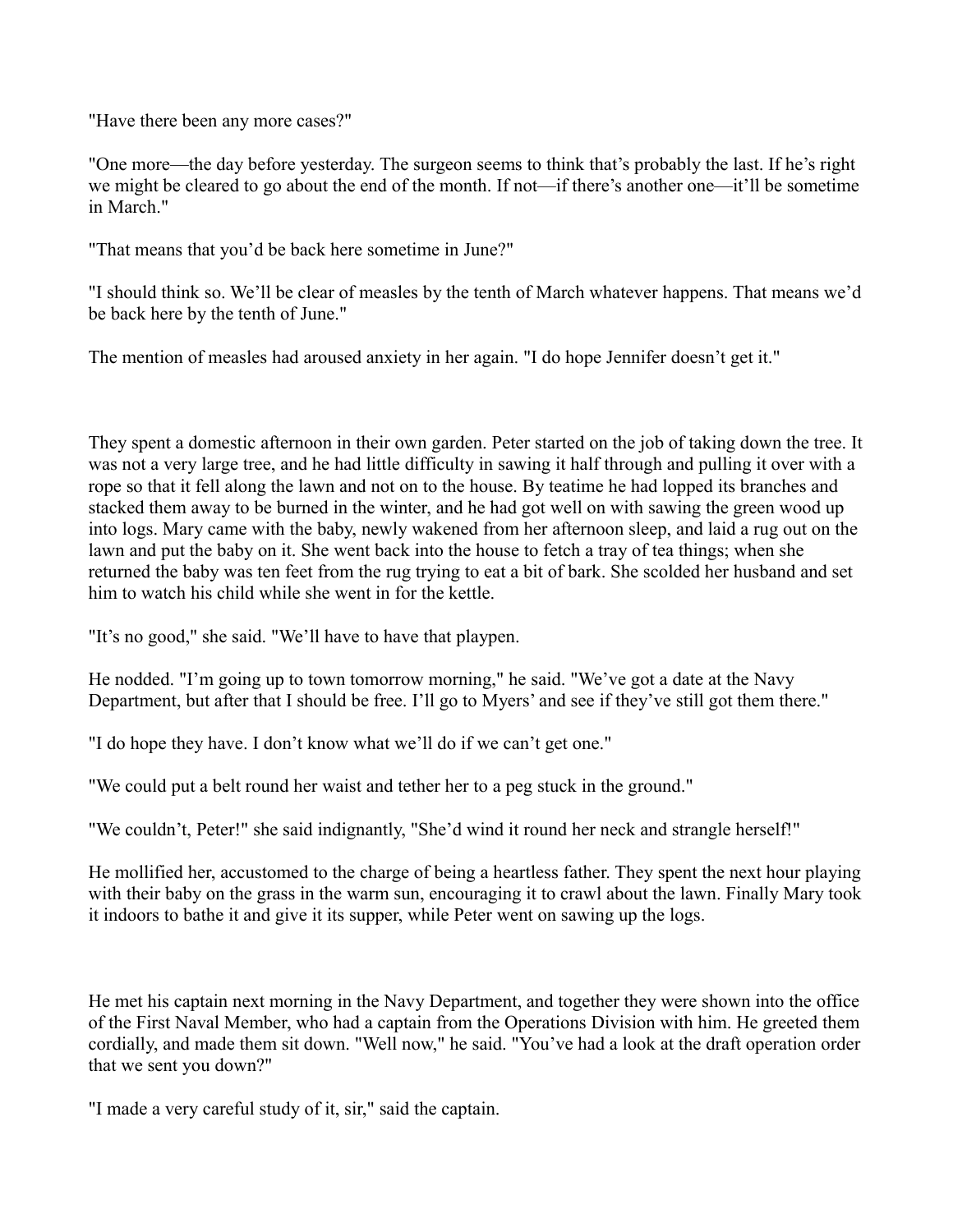"What's your general reaction?"

"Minefields," Dwight said. "Some of the objectives that you name would almost certainly be mined." The admiral nodded. "We have full information on Pearl Harbor and on the approaches to Seattle. We have nothing on any of the others."

They discussed the order in some detail for a time. Finally the admiral leaned back in his chair. "Well, that gives me the general picture. That's what I wanted." He paused. "Now, you'd better know what this is all about.

"Wishful thinking," he observed. "There's a school of thought among the scientists, a section of them, who consider that this atmospheric radioactivity may be dissipating—decreasing in intensity, fairly quickly. The general argument is that the precipitation during this last winter in the Northern Hemisphere, the rain and snow, may have washed the air, so to speak." The American nodded. "According to that theory, the radioactive elements in the atmosphere will be falling to the ground, or to the sea, more quickly than we had anticipated. In that case the ground masses of the Northern Hemisphere would continue to be uninhabitable for many centuries, but the transfer of radioactivity to us would be progressively decreased. In that case life—human life—might continue to go on down here, or at any rate in Antarctica. Professor Jorgensen holds that view very strongly."

He paused. "Well, that's the bare bones of the theory. Most of the scientists disagree, and think that Jorgensen is optimistic. Because of the majority opinion nothing has been said about this on the wireless broadcasting, and we've been spared the press. It's no good raising people's hopes without foundation. But clearly, it's a matter that must be investigated."

"I see that, sir," Dwight said. "It's very important. That's really the main object of this cruise?"

The admiral nodded. "That's right. If Jorgensen is correct, as you go north from the equator the atmospheric radioactivity should be steady for a time and then begin to decrease. I don't say at once, but at some point a decrease should be evident. That's why we want you to go as far north in the Pacific as you can, to Kodiak and to Dutch Harbor. If Jorgensen is right, there should be much less radioactivity up there. It might even be near normal. In that case, you might be able to go out on deck." He paused. "On shore, of course, ground radioactivity would still be intense. But out at sea, life might be possible."

Peter asked, "Is there any experimental support for this yet, sir?"

The admiral shook his head. "Not much. The Air Force sent out a machine the other day. Did you hear about that?"

"No, sir."

"Well, they sent out a Victor bomber with a full load of fuel. It flew from Perth due north and got as far as the China Sea, about latitude thirty north, somewhere south of Shanghai, before it had to turn back. That's not far enough for the scientists, but it was as far as the machine could go. The evidence they got was inconclusive. Atmospheric radioactivity was still increasing, but towards the northern end of the flight it was increasing slowly." He smiled. "I understand the back-room boys are still arguing about it. Jorgensen, of course, claims it as his victory. He says there'll be a positive reduction by the time you get to latitude fifty or sixty."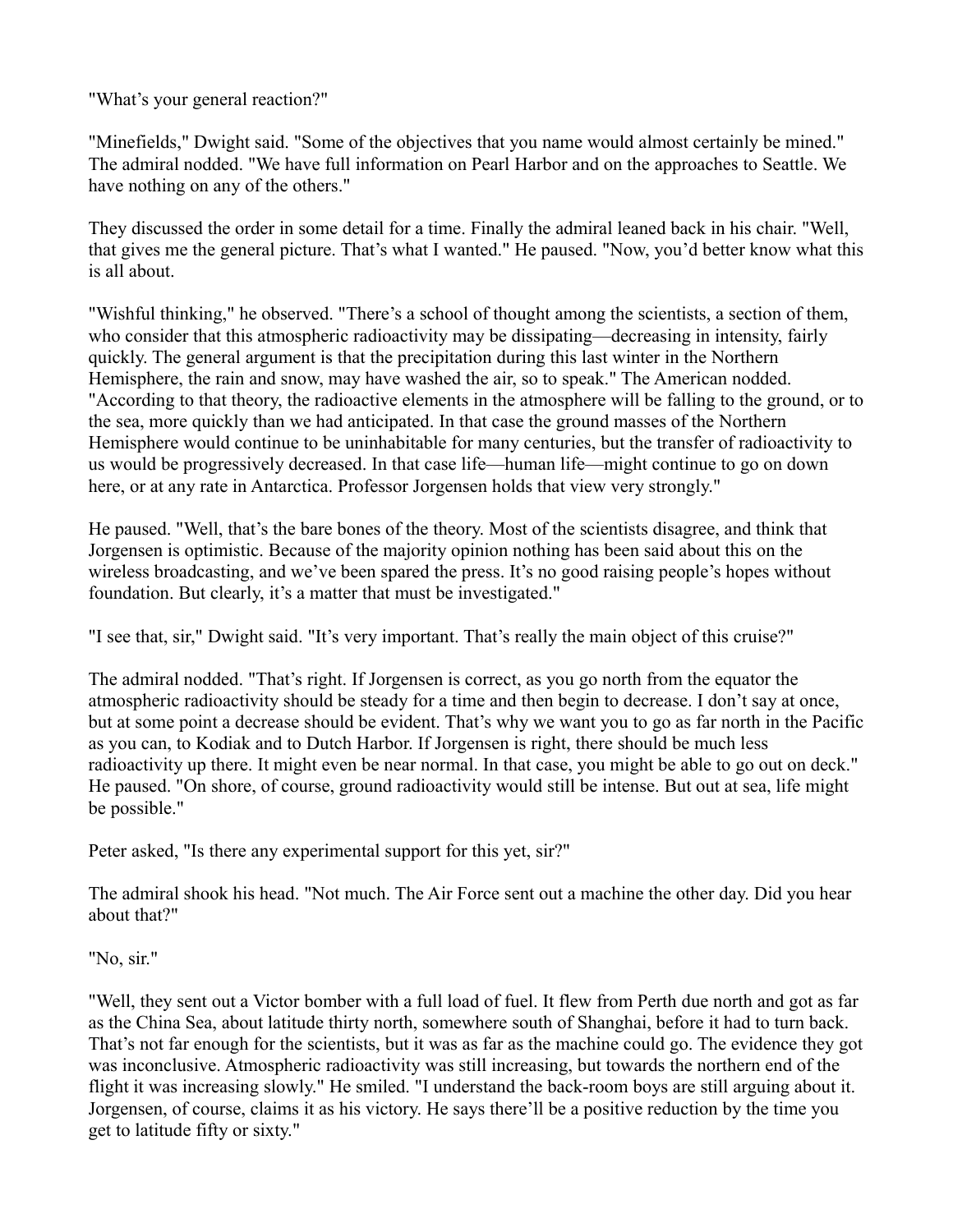"Sixty," the captain said. "We can make that close inshore in the Gulf of Alaska. The only thing up there is that we'd have to watch the ice."

They discussed the technicalities of the operation again for a time. It was decided that protective clothing should be carried in the submarine to permit one or two men to go on deck in moderate conditions and that decontamination sprays should be arranged in one of the escape chambers. An inflatable rubber dinghy would be carried in the superstructure, and the new directional aerial would be mounted on the aft periscope.

Finally the admiral said, "Well, that clears the decks so far as we are concerned. I think the next step is that I call a conference with C.S.I.R.O. and anybody else who may be concerned. I'll arrange that for next week. In the meantime, Commander, you might see the Third Naval Member or one of his officers about this dockyard work. I'd like to see you get away by the end of next month."

Dwight said, "I think that should be possible, sir. There's not a lot of work in this. The only thing might hold us up would be the measles."

The admiral laughed shortly. "The fate of human life upon the world at stake, and we're stuck with the measles! All right, Captain—I know you'll do your best."

When they left the office Dwight and Peter separated, Dwight to call at the Third Naval Member's office, and Peter to go to find John Osborne in his office in Albert Street. He told the scientist what he had learned that morning. "I know all about Jorgensen," Mr. Osborne said impatiently. "The old man's crackers. It's just wishful thinking."

"You don't think much of what the aeroplane found out—the reduced rate of increase of the radioactivity as you go north?"

"I don't dispute the evidence. The Jorgensen effect may well exist. Probably it does. But nobody but Jorgensen thinks that it's significant."

Peter got to his feet. "I'll leave the wise to wrangle," he quoted sardonically. "I've got to go and buy a playpen for my eldest unmarried daughter."

"Where are you going to for that?"

"Myers'."

The scientist got up from his chair. "I'll come with you. I've got something in Elizabeth Street I'd like to show you."

He would not tell the naval officer what it was. They walked together down the centre of the traffic-free streets to the motorcar district of the town, turned up a side street, and then into a mews. John Osborne produced a key from his pocket, unlocked the double doors of a building, and pushed them open.

It had been the garage of a motor dealer. Silent cars stood ranged in rows along the walls, some of them unregistered, all covered in dust and dirt with flat tires sagging on the floor. In the middle of the floor stood a racing car. It was a single seater, painted red. It was a very low-built car, a very small car, with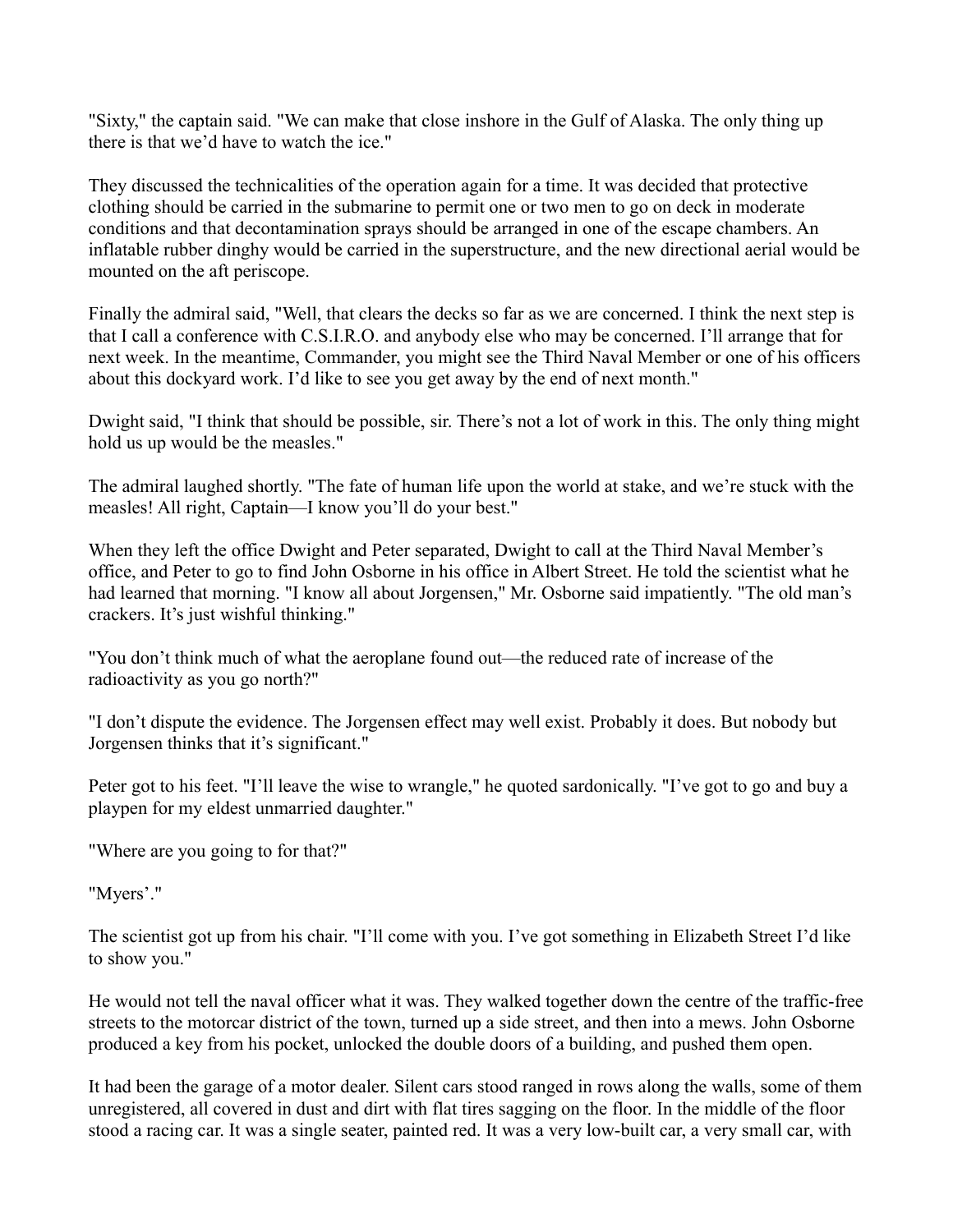a bonnet sloping forward to an aperture that lay close to the ground. The tires were inflated and it had been washed and polished with loving care; it shone in the light from the door. It looked venomously fast.

"My goodness!" Peter said. "What's that?"

"It's a Ferrari," said John Osborne. "It's the one that Donezetti raced the year before the war. The one he won the Grand Prix of Syracuse on."

"How did it get out here?"

"Johnny Bowles bought it and had it shipped out. Then the war came and he never raced it."

"Who owns it now?"

"I do."

"You?"

The scientist nodded. "I've been keen on motor racing all my life. It's what I've always wanted to do, but there's never been any money. Then I heard of this Ferrari. Bowles was caught in England. I went to his widow and offered her a hundred quid for it. She thought I was mad, of course, but she was glad to sell it."

Peter walked round the little car with the large wheels, inspecting it. "I agree with her. What on earth are you going to do with it?"

"I don't know yet. I only know that I'm the owner of what's probably the fastest car in the world."

It fascinated the naval officer. "Can I sit in it?"

"Go ahead."

He squeezed down into the little seat behind the plastic windscreen. "What will she do, all out?"

"I don't really know. Two hundred, anyway." Peter sat fingering the wheel, feeling the controls. The single seater felt delightfully a part of him. "Have you had her on the road?"

"Not yet."

He got out of the seat reluctantly. "What are you going to use for petrol?"

The scientist grinned. "She doesn't drink it."

"Doesn't use petrol?"

"She runs on a special ether-alcohol mixture. It's no good in an ordinary car. I've got eight barrels of it in my mother's back garden." He grinned. "I made sure that I'd got that before I bought the car."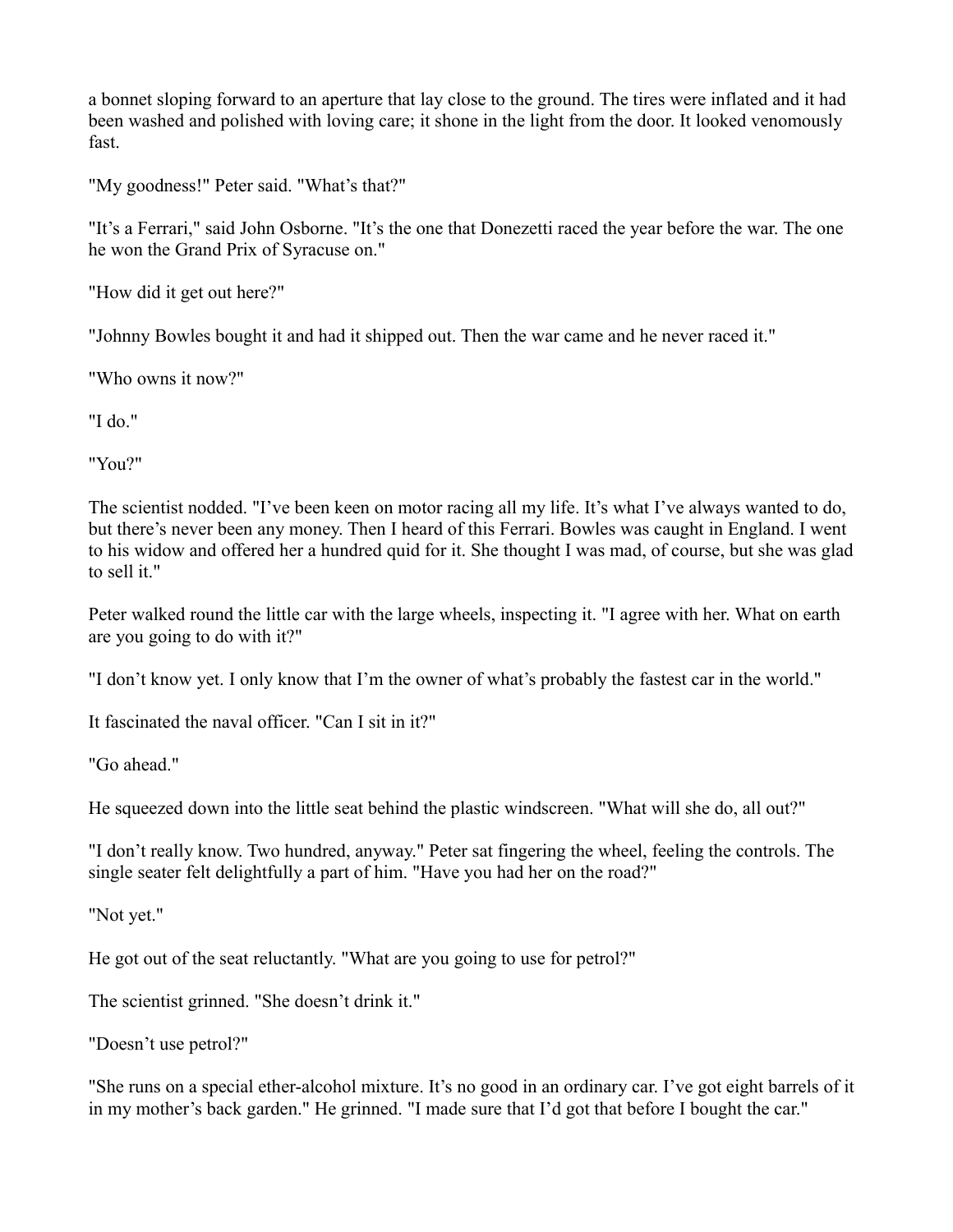He lifted the bonnet and they spent some time examining the engine. John Osborne had spent all his leisure hours since they returned from their first cruise in polishing and servicing the racing car; he hoped to try her out upon the road in a couple of days' time. "One thing," he said, grinning in delight, "there's not a lot of traffic to worry about."

They left the car reluctantly, and locked the garage doors. In the quiet mews they stood for a few moments. "If we get away upon this cruise by the end of next month," Peter said, "we should be back about the beginning of June. I'm thinking about Mary and the kid. Think they'll be all right till we get back?"

"You mean—the radioactivity?"

The naval officer nodded.

The scientist stood in thought. "Anybody's guess is as good as mine," he said at last. "It may come quicker or it may come slower. So far it's been coming very steadily all round the world, and moving southwards at just about the rate that you'd expect. It's south of Rockhampton now. If it goes on like this it should be south of Brisbane by the beginning of June—just south. Say about eight hundred miles north of us. But as I say, it may come quicker or it may come slower. That's all I can tell you."

Peter bit his lip. "It's a bit worrying. One doesn't want to start a flap at home. But all the same, I'd be happier if they knew what to do if I'm not there."

"You may not be there anyway," John Osborne said. "There seem to be quite a few natural hazards on this course—apart from radiation. Minefields, ice—all sorts of things. I don't know what happens to us if we hit an iceberg at full cruising speed, submerged."

"I do," said Peter.

The scientist laughed. "Well, let's keep our fingers crossed and hope we don't. I want to get back here and race that thing." He nodded at the car behind the door.

"It's all a bit worrying," Peter repeated. They turned towards the street. "I think I'll have to do something about it before we go."

They walked in silence into the main thoroughfare.

John Osborne turned towards his office. "You going my way?"

Peter shook his head. "I've got to see if I can buy a playpen for the baby. Mary says we've got to have it or she'll kill herself."

They turned in different directions and the scientist walked on, thankful that he wasn't married.

Peter went shopping for a playpen, and succeeded in buying one at the second shop he tried. A folded playpen is an awkward thing to carry through a crowd; he battled with it to the tram and got it to Flinders Street station. He got to Falmouth with it at about four o'clock in the afternoon. He put it in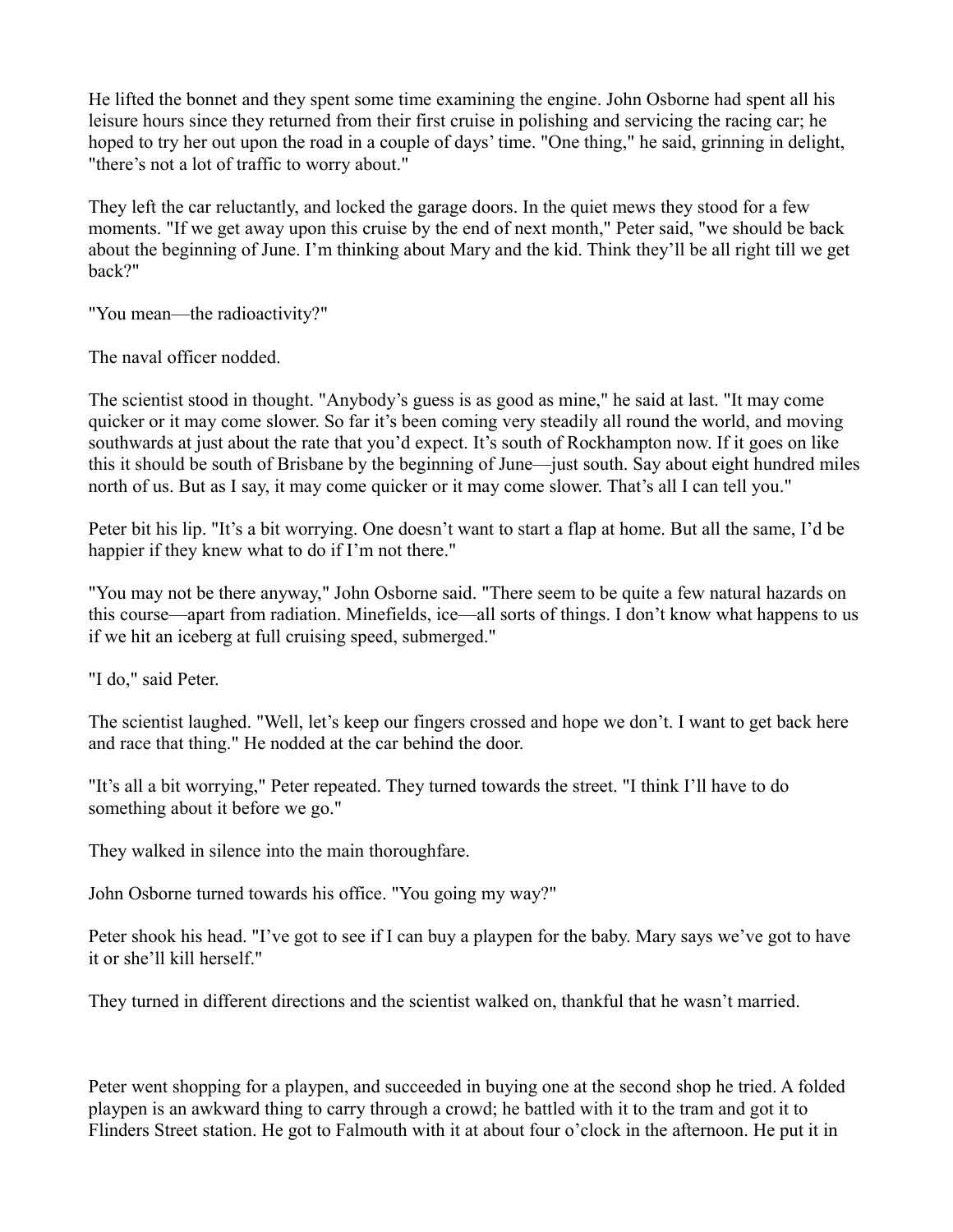the cloakroom till he could come and fetch it with his bicycle trailer, took his bicycle, and rode slowly into the shopping street. He went to the chemist that they dealt with, whose proprietor he knew, and who knew him. At the counter he asked the girl if he could see Mr. Goldie.

The chemist came to him in a white coat. He asked, "Could I have a word with you in private?"

"Why, yes, Commander." He led the way into the dispensary.

Peter said, "I wanted to have a talk with you about this radiation disease." The chemist's face was quite expressionless. "I've got to go away. I'm sailing in the Scorpion, the American submarine. We're going a long way. We shan't be back till the beginning of June, at the earliest." The chemist nodded slowly. "It's not a very easy trip," the naval officer said. "There's just the possibility that we might not come back at all."

They stood in silence for a moment. "Are you thinking about Mrs. Holmes and Jennifer?" the chemist asked.

Peter nodded. "I'll have to make sure Mrs. Holmes understands about things before I go." He paused. "Tell me, just what does happen to you?"

"Nausea," the chemist said. "That's the first symptom. Then vomiting, and diarrhoea. Bloody stools. All the symptoms increase in intensity. There may be slight recovery, but if so it would be very temporary. Finally death occurs from sheer exhaustion." He paused. "In the very end, infection or leukaemia may be the actual cause of death. The blood-forming tissues are destroyed, you see, by the loss of body salts in the fluids. It might go one way or the other."

"Somebody was saying it's like cholera."

"That's right," the chemist said. "It is rather like cholera."

"You've got some stuff for it, haven't you?"

"Not to cure it, I'm afraid."

"I don't mean that. To end it."

"We can't release that yet, Commander. About a week before it reaches any district details will be given on the wireless. After that we may distribute it to those who ask for it." He paused. "There must be terrible complications over the religious side," he said. "I suppose then it's a matter for the individual."

"I've got to see that my wife understands about it," Peter said. "She'll have to see to the baby … And I may not be here. I've got to see this all squared up before I go."

"I could explain it all to Mrs. Holmes, when the time comes.

"I'd rather do it myself. She'll be a bit upset."

"Of course … " He stood for a moment, and then said, "Come into the stock room."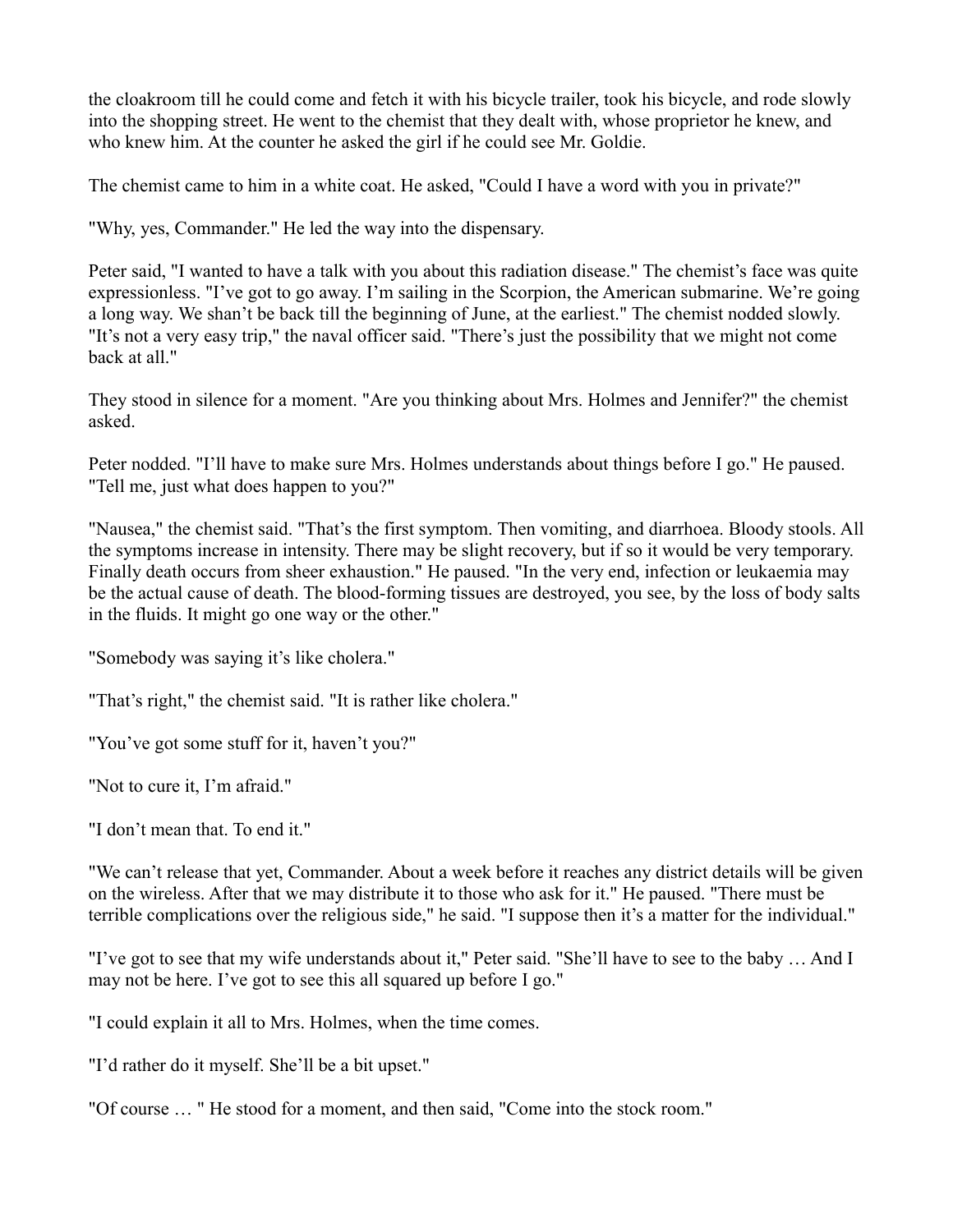He went through into a back room through a locked door. There was a packing case in one corner, the lid part lifted. He wrenched it back. The case was full of little red boxes, of two sizes.

The chemist took out one of each and went back into the dispensary. He undid the smaller of the two; it contained a little plastic vial with two white tablets in it. He opened it, took out the tablets, put them carefully away, and substituted two tablets of aspirin. He put the vial back in the red box and closed it. He handed it to Peter.

"That is for anybody who will take a pill," he said. "You can take that and show it to Mrs. Holmes. One causes death, almost immediately. The other is a spare. When the time comes, we shall be distributing these at the counter."

"Thanks a lot," he said. "What does one do about the baby?"

The chemist took the other box. "The baby, or a pet animal—dog or cat," he said. "It's just a little more complicated." He opened the second box and took out a small syringe. "I've got a used one I can put in for you, here. You follow these instructions on the box. Just give the hypodermic injection under the skin. She'll fall asleep quite soon."

He packed the dummy back into the box, and gave it to Peter with the other.

The naval officer took them gratefully. "That's very kind of you," he said. "She'll be able to get these at the counter when the time comes?"

"That's right."

"Will there be anything to pay?"

"No charge," the chemist said. "They're on the free list."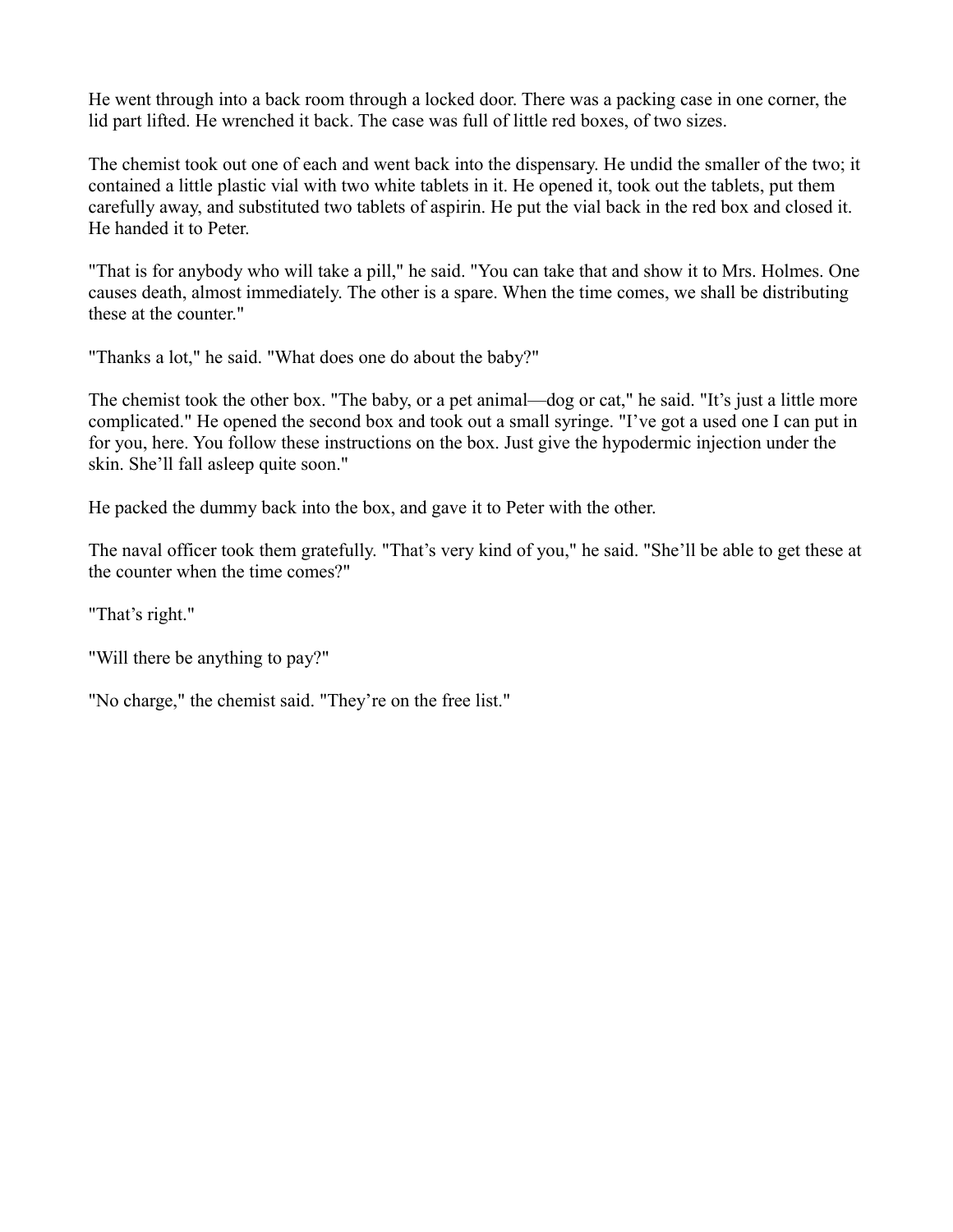## **5**

Of the three presents which Peter Holmes took back to his wife that night, the playpen was the most appreciated.

It was a brand-new playpen, painted in a pastel green, with brightly coloured beads upon the abacus. He set it up upon the lawn before he went into the house, and then called Mary out to see it. She came and examined it critically, testing it for stability to make sure the baby couldn't pull it over on top of her. "I do hope the paint won't come off," she said. "She sucks everything, you know. Green paint's awfully dangerous. It's got verdigris in it."

"I asked about that in the shop," he said. "It's not oil paint—it's Duco. She'd have to have acetone in her saliva to get that off."

"She can get the paint off most … " She stood back and looked at it. "It's an awfully pretty colour," she said. "It'll go beautifully with the curtains in the nursery."

"I thought it might," he said. "They had a blue one, but I thought you'd like this better."

"Oh, I do!" She put her arms round him and kissed him. "It's a lovely present. You must have had a fearful job with it on the tram. Thank you so much."

"That's all right," he said. He kissed her back. "I'm so glad you like it."

She went and fetched the baby from the house and put her in the pen. Then they got short drinks for themselves and sat on the lawn, the bars between them and the baby, smoking cigarettes and watching her reaction to the new environment. They watched her as she grasped one of the bars in a tiny fist.

"You don't think she'll get up on her feet too soon, with that to hold on to?" her mother asked, worried. "I mean, she wouldn't learn to walk without it for a long time. If they walk too soon they grow up bandy legged."

"I shouldn't think so," Peter said. "I mean, everyone has playpens. I had one when I was a kid, and I didn't grow up bandy legged."

"I suppose if she didn't pull herself up on this she'd be pulling herself up on something else. A chair, or something."

When Mary took the baby away to give her her bath and make her ready for bed, Peter took the playpen indoors and set it up in the nursery. Then he laid the table for the evening meal. Then he went and stood on the verandah fingering the red boxes in his pocket, wondering how on earth he was to give his other presents to his wife.

Presently he went and got himself a whisky. He did it that evening, shortly before she went to take the baby up before they went to bed. He said awkwardly, "There's one thing I want to have a talk about before I go off on this cruise.

She looked up. "What's that?"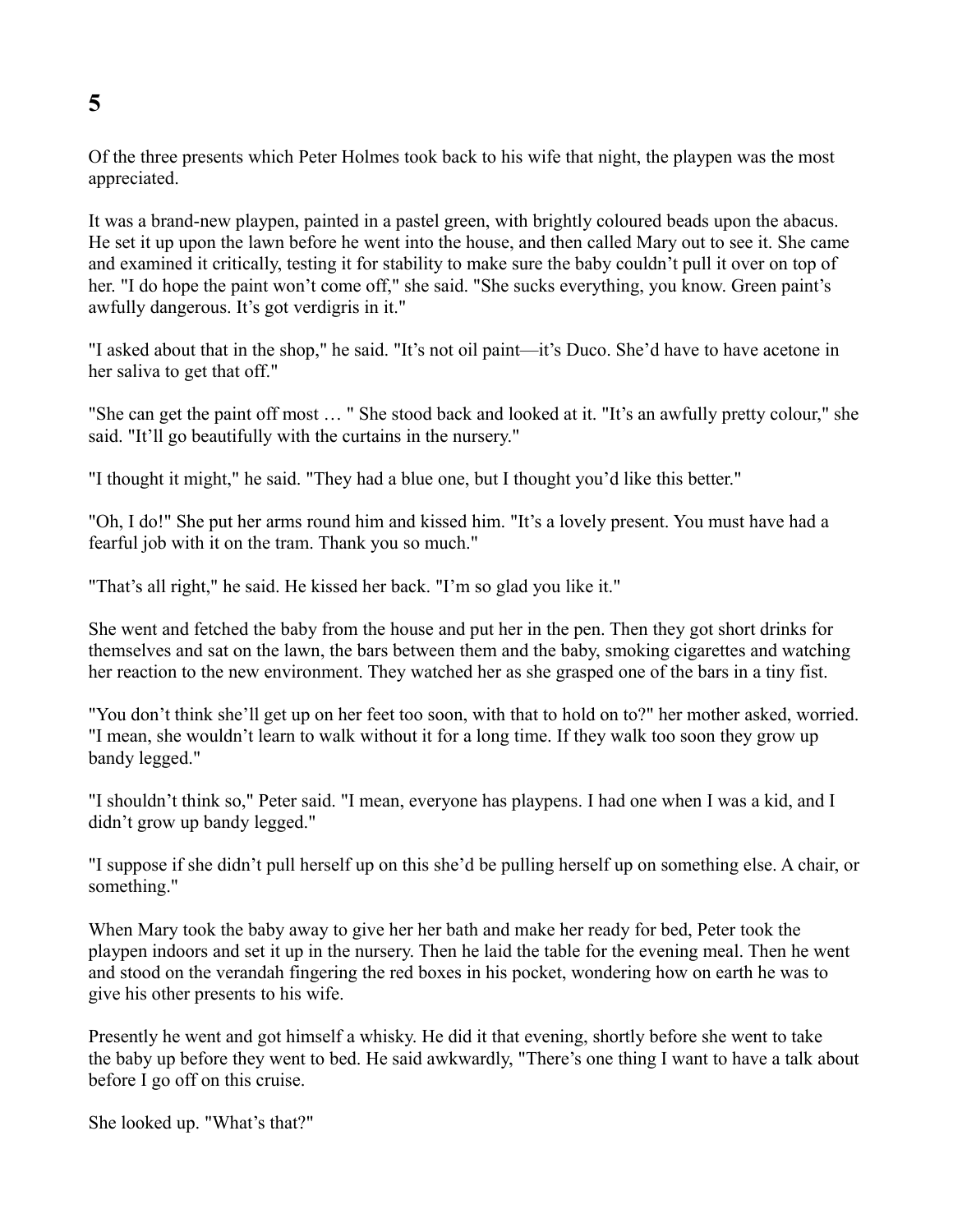"About this radiation sickness people get. There's one or two things that you ought to know."

She said impatiently, "Oh, that. It's not until September. I don't want to talk about it."

"I'm afraid we'll have to talk about it," he said.

"I don't see why. You can tell me all about it nearer the time. When we know it's coming. Mrs. Hildred says her husband heard from somebody that it isn't coming here after all. It's slowing down or something. It's not going to get here."

"I don't know who Mrs. Hildred's husband has been talking to. But I can tell you that there's not a word of truth in it. It's coming here, all right. It may come in September, or it may come sooner."

She stared at him. "You mean that we're all going to get it?"

"Yes," he said. "We're all going to get it. We're all going to die of it. That's why I want to tell you just a bit about it."

"Can't you tell me about it nearer the time? When we know it's really going to happen?"

He shook his head. "I'd rather tell you now. You see, I might not be here when it happens. It might come quicker than we think, while I'm away. Or I might get run over by a bus—anything."

"There aren't any buses," she said quietly. "What you mean is the submarine."

"Have it your own way," he said. "I'd be much happier while I'm away in the submarine if I knew you knew about things more than you do now."

"All right," she said reluctantly. She lit a cigarette. "Go on and tell me."

He thought for a minute. "We've all got to die one day," he said at last. "I don't know that dying this way is much worse than any other. What happens is that you get ill. You start feeling sick, and then you are sick. Apparently you go on being sick—you can't keep anything down. And then, you've got to go. Diarrhea. And that gets worse and worse, too. You may recover for a little while, but it comes back again. And finally you get so weak that you just—die."

She blew a long cloud of smoke. "How long does all this take?"

"I didn't ask about that. I think it varies with the individual. It may take two or three days. I suppose if you recover it might take two or three weeks."

There was a short silence. "It's messy," she said at last. "I suppose if everybody gets it all at once, there's nobody to help you. No doctors, and no hospitals?"

"I shouldn't think so. I think this is a thing you've got to battle through with on your own."

"But you'll be here, Peter?"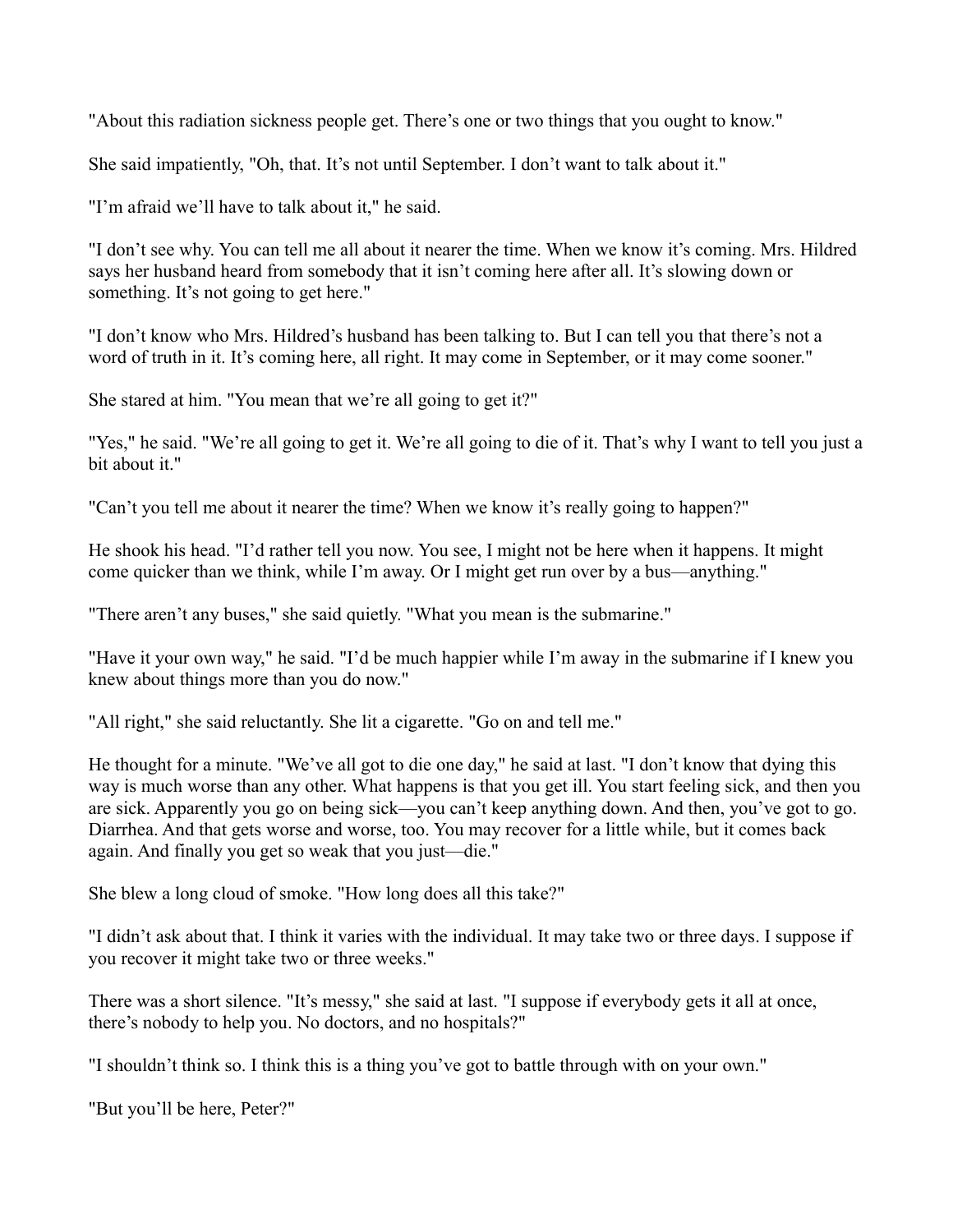"I'll be here," he comforted her. "I'm just telling you to cover the thousand to one chance."

"But if I'm all alone, who's going to look after Jennifer?"

"Leave Jennifer out of it for the moment," he said. "We'll come to her later." He leaned towards her. "The thing is this, dear. There's no recovery. But you don't have to die in a mess. You can die decently, when things begin to get too bad." He drew the smaller of the two red boxes from his pocket.

She stared at it, fascinated. "What's that?" she whispered.

He undid the little carton and took out the vial. "This is a dummy," he said. "These aren't real. Goldie gave it me to show you what to do. You just take one of them with a drink—any kind of drink. Whatever you like best. And then you just lie back, and that's the end."

"You mean, you die?" The cigarette was dead between her fingers.

He nodded. "When it gets too bad—it's the way out."

"What's the other pill for?" she whispered.

"That's a spare," he said. "I suppose they give it you in case you lose one of them, or funk it."

She sat in silence, her eyes fixed on the red box.

"When the time comes," he said, "they'll tell you all about this on the wireless. Then you just go to Goldie's and ask the girl for it, over the counter, so that you can have it in the house. She'll give it to you. Everybody will be given it who wants it."

She reached out, dropping the dead cigarette, and took the box from him. She read the instructions printed on it in black. At last she said, "But, Peter, however ill I was, I couldn't do that. Who would look after Jennifer?"

"We're all going to get it," he said. "Every living thing. Dogs and cats and babies—everyone. I'm going to get it. You're going to get it. Jennifer's going to get it, too."

She stared at him. "Jennifer's going to get this sort of—cholera?"

"I'm afraid so, dear," he said. "We're all going to get it."

She dropped her eyes. "That's beastly," she said vehemently. "I don't mind for myself so much. But that's … it's simply vile."

He tried to comfort her. "It's the end of everything for all of us," he said. "We're going to lose most of the years of life that we've looked forward to, and Jennifer's going to lose all of them. But it doesn't have to be too painful for her. When things are hopeless, you can make it easy for her. It's going to take a bit of courage on your part, but you've got that. This is what you'll have to do if I'm not here."

He drew the other red box from his pocket and began to explain the process to her. She watched him with growing hostility. "Let me get this straight," she said, and now there was an edge in her voice.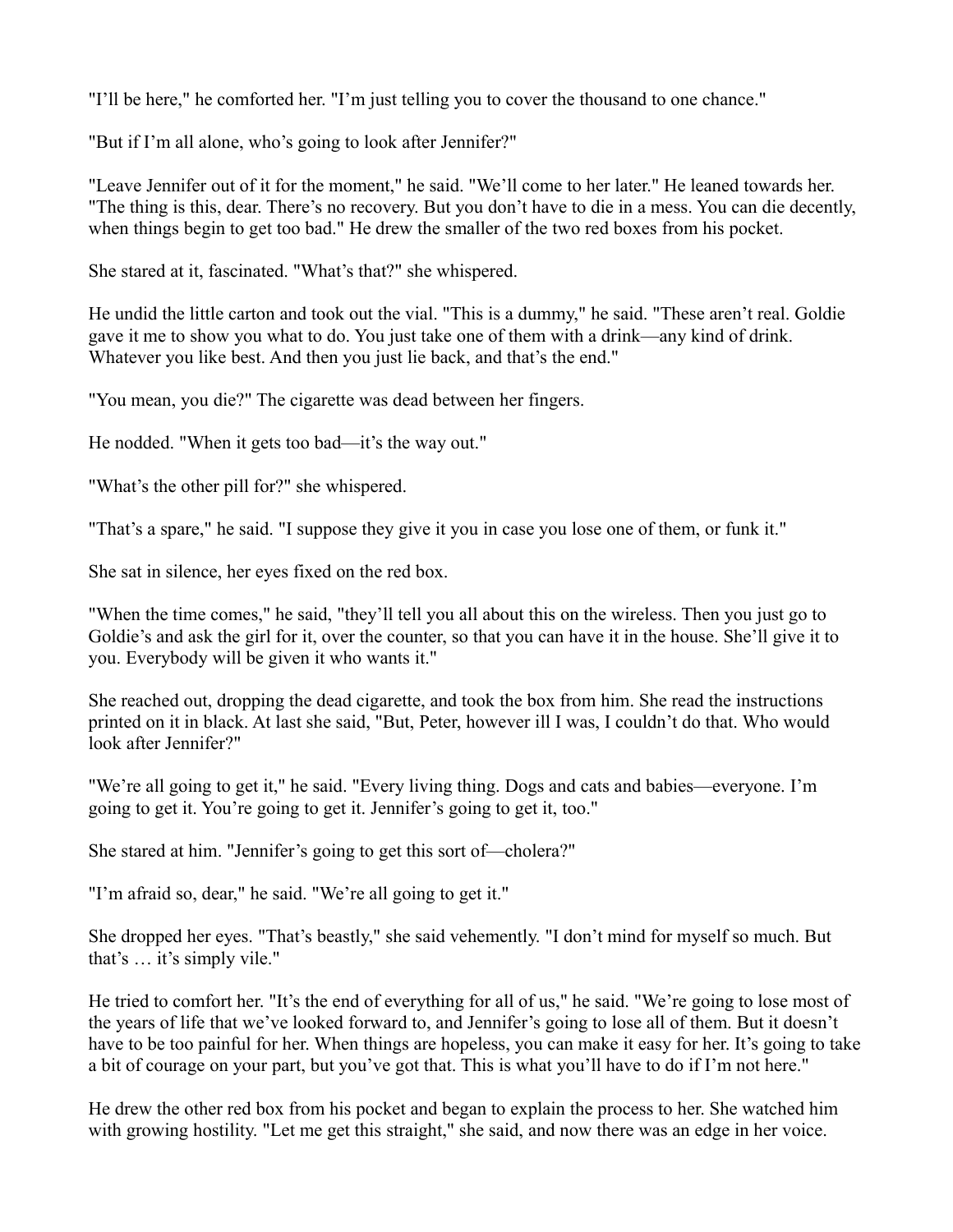"Are you trying to tell me what I've got to do to kill Jennifer?"

He knew that there was trouble coming, but he had to face it. "That's right," he said. "If it becomes necessary you'll have to do it."

She flared suddenly into anger. "I think you're crazy," she exclaimed. "I'd never do a thing like that, however ill she was. I'd nurse her to the end. You must be absolutely mad. The trouble is that you don't love her. You never have loved her. She's always been a nuisance to you. Well, she's not a nuisance to me. It's you that's the nuisance. And now it's reached the stage that you're trying to tell me how to murder her." She got to her feet, white with rage. "If you say one more word I'll murder you!"

He had never seen her so angry before. He got to his feet. "Have it your own way," he said wearily. "You don't have to use these things if you don't want to."

She said furiously, "There's a trick here, somewhere. You're trying to get me to murder Jennifer and kill myself. Then you'd be free to go off with some other woman."

He had not thought that it would be so bad as this. "Don't be a bloody fool," he said sharply. "If I'm here I'll have it myself. If I'm not here, if you've got to face things on your own, it'll be because I'm dead already. Just think of that, and try and get that into your fat head. I'll be dead."

She stared at him in angry silence.

"There's another thing you'd better think about," he said. "Jennifer may live longer than you will." He held up the first red box. "You can chuck these in the dust bin," he said. "You can battle on as long as you can stand, until you die. But Jennifer may not be dead. She may live on for days, crying and vomiting all over herself in her cot and lying in her muck, with you dead on the floor beside her and nobody to help her. Finally, of course, she'll die. Do you want her to die like that? If you do, I don't." He turned away. "Just think about it, and don't be such a bloody fool."

She stood in silence. For a moment he thought that she was going to fall, but he was too angry now himself to help her.

"This is a time when you've just got to show some guts and face up to things," he said.

She turned and ran out of the room, and presently he heard her sobbing in the bedroom. He did not go to her. Instead he poured himself a whisky and soda and went out on to the verandah and sat down in a deck chair, looking out over the sea. These bloody women, sheltered from realities, living in a sentimental dream world of their own! If they'd face up to things they could help a man, help him enormously. While they clung to the dream world they were just a bloody millstone round his neck.

About midnight, after his third whisky, he went into the house and to their bedroom. She was in bed and the light was out; he undressed in the dark, fearing to wake her. She lay with her back to him; he turned from her and fell asleep, helped by the whisky. At about two in the morning he awoke, and heard her sobbing in the bed beside him. He stretched out a hand to comfort her.

She turned to him, still sobbing. "Oh, Peter, I'm sorry I've been such a fool."

They said no more about the red boxes, but next morning he put them in the medicine cupboard in the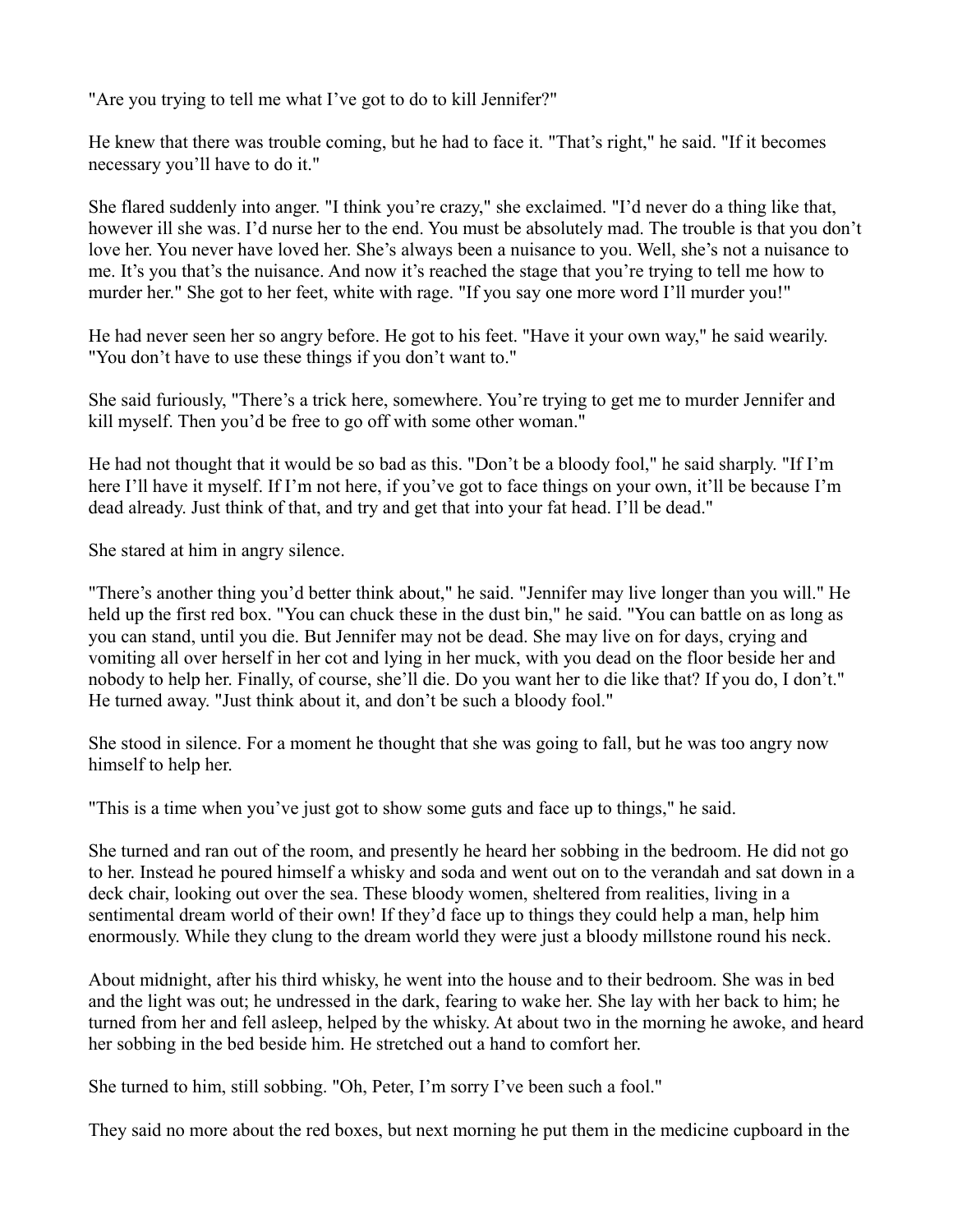bathroom, at the back, where they would not be obtrusive but where she could hardly fail to see them. In each box he left a little note explaining that it was a dummy, explaining what she had to do to get the real ones. He added to each note a few words of love, thinking that she might well read it after he was dead.

The pleasant summer weather lasted well on into March. In Scorpion there were no more cases of measles, and the work upon the submarine progressed quickly in the hands of dockyard fitters who had little else to do. Peter Holmes took down the second tree, cut it up and stacked the logs to dry out so that they could be burned the following year, and started to dig out the stumps to make the kitchen garden.

John Osborne started up his Ferrari and drove it out upon the road. There was no positive prohibition upon motoring at that time. There was no petrol available to anybody because officially there was no petrol in the country; the stocks reserved for doctors and for hospitals had been used up. Yet very occasionally cars were still seen in motion on the roads. Each individual motorist had cans of petrol tucked away in his garage or in some private hiding place, provision that he had made when things were getting short, and these reserves were sometimes called upon in desperate emergency. John Osborne's Ferrari on the road did not call for any action by the police, even when his foot slipped upon the unfamiliar accelerator on his first drive and he touched eighty-five in second gear in Bourke Street, in the middle of the city.

Unless he were to kill anybody, the police were not disposed to persecute him for a trifle such as that.

He did not kill anybody, but he frightened himself very much. There was a private road-racing circuit in South Gippsland near a little place called Tooradin, owned and run by a club of enthusiasts. Here there was a three-mile circuit of wide bitumen road, privately owned, leading nowhere, and closed to the public. The course had one long straight and a large number of sinuous turns and bends. Here races were still held, sparsely attended by the public for lack of road transport. Where the enthusiasts got their petrol from remained a closely guarded secret, or a number of secrets, because each seemed to have his own private hoard, as John Osborne hoarded his eight drums of special racing fuel in his mother's back garden.

John Osborne took his Ferrari down to this place several times, at first for practice and later to compete in races, short races for the sake of fuel economy. The car fulfilled a useful purpose in his life. His had been the life of a scientist, a man whose time was spent in theorizing in an office or, at best, in a laboratory. Not for him had been the life of action. He was not very well accustomed to taking personal risks, to endangering his life, and his life had been the poorer for it. When he had been drafted to the submarine for scientific duties he had been pleasurably excited by the break in his routine, but in secret he had been terrified each time that they submerged. He had managed to control himself and carry out his duties without much of his nervous tension showing during their week of underwater cruising in the north, but he had been acutely nervous of the prospect of nearly a month of it in the cruise that was coming.

The Ferrari altered that. Each time he drove it, it excited him. At first he did not drive it very well. After touching a hundred and fifty miles an hour or so upon the straight, he failed to slow enough to take his corners safely. Each corner at first was a sort of dice with death, and twice he spun and ended up on the grass verge, white and trembling with shock and deeply ashamed that he had treated his car so. Each little race or practice run upon the circuit left him with the realization of mistakes that he must never make again, with the realization of death escaped by inches.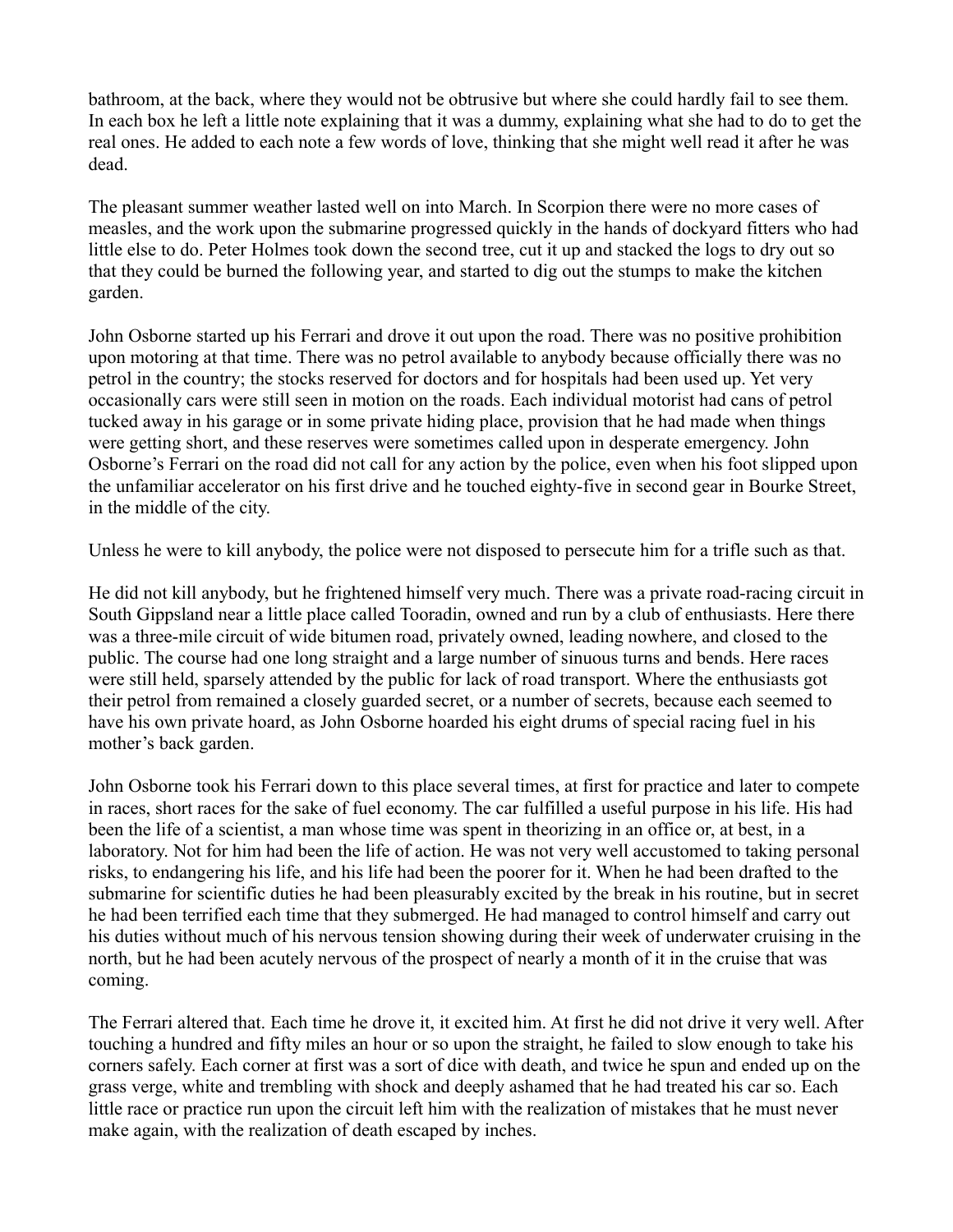With these major excitements in the forefront of his mind, the coming cruise in Scorpion ceased to terrify. There was no danger in that comparable with the dangers that he courted in his racing car. The naval interlude became a somewhat boring chore to be lived through, a waste of time that now was growing precious, till he could get back to Melbourne and put in three months of road racing before the end.

Like every other racing motorist, he spent a lot of time endeavouring to track down further supplies of fuel.

Sir David Hartman held his conference as had been arranged. Dwight Towers went to it as captain of Scorpion and took his liaison officer with him. He also took the radio and electrical officer, a Lieutenant Sunderstrom, to the conference because matters connected with the Seattle radio were likely to arise. C.S.I.R.O. were represented by the director with John Osborne, the Third Naval Member was there with one of his officers, and the party was completed by one of the Prime Minister's secretaries.

At the commencement the First Naval Member outlined the difficulties of the operation. "It is my desire," he said, "and it is the Prime Minister's instruction, that Scorpion should not be exposed to any extreme danger in the course of this cruise. In the first place, we want the results of the scientific observations we are sending her to make. At the low height of her radio aerial and the necessity that she remains submerged for much of the time, we cannot expect free radio communication with her. For that reason alone she must return safely or the whole value of the operation will be lost. Apart from that, she is the only long-range vessel left at our disposal for communication with South America and with South Africa. With these considerations in mind I have made fairly drastic alterations to the cruise that we discussed at our last meeting. The investigation of the Panama Canal has been struck out. San Diego and San Francisco also have been struck out. All these are on account of minefields. Commander Towers, will you tell us shortly how you stand in regard to minefields?"

Dwight gave the conference a short dissertation on the mines and on his lack of knowledge. "Seattle is open to us, and the whole of Puget Sound," he said. "Also Pearl Harbor. I'd say there wouldn't be much danger from mines up around the Gulf of Alaska on account of the ice movements. The ice constitutes a problem in those latitudes, and the Scorpion's no icebreaker. Still, in my opinion we can feel our way up there without unduly hazarding the ship. If we just can't make it all the way to latitude sixty, well, we'll have done our best. I'd say we probably can do most of what you want."

They turned to a discussion of the radio signals still coming from somewhere in the vicinity of Seattle. Sir Philip Goodall, the director of C.S.I.R.O., produced a synopsis of the messages monitored since the war. "These signals are mostly incomprehensible," he said. "They occur at random intervals, more frequently in the winter than the summer. The frequency is 4.92 megacycles." The radio officer made a note upon the paper in front of him. "One hundred and sixty-nine transmissions have been monitored. Of these, three contained recognizable code groups, seven groups in all. Two contained words in clear, in English, one word in each. The groups were undecipherable; I have them here if anyone wants to see them. The words were WATERS and CONNECT."

Sir David Hartman asked, "How many hours' transmission, in all, were monitored?"

"About a hundred and six hours."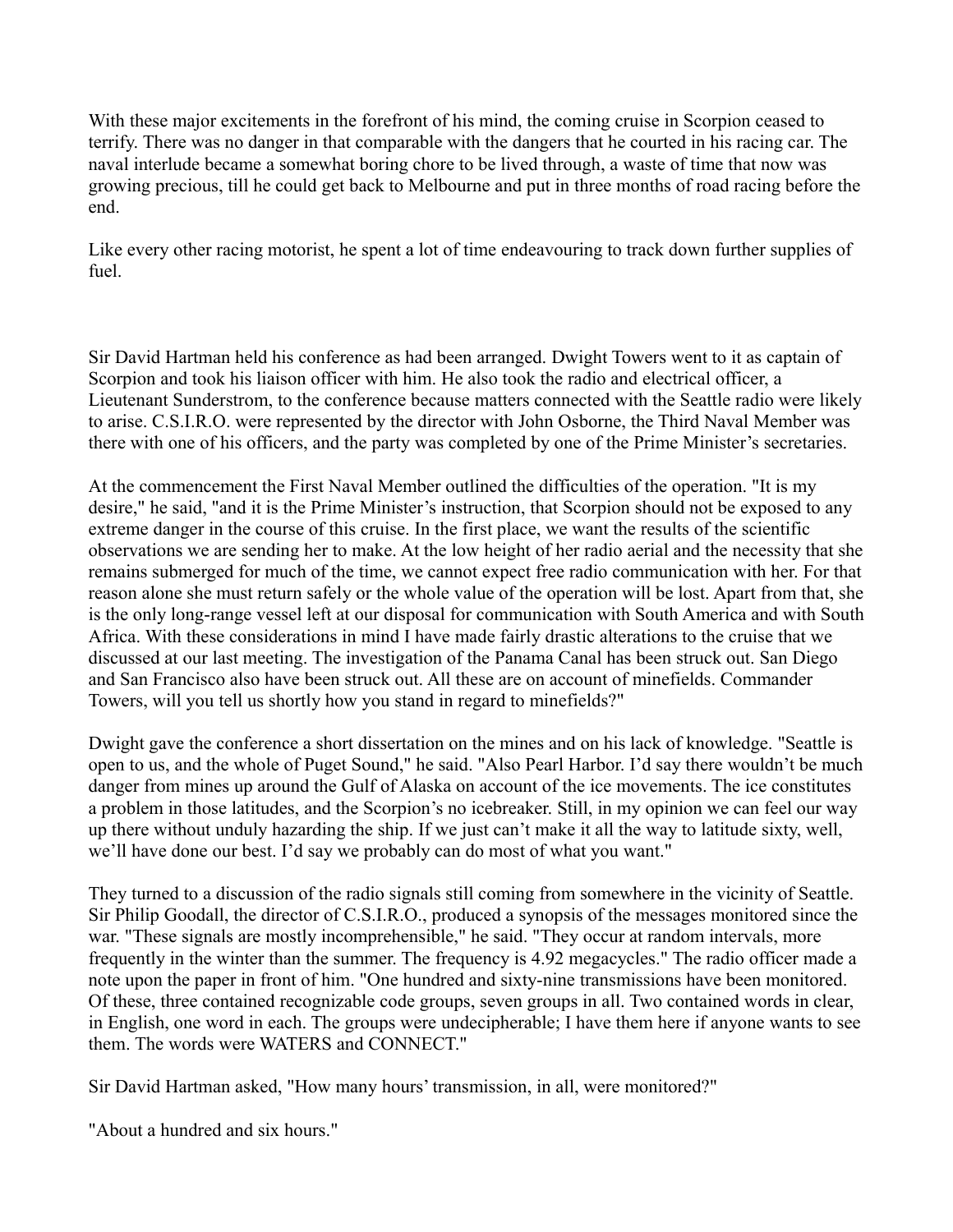"And in that time only two words have come through in clear? The rest is gibberish?"

"That is correct."

The admiral said, "I don't think the words can be significant. It's probably a fortuitous transmission. After all, if an infinite number of monkeys start playing with an infinite number of typewriters, one of them will write a play of Shakespeare. The real point to be investigated is this—how are these transmissions taking place at all? It seems certain that there is electrical power available there still. There may be human agency behind that power. It's not very likely, but it could be so."

Lieutenant Sunderstrom leaned towards his captain and spoke in a low tone. Dwight said aloud, "Mr. Sunderstrom knows the radio installations in that district."

The lieutenant said diffidently, "I wouldn't say that I know all of them. I attended a short course on naval communications at Santa Maria Island about five years back. One of the frequencies that was used there was 4.92 kilocycles."

The admiral asked, "Where is Santa Maria Island?"

"That one is just near Bremerton in Puget Sound, sir. There's several others on the Coast. This one is the main navy communications school for that area."

Commander Towers unrolled a chart, and pointed to the island with his finger. "Here it is, sir. It connects with the mainland by a bridge to this place Manchester right next to Clam Bay."

The admiral asked, "What would be the range of the station on Santa Maria Island?"

The lieutenant said, "I wouldn't know for certain, but I guess it's global."

"Does it look like a global station? Very high aerials?"

"Oh, yes, sir. The antennas there are quite a sight. I think it's a part of the regular communication system covering the Pacific area, but I don't know that for sure. I only attended the communications school."

"You never communicated with the station direct, from any ship that you were serving in?"

"No, sir. We operated on a different set of frequencies."

They discussed the techniques of radio for a time. "If it turns out to be Santa Maria," Dwight said at last, "I'd say we can investigate it without difficulty." He glanced at the chart that he had studied before, to confirm his studies. "There's forty feet of water right close up to it," he said. "Maybe we could even lie alongside a wharf. In any case, we've got the rubber boat. If the radiation level is anywhere near reasonable, we can put an officer on shore for a while, in the protective suit, of course."

The lieutenant said, "I'd be glad to volunteer for that. I guess I know the way around that installation pretty well."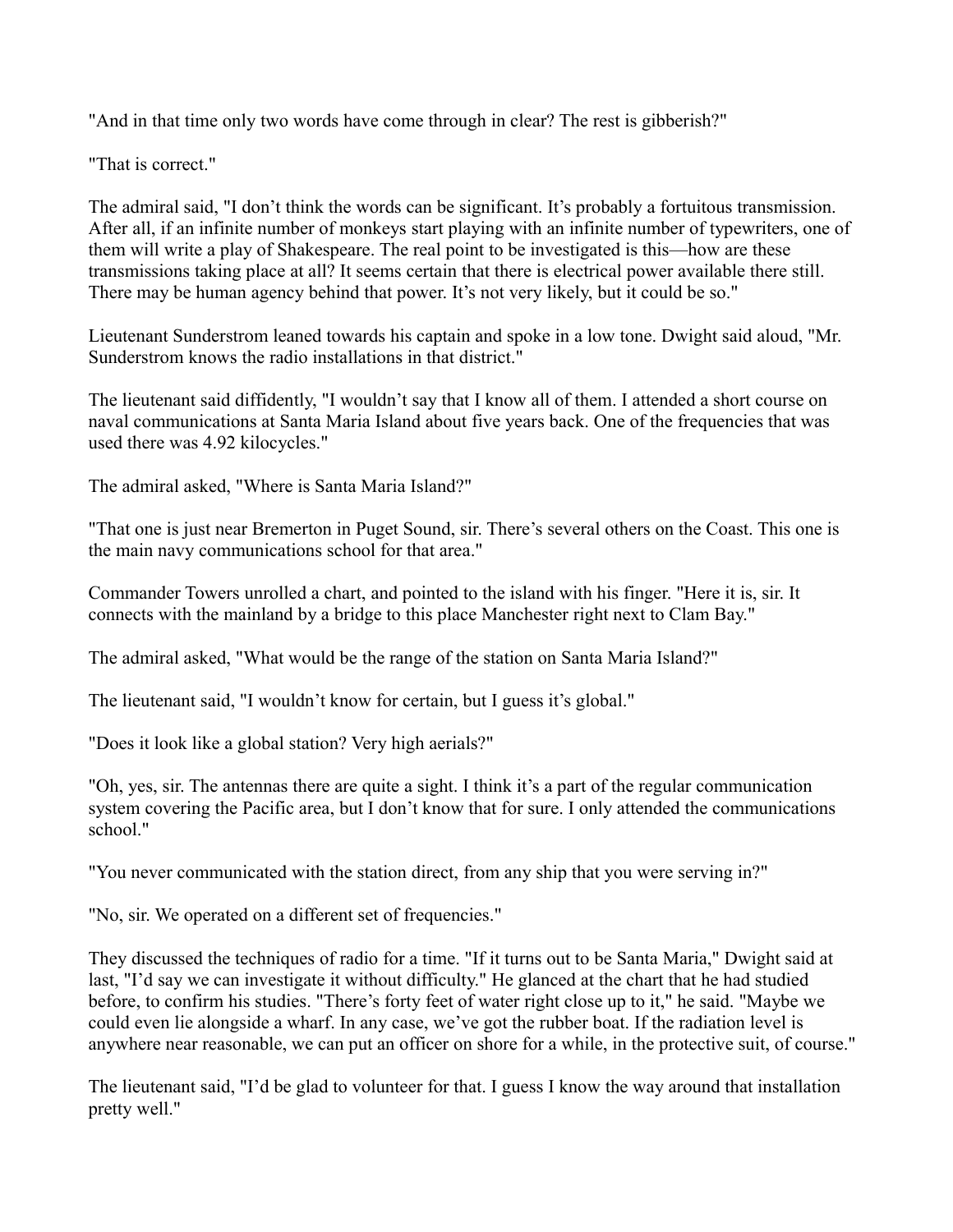They left it so, and turned to a consideration of the Jorgensen effect, and the scientific observations that were needed to prove or to disprove it.

Dwight met Moira Davidson for lunch after the conference. She had picked a small restaurant in the city for their meeting and he was there before her. She came to him bearing an attache case.

He greeted her and offered her a drink before lunch. She elected for a brandy and soda, and he ordered it. "Double?" he inquired, as the waiter stood by.

"Single," she said. He nodded to the waiter without comment. He glanced at the attaché case. "Been shopping?"

"Shopping!" she said indignantly. "Me—full of virtue!"

"I'm sorry," he replied. "You're going someplace?"

"No," she said, enjoying his curiosity. "I'll give you three guesses what's in it."

"Brandy," he suggested.

"No. I carry that inside me."

He thought for a moment. "A carving knife. You're going to cut one of those religious pictures out of the frame and take it away to hang in the bathroom."

"No. One more."

"Your knitting."

"I don't knit. I don't do anything restful. You ought to know that by now."

The drinks came. "Okay," he said, "you win. What's in it?"

She lifted the lid of the case. It contained a reporter's notebook, a pencil, and a manual of shorthand.

He stared at these three items. "Say," he exclaimed, "you aren't studying that stuff?"

"What's wrong with that? You said I ought to, once." He remembered vaguely what he had once said in an idle moment. "You taking a course or something?"

"Every morning," she said. "I've got to be in Russell Street at half-past nine. Half-past nine—for me. I have to get up before seven!"

He grinned. "Say, that's bad. What are you doing it for?"

"Something to do. I got fed up with harrowing the dung."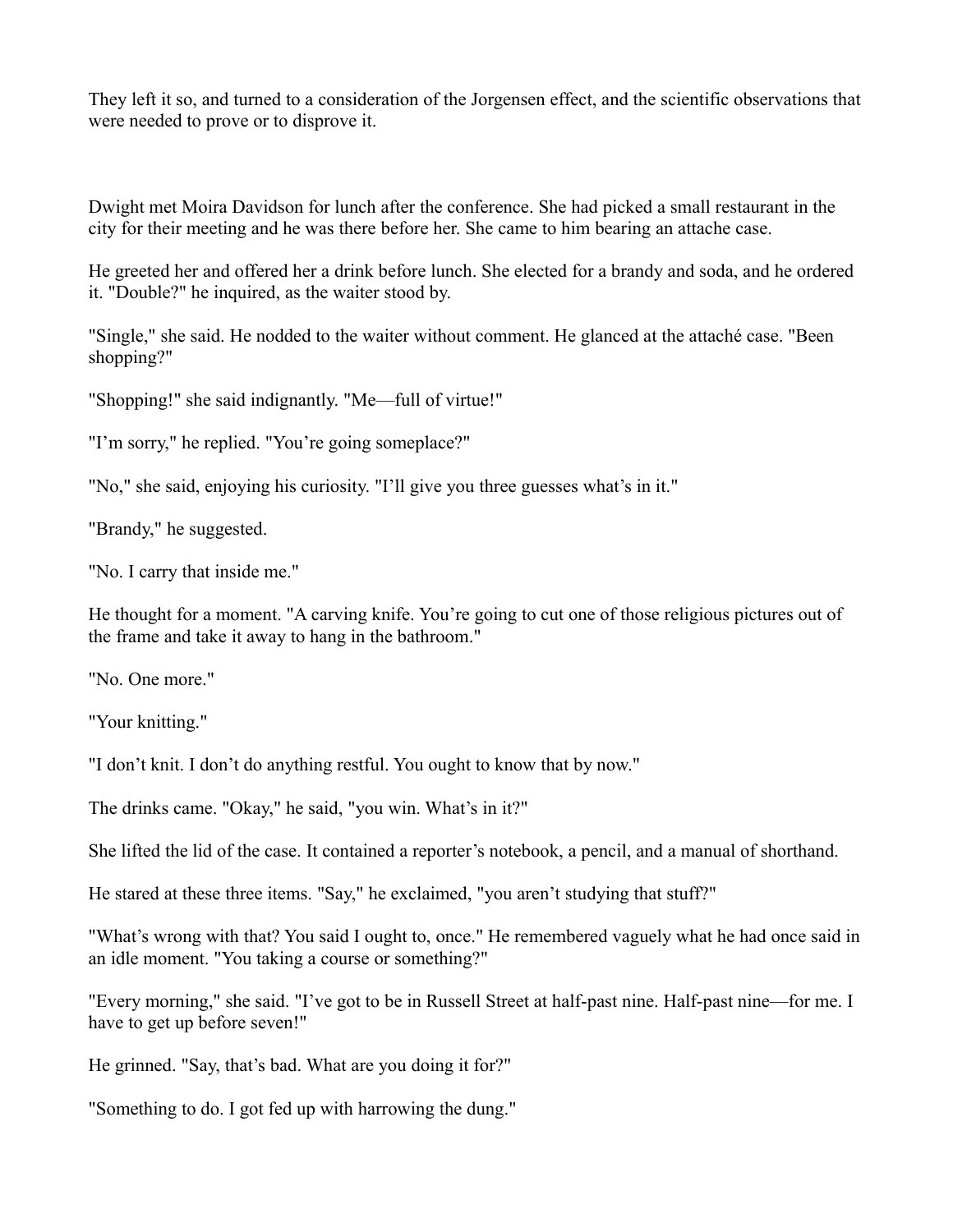"How long have you been doing this?"

"Three days. I'm getting awfully good at it. I can make a squiggle now with anyone."

"Do you know what it means when you've made it?"

"Not yet," she admitted. She took a drink of brandy. "That's rather advanced work."

"Are you taking typing, too?"

She nodded. "And bookkeeping. All the lot."

He glanced at her in wonder. "You'll be quite a secretary by the time you're through."

"Next year," she said. "I'll be able to get a good job next year."

"Are many other people doing it?" he asked. "You go to a school, or something?"

She nodded. "There are more there than I'd thought there'd be. I think it's about half the usual number. There were hardly any pupils just after the war and they sacked most of the teachers. Now the numbers are going up and they've had to take them on again."

"More people are doing it now?"

"Mostly teen-agers," she told him. "I feel like a grandmother amongst them. I think their people got tired of having them at home and made them go to work." She paused. "It's the same at the university," she said. "There are many more enrollments now than there were a few months ago."

"I'd never have thought it would work out that way," he remarked.

"It's dull just living at home," she said. "They meet all their friends at the Shop."

He offered her another drink but she refused it, and they went in to lunch. "Have you heard about John Osborne and his car?" she asked.

He laughed. "I sure have. He showed it to me. I'd say he's showing it to everybody that will come and look at it. It's a mighty nice car.

"He's absolutely mad," she said. "He'll kill himself on it."

He sipped his cold consomme "So what? So long as he doesn't kill himself before we start off on this cruise. He's having lots of fun."

"When are you starting off on the cruise?" she asked.

"I suppose we'll be starting about a week from now."

"Is it going to be very dangerous?" she asked quietly.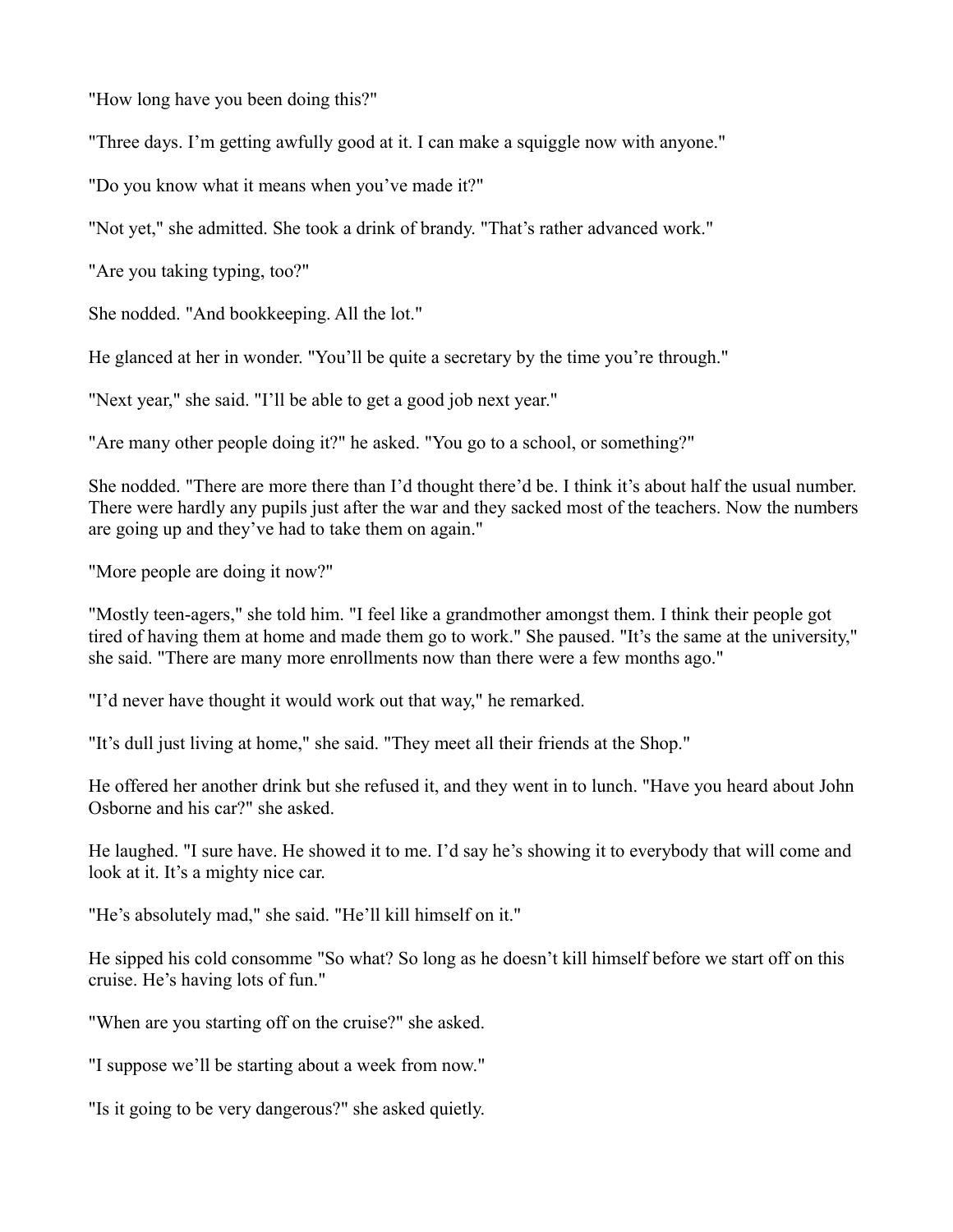There was a momentary pause. "Why, no," he said. "What made you think that?"

"I spoke to Mary Holmes over the telephone yesterday. She seemed a bit worried over something Peter told her."

"About this cruise?"

"Not directly," she replied. "At least, I don't think so. More like making his will or something."

"That's always a good thing to do," he observed. "Everybody ought to make a will, every married man, that is."

The grilled steaks came. "Tell me, is it dangerous?" she asked again.

He shook his head. "It's quite a long cruise. We shall be away nearly two months, and nearly half of that submerged. But it's not more dangerous than any other operation would be up in northern waters." He paused. "It's always tricky to go nosing around in waters where there may have been a nuclear explosion," he said. "Especially submerged. You never really know what you may run into. Big changes in the sea bed. You may tangle with a sunken ship you didn't know was there. You've got to go in carefully and watch your step. But no, I wouldn't say it's dangerous."

"Come back safely, Dwight," she said softly.

He grinned. "Sure we'll come back safely. We've been ordered to. The admiral wants his submarine back."

She sat back and laughed. "You're impossible! As soon as I get sentimental you just—you just prick it like a toy balloon."

"I guess I'm not the sentimental type," he said. "That's what Sharon says."

"Does she?"

"Sure. She gets quite cross with me."

"I can't say that I'm surprised," she observed. "I'm very sorry for her."

They finished lunch, left the restaurant, and walked to the National Gallery to see the current exhibition of religious pictures. They were all oil paintings, mostly in a modernistic style. They walked around the gallery set aside for the forty paintings in the exhibition, the girl interested, the naval officer frankly uncomprehending. Neither of them had much to say about the green Crucifixions or the pink Nativities; the five or six paintings dealing with religious aspects of the war stirred them to controversy. They paused before the prizewinner, the sorrowing Christ on a background of the destruction of a great city. "I think that one's got something," she said. "For once I believe that I'd agree with the judges."

He said, "I hate it like hell."

"What don't you like about it?"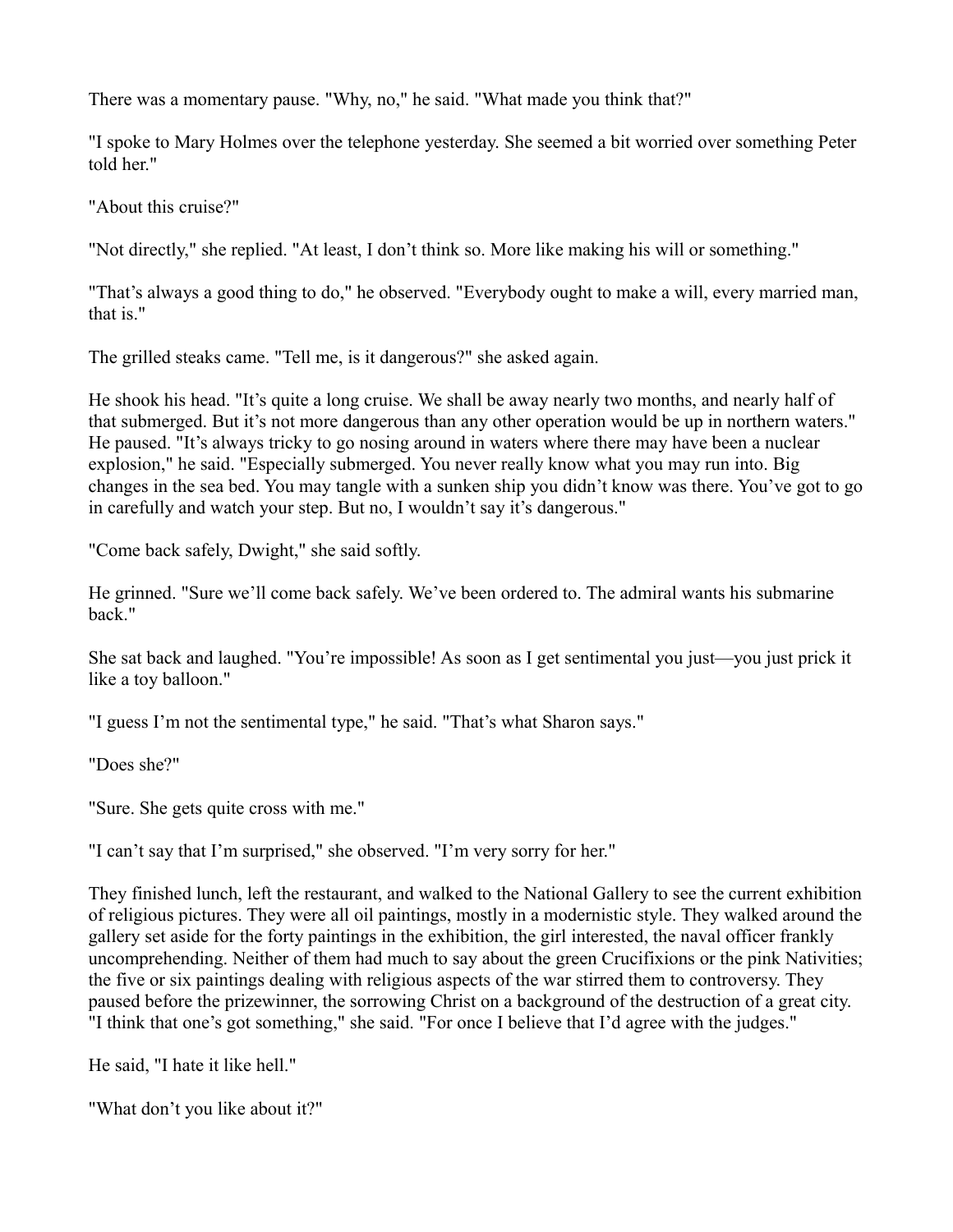He stared at it. "Everything. To me it's just phony. No pilot in his senses would be flying as low as that with thermo-nuclear bombs going off all around. He'd get burned up."

She said, "It's got good composition and good colouring."

"Oh, sure," he replied. "But the subject's phony."

"In what way?"

"If that's meant to be the R.C.A. building, he's put Brooklyn Bridge on the New Jersey side, and the Empire State in the middle of Central Park."

She glanced at the catalogue. "It doesn't say that it's New York."

"Wherever it's meant to be, it's phony," he replied. "It couldn't have looked like that." He paused. "Too dramatic."

He turned away, and looked around him with distaste. "I don't like any part of it," he said.

"Don't you see anything of the religious angle here?" she asked. It was funny to her, because he went to church a lot and she had thought this exhibition would appeal to him.

He took her arm. "I'm not a religious man," he said. "That's my fault, not the artists'. They see things differently than me."

They turned from the exhibition. "Are you interested in paintings?" she asked. "Or are they just a bore?"

"They're not a bore," he said. "I like them when they're full of color and don't try to teach you anything. There's a painter called Renoir, isn't there?"

She nodded. "They've got some Renoirs here. Would you like to see them?"

They went and found the French art, and he stood for some time before a painting of a river and a treeshaded street beside it, with white houses and shops, very French and very colourful. "That's the kind of picture I like," he said. "I've got a lot of time for that."

They strolled around the galleries for a time, chatting and looking at the pictures. Then she had to go; her mother was unwell and she had promised to be home in time to get the tea. He took her to the station on the tram.

In the rush of people at the entrance she turned to him. "Thanks for the lunch," she said, "and for the afternoon. I hope the other pictures made up for the religious ones."

He laughed. "They certainly did. I'd like to go back there again and see more of them. But as for religion, that's just not my line."

"You go to church regularly," she said.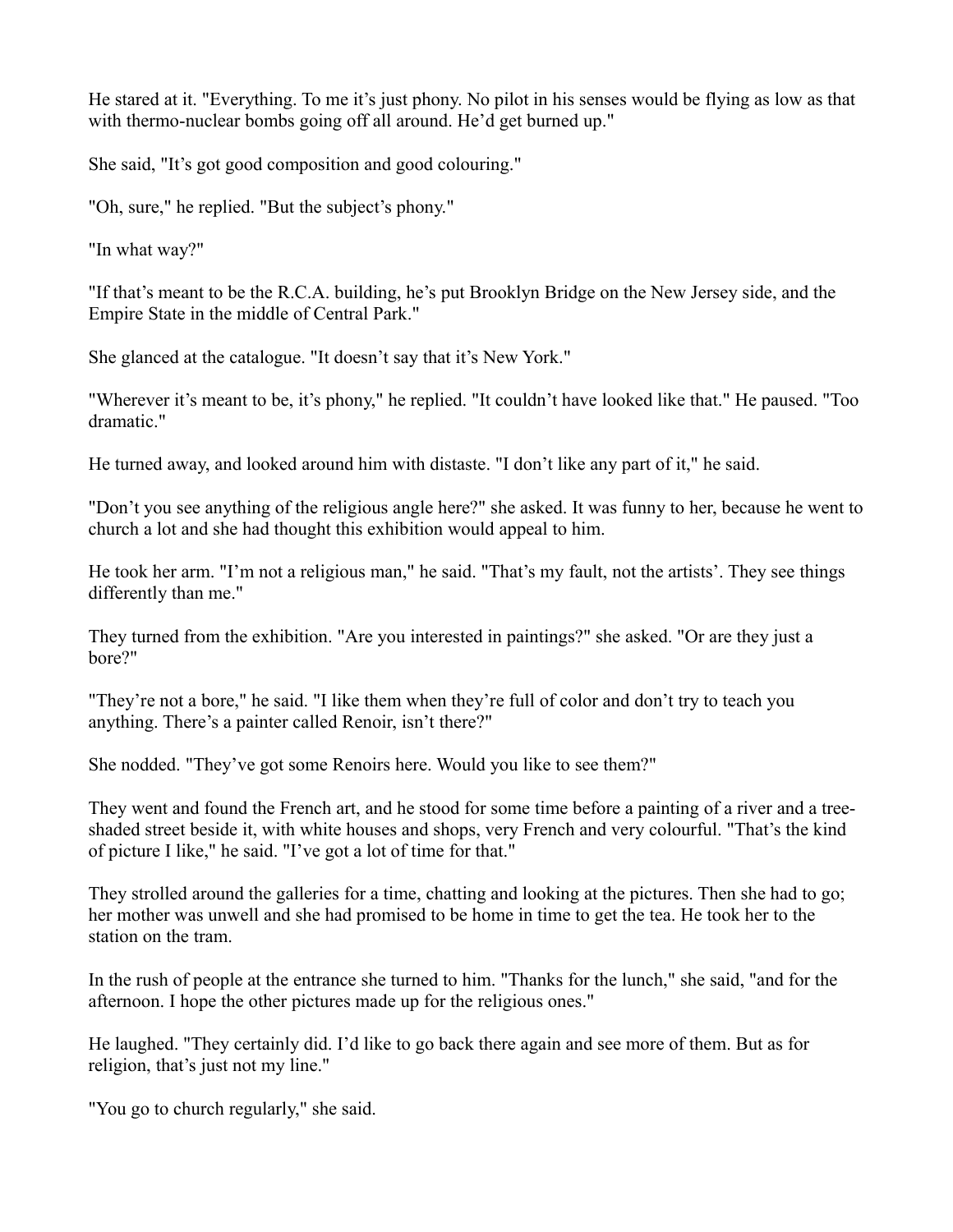"Oh well, that's different," he replied.

She could not argue it with him, nor would she have attempted to in that crowd. She said, "Will we be able to meet again before you go?"

"I'll be busy in the daytime, most days," he said. "We might take in a movie one evening, but we'd have to make it soon. We'll be sailing as soon as the work gets completed, and it's going well right now."

They arranged to meet for dinner on the following Tuesday, and she waved good-bye to him and vanished in the crowd. There was nothing of urgency to take him back to the dockyard, and there was still an hour left before the shops shut. He went out into the streets again and walked along the pavements looking at the shopwindows. Presently he came to a sports store, hesitated for a moment, and went in.

In the fishing department he said to the assistants "I want a spinning outfit, a rod and a reel and a nylon line."

"Certainly, sir," said the assistant. "For yourself?"

The American shook his head. "This is a present for a boy ten years old," he said. "His first rod. I'd like something good quality, but pretty small and light. You got anything in Fiberglas?"

The assistant shook his head. "I'm afraid we're right out of those at the moment." He reached down a rod from the rack. "This is a very good little rod in steel."

"How would that stand up in sea water, for rusting? He lives by the sea, and you know what kids are."

"They stand up all right," the assistant said. "We sell a lot of these for sea fishing." He reached for reels while Dwight examined the rod and tested it in his hand. "We have these plastic reels for sea fishing, or I can give you a multiplying reel in stainless steel. They're the better job, of course, but they come out a good deal more expensive."

Dwight examined them. "I think I'll take the multiplier."

He chose the line, and the assistant wrapped the three articles together in a parcel. "Makes a nice present for a boy," he observed.

"Sure," said Dwight. "He'll have a lot of fun with that." He paid and took the parcel, and went through into that portion of the store that sold children's bicycles and scooters. He said to the girl, "Have you got a Pogo stick?"

"A Pogo stick? I don't think so. I'll ask the manager." The manager came to him. "I'm afraid we're right out of Pogo sticks. There hasn't been a great deal of demand for them recently, and we sold the last only a few days ago."

"Will you be getting any more in?"

"I put through an order for a dozen. I don't know when they'll arrive. Things are getting just a bit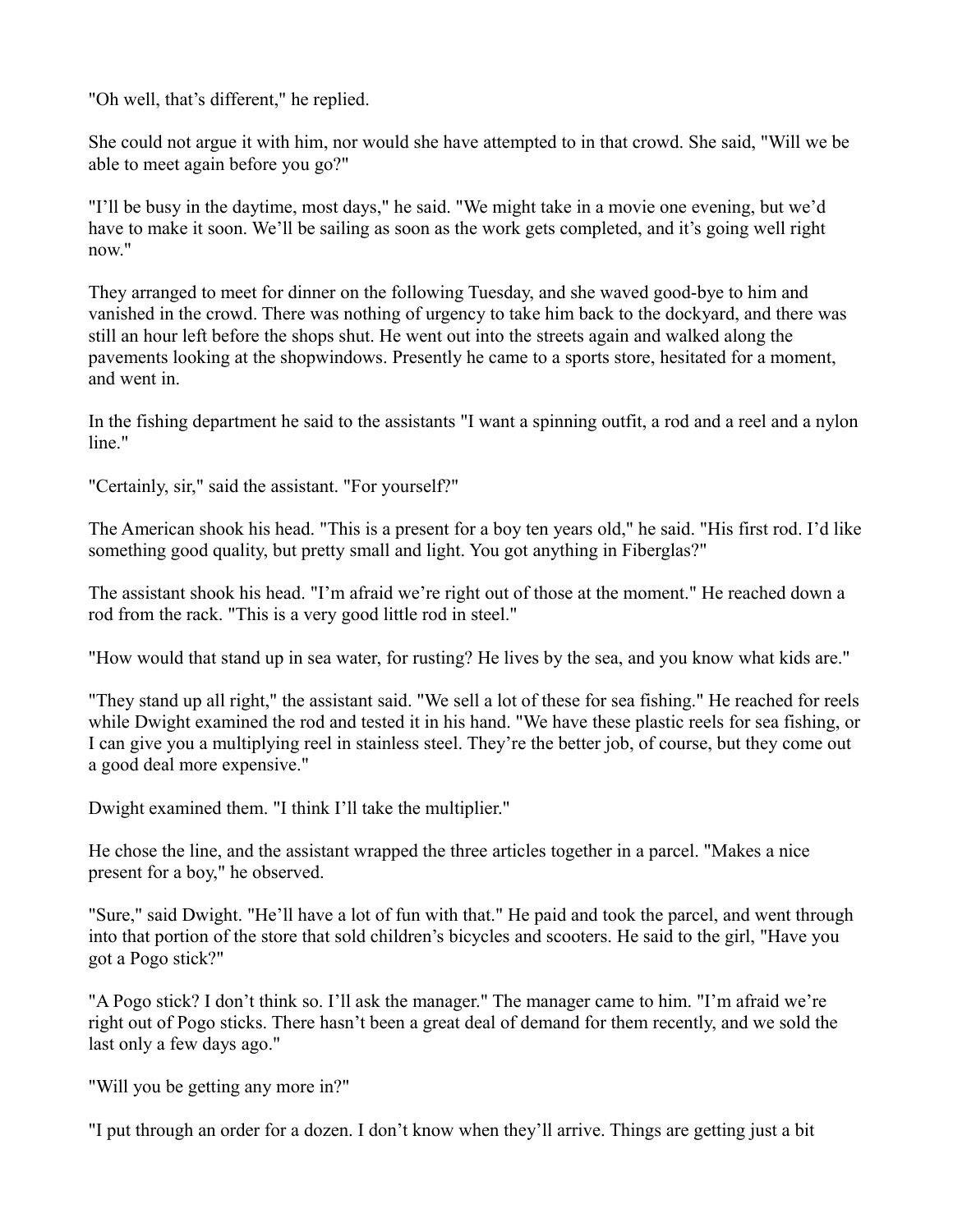disorganized, you know. It was for a present, I suppose?"

The commander nodded. "I wanted it for a little girl of six.

"We have these scooters. They make a nice present for a little girl that age."

He shook his head. "She's got a scooter."

"We have these children's bicycles, too."

Too bulky and too awkward, but he did not say so. "No, it's a Pogo stick I really want. I think I'll shop around, and maybe come back if I can't get one."

"You might try McEwen's," said the man helpfully. "They might have one left."

He went out and tried McEwen's, but they, too, were out of Pogo sticks. He tried another shop with similar results; Pogo sticks, it seemed, were off the market. The more frustration he encountered, the more it seemed to him that a Pogo stick was what he really wanted, and that nothing else would do. He wandered into Collins Street looking for another toy shop, but here he was out of the toy shop district and in a region of more expensive merchandise.

In the last of the shopping hour he paused before a jeweller's window. It was a shop of good quality; he stood for a time looking in at the windows. Emeralds and diamonds would be best. Emeralds went magnificently with her dark hair.

He went into the shop. "I was thinking of a bracelet," he said to the young man in the black morning coat. "Emeralds and diamonds, perhaps. Emeralds, anyway. The lady's dark, and she likes to wear green. You got anything like that?"

The man went to the safe, and came back with three bracelets which he laid on a black velvet pad. "We have these, sir," he said. "What sort of price had you in mind?"

"I wouldn't know," said the commander. "I want a nice bracelet."

The assistant picked one up. "We have this, which is forty guineas or this one which is sixty-five guineas. They are very attractive, I think."

"What's that one, there?"

The man picked it up. "That is much more expensive, sir. It's a very beautiful piece." He examined the tiny tag.

"That one is two hundred and twenty-five guineas."

It glowed on the black velvet. Dwight picked it up and examined it. The man had spoken the truth when he had said it was a lovely piece. She had nothing like it in her jewel box. He knew that she would love it.

"Would that be English or Australian work?" he asked. The man shook his head. "This came originally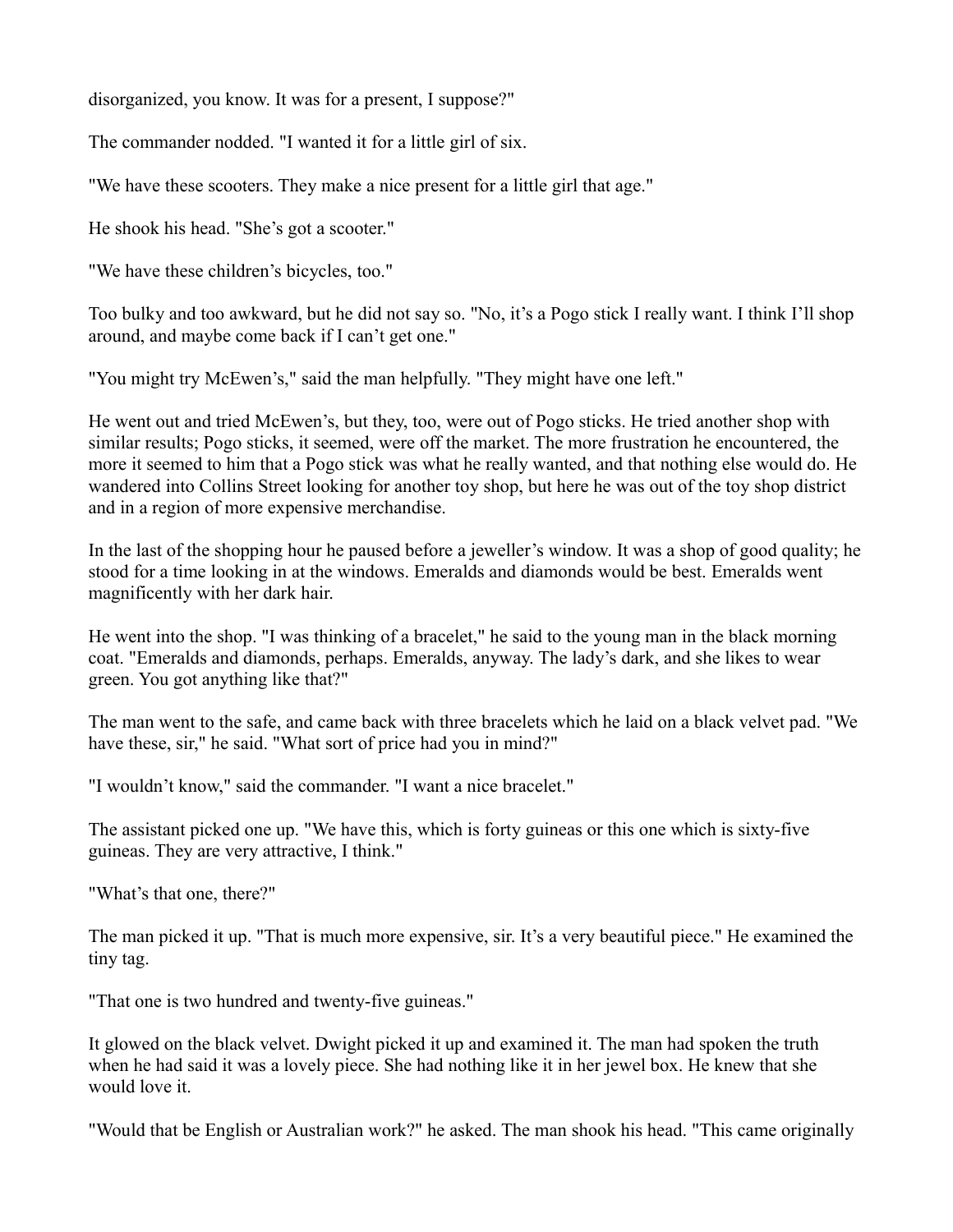from Cartier's, in Paris. It came to us from the estate of a lady in Toorak. It's in quite new condition, as you see. Usually we find that the clasp needs attention, but this didn't even need that. It is in quite perfect order."

He could picture her delight in it. "I'll take that," he said. "I'll have to pay you with a cheque. I'll call in and pick it up tomorrow or the next day."

He wrote the cheque and took his receipt. Turning away, he stopped, and turned back to the man. "One thing," he said. "You wouldn't happen to know where I could buy a Pogo stick, a present for a little girl? Seems they're kind of scarce around here just at present."

"I'm afraid I can't, sir," said the man. "I think the only thing to do would be to try all the toy shops in turn."

The shops were closing and there was no time that night to do any more. He took his parcel back with him to Williamstown, and when he reached the carrier he went down into the submarine and laid it along the back of his berth, where it was inconspicuous. Two days later, when he got his bracelet, he took that down into the submarine also and locked it away in the steel cupboard that housed the confidential books.

That day a Mrs. Hector Fraser took a broken silver cream jug to the jeweller's to have the handle silversoldered. Walking down the street that afternoon she encountered Moira Davidson, whom she had known from a child. She stopped and asked after her mother. Then she said, "My dear, you know Commander Towers, the American, don't you?"

The girl said, "Yes. I know him quite well. He spent a week-end out with us the other day."

"Do you think he's crazy? Perhaps all Americans are crazy. I don't know."

The girl smiled. "No crazier than all the rest of us, these days. What's he been up to?"

"He's been trying to buy a Pogo stick in Simmonds'."

Moira was suddenly alert. "A Pogo stick?"

"My dear, in Simmonds' of all places. As if they'd sell Pogo sticks there! It seems he went in and bought the most beautiful bracelet and paid some fabulous price for it. That wouldn't be for you by any chance?"

"I haven't heard about it. It sounds very unlike him."

"Au well, you never know with these men. Perhaps he'll spring it on you one day as a surprise."

"But what about the Pogo stick?"

"Well, then when he'd bought the bracelet he asked Mr. Thompson, the fair-haired one, the nice young man—he asked him if he knew where he could buy a Pogo stick. He said he wanted it for a present for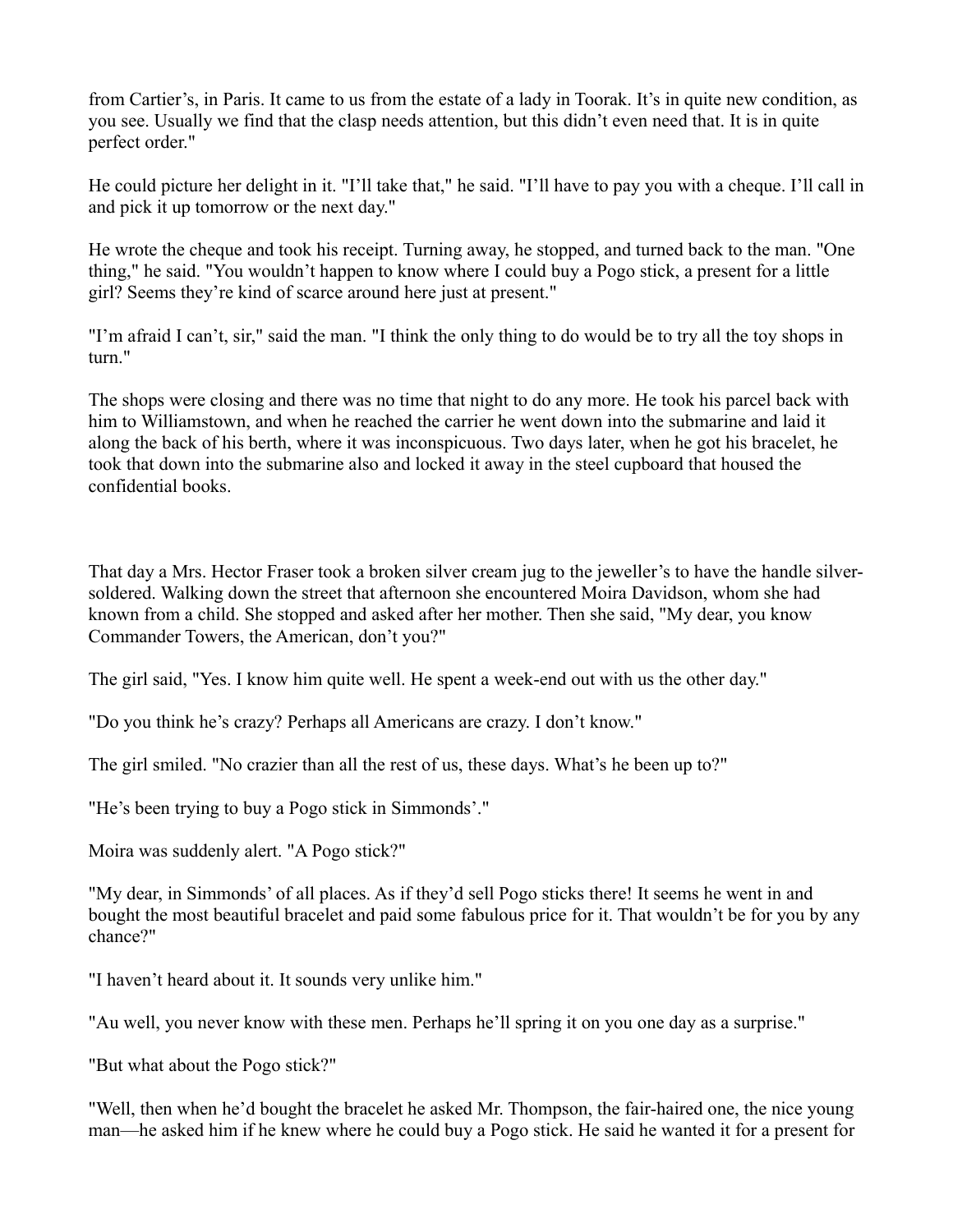a little girl."

"What's wrong with that?" Miss Davidson asked quietly. "It would make a very good present for a little girl of the right age."

"I suppose it would. But it seems such a funny thing for the captain of a submarine to want to buy. In Simmonds' of all places."

The girl said, "He's probably courting a rich widow with a little girl. The bracelet for the mother and the Pogo stick for the daughter. What's wrong with that?"

"Nothing," said Mrs. Fraser, "only we all thought that he was courting you."

"That's just where you've been wrong," the girl said equably. "It's me that's been courting him." She turned away. "I must get along. It's been so nice seeing you. I'll tell Mummy."

She walked on down the street, but the matter of the Pogo stick stayed in her mind. She went so far that afternoon as to inquire into the condition of the Pogo stick market, and found it to be depressed. If Dwight wanted a Pogo stick, he was evidently going to have some difficulty in getting one.

Everyone was going a bit mad these days, of course—Peter and Mary Holmes with their garden, her father with his farm progamme, John Osborne with his racing motorcar, Sir Dougias Froude with the club port, and now Dwight Towers with his Pogo stick. Herself also, possibly, with Dwight Towers. All with an eccentricity that verged on madness, born of the times they lived in.

She wanted to help him, wanted to help him very much indeed, and yet she knew she must approach this very cautiously. When she got home that evening she went to the lumber room and pulled out her old Pogo stick and rubbed the dirt off it with a duster. The wooden handle might be sandpapered and revarnished by a skilled craftsman and possibly it might appear as new, though wet had made dark stains in the wood. Rust had eaten deeply into the metal parts, however, and at one point the metal step was rusted through. No amount of paint could ever make that part of it look new, and her own childhood was still close enough to raise in her distaste at the thought of a secondhand toy. That wasn't the answer.

She met him on Tuesday evening for the movie, as they had arranged. Over dinner she asked him how the submarine was getting on. "Not too badly," he told her. "They're giving us a second electrolytic oxygen regeneration outfit to work in parallel with the one we've got. I'd say that work might be finished by tomorrow night, and then we'll run a test on Thursday. We might get away from here by the end of the week."

"Is that very important?"

He smiled. "We shall have to run submerged for quite a while. I wouldn't like to run out of air, and have to surface in the radioactive area or suffocate."

"Is this a sort of spare set, then?"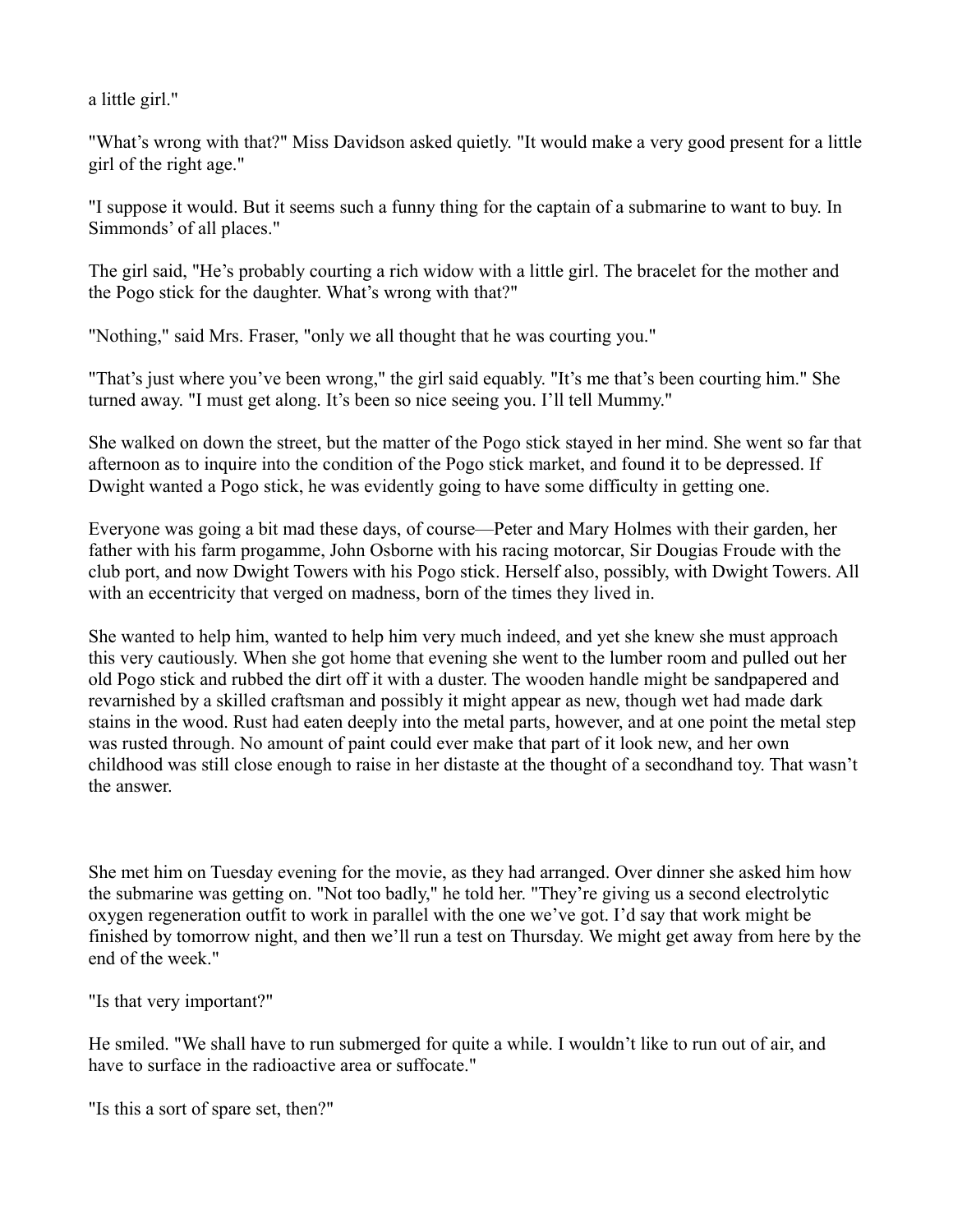He nodded. "We were lucky to get it. They had it over in the naval stores, in Fremantle."

He was absent-minded that evening. He was pleasant and courteous to her, but she felt all the time that he was thinking of other things. She tried several times during dinner to secure his interest, but failed. It was the same in the movie theatre; he went through all the motions of enjoying it and giving her a good time, but there was no life in the performance. She told herself that she could hardly expect it to be otherwise, with a cruise like that ahead of him.

After the show they walked down the empty streets towards the station. As they neared it she stopped at the dark entrance to an arcade, where they could talk quietly. "Stop here a minute, Dwight," she said. "I want to ask you something."

"Sure," he said kindly. "Go ahead."

"You're worried over something, aren't you?"

"Not really. I'm afraid I've been bad company tonight."

"Is it about the submarine?"

"Why no, honey. I told you, there's nothing dangerous in that. It's just another job."

"It's not about a Pogo stick, is it?"

He stared at her in amazement in the semidarkness. "Say, how did you get to hear about that?"

She laughed gently. "I have my spies. What did you get for Junior?"

"A fishing rod." There was a pause, and then he said, "I suppose you think I'm nuts."

She shook her head. "I don't. Did you get a Pogo stick?"

"No. Seems like they're completely out of stock."

"I know." They stood in silence for a moment. "I had a look at mine," she said. "You can have that if it's any good to you. But it's awfully old, and the metal parts are rusted through. It works still, but I don't think it could ever be made into a very nice present."

He nodded. "I noticed that. I think we'll have to let it go, honey. If I get time before we sail, I'll come up here and shop around for something else."

She said, "I'm quite sure it must be possible to get a Pogo stick. They must have been made somewhere here in Melbourne. In Australia, anyway. The trouble is to get one in the time."

"Leave it," he said. "It was just a crazy idea I had. It's not important."

"It is important," she said. "It's important to me." She raised her head. "I can get one for you by the time you come back," she said. "I'll do that, even if I have to get it made. I know that isn't quite what you want. But would that do?"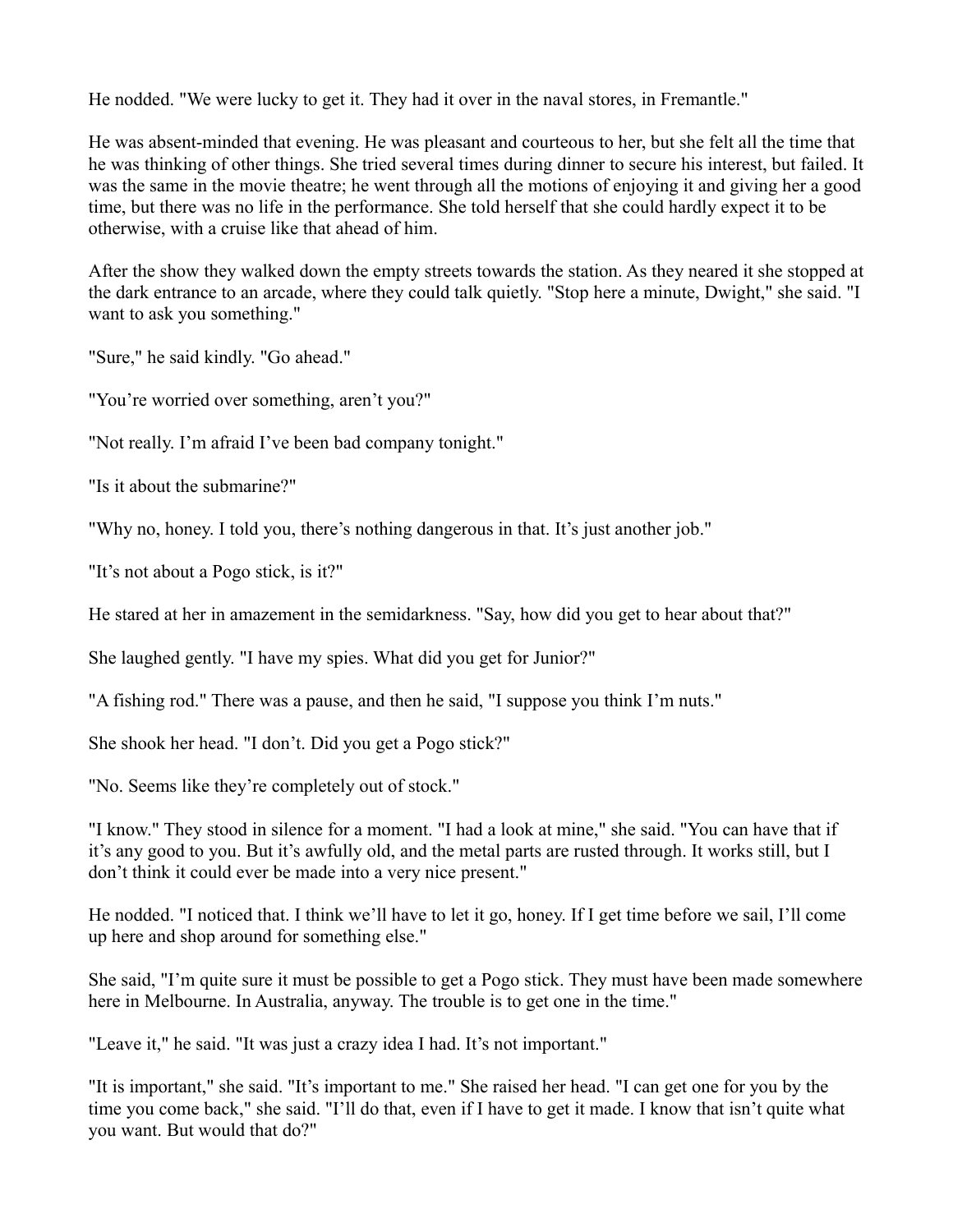"That's mighty kind of you," he said huskily. "I could tell her you were bringing it along with you."

"I could do that," she said. "But anyway, I'll have it with me when we meet again."

"You might have to bring it a long way," he said.

"Don't worry, Dwight. I'll have it with me when we meet."

In the dark alcove he took her in his arms and kissed her. "That's for the promise," he said softly, "and for everything else. Sharon wouldn't mind me doing this. It's from us both."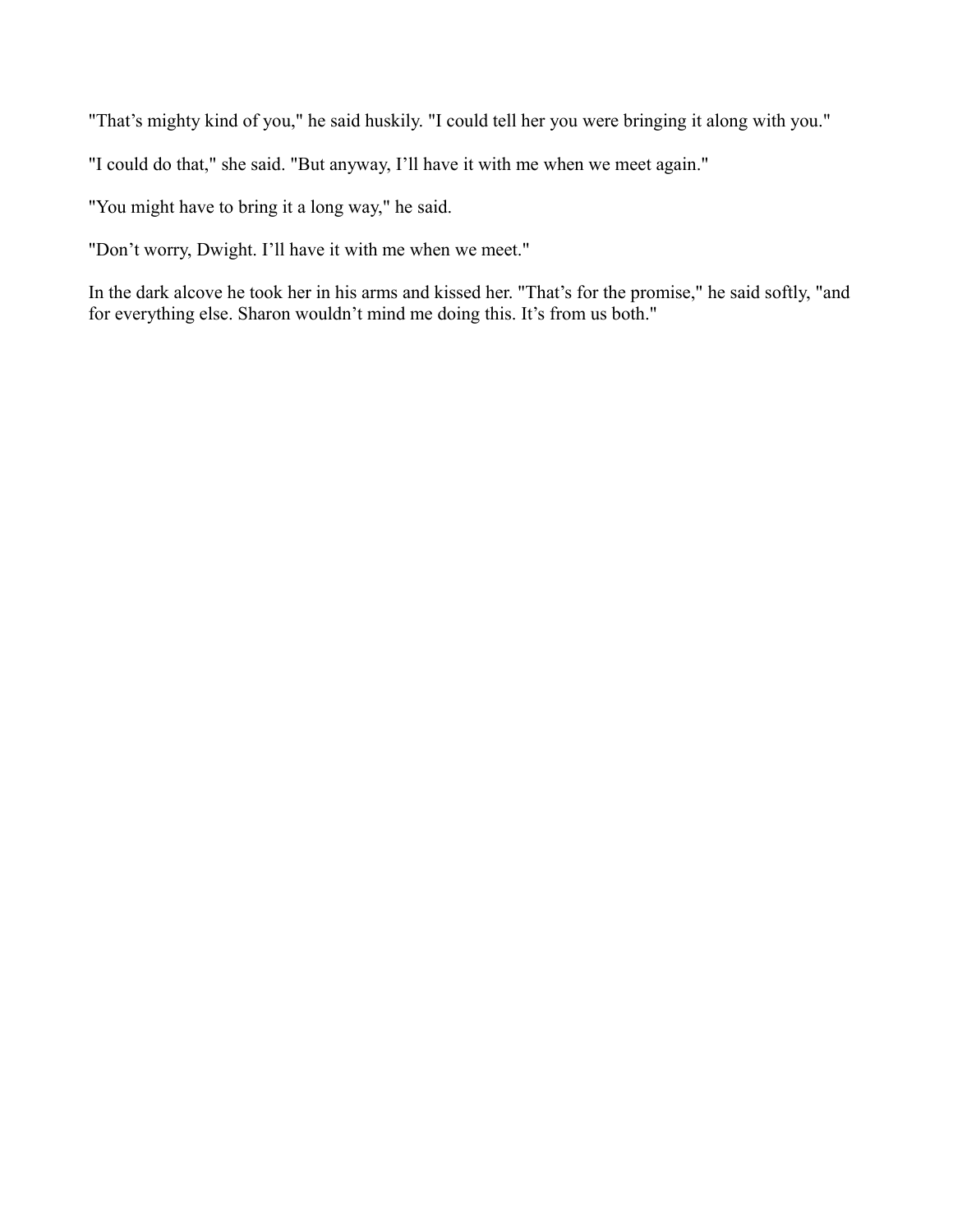## **6**

Twenty-five days later, USS. Scorpion was approaching the first objective of her cruise. It was ten days since she had submerged thirty degrees south of the equator. She had made her landfall at San Nicolas Island off Los Angeles and had given the city a wide berth, troubled about unknown mineflelds. She had set a course outside Santa Rosa and had closed the coast to the west of Santa Barbara; from there she had followed it northwards cruising at periscope depth about two miles offshore. She had ventured cautiously into Monterey Bay and had inspected the fishing port, seeing no sign of life on shore and learning very little. Radioactivity was uniformly high, so that they judged it prudent to keep the hull submerged.

They inspected San Francisco from five miles outside the Golden Gate. All they learned was that the bridge was down. The supporting tower at the south end seemed to have been overthrown. The houses visible from the sea around Golden Gate Park had suffered much from fire and blast; it did not look as if any of them were habitable. They saw no evidence of any human life, and the radiation level made it seem improbable that life could still exist in that vicinity.

They stayed there for some hours, taking photographs through the periscope and making such a survey as was possible. They went back southwards as far as Hall Moon Bay and closed the coast to within half a mile, surfacing for a time and calling through the loud hailer. The houses here did not appear to be much damaged, but there was no sign of any life on shore. They stayed in the vicinity till dusk, and then set course towards the north, rounding Point Reyes and going on three or four miles offshore, following the coast.

Since crossing the equator it had been their habit to surface once in every watch to get the maximum antenna height, and to listen for the radio transmission from Seattle. They had heard it once, in latitude five north; it had gone on for about forty minutes, a random, meaningless transmission, and then had stopped. They had not heard it since. That night, somewhere off Fort Bragg, they surfaced in a still northwesterly wind and a rising sea, and directly they switched on the direction finder they heard it again. This time they were able to pinpoint it fairly accurately.

Dwight bent over the navigation table with Lieutenant Sunderstrom as he plotted the bearing. "Santa Maria," he said. "Looks like you were right."

They stood listening to the meaningless jumble coming out of the speaker. "It's fortuitous," the lieutenant said at last. "That's not someone keying, even somebody that doesn't know about radio. That's something that's just happening."

"Sounds like it." He stood listening. "There's power there," he said. "Where there's power there's people."

"It's not absolutely necessary," the lieutenant said.

"Hydroelectric," Dwight said. "I know it. But hell, those turbines won't run two years without maintenance."

"You wouldn't think so. Some of them are mighty good machinery."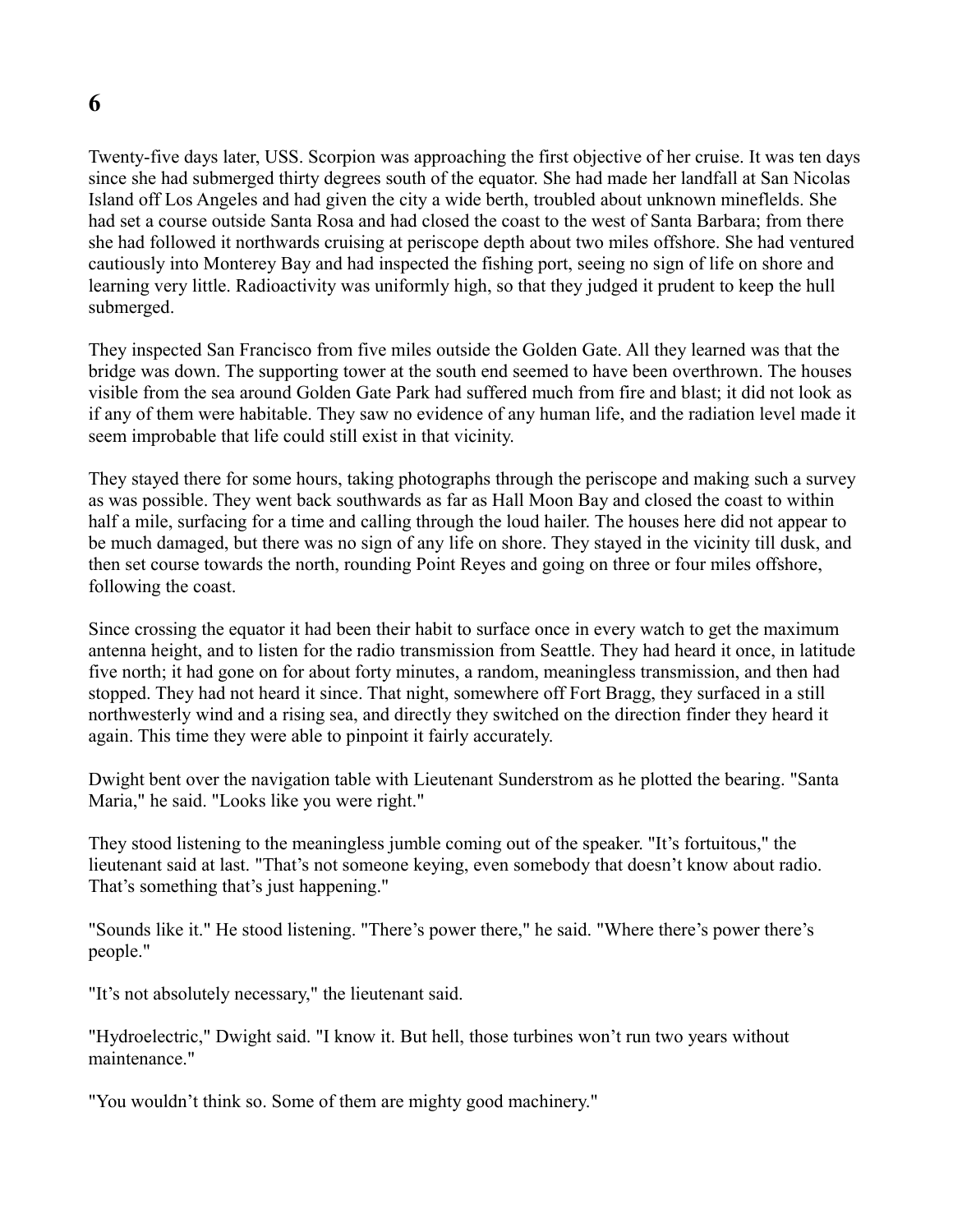Dwight grunted, and turned back to the charts. "I'll aim to be off Cape Flattery at dawn. We'll go on as we're going now and get a fix around midday, and adjust speed then. If it looks all right from there, I'll take her in, periscope depth, so we can blow tanks if we hit anything that shouldn't be there. Maybe we'll be able to go right up to Santa Maria. Maybe we won't. You ready to go on shore if we do?"

"Sure," said the lieutenant. "I'd kind of like to get out of the ship for a while."

Dwight smiled. They had been submerged now for eleven days, and though health was still good they were all suffering from nervous tension. "Let's keep our fingers crossed," he said, "and hope we can make it."

"You know something?" said the lieutenant. "If we can't get through the strait, maybe I could make it overland." He pulled out a chart. "If we got in to Grays Harbor I could get on shore at Hoquiam or Aberdeen. This road runs right through to Bremerton and Santa Maria."

"It's a hundred miles."

"I could probably pick up a car, and gas."

The captain shook his head. Two hundred miles in a light radiation suit, driving a hot car with hot gas over hot country was not practical. "You've only got a two hours' air supply," he said. "I know you could take extra cylinders. But it's not practical. We'd lose you, one way or another. It's not that important, anyway."

They submerged again, and carried on upon the course. When they surfaced four hours later the transmission had stopped.

They carried on towards the north all the next day, most of the time at periscope depth. The morale of his crew was now becoming important to the captain. The close confinement was telling on them; no broadcast entertainment had been available for a long time, and the recordings they could play over the speakers had long grown stale. To stimulate their minds and give them something to talk about he gave free access to the periscope to anyone who cared to use it, though there was little to look at. This rocky and somewhat uninteresting coast was their home country and the sight of a café with a Buick parked outside it was enough to set them talking and revive starved minds.

At midnight they surfaced according to their routine, off the mouth of the Columbia River. Lieutenant Benson was coming to relieve Lieutenant Commander Farrell. The lieutenant commander raised the periscope from the well and put his face to it, swinging it around. Then he turned quickly to the other officer. "Say, go and call the captain. Lights on shore, thirty to forty degrees on the starboard bow."

In a minute or two they were all looking through the periscope in turn and studying the chart, Peter Holmes and John Osborne with them. Dwight bent over the chart with his executive officer. "On the Washington side of the entrance," he said. "They'll be around these places Long Beach and Ilwaco. There's nothing in the State of Oregon."

From behind him Lieutenant Sunderstrom said, "Hydroelectric."

"I guess so. If there's lights it would explain a lot." He turned to the scientist. "What's the outside radiation level, Mr. Osborne?"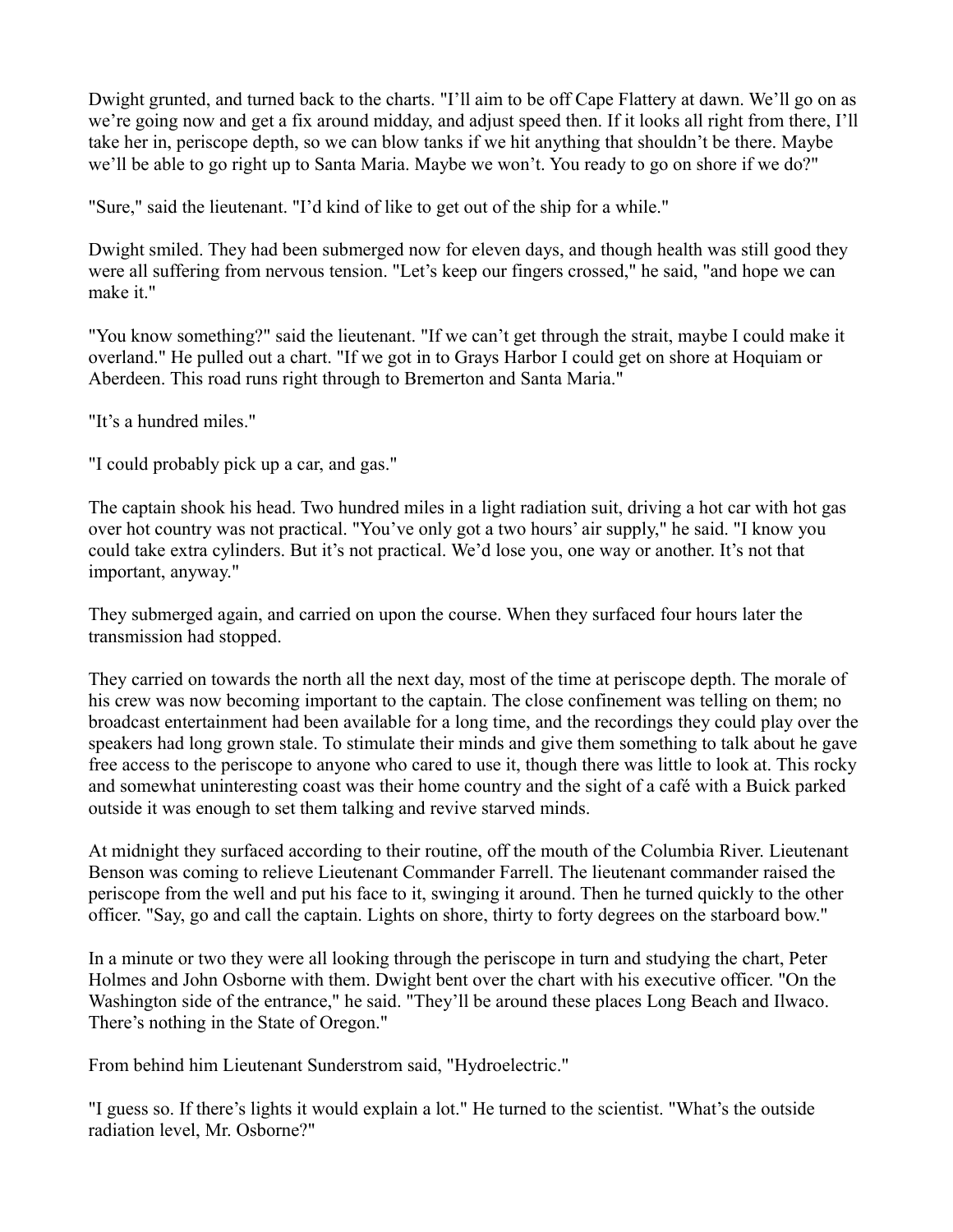"Thirty in the red, sir."

The captain nodded. Much too high for life to be maintained, though not immediately lethal; there had been little change in the last five or six days. He went to the periscope himself and stood there for a long time. He did not care to take his vessel closer to the shore, at night. "Okay," he said at last. "We'll carry on the way we're going now. Log it, Mr. Benson."

He went back to bed. Tomorrow would be an anxious, trying day; he must get his sleep. In the privacy of his little curtained cabin he unlocked the safe that held the confidential books and took out the bracelet; it glowed in the synthetic light. She would love it. He put it carefully in the breast pocket of his uniform suit. Then he went to bed again, his hand upon the fishing rod, and slept.

They surfaced again at four in the morning, just before dawn, a little to the north of Grays Harbor. No lights were visible on shore, but as there were no towns and few roads in the district that evidence was inconclusive. They went down to periscope depth and carried on. When Dwight came to the control room at six o'clock the day was bright through the periscope and the crew off duty were taking turns to look at the desolate shore. He went to breakfast and then stood smoking at the chart table, studying the minefield chart that he already knew so well, and the well-remembered entrance to the Juan de Fuca Strait.

At seven forty-five his executive officer reported that Cape Flattery was abeam. The captain stubbed out his cigarette. "Okay," he said. "Take her in, Commander. Course is zero seven five. Fifteen knots."

The hum of the motors dropped to a lower note for the first time in three weeks; within the hull the relative silence was almost oppressive. All morning they made their way southeastwards down the strait between Canada and the United States, taking continuous bearings through the periscope, keeping a running plot at the chart table and altering course many times. They saw little change on shore, except in one place on Vancouver Island near Jordan River where a huge area on the southern slopes of Mount Valentine seemed to have been burned and blasted. They judged this area to be no less than seven miles long and five miles wide; in it no vegetation seemed to grow although the surface of the ground seemed un disturbed.

"I'd say that's an air burst," the captain said, turning from the periscope. "Perhaps a guided missile got one there."

As they approached more populous districts there were always one or two men waiting to look through the periscope as soon as the officers relinquished it. Soon after midday they were off Port Townsend and turning southwards into Puget Sound. They went on, leaving Whidbey Island on the port hand, and in the early afternoon they came to the mainland at the little town of Edmonds, fifteen miles north of the centre of Seattle. They were well past the mine defences by that time. From the sea the place seemed quite undamaged, but the radiation level was still high.

The captain stood studying it through the periscope. If the Geiger counter was correct no life could exist there for more than a few days, and yet it all looked so normal in the spring sunlight that he felt there must be people there. There did not seem to be glass broken in the windows, even, save for a pane here and there. He turned from the periscope. "Left ten, seven knots," he said. "We'll close the shore here, and lie off the jetty, and hail for a while."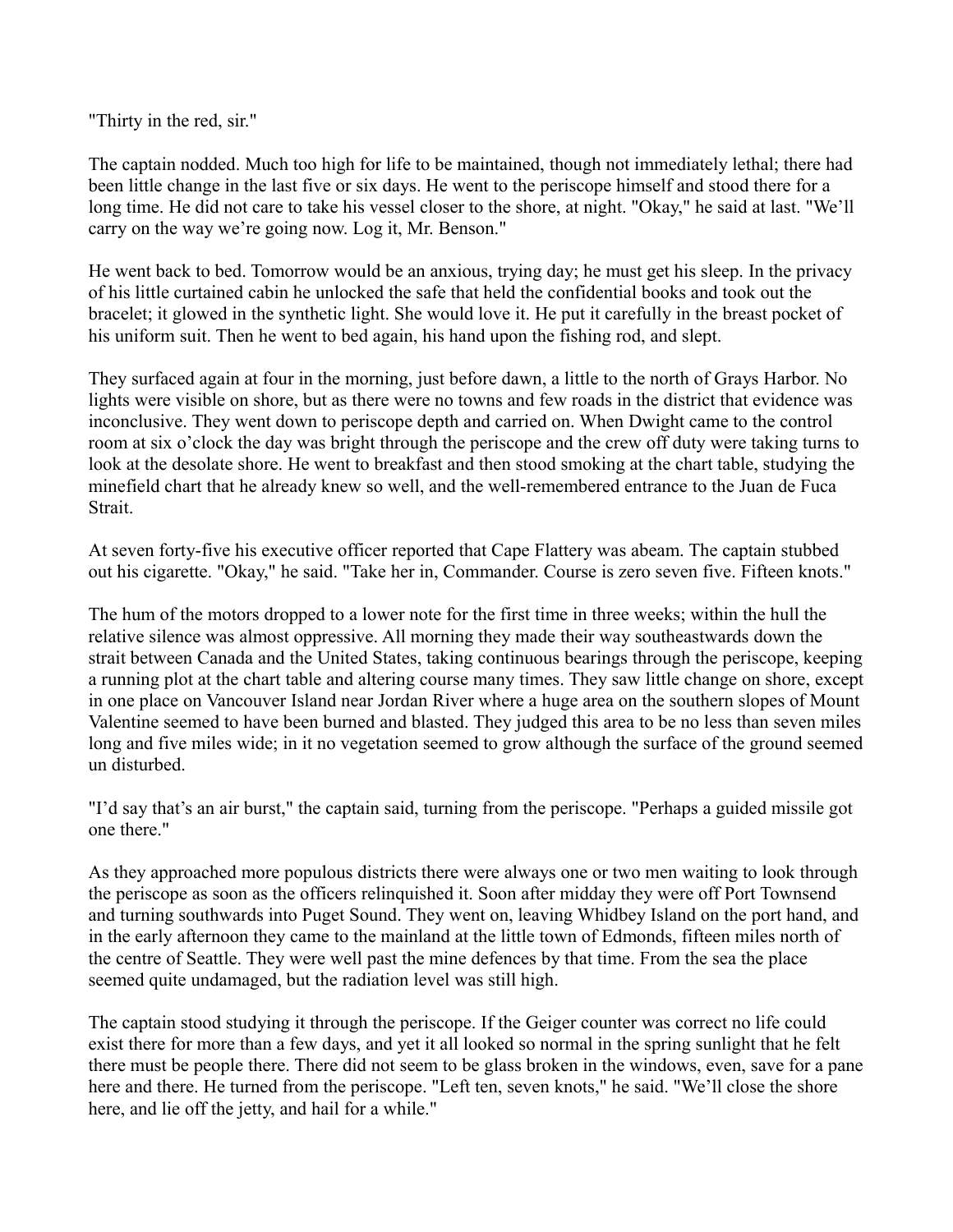He relinquished the command to his executive, and ordered the loud hailer to be tested and made ready. Lieutenant Commander Farrell brought the vessel to the surface and took her in, and they lay to a hundred yards from the boat jetty, watching the shore.

The chief of the boat touched the executive officer on the shoulder. "Be all right for Swain to have a look, sir?" he inquired. "This is his home town." Yeoman First Class Ralph Swain was a radar operator.

"Oh, sure."

He stepped aside, and the yeoman went to the periscope. He stood there for a long while, and then raised his head. "Ken Puglia's got his drugstore open," he said. "The door's open and the shades are up. But he's left his neon sign on. It's not like Ken to leave that burning in the daytime."

The chief asked, "See anybody moving around, Ralph?"

The radar operator bent to the eyepieces again. "No. There's a window broken in Mrs. Sullivan's house, up at the top."

He stood looking for three or four long minutes, till the executive officer touched him on the shoulder and took the periscope. He stood back in the control room.

The chief said, "See your own house, Ralphie?"

"No. You just can't see that from the sea. It's up Rainier Avenue, past the Safeway." He fidgeted irritably. "I don't see anything different," he said. "It all looks just the same."

Lieutenant Benson took the microphone and began hailing the shore. He said, "This is U. S. Submarine Scorpion calling Edmonds. U. S. Submarine Scorpion calling Edmonds. If anybody is listening, will you please come to the waterfront, to the jetty at the end of Main Street. U. S. Submarine calling Edmonds."

The yeoman left the control room and went forward. Dwight Towers came to the periscope, detached another sailor from it, and stood looking at the shore. The town sloped upwards from the waterfront giving a good view of the street and the houses. He stood back after a while. "There doesn't seem to be much wrong on shore," he said. "You'd think with Boeing as the target all this area would have been well plastered."

Farrell said, "The defences here were mighty strong. All the guided missiles in the book."

"That's so. But they got through to San Francisco."

"It doesn't look as though they ever got through here." He paused. "There was that air burst, way back in the strait."

Dwight nodded. "See that neon sign that's still alight, over the drugstore?" He paused. "We'll go on calling here for quite a while—say, half an hour."

"Okay, sir."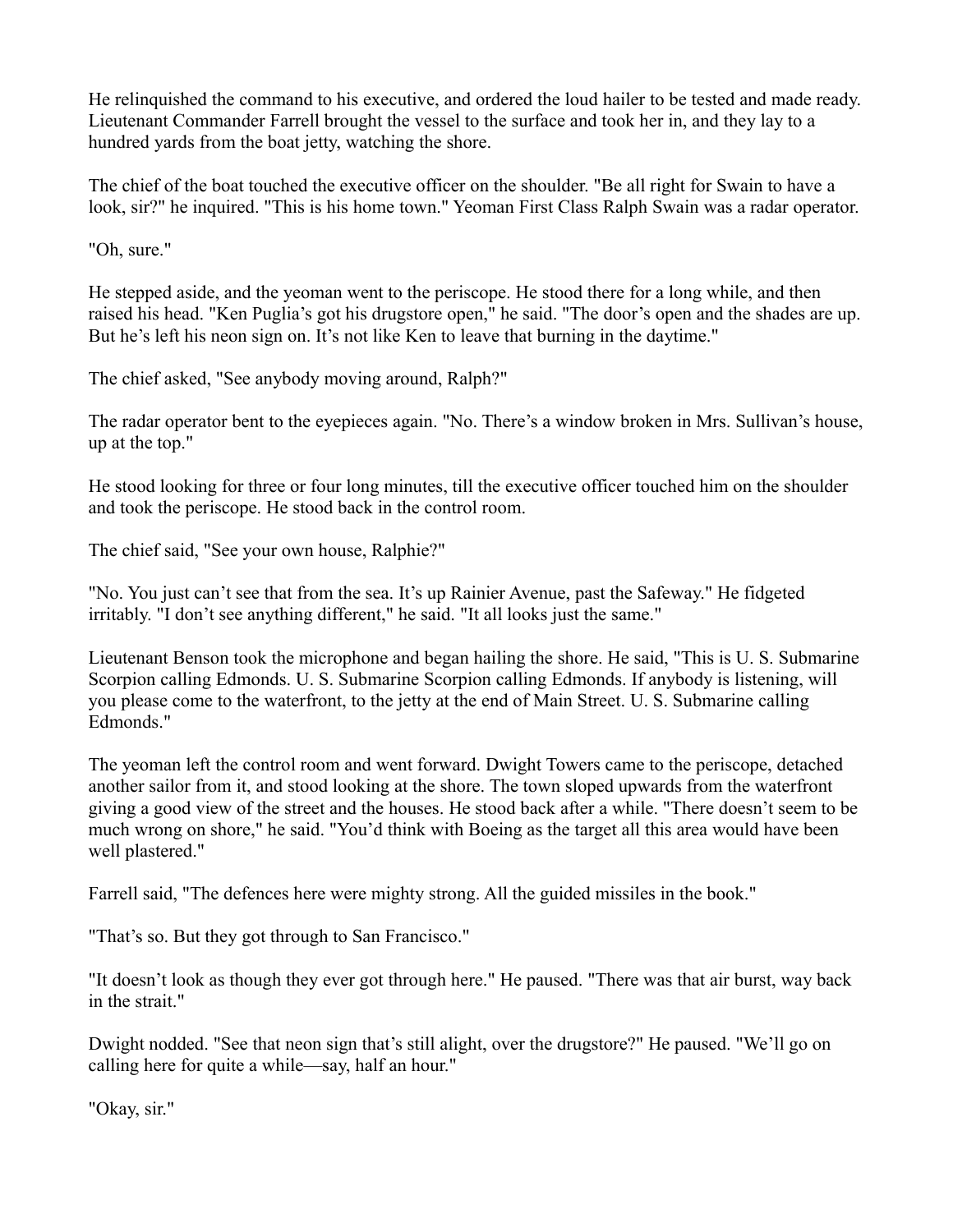The captain stood back from the periscope and the executive officer took it, and issued a couple of orders to keep the ship in position. At the microphone the lieutenant went on calling; Dwight lit a cigarette and leaned back on the chart table. Presently he stubbed out the cigarette and glanced at the clock.

From forward there was the clang of a steel hatch; he started and looked round. It was followed a moment later by another, and then footsteps on the deck above them. There were steps running down the alley, and Lieutenant Hirsch appeared in the control room. "Swain got out through the escape hatch, sir," he said. "He's out on deck now!"

Dwight bit his lip. "Escape hatch closed?"

"Yes, sir. I checked that."

The captain turned to the chief of the boat. "Station a guard on the escape hatches forward and aft."

There was a splash in the water beside the hull as Mortimer ran off. Dwight said to Farrell, "See if you can see what he's doing."

The executive dropped the periscope down and put it to maximum depression, sweeping around. The captain said to Hirsch, "Why didn't somebody stop him?"

"I guess he did it too quick. He came from aft and sat down, kind of biting his nails. Nobody paid him much attention. I was in the forward torpedo flat, so I didn't see. First they knew, he was in the escape trunk with the door shut, and the outer hatch open to the air. Nobody cared to chase out there after him.''

Dwight nodded. "Sure. Get the trunk blown through and then go in and see the outer hatch is properly secure."

From the periscope Farrell said, "I can see him.

He's swimming for the jetty."

Dwight stooped almost to the deck and saw the swimmer.

He stood up and spoke to Lieutenant Benson at the microphone. The lieutenant touched the volume control and said, "Yeoman Swain, hear this." The swimmer paused and trod water. "The captain's orders are that you return immediately to the ship. If you come back at once he will take you on board again and take a chance on the contamination. You are to come back on board right now."

From the speaker above the navigation table they all heard the reply, "You go and get stuffed!"

A faint smile flickered on the captain's face. He bent again to the periscope and watched the man swim to the shore, watched him clamber up the ladder at the jetty. Presently he stood erect. "Well, that's it," he remarked. He turned to John Osborne by his side. "How long would you say he'll last?"

"He'll feel nothing for a time," said the scientist. "He'll probably be vomiting tomorrow night. After that—well, it's just anybody's guess, sir. It depends upon the constitution of the individual."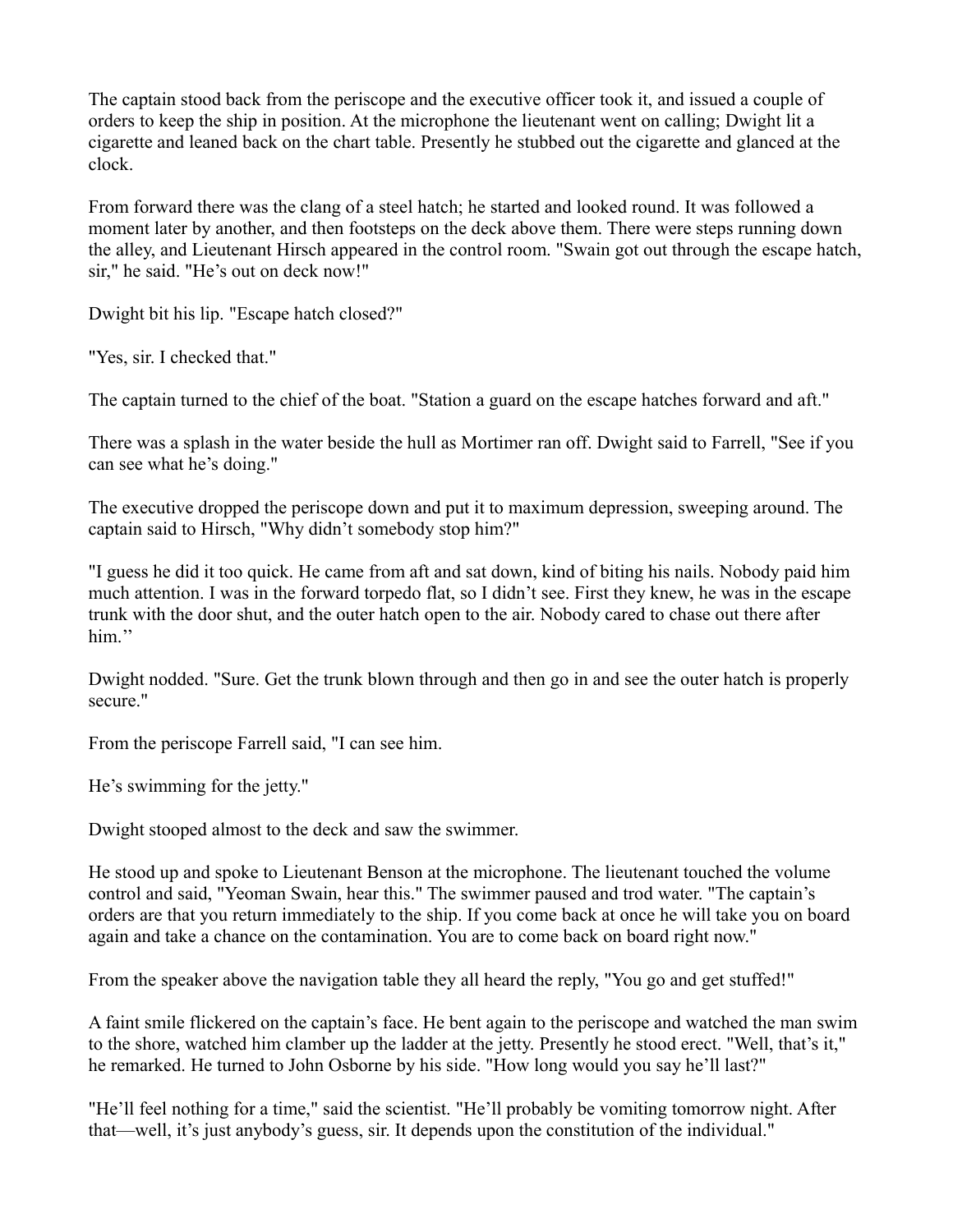"Three days? A week?"

"I should think so. I shouldn't think it could be longer, at this radiation level."

"And we'd be safe to take him back—till when?"

"I've got no experience. But after a few hours everything that he evacuates would be contaminated. We couldn't guarantee the safety of the ship's company if he should be seriously ill on board."

Dwight raised the periscope and put his eyes to it. The man was still visible walking up the street in his wet clothes. They saw him pause at the door of the drugstore and look in; then he turned a corner and was lost to sight. The captain said, "Well, he doesn't seem to have any intention of coming back." He turned over the periscope to his executive. "Secure that loud hailer. The course is for Santa Maria, in the middle of the channel. Ten knots."

There was dead silence in the submarine, broken only by the helm orders, the low murmur of the turbines, and the intermittent whizzing of the steering engine. Dwight Towers went heavily to his cabin, and Peter Holmes followed him. He said, "You're not going to try to get him back, sir? I could go on shore in a radiation suit."

Dwight glanced at his liaison officer. "That's a nice offer, Commander, but I won't accept it. I thought of that myself. Say we put an officer on shore with a couple of men to go fetch him. First we've got to find him. Maybe we'd be stuck off here four or five hours, and then not know if we'd be risking everybody in the ship by taking him back in with us. Maybe he'll have eaten contaminated food, or drunk contaminated water … " He paused. "There's another thing. On this mission we shall be submerged and living on tinned air for twenty-seven days, maybe twenty-eight. Some of us will be in pretty bad shape by then. You tell me on the last day if you'd like it to be four or five hours longer because we wasted that much time on Yeoman Swain."

Peter said, "Very good, sir. I just thought I'd like to make the offer."

"Sure. I appreciate that. We'll be coming back past here tonight or else maybe soon after dawn tomorrow. We'll stop a little while and hail him then."

The captain went back to the control room and stood by the executive officer, taking alternate glances through the periscope with him. They went close to the entrance to the Lake Washington Canal, scanning the shore, rounded Fort Lawton, and stood in to the naval dock and the commercial docks in Elliott Bay, in the heart of the city.

The city was undamaged. A minesweeper lay at the Naval Receiving Station, and five or six freighters lay in the commercial docks. Most of the window glass was still in place in the high buildings at the centre of the city. They did not go very close in, fearing underwater obstructions, but so far as they could see conditions through the periscope, there seemed to be nothing wrong with the city at all, except that there were no people there. Many electric lights and neon signs were burning still.

At the periscope Lieutenant Commander Farrell said to his captain, "It was a good defensive proposition, sir—better than San Francisco. The land in the Olympic Peninsula reaches way out to the west, over a hundred miles."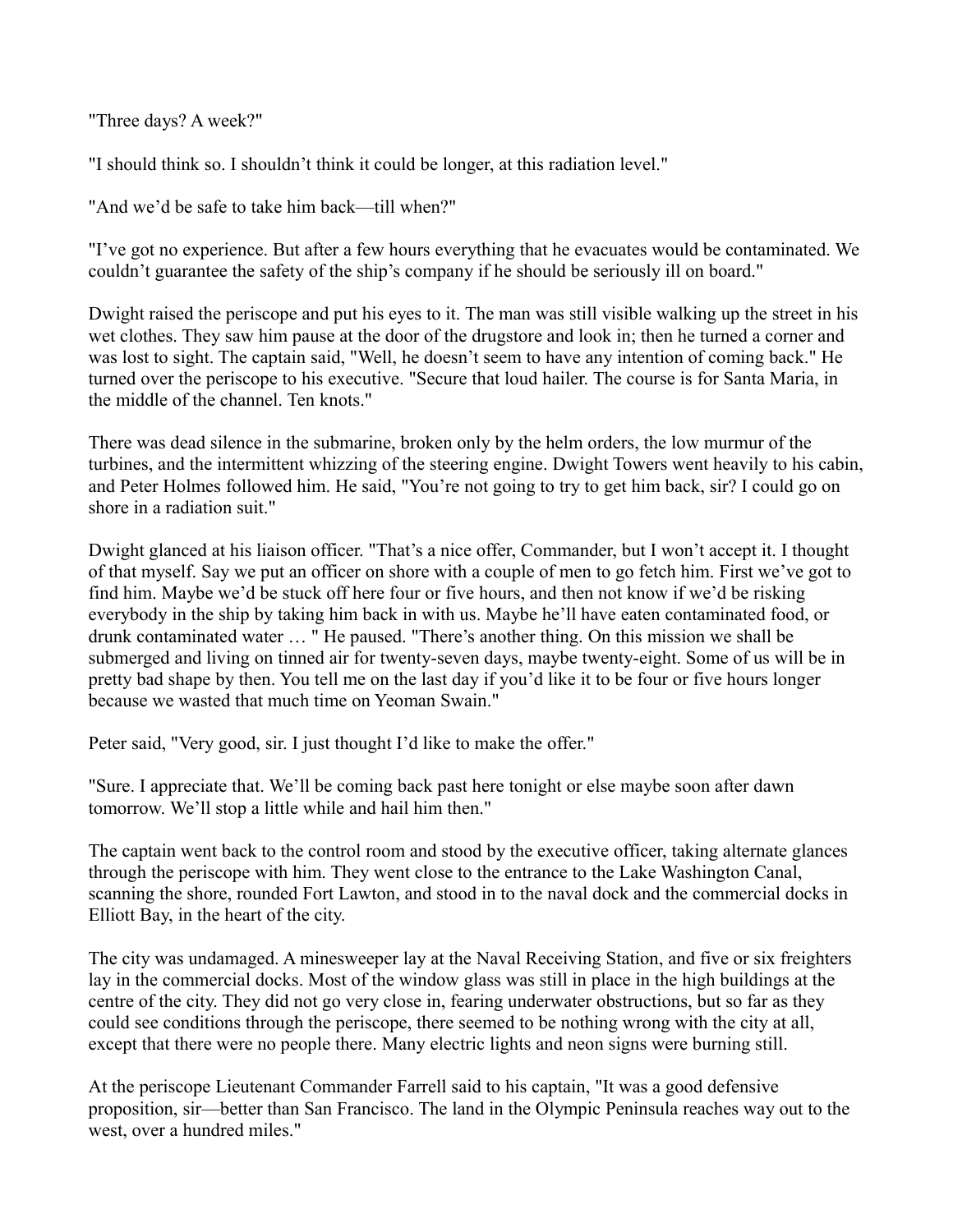"I know it," said the captain. "They had a lot of guided missiles out there, like a screen."

There was nothing there to stay for, and they went out of the bay and turned southwest for Santa Maria Island; already they could see the great antenna towers. Dwight called Lieutenant Sunderstrom to his cabin. "You all set to go?"

"Everything's all ready," said the radio officer. "I just got to jump into the suit."

"Okay. Your job's half done before you start, because we know now that there's still electric power. And we're pretty darned near certain there's no life, although we don't know that for sure. It's sixtyfour thousand dollars to a sausage you'll find a reason for the radio that's just an accident of some sort. If it was just to find out what kind of an accident makes those signals, I wouldn't risk the ship and I wouldn't risk you. Got that?"

"I got that, sir."

"Well now, hear this. You've got air for two hours in the cylinders. I want you back decontaminated and in the hull in an hour and a half. You won't have a watch. I'll keep the time for you from here. I'll sound the siren every quarter of an hour. One blast when you've been gone a quarter of an hour, two blasts half an hour, and so on. When you hear four blasts you start winding up whatever you may be doing. At five blasts you drop everything, whatever it may be, and come right back. Before six blasts you must be back and decontaminating in the escape trunk. Is that all clear?"

"Quite clear, sir."

"Okay. I don't want this mission completed particularly now. I want you back on board safe. For two bits I wouldn't send you at all, because we know now most all of what you'll find, but I told the admiral we'd put somebody on shore to investigate. I don't want you to go taking undue risks. I'd rather have you back on board, even if we don't find out the whole story of what makes these signals. The only thing would justify you taking any risk would be if you find any signs of life on shore."

"I get that, sir."

"No souvenirs from shore. The only thing to come back in the hull is you, stark naked."

"Okay, sir."

The captain went back into the control room, and the radio officer went forward. The submarine nosed her way forward with the hull just awash, feeling her way to Santa Maria at a slow speed in the bright sunlight of the spring afternoon, ready to stop engines immediately and blow tanks if she hit any obstruction. They went very cautiously, and it was about five o'clock in the afternoon when she finally lay to off the jetty of the island, in six fathoms of water.

Dwight went forward, and found Lieutenant Sunderstrom sitting in the radiation suit complete but for the helmet and the pack of oxygen bottles, smoking a cigarette. "Okay, fella," he said. "Off you go."

The young man stubbed out his cigarette and stood while a couple of men adjusted the helmet and the harness of the pack. He tested the air, glanced at the pressure gauge, elevated one thumb, and climbed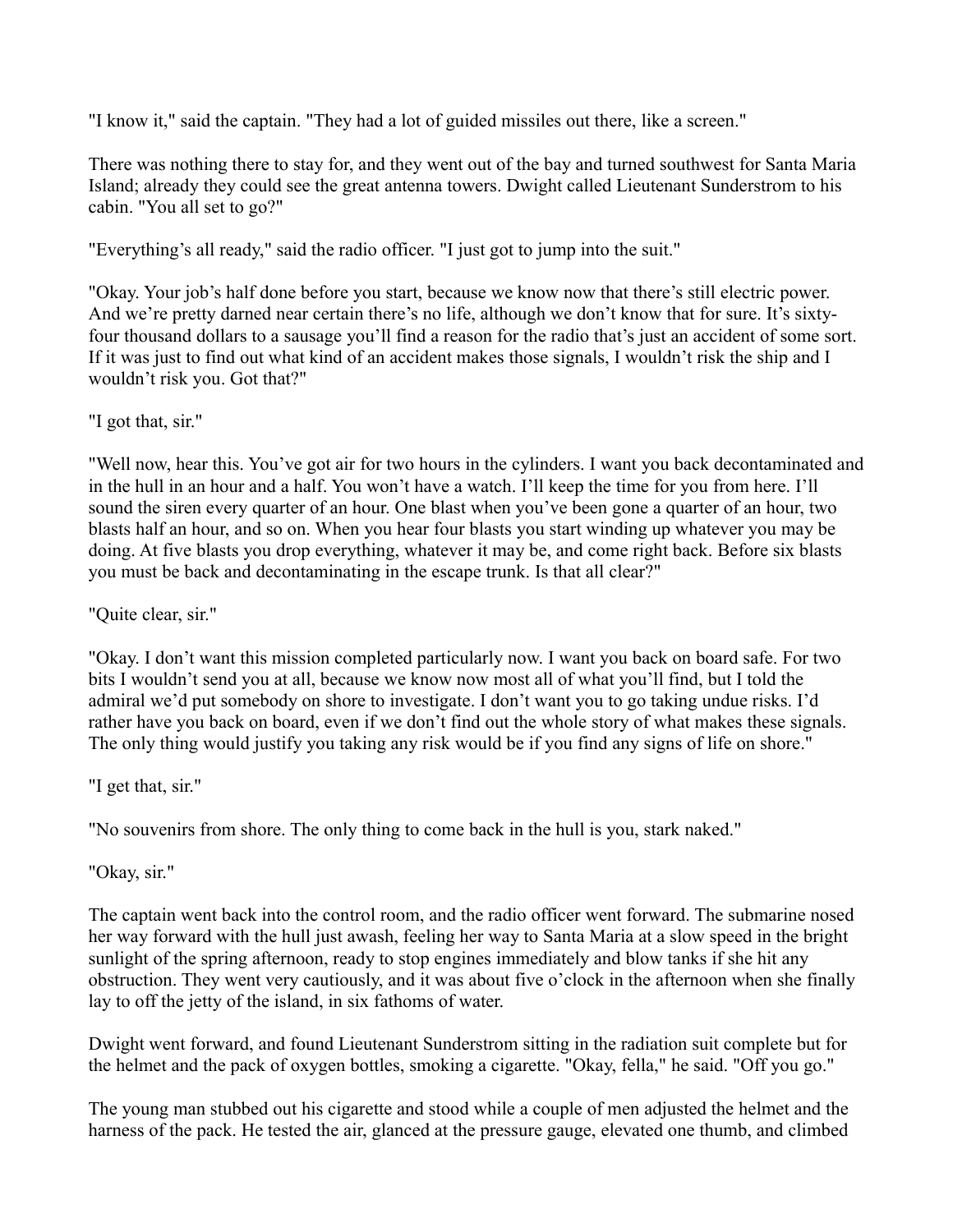into the escape trunk, closing the door behind him.

Out on deck he stretched and breathed deeply, relishing the sunlight and the escape from the hull. Then he raised a hatch of the superstructure and pulled out the dinghy pack, stripped off the plastic sealing strips, unfolded the dinghy, and pressed the lever of the air bottle that inflated it. He tied the painter and lowered the rubber boat into the water, took the paddle and led the boat aft to the steps beside the conning tower. He clambered down into it, and pushed off from the submarine.

The boat was awkward to manoeuvre with the single paddle, and it took him ten minutes to reach the jetty. He made it fast and clambered up the ladder; as he began to walk towards the shore he heard one blast from the siren of the submarine. He turned and waved, and walked on.

He came to a group of grey painted buildings, stores of some kind. There was a weatherproof electric switch upon an outside wall; he went to it and turned it, and a lamp above his head lit up. He turned it off again, and went on.

He came to a latrine. He paused, then crossed the road, and looked in. A body in khaki gabardine lay half in and half out of one of the compartments, much decomposed.

It was no more than he had expected to see, but the sight was sobering. He left it, and went on up the road. The communications school lay over on the right, in buildings by itself. This was the part of the installation that he knew, but that was not what he had come to see. The coding office lay to the left, and near the coding office the main transmitting office would almost certainly be located.

He entered the brick building that was the coding office, and stood in the hallway trying the doors. Every door was locked except for two that led into the toilets. He did not go in there.

He went out and looked around. A transformer station with a complex of wires and insulators attracted his attention, and he followed the wiring to another two-storey, wooden office building. As he approached he heard the hum of an electrical machine running, and at the same moment the siren of the submarine sounded two blasts.

When they had died away he heard the hum again, and followed it to a powerhouse. The converter that was running was not very large; he judged it to be about fifty kilowatts. On the switchboard the needles of the instruments stood steady, but one indicating temperature stood in a red sector of the dial. The machine itself was running with a faint grating noise beneath the quiet hum. He thought it would not last very much longer.

He left the powerhouse and went into the office building. Here all the doors were unlocked, some of them open. The rooms on the ground floor appeared to be executive offices; here papers and signals lay strewn about the floor like dead leaves, blown by the wind. In one room a casement window was entirely missing and there was much water damage. He crossed this room and looked out of the window; the casement window frame lay on the ground below, blown from its hinges.

He went upstairs, and found the main transmitting room. There were two transmitting desks, each with a towering metal frame of grey radio equipment in front of it. One of these sets was dead and silent, the instruments all at zero.

The other set stood by the window, and here the casement had been blown from its hinges and lay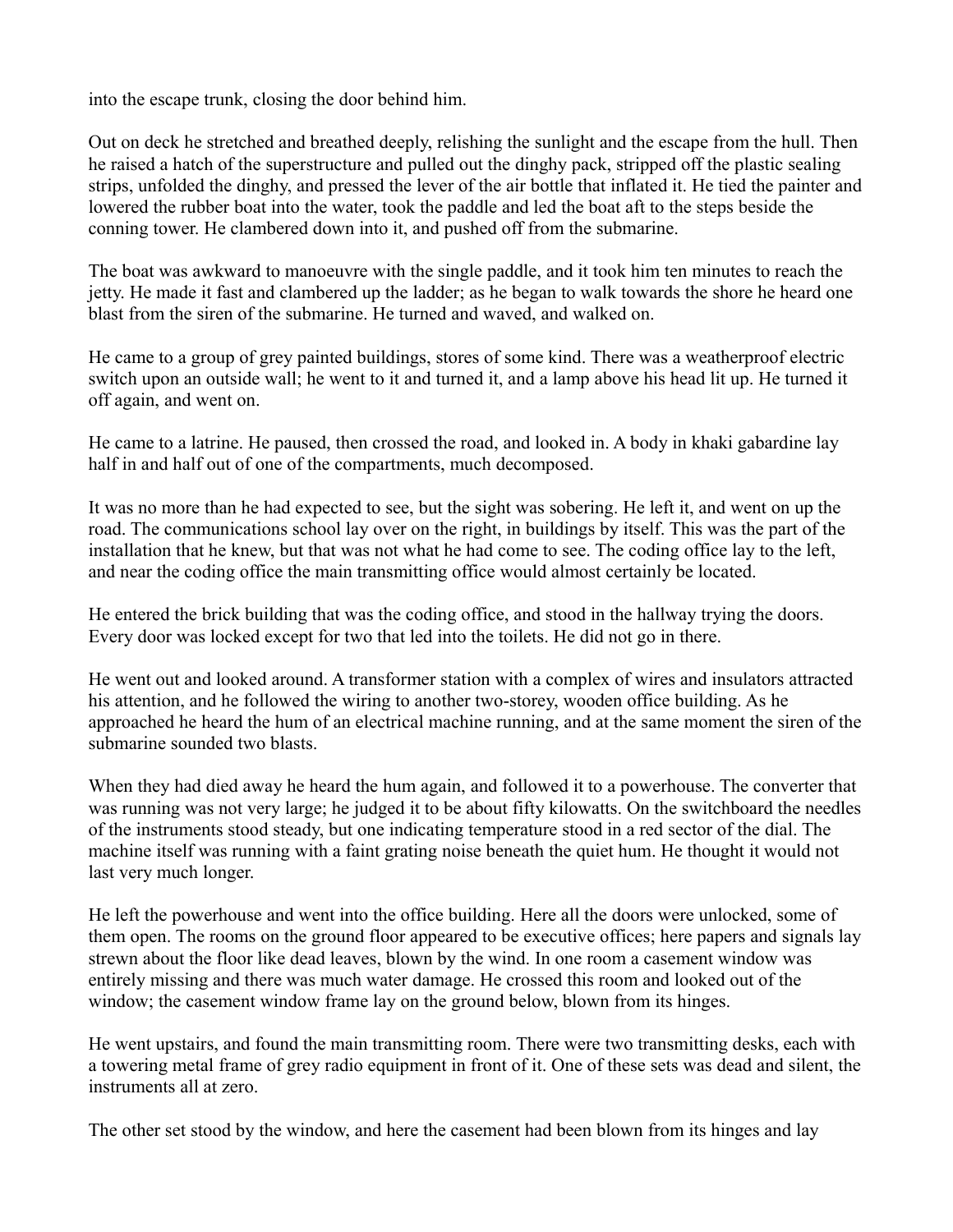across the desk. One end of the window frame projected outside the building and teetered gently in the light breeze. One of the upper corners rested on an overturned Coke bottle on the desk. The transmitting key lay underneath the frame that rested unstably above it, teetering a little in the wind.

He reached out and touched it with his gloved hand. The frame rocked on the transmitting key, and the needle of a milliammeter upon the set flipped upwards. He released the frame, and the needle fell back. There was one of U.S.S. Scorpion's missions completed, something that they had come ten thousand miles to see, that had absorbed so much effort and attention in Australia, on the other side of the world.

He lifted the window frame from the transmitting desk and set it down carefully on the floor; the woodwork was not damaged and it could be repaired and put back in its place quite easily. Then he sat down at the desk and with gloved hand upon the key began transmitting in English and in clear.

He sent, "Santa Maria sending. U.S.S. Scorpion reporting. No life here. Closing down." He went on repeating this message over and over again, and while he was doing so the siren blew three blasts.

As he sat there, his mind only half occupied with the mechanical repetition of the signal that he knew was almost certainly being monitored in Australia, his eyes roamed around the transmitting office. There was a carton of American cigarettes with only two packs removed that he longed for, but the captain's orders had been very definite. There were one or two bottles of Coke. On a window sill there was a pile of copies of The Saturday Evening Post.

He finished transmitting when he judged he had been at it for twenty minutes. In the three final repetitions he added the words, "Lieutenant Sunderstrom sending. All well on board. Proceeding northwards to Alaska." Finally he sent, "Closing down the station now, and switching off."

He took his hand from the key and leaned back in the chair. Gee, these tubes and chokes, this milliammeter and that rotary converter down below—they'd done a mighty job. Nearly two years without any maintenance or replacement, and still functioning as well as ever! He stood up, inspected the set, and turned off three switches. Then he walked round to the back and opened a panel and looked for the name of the manufacturer on the tubes; he would have liked to send them a testimonial.

He glanced again at the carton of Lucky Strikes, but the captain was right, of course; they would be hot and it might well be death to smoke them. He left them with regret, and went downstairs. He went to the powerhouse where the converter was running, inspected the switchboard carefully, and tripped two switches. The note of the machine sank progressively in a diminuendo; he stood watching it till finally it came to rest. It had done a swell job and it would be good as ever when the bearings had been overhauled. He could not have borne to leave it running till it cracked up.

The siren blew four blasts while he was there, and his work now was over. He had still a quarter of an hour. There was everything here to be explored and nothing to be gained by doing so. In the living quarters he knew he would find bodies like the one that he had found in the latrine; he did not want to see them. In the coding room, if he broke down a door, there might be papers that would interest historians in Australia, but he could not know which they would be, and anyway the captain had forbidden him to take anything on board.

He went back and up the stairs into the transmitting office. He had a few minutes left for his own use, and he went straight to the pile of copies of The Saturday Evening Post. As he had suspected, there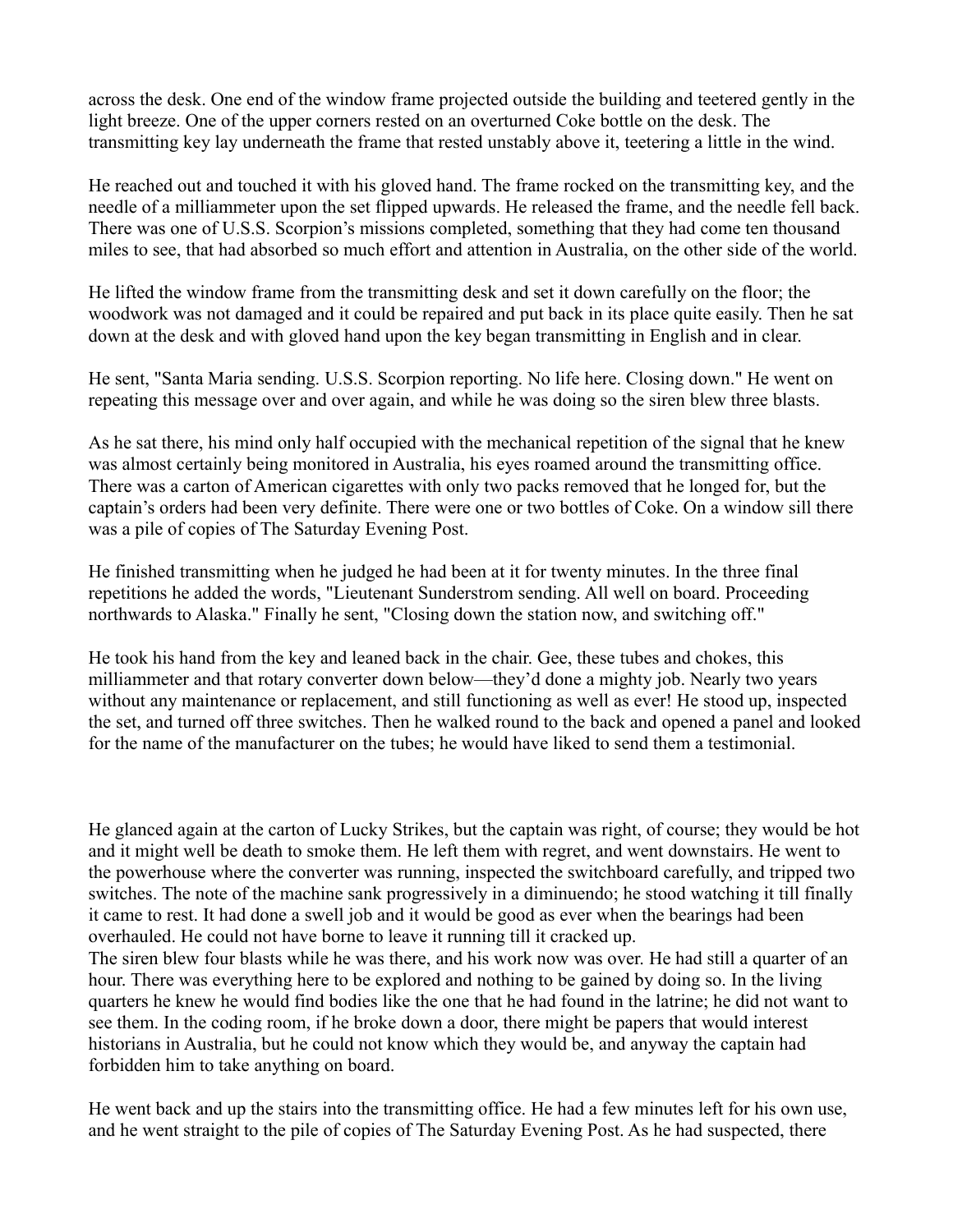were three numbers issued after Scorpion had left Pearl Harbor before the outbreak of the war, that he had not seen and that no one in the ship had seen. He leafed them through avidly. They contained the three concluding instalments of the serial, The Lady and the Lumberjack. He sat down to read.

The siren blew five blasts and roused him before he was halfway through the first instalment. He must go. He hesitated for a moment, and then rolled up the three magazines and tucked them under his arm. The dinghy and his radiation suit would be hot and must be left in the locker on the outer casing of the submarine to be washed by the sea water; he could roll up these hot magazines in the deflated dinghy and perhaps they would survive, perhaps they could be decontaminated and dried out and read when they got back to the safe southern latitudes. He left the office, closing the door carefully behind him, and made his way towards the jetty.

The officers' mess stood facing the Sound, a little way from the jetty. He had not noticed it particularly on landing, but now something about it attracted his attention and he deviated fifty yards towards it. The building had a deep verandah, facing the view. He saw now that there was a party going on there. Five men in khaki gabardine sat with two women in easy chairs around a table; in the light breeze he saw the flutter of a summer frock. On the table there were highball and old-fashioned glasses.

For a moment he was deceived, and went quickly closer. Then he stopped in horror, for the party had been going on for over a year. He broke away, and turned, and went back to the jetty, only anxious now to get back into the close confinement and the warmth of fellowship and the security of the submarine.

On deck he deflated and stowed the dinghy, wrapping up his magazines in the folds. Then he stripped quickly, put the helmet and the clothing into the locker, slammed the hatch down and secured it, and got down into the escape trunk, turning on the shower. Five minutes later he emerged into the humid stuffiness of the submarine.

John Osborne was waiting at the entrance to the trunk to run a Geiger counter over him and pass him as clean, and a minute later he was standing with a towel round his waist making his report to Dwight Towers in his cabin, the executive officer and the liaison officer beside him. "We got your signals on the radio here," the captain said. "I don't just know if they'll have got them in Australia—it's daylight all the way. It's around eleven in the morning there. What would you say?"

"I'd say they'd have got them," the radio officer replied. "It's autumn there, and not too many electric storms."

The captain dismissed him to get dressed, and turned to his executive. "We'll stay right here tonight," he said. "It's seven o'clock, and dark before we reach the mine-fields." With no lights he could depend upon he did not dare to risk the navigation through the minefields of the Juan de Fuca Strait during the hours of darkness. "We're out of the tide here. Sunrise is around zero four fifteen—that's twelve noon, Greenwich. We'll get under way then."

They stayed that night in the calm waters of the harbour just off Santa Maria Island, watching the shore lights through the periscope. At dawn they got under way on a reverse course, and immediately ran aground upon a mud-bank. The tide was ebbing and within a couple of hours of low water; even so there should have been a fathom of water underneath their keel according to the chart. They blew tanks to surface, and got off with ears tingling from the pressure reduction in the hull, reviling the Survey, and tried again to get away, twice, with the same result. Finally they settled down to wait irritably for the tide, and at about nine o'clock in the morning they got out into the main channel and set course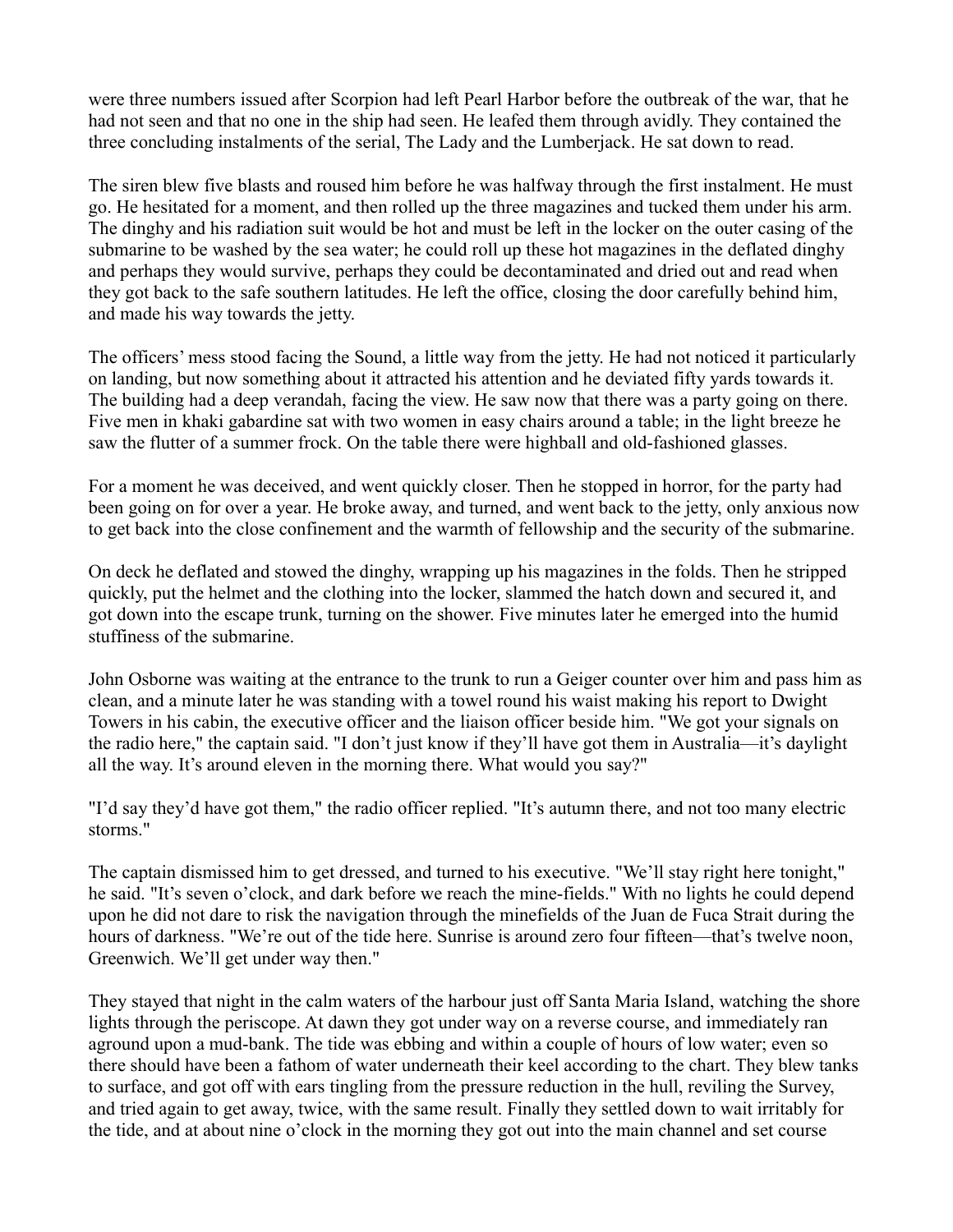northwards for the open sea.

At twenty minutes past ten Lieutenant Hirsch at the periscope said suddenly, "Boat ahead, under way." The executive jumped to the eyepieces, looked for a moment, and said, "Go call the captain." When Dwight came he said, "Outboard motorboat ahead, sir. About three miles. One person in it."

"Alive?"

"I guess so. The boat's under way."

Dwight took the periscope and stood looking for a long time. Then he stood back from it. "I'd say that's Yeoman Swain," he said quietly. "Whoever it is, he's fishing. I'd say he's got an outboard motorboat, and gas for it, and he's gone fishing."

The executive stared at him. "Well, what do you know?" The captain stood in thought for a moment. "Go on and close the boat, and lie close up," he said. "I'll have a talk with him."

There was silence in the submarine, broken only by the orders from the executive. Presently he stopped engines and reported that the boat was close aboard. Dwight took the long lead of the microphone and went to the periscope. He said, "This is the captain speaking. Good morning, Ralphie. How are you doing?"

From the speaker they all heard the response. "I'm doing fine, Cap."

"Got any fish yet?"

In the boat the yeoman held up a salmon to the periscope. "I got one." And then he said, "Hold on a minute, Cap—you're getting across my line." In the submarine Dwight grinned, and said, "He's reeling in."

Lieutenant Commander Farrell asked, "Shall I give her a touch ahead?"

"No—hold everything. He's getting it clear now."

They waited while the fisherman secured his tackle. Then he said, "Say, Cap, I guess you think me a heel, jumping ship like that."

Dwight said, "That's all right, fella. I know how it was. I'm not going to take you on board again, though. I've got the rest of the ship's company to think about."

"Sure, Cap, I know that. I'm hot and getting hotter every minute, I suppose."

"How do you feel right now?"

"Okay so far. Would you ask Mr. Osborne for me how long I'll go on that way?"

"He thinks you'll go for a day or so, and then you'll get sick."

From the boat the fisherman said, "Well, it's a mighty nice day to have for the last one. Wouldn't it be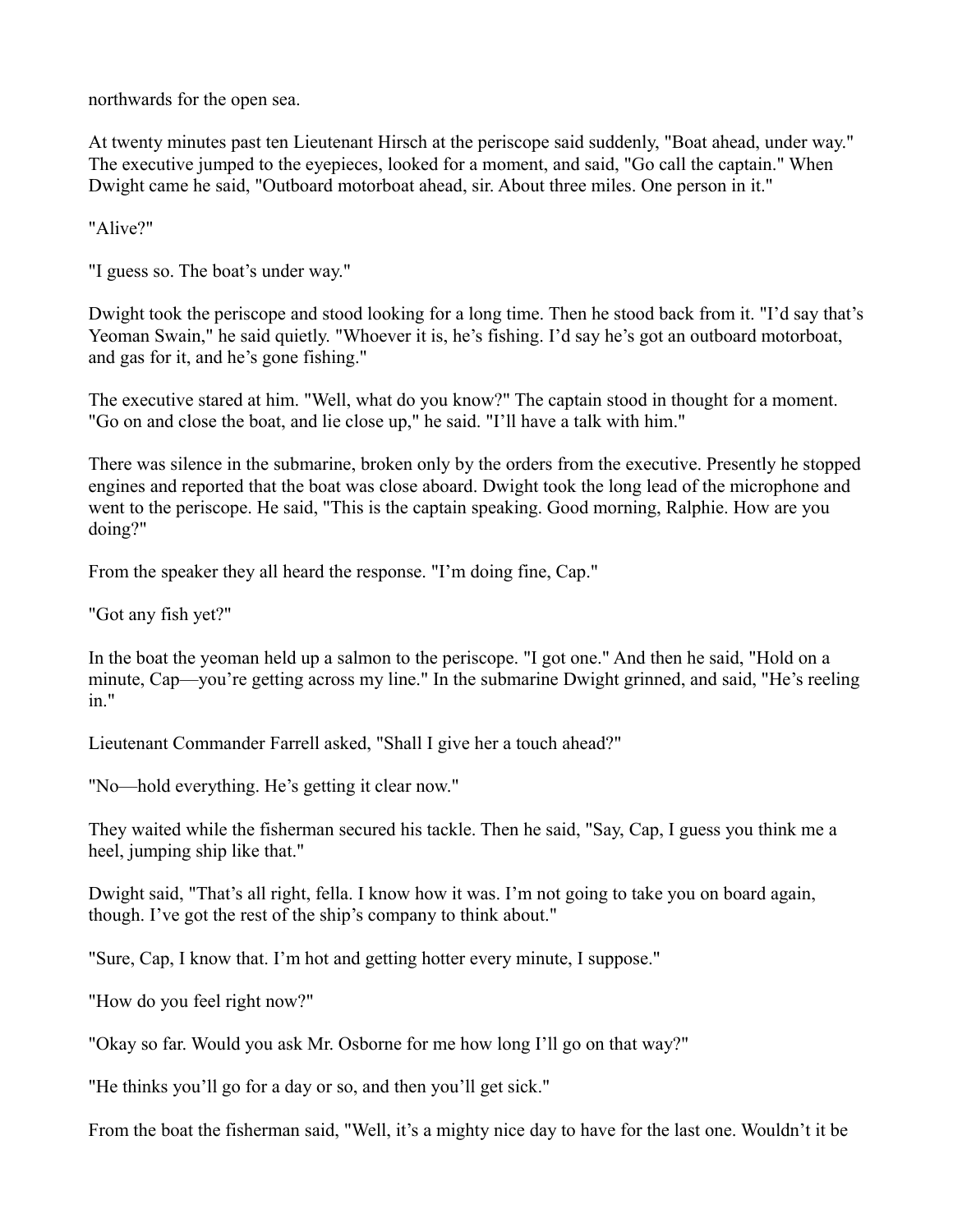hell if it was raining?"

Dwight laughed. "That's the way to take it. Tell me, what are things like on shore?"

"Everybody's dead here, Cap—but I guess you know that. I went home. Dad and Mom were dead in bed—I'd say they took something. I went around to see the girl, and she was dead. It was a mistake, going there. No dogs or cats or birds, or anything alive—I guess they're all dead, too. Apart from that, everything is pretty much the way it always was. I'm sorry about jumping ship, Cap, but I'm glad to be home." He paused. "I got my own car and gas for it, and I got my own boat and my own outboard motor and my own fishing gear. And it's a fine, sunny day. I'd rather have it this way, in my own home town, than have it in September in Australia."

"Sure, fella. I know how you feel. Is there anything you want right now, that we can put out on the deck for you? We're on our way, and we shan't be coming back."

"You got any of those knockout pills on board, that you take when it gets bad? The cyanide?"

"I haven't got those, Ralphie. I'll put an automatic out on deck if you want it."

The fisherman shook his head. "I got my own gun. I'll take a look around the pharmacy when I get on shore—maybe there's something there. But I guess the gun would be the best."

"Is there anything else you want?"

"Thanks, Cap, but I got everything I want on shore. Without a dime to pay, either. Just tell the boys on board hey for me."

"I'll do that, fella. We'll be going on now. Good fishing."

"Thanks, Cap. It's been pretty good under you, and I'm sorry I jumped ship."

"Okay. Now just watch the suck of the propellers as I go ahead."

He turned to the executive. "Take the con, Commander. Go ahead, and then on course, ten knots."

That evening Mary Holmes rang Moira at her home. It was a pouring wet evening in late autumn, the wind whistling around the house at Harkaway. "Darling," she said, "there's been a wireless signal from them. They're all well."

The girl gasped, for this was totally unexpected. "However did they get a signal through?"

"Commander Peterson just rang me up. It came through on the mystery station that they went to find out about. Lieutenant Sunderstrom was sending and he said they were all well. Isn't it splendid?"

The relief was so intense that for a moment the girl felt faint. "It's marvellous," she whispered. "Tell me, can they get a message back to them?"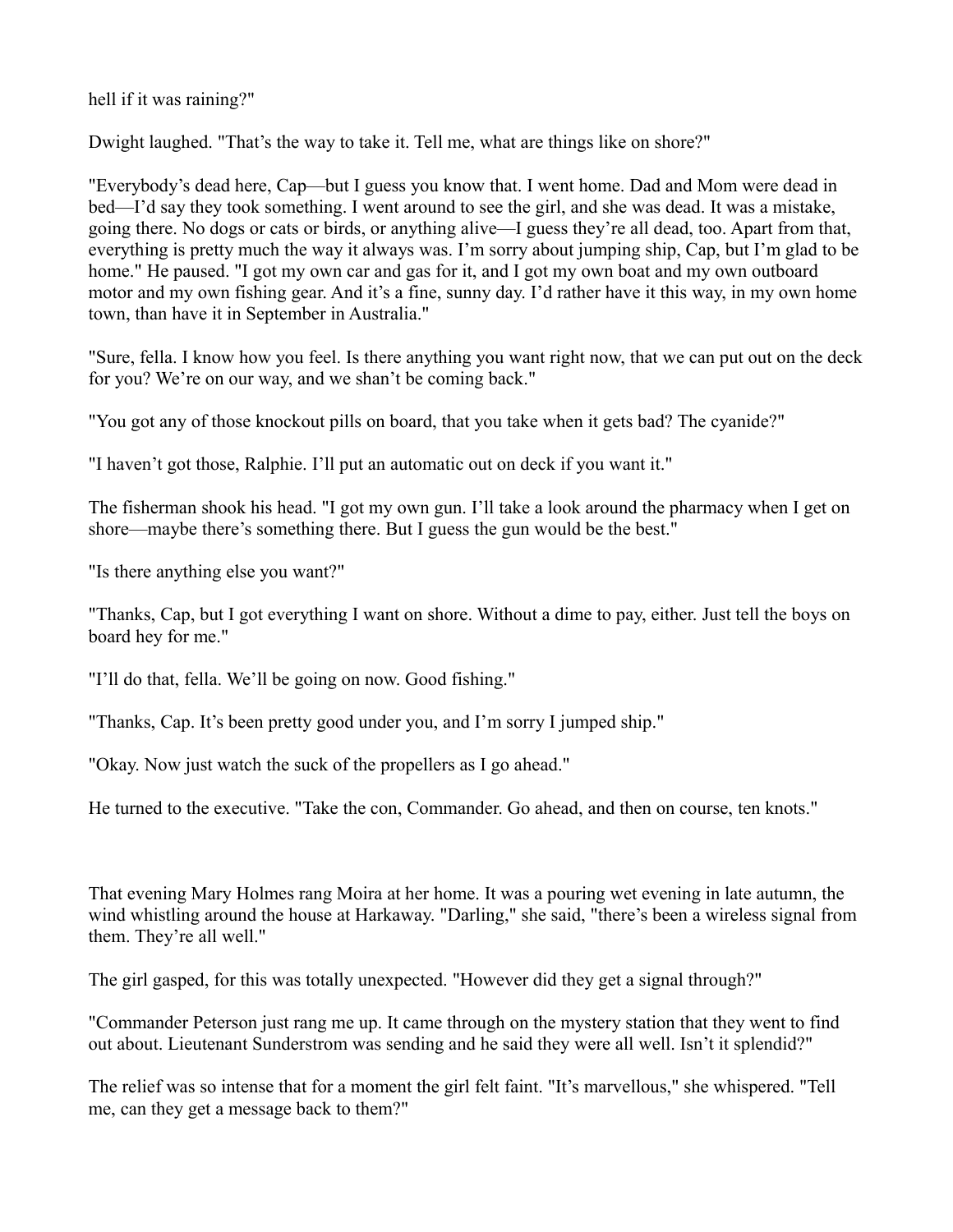"I don't think so. Sunderstrom said that he was closing down the station, and there wasn't anyone alive there."

"Oh … " The girl was silent. "Well, I suppose we'll just have to be patient."

"Was there something you particularly wanted to send?"

"Not really. Just something I wanted to tell Dwight. But it'll have to wait."

"Darling! You don't mean … "

"No, I don't."

"Are you feeling all right, dear?"

"I'm feeling much better than I was five minutes ago." She paused. "How are you getting on, and how's Jennifer?"

"She's fine. We're all right, except it's raining all the time. Can't you come over sometime? It's an age since we met."

The girl said, "I could come down one evening after work, and go up again next day."

"Darling! That would be wonderful!"

She arrived at Falmouth station two nights later, and set herself to walk two miles up the hill in a misty drizzle. In the little flat Mary was waiting to welcome her with a bright fire in the lounge. She changed her shoes, helped Mary bathe the baby and put her down, and then they got the supper. Later they sat together on the floor before the fire.

The girl asked, "When do you think they'll be back?"

"Peter said that they'd be back about the fourteenth of June." She reached out for a calendar upon the desk behind her. "Three more weeks—just over. I've been crossing off the days."

"Do you think they're up to time at this place—wherever they sent the wireless signal from?"

"I don't know. I ought to have asked Commander Peterson that. I wonder if it would be all right to ring him up tomorrow and ask?"

"I shouldn't think he'd mind."

"I think I'll do that. Peter says this is his last job for the navy, he'll be unemployed after they come back. I was wondering if we couldn't get away in June or July and have a holiday. It's so piggy here in the winter—nothing but rain and gales."

The girl lit a cigarette. "Where would you go to?"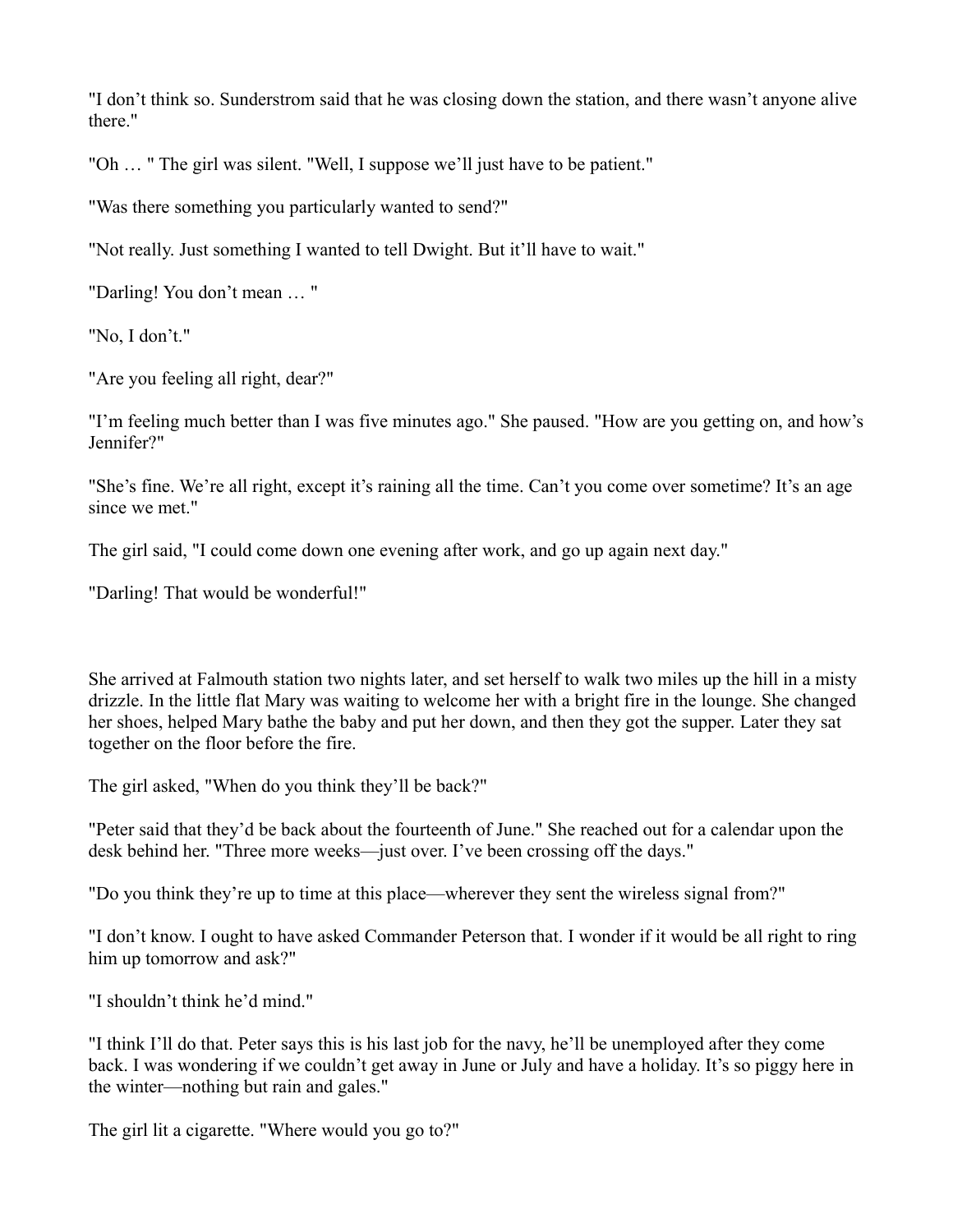"Somewhere where it's warm. Queensland or somewhere. It's such an awful bore not having the car. We'd have to take Jennifer by train, I suppose."

Moira blew a long cloud of smoke. "I shouldn't think Queensland would be very easy."

"Because of the sickness? It's so far away."

"They've got it at Maryborough," the girl said. "That's only just north of Brisbane."

"But there are plenty of warm places to go to without going right up there, aren't there?"

"I should think there would be. But it's coming down south pretty steadily."

Mary twisted round and glanced at her. "Tell me, do you really think it's going to come here?"

"I think I do."

"You mean, we're all going to die of it? Like the men say?"

"I suppose."

Mary twisted round and pulled a catalogue of garden flowers down from a muddle of papers on the settee. "I went to Wilson's today and bought a hundred daffodils," she said. "Bulbs. King Alfreds these ones." She showed the picture. "I'm going to put them in that corner by the wall, where Peter took out the tree. It's sheltered there. But I suppose if we're all going to die that's silly."

"No sillier than me starting in to learn shorthand and typing," the girl said drily. "I think we're all going a bit mad, if you ask me. When do daffodils come up?"

"They should be flowering by the end of August," Mary said. "Of course, they won't be much this year, but they should be lovely next year and the year after. They sort of multiply, you know."

"Well, of course it's sensible to put them in. You'll see them anyway, and you'll sort of feel you've done something."

Mary looked at her gratefully. "Well, that's what I think. I mean, I couldn't bear to—to just stop doing things and do nothing. You might as well die now and get it over."

Moira nodded. "If what they say is right, we're none of us going to have time to do all that we planned to do. But we can keep on doing it as long as we can."

They sat on the hearthrug, Mary playing with the poker and the wood fire. Presently she said, "I forgot to ask you if you'd like a brandy or something. There's a bottle in the cupboard, and I think there's some soda."

The girl shook her head. "Not for me. I'm quite happy."

"Really?"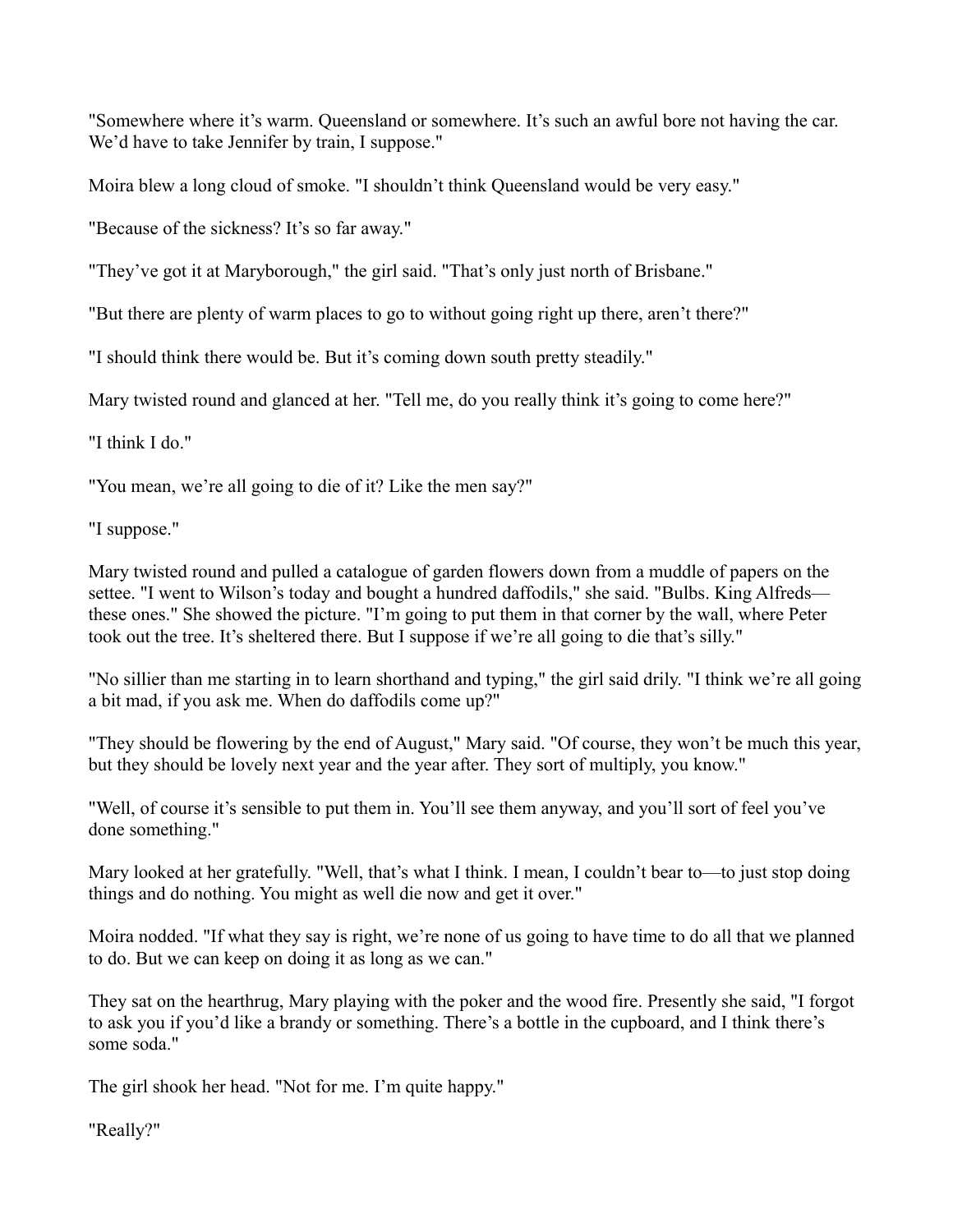"Really."

"Have you reformed, or something?"

"Or something," said the girl. "I never tip it up at home. Only when I'm out at parties, or with men. With men particularly. Matter of fact, I'm even getting tired of that, now."

"It's not men, is it, dear? Not now. It's Dwight Towers."

"Yes," the girl said. "It's Dwight Towers."

"Don't you ever want to get married? I mean, even if we are all dying next September."

The girl stared into the fire. "I wanted to get married," she said quietly. "I wanted to have everything you've got. But I shan't have it now."

"Couldn't you marry Dwight?"

The girl shook her head. "I don't think so."

"I'm sure he likes you."

"Yes," she said. "He likes me all right."

"Has he ever kissed you?"

"Yes," she said again. "He kissed me once."

"I'm sure he'd marry you."

The girl shook her head again. "He wouldn't ever do that. You see, he's married already. He's got a wife and two children in America."

Mary stared at her. "Darling, he can't have. They must be dead."

"He doesn't think so," she said wearily. "He thinks he's going home to meet them, next September. In his own home town, at Mystic." She paused. "We're all going a bit mad in our own way," she said. "That's his way."

"You mean, he really thinks his wife is still alive?"

"I don't know if he thinks that or not. No, I don't think he does. He thinks he's going to be dead next September, but he thinks he's going home to them, to Sharon and Dwight Junior and Helen. He's been buying presents for them."

Mary sat trying to understand. "But if he thinks like that, why did he kiss you?"

"Because I said I'd help him with the presents."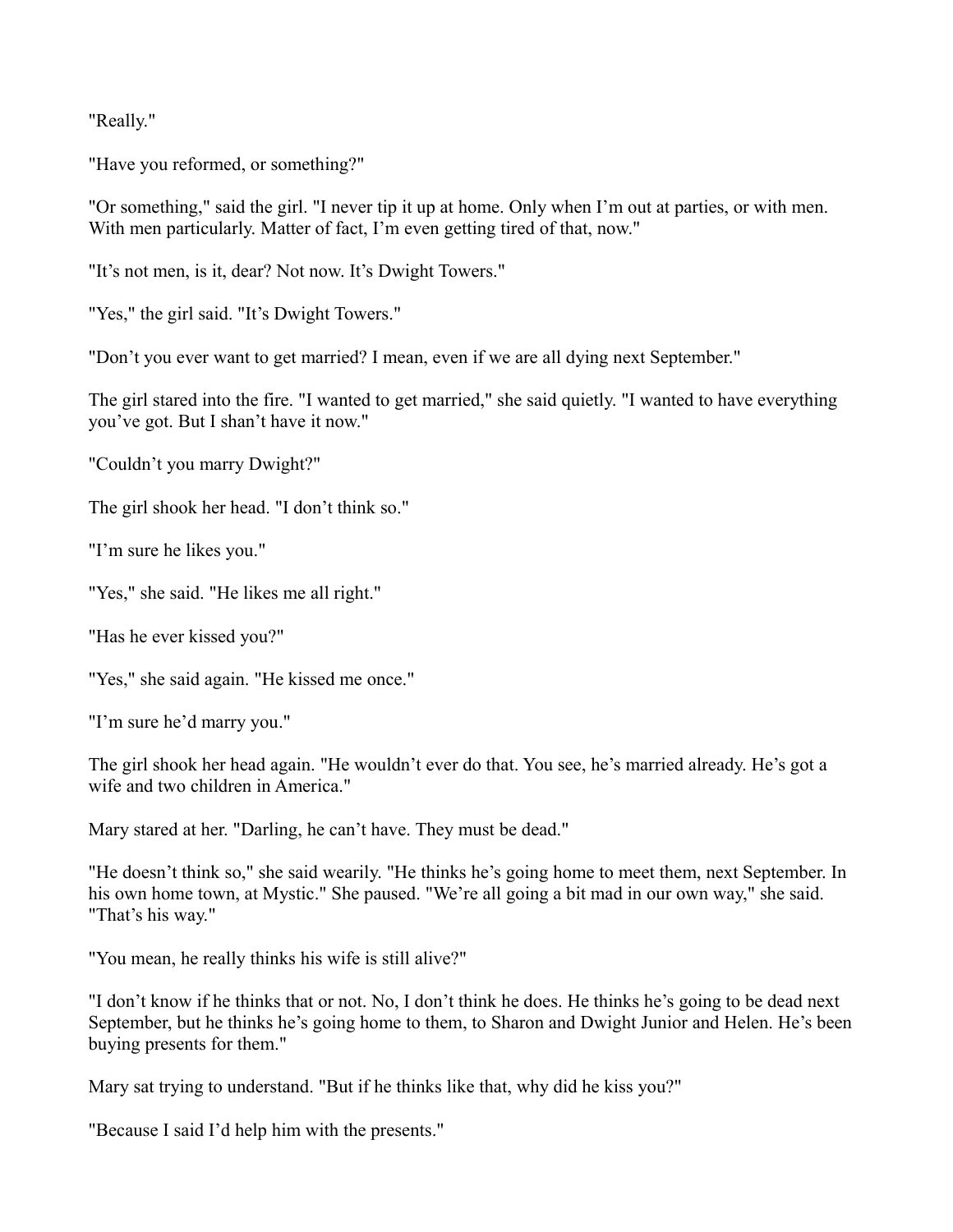Mary got to her feet. "I'm going to have a drink," she said firmly. "I think you'd better have one, too." And when that was adjusted and they were sitting with glasses in their hands, she asked curiously, "It must be funny, being jealous of someone that's dead?"

The girl took a drink from her glass and sat staring at the fire. "I'm not jealous of her," she said at last. "I don't think so. Her name is Sharon, like in the Bible. I want to meet her. She must be a very wonderful person, I think. You see, he's such a practical man."

"Don't you want to marry him?"

The girl sat for a long time in silence. "I don't know," she said at last. "I don't know if I do or not. If it wasn't for all this … I'd play every dirty trick in the book to get him away from her. I don't think I'll ever be happy with anyone else. But then, there's not much time left now to be happy with anyone.

"There's three or four months, anyway," said Mary. "I saw a motto once, one of those things you hang on the wall to inspire you. It said, 'Don't worry—it may never happen.'"

"I think this is going to happen all right," Moira remarked. She picked up the poker and began playing with it. "If it was for a lifetime it'd be different," she said. "It'd be worth doing her dirt if it meant having Dwight for good, and children, and a home, and a full life. I'd go through anything if I could see a chance of that. But to do her dirt just for three months' pleasure and nothing at the end of it—well, that's another thing. I may be a loose woman, but I don't know that I'm all that loose." She looked up, smiling. "Anyway, I don't believe that I could do it in the time. I think he'd take a lot of prising away from her."

"Oh dear," said Mary. "Things are difficult, aren't they?"

"Couldn't be worse," Moira agreed. "I think I'll probably die an old maid."

"It doesn't make sense. But nothing does seem to make sense, these days. Peter … " She stopped.

"What about Peter?" the girl asked curiously.

"I don't know. It was just horrible, and crazy." She shifted restlessly.

"What was? Tell me."

"Did you ever murder anybody?"

"Me? Not yet. I've often wanted to. Country telephone girls, mostly."

"This was serious. It's a frightful sin to murder anybody, isn't it? I mean, you'd go to Hell."

"I don't know. I suppose you would. Who do you want to murder?"

The mother said dully, "Peter told me I might have to murder Jennifer." A tear formed and trickled down her cheek.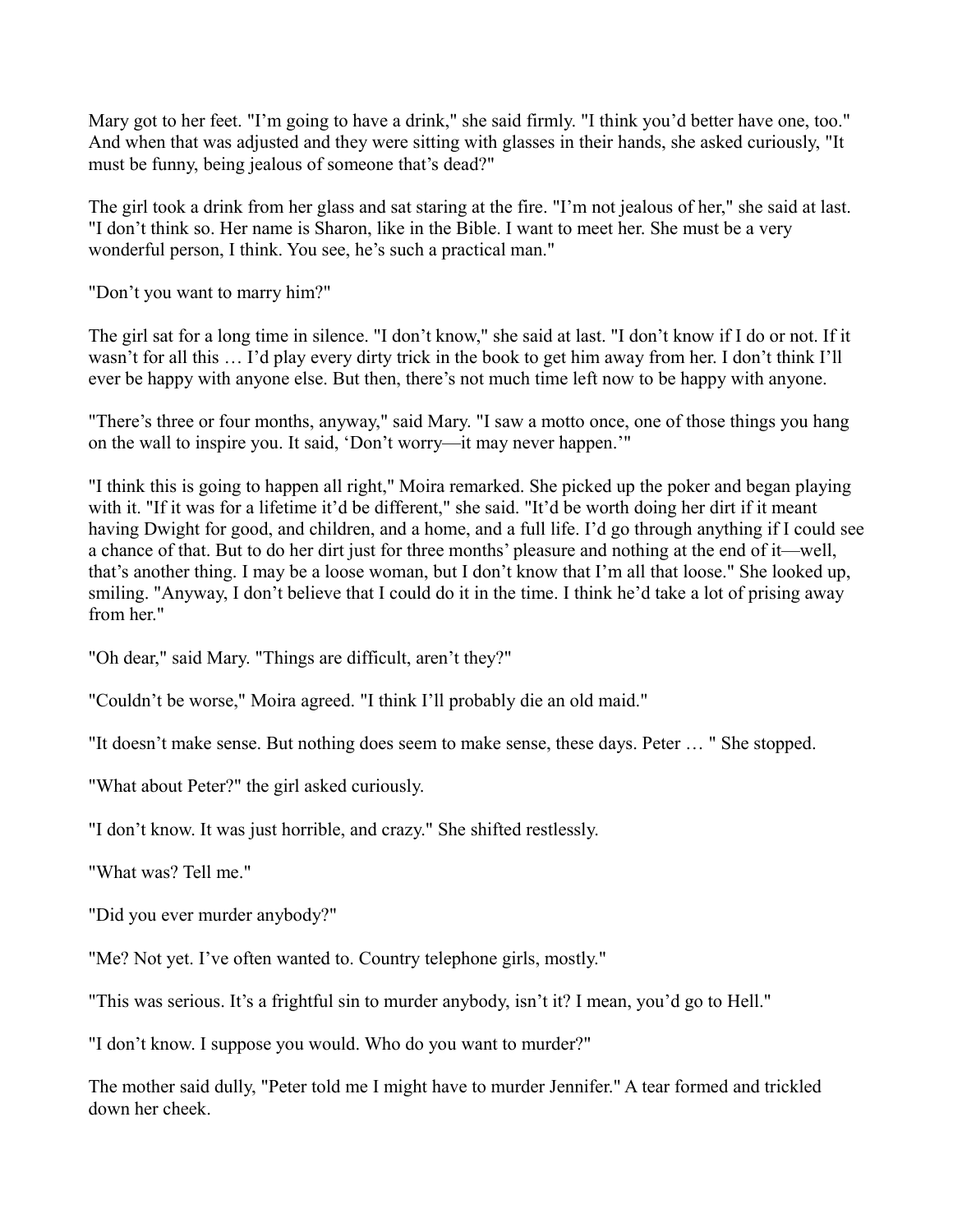The girl leaned forward impulsively and touched her hand. "Darling, that can't be right! You must have got it wrong."

She shook her head. "It's not wrong," she sobbed. "It's right enough. He told me I might have to do it, and he showed me how." She burst into a torrent of tears.

Moira took her in her arms and soothed her, and gradually the story came out. At first the girl could not believe the words she heard, but later she was not so sure. Finally they went together to the bathroom and looked at the red boxes in the cabinet. "I've heard something about all this," she said seriously. "I never knew that it had got so far … " One craziness was piled on to another."

"I couldn't do it alone," the mother whispered. "However bad she was, I couldn't do it. If Peter isn't here ... if anything happens to Scorpion ... will you come and help me, Moira? Please?"

"Of course I will," the girl said gently. "Of course I'll come and help. But Peter will be here. They're coming back all right. Dwight's that kind of a man." She produced a little screwed up ball of handkerchief, and gave it to Mary. "Dry up, and let's make a cup of tea. I'll go and put the kettle on."

They had a cup of tea before the dying fire.

Eighteen days later U.S.S. Scorpion surfaced in clean air in latitude thirty-one degrees south, near Norfolk Island. At the entrance to the Tasman Sea in winter the weather was bleak and the sea rough, the low deck swept by every wave. It was only possible to allow the crew up to the bridge deck eight at a time; they crept up, white faced and trembling, to huddle in oilskins in the driving rain and spray. Dwight kept the submarine hove-to head into the wind for most of the day till everyone had had his allotted half-hour in the fresh air, but few of the men stayed on the bridge so long.

Their resistance to the cold and wet conditions on the bridge was low, but at least he had brought them all back alive, with the exception of Yeoman Swain. All were white faced and anaemic after thirty-one days' confinement within the hull, and he had three cases of intense depression rendering those men unreliable for duty. He had had one bad fright when Lieutenant Brody had developed all the symptoms of acute appendicitis; with John Osborne helping him he had read up all the procedure for the operation and prepared to do it on the wardroom table. However the symptoms had subsided and the patient was now resting comfortably in his berth; Peter Holmes had taken over all his duties and the captain now hoped that he might last out until they docked at Williamstown in five days' time. Peter Holmes was as normal as anyone on board. John Osborne was nervous and irritable though still efficient; he talked incessantly of his Ferrari.

They had disproved the Jorgensen effect. They had ventured slowly into the Gulf of Alaska using their underwater mine detector as a defence against floating icebergs till they had reached latitude fifty-eight north in the vicinity of Kodiak. The ice was thicker near the land and they had not approached it; up there the radiation level was still lethal and little different to that they had experienced in the Seattle district. There seemed to be no point in risking the vessel in those waters any longer than was necessary; they took their readings and set course a little to the east of south till they found warmer water and less

chance of ice, and then southwest towards Hawaii and Pearl Harbor.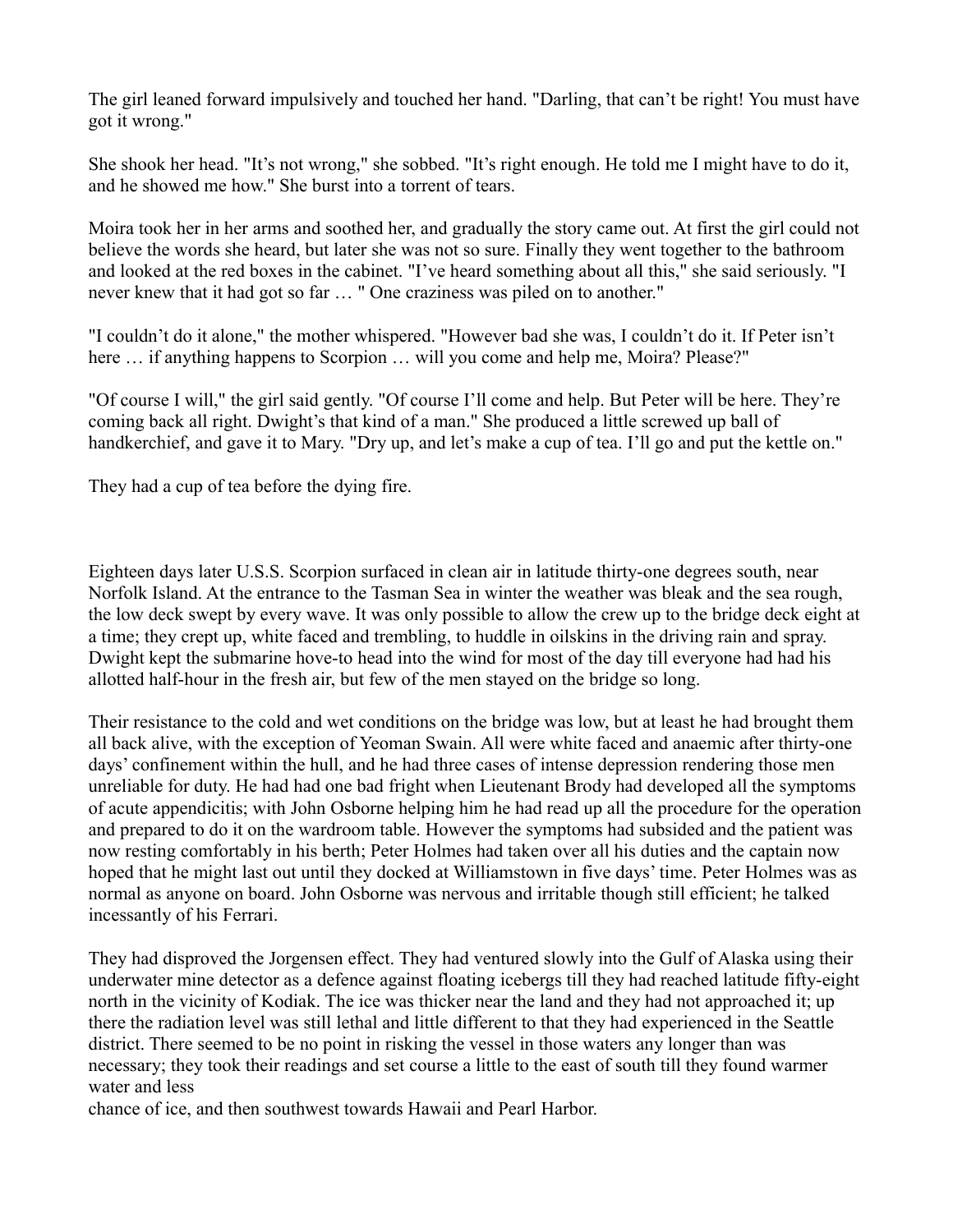At Pearl Harbor they had learned practically nothing. They had cruised right into the harbour and up to the dock that they had sailed from before the outbreak of the war. Psychologically this was relatively easy for them, because Dwight had ascertained before the cruise commenced that none of the ship's company had had their homes in Honolulu or had any close ties with the Islands.

He could have put an officer on shore in a radiation suit as he had done at Santa Maria and he debated for some days with Peter Holmes before he reached the Islands whether he should do so, but they could think of nothing to be gained by such an expedition. When Lieutenant Sunderstrom had had time on his hands at Santa Maria all that he had found to do had been to read The Saturday Evening Post, and they could think of little more useful that an officer on shore could do at Pearl Harbor. The radiation level was much as it had been at Seattle, they noted and listed the many ships in the harbour, the considerable destruction on the shore, and left.

That day, hove-to at the entrance to the Tasman Sea, they were within easy radio communication with Australia. They raised the radio mast and made a signal reporting their position and their estimated time of arrival back at Williamstown. They got a signal in reply asking for their state of health, and Dwight answered in a fairly lengthy message that he worded with some difficulty in regard to Yeoman Swain. A few routine messages came through then dealing with weather forecasts, fueling requirements, and engineering work required when they docked, and in the middle of the morning came a more important one.

It bore a dateline three days previous. It read,

From:Commanding Officer, U.S. Naval Forces, Brisbane. To:Commander Dwight L. Towers, U.S.S. Scorpion. Subject:Assumption of additional duties.

1. On the retirement of the present Commanding Officer, U.S. Naval Forces, at this date you will immedidiately and henceforth assume the duty of Commanding Officer, U.S. Naval Forces, in all areas. You will use your discretion as to the disposition of these forces, and you will terminate or continue their employment under Australian command as you think fit.

2. Guess this makes you an admiral if you want to be one. Good-bye and good luck. Jerry Shaw.

3. Copy to First Naval Member, Royal Australian Navy.

Dwight read this in his cabin with an expressionless face. Then, since a copy had already gone to the Australians, he sent for his liaison officer. When Peter came he handed him the signal without a word.

The lieutenant commander read it. "Congratulations, sir," he said quietly.

"I suppose so … " said the captain. And then he said, "I suppose this means that Brisbane's out now."

Brisbane was two hundred and fifty miles in latitude to the north of their position then. Peter nodded, his mind on the radiation figures. "It was pretty bad still yesterday afternoon."

"I thought he might have left his ship and come down south," the captain said.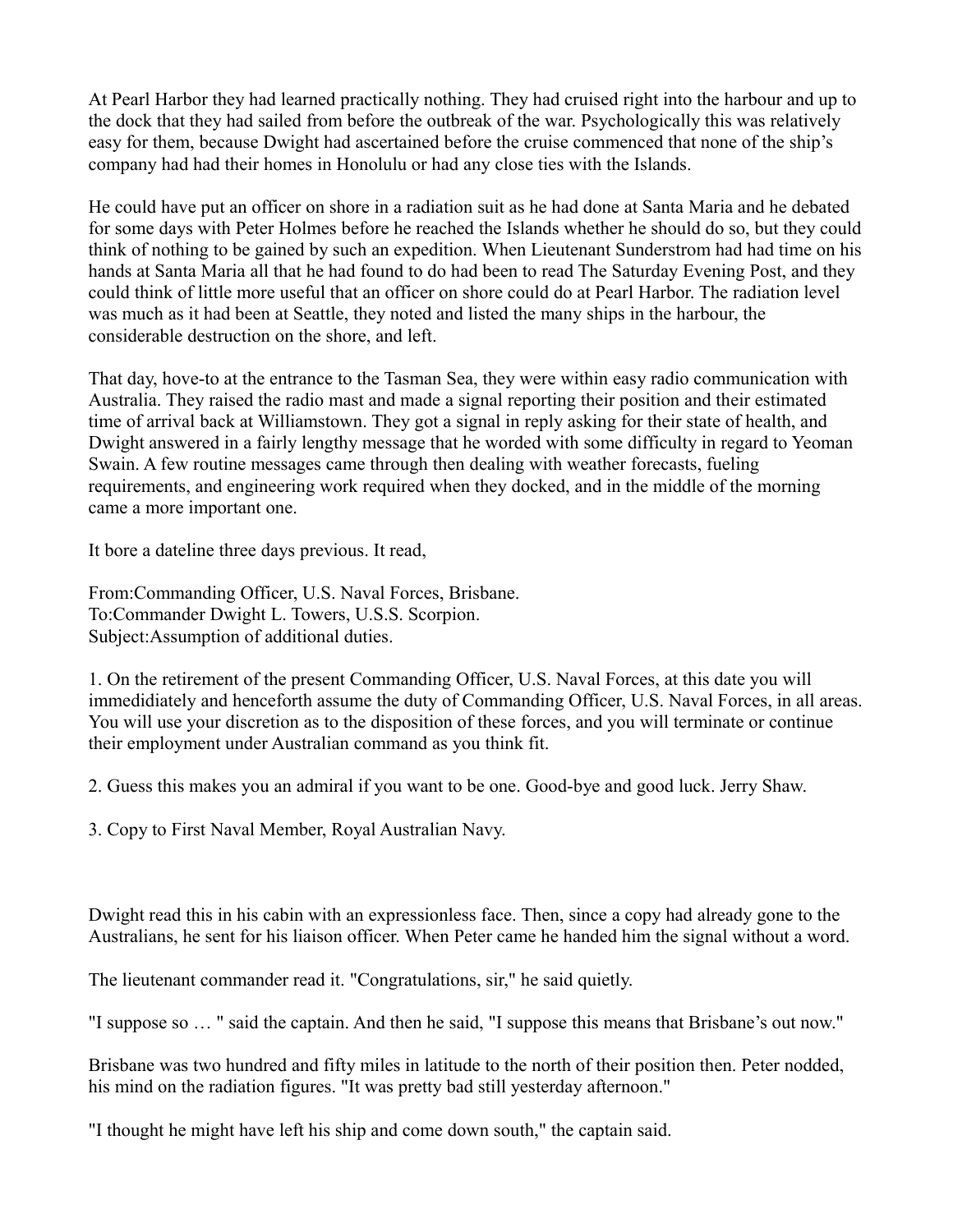"They couldn't move at all?"

"No fuel oil," Dwight said. "They had to stop all services in the ships. The tanks were bone dry."

"I should have thought that he'd have come to Melbourne. After all, the Supreme Commander of the U.S. Navy …

Dwight smiled, a little wryly. "That doesn't mean a thing, not now. No, the real point is that he was captain of his ship and the ship couldn't move. He wouldn't want to run out on his ship's company."

There was no more to be said, and he dismissed his liaison officer. He drafted a short signal in acknowledgment and gave it to the signals officer for transmission via Melbourne, with a copy for the First Naval Member. Presently the yeoman came to him and laid a signal on his desk.

Your 12/05663.

Regret no communications are now possible with Brisbane.

The captain nodded. "Okay," he said. "Let it go."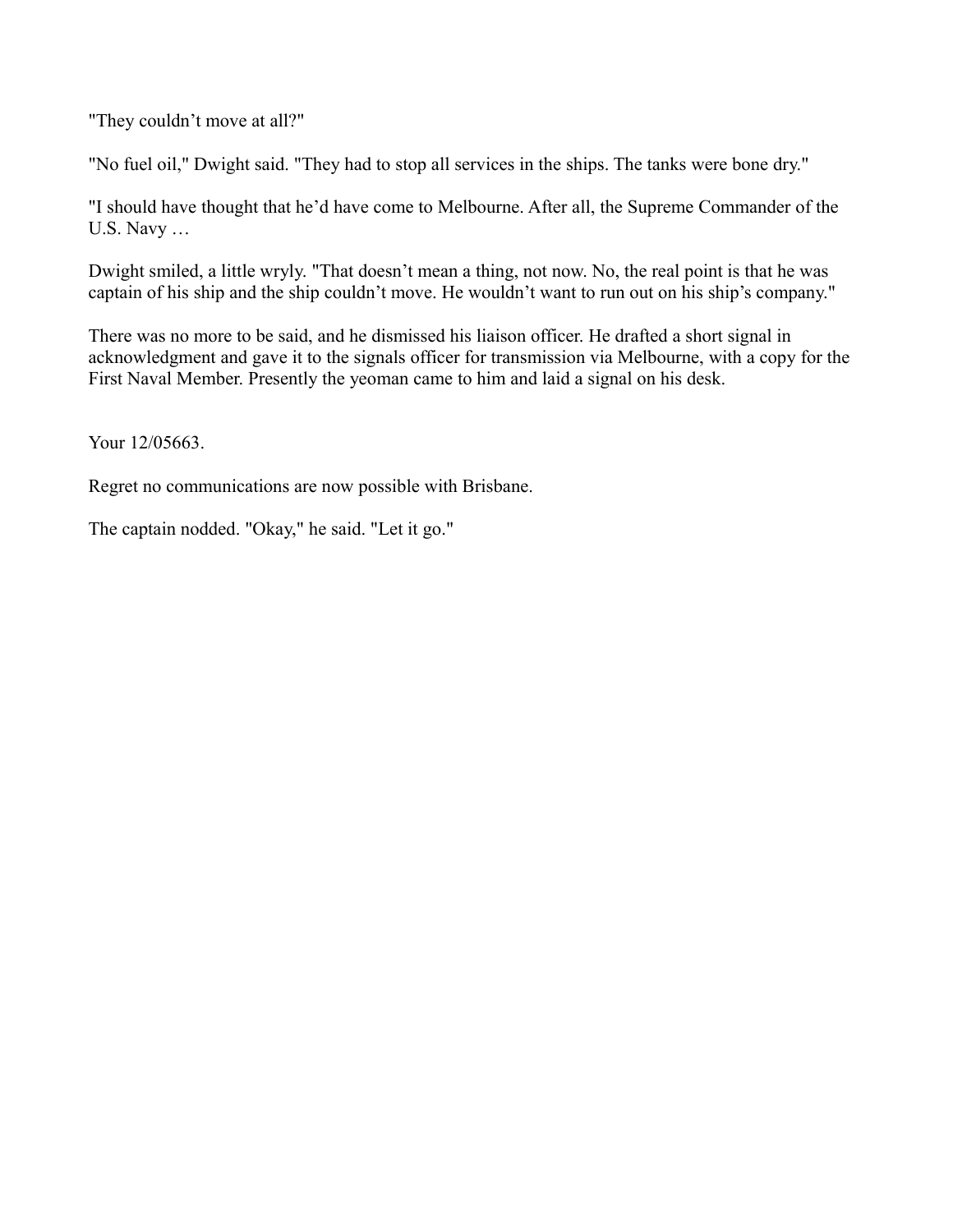## **7**

Peter Holmes reported to the Second Naval Member the day after they returned to Williamstown. The admiral motioned to him to sit down. "I met Commander Towers for a few minutes last night, Lieutenant Commander," he said. "You seem to have got on well with him."

"I'm glad to hear that, sir."

"Yes. Now I suppose you want to know about a continuation of your appointment."

Peter said diffidently, "In a way. I take it that the general situation is the same? I mean, there's only two or three months left to go?"

The admiral nodded. "That seems to be correct. You told me when I saw you last that you would prefer to be on shore in these last months."

"I should." He hesitated. "I've got to think a bit about my wife."

"Of course." He offered the young man a cigarette, and lit one himself. "Scorpion is going into dry dock for hull reconditioning," he said. "I suppose you know that."

"Yes sir. The captain was anxious to have that done. I saw the Third Naval Member's office about it this morning."

"Normally that might take about three weeks. It may take longer under present conditions. Would you like to stay on with her as liaison officer while that work is going on?" He paused. "Commander Towers has asked for you to continue in the appointment for the time being."

"Could I live at home, down at Falmouth? It takes me about an hour and three quarters to get to the dockyard."

"You'd better take that up with Commander Towers. I don't suppose you'll find that he has any objection. It's not as if the ship was in commission. I understand he's giving leave to most of the ship's company. I don't suppose your duties would be very arduous, but you would be a help to him in dealing with the dockyard."

"I'd like to carry on with him, sir, subject to living at home. But if the ship is programmed for another cruise, I'd like you to replace me. I don't think I could undertake another seagoing appointment." He hesitated. "I don't like saying that."

The admiral smiled. "That's all right, Lieutenant Commander. I'll keep that in mind. Come back and see me if you want to be relieved." He rose to his feet, terminating the interview. "Everything all right at home?"

"Quite all right. Housekeeping seems to be more difficult than when I went away, and it's all becoming a bit of a battle for my wife, with the baby to look after."

"I know it is. And I'm afraid it's not going to get any easier."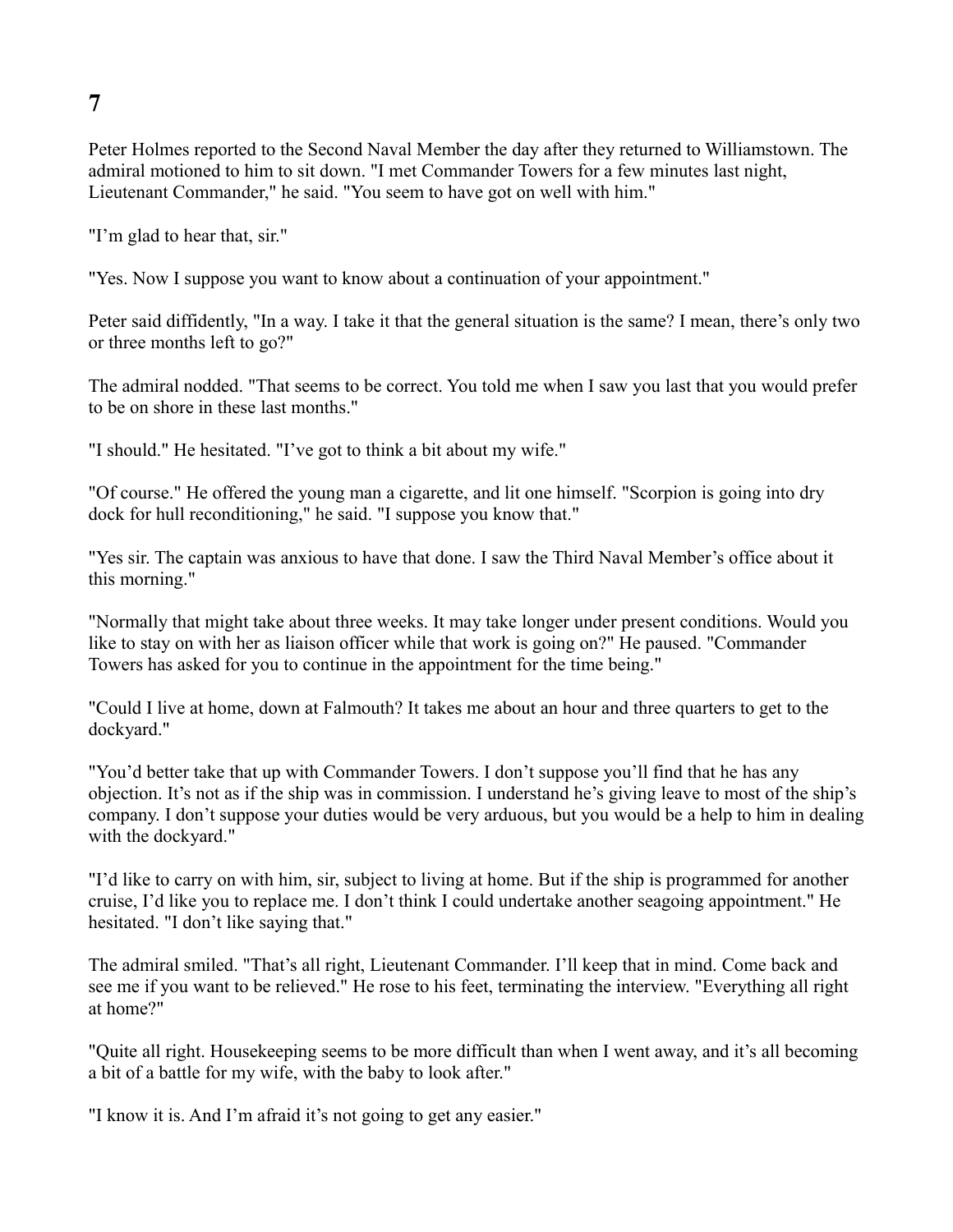That morning Moira Davidson rang up Dwight Towers in the aircraft carrier at lunchtime. "Morning, Dwight," she said. "They tell me that I've got to congratulate you."

"Who told you that?" he asked.

"Mary Holmes."

"You can congratulate me if you like," he said a little heavily. "But I'd just as soon you didn't."

"All right," she said, "I won't. Dwight, how are you? Yourself?"

"I'm okay," he said. "Got a bit of a letdown today, but I'm okay." In fact, everything that he had done since they had come back to the aircraft carrier had been an effort; he had slept badly and was infinitely tired.

"Are you very busy?"

"I should be," he said. "But I don't know—nothing seems to get done and the more nothing gets done the more there is to do."

This was a different Dwight to the one that she had grown accustomed to. "You sound as if you're getting ill," she said severely.

"I'm not getting ill, honey," he said a little irritably. "It's just that there's some things to do and everybody off on leave. We've been away so long at sea we've just forgotten what work is."

"I think you ought to take some leave yourself," she said. "Could you come out to Harkaway for a bit?"

He thought for a moment. "That's mighty nice of you. I couldn't do that for a while. We're putting Scorpion into dry dock tomorrow."

"Let Peter Holmes do that for you."

"I couldn't do that, honey. Uncle Sam wouldn't like it."

She forebore to say that Uncle Sam would never know. "After you've done that, the ship'll be in dockyard hands, won't she?"

"Say, you know a lot about the navy."

"I know I do. I'm a beautiful spy, Mata Hari, femme fatale, worming secrets out of innocent naval officers over a double brandy. She will be in dockyard hands, won't she?"

"You're very right."

"Well then, you can chuck everything else on Peter Holmes and get away on leave. What time are you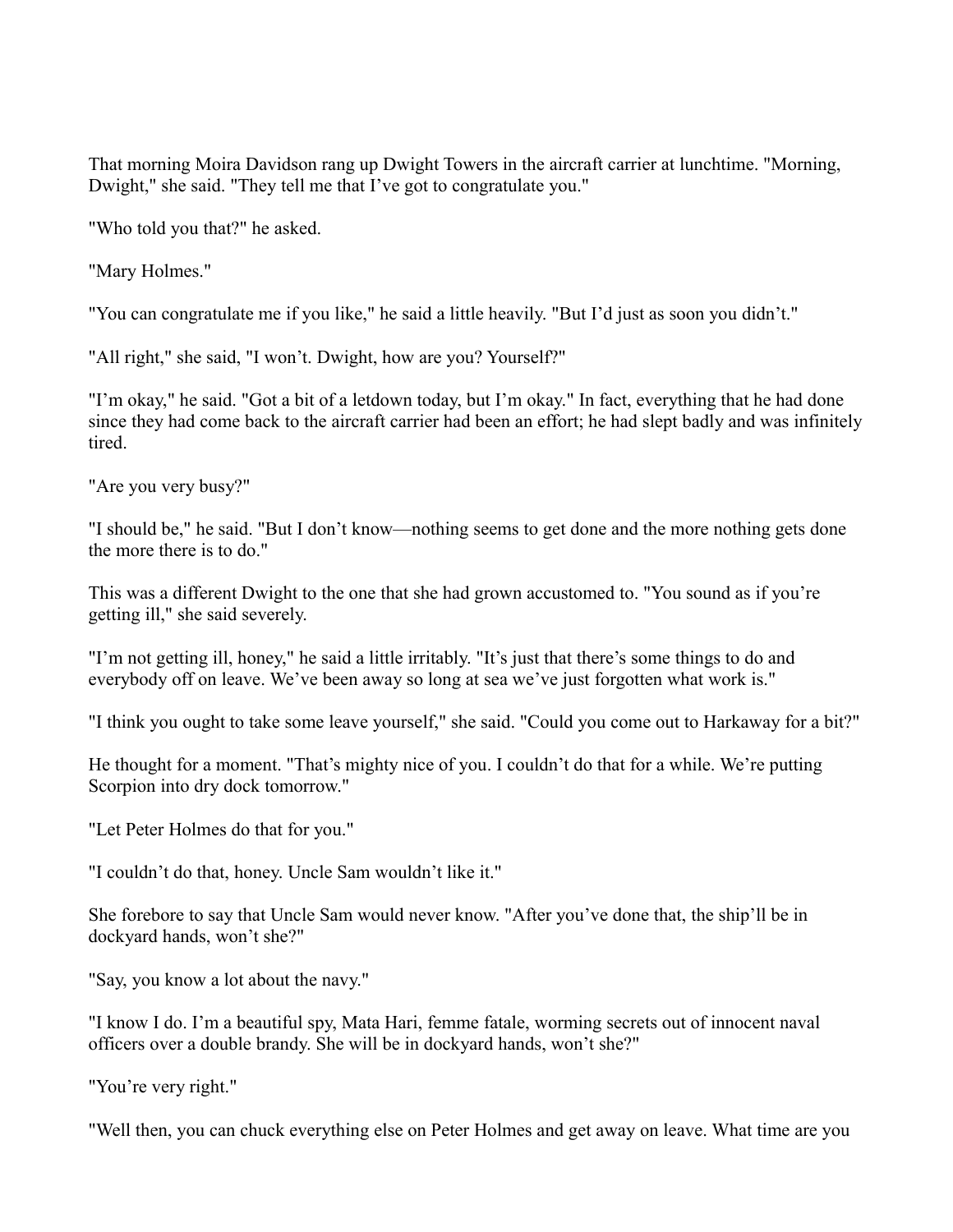putting her in dock?"

"Ten o'clock tomorrow morning. We'll probably be through by midday."

"Come out and spend a little time at Harkaway with us, tomorrow afternoon. It's perishing cold up there. The wind just whistles round the house. It rains most of the time, and you can't go out without gumboots. Walking beside the bullock and the pasture harrows is the coldest job known to man—to woman, anyway. Come out and try it. After a few days with us you'll be just longing to get back and fug it in your submarine."

He laughed. "Say, you're making it sound really attractive."

"I know I am. Will you come out tomorrow afternoon?" It would be a relief to relax, to forget his burdens for a day or two. "I think I could," he said. "I'll have to shuffle things around a little, but I think I could."

She arranged to meet him the next afternoon at four o'clock in the Australia Hotel. When she did so she was concerned at his appearance; he greeted her cheerfully and seemed glad to see her, but he had gone a yellowish colour beneath his tan, and in unguarded moments he was depressed. She frowned at the sight of him. "You're looking like something that the cat brought in and didn't want," she told him. "Are you all right?" She took his hand and felt it. "You're hot. You've got a temperature!"

He withdrew his hand. "I'm okay," he said. "What'll you have to drink?"

"You'll have a double whisky and about twenty grains of quinine," she said. "A double whisky, anyway. I'll see about the quinine when we get home. You ought to be in bed!"

It was pleasant to be fussed over, and relax. "Double brandy for you?" he asked.

"Small one for me, double for you," she said. "You ought to be ashamed of yourself, going about like this. You're probably spreading germs all over the place. Have you seen a doctor?"

He ordered the drinks. "There's no doctor in the dockyard now. Scorpion is the only ship that's operational, and she's in dockyard hands. They took the last naval surgeon away while we were on the cruise."

"You have got a temperature, haven't you?"

"I might have just a little one," he said. "Perhaps I might have a cold coming on."

"I'd say perhaps you might. Drink up that whisky while I telephone Daddy."

"What for?"

"To meet us with the buggy at the station. I told them we'd walk up the hill, but I'm not going to have you doing that. You might die on my hands, and then I'd have a job explaining to the coroner. It might even make a diplomatic incident."

"Who with, honey?"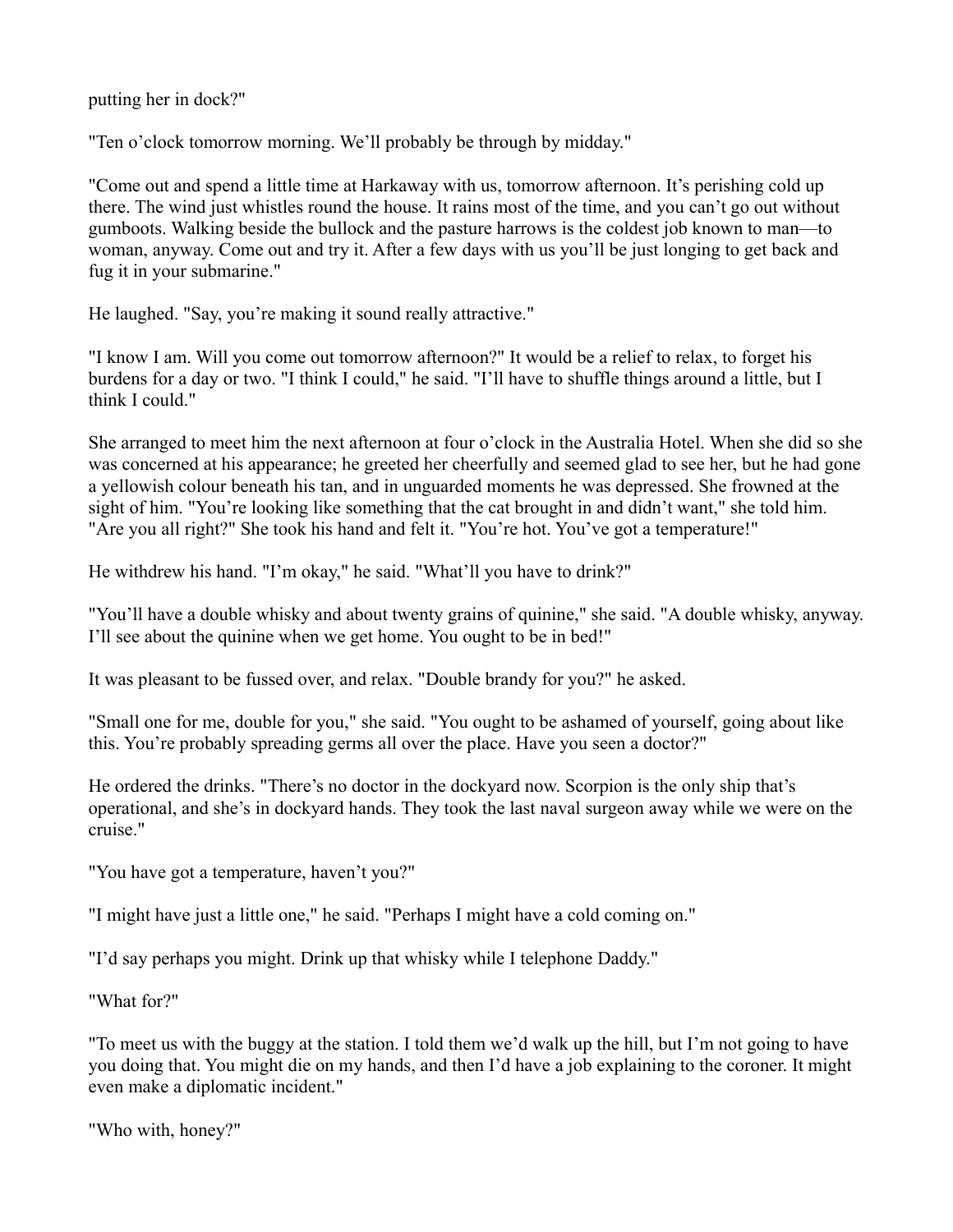"The United States. It's not so good to kill the Supreme Commander of the U.S. Naval Forces."

He said wearily, "I guess the United States is me, right now. I'm thinking of running for President."

"Well, think about it while I go and telephone Mummy." In the little telephone booth, she said, "I think he's got flu, Mummy. He's frightfully tired, for one thing. He'll have to go to bed directly we get home. Could you light a fire in his room, and put a hot-water bag in the bed? And Mummy, ring up Dr. Fletcher and ask if he could possibly come round this evening. I shouldn't think it's anything but flu, but he has been in the radioactive area for over a month, and he hasn't seen a doctor since he got back. Tell Dr. Fletcher who he is. He's rather an important person now, you know."

"What train will you be catching, dear?"

She glanced at her wrist. "We'll catch the four-forty. Look, Mummy, it's going to be perishing cold in the buggy. Ask Daddy to bring down a couple of rugs."

She went back to the bar. "Drink up and come along," she said. "We've got to catch the four-forty."

He went with her obediently. A couple of hours later he was in a bedroom with a blazing log fire, creeping into a warm bed as he shook with a light fever. He lay there infinitely grateful while the shakes subsided, glad to relax and lie staring at the ceiling, listening to the patter of the rain outside. Presently his grazier host brought him a hot whisky and lemon and asked what he wanted to eat, which was nothing.

At about eight o'clock there was the sound of a horse outside, and voices in the rain. Presently the doctor came to him; he had discarded his wet coat, but his jodhpurs and riding boots were dark with rain and steamed a little as he stood by the fire. He was a man of about thirty-five or forty, cheerful and competent.

"Say, Doctor," said the patient, "I'm really sorry they brought you out here on a night like this. There's not a thing wrong with me that a day or two in bed won't cure."

The doctor smiled. "I'm glad to come out to meet you," he said. He took the American's wrist and felt the pulse.

"I understand you've been up in the radioactive area."

"Why, yes. But we didn't get exposed."

"You were inside the hull of the submarine all the all the time?"

"We had a guy from the C.S.I.R.O. poking Geiger counters at us every day. It's not that, doctor."

"Have you had any vomiting, or diarrhoea?"

"None at all. Nor did any of the ship's company."

The doctor put a thermometer into his mouth, and stood feeling his pulse. Presently he withdrew the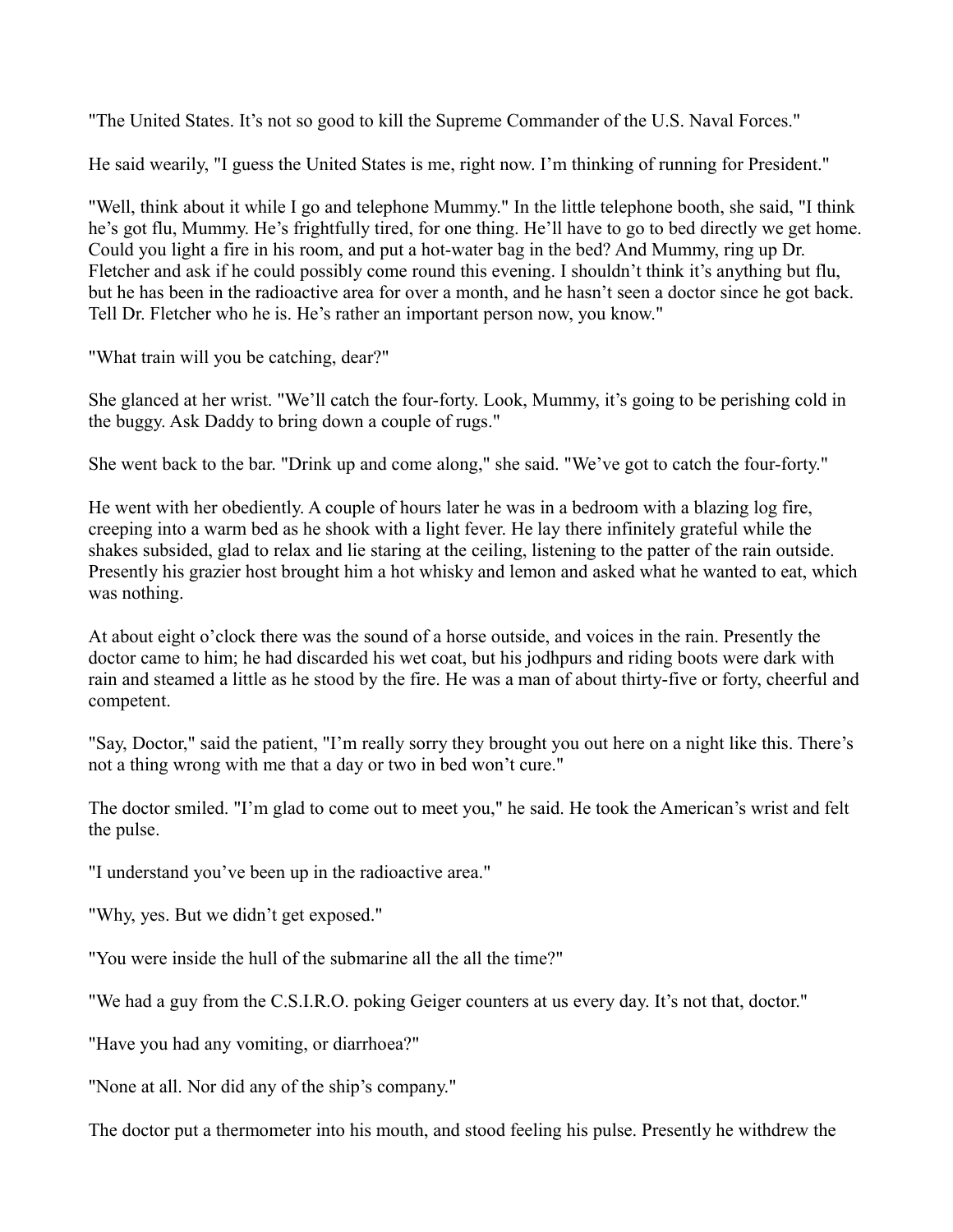thermometer. "A hundred and two," he said. "You'd better stay in bed for a bit. How long were you at sea?"

"Fifty-three days."

"And how long submerged?"

"More than half of it."

"Are you very tired?"

The captain thought for a moment. "I might be," he admitted.

"I should say you might. You'd better stay in bed till that temperature goes down, and one full day after that. I'll look in and see you again in a couple of days' time. I think you've only got a dose of flu there's quite a lot of it about. You'd better not go back to work for at least a week after you get up, and then you ought to take some leave. Can you do that?"

"I'll have to think about it."

They talked a little of the cruise and of conditions at Seattle and in Queensland. Finally the doctor said, "I'll probably look in tomorrow afternoon with one or two things you'd better take. I've got to go to Dandenong; my partner's operating at the hospital and I'm giving the anaesthetic for him. I'll pick up the stuff there and look in on my way home."

"Is it a serious operation?"

"Not too bad. Woman with a growth upon the stomach. She'll be better with it out. Give her a few more years of useful life, anyway."

He went away, and outside the window Dwight heard the backing and curvetting of the horse as the rider got into the saddle, and heard the doctor swear. Then he listened to the diminuendo of the hoofs as they trotted away down the drive in the heavy rain. Presently his door opened, and the girl came in.

"Well," she said, "you've got to stay in bed tomorrow, anyway." She moved to the fire and threw a couple of logs on. "He's nice, isn't he?"

"He's nuts," said the commander.

"Why? Because he's making you stay in bed?"

"Not that. He's operating on a woman at the hospital tomorrow so that she'll have some years of useful life ahead of her."

She laughed. "He would. I've never met anyone so conscientious." She paused. "Daddy's going to make another dam next summer. He's been talking about it for sometime, but now he says he's really going to do it. He rang up a chap who has a bulldozer today and booked him to come in as soon as the ground gets hard."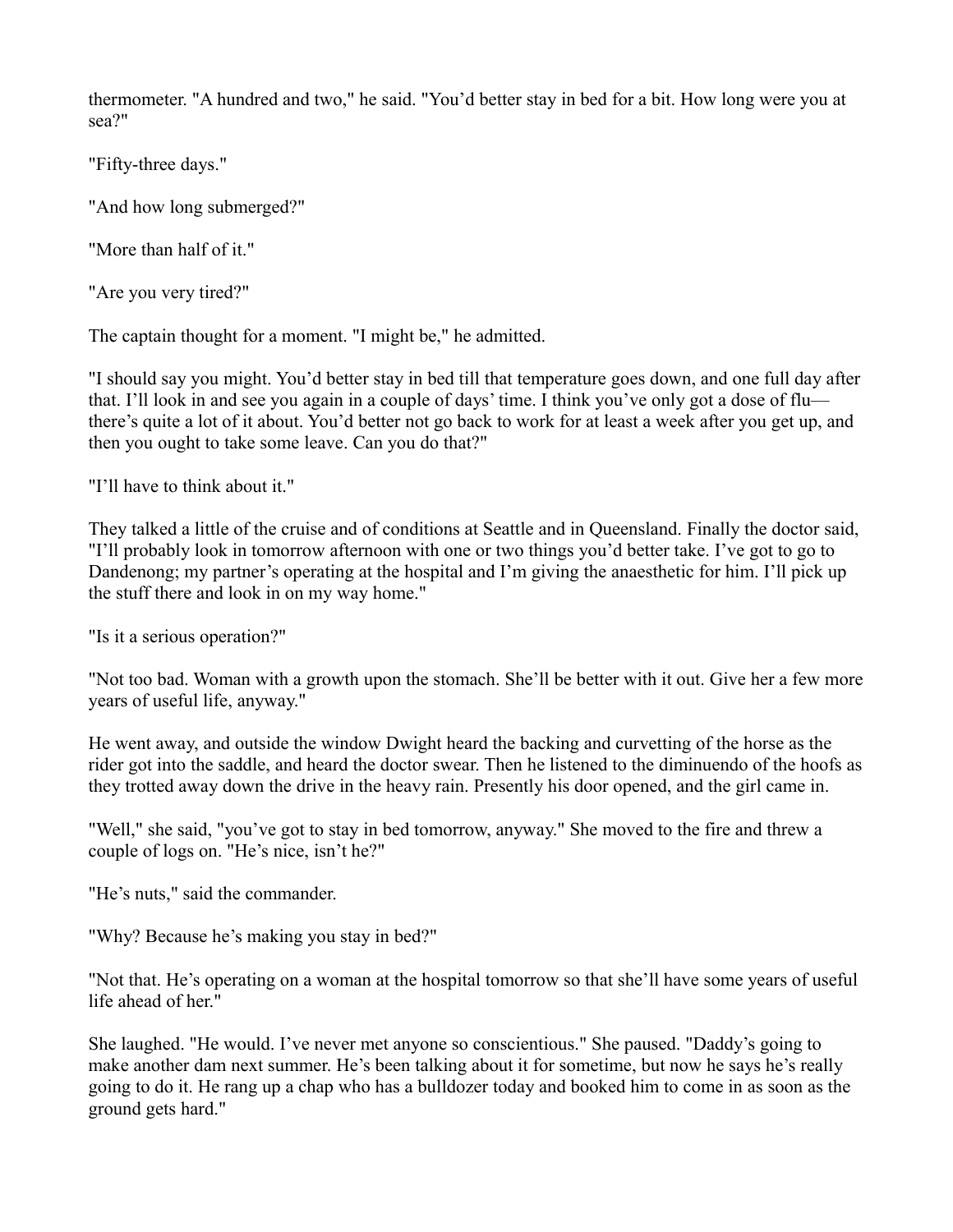"When will that be?"

"About Christmas time. It really hurts him to see all this rain running away to waste. This place gets pretty dry in the summer."

She took his empty glass from the table by his bed. "Like another hot drink?"

He shook his head. "Not now, honey. I'm fine."

"Like anything to eat?"

He shook his head.

"Like another hot-water bag?"

He shook his head. "I'm fine."

She went away, but in a few minutes she was back again, and this time she carried a long paper parcel in her hand, a parcel with a bulge at the bottom. "I'll leave this with you, and you can look at it all night."

She put it in a corner of the room, but he raised himself on one elbow. "What's that?" he asked.

She laughed. "I'll give you three guesses and you can see which one's right in the morning."

"I want to see now."

"Tomorrow."

"No—now."

She took the parcel and brought it to him in the bed, and stood watching as he tore off the paper. The Supreme Commander of the U.S. Naval Forces was really little boy, she thought.

The Pogo stick lay on the bedclothes in his hands, shining and new. The wooden handle was brightly varnished, the metal step gleaming in red enamel. On the wooden handle was painted in neat red lettering the words HELEN TOWERS.

"Say," he said huskily, "that's a dandy. I never saw one with the name on it and all. She's going to love that." He raised his eyes. "Where did you get it, honey?"

"I found the place that makes them, out at Elsteinwick," she said. "They aren't making any more, but they made one for me."

"I don't know what to say," he muttered. "Now I've got something for everyone."

She gathered up the torn brown paper. "That's all right," she said casually. "It was fun finding it. Shall I put it in the corner?"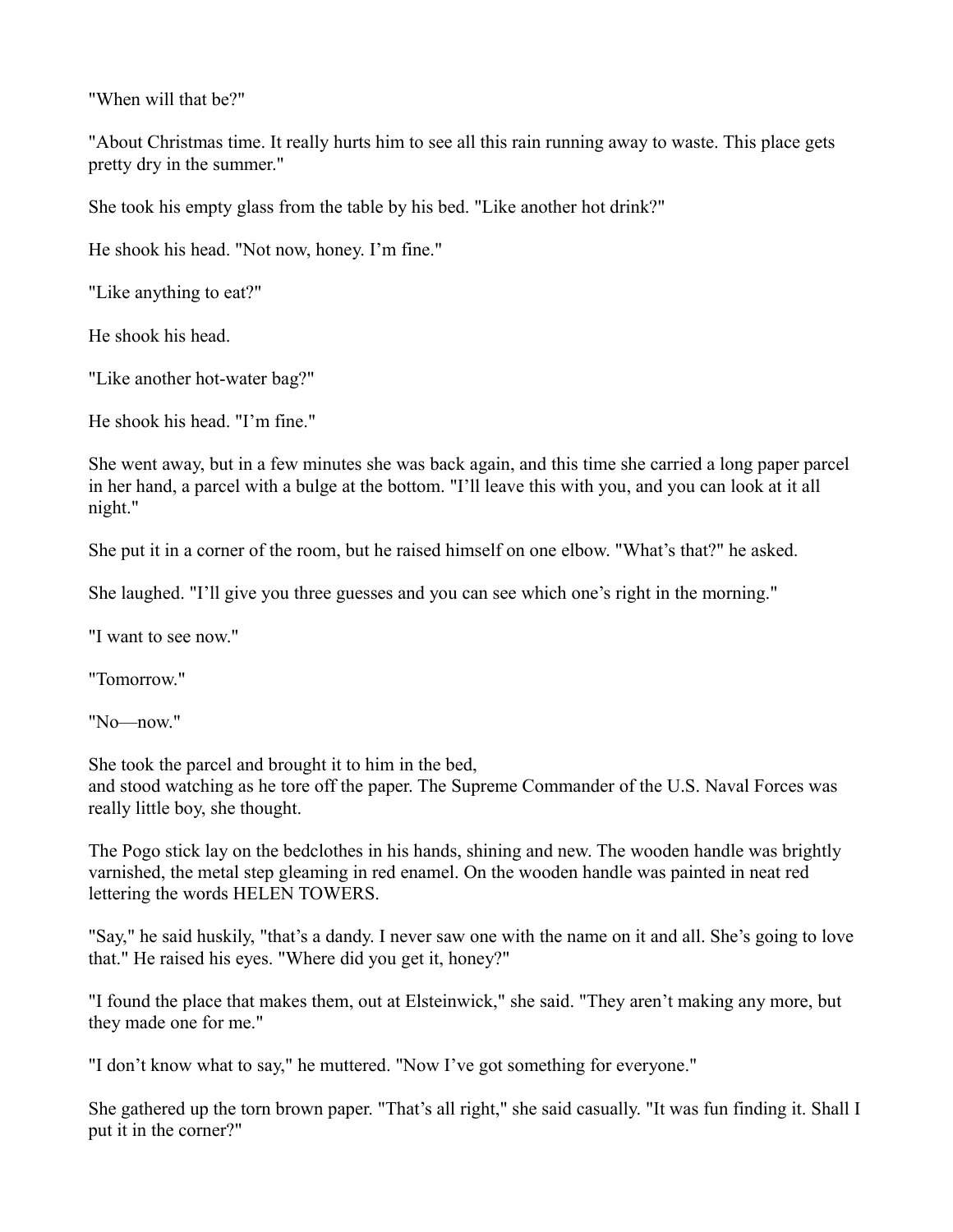He shook his head. "Leave it right here."

She nodded, and moved towards the door. "I'll turn this top light out. Don't stay up too long. Sure you've got everything you want?"

"Sure, honey," he said. "I've got everything now."

"Good night," she said.

She closed the door behind her. He lay for some time in the firelight thinking of Sharon and of Helen, of bright summer days and tall ships at Mystic, of Helen leaping on the Pogo stick on the swept sidewalk with the piles of snow on either hand, of this girl and her kindness. Presently he drifted into sleep, one hand upon the Pogo stick beside him.

Peter Holmes lunched with John Osborne at the United Services Club next day. "I rang the ship this morning," said the scientist. "I wanted to get hold of Dwight to show him the draft report before I get it typed. They told me that he's staying out at Harkaway with Moira's people."

Peter nodded. "He's got flu. Moira rang me up last night to tell me that I wouldn't see him for a week, or longer if she's got anything to do with it."

The scientist was concerned. "I can't hold it so long as that. Jorgensen's got wind of our findings already, and he's saying that we can't have done our job properly. I'll have to get it to the typist by tomorrow at the latest."

"I'll look it over if you like, and we might be able to get hold of the exec, though he's away on leave. But Dwight ought to see it before it goes out. Why don't you give Moira a ring and take it out to him at Harkaway?"

"Would she be there? I thought she was in Melbourne every day, doing shorthand and typing."

"Don't be so daft. Of course she's there."

The scientist brightened. "I might run it out to him this afternoon in the Ferrari."

"Your juice won't last out if you're going to use it for trips like that. There's a perfectly good train."

"This is official business, naval business," said John Osborne. "One's entitled to draw on naval stores." He bent towards Peter and lowered his voice. "You know that aircraft carrier, the Sydney? She's got about three thousand gallons of my ether-alcohol mixture in one of her tanks. They used it for getting reluctant piston-engined aircraft off the deck at full boost."

"You can't touch that!" said Peter, shocked.

"Can't I? This is naval business, and there's going to be a whole lot more."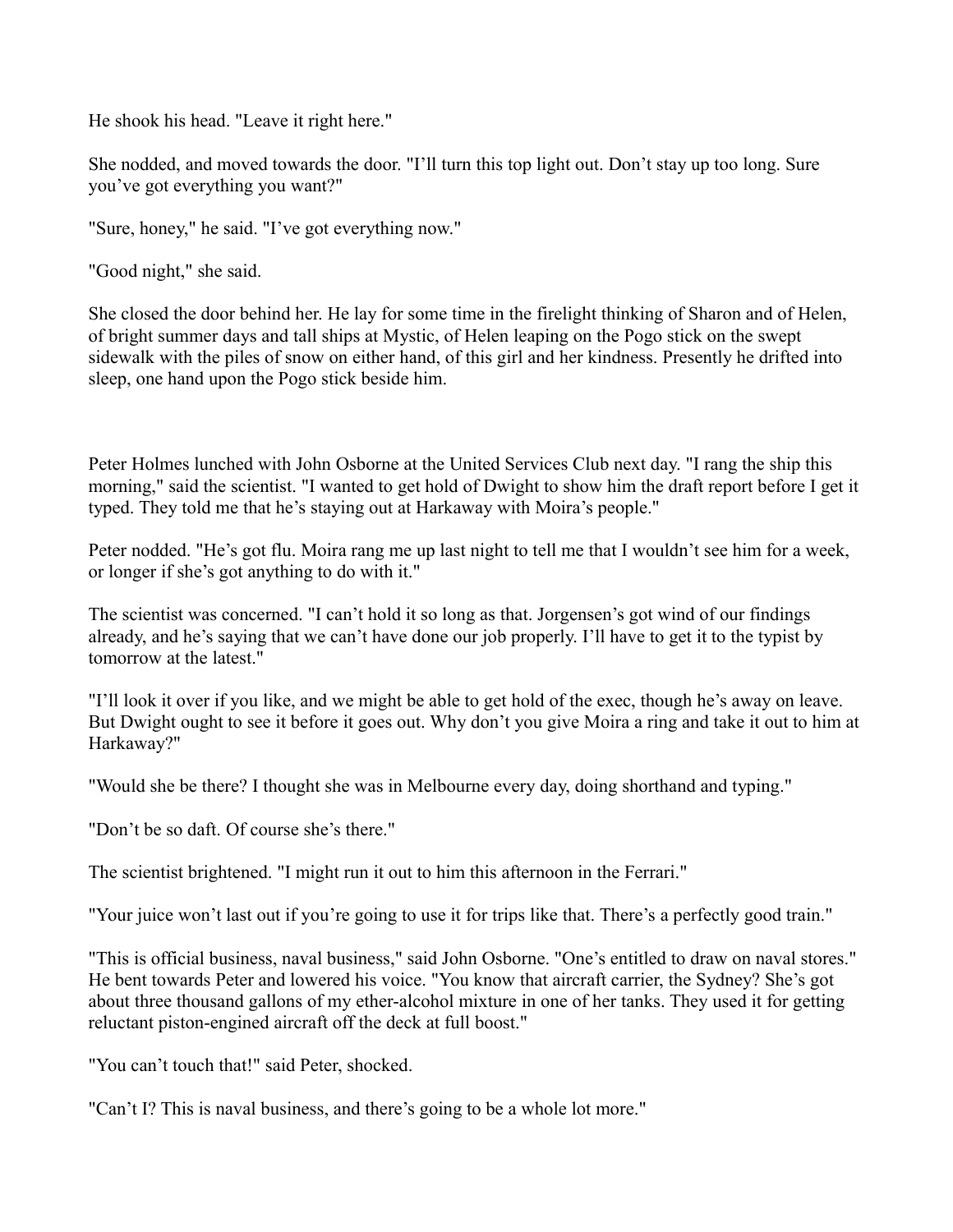"Well, don't tell me about it. Would a Morris Minor run on it?"

"You'd have to experiment a bit with the carburetion, and you'd have to raise the compression. Take the gasket out and fit a bit of thin sheet copper, with cement. It's worth trying."

"Can you run that thing of yours upon the road, safely?"

"Oh, yes," said the scientist. "There's not much else upon the road to hit, except a tram. And people, of course. I always carry a spare set of plugs because she oils up if you run her under about three thousand."

"What's she doing at three thousand revs?"

"Oh well, you wouldn't put her in top gear. She'd be doing about a hundred, or a bit more than that. She does about forty-five in first at those revs. She gets away with a bit of a rush, of course; you want a couple of hundred yards of empty road ahead of you. I generally push her out of the mews into Elizabeth Street and wait till there's a gap between the trains."

He did so that afternoon directly after lunch, with Peter Holmes helping him to push. He wedged the attaché case containing the draft report down beside the seat and climbed in, fastened the safety belt and adjusted his crash helmet before an admiring crowd. Peter said quietly, "For God's sake don't go and kill anybody."

"They're all going to be dead in a couple of months' time anyway," said the scientist. "So am I, and so are you. I'm going to have a bit of fun with this thing first." A tram passed and he tried the cold engine with the self-starter, but it failed to catch. Another tram came by; when that was gone a dozen willing helpers pushed the racing car until the engine caught and she shot out of their hands like a rocket with an ear-splitting crash from the exhaust, a screech of tires, a smell of burnt rubber, and a cloud of smoke. The Ferrari had no horn and no need for one because she could be heard coming a couple of miles away; more important to John Osborne was the fact that she had no lights at all, and it was dark by five o'clock. If he was to get out to Harkaway, do his business, and be back in daylight he must step on it. He weaved around the tram at fifty, skidded round into Lonsdale Street, and settled in his seat as he shot through the city at about seventy miles an hour. Cars on the road at that time were a rarity and he had little trouble in the city streets but for the trams; the crowds parted to let him through. In the suburbs it was different; children had grown accustomed to playing in the empty roads and had no notion of getting out of the way; he had to brake hard on a number of occasions and go by with engine roaring as he slipped the clutch, agonizing over the possibility of damage, consoling himself with the thought that the clutch was built to take it in a race.

He got to Harkaway in twenty-three minutes having averaged seventy-two miles an hour over the course without once getting into top. He drew up at the homestead in a roaring skid around the flowerbeds and killed the motor; the grazier with his wife and daughter came out suddenly and watched him as he unbuttoned his crash hat and got out stiffly. "I came to see Dwight Towers," he said. "They told me he was here."

"He's trying to get some sleep," Moira said severely. "That's a loathsome car, John. What does she do?"

"About two hundred, I think. I want to see him—on business. I've got a thing here that he's got to look over before it gets typed. It's got to be typed tomorrow, at the latest."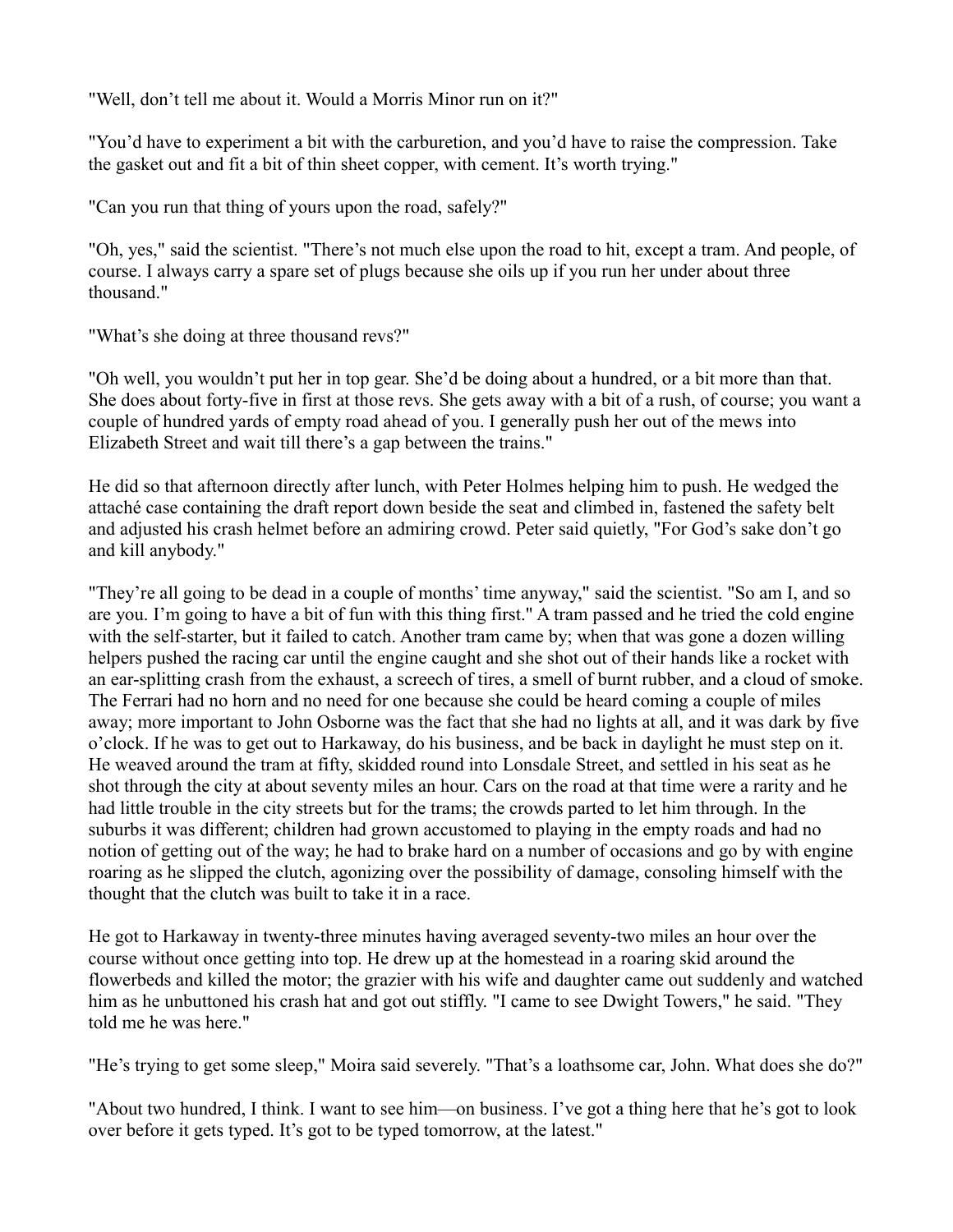"Oh well, I don't suppose he's sleeping now."

She led the way into the spare bedroom. Dwight was awake and sitting up in bed. "I guessed it must be you," he said. "Killed anybody yet?"

"Not yet," said the scientist. "I'm hoping to be the first. I'd hate to spend the last days of my life in prison. I've had enough of that in the last two months." He undid his attaché case and explained his errand.

Dwight took the report and read it through, asking a question now and then. "I kind of wish we'd left that radio station operational, the way it was," he said once. "Maybe we'd have heard a little more from Yeoman Swain."

"It was a good long way from him."

"He had his outboard motorboat. He might have stopped off one day when he was tired of fishing, and sent a message."

"I don't think he'd have lasted long enough for that, sir. I'd have given him three days, at the very outside."

The captain nodded. "I don't suppose he'd have wanted to be bothered with it, anyway. I wouldn't, if the fish were taking well, and it was my last day." He read on, asking a question now and then. At the end he said, "That's okay. You'd better take out that last paragraph, about me and the ship."

"I'd prefer to leave it in, sir."

"And I'd prefer you take it out. I don't like things like that said about what was just a normal operation in the line of duty."

The scientist put his pencil through it. "As you like."

"You got that Ferrari here?"

"I came out in it."

"Sure. I heard you. Can I see it from the window?"

"Yes. It's just outside."

The captain got out of bed and stood in his pyjamas at the window. "That's the hell of a car," he said. "What are you going to do with it?"

"Race it. There's not much time left so they're starting the racing season earlier than usual. They don't usually begin before about October, because of the wet roads. They're having little races all the winter, though. As a matter of fact I raced it twice before I went away."

The captain got back into bed. "So you said. I never raced a car like that. I never even drove one.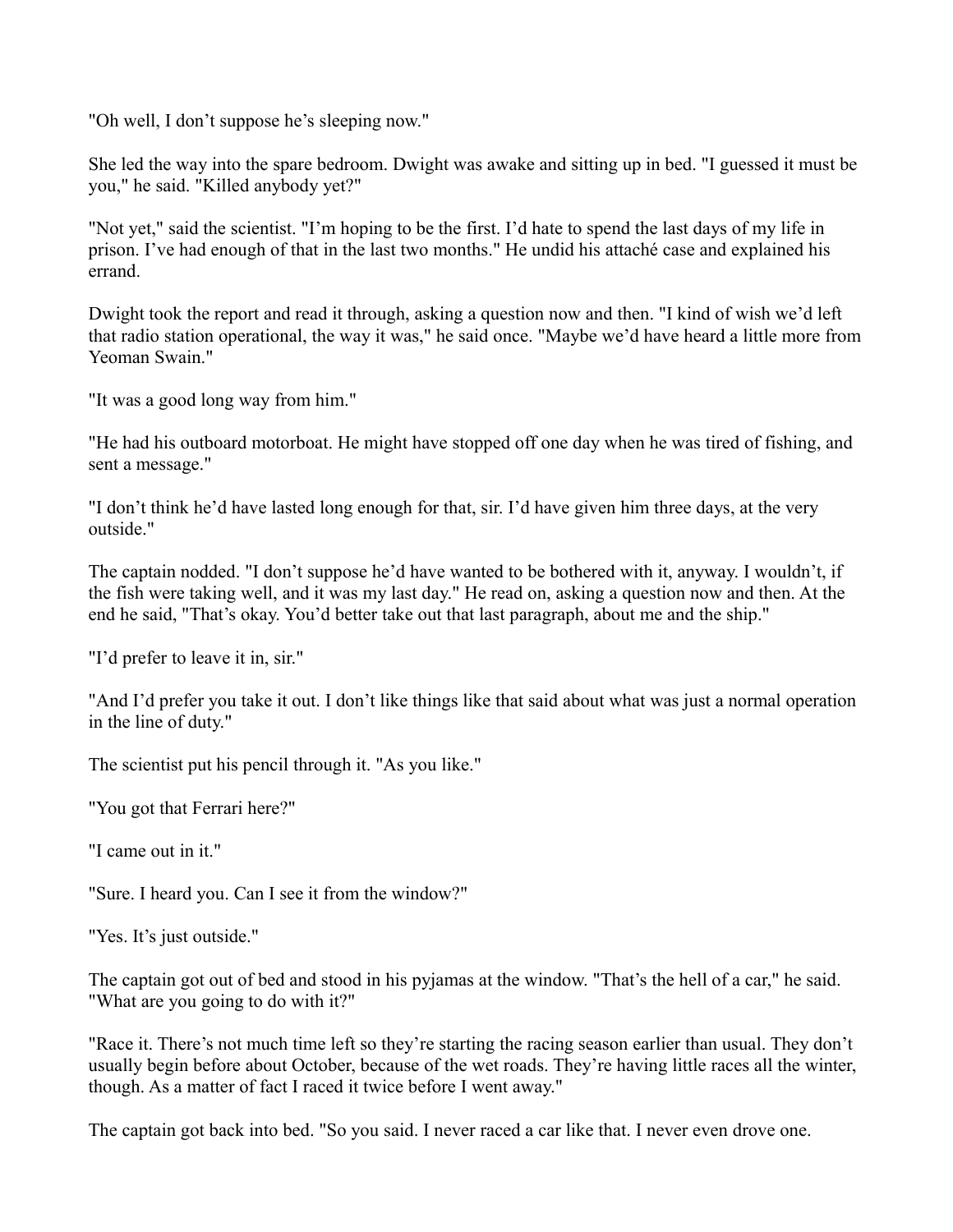What's it like in a race?"

"You get scared stiff. Then directly it's over you want to go on and do it again."

"Have you ever done this before?"

The scientist shook his head. "I've never had the money, or the time. It's what I've wanted to do all my life."

"Is that the way you're going to make it, in the end?"

There was a pause. "It's what I'd like to do," John Osborne said. "Rather than die in a sick muck, or take those pills. The only thing is, I'd hate to smash up the Ferrari. She's such a lovely bit of work. I don't think I could bring myself to do that, willingly."

Dwight grinned. "Maybe you won't have to do it willingly, not if you go racing at two hundred per on wet roads."

"Well, that's what I've been thinking, too. I don't know that I'd mind that happening, any time from now on."

The captain nodded. Then he said, "There's no chance now of it slowing up and giving us a break, is there?"

John Osborne shook his head. "Absolutely none. There's not the slightest indication—if anything it seems to be coming a little faster. That's probably associated with the reduced area of the earth's surface as it moves down from the equator; it seems to be accelerating a little now in terms of latitude. The end of August seems to be the time."

The captain nodded. "Well, it's nice to know. It can't be too soon for me."

"Will you be taking Scorpion to sea again?"

"I've got no orders. She'll be operational again at the beginning of July. I'm planning to keep her under the Australian command up till the end. Whether I'll have a crew to make her operational—well, that's another thing again. Most of the boys have got girl friends in Melbourne here, about a quarter of them married. Whether they'll feel allergic to another cruise is anybody's guess. I'd say they will."

There was a pause. "I kind of envy you having that Ferrari," he said quietly. "I'll be worrying and working right up till the end."

"I don't see that there's any need for you to do that," the scientist said. "You ought to take some leave. See a bit of Australia."

The American grinned. "There's not much left of it to see."

"That's true. There's the mountain parts, of course. They're all skiing like mad up at Mount Buller and at Hotham. Do you ski?"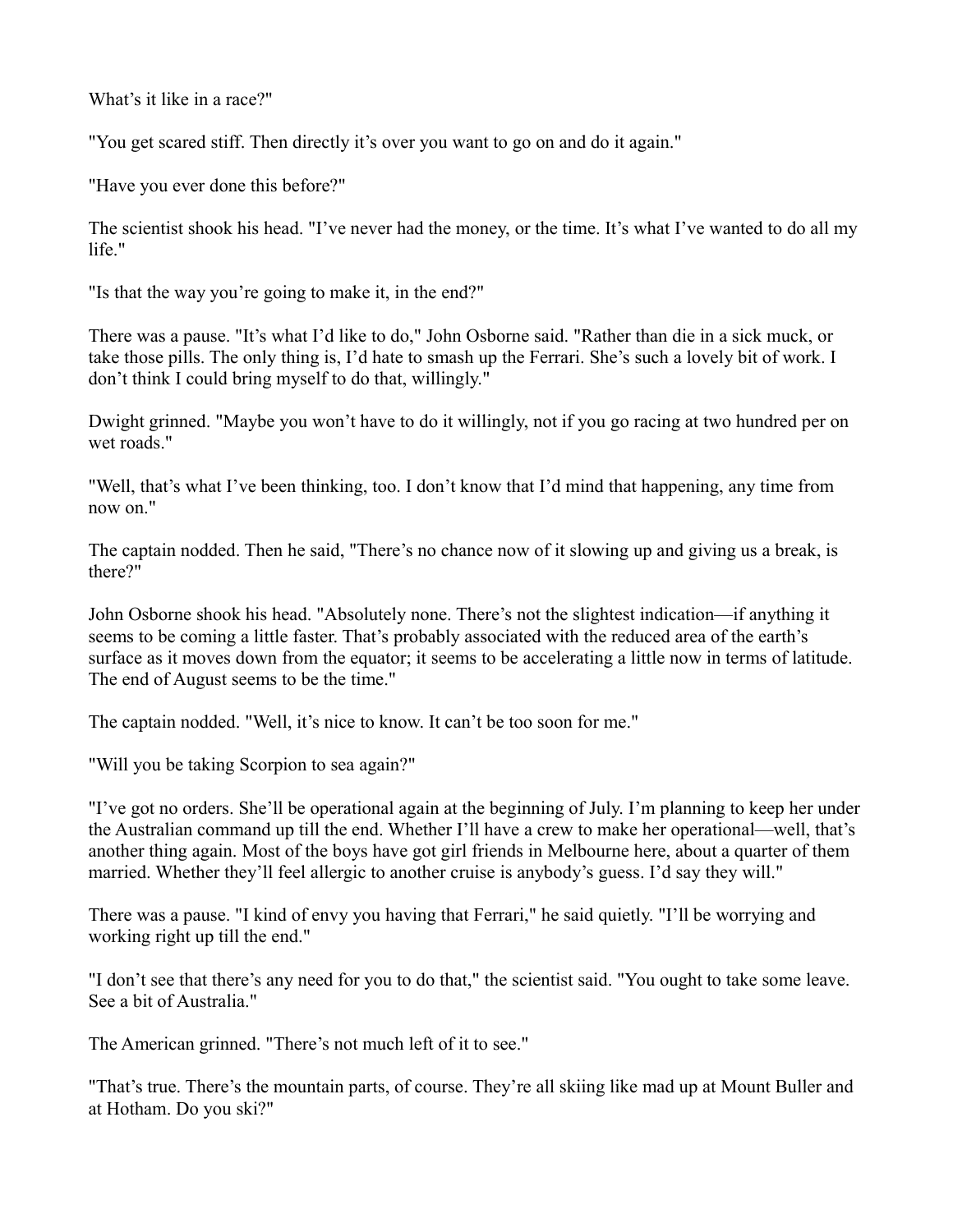"I used to, but not for ten years or so. I wouldn't like to break a leg and get stuck in bed up till the end." He paused. "Say," he said. "Don't people go trout fishing up in those mountains?"

John Osborne nodded. "The fishing's quite good."

"Do they have a season, or can you fish all year round?"

"You can fish for perch in Eildon Weir all year round. They take a spinner, trolling from a boat. But there's good trout fishing in all the little rivers up there." He smiled faintly. "There's a close season for trout. It doesn't open till September the flint."

There was a momentary pause. "That's running it kind of fine," Dwight said at last. "I certainly would like a day or two trout fishing, but from what you say we might be busy just around that time."

"I shouldn't think it would make any odds if you went up a fortnight early, this year."

"I wouldn't like to do a thing like that," the American said seriously. "In the States—yes. But when you're in a foreign country, I think a fellow should stick by the rules." Time was going on, John Osborne had no lights on the Ferrari and no capacity to go much slower than fifty miles an hour. He gathered his papers together and put them in the attaché case, said good-bye to Dwight Towers, and left him to get upon the road back to the city. In the lounge he met Moira. "How did you think he was?" she asked.

"He's all right," the scientist said. "Only a bat or two flying round the belfry."

She frowned a little; this wasn't the Pogo stick. "What about?"

"He wants a couple of days' trout fishing before we all go home," her cousin said. "But he won't go before the season opens, and that's not until September the first."

She stood in silence for a moment. "Well, what of it? He's keeping the law, anyway. More than you are, with that disgusting car. Where do you get the petrol for it?"

"It doesn't run on petrol," he replied. "It runs on something out of a test tube."

"Smells like it," she said. She watched him as he levered himself down into the seat and adjusted his crash helmet, as the engine crackled spitefully into life, as he shot off down the drive leaving great wheel ruts on a flower bed.

A fortnight later, in the Pastoral Club, Mr. Alan Sykes walked into the little smoking room for a drink at twenty minutes past twelve. Lunch was not served till one o'clock so he was the first in the room; he helped himself to a gin and stood alone, considering his problem. Mr. Sykes was the director of the State Fisheries and Game Department, a man who liked to run his business upon sound lines regardless of political expediency. The perplexities of the time had now invaded his routine, and he was a troubled man.

Sir Douglas Froude came into the room. Mr. Sykes, watching him, thought that he was walking very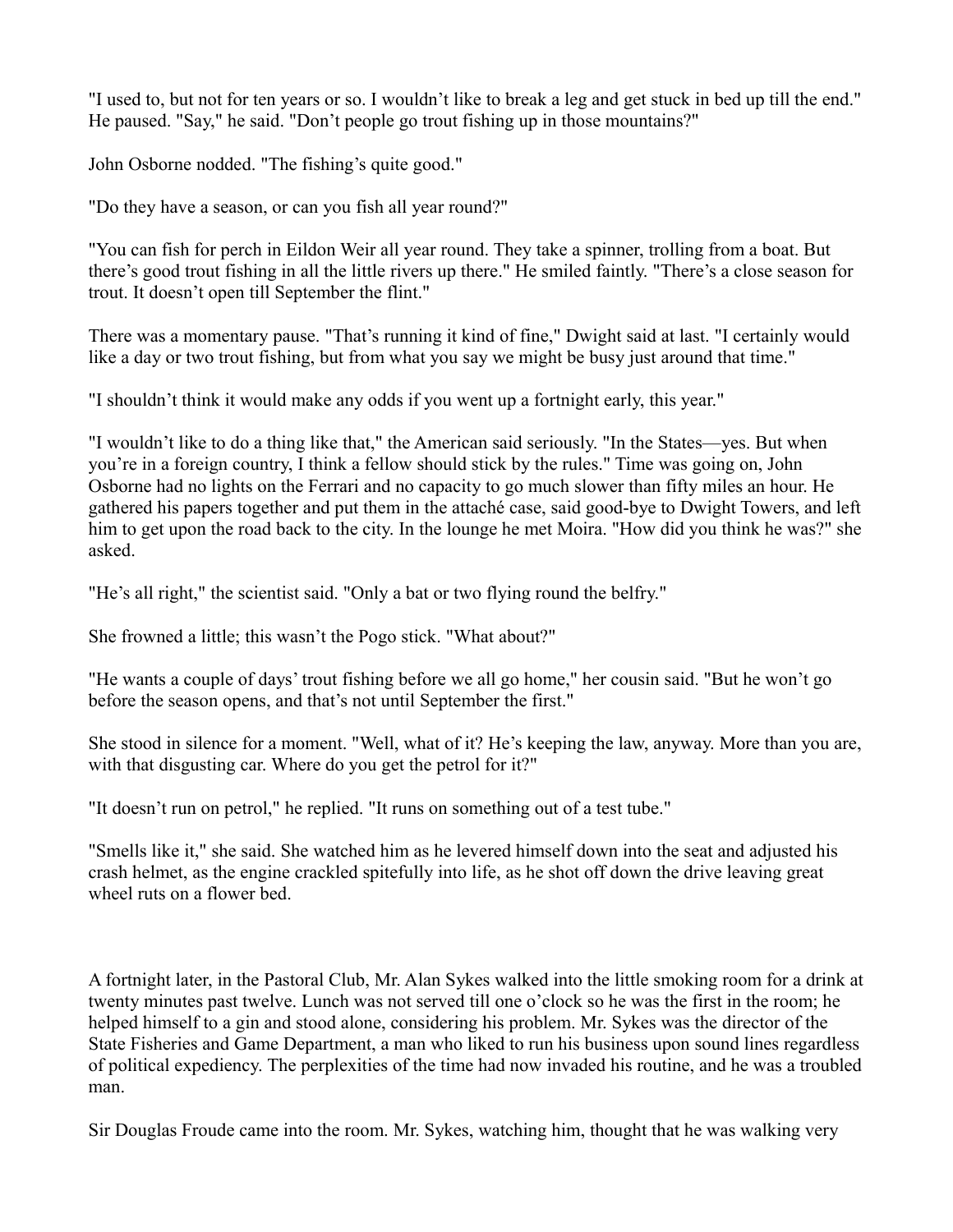badly and that his red face was redder than ever. He said, "Good morning, Douglas. I'm in the book."

"Oh, thank you, thank you," said the old man. "I'll take a Spanish sherry with you." He poured it with a trembling hand. "You know," he said, "I think the Wine Committee must be absolutely crazy. We've got over four hundred bottles of magnificent dry sherry, Ruy de Lopez, 1947, and they seem to be prepared to let it stay there in the cellars. They said the members wouldn't drink it because of the price. I told them, I said—give it away, if you can't sell it. But don't just leave it there. So now it's the same price as the Australian." He paused. "Let me pour you a glass, Alan. It's in the most beautiful condition."

"I'll have one later. Tell me, didn't I hear you say once that Bill Davidson was a relation of yours?"

The old man nodded shakily. "Relation, or connection. Connection, I think. His mother married my … married my—No, I forget. I don't seem to remember things like I used to."

"Do you know his daughter Moira?"

"A nice girl, but she drinks too much. Still, she does it on brandy they tell me, so that makes a difference."

"She's been making some trouble for me."

"She's been to the Minister, and he sent her to me with a note. She wants us to open the trout season early this year, or nobody will get any trout fishing. The Minister thinks it would be a good thing to do. I suppose he's looking to the next election."

"Open the trout season early? You mean, before September the first?"

"That's the suggestion."

"A very bad suggestion, if I may say so. The fish won't have finished spawning, and if they have they'll be in very poor condition. You could ruin the fishing for years, doing a thing like that. When does he want to open the season?"

"He suggests August the tenth." He paused. "It's that girl, that relation of yours, who's at the bottom of this thing. I don't believe it would ever have entered his head but for her."

"I think it's a terrible proposal. Quite irresponsible. I'm sure I don't know what the world's coming to  $\mathbb{R}$ .  $\mathbb{R}$ 

As member after member came into the room the debate continued and more joined in the discussion. Mr. Sykes found that the general opinion was in favour of the change in date. "After all," said one, "they'll go and fish in August if they can get there and the weather's fine, whether you like it or not. And you can't fine them or send them to jail because there won't be time to bring the case on. May as well give a reasonable date, and make a virtue of necessity. Of course," he added conscientiously, "It'd be for this year only."

A leading eye surgeon remarked, "I think it's a very good idea. If the fish are poor we don't have to take them; we can always put them back. Unless the season should be very early they won't take a fly; we'll have to use a spinner. But I'm in favour of it, all the same. When I go, I'd like it to be on a sunny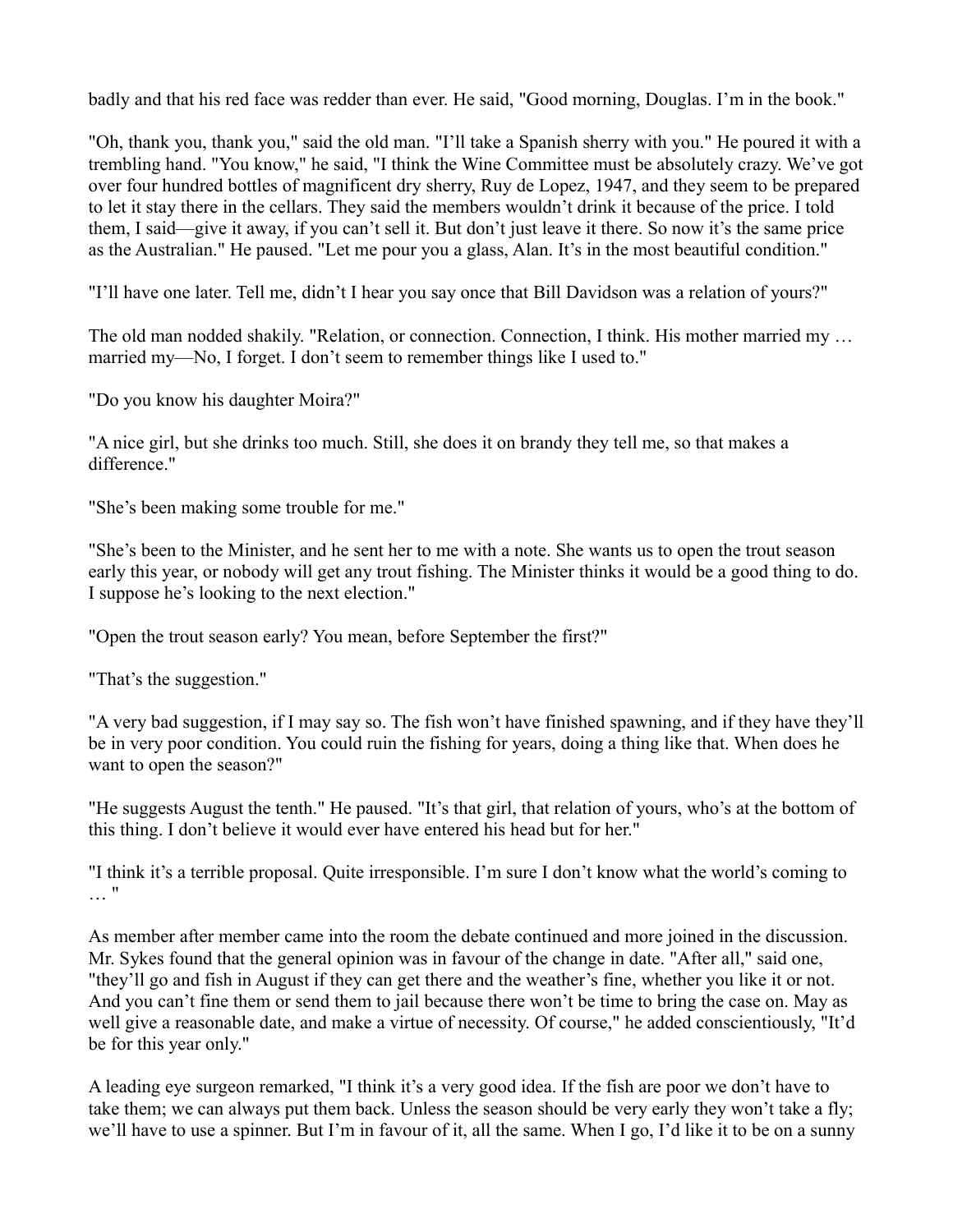day on the bank of the Delatite with a rod in my hand."

Somebody said, "Like the man they lost from the American submarine."

"Yes, just like that. I think that fellow had the right idea."

Mr. Sykes, having taken a cross section of the most influential opinion of the city, went back to his office with an easier mind, rang up his Minister, and that afternoon drafted an announcement to be broadcast on the radio that would constitute one of those swift changes of policy to meet the needs of the time, easy to make in a small, highly educated country and very characteristic of Australia. Dwight Towers heard it that evening in the echoing, empty wardroom of H.M.A .S. Sydney, and marvelled, not connecting it in the least with his own conversation with the scientist a few days before. Immediately he began making plans to try out Junior's rod. Transport was going to be the difficulty, but difficulties were there to overcome be by the Supreme Commander of the U.S. Naval Forces.

In what was left of Australia that year a relief of tension came soon after midwinter. By the beginning of July, when Broken Hill and Perth went out, few people in Melbourne were doing any more work than they wanted to. The electricity supply continued uninterrupted, as did the supply of the essential foodstuffs, but fuel for fires and little luxuries now had to be schemed and sought for by a people who had little else to do. As the weeks went by the population became noticeably more sober; there were still riotous parties, still drunks sleeping in the gutter, but far fewer than there had been earlier. And, like harbingers of the coming spring, one by one motorcars started to appear on the deserted roads.

It was difficult at first to say where they came from or where they got the petrol, for each case on investigation proved to be exceptional. Peter Holmes' landlord turned up in a Holden one day to remove firewood from the trees that had been felled, explaining awkwardly that he had retained a little of the precious fluid for cleaning clothes. A cousin in the Royal Australian Air Force came to visit them from Laverton Aerodrome driving an M.G., explaining that he had saved the petrol but there didn't seem to be much sense in saving it any longer; this was clearly nonsense, because Bill never saved anything. An engineer who worked at the Shell refinery at Corio said that he had managed to buy a little petrol on the black market in Fitzroy but very properly refused to name the scoundrel who had sold it. Like a sponge squeezed by the pressure of circumstances, Australia began to drip a little petrol, and as the weeks went on towards August the drip became a trickle.

Peter Holmes took a can with him to Melbourne one day and visited John Osborne. That evening he heard the engine of his Morris Minor for the first time in two years, clouds of black smoke emerging from the exhaust till he stopped the engine and took out the jets and hammered them a little smaller. Then he drove her out upon the road, with Mary, delighted, at his side and Jennifer upon her knee. "It's just like having one's first car all over again!" she exclaimed. "Peter, it's wonderful! Can you get any more, do you think?"

"We saved this petrol," he told her. "We saved it up. We've got a few more tins buried in the garden, but we're not telling anybody how much."

"Not even Moira?"

"Lord, no. Her last of all." He paused. "Tires are the snag now. I don't know what we're going to do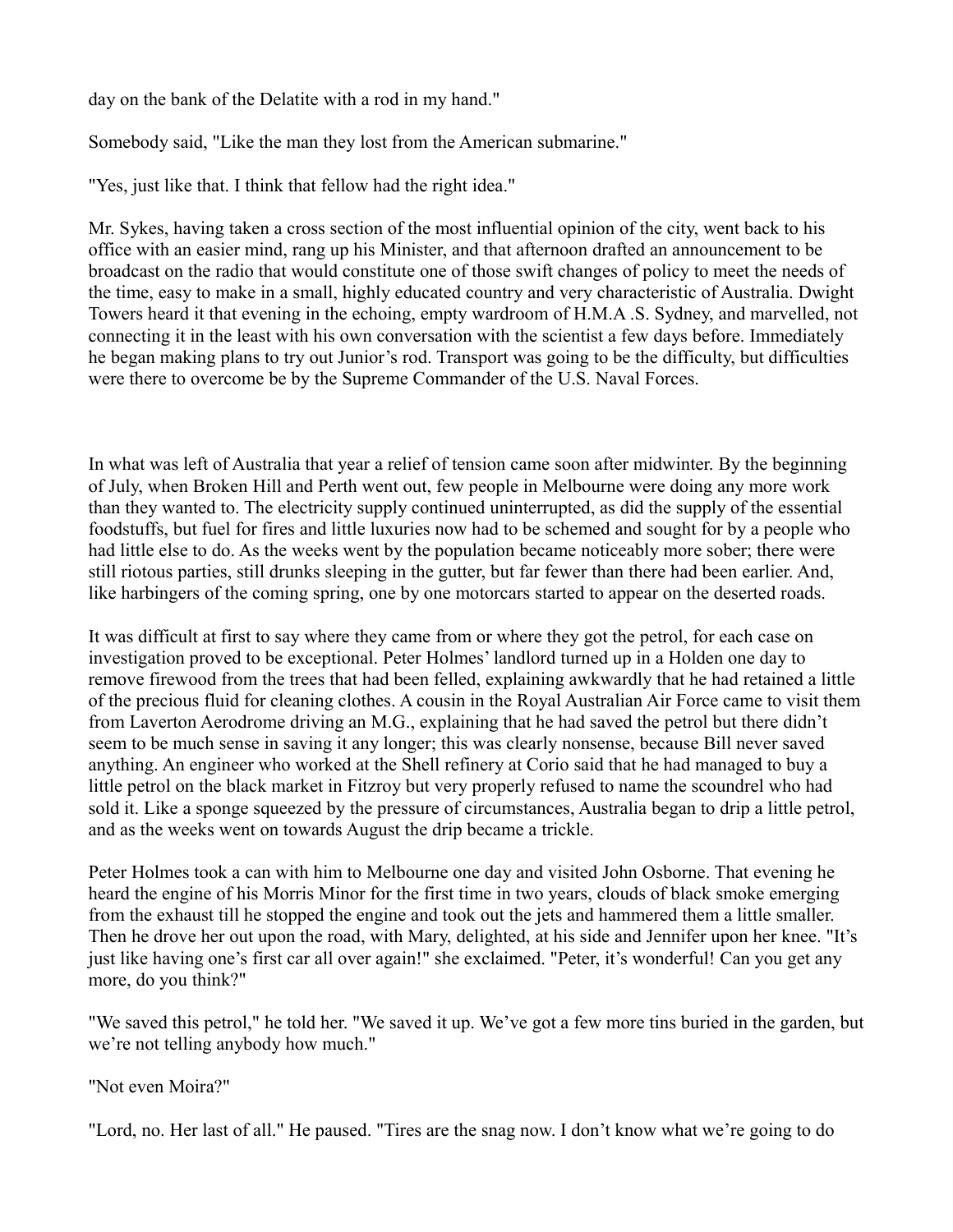about those."

Next day he drove to Williamstown, in at the dockyard gates, and parked the Morris on the quayside by the practically deserted aircraft carrier. In the evening he drove home again.

His duties at the dockyard were now merely nominal. Work upon the submarine was going very slowly, and his presence was required upon the job no more than two days in each week, which fitted in well with the requirements of his little car. Dwight Towers was there most days in the morning, but he, too, had become mobile. The First Naval Member had sent for him one morning and, with poker face, had declared that it was only fitting that the Supreme Commander of the U.S. Naval Forces should have transport at his disposal, and Dwight had found himself presented with a grey painted Chevrolet with Leading Seaman Edgar as the driver. He used it principally for going to the club for lunch or driving out to Harkaway to walk beside the bullock as they spread the dung, while the leading seaman shovelled silage.

The last part of July was a very pleasant time for most people. The weather was seasonably bad with high winds and plenty of rain and a temperature down in the low forties, but men and women cast off the restraints that long had galled them. The weekly wage packet became of little value or importance; if you went into the works on Friday you would probably get it whether you had worked or not, and when you had it there was little you could do with it. In the butcher's shop the cash desk would accept money thrust at them but didn't grieve much if it wasn't, and if the meat was there you took it. If it wasn't, you just went and looked for somewhere where there was some. There was all day to do it in.

On the high mountains the skiers skied weekdays and weekends alike. In their little garden, Mary and Peter Holmes laid out the new beds and built a fence around the vegetable garden, planting a passion fruit vine to climb all over it. They had never had so much time for gardening before, or made such progress. "It's going to be beautiful," she said contentedly. "It's going to be the prettiest garden of its size in Falmouth."

In the city mews John Osborne worked on the Ferrari with a small team of enthusiasts to help him. The Australian Grand Prix at that time was the premier motor race of the Southern Hemisphere, and it had been decided to advance the date of the race that year from November to August the 17th. On previous occasions the race had been held at Melbourne in the Albert Park, roughly corresponding to Central Park in New York or Hyde Park in London. The organizing club would have liked to race for the last time in Albert Park but the difficulties proved to be insuperable. It was clear from the outset that there would be a shortage of marshals and a shortage of labour to provide the most elementary safety precautions for the crowd of a hundred and fifty thousand people who might well be expected to attend. Nobody worried very much about the prospect of a car spinning off the course and killing a few spectators, or the prospect of permission to use the park for racing in future years being withheld. It seemed unlikely, however, that there would be sufficient marshals ever to get the crowds off the road and away from the path of the oncoming cars, and, unusual though the times might be, few of the drivers were prepared to drive straight into a crowd of onlookers at a hundred and twenty miles an hour. Racing motorcars are frail at those speeds, and a collision even with one person would put the car out of the race. It was decided regretfully that it was impracticable to run the Australian Grand Prix in Albert Park, and that the race would have to take place at the track at Tooradin.

The race in this way became a race for racing drivers only; in the prevailing difficulties of transport not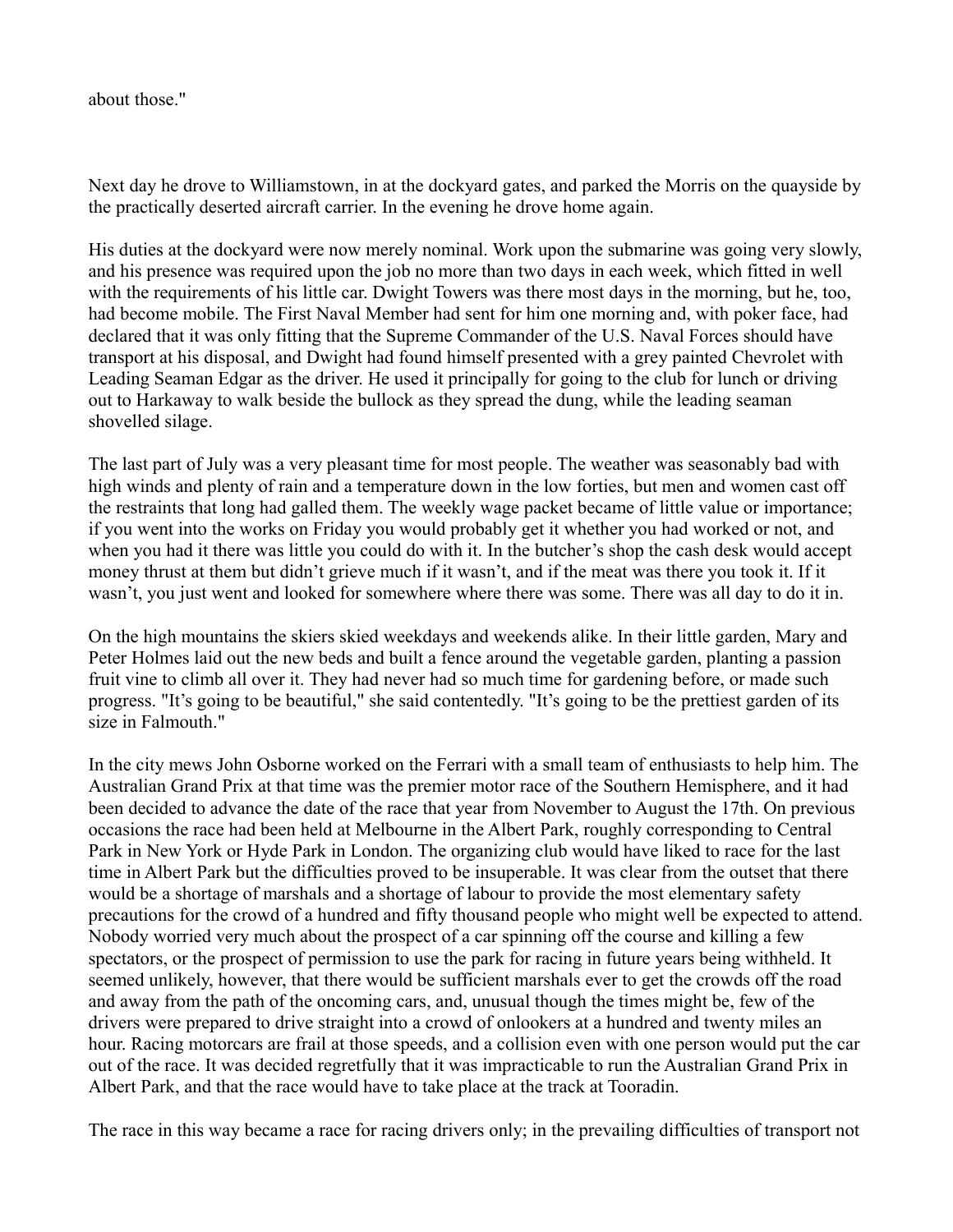very many spectators could be expected to drive forty miles out of the city to see it. Rather unexpectedly, it attracted an enormous entry of drivers. Everybody in Victoria and southern New South Wales who owned a fast car, new or old, seemed to have entered for the last Australian Grand Prix, and the total of entries came to about two hundred and eighty cars. So many cars could not be raced together with any justice to the faster cars, and for two week-ends previous to the great day eliminating heats were held in the various classes. These heats were drawn by ballot, so that John Osborne found himself competing with a three-litre Maserati piloted by Jerry Collins, a couple of Jaguars, a Thunderbird, two Bugattis, three vintage Bentleys, and a terrifying concoction of a Lotus chassis powered by a blown Gipsy Queen aeroengine of about three hundred horsepower and little forward view, built and raced by a young air mechanic called Sam Bailey and reputed to be very fast.

In view of the distance from the city there was only a small crowd of people disposed around the threemile course. Dwight Towers drove down in the official Chevrolet, picking up Moira Davidson and Peter and Mary Holmes upon the way. On that day there were five classes of heats, commencing with the smallest cars, each race being of fifty miles. Before the first race was over the organizers had put in a hurried call to Melbourne for two more ambulances, the two already allocated to the meeting being busy.

For one thing, the track was wet with rain, although it was not actually raining at the time of the first race. Six Lotus competed with eight Coopers and five M.G.'s, one of which was piloted by a girl, Miss Fay Gordon. The track was about three miles in length. A long straight with the pits in the middle led with a slight sinuosity to a left-hand turn of wide radius but 1800 in extent enclosing a sheet of water; this was called Lake Bend. Next came Haystack Corner, a right-hand turn of about 1200, fairly sharp, and this led to The Safety Pin, a sharp left-hand hairpin with rather a blind turn on top of a little mound, so that you went up and came down again. The back straight was sinuous and fast with a left-hand bend at the end of it leading down a steep hill to a very sharp right-hand corner, called The Slide. From there a long, fast left-hand bend led back to the finishing straight.

From the start of the first heat it was evident that the racing was to be unusual. The race started with a scream that indicated that the drivers intended to show no mercy to their engines, their competitors, or themselves. Miraculously the cars all came round on the first lap, but after that the troubles started. An M.G. spun on Haystack Corner, left the road and found itself careering through the low scrub on the rough ground away from the circuit. The driver trod on it and swung his car round without stopping and regained the road. A Cooper coming up behind swerved to avoid collision with the M.G., spun on the wet road, and was hit fair and square amidships by another Cooper coming up behind. The first driver was killed instantaneously and both cars piled up into a heap by the roadside, the second driver being flung clear with a broken collarbone and internal injuries. The M.G. driver, passing on the next time round, wondered quickly as he took the corner what had happened to cause that crash.

On the fifth lap a Lotus overtook Fay Gordon at the end of the finishing straight and spun on the wet road of Lake Bend, thirty yards in front of her. Another Lotus was passing on her right; the only escape for her was to go left. She left the track at ninety-five miles an hour, crossed the short strip of land before the lake in a desperate effort to turn right and so back to the track, broadsided in The scrub, and rolled over into the water. When the great cloud of spray subsided, her M.G. was upside down ten yards from shore, the bottom of the rear wheels just above the surface. It was half an hour before the wading helpers managed to right the little car and get the body out.

On the thirteenth lap three cars tangled at The Slide and burned. Two of the drivers were only slightly injured and managed to extract the third with both legs broken before the fire took hold. Of nineteen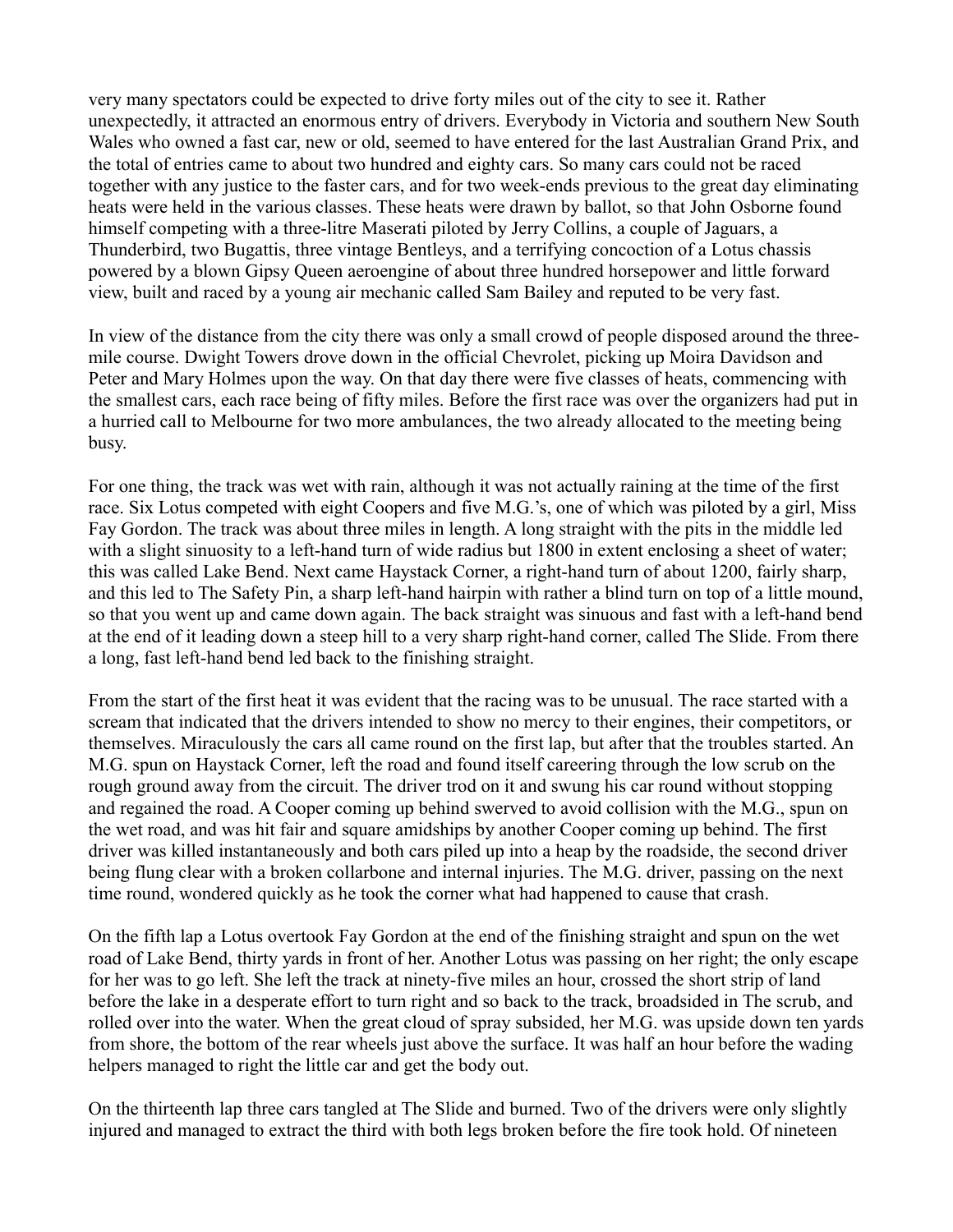starters seven finished the race, the first two qualifying to run in the Grand Prix.

As the chequered flag fell for the winner, John Osborne lit a cigarette. "Fun and games," he said. His race was the last of the day.

Peter said thoughtfully, "They're certainly racing to win … "

"Well, of course," said the scientist. "It's racing as it ought to be. If you buy it, you've got nothing to lose."

"Except to smash up the Ferrari."

John Osborne nodded. "I'd be very sorry to do that." A little rain began to fall on them, wetting the track again. Dwight Towers stood a little way apart with Moira. "Get into the car, honey," he said. "You'll get wet."

She did not move. "They can't go on in this rain, can they?" she asked. "Not after all these accidents?"

"I wouldn't know," he said. "I'd say they might. After all, it's the same for everybody. They don't have to go so fast they spin. And if they wait for a dry day this time of year they might wait, well, longer than they've got."

"But it's awful," she objected. "Two people killed in the first race and about seven injured. They can't go on. It's like the Roman gladiators, or something."

He stood in silence for a moment m the rain. "Not quite like that," he said at last. "There isn't any audience. They don't have to do it." He looked around. "Apart from the drivers and their crews, I don't suppose there's five hundred people here. They haven't taken any money at a gate. They're doing it because they like to do it, honey."

"I don't believe they do."

He smiled. "You go up to John Osborne and suggest he scratch his Ferrari and go home." She was silent. "Come on in the car and I'll pour you a brandy and soda."

"A very little one, Dwight," she said. "If I'm going to watch this, I'll watch it sober."

The next two heats produced nine crashes, four ambulance cases, but only one death, the driver of the bottom Austin-Healy in a pile up of four cars at The Safety Pin. The rain had eased to a fine, misty drizzle that did nothing to damp the spirits of the competitors. John Osborne had left his friends before the last race, and he was now in the paddock sitting in the Ferrari and warming it up, his pit crew around him. Presently he was satisfied and got out of the car, and stood talking and smoking with some of the other drivers. Don Harrison, the driver of a Jaguar, had a glass of whisky in his hand and a couple of bottles with more glasses on an upturned box beside him; he offered John a drink, but he refused it.

"I've got nothing to give away on you muggers," he said, grinning. Although he had what was probably the fastest car on the circuit, he had almost the least experience of any of the drivers. He still raced the Ferrari with the three broad bands of tape across the back that indicated a novice driver; he was still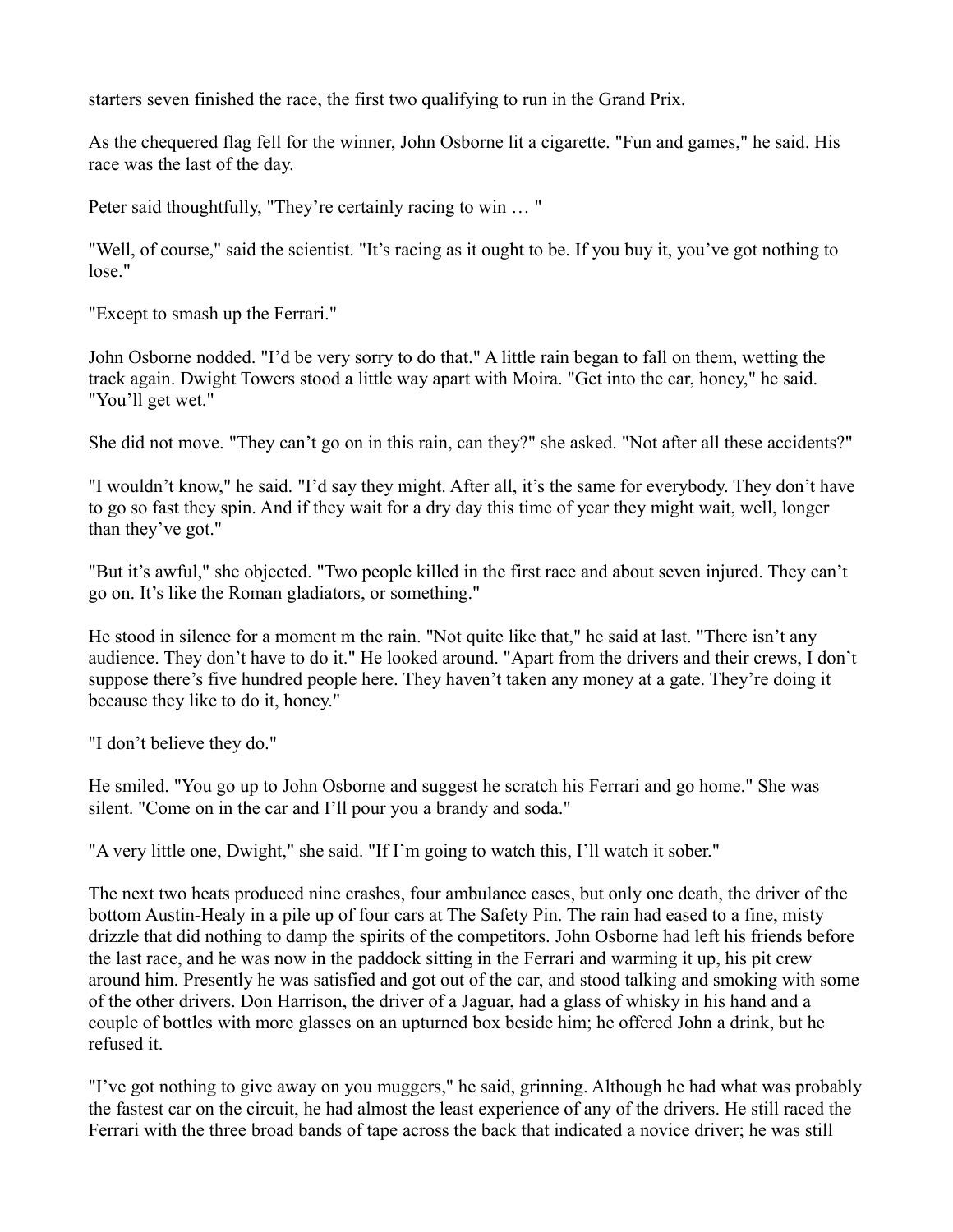very conscious that he did not know by instinct when he was about to spin. A spin always caught him unawares and came as a surprise. If he had known it, all the drivers were alike on these wet roads; none of them had much experience of driving under such conditions and his consciousness of inexperience was perhaps a better protection than their confidence.

When his crew pushed the Ferrari out on to the grid, he found himself placed on the second line, in front of him the Maserati, the two Jaguars, and the Gipsy-Lotus, beside him the Thunderbird. He settled himself into his seat revving his engines to warm up, fastening his safety belt, making his crash helmet and his goggles comfortable upon his head. In his mind was the thought—This is where I get killed. Better than vomiting to death in a sick misery in less than a month's time. Better to drive like hell and go out doing what he wanted to. The big steering wheel was a delight to handle, the crack of the Ferrari's exhaust music to his ears. He turned and grinned at his pit crew in unalloyed pleasure, and then fixed his eyes upon the starter.

When the flag dropped he made a good start and got away well, weaving ahead of the Gipsy-Lotus as he changed up into third and outdistancing the Thunderbird. He went into Lake Bend hard on the heels of the two Jaguars, but driving cautiously on the wet road with seventeen laps to go. Time enough to take chances in the last five laps. He stayed with the Jaguars past Haystack Corner, past The Safety Pin and cautiously put his foot down on the sinuous back straight. Not hard enough, apparently, for with a roar and a crackle the Gipsy-Lotus passed him on the right, showering him with water, Sam Bailey driving like a madman.

He slowed a little, while he wiped his goggles, and followed on behind. The Gipsy-Lotus was wandering all over the road, harnessed only by the immensely quick reaction time of its young driver. John Osborne, watching, sensed disaster round it like an aura; better follow on at a safe distance for a while and see what happened. He shot a quick glance at the mirror; the Thunderbird was fifty yards behind, with the Maserati overtaking it. There was time to take it easy down The Slide, but after that he must step on it.

On entering the straight at the end of the first lap he saw that the Gipsy-Lotus had taken one of the Jaguars. He passed the pits at about a hundred and sixty miles an hour making up upon the second Jaguar; with a car between him and the Gipsy-Lotus he felt safer. A glance in the mirror as he braked before Lake Bend showed that he had drawn well away from the two cars behind; if he could do that, he could hold the fourth position for a lap or two and still go carefully upon the corners.

He did so till the sixth lap. By that time the Gipsy-Lotus was in the lead and the first four cars had lapped one of the Bentleys. As he accelerated away from The Slide he glanced in his mirror and in a momentary glimpse saw what appeared to be a most colossal mix-up at the corner. The Maserati and the Bentley seemed to be tangled broadside on across the road, and the Thunderbird was flying through the air. He could not look again. Ahead of him, in the lead, the Gipsy-Lotus was trying to lap one of the Bugattis by synchronizing its desperate swerves at a hundred and forty miles an hour to the manoeuvre necessary for passing, and failing to do so. The two Jaguars were holding back at a discreet distance.

When he came round again to The Slide he saw that the shambles at the corner had involved two cars only; the Thunderbird lay inverted fifty yards from the track and the Bentley stood with its rear end crushed and a great pool of petrol on the road. The Maserati was apparently still racing. He passed on, and as he entered his eighth lap it began to rain quite heavily. It was time to step on it.

So thought the leaders, for on that lap the Gipsy-Lotus was passed by one of the Jaguars taking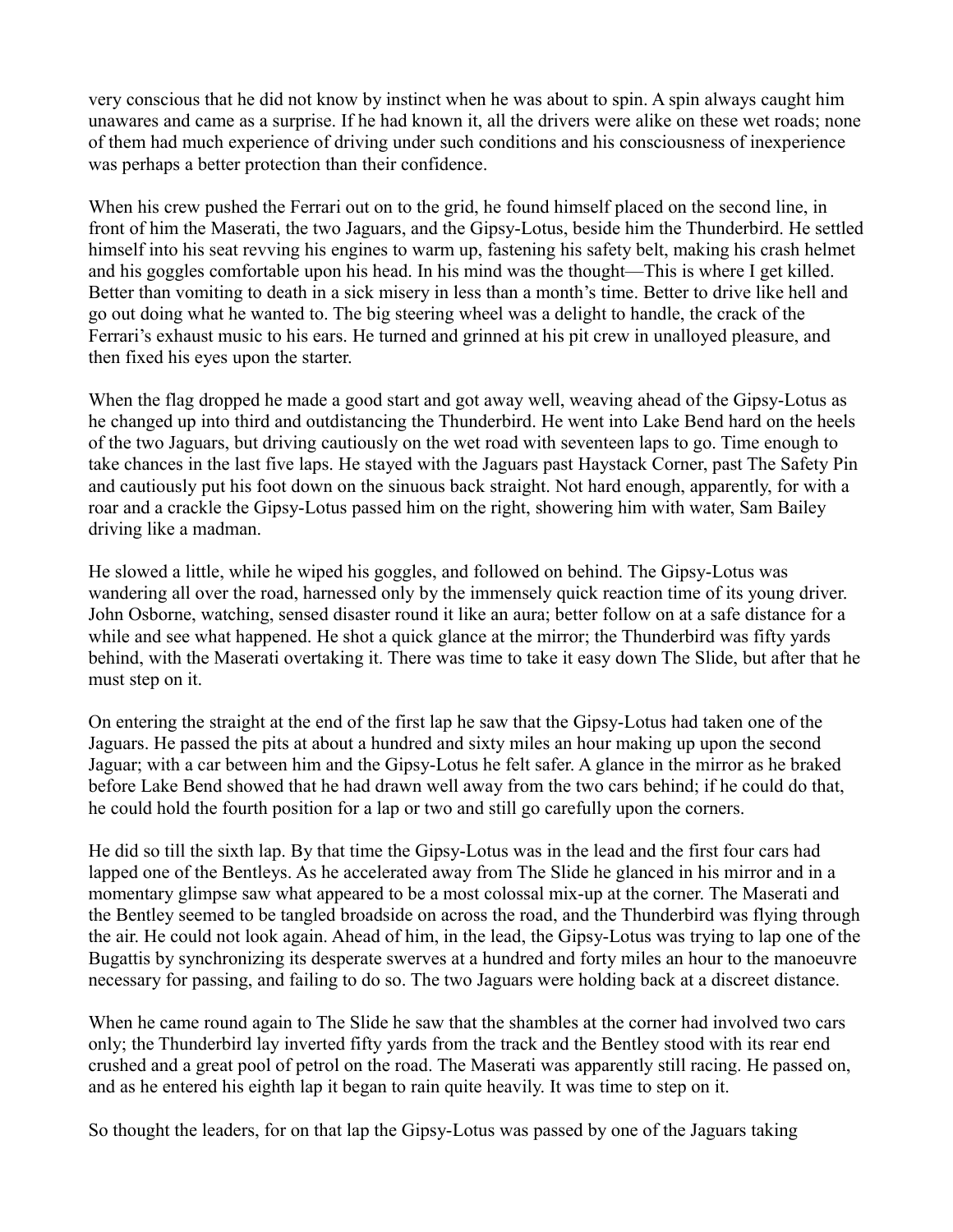advantage of Sam Bailey's evident nervousness of his unstable car upon a corner. Both leaders now lapped a Bugatti, and a Bentley immediately after. The second Jaguar went to pass them on Haystack Corner with John Osborne close behind. What happened then was very, very swift. The Bugatti spun upon the corner and was hit by the Bentley, which was deflected into the path of the oncoming Jaguar, which rolled over twice and finished right side up by the roadside without a driver. John Osborne had no time to stop and little to avoid; the Ferrari hit the Bugatti a glancing blow at about seventy miles an hour and came to a standstill by the roadside with a buckled near side front wheel.

John Osborne was shaken, but unhurt. Don Harrison the driver of the Jaguar who had offered him a drink before the race, was dying of multiple injuries in the scrub; he had been thrown from his car as it rolled and had then been run over by the Bentley. The scientist hesitated for a moment but there were people about; he tried the Ferrari. The engine started and the car moved forward, but the buckled wheel scraped against the frame. He was out of the race, and out of the Grand Prix, and with a sick heart he waited till the Gipsy-Lotus weaved by and then crossed the track to see if he could help the dying driver.

While he was standing there, helpless, the Gipsy-Lotus passed again.

He stood there in the steady rain for several seconds before it struck him that there had been no other cars between the two transists of the Gipsy-Lotus. When it did so, he made a dash for the Ferrari. If in fact there was only one car left in the race he still had a chance for the Grand Prix; if he could struggle round the track to the pits he might yet change the wheel and get the second place. He toured on slowly, wrestling with the steering, while the rain ran down his neck and the Glipsy-Lotus passed a third time. The tire burst at The Slide, where about six cars seemed to be tangled in a heap, and he went on on the rim, and reached the pits as the Lotus passed again.

The wheel change took his pit crew about thirty seconds, and a quick inspection showed little damage apart from panelling. He was off again several laps behind, and now one of the Bugattis detached itself from the chaos around The Slide and joined in. It was never a threat, however, and John Osborne toured around the course discreetly to win second place in the heat and a start in the Grand Prix. Of the eleven starters in the heat eight had failed to complete the course and three drivers had been killed.

He swung his Ferrari into the paddock and stopped the engine, while his pit crew and his friends crowded round to congratulate him. He hardly heard them; his fingers were trembling with shock and the release of strain. He had only one thought in his mind, to get the Ferrari back to Melbourne and take down the front end; all was not well with the steering though he had managed to complete the course. Something was strained or broken; she had pulled heavily towards the left in the concluding stages of the race.

Between the friends crowding round he saw the upturned box where Don Harrison had parked his Jaguar, the glasses, the two whisky bottles. "God," he said to no one in particular, "I'll have that drink with Don now." He got out of the car and walked unsteadily to the box; one of the bottles was still nearly full. He poured a generous measure with a very little water, and then he saw Sam Bailey standing by the Gipsy-Lotus. He poured another drink and took it over to the winner, pushing through the crowd. "I'm having this on Don," he said. "You'd better have one, too."

The young man took it, nodded, and drank. "How did you come off?" he asked. "I saw you'd tangled."

"Got round for a wheel change," said the scientist thickly. "She's steering like a drunken pig. Like a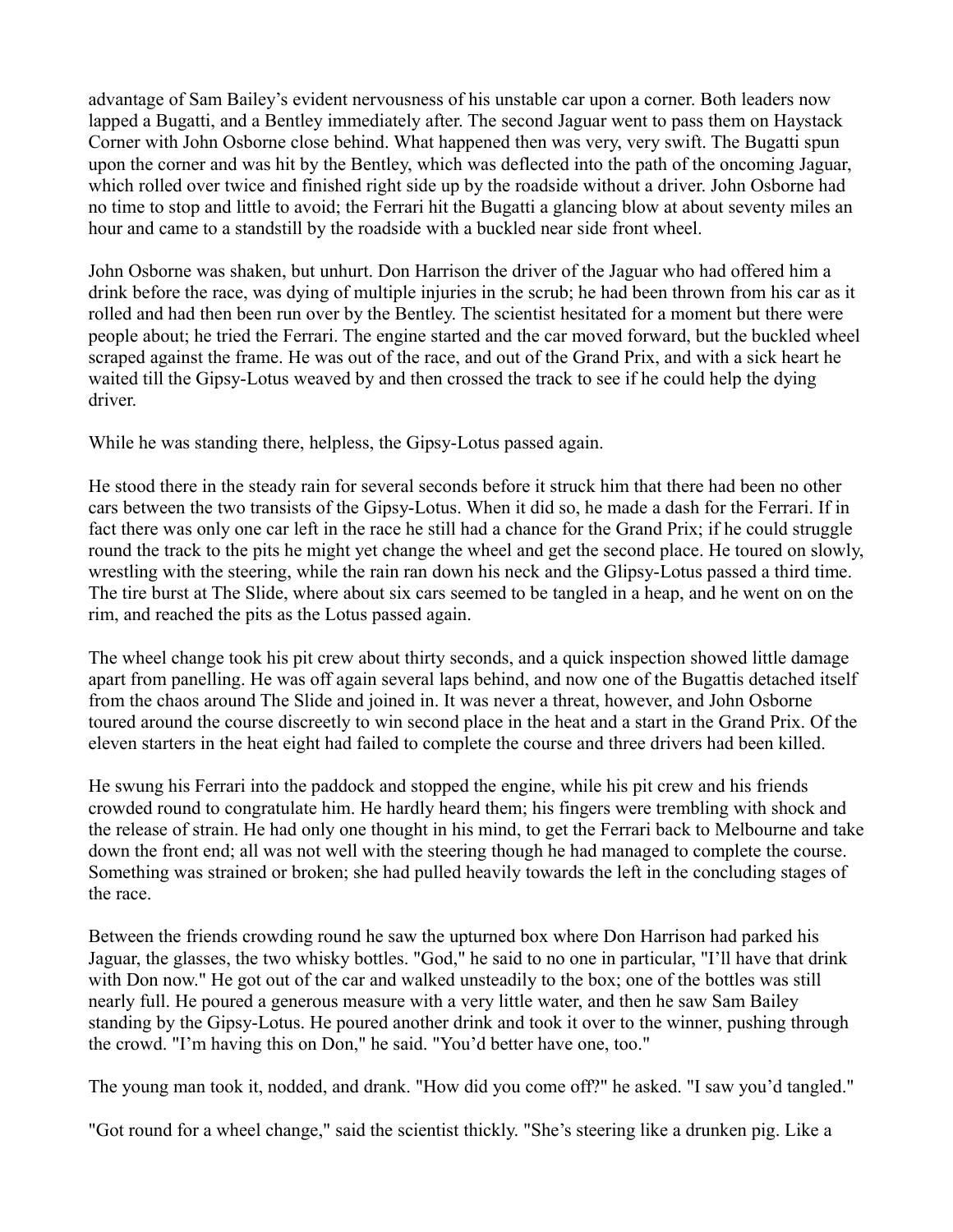bloody Gipsy-Lotus."

"My car steers all right," the other said nonchalantly. "Trouble is, she won't stay steered. You driving back to town?"

"If she'll make it."

"I'd pinch Don's transporter. He's not going to need it." The scientist stared at him. "That's an idea … " The dead driver had brought his Jaguar to the race on an old truck to avoid destroying tune by running on the road. The truck was standing not far from them in the paddock, unattended.

"I should nip in quick, before someone else gets it." John Osborne downed his whisky, shot back to his car, and galvanized his pit crew of enthusiasts with the new idea. Together they mustered willing hands to help and pushed the Ferrari up the steel ramps on to the tray body, lashing her down with ropes. Then he looked round uncertainly. A marshal passed and he stopped him. "Are there any of Don Harrison's crew about?"

"I think they're all over with the crash. I know his wife's down there."

He had been minded to drive off in the transporter with the Ferrari because Don would never need it again, nor would his Jaguar. To leave his pit crew and his wife without transport back to town, however, was another thing.

He left the paddock and started to walk down the track towards the Haystack, with Eddie Brooks, one of his pit crew, beside him. He saw a little group standing by the wreckage of the cars in the rain, one of them a woman. He had intended to talk to Don's pit crew, but when he saw the wife was dry-eyed he changed his mind, and went to speak to her.

"I was the driver of the Ferrari," he said. "I'm very sorry that this happened, Mrs. Harrison."

She inclined her head. "You come up and bumped into them right at the end," she said. "It wasn't anything to do with you."

"I know. But I'm very sorry."

"Nothing for you to be sorry about," she said heavily.

"He got it the way he wanted it to be. None of this being sick and all the rest of it. Maybe if he hadn't had that whisky ... I dunno. He got it the way he wanted it to be. You one of his cobbers?"

"Not really. He offered me a drink before the race, but I didn't take it. I've just had it now."

"You have? Well, good on you. That's the way Don would have wanted it. Is there any left?"

He hesitated. "There was when I left the paddock. Sam Bailey had a go at it, and I did. Maybe the boys have finished up the bottles."

She looked up at him. "Say, what do you want? His car? They say it isn't any good."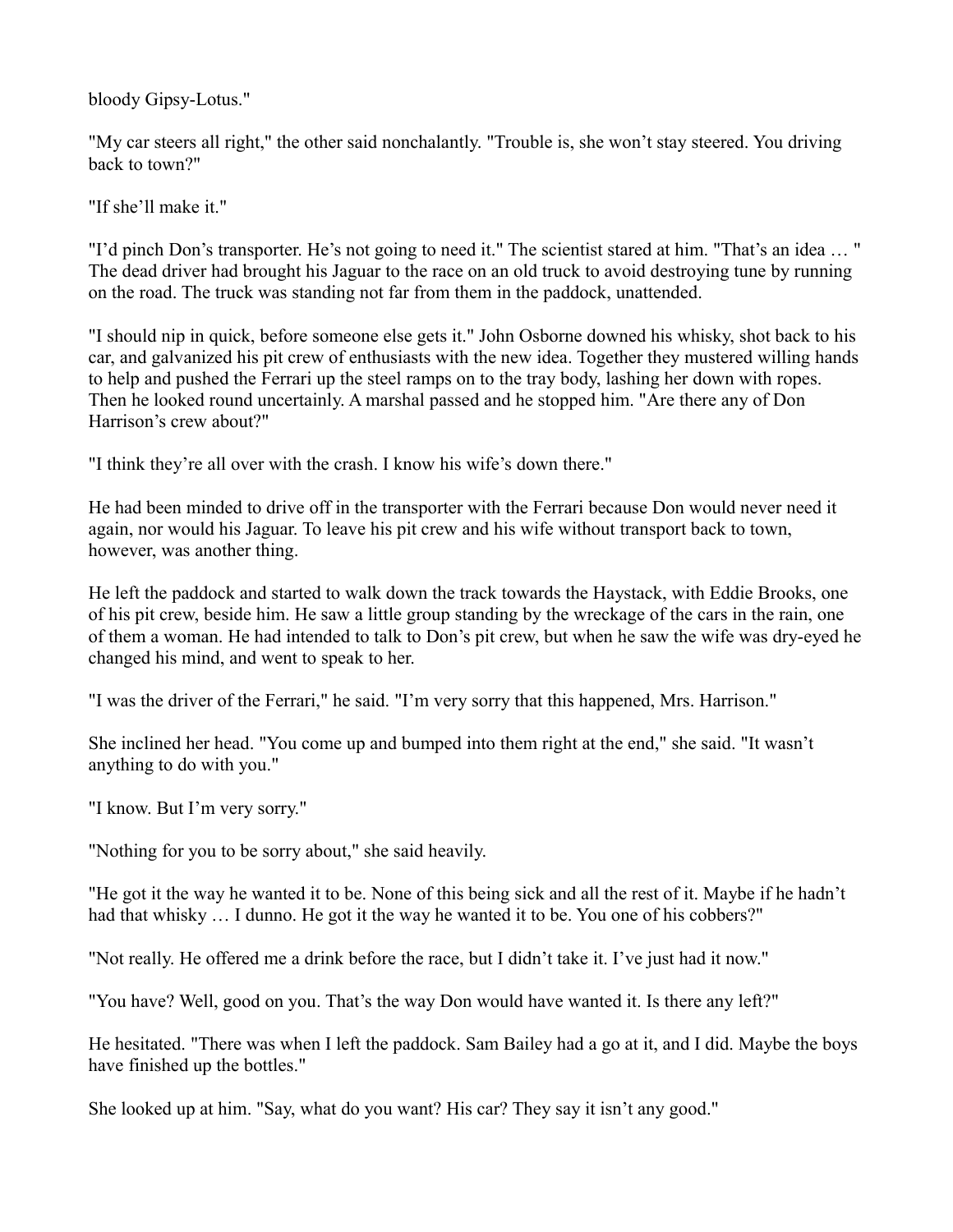He glanced at the wrecked Jaguar. "I shouldn't think it is. No, what I wanted to do was to put my car on his transporter and get it back to town. The steering's had it, but I'll get her right for the Grand Prix."

"You got a place, didn't you? Well, it's Don's transporter but he'd rather have it work with cars that go than work with wrecks. All right, chum, you take it."

He was a little taken aback. "Where shall I return it to?"

"I won't be using it. You take it."

He thought of offering money but rejected the idea; the time was past for that. "That's very kind of you," he said. "It's going to make a big difference to me, having the use of that transporter."

"Fine," she said. "You go right ahead and win that Grand Prix. Any parts you need from that—" She indicated the wrecked Jaguar—"you take them, too."

"How are you getting back to town?" he asked.

"Me? I'll wait and go with Don in the ambulance. But they say there's another load of hospital cases for each car to go first, so it'll probably be around midnight before we get away."

There seemed to be nothing more that he could do for her. "Can I take some of the pit crew back?"

She nodded, and spoke to a fat, balding man of fifty. He detached two youngsters to go back with John. "Aifle here, he'll stay with me and see this all squared up," she said dully. "You go right ahead, mister, and win that Grand Prix."

He went a little way aside and talked to Eddie Brooks, standing in the rain. "Tires are the same size as ours. Wheels are different, but if we took the hubs as well … That Maserati's crashed up by The Slide. We might have a look at that one, too. I believe that's got a lot of the same front-end parts as we have … "

They walked back to their newly acquired transporter and drove it back in the half light to Haystack Corner, and commenced the somewhat ghoulish task of stripping the dead bodies of the wrecked cars of anything that might be serviceable to the Ferrari. It was dark before they finished and they drove back to Melbourne in the rain.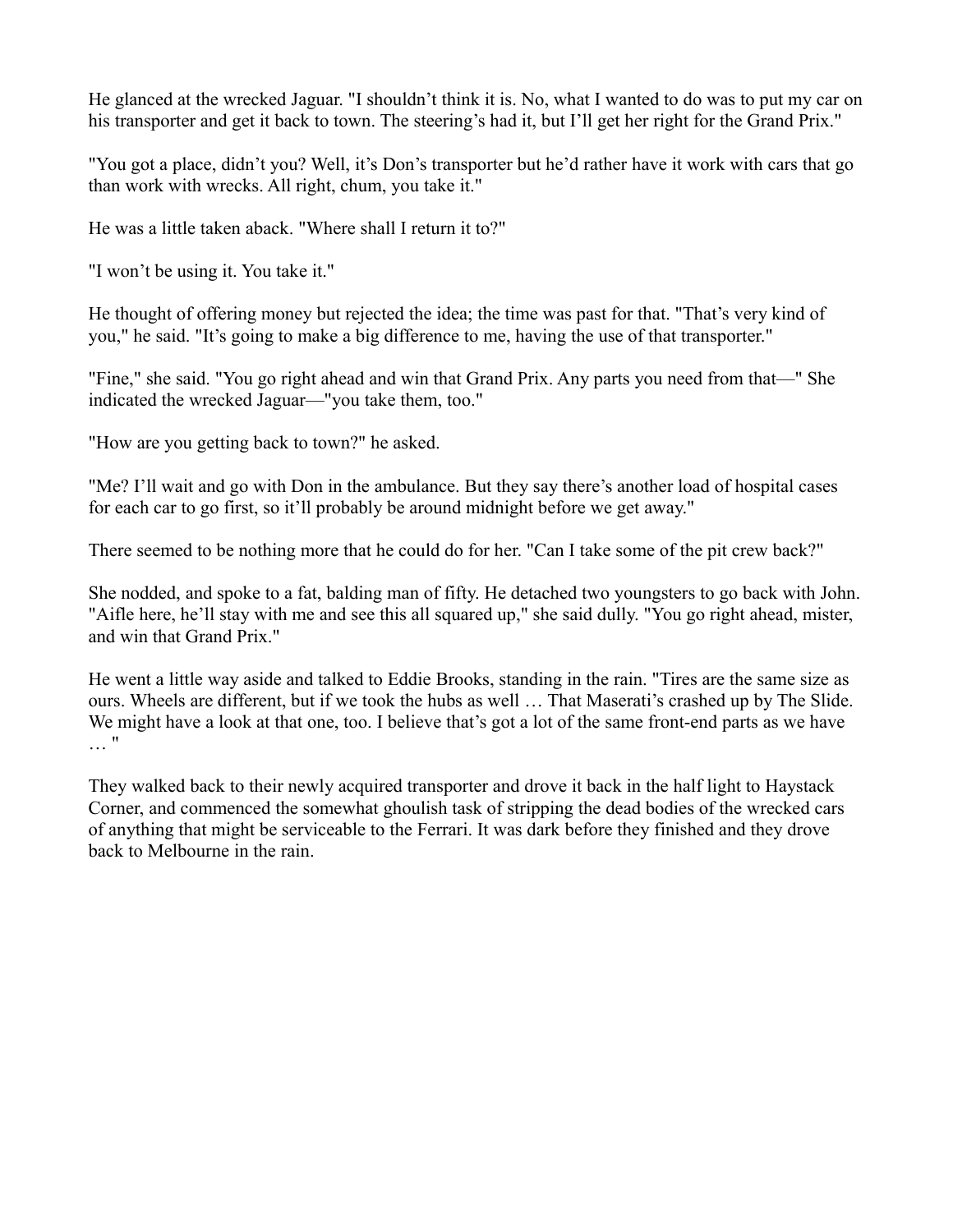## **8**

In Mary Holmes' garden the first narcissus bloomed on the first day of August, the day the radio announced, with studied objectivity, cases of radiation sickness in Adelaide and Sydney. The news did not trouble her particularly; all news was bad, like wage demands, strikes, or war, and the wise person paid no attention to it. What was important was that it was a bright, sunny day; her first narcissus were in bloom, and the daffodils behind them were already showing flower buds. "They're going to be a picture," she said happily to Peter. "There are so many of them. Do you think some of the bulbs can have sent up two shoots?"

"I shouldn't think so," he replied. "I don't think they do that. They split in two and make another bulb or something."

She nodded. "We'll have to dig them up in the autumn, after they die down, and separate them. Then we'll get a lot more and put them along here. They're going to look marvellous in a year or two." She paused in thought. "We'll be able to pick some then, and have them in the house."

One thing troubled her upon that perfect day, that Jennifer was cutting her first tooth, and was hot and fractious. Mary had a book called Baby's First Year which told her that this was normal, and nothing to worry about, but she was troubled all the same. "I mean," she said, "they don't know everything, the people who write these books. And all babies aren't the same, anyway. She oughtn't to keep crying like this, ought she? Do you think we ought to get in Dr. Halloran?"

"I shouldn't think so," Peter said. "She's chewing her rusk all right."

"She's so hot, the poor little lamb." She picked up the baby from her cot and started patting it on the back across her shoulder; the baby had intended that, and stopped yelling. Peter felt that he could almost hear the silence.

"I think she's probably all right," he said. "Just wants a bit of company." He felt he couldn't stand much more of it, after a restless night with the child crying all the time and Mary getting in and out of bed to soothe it. "Look, dear," he said, "I'm terribly sorry, but I've got to go up to the Navy Department. I've got a date in the Third Naval Member's office at eleven forty-five."

"What about the doctor, though? Don't you think he ought to see her?"

"I wouldn't worry him. The book says she may be upset for a couple of days. Well, she's been going on for thirty-six hours now." By God, she has, he thought.

"It might be something different—not teeth at all. Cancer, or something. After all, she can't tell us where the pain is ...

"Leave it till I get back," he said. "I should be back here around four o'clock, or five at the latest. Let's see how she is then."

"All right," she said reluctantly.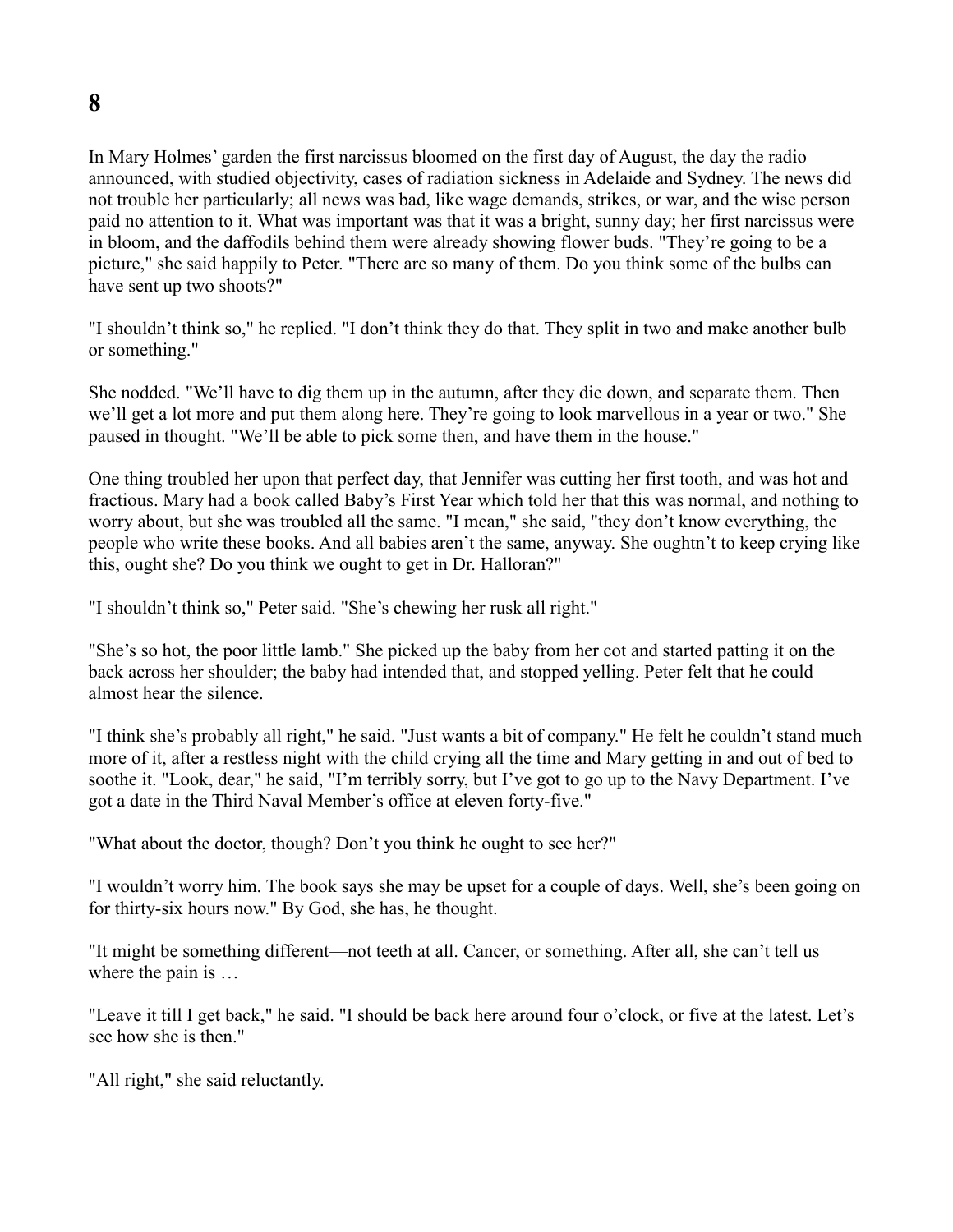He took the petrol cans and put them in the car, and drove out on the road, glad to be out of it. He had no appointment in the Navy Department that morning but there would be no harm in looking in on them if, indeed, there was anybody in the office. Scorpion was out of dry dock and back alongside the aircraft carrier waiting for orders that might never come; he could go and have a look at her and, as a minor side issue, fill up his petrol tank and cans.

On that fine morning there was no one in the Third Naval Member's office save for one Wran writer, prim and spectacled and conscientious. She said that she was expecting Commander Mason on board any minute now. Peter said he might look in again, and went down to his car, and drove to Williamstown. He parked beside the aircraft carrier and walked up the gangway with his cans in hand, accepting the salute of the officer of the day. "Morning," he said. "Is Commander Towers about?"

"I think he's down in Scorpion, sir."

"And I want some juice."

"Very good, sir. If you leave the cans here … Fill the tank as well?"

"If you would." He went on through the cold, echoing, empty ship and down the gangplank to the submarine. Dwight Towers came up to the bridge deck as he stepped on board. Peter saluted him formally. "Morning, sir," he said. "I came over to see what's doing, and to get some juice."

"Plenty of juice," said the American. "Not much doing. I wouldn't say there would be now, not ever again. You haven't any news for me?"

Peter shook his head. "I looked in at the Navy Department just now. There didn't seem to be anyone there, except one Wran."

"I had better luck than you. I found a lieutenant there yesterday … Kind of running down."

"There's not so long to run now, anyway." They leaned on the bridge rail; he glanced at the captain. "You heard about Adelaide and Sydney?"

Dwight nodded. "Sure. First it was months, and then it got to be weeks, and now I'd say it's getting down to days. How long are they figuring on now?"

"I haven't heard. I wanted to get into touch with John Osborne today and get the latest gen."

"You won't find him in the office. He'll be working on that car. Say, that was quite a race."

Peter nodded. "Are you going down to see the next one—the Grand Prix itself? That's the last race ever, as I understand it. It's really going to be something."

"Well, I don't know. Moira didn't like the last one so much. I think women look at things differently. Like boxing or wrestling." He paused. "You driving back to Melbourne now?"

"I was—unless you want me for anything, sir?"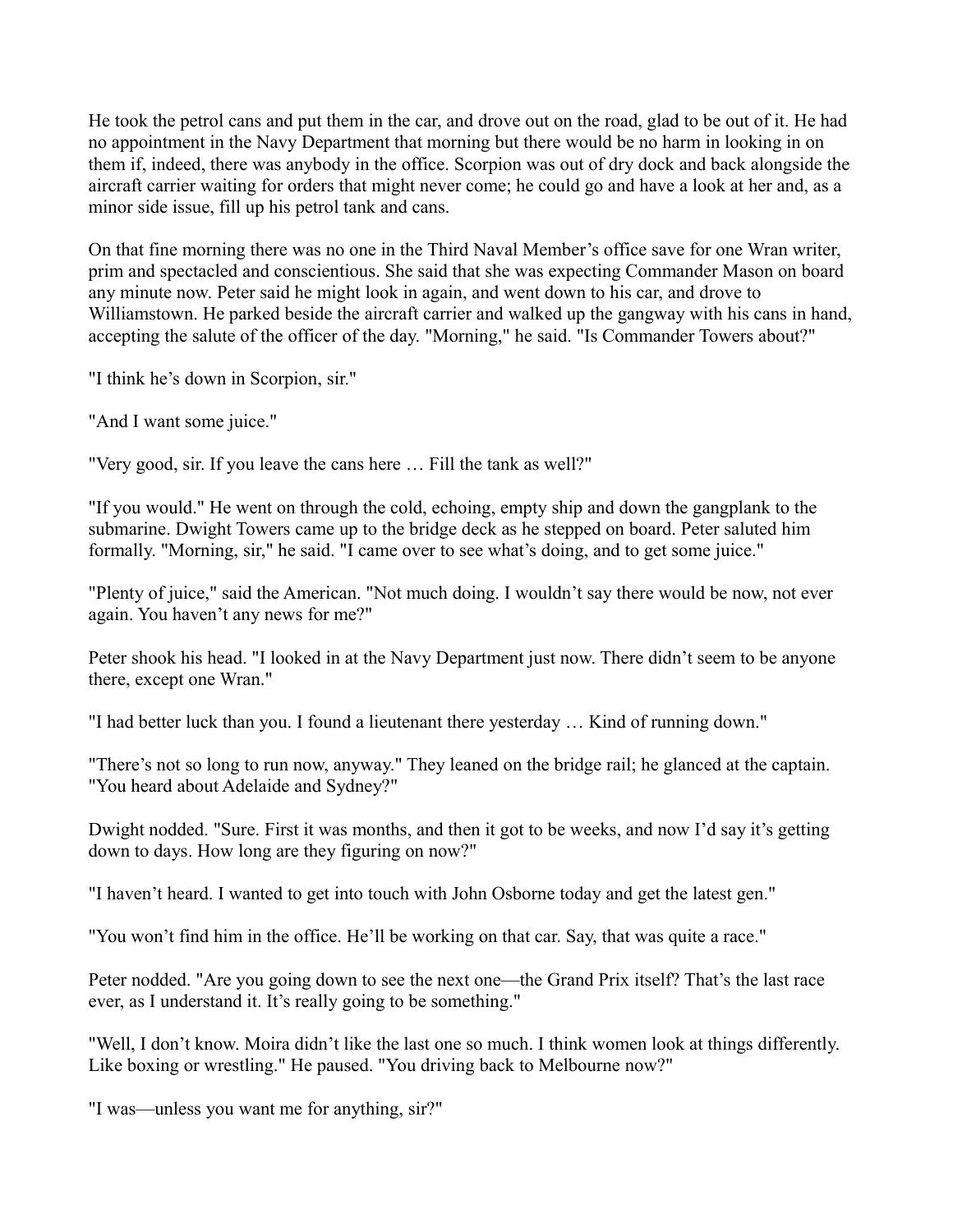"I don't want you. There's nothing to do here. I'll thumb a ride to town with you, if I may. My Leading Seaman Edgar hasn't shown up with the car today; I suppose he's running down, too. If you can wait ten minutes while I change this uniform I'll be with you."

Forty minutes later they were talking to John Osborne in the garage in the mews. The Ferrari hung with its nose lifted high on chain blocks to the roof, its front end and steering dismantled. John was in an overall working on it with one mechanic; he had got it all so spotlessly clean that his hands were hardly dirty. "It's very lucky we got those parts off the Maserati," he said seriously. "One of these wishbones was bent all to hell. But the forgings are the same; we've had to bore out a bit and fit new bushes. I wouldn't have liked to race her if we'd had to heat the old one and bend it straight. I mean, you never know what's going to happen after a repair like that."

"I'd say you don't know what's going to happen anyway in this kind of racing," said Dwight. "When is the Grand Prix to be?"

"I'm having a bit of a row with them over that," said the scientist. "They've got it down for Saturday fortnight, the 17th, but I think that's too late. I think we ought to run it on Saturday week, the 10th."

"Getting kind of close, is it?"

"Well, I think so. After all, they've got definite cases in Canberra now."

"I hadn't heard of that. The radio said Adelaide and Sydney."

"The radio's always about three days late. They don't want to create alarm and despondency until they've got to. But there's a suspect case in Albury today."

"In Albury? That's only about two hundred miles north."

"I know. I think Saturday fortnight is going to be too late."

Peter asked, "How long do you think we've got then, John?"

The scientist glanced at him. "I've got it now. You've got it, we've all got it. This door, this spanner everything's getting touched with radioactive dust. The air we breathe, the water that we drink, the lettuce in the salad, even the bacon and eggs. It's getting down now to the tolerance of the individual. Some people with less tolerance than others could quite easily be showing symptoms in a fortnight's time. Maybe sooner." He paused. "I think it's crazy to put off an important race like the Grand Prix till Saturday fortnight. We're having a meeting of the Committee this afternoon and I'm going to tell them so. We can't have a decent race if half the drivers have got diarrhoea and vomiting. It just means that the Grand Prix might be won by the chap with the best tolerance to radioactivity. Well, that's not what we're racing for!"

"I suppose that's so," said Dwight. He left them in the garage, for he had a date to lunch with Moira Davidson. John Osborne suggested lunch at the Pastoral Club, and presently he wiped his hands on a clean piece of rag, took off his overall, locked the garage, and they drove up through the city to the club.

As they went, Peter asked, "How's your uncle getting on?"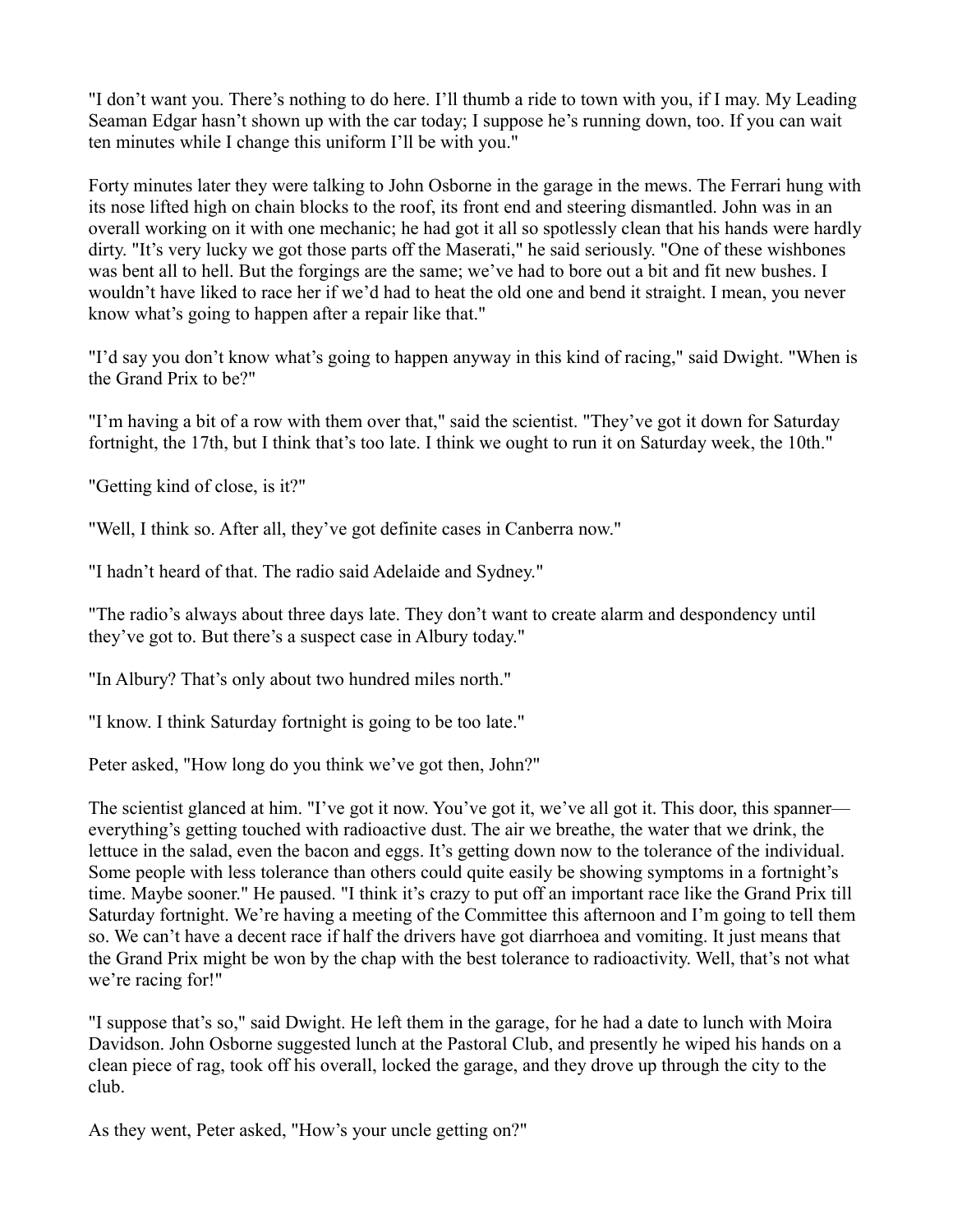"He's made a big hole in the port, him and his cobbers," the scientist said.

"He's not quite so good, of course. We'll probably see him at lunch; he comes in most days now. Of course, it's made a difference to him now that he can come in in his car."

"Where does he get his petrol from?"

"God knows. The army, probably. Where does anybody get his petrol from these days?" He paused. "I think he'll stay the course, but I wouldn't bank on it. The port'll probably give him longer than most of us."

"The port?"

The other nodded. "Alcohol, taken internally, seems to increase the tolerance to radioactivity. Didn't you know that?"

"You mean, if you get pickled you last longer?"

"A few days. With Uncle Douglas it's a toss-up which'll kill him first. Last week I thought the port was winning, but when I saw him yesterday he looked pretty good."

They parked the car and went into the club. They found Sir Douglas Froude sitting in the garden room, for the wind was cold. A glass of sherry was on the table by him and he was talking to two old friends. He made an effort to get to his feet when he saw them, but abandoned it at John's request. "Don't get about so well as I used to, once," he said. "Come, pull a chair up, and have some of this sherry. We're down to about fifty bottles now of the Amontillado. Push that bell."

John Osborne did so, and they drew up chairs. "How are you feeling now, sir?"

"So-so, so-so. That doctor was probably right. He said that if I went back to my old habits I shouldn't last longer than a few months, and I shan't. But nor will he, and nor will you." He chuckled. "I hear you won that motor race that you were going in for."

"I didn't win it—I was second. It means I've got a place in the Grand Prix."

"Well, don't go and kill yourself. Although, I'm sure, it doesn't seem to matter very much if you do. Tell me, somebody was saying that they've got it in Cape Town. Do you think that's true?"

His nephew nodded. "That's true enough. They've had it for some days. We're still in radio communication, though."

"So they've got it before us?"

"That's true."

"That means that all of Africa is out, or will be out, before we get it here?"

John Osborne grinned. "It's going to be a pretty near thing. It looks as though all Africa might be gone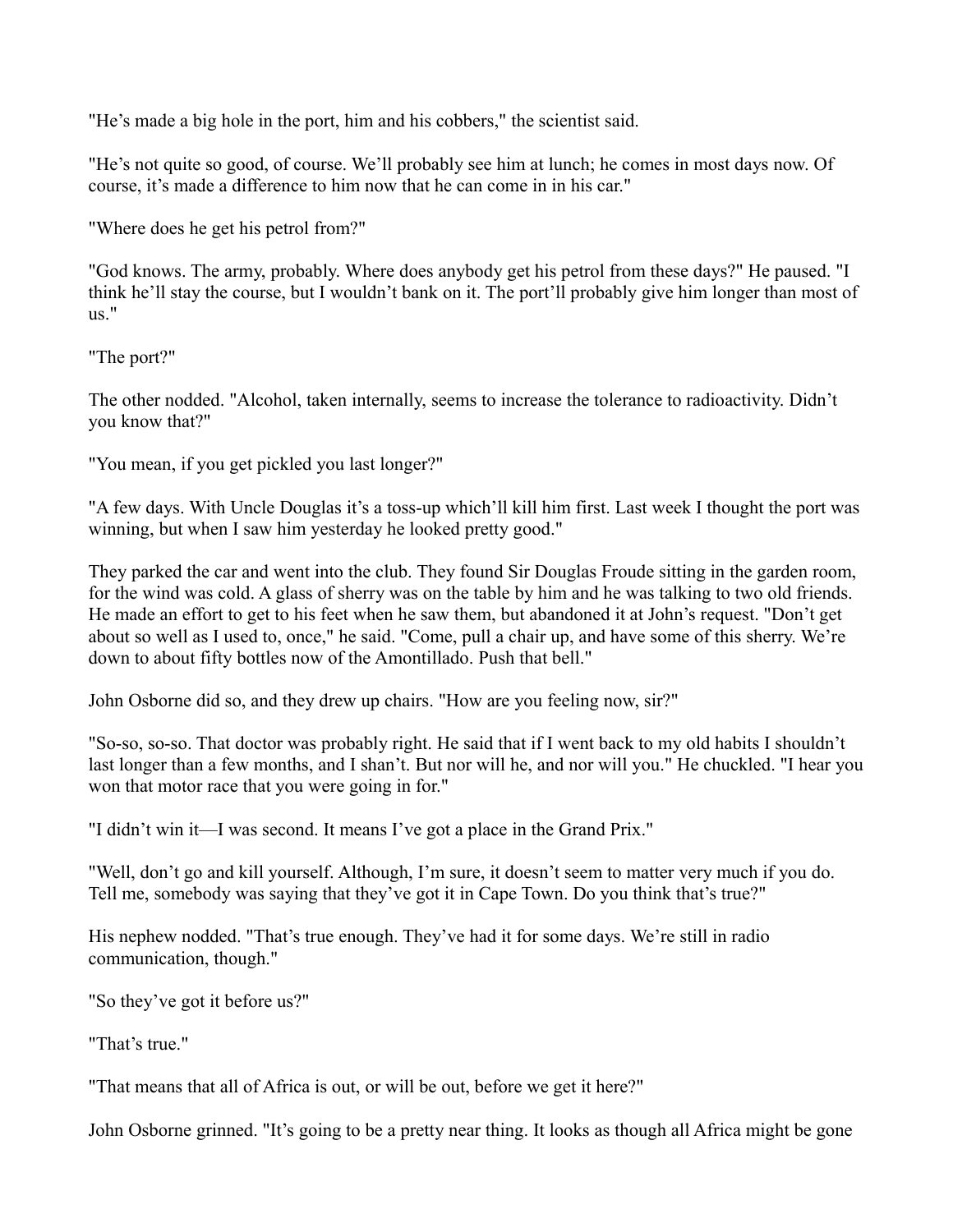in a week or so." He paused. "It seems to go quite quickly at the end, so far as we can ascertain. It's a bit difficult, because when more than half the people in a place are dead the communications usually go out, and then you don't quite know what's happening. All services are usually stopped by then, and food supplies. The last half seem to go quite quickly … But as I say, we don't really know what does happen, in the end."

"Well, I think that's a good thing," the general said robustly. "We'll find out soon enough." He paused. "So all of Africa is out. I've had some good times there, back in the days before the First War, when I was a subaltern. But I never did like that apartheid … Does that mean that we're going to be the last?"

"Not quite," his nephew said. "We're going to be the last major city. They've got cases now in Buenos Aires and Montevideo, and they've got a case or two in Auckland. After we're gone Tasmania may last another fortnight, and the South Island of New Zealand. The last of all to die will be the Indians in Tierra del Fuego."

"The Antarctic?"

The scientist shook his head. "There's nobody there now, so far as we know." He smiled. "Of course, that's not the end of life upon the earth. You mustn't think that. There'll be life here in Melbourne long after we've gone."

They stared at him. "What life?" Peter asked.

He grinned broadly. "The rabbit. That's the most resistant animal we know about."

The general pushed himself upright in his chair, his face suffused with anger. "You mean to say the rabbit's going to live longer than we do?"

"That's right. About a year longer. It's got about twice the resistance that we've got. There'll be rabbits running about Australia and eating all the feed next year."

"You're telling me the bloody rabbit's going to put it across us, after all? They'll be alive and kicking when we're all dead?"

John Osborne nodded. "Dogs will outlive us. Mice will last a lot longer, but not so long as rabbits. So far as we can see, the rabbit has them all licked—hell be the last."

He paused. "They'll all go in the end, of course. There'll be nothing left alive here by the end of the next year."

The general sank back in his chair. "The rabbit! After all we've done, and all we've spent in fighting him—to know he's going to win out in the end!" He turned to Peter. "Just press that bell beside you. I'm going to have a brandy and soda before going in to lunch. We'd all better have a brandy and soda after that."

In the restaurant Moira Davidson and Dwight settled at a table in a corner, and ordered lunch. Then she said, "What's troubling you, Dwight?"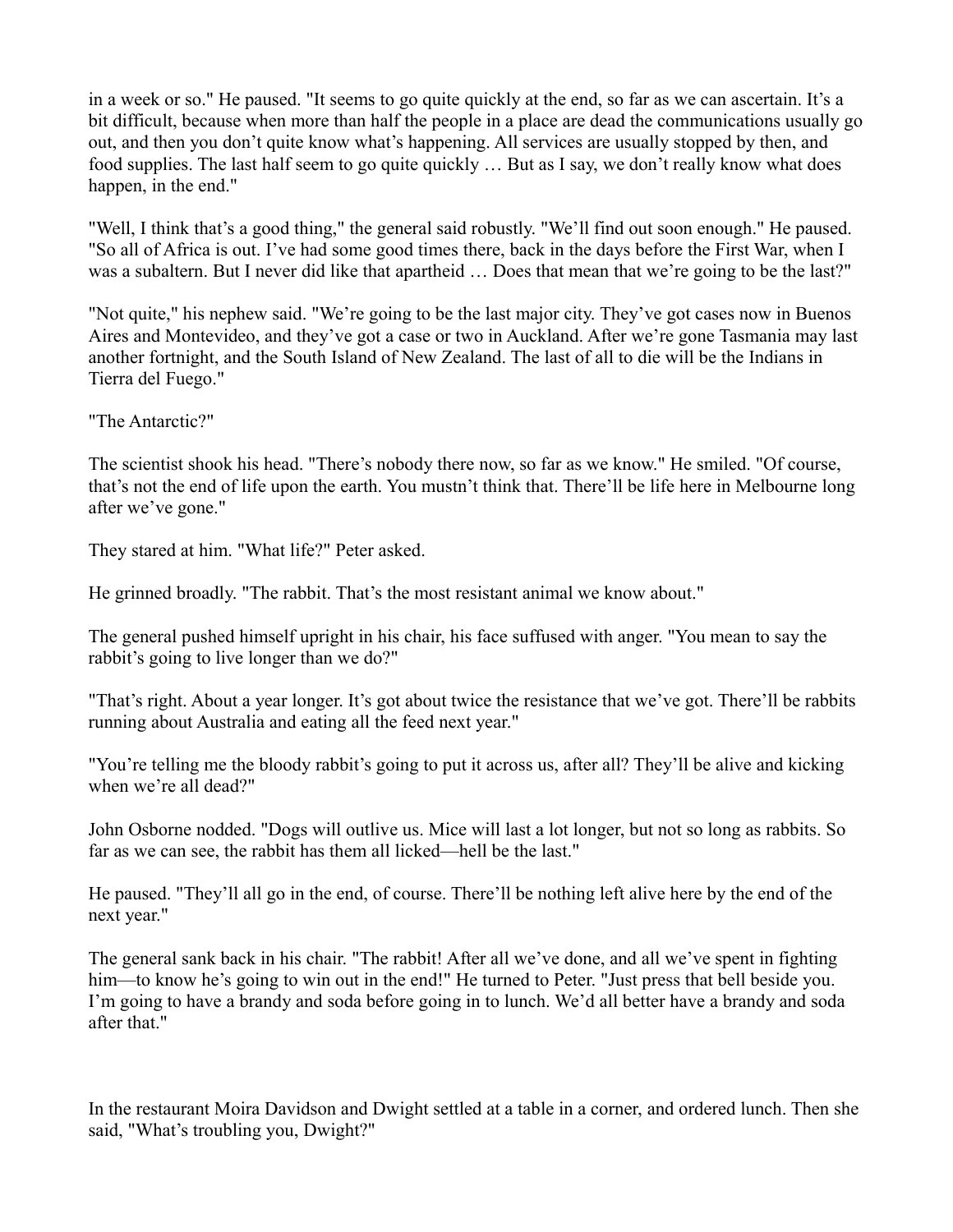He took up a fork and played with it. "Not very much."

"Tell me."

He raised his head. "I've got another ship in my command—USS. Swordfish at Montevideo. It's getting hot around those parts right now. I radioed the captain three days ago asking him if he thought it practical to leave and sail his vessel over here."

"What did he say?"

"He said it wasn't. Shore associations, he called them. What he meant was girls, same as Scorpion. Said he'd try and come if there was a compelling reason but he'd be leaving half his crew behind." He raised his head. "There'd be no point in coming that way," he told her. "He wouldn't be operational."

"Did you tell him to stay there?"

He hesitated. "Yes," he said at last. "I ordered him to take Swordfish out beyond the twelve-mile limit and sink her on the high seas, in deep water." He stared at the prongs of the fork. "I dunno if I did the right thing or not," he said. "I thought that was what the Navy Department would want me to do—not to leave a ship like that, full of classified gear, kicking around in another country. Even if there wasn't anybody there." He glanced at her. "So now the U.S. Navy's been reduced again," he said. "From two ships down to one."

They sat in silence for a minute. "Is that what you're going to do with Scorpion?" she asked at last.

"I think so. I'd have liked to take her back to the United States, but it wouldn't be practical. Too many shore associations, like he said."

Their lunch came. "Dwight," she said when the waiter had departed. "I had an idea."

"What's that, honey?"

"They're opening the trout fishing early this year, on Saturday week. I was wondering if you'd like to take me up into the mountains for the weekend." She smiled faintly. "For the fishing, Dwight—fishing to fish. Not for anything else. It's lovely up by Jamieson."

He hesitated for a moment. "That's the day that John Osborne thinks they'll be running the Grand Prix."

She nodded. "So I thought. Would you rather see that?"

He shook his head. "Would you?"

"No. I don't want to see any more people get killed. We're going to see enough of that in a week or two."

"I feel that way about it, too. I don't want to see that race, and maybe see John get killed. I'd rather go fishing." He glanced at her and met her eyes. "There's just one thing, honey. I wouldn't want to go if it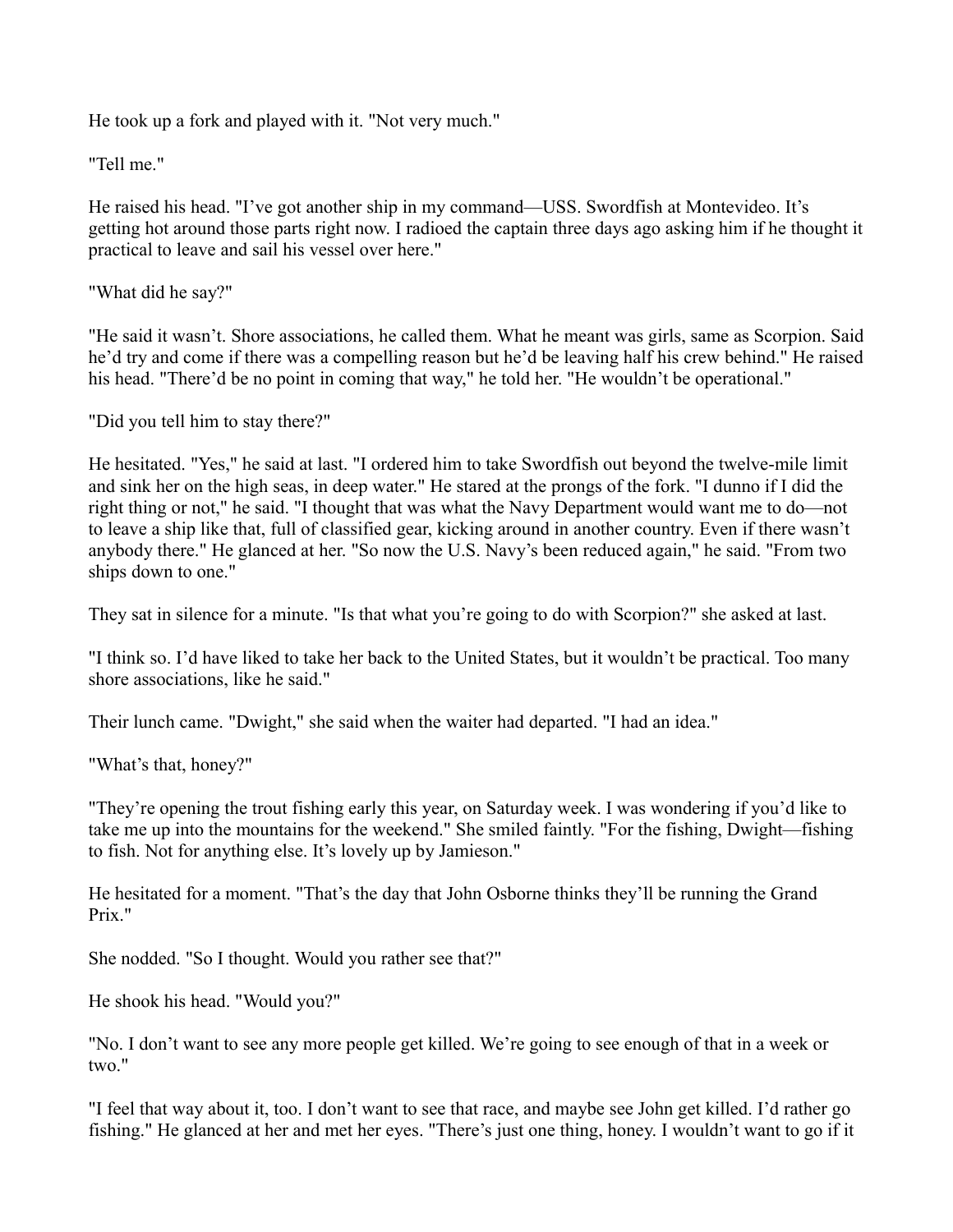was going to mean that you'd get hurt."

"I shan't get hurt," she said. "Not in the way you mean."

He stared across the crowded restaurant. "I'm going home quite soon," he said. "I've been away a long time, but it's nearly over now. You know the way it is. I've got a wife at home I love, and I've played straight with her the two years that I've been away. I wouldn't want to spoil that now, these few last days."

"I know," she said. "I've known that all the time." She was silent for a minute, and then she said, "You've been very good for me, Dwight. I don't know what would have happened if you hadn't come along. I suppose half a loaf is better than no bread, when you're starving."

He wrinkled his brows. "I didn't get that, honey."

"It doesn't matter. I wouldn't want to start a smutty love affair when I'm dying in a week or ten days' time. I've got some standards, too—now, anyway."

He smiled at her. "We could try out Junior's rod … "

"That's what I thought you'd want to do. I've got a little fly rod I could bring, but I'm no good."

"Got any flies and leaders?"

"We call them casts. I'm not quite sure. I'll have to look around and see what I can find at home."

"We'd go by car, would we? How far is it?"

"I think we'd want petrol for about five hundred miles. But you don't have to worry about that. I asked Daddy if I might borrow the Customline. He's got it out and running, and he's got nearly a hundred gallons of petrol tucked away in the hay shed behind the hay."

He smiled again. "You think of everything. Say, where would we stay?"

"I think at the hotel," she said. "It's only a small country place, but I think it's the best bet. I could borrow a cottage, but it wouldn't have been slept re for two years, and we'd spend all our time in housekeeping. I'll ring up and make a booking at the hotel. For two rooms," she said.

"Okay. I'll have to chase that Leading Seaman Edgar and see if I can use my car without taking him along. I'm not just sure if I'm allowed to drive myself."

"That's not terribly important now, is it? I mean, you could just take it and drive it."

He shook his head. "I wouldn't want to do that."

"But, Dwight, why not? I mean, it doesn't matter—we can go in the Customline. But if that car's been put at your disposal, you can use it, surely. We're all going to be dead in a fortnight's time. Then nobody will be using it."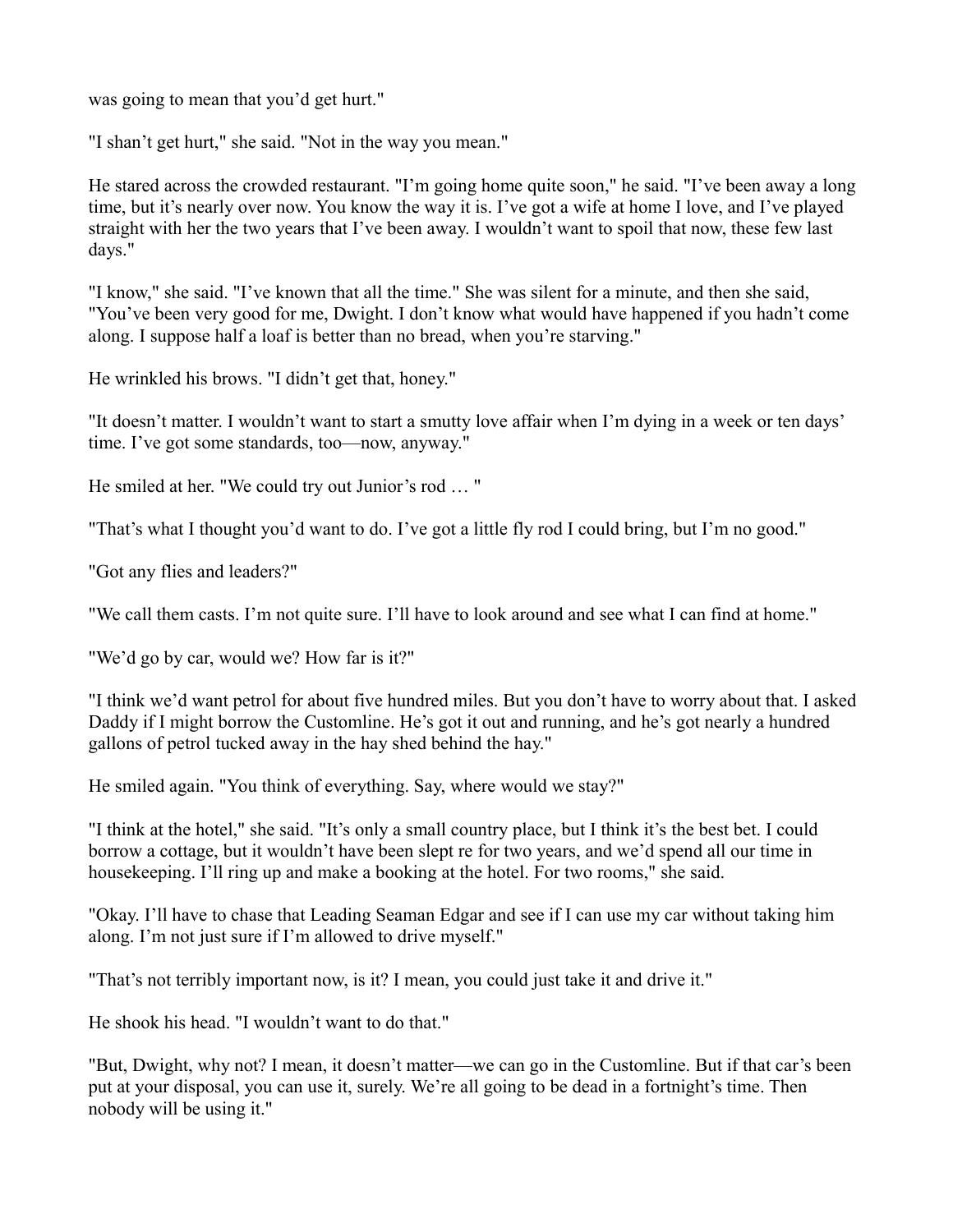"I know … " he said. "It's just that I'd like to do things right, up till the end. If there's an order I'll obey it. That's the way I was trained, honey, and I'm not changing now. If it's against the rules for an officer to take a service car and drive it up into the mountains for a weekend with a girl, then I'll not do it. There'll be no alcoholic liquor on board Scorpion, not even in the last five minutes." He smiled. "That's the way it is, so let me buy you another drink."

"I can see that it will have to be the Customline. You're a very difficult man—I'm glad I'm not a sailor serving under you. No, I won't have a drink, thanks, Dwight. I've got my first test this afternoon."

"Your first test?"

She nodded. "I've got to try and take dictation at fifty words a minute. You've got to be able to do that and type it out without more than three mistakes in shorthand and three in typing. It's very difficult."

"I'd say it might be. You're getting to be quite a short-hand typist."

She smiled faintly. "Not at fifty words a minute. You have to be able to do a hundred and twenty if you're ever going to be any good." She raised her head. "I'd like to come and see you in America one day," she said. "I want to meet Sharon—if she'd want to meet me."

"She'll want to meet you," he said. "I'd say she's kind of grateful to you now, already."

She smiled faintly. "I don't know. Women are funny about men … If I came to Mystic, would there be a shorthand typing school where I could finish off my course."

He thought for a minute. "Not in Mystic itself," he said. "There's plenty of good business colleges in New London. That's only about fifteen miles away."

"I'll just come for an afternoon," she said thoughtfully. "I want to see Helen jumping round upon that Pogo stick. But after that, I think I'd better come back here."

"Sharon would be very disappointed if you did that, honey. She'd want you to stay."

"That's what you think. I shall want a bit of convincing on that point."

He said, "I think things may be kind of different by that time.''

She nodded slowly. "Possibly. I'd like to think they would be. Anyway, we'll find out pretty soon." She glanced at her wrist watch. "I must go, Dwight, or I'll be late for my test." She gathered up her gloves and her bag. "Look, I'll tell Daddy that we'd like to take the Customline and about thirty gallons of petrol."

He hesitated. "I'll find out about my car. I don't like taking your father's car away for all that time, with all that gas."

"He won't be using it," she said. "He's had it on the road for a fortnight, but I think he's only used it twice. There's so much that he wants to see done on the farm while there's still time."

"What's he working on now?"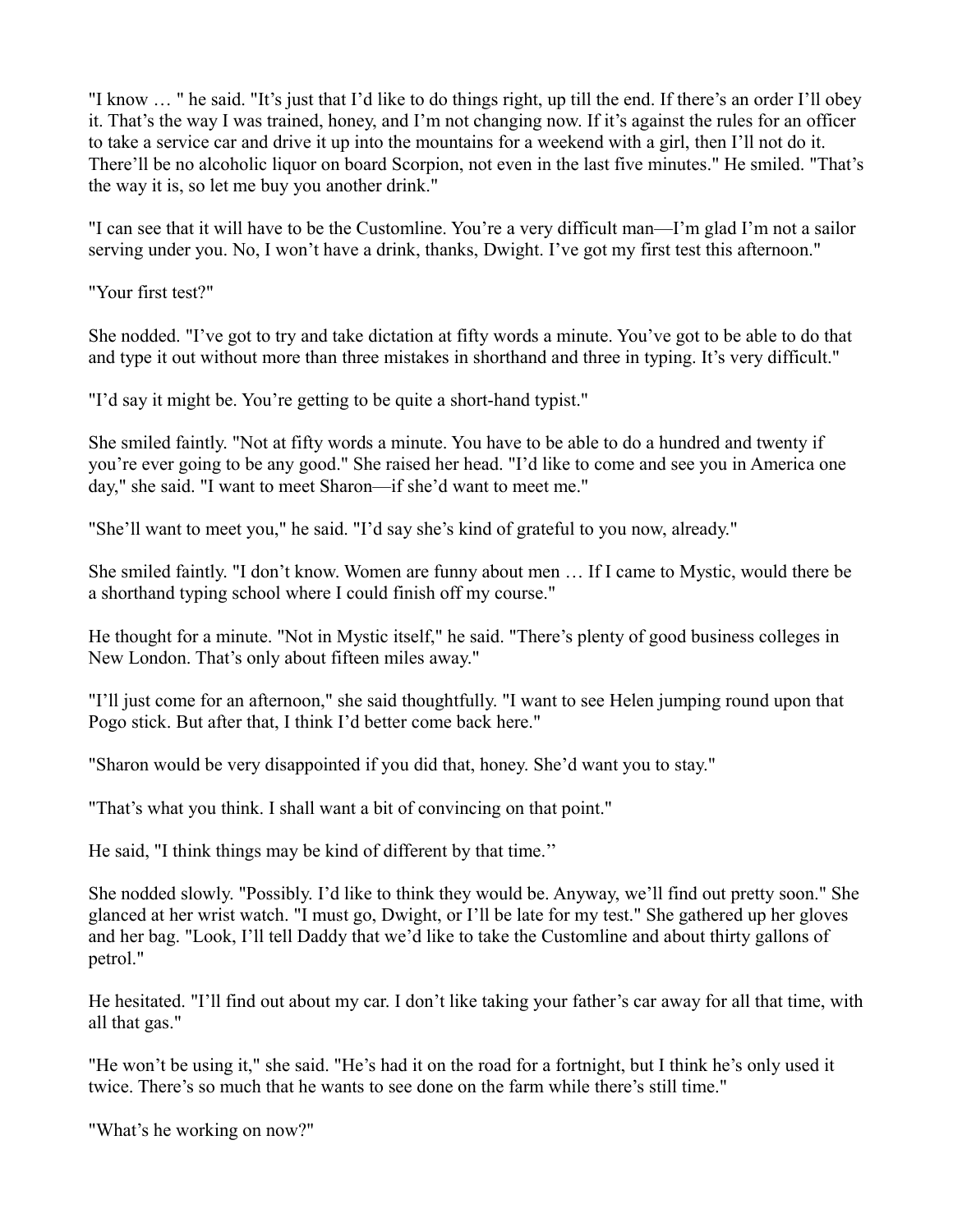"The fence along the wood—the one in the forty acre. He's digging postholes to put up a new one. It's about twenty chains long. That's going to mean digging nearly a hundred holes."

"There's not so much to do at Williamstown. I could come out and lend a hand, if he'd like that."

She nodded. "I'll tell him. Give you a ring tonight, about eight o'clock?"

"Fine," he said. He escorted her to the door. "Good luck with the test."

He had no engagement for that afternoon. He stood in the street outside the restaurant after she had left him, completely at a loose end. Inactivity was unusual for him, and irksome.

At Williamstown there was absolutely nothing for him to do; the aircraft carrier was dead and his ship all but dead. Although he had received no orders, he knew that now she would never cruise again; for one thing, with South America and South Africa out, there was now nowhere much for them to cruise to, unless it were New Zealand. He had given half of his ship's company leave, each half alternating a week at a time; of the other half he kept only about ten men on duty for maintenance and cleaning in the submarine, permitting the rest daily leave on shore. No signals now arrived for him to deal with; once a week he signed a few stores requisitions as a matter of form, though the stores they needed were supplied from dockyard sources with a disregard of paper work. He would not admit it, but he knew that his ship's working life was over, as his own was. He had nothing to replace it.

He thought of going to the Pastoral Club, and abandoned the idea; there would be no occupation for him there. He turned and walked towards the motor district of the town where he would find John Osborne working on his car; there might be work there of the sort that interested him. He must be back at Williamstown in time to receive Moira's call at about eight o'clock; that was his next appointment. He would go out next day and help her father with that fence, and he looked forward to the labour and the occupation.

On his way downtown he stopped at a sports shop and asked for flies and casts. "I'm sorry, sir," the man said. "Not a cast in the place, and not a fly. I've got a few hooks left, if you can tie your own. Sold clean out of everything the last few days, on account of the season opening, and there won't be any more coming in now, either. Well, as I said to the wife, it's kind of satisfactory. Get the stock down to a minimum before the end. It's how the accountants would like to see it, though I don't suppose they'll take much interest in it now. It's a queer turnout."

He walked on through the city. In the motor district there were still cars in the windows, still motor mowers, but the windows were dirty and the stores closed, the stock inside covered in dust and dirt. The streets were dirty now and littered with paper and spoilt vegetables; it was evidently some days since the street cleaners had operated. The trains still ran, but the whole city was becoming foul and beginning to smell; it reminded the American of an oriental city in the making. It was raining a little and the skies were grey; in one or two places the street drains were choked, and great pools stood across the road.

He came to the mews and to the open garage door. John Osborne was working with two others, and Peter Holmes was there, his uniform coat off, washing strange, nameless parts of the Ferrari in a bath of kerosene, more valuable at that time than mercury. There was an atmosphere of cheerful activity in the garage that warmed his heart.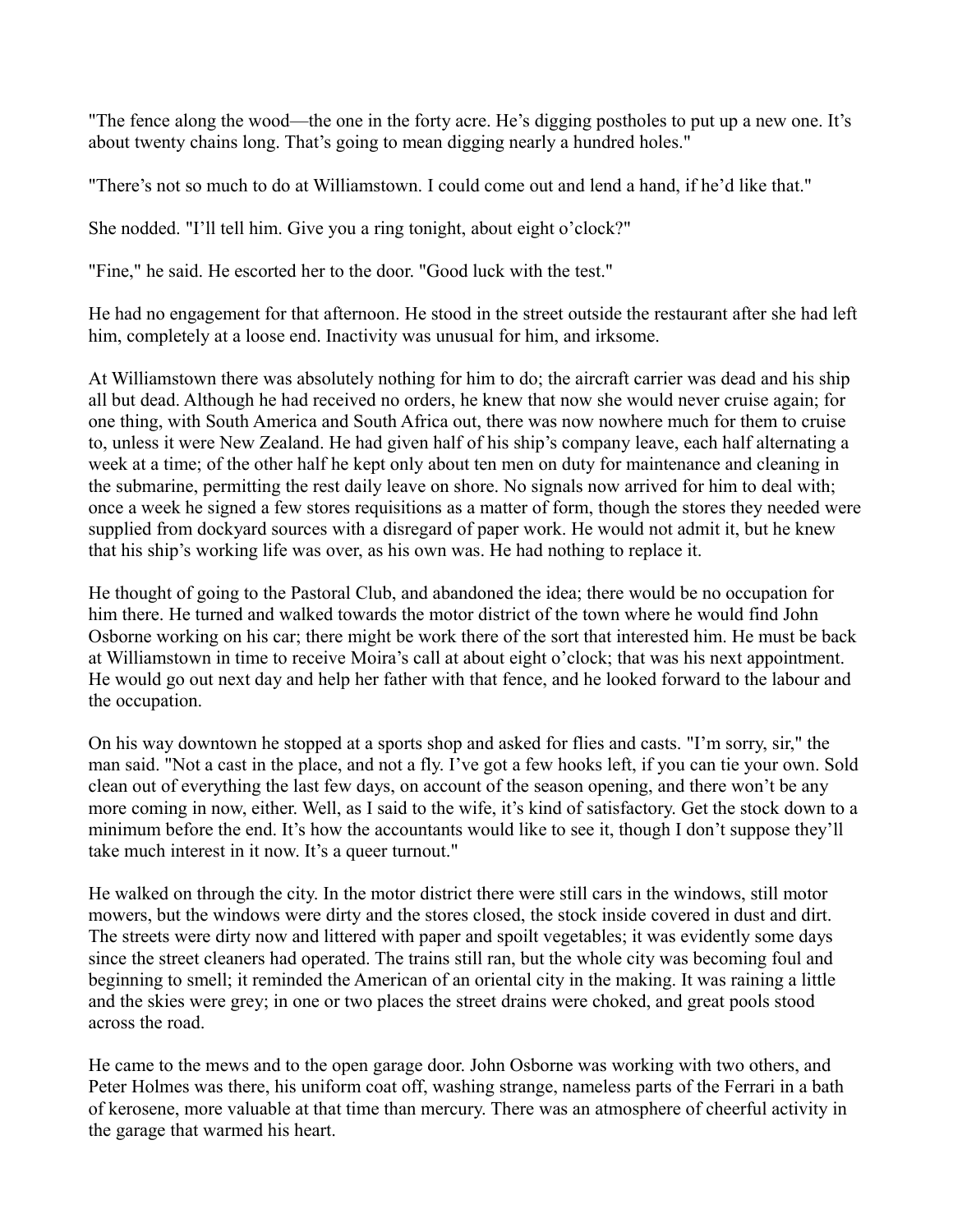"I thought we might see you," said the scientist. "Come for a job?"

"Sure," said Dwight. "This city gives me a pain. You got anything I can do?"

"Yes. Help Bill Adams fit new tires on every wheel you can find." He indicated a stack of brand-new racing tires; there seemed to be wire wheels everywhere.

Dwight took his coat off thankfully. "You've got a lot of wheels."

"Eleven, I think. We got the ones off the Maserati—they're the same as ours. I want a new tire on every wheel we've got. Bill works for Goodyear and he knows the way they go, but he needs somebody to help."

The American rolling up his sleeves, turned to Peter. "He got you working, too?"

The naval officer nodded. "I'll have to go before very long. Jennifer's teething, and been crying for two bloody days. I told Mary I was sorry I'd got to go on board today. but I'd be back by five."

Dwight smiled. "Left her to hold the baby."

Peter nodded. "I got her a garden rake and a bottle of dillwater. But I must be back by five."

He left half an hour later, and got into his little car, and drove off down the road to Falmouth. He got back to his flat on time, and found Mary in the lounge, the house miraculously quiet. "How's Jennifer?" he asked.

She put her finger to her lips. "She's sleeping," she whispered. "She went off after dinner, and she hasn't woken up since."

He went towards the bedroom, and she followed him. "Don't wake her," she whispered.

"Not on your life," he whispered back. He stood looking down at the child, sleeping quietly. "I don't think she's got cancer," he remarked.

They went back into the lounge, closing the door quietly behind them, and he gave her his presents. "I've got dillwater," she said, "—masses of it, and anyway she doesn't have it now. You're about three months out of date. The rake's lovely. It's just what we want for getting all the leaves and twigs up off the lawn. I was trying to pick them up by hand yesterday, but it breaks your back."

They got short drinks, and presently she said, "Peter, now that we've got petrol, couldn't we have a motor mower?"

"They cost quite a bit," he objected, almost automatically.

"That doesn't matter so much now, does it? And with the summer coming on, it would be a help. I know we've not got very much lawn to mow, but it's an awful chore with the hand mower, and you may be away at sea again. If we had a very little motor mower that I could start myself, or an electric one. Doris Haynes has an electric one, and it's no trouble to start at all."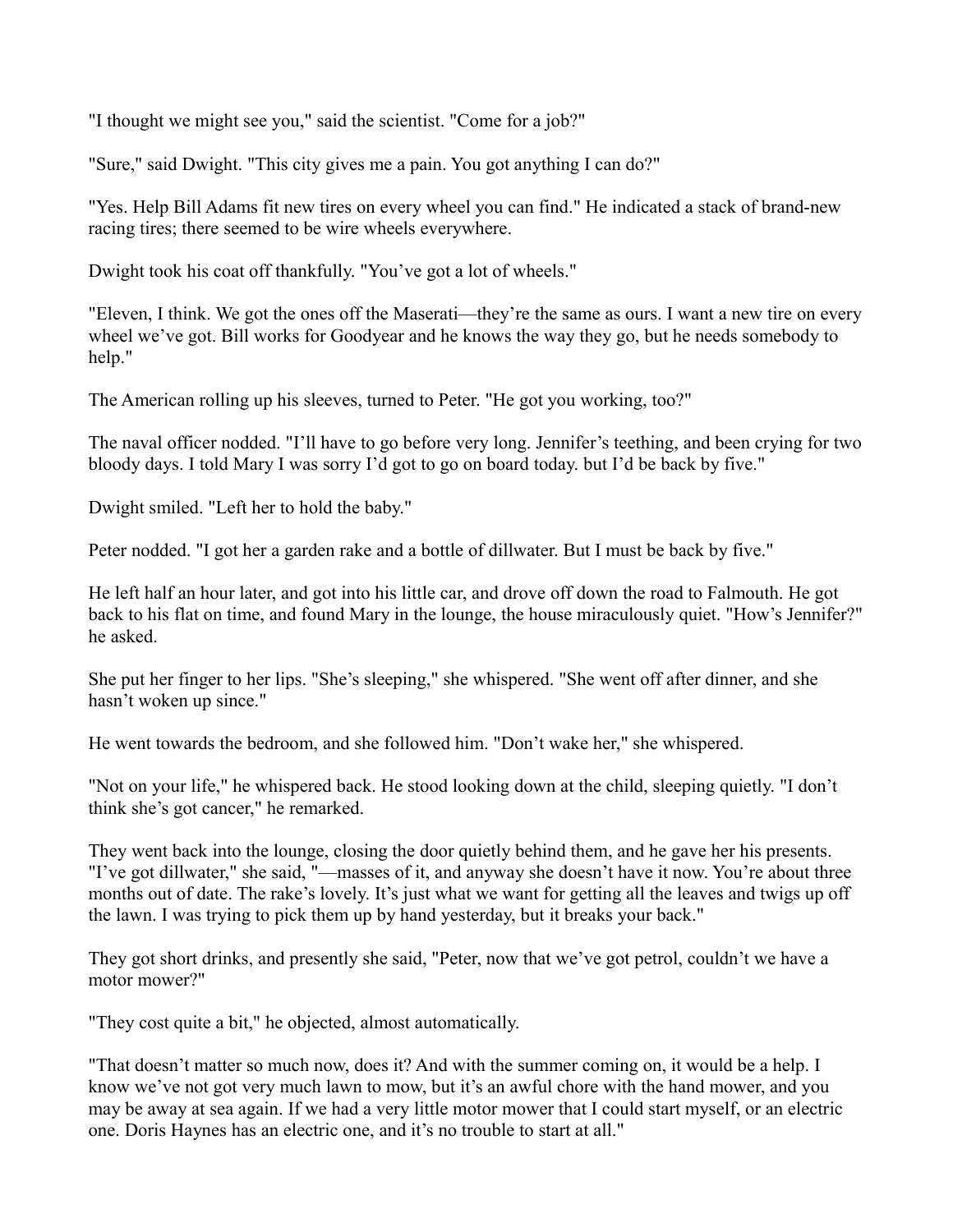"She's cut its cord in two at least three times, and each time she does that she darn nearly electrocutes herself."

"You don't have to do that if you're careful. I think it would be a lovely thing to have."

She lived in the dream world of unreality, or else she would not admit reality; he did not know. In any case, he loved her as she was. It might never be used, but it would give her pleasure to have it. "I'll see if I can find one next time I go up to town," he said. "I know there are plenty of motor mowers, but I'm not just sure about an electric one." He thought for a moment. "I'm afraid all of the electric ones may all be gone. People would have bought them when there wasn't any petrol."

She said, "A little motor one would do, Peter. I mean, you could show me how to start it."

He nodded. "They're not much trouble, really."

"Another thing we ought to have," she said, "is a garden seat. You know—one that you can leave outside all winter, and sit on whenever it's a nice fine day. I was thinking, how nice it would be if we had a garden seat in that sheltered corner just by the arbutus. I think we'd use it an awful lot next summer. Probably use it all the year round, too."

He nodded. "Not a bad idea." It would never be used next summer, but let that go. Transport would be a difficulty; the only way he could transport a garden seat with the Morris Minor would be by putting it on the roof, and that might scratch the enamel unless he padded it very well. "We'll get the motor mower first, and then see what the bank looks like."

He drove her up to Melbourne the next day to look for a motor mower; they went with Jennifer in her carrying basket on the back seat. It was some weeks since she had been in the city, and its aspect startled and distressed her. "Peter," she said, "what's the matter with everything? It's all so dirty, and it smells horrid."

"I suppose the street cleaners have stopped working," he observed.

"But why should they do that? Why aren't they working? Is there a strike or something?"

"Everything's just slowing down," he said. "After all, I'm not working."

"That's different," she said. "You're in the navy."

He laughed.

"No, what I mean is, you go to sea for months and months, and then you go on leave. Street cleaners don't do that. They go on all the time. At least, they ought to."

He could not elucidate it any further for her, and they drove on to the big hardware store. It had only a few customers, and very few assistants. They left the baby in the car and went through to the gardening department, and searched some time for an assistant. "Motor mowers?" he said. "You'll find a few in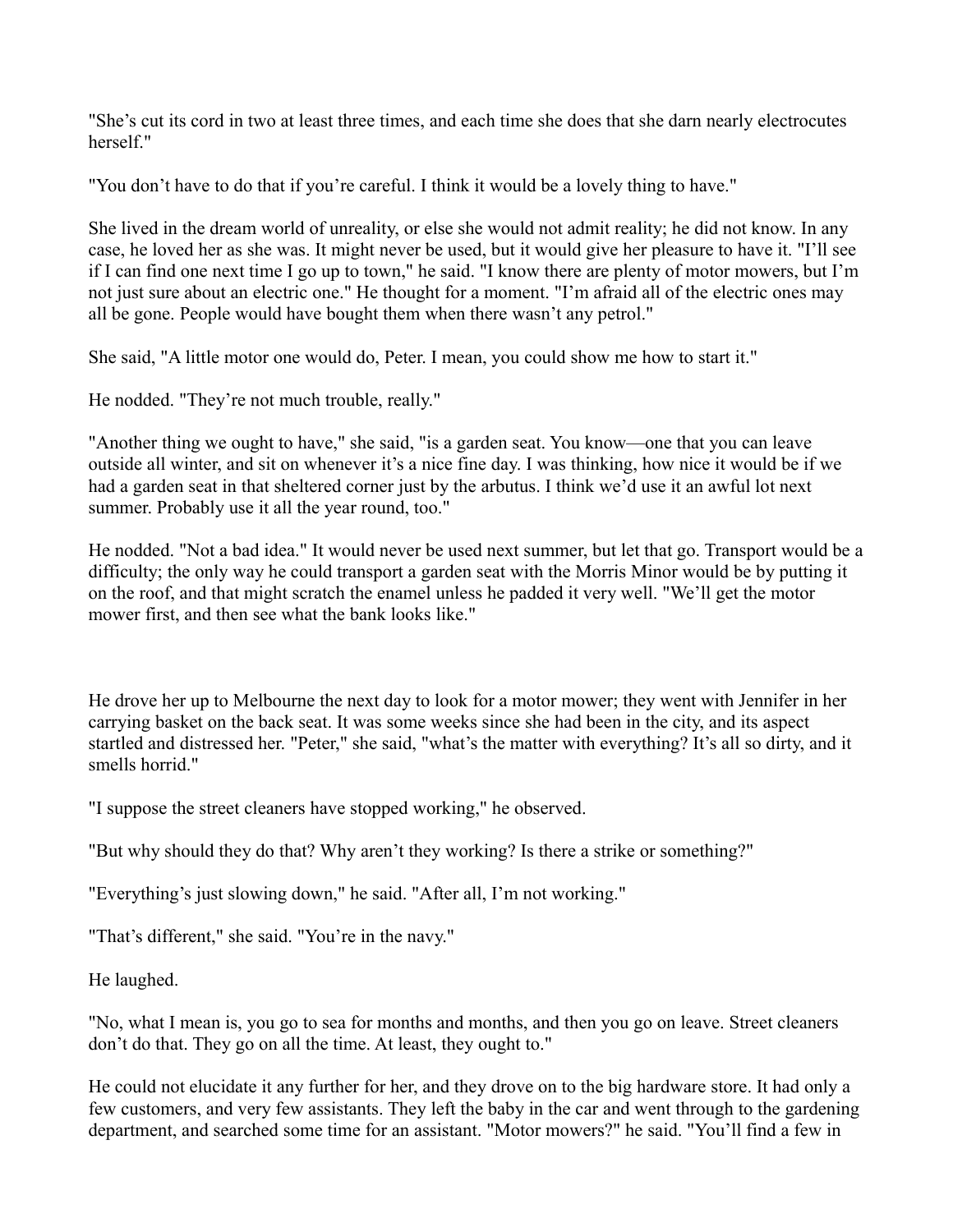the next hall, through that archway. Look them over and see if what you want is there."

They did so, and picked a little twelve-inch mower. Peter looked at the price tag, picked up the mower, and went to find the assistant. "I'll take this one," he said.

"Okay," said the man. "Good little mower, that." He grinned sardonically. "Last you a lifetime."

"Forty-seven pounds ten," said Peter. "Can I pay by cheque?"

"Pay by orange peel for all I care," the man said. "We're closing down tonight."

The naval officer went over to a table and wrote his cheque; Mary was left talking to the salesman. "Why are you closing down?" she asked. "Aren't people buying things?"

He laughed shortly. "Oh—they come in and they buy. Not much to sell them now. But I'm not going on right up till the end, same with all the staff. We had a meeting yesterday, and then we told the management. After all, there's only about a fortnight left to go. They're closing down tonight."

Peter came back and handed his cheque to the salesman. "Okeydoke," the man said. "I don't know if they'll ever pay it in without a staff up in the office. Maybe I'd better give you a receipt in case they get on to your tail next year … " He scribbled a receipt and turned to an-other customer.

Mary shivered. "Peter, let's get out of this and go home. It's horrid here, and everything smells."

"Don't you want to stay up here for lunch?" He had thought she would enjoy the little outing.

She shook her head. "I'd rather go home now, and have lunch there."

They drove in silence out of the city and down to the bright little seaside town that was their home. Back in their apartment on the hill she regained a little of her poise; here were the familiar things she was accustomed to, the cleanness that was her pride, the carefully tended little garden, the clean wide view out over the bay. Here was security.

After lunch, smoking before they did the washing up, she said, "I don't think I want to go to Melbourne again, Peter."

He smiled. "Getting a bit piggy, isn't it?"

"It's horrible," she said vehemently. "Everything shut up, and dirty, and stinking. It's as if the end of the world had come already."

"It's pretty close, you know," he said.

She was silent for a moment. "I know; that's what you've been telling me all along." She raised her eyes to his. "How far off is it, Peter?"

"About a fortnight," he said. "It doesn't happen with a click, you know. People start getting ill, but not all on the same day, of course. Some people are more resistant than others."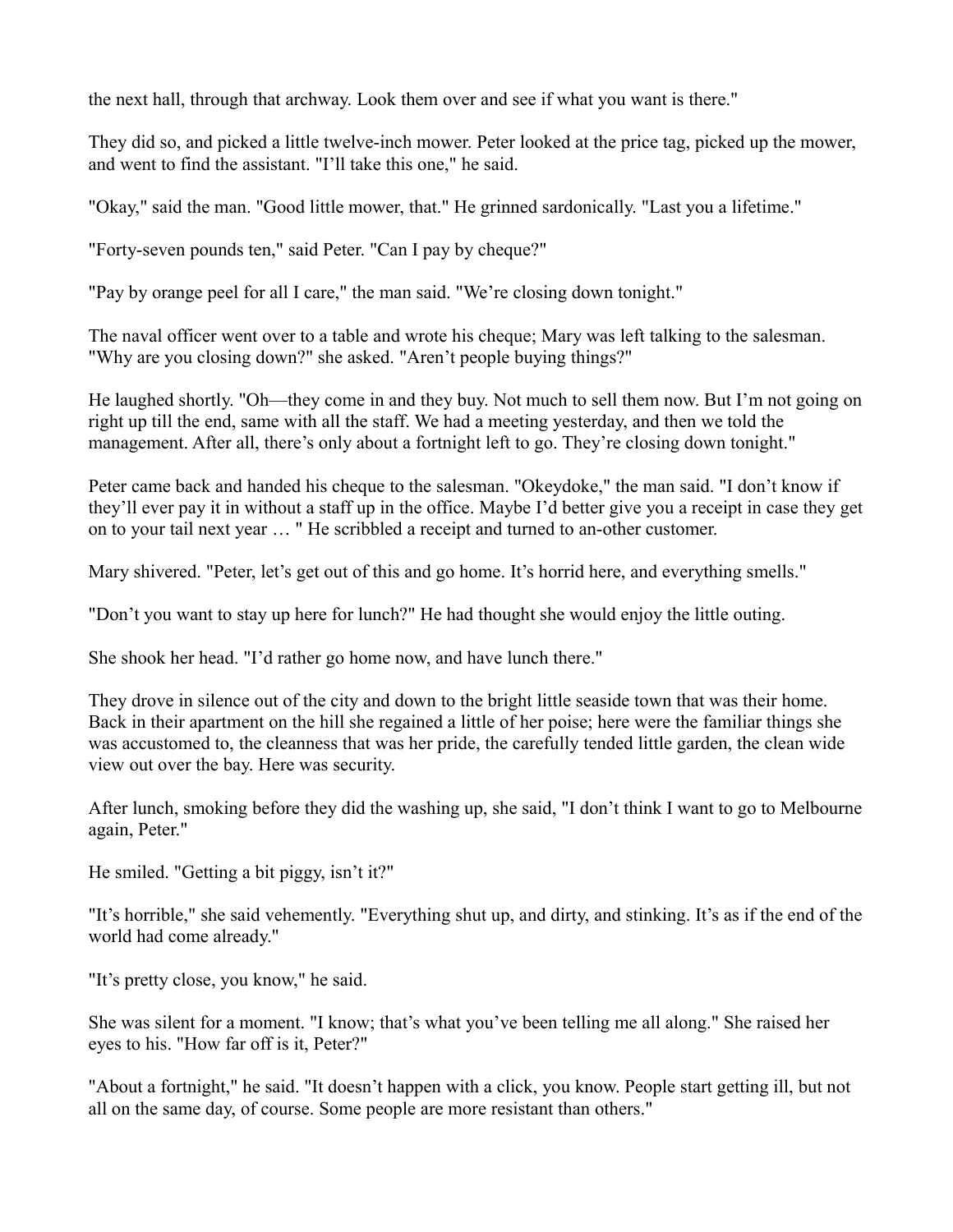"But everybody gets it, don't they?" she asked in a low tone. "I mean, in the end."

He nodded. "Everybody gets it, in the end."

"How much difference is there in people? I mean, when they get it?"

He shook his head. "I don't really know. I think everybody would have got it in three weeks."

"Three weeks from now, or three weeks after the first case?"

"Three weeks after the first case, I mean," he said. "But I don't really know." He paused. "It's possible to get it slightly and get over it," he said. "But then you get it again ten days or a fortnight later."

She said, "There's no guarantee, then, that you and I would get it at the same time? Or Jennifer? We might any of us get it, any time?"

He nodded. "That's the way it is. We've just got to take it as it comes. After all, it's what we've always had to face, only we've never faced it, because we're young. Jennifer might always have died first, of the three of us, or I might have died before you. There's nothing much that's new about it."

"I suppose not," she said. "I did hope it all might happen on one day."

He took her hand. "It may quite well do so," he said. "But—we'd be lucky." He kissed her. "Let's do the washing up." His eye fell on the lawn mower. "We can mow the lawn this afternoon."

"The grass is all wet," she said sadly. "It'll make it rusty."

"Then we'll dry it in front of the fire in the lounge," he promised her. "I won't let it get rusty."

Dwight Towers spent the weekend with the Davidsons at Harkaway, working from dawn till dusk each day on the construction of the fences. The hard physical work was a relief from all his tensions, but he found his host to be a worried man. Someone had told him about the resistance of the rabbit to radioactive infection. The rabbit did not worry him a great deal, for Harkaway had always been remarkably free from rabbits, but the relative immunity of the furred animals raised questions in regard to his beef cattle, and to these he had found no answer.

He unburdened himself one evening to the American. "I never thought of it," he said. "I mean, I assumed the Aberdeen Angus, they'd die at the same time as us. But now it looks as though they'll last a good while longer. How much longer they'll last—that I can't find out. Apparently there's been no research done on it. But as it is, of course, I'm feeding out both hay and silage, and up here we go on feeding out until the end of September in an average year—about half a bale of hay a beast each day. I find you have to do that if you're going to keep them prime. Well, I can't see how to do it if there's going to be no one here. It really is a problem."

"What would happen if you opened the hay barn to them, and let them take it as they want it?"

"I thought of that, but they'd never get the bales undone. If they did, they'd trample most of it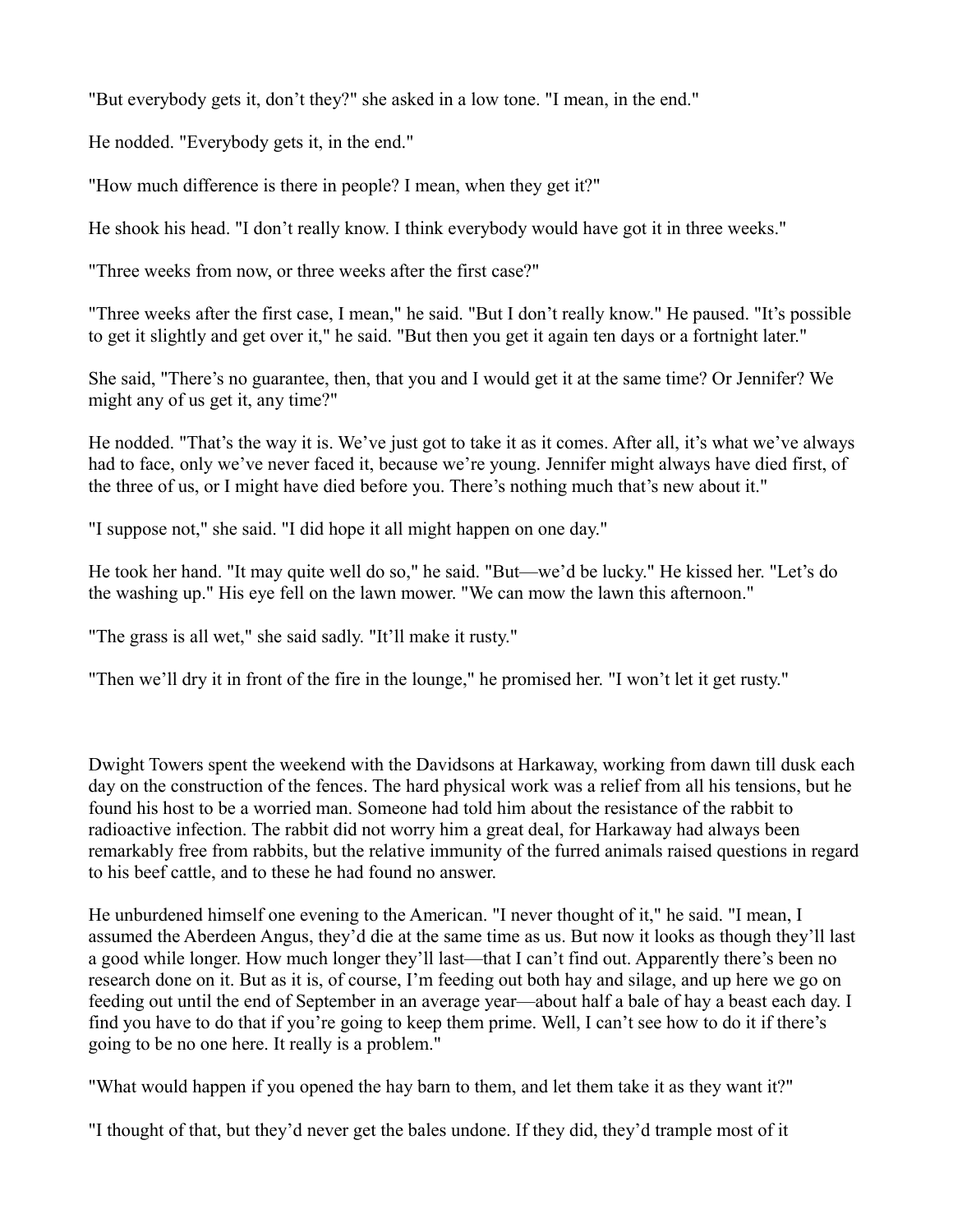underfoot and spoil it." He paused. "I've been puzzling to think out if there isn't some way we could do it with a time clock and an electric fence … But any way you look at it, it means putting out a month's supply of hay into the open paddock, in the rain. I don't know what to do … "

He got up. "Let me get you a whisky."

"Thank you—a small one." The American reverted to the problem of the hay. "It certainly is difficult. You can't even write to the papers and find out what anybody else is doing.''

He stayed with the Davidsons until the Tuesday morning, and then went back to Williamstown. At the dockyard his command was beginning to disintegrate, in spite of everything that the executive and the chief of the boat had been able to do. Two men had not returned from leave and one was reported to have been killed in a street brawl at Geelong, but there was no confirmation. There were eleven cases of men drunk on return from leave waiting for his jurisdiction and he found these very difficult to deal with. Restriction of leave when there was no work to do aboard and only about a fortnight left to go did not seem to be the answer. He left the culprits confined in the brig of the aircraft carrier while they sobered up and while he thought about it; then he had them lined up before him on the quarter deck.

"You men can't have it both ways," he told them.

"We've none of us got long to go now, you or me. As of today, you're members of the ship's company of USS. Scorpion, and that's the last ship of the U.S. Navy in commission. You can stay as part of the ship's company, or you can get a dishonorable discharge."

He paused. "Any man coming aboard drunk or late from leave, from this time on, will get discharged next day. And when I say discharged, I mean dishonorable discharge, and I mean it quick. I'll strip the uniform off you right there and then and put you outside the dockyard gates as a civilian in your shorts, and you can freeze and rot in Williamstown for all the U.S. Navy cares. Hear that, and think it over. Dismissed."

He got one case next day, and turned the man outside the dockyard gates in shirt and underpants to fend for himself. He had no more trouble of that sort.

He left the dockyard early on the Friday morning in the Chevrolet driven by his leading seaman, and went to the garage in the mews off Elizabeth Street in the city. He found John Osborne working on the Ferrari, as he had expected; the car stood roadworthy and gleaming, to all appearances ready to race there and then. Dwight said, "Say, I just called in as I was passing by to say I'm sorry that I won't be there to see you win tomorrow. I've got another date up in the mountains, going fishing."

The scientist nodded. "Moira told me. Catch a lot of fish. I don't think there'll be many people there this time except competitors and doctors."

"I'd have thought there would be, for the Grand Prix."

"It may be the last weekend in full health for a lot of people. They've got other things they want to do."

"Peter Holmes—he'll be there?"

John Osborne shook his head. "He's going to spend it gardening." He hesitated. "I oughtn't to be going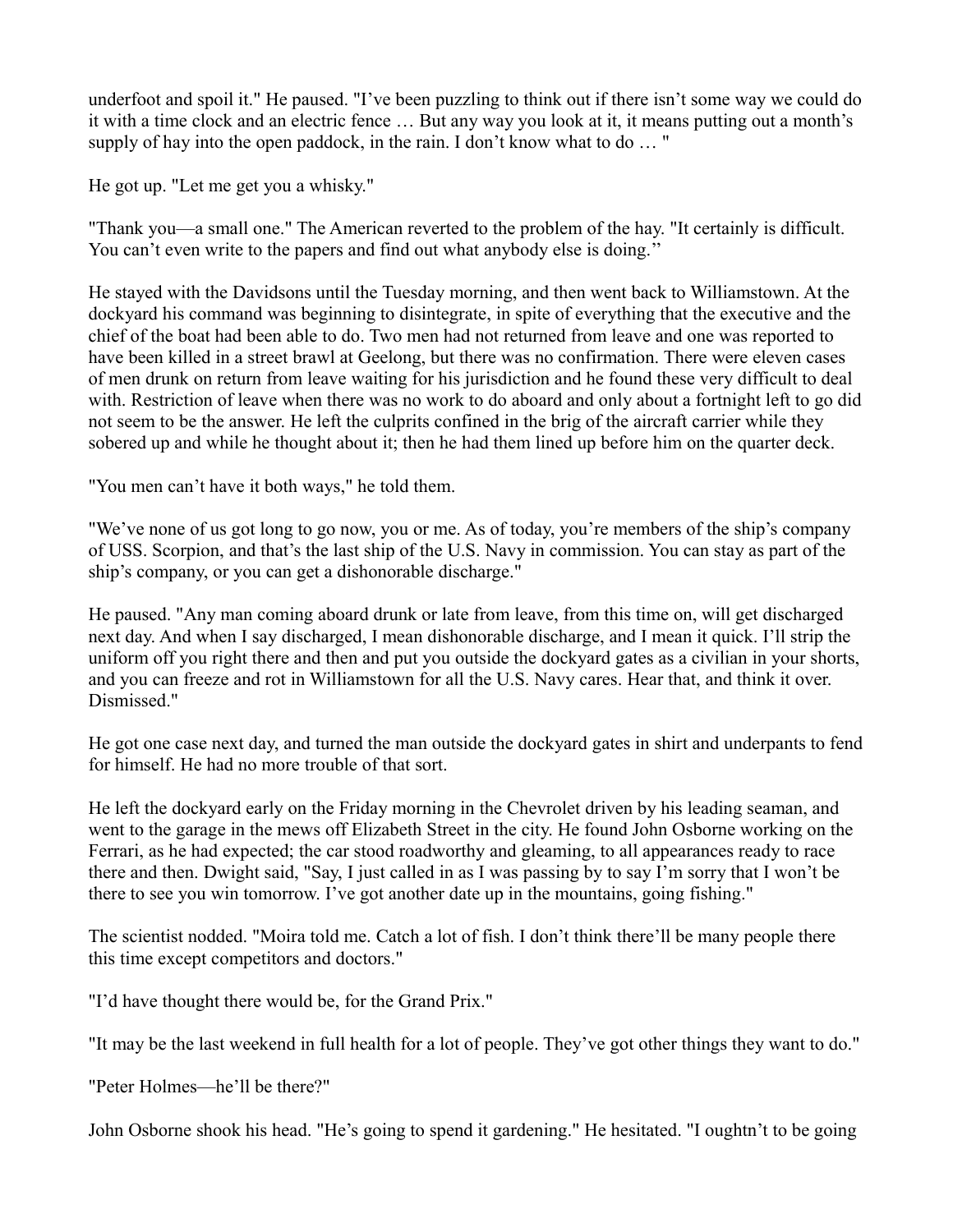really."

"You don't have a garden."

The scientist smiled wryly. "No, but I've got an old mother, and she's got a Pekinese. She's just woken up to the fact that little Ming's going to outlive her by several months, and now she's worried stiff what's going to happen to him … " He paused. "It's the hell of a time, this. I'll be glad when it's all over."

"End of the month, still?"

"Sooner than that for most of us." He said something in a low tone, and added, "Keep that under your hat. It's going to be tomorrow afternoon for me."

"I hope that's not true," said the American. "I kind of want to see you get that cup."

The scientist glanced lovingly at the car. "She's fast enough," he said. "She'd win it if she had a decent driver. But it's me that's the weak link."

"I'll keep my fingers crossed for you."

"Okay. Bring me back a fish."

The American left the mews and went back to his car, wondering if he would see the scientist again. He said to his leading seaman, "Now drive out to Mr. Davidson's farm at Harkaway, near Berwick. Where you've taken me once before."

He sat in the back seat of the car fingering the little rod as they drove out into the suburbs, looking at the streets and houses that they passed in the grey light of the winter day. Very soon, perhaps in a month's time, there would be no one here, no living creatures but the cats and dogs that had been granted a short reprieve. Soon they too would be gone; summers and winters would pass by and these houses and these streets would know them. Presently, as time passed, the radioactivity would pass also; with a cobalt half-life of about five years these streets and houses would be habitable again in twenty years at the latest, and probably sooner than that. The human race was to be wiped out and the world made clean again for wiser occupants without undue delay. Well, probably that made sense.

He got to Harkaway in the middle of the morning; the Ford was in the yard, the boot full of petrol cans. Moira was ready for him, a little suitcase stowed on the back seat with a good deal of fishing gear. "I thought we'd get away before lunch and have sandwiches on the road," she said. "The days are pretty short."

"Suits me," he said. "You got sandwiches?" She nodded. "And beer."

"Say, you think of everything." He turned to the grazier. "I feel kind of mean taking your car like this," he said. "I could take the Chev, if you'd rather."

Mr. Davidson shook his head. "We went into Melbourne yesterday. I don't think we'll be going again.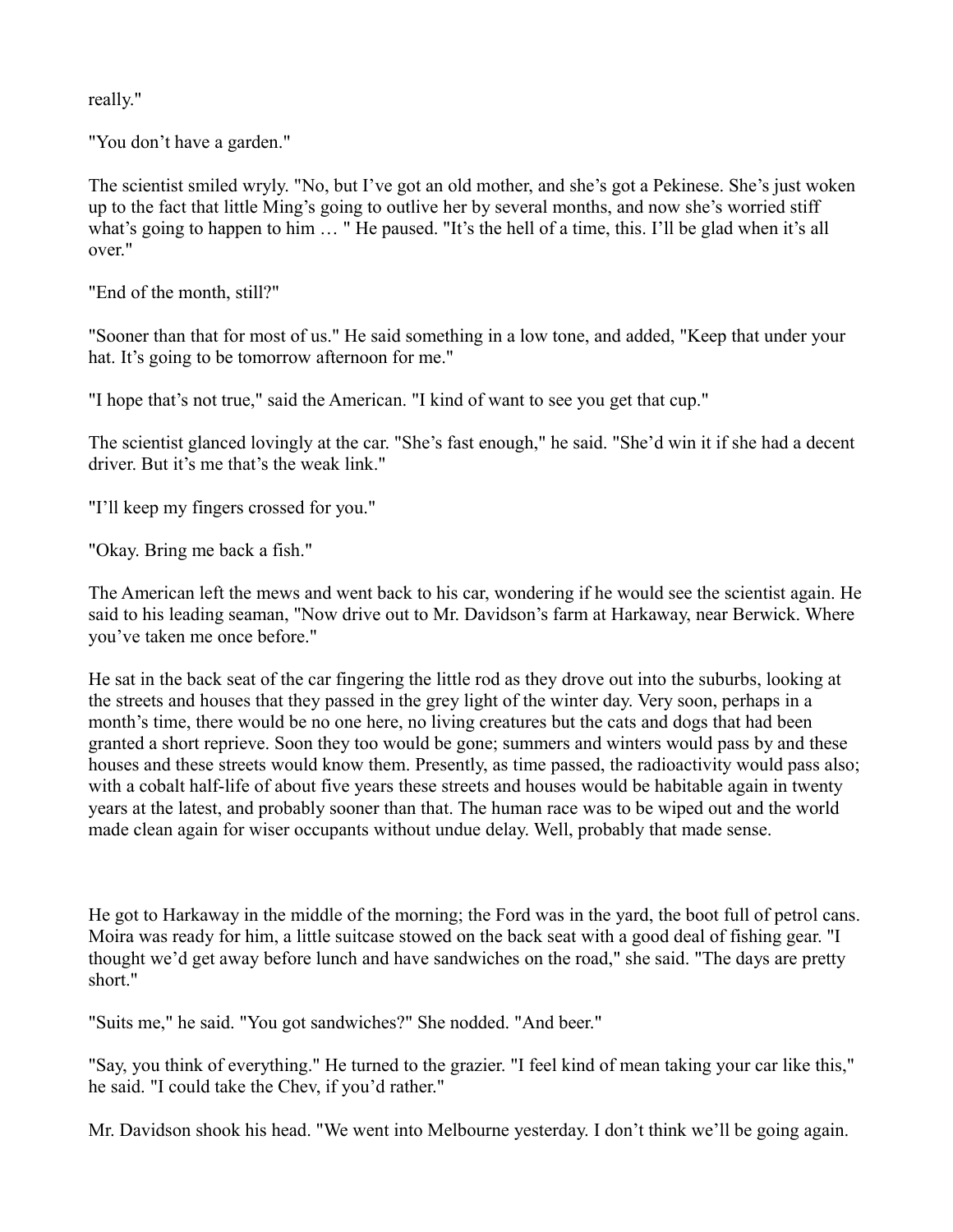It's too depressing."

The American nodded. "Getting kind of dirty."

"Yes. No, you take the Ford. There's a lot of petrol might as well be used up, and I don't suppose that I'll be needing it again. There's too much to do here."

Dwight transferred his gear into the Ford and sent his leading seaman back to the dockyard with the Chev. "I don't suppose he'll go there," he said reflectively as the car moved off. "Still, we go through the motions."

They got into the Ford. Moira said, "You drive."

"No," he replied. "You'd better drive. I don't know the way, and maybe I'd go hitting something on the wrong side of the road."

"It's two years since I drove," she said. "But it's your neck."

They got in and she found first gear after a little exploration, and they moved off down the drive.

It pleased her to be driving again, pleased her very much indeed. The acceleration of the car gave her a sense of freedom, of escape from the restraints of her daily life. They went by side roads through the Dandenong mountains spattered with guest houses and residences and stopped for lunch not far from Lilydale beside a rippling stream. The day had cleared up and it was now sunny, with white clouds against a bright blue sky.

They eyed the stream professionally as they ate their sandwiches. "It's muddy kind of water," said Dwight. "I suppose that's because it's early in the year."

"I think so," the girl said. "Daddy said it would be too muddy for fly fishing. He said you might do all right with a spinner, but he advised me to kick about upon the bank until I found a worm and dab about with that."

The American laughed. "I'd say there's some sense in that, if the aim is to catch fish. I'll stick to a spinner for a time, at any rate, because I want to see that this rod handles right."

"I'd like to catch one fish," the girl said a little wistfully. "Even if it's such a dud one that we put it back. I think I'll try with worm unless the water's a lot clearer up at Jamieson."

"It might be clearer high up in the mountains, with the melting snow."

She turned to him. "Do fish live longer than we're going to? Like dogs?"

He shook his head. "I wouldn't know, honey."

They drove on to Warburton and took the long, winding road up through the -forests to the heights. They emerged a couple of hours later on the high ground at Matlock; here there was snow upon the road and on the wooded mountains all around; the world looked cold and bleak. They dropped down into a valley to the little town of Woods Point and then up over another watershed. From there a twenty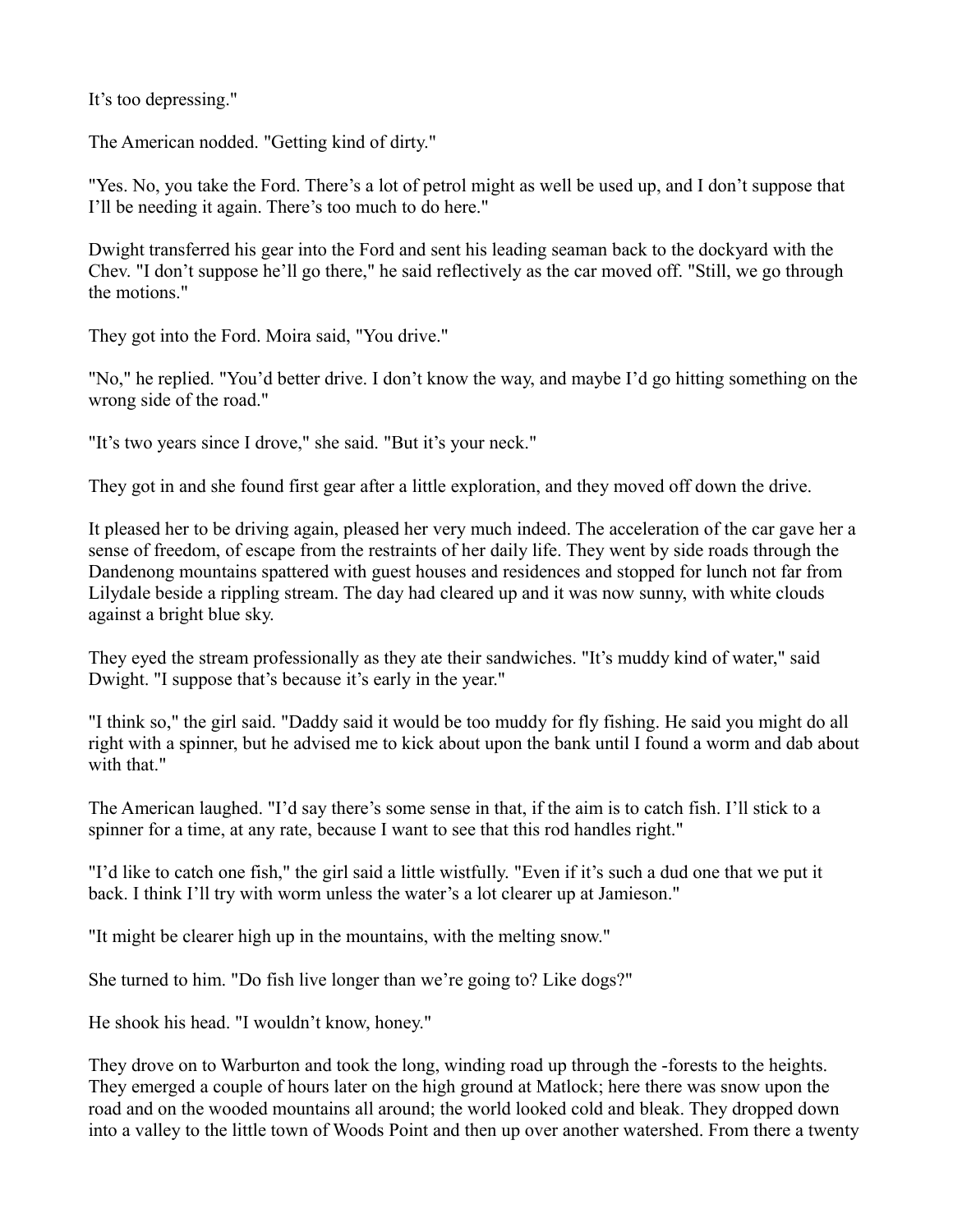mile run through the undulating, pleasant valley of the Goulburn brought them to the Jamieson hotel just before dusk.

The American found the hotel to be a straggling collection of somewhat tumble-down single-storey wooden buildings, some of which dated from the earliest settlement of the state. It was well that they had booked rooms, for the place was crowded with fishermen. More cars were parked outside it than ever in the palmiest days of peacetime; inside, the bar was doing a roaring trade. They found the landlady with some difficulty, her face aglow with excitement. As she showed them their rooms, small and inconvenient and badly furnished, she said, "Isn't this lovely, having all you fishermen here again? You can't think what it's been like the last two years, with practically no one coming here except on pack horse trips. But this is just like old times. Have you got a towel of your own? Oh well, I'll see if I can find one for you. But we're so full." She dashed off in a flurry of pleasure.

The American looked after her. "Well," he said, "she's having a good time, anyway. Come on, honey, and I'll buy you a drink."

They went to the crowded barroom, with a boarded, sagging ceiling, a huge fire of logs in the grate, a number of chromium-plated chairs and tables, and a seething mass of people.

"What'll I get you, honey?"

"Brandy," she shouted above the din. "There's only one thing to do here tonight, Dwight."

He grinned, and forced his way through the crowd towards the bar. He came back in a few minutes, struggling, with a brandy and a whisky. They looked around for chairs, and found two at a table where two earnest men in shirt sleeves were sorting tackle. They looked up and nodded as Dwight and Moira joined them.

"Fish for breakfast," said one.

"Getting up early?" asked Dwight.

The other glanced at him. "Going to bed late. The season opens at midnight."

He was interested. "You're going out then?"

"If it's not actually snowing. Best time to fish." He held up a huge white fly tied on a small hook. "That's what I use. That's what gets them. Put a shot or two on it, and sink it down, and then cast well across. Never fails."

"It does with me," his companion said. "I like a little frog You get alongside a pool you know about two in the morning with a little frog and put the hook just through the skin on his back and cast him across and let him swim about … That's what I do. You going out tonight?"

Dwight glanced at the girl, and smiled. "I guess not," he said. "We just fish around in daylight—we're not in your class. We don't catch much."

The other nodded. "I used to be like that. Look at the birds and the river and the sun upon the ripples, and not care much what you caught. I do that sometimes. But then I got to this night fishing, and that's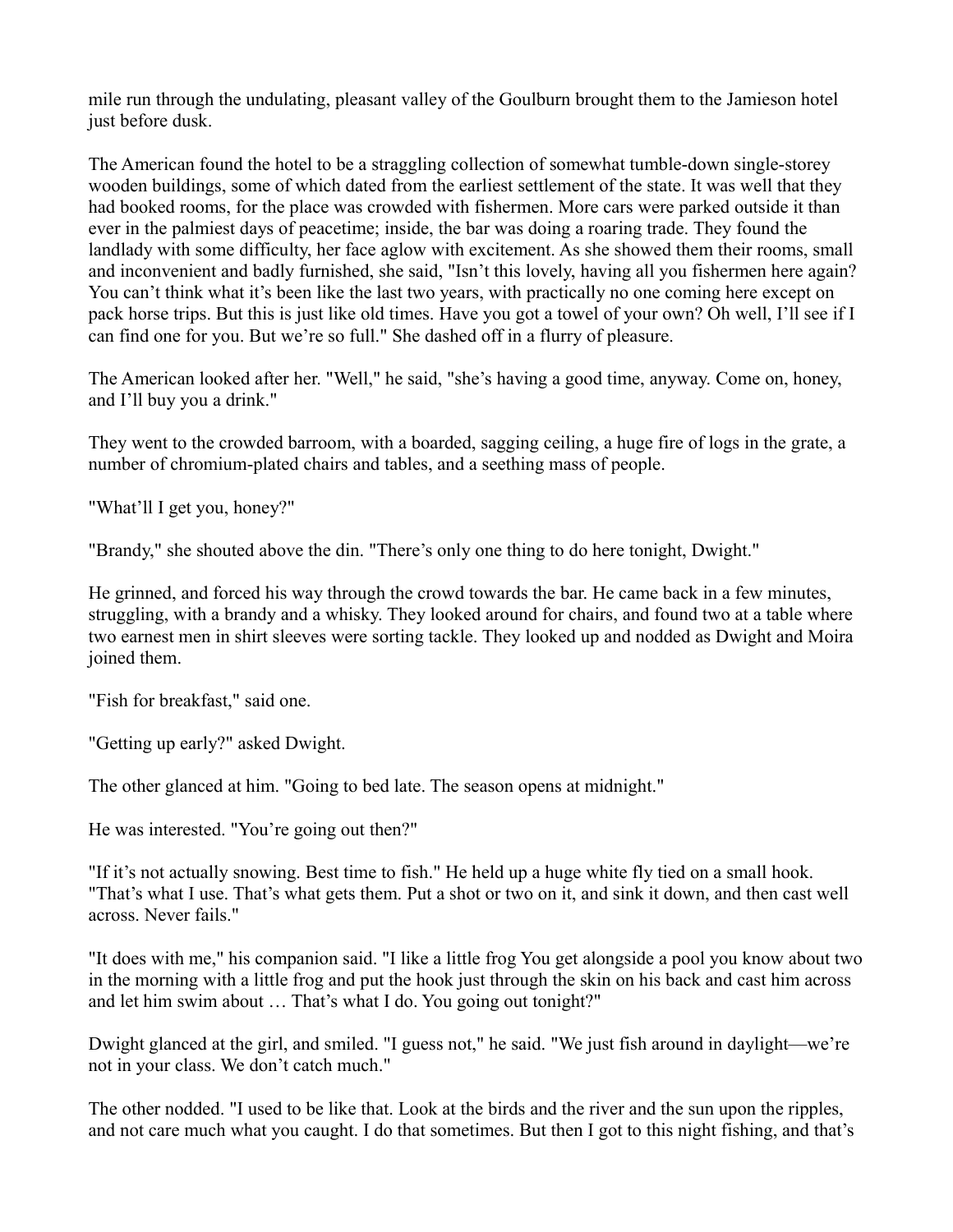really something." He glanced at the American. "There's a ruddy great monster of a fish in a pool down just below the bend that I've been trying to get for the last two years. I had him on a frog the year before last, and he took out most of my line and then broke me. And then I had him on again last year, on a sort of doodlebug in the late evening, and he broke me again—brand-new, o.x. nylon. He's twelve pounds if he's an ounce. I'm going to get him this time if I've got to stay up all of every night until the end."

The American leaned back to talk to Moira. "You want to go out at two in the morning?"

She laughed. "I'll want to go to bed. You go if you'd like to."

He shook his head. "I'm not that kind of fisherman."

"Just the drinking kind," she said. "I'll toss you who goes and battles for the next drink."

"I'll get you another," he said.

She shook her head. "Just stay where you are and learn something about fishing. I'll get you one."

She struggled through the crowd to the bar carrying the glasses, and came back presently to the table by the fireside. Dwight got up to meet her, and as he did so his sports jacket fell open. She handed him the glass and said accusingly, "You've got a button off your pull-over!"

He glanced down. "I know. It came off on the way up here."

"Have you got the button?"

He nodded. "I found it on the floor of the car."

"You'd better give it to me with the pull-over tonight, and I'll sew it on for you."

"It doesn't matter," he said.

"Of course it matters." She smiled softly. "I can't send you back to Sharon looking like that."

"She wouldn't mind, honey … "

"No, but I should. Give it me tonight, and I'll give it back to you in the morning."

He gave it to her at the door of her bedroom at about eleven o'clock that night. They had spent most of the evening smoking and drinking with the crowd, keenly anticipating the next day's sport, discussing whether to fish the lake or the streams. They had decided to try it on the Jamieson River, having no boat. The girl took the garment from him and said, "Thanks for bringing me up here, Dwight. It's been a lovely evening, and it's going to be a lovely day tomorrow."

He stood uncertain. "You really mean that, honey? You're not going to be hurt?"

She laughed. "I'm not going to be hurt, Dwight. I know you're a married man. Go to bed. I'll have this for you in the morning."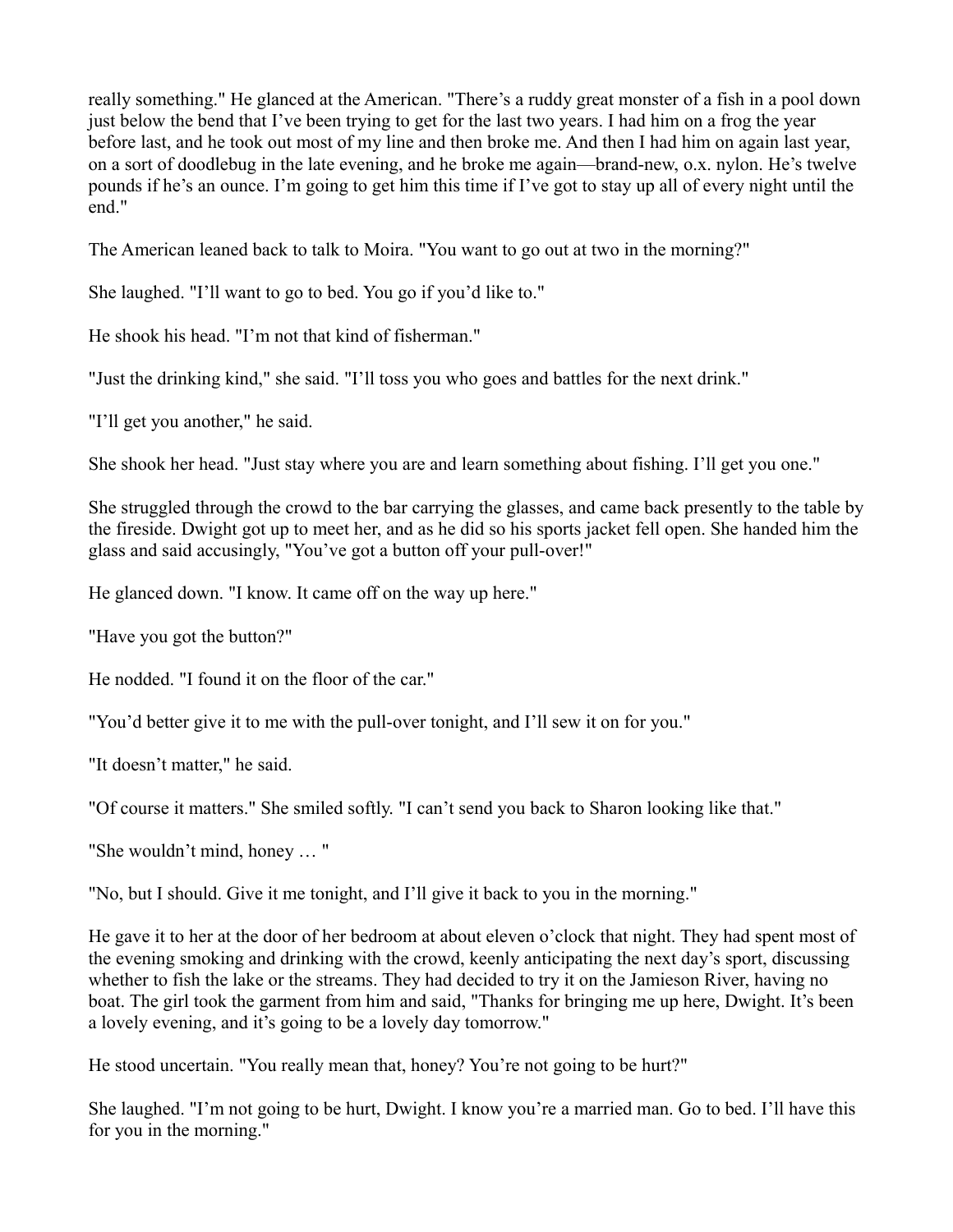"Okay." He turned and listened to the noises and snatches of songs still coming from the bar. "They're having themselves a real good time," he said. "I still can't realize it's never going to happen again, not after this week-end."

"It may do, somehow," she said. "On another plane, or something. Anyway, let's have fun and catch fish tomorrow. They say it's going to be a fine day."

He grinned. "Think it ever rains, on that other plane?"

"I don't know," she said. "We'll find out soon enough."

"Got to get some water in the rivers, somehow," he said thoughtfully. "Otherwise there wouldn't be much fishing … " He turned away. "Good night, Moira. Let's have a swell time tomorrow, anyway."

She closed her door, and stood for a few moments holding the pull-over to her. Dwight was as he was, a married man whose heart was in Connecticut with his wife and children; it would never be with her. If she had had more time things might have been different, but it would have taken many years. Five years, at least, she thought, until the memories of Sharon and of Junior and of Helen had begun to fade; then he would have turned to her, and she could have given him another family, and made him happy again. Five years were not granted to her; it would be five days, more likely. A tear trickled down beside her nose and she wiped it away irritably; self-pity was a stupid thing, or was it the brandy? The light from the one fifteen-watt bulb high in the ceiling of her dark little bedroom was too dim for sewing buttons on. She threw off her clothes, put on her pyjamas, and went to bed, the pull-over on the pillow by her head. In the end she slept.

They went out next day after breakfast to fish the Jamieson not far from the hotel. The river was high and the water clouded; she dabbled her flies amateurishly in the quick water and did no good, but Dwight caught a two-pounder with the spinning tackle in the middle of the morning and she helped him to land it with the net. She wanted him to go on and catch another, but having proved the rod and tackle he was now more interested in helping her to catch something. About noon one of the fishermen that they had sat with at the bar came walking down the bank, studying the water and not fishing. He stopped to speak to them.

"Nice fish," he said, looking at Dwight's catch. "Get him on the fly?"

The American shook his head. "On the spinner. We're trying with the fly now. Did you do any good last night?"

"I got five," the man said. "Biggest about six pounds. I got sleepy about three in the morning and turned it in.

Only just got out of bed. You won't do much good with 4-fly, not in this water." He produced a plastic box and poked about in it with his forefinger. "Look, try this."

He gave them a tiny fly spoon, a little bit of plated metal about the size of a sixpence ornamented with one hook. "Try that in the pool where the quick water runs out. They should come for that, on a day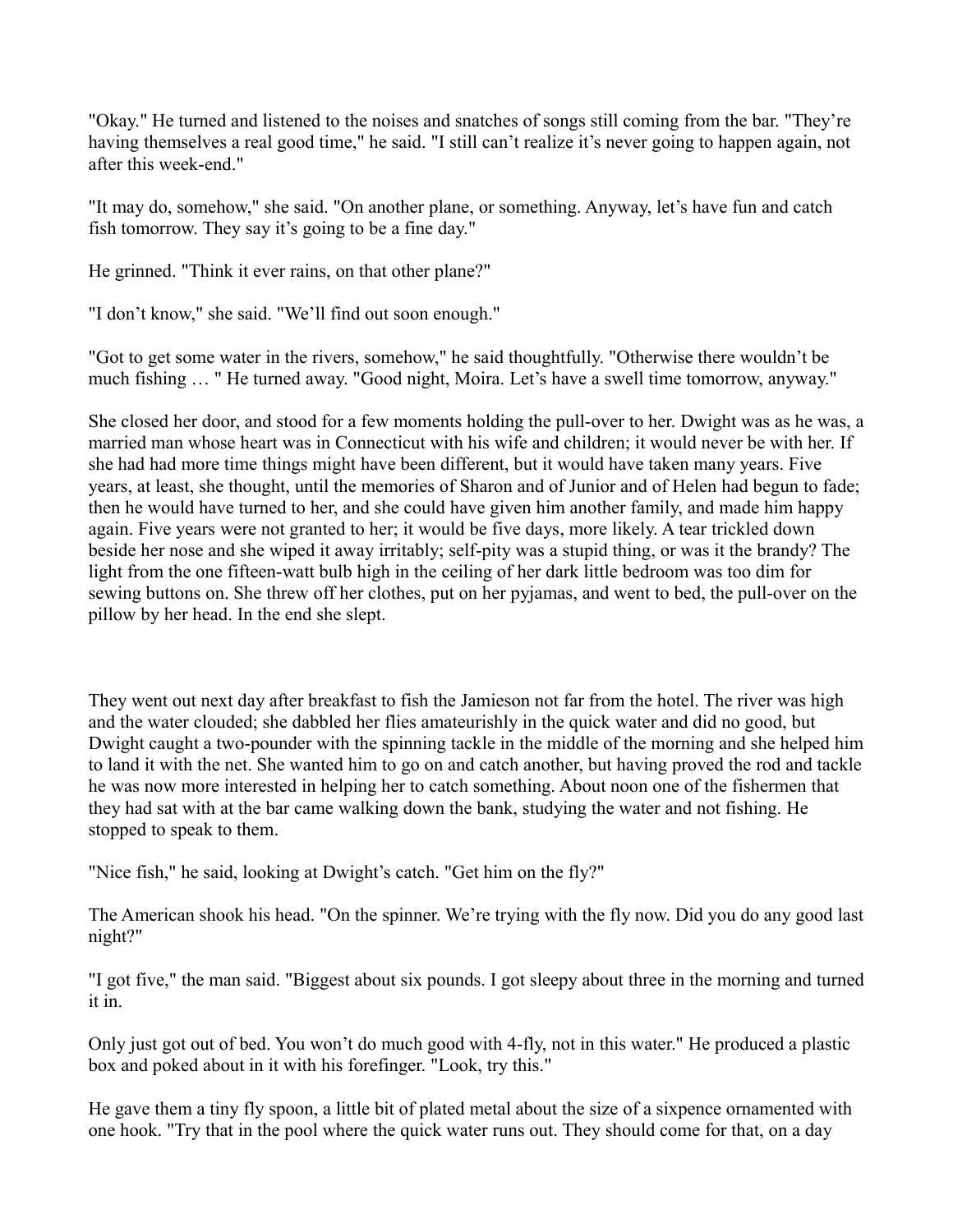like this."

They thanked him, and Dwight tied it on the cast for her. At first she could not get it out; if felt like a ton of lead on the end of her rod and fell in the water at her feet. Presently she got the knack of it, and managed to put it into the fast water at the head of the pool. On the fifth or sixth successful cast there was a sudden pluck at the line, the rod bent, and the reel sang as the line ran out. She gasped, "I believe I've got one, Dwight."

"Sure, you've got one," he said. "Keep the rod upright, honey. Move down a bit this way."

The fish broke surface in a leap. "Nice fish," he said. "Keep a tight line, but let him run if he really wants to go. Take it easy, and he's all yours."

Five minutes later she got the exhausted fish in to the bank at her feet, and he netted it for her. He killed it with a quick blow on a stone, and they admired her catch.

"Pound and a half," he said. "Maybe a little bigger." He extracted the little spoon carefully from its mouth. "Now catch another one."

"It's not so big as yours," she said, but she was bursting with pride.

"The next one will be. Have another go at it." But it was close to lunchtime, and she decided to wait till the afternoon. They walked back to the hotel proudly carrying their spoils and had a glass of beer before lunch, talking over their catch with the other anglers.

They went out again in the middle of the afternoon to the same stretch of river and again she caught a fish, a two-pounder this time, while Dwight caught two smaller fish, one of which he put back. Towards evening they rested before going back to the hotel, pleasantly tired and content with the day's work, the fish laid out beside them. They sat against a boulder by the river, enjoying the last of the sunlight before it sank behind the hill, smoking cigarettes. It was growing chilly, but they were reluctant to leave the murmur of the river.

A sudden thought struck her. "Dwight," she said. "That motor race must be over by this time."

He stared at her. "Holy smoke! I meant to listen to it on the radio. I forgot all about it."

"So did I," she said. There was a pause, and then she said, "I wish we'd listened. I'm feeling a bit selfish."

"We couldn't have done anything, honey."

"I know. But—I don't know. I do hope John's all right."

"The news comes on at seven," he said. "We could listen then."

"I'd like to know," she said. She looked around her at the calm, rippling water, the long shadows, the golden evening light. "This is such a lovely place," she said. "Can you believe—really believe—that we shan't see it again?"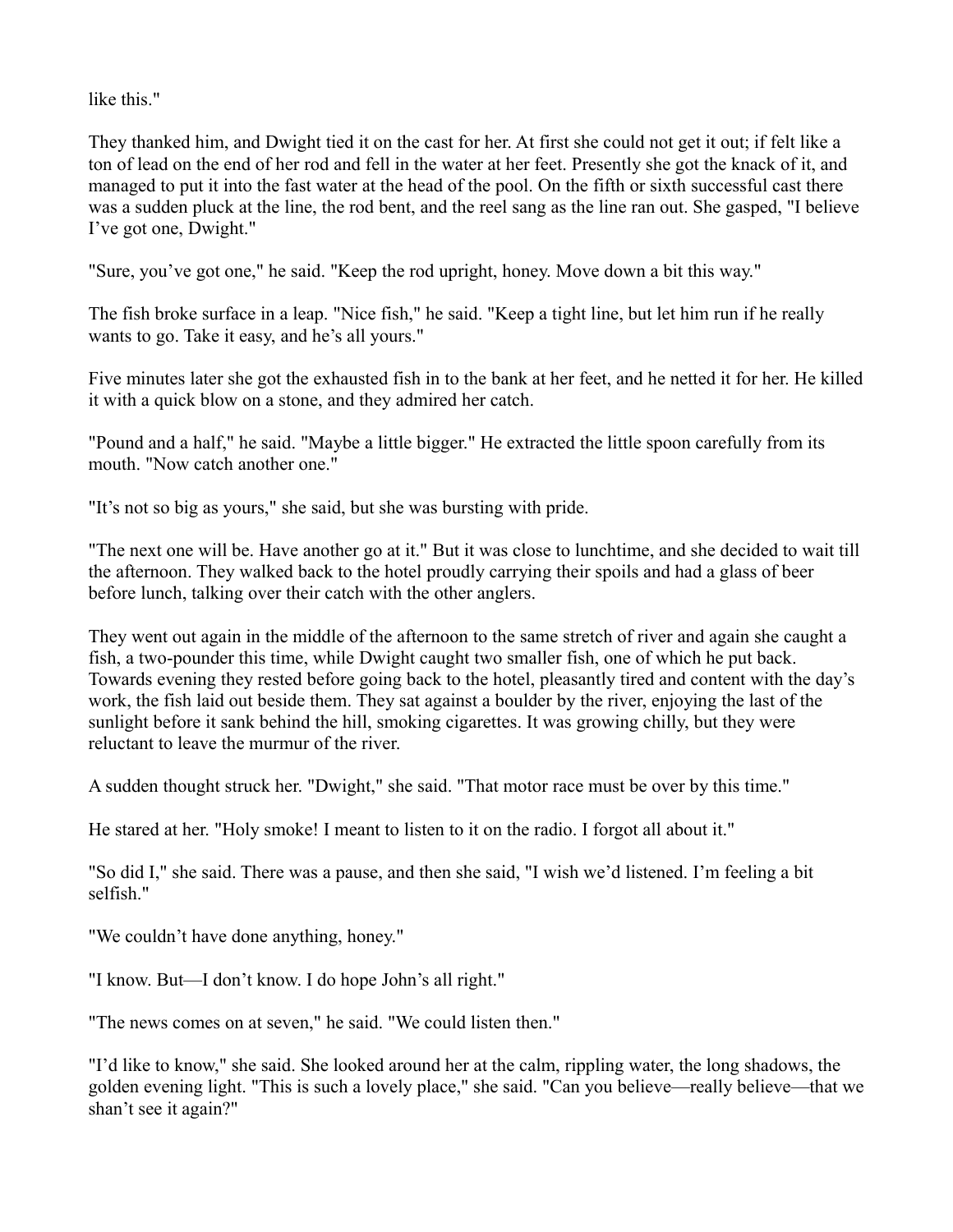"I'm going home," he said quietly. "This is a grand country, and I've liked it here. But it's not my country, and now I'm going back to my own place, to my own folks. I like it in Australia well enough, but all the same I'm glad to be going home at last, home to Connecticut." He turned to her. "I shan't see this again, because I'm going home."

"Will you tell Sharon about me?" she asked.

"Sure," he said. "Maybe she knows already."

She stared down at the pebbles at her feet. "What will you tell her?"

"Lots of things," he said quietly. "I'll tell her that you turned what might have been a bad time for me into a good time. I'll tell her that you did that although you knew, right from the start, that there was nothing in it for you. I'll tell her it's because of you I've come back to her like I used to be, and not a drunken bum. I'll tell her that you've made it easy for me to stay faithful to her, and what it's cost you."

She got up from the stone. "Let's go back to the hotel," she said. "You'll be lucky if she believes a quarter of all that."

He got up with her. "I don't think so," he said. "I think she'll believe it all, because it's true."

They walked back to the hotel carrying their fish. When they had cleaned up they met again in the hotel bar for a drink before tea; they ate quickly in order to be back at the radio before the news. It came on presently, mostly concerned with sport; as they sat tense the announcer said,

The Australian Grand Prix was run today at Tooradin and was won by Mr. John Osborne, driving a Ferrari. The second place …

The girl exclaimed, "Oh Dwight, he did it!" They sat forward to listen.

The race was marred by the large number of accidents and casualties. Of the eighteen starters only three finished the race of eighty laps, six of the drivers being killed outright in accidents and many more removed to hospital with more or less severe injuries. The winner, Mr. John Osborne, drove cautiously for the first half of the race and at the fortieth lap was three laps behind the leading car, driven by Mr. Sam Bailey. Shortly afterwards Mr. Bailey crashed at the corner known as The Slide, and from that point onwards the Ferrari put on speed. At the sixtieth lap the Ferrari was in the lead, the field by that time being reduced to five cars, and thereafter Mr. Osborne was never seriously challenged. On the sixty-fifth lap he put up a record for course, lapping at 97.83 miles an hour, a remarkable achievement for this circuit. Thereafter Mr. Osborne reduced speed in response to signals from his pit, and finished the race at an average speed of 89.61 miles an hour. Mr. Osborne is an official of the C.S.I.R.O.; he has no connection with the motor industry and races as an amateur.

Later they stood on the verandah of the hotel for a few minutes before bed, looking out at the black line of the hills, the starry night. "I'm glad John got what he wanted," the girl said. "I mean, he wanted it so much. It must kind of round things off for him."

The American beside her nodded. "I'd say things are rounding off for all of us right now."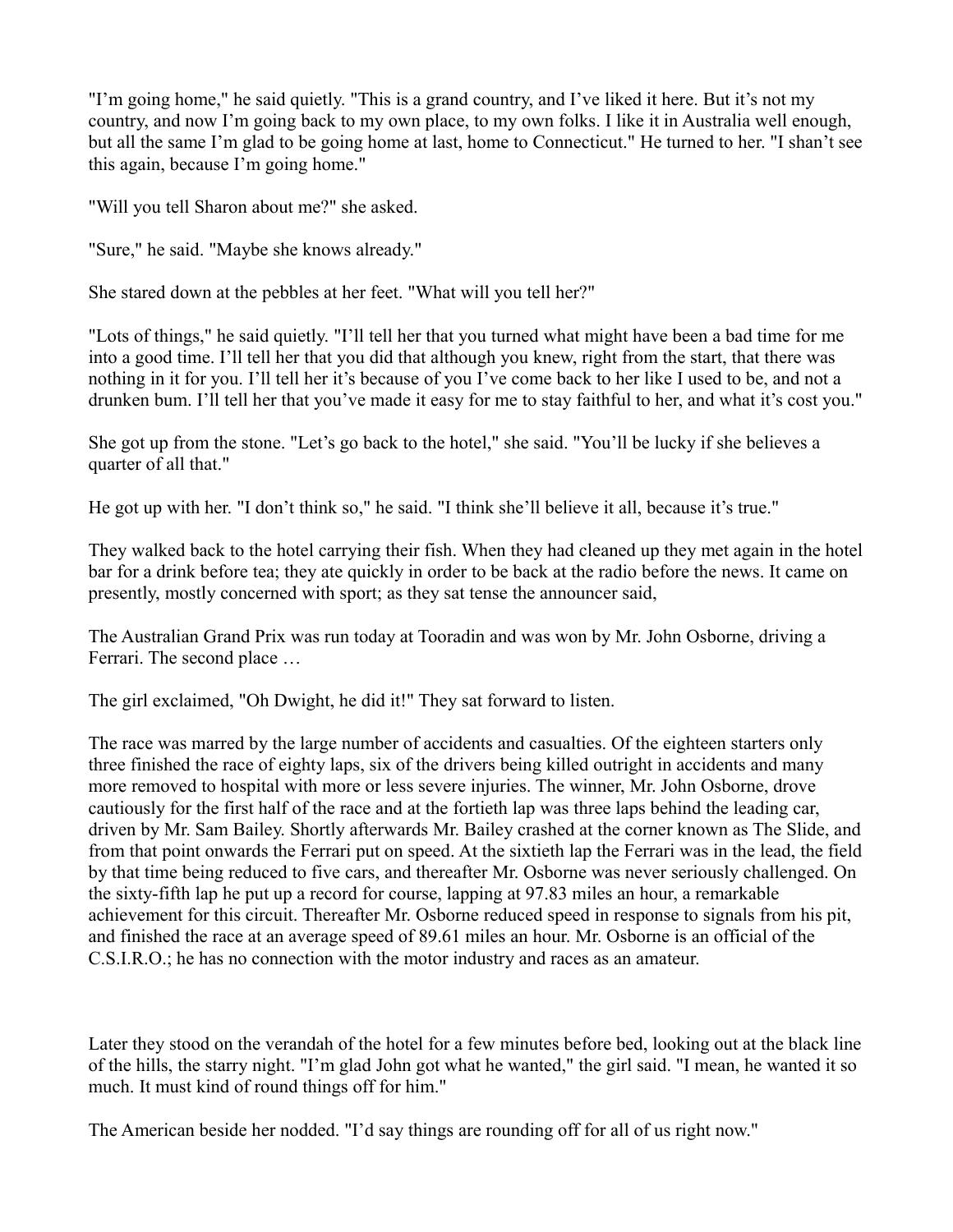"I know. There's not much time. Dwight, I think I'd like to go home tomorrow. We've had a lovely day up here and caught some fish. But there's so much to do, and now so little time to do it in."

"Sure, honey," he said. "I was thinking that myself. You glad we came, though?"

She nodded. "I've been very happy, Dwight, all day. I don't know why—not just catching fish. I feel like John must feel—as if I've won a victory over something. But I don't know what."

He smiled. "Don't try and analyze it," he said. "Just take it, and be thankful. I've been happy, too. But I'd agree with you, we should get home tomorrow. Things will be happening down there."

"Bad things?" she asked.

He nodded in the darkness by her side. "I didn't want to spoil the trip for you," he said. "But John Osborne told me yesterday before we came away they got several cases of this radiation sickness in Melbourne, as of Thursday night. I'd say there'd be a good many more by now."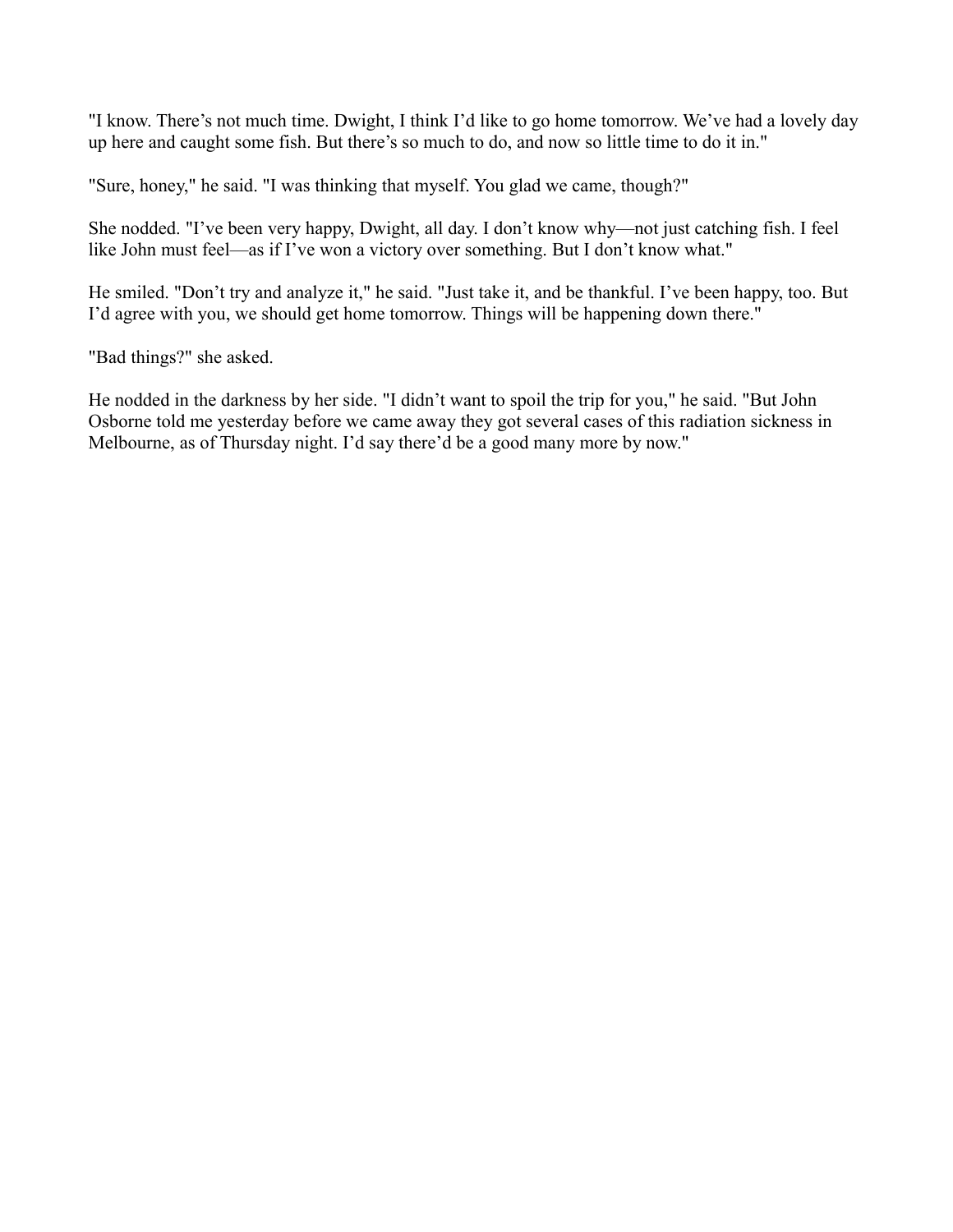On the Tuesday morning Peter Holmes went to Melbourne in his little car. Dwight Towers had telephoned to him to meet him at ten forty-five in the anteroom to the office of the First Naval Member. The radio that morning announced for the first time the incidence of radiation sickness in the city, and Mary Holmes had been concerned about him going there. "Do be careful, Peter," she said. "I mean, about all this infection. Do you think you ought to go?"

He could not bring himself to tell her again that the infection was there around them, in their pleasant little flat; either she did not or she would not understand. "I'll have to go," he said. "I won't stay longer than I've absolutely got to."

"Don't stay up to lunch," she said. "I'm sure it's healthier down here."

"I'll come straight home," he said.

A thought struck her. "I know," she said. "Take those formalin lozenges with you that we got for my cough, and suck one now and then. They're awfully good for all kinds of infection. They're so antiseptic."

It would set her mind at ease if he did so. "That's not a bad idea," he said.

He drove up to the city deep in thought. It was no longer a matter of days now; it was coming down to hours. He did not know what this conference with the First Naval Member was to be about, but it was very evident that it would be one of the last naval duties of his career. When he drove back again that afternoon his service life would probably be over, as his physical life soon would be.

He parked his car and went into the Navy Department. There was practically no one in the building; he walked up to the anteroom and there he found Dwight Towers in uniform, and alone. His captain said cheerfully, "Hi, fella."

Peter said, "Good morning, sir." He glanced around; the secretary's desk was locked, the room empty. "Hasn't Lieutenant Commander Torrens shown up?"

"Not that I know of. I'd say he's taking the day off."

The door into the admiral's office opened, and Sir David Hartman stood there. The smiling, rubicund face was more serious and drawn than Peter had remembered. He said, "Come in, gentlemen. My secretary isn't here today."

They went in, and were given seats before the desk. The American said, "I don't know if what I have to say concerns Lieutenant Commander Holmes or not. It may involve a few liaison duties with the dockyard. Would you prefer he wait outside, sir?"

"I shouldn't think so," said the admiral. "If it will shorten our business, let him stay. What is it you want, Commander?"

Dwight hesitated for a moment, choosing his words. "It seems that I'm the senior executive officer of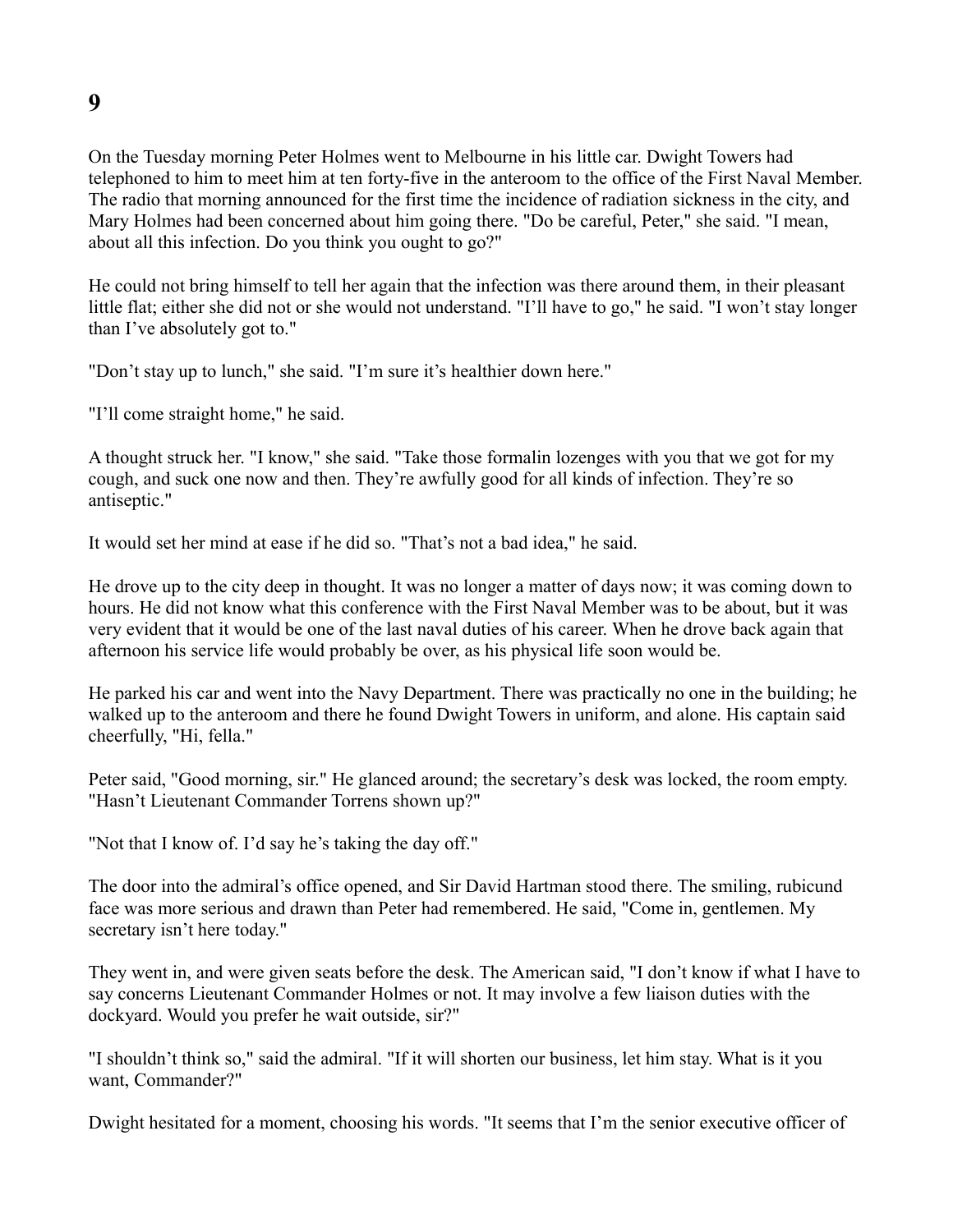the U.S. Navy now," he said. "I never thought I'd rise so high as that, but that's the way it is. You'll excuse me if I don't put this in the right form or language, sir. But I have to tell you that I'm taking my ship out of your command."

The admiral nodded slowly. "Very good, Commander. Do you wish to leave Australian territorial waters, or to stay here as our guest?"

"I'll be taking my ship outside territorial waters," the commander said. "I can't just say when I'll be leaving, but probably before the weekend."

The admiral nodded. He turned to Peter. "Give any necessary instructions in regard to victualling and towage to the dockyard," he said. "Commander Towers is to be given every facility."

"Very good, sir."

The American said, "I don't just know what to suggest about payments, sir. You must forgive me, but I have no training in these matters."

The admiral smiled thinly. "I don't know that it would do us much good if you had, Commander. I think we can leave those to the usual routine. All countersigned indents and requisitions are costed here and are presented to the Naval Attaché at your embassy in Canberra, and forwarded by him to Washington for eventual settlement. I don't think you need worry over that side of it."

Dwight said, "I can just cast off and go?"

"That's right. Do you expect to be returning to Australian waters?"

The American shook his head. "No, sir. I'm taking my ship out in Bass Strait to sink her."

Peter had expected that, but the imminence and the practical negotiation of the matter came with a shock; somehow this was the sort of thing that did not happen. He wanted for a moment to ask if Dwight required a tug to go out with the submarine to bring back the crew, and then abandoned the question. If the Americans wanted a tug to give them a day or two more life they would ask for it, but he did not think they would. Better the sea than death by sickness and diarrhoea homeless in a strange land.

The admiral said, "I should probably do the same, in your shoes … Well, it only remains to thank you for your cooperation, Commander. And to wish you luck. If there's anything you need before you go don't hesitate to ask for it—or just take it." A sudden spasm of pain twisted his face and he gripped a pencil on the desk be-fore him. Then he relaxed a little, and got up from the desk. "Excuse me," he said. "I'll have to leave you for a minute."

He left them hurriedly, and the door closed behind him. The captain and the liaison officer had stood up at his sudden departure; they remained standing, and glanced at each other. "This is it," said the American.

Peter said in a low tone. "Do you suppose that's what's happened to the secretary?"

"I'd think so."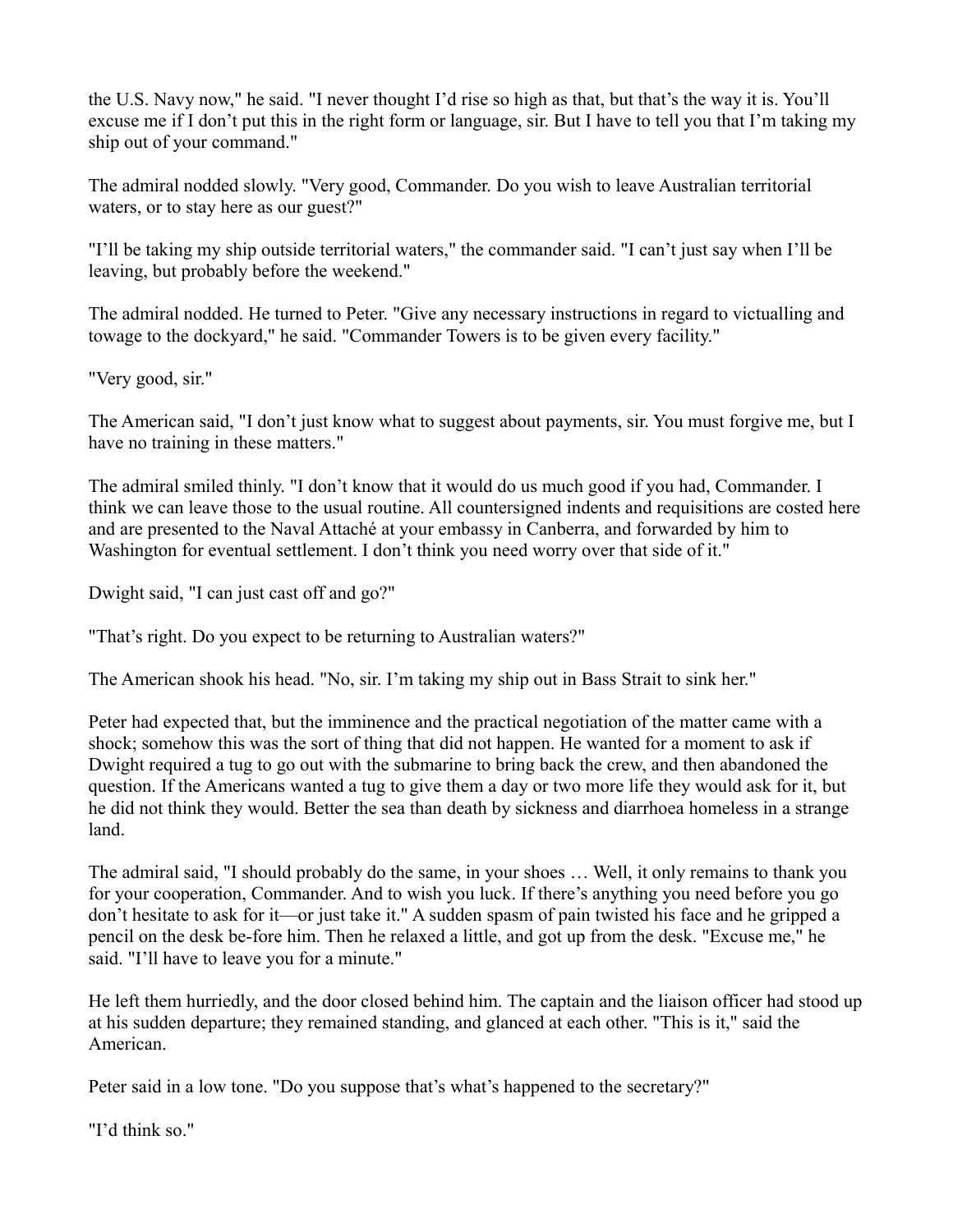They stood in silence for a minute or two, staring out of the window. "Victualling," Peter said at last. "There's nothing much in Scorpion. Is the exec getting out a list of what you'll need, sir?"

Dwight shook his head. "We shan't need anything," he said. "I'm only taking her down the bay and just outside the territorial limit."

The liaison officer asked the question that he had wanted to ask before. "Shall I lay on a tug to sail with you and bring the crew back?"

Dwight said, "That won't be necessary."

They stood in silence for another ten minutes. Finally the admiral reappeared, grey faced. "Very good of you to wait," he said. "I've been a bit unwell … " He did not resume his seat, but remained standing by the desk. "This is the end of a long association, Captain," he said. "We British have always enjoyed working with Americans, especially upon the sea. We've had cause to be grateful to you very many times, and in return I think we've taught you something out of our experience. This is the end of it." He stood in thought for a minute, and then he held out his hand, smiling. "All I can do now is to say goodbye."

Dwight took his hand. "It certainly has been good, working under you, sir," he said. "I'm speaking for the whole ship's company when I say that, as well as for myself."

They left the office and walked down through the desolate, empty building to the courtyard. Peter said, "Well, what happens now, sir? Would you like me to come down to the dockyard?"

The captain shook his head. "I'd say that you can consider yourself to be relieved of duty," he said. "I won't need you any more down there."

"If there's anything that I can do, I'll come very gladly."

"No. If I should find I need anything from you, I'll ring your home. But that's where your place is now, fella<sup>"</sup>

This, then, was the end of their fellowship. "When will you be sailing?" Peter asked.

"I wouldn't know exactly," the American said. "I've got seven cases in the crew, as of this morning. I guess we'll stick around a day or two, and sail maybe on Saturday."

"Are many going with you?"

"Ten. Eleven, with myself."

Peter glanced at him. "Are you all right, so far?" Dwight smiled. "I thought I was, but now I don't just know. I won't be taking any lunch today." He paused. "How are you feeling?"

"I'm all right. So is Mary—I think."

Dwight turned towards the cars. "You get back to her, right now. There's nothing now for you to stay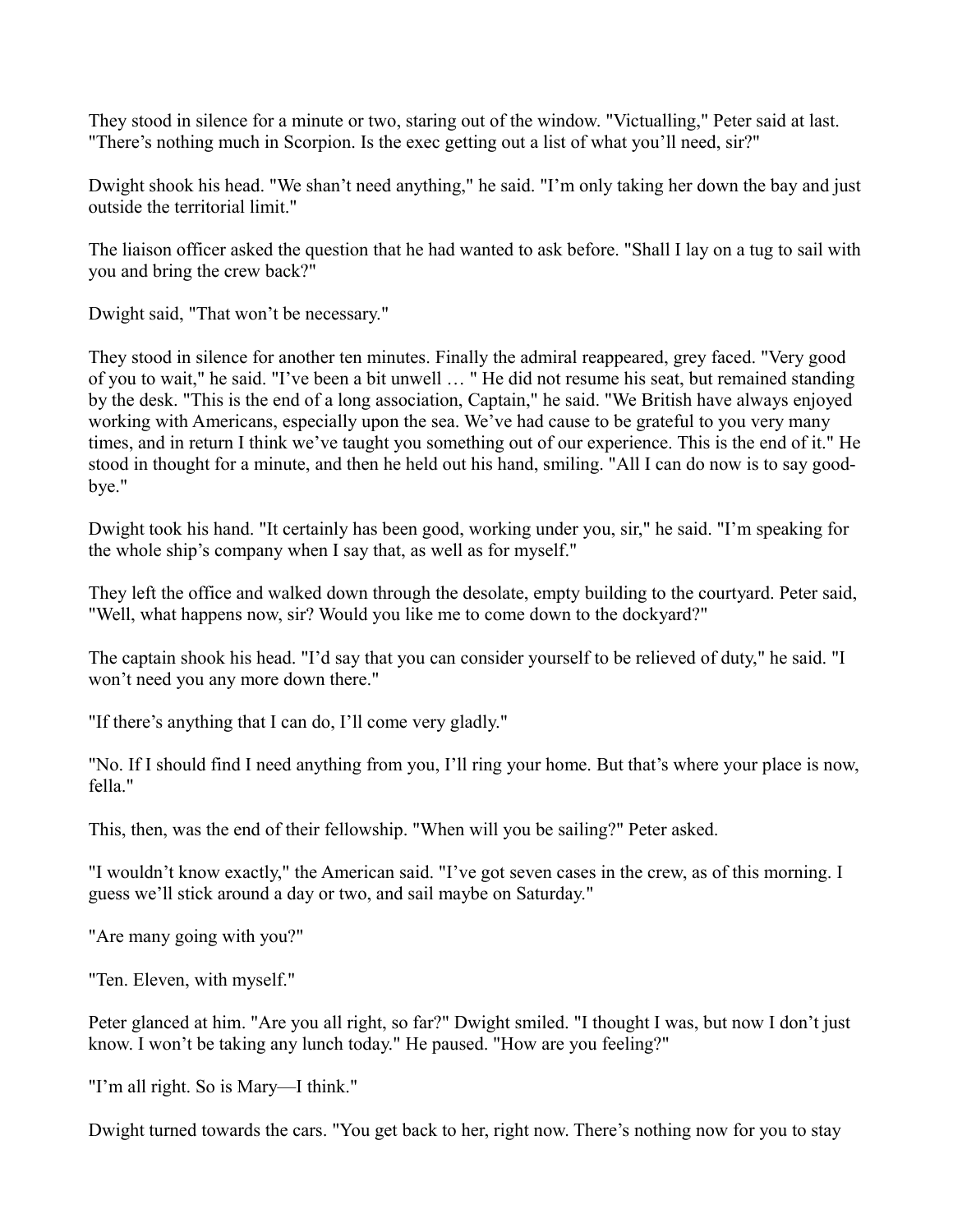here for."

"Will I see you again, sir?"

"I don't think you will," said the captain. "I'm going home now, home to Mystic in Connecticut, and glad to go."

There was nothing more for them to say or do. They shook hands, got into their cars, and drove off on their separate ways.

In the old-fashioned, two-storey brick house in Malvein, John Osborne stood by his mother's bed. He was not unwell, but the old lady had fallen sick upon the Sunday morning, the day after he had won the Grand Prix. He had managed to get a doctor for her on Monday but there was nothing he could do, and he had not come again. The daily maid had not turned up, and the scientist was now doing everything for his sick mother.

She opened her eyes for the first time in a quarter of an hour. "John," she said. "This is what they said would happen, isn't it?"

"I think so, Mum," he said gently. "It's going to happen to me, too."

Did Dr. Hamilton say that was what it was? I can't remember."

"That's what he told me, Mum. I don't think he'll be coming here again. He said he was getting it himself"

There was a long silence. "How long will it take me to die John?"

"I don't know," he said. "It might be a week."

"How absurd," said the old lady. "Much too long."

She closed her eyes again. He took a basin to the bathroom, washed it out, and brought it back into the bedroom. She opened her eyes again. "Where is Ming?" she asked.

"I put him out in the garden," he said. "He seemed to want to go."

"I am so terribly sorry about him," she muttered. "He'll be so dreadfully lonely, without any of us here."

"He'll be all right, Mum," her son said, though without much confidence. "There'll be all the other dogs for him to play with."

She did not pursue the subject, but she said, "I'll be quite all right now, dear. You go on and do whatever you have to do."

He hesitated. "I think I ought to look in at the office," he said. "I'll be back before lunch. What would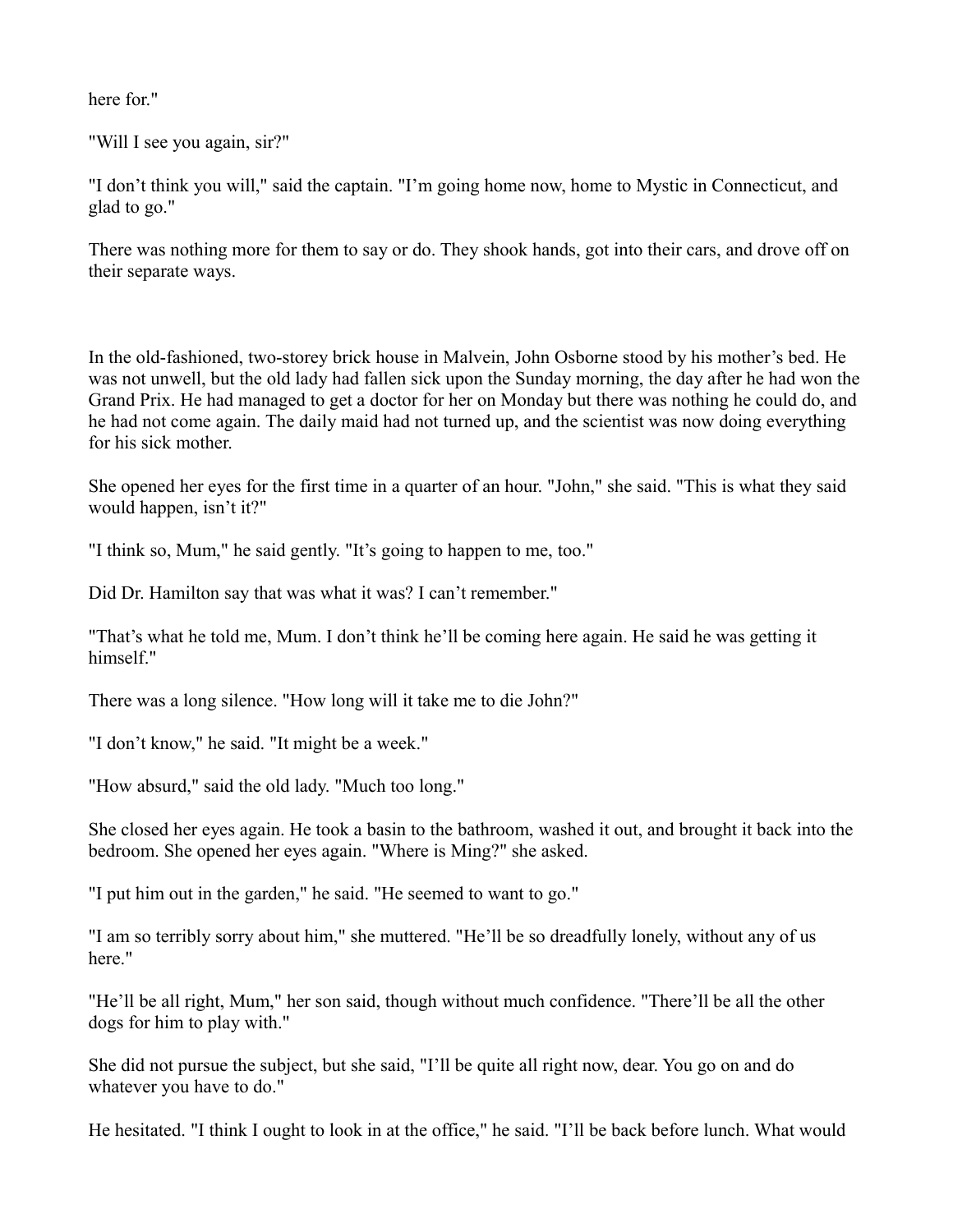you like for lunch?"

She closed her eyes again. "Is there any milk?"

"There's a pint in the frig," he said. "I'll see if I can get some more. It's not too easy, though. There wasn't any yesterday."

"Ming ought to have a little," she said. "It's so good for him. There should be three tins of rabbit in the larder. Open one of those for his dinner, and put the rest in the frig. He's so fond of rabbit. Don't bother about lunch for me till you come back. If I'm feeling like it I might have a cup of cornflour."

"Sure you'll be all right if I go out?" he asked.

"Quite sure," she said. She held out her arms. "Give me a kiss before you go."

He kissed the limp old cheeks, and she lay back in bed, smiling at him.

He left the house and went down to the office. There was nobody there, but on his desk there was the daily report of radioactive infection. Attached to it was a note from his secretary. She said that she was feeling very unwell, and probably would not be coming to the office again. She thanked him for his kindness to her, congratulated him upon the motor race, and said how much she had enjoyed working for him.

He laid the note aside and took up the report. It said that in Melbourne about fifty per cent of the population appeared to be affected. Seven cases were reported from Hobart in Tasmania, and three from Christchurch in New Zealand. The report, probably the last that he would see, was much shorter than usual.

He walked through the empty offices, picking up a paper here and there and glancing at them. This phase of his life was coming to an end, with all the others. He did not stay very long, for the thought of his mother was heavy on him. He went out and made his way towards his home by one of the occasional, crowded trains still running in the streets. It had a driver, but no conductor; the days of paying fares were over. He spoke to the driver. The man said, "I'll go on driving this here bloody tram till I get sick, cock. Then I'll drive it to the Kew depot and go home. That's where I live, see? I been driving trains for thirty-seven years, rain or shine, and I'm not stopping now."

In Malvern he got off the tram and commenced his search for milk. He found it to be hopeless; what there was had been reserved for babies by the dairy. He went home empty-handed to his mother.

He entered the house and released the Pekinese from the garden, thinking that his mother would like to see him. He went upstairs to her bedroom, the dog hopping up the stairs before him.

In the bedroom he found his mother lying on her back with her eyes closed, the bed very neat and tidy. He moved a little closer and touched her hand, but she was dead. On the table by her side was a glass of water, a pencilled note, and one of the little red cartons, open, with the empty vial beside it. He had not known that she had that.

He picked up the note. It read,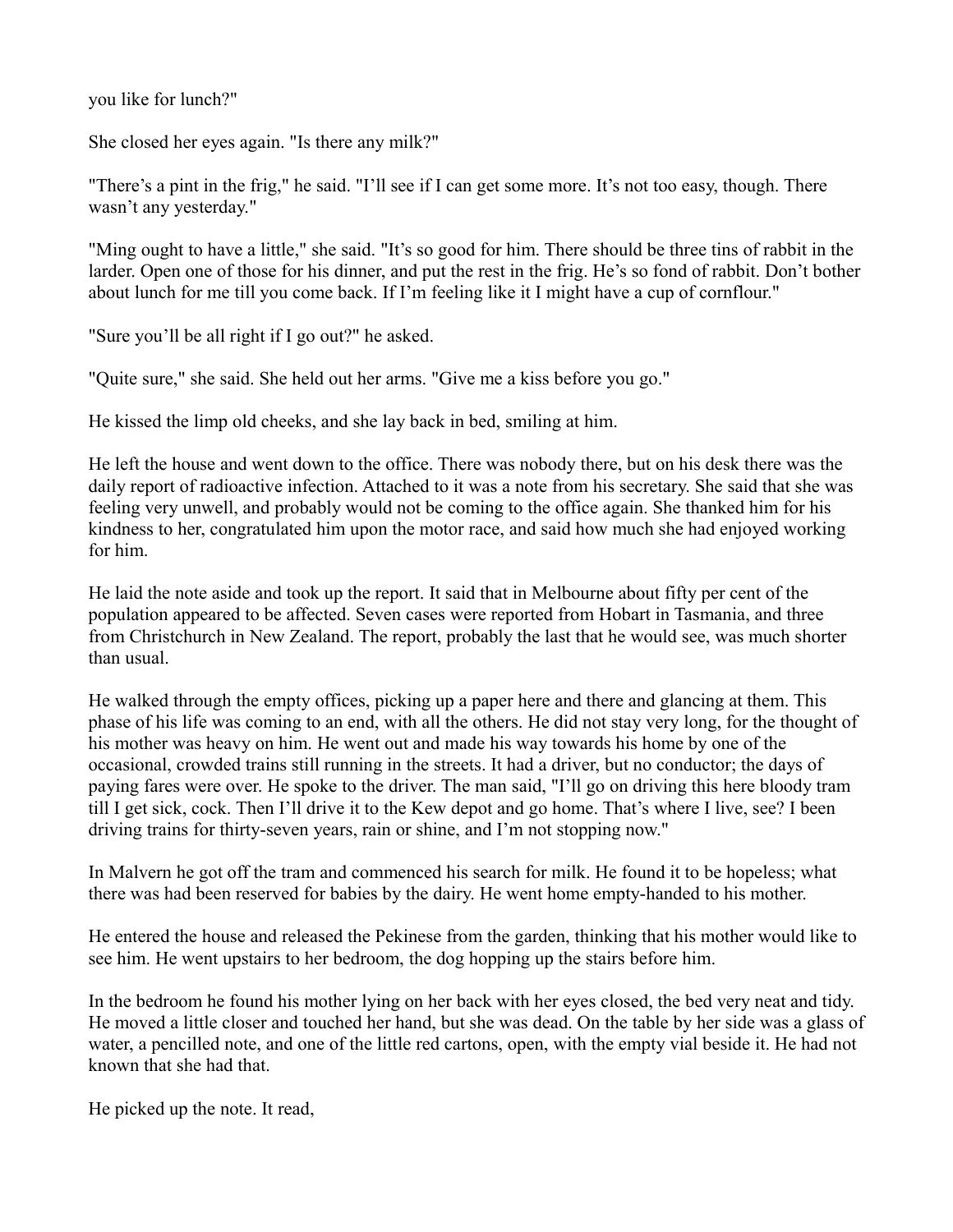My dear son,

It's quite absurd that I should spoil the last days of your life by hanging on to mine, since it is such a burden to me now. Don't bother about my funeral. Just close the door and leave me in my own bed, in my own room, with my own things all around me. I shall be quite all right.

Do whatever you think best for little Ming. I am so very, very sorry for him, but I can do nothing.

I am so very glad you won your race.

My very dearest love.

Mother

A few tears trickled down his cheeks, but only a few. Mum had always been right, all his life, and now she was right again. He left the room and went down to the drawing room, thinking deeply. He was not yet ill himself, but now it could only be a matter of hours. The dog followed him; he sat down and took it on his lap, caressing the silky ears.

Presently he got up, put the little dog in the garden, and went out to the chemist at the corner. There was a girl behind the counter still, surprisingly; she gave him one of the red cartons. "Everybody's after these," she said smiling. "We're doing quite a lot of business in them."

He smiled back at her. "I like mine chocolate-coated."

"So do I," she said. "But I don't think they make them like that. I'm going to take mine with an icecream soda."

He smiled again, and left her at the counter. He went back to the house, released the Pekinese from the garden, and began to prepare a dinner for him in the kitchen. He opened one of the tins of rabbit and warmed it a little in the oven, and mixed with it four capsules of Nembutal. Then he put it down before the little dog, who attacked it greedily, and made his basket comfortable for him before the stove.

He went out to the telephone in the hall and rang up the club, and booked a bedroom for a week. Then he went to his own room and began to pack a suitcase.

Hall an hour later he came down to the kitchen; the Pekinese was in his basket, very drowsy. The scientist read the directions on the carton carefully and gave him the injection; he hardly felt the prick.

When he was satisfied that the little dog was dead he carried him upstairs in the basket and laid it on the floor beside his mother's bed.

Then he left the house.

Tuesday night was a disturbed night for the Holmes. The baby began crying at about two in the morning, and it cried almost incessantly till dawn. There was little sleep for the young father or mother. At about seven o'clock it vomited.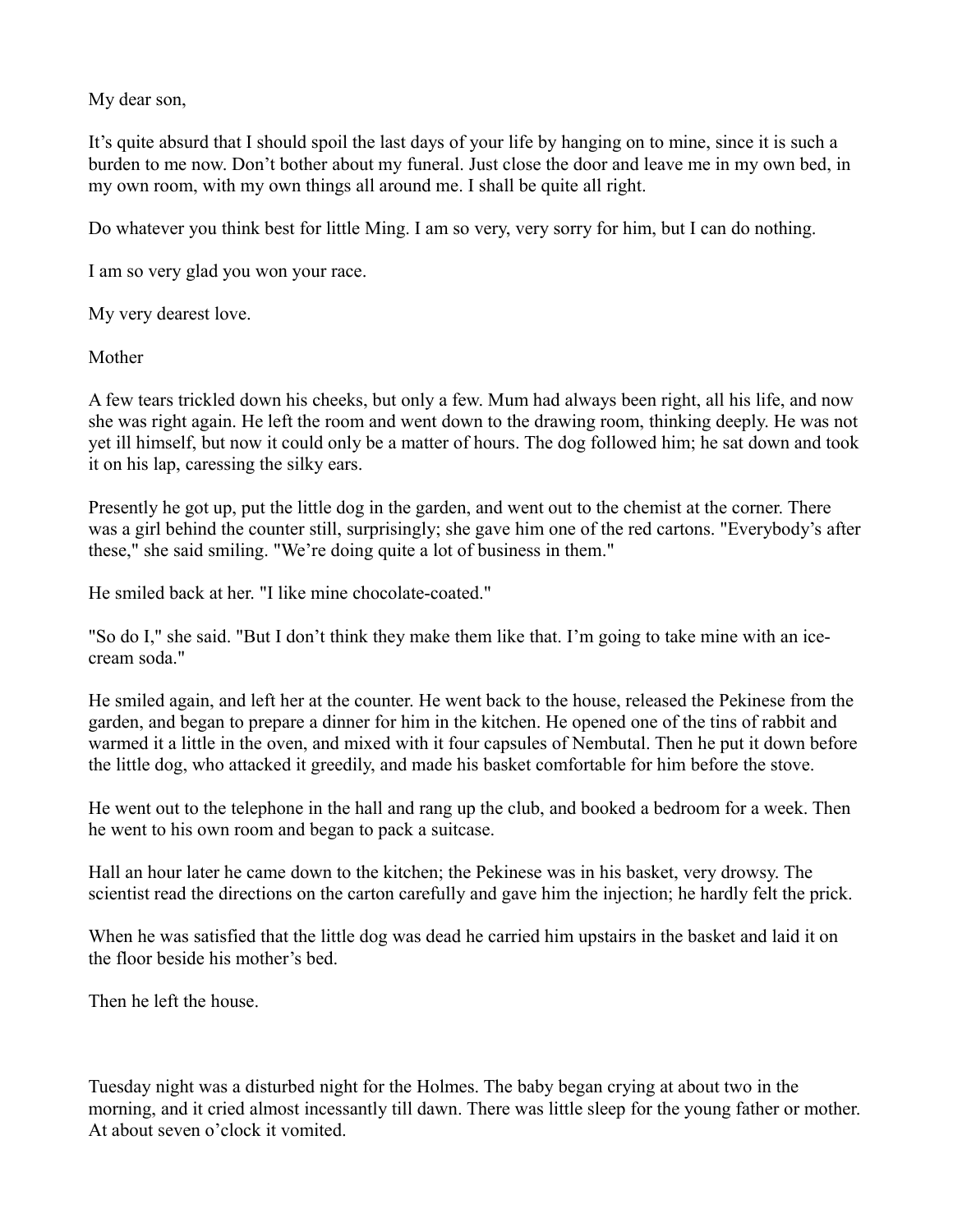Outside it was raining and cold. They faced each other in the grey light, weary and unwell themselves. Mary said, "Peter—you don't think this is it, do you?"

"I don't know," he replied. "But I should think it might be. Everybody seems to be getting it."

She passed a hand across her brow, wearily. "I thought we'd be all right, out here in the country."

He did not know what he could say to comfort her, and so he said, "If I put the kettle on, would you like a cup of tea?"

She crossed to the cot again, and looked down at the baby; she was quiet for the moment. He said again, "What about a cup of tea?"

It would be good for him, she thought; he had been up for most of the night. She forced a smile. "That'd be lovely."

He went through to the kitchen to put the kettle on. She was feeling terrible, and now she wanted to be sick. It was being up all night, of course, and the worry over Jennifer. Peter was busy in the kitchen; she could go quietly to the bathroom without him knowing. She was often sick, but this time he might think it was something else, and get worried.

In the kitchen there was a stale smell, or seemed to be. Peter Holmes filled the kettle at the tap, and plugged it in; he switched on and saw with some relief the indicator light come on that showed the current was flowing. One of these days the juice would fail, and then they would be in real trouble.

The kitchen was intolerably stuffy; he threw open the Window. He was hot, and then suddenly cold again, and then he knew that he was going to be sick. He went quietly to the bathroom, but the door was locked; Mary must be in there. No point in alarming her; he went out of the back door in the rain and vomited in a secluded corner behind the garage.

He stayed there for some time. When he came back he was white and shaken, but feeling more normal. The kettle was boiling and he made the tea, and put two cups on a tray, and took it to their bedroom. Mary was there, bending over the cot. He said, "I've got the tea."

She did not turn, afraid her face might betray her. She said, "Oh, thanks. Pour it out; I'll be there in a minute." She did not feel that she could touch a cup of tea, but it would do him good.

He poured out the two cups and sat on the edge of the bed, sipping his; the hot liquid seemed to calm his stomach. He said presently, "Come on and have your tea, dear. It's getting cold."

She came a little reluctantly; perhaps she could manage it. She glanced at him, and his dressing gown was soaking wet with rain. She exclaimed, "Peter, you're all wet! Have you been outside?"

He glanced at his sleeve; he had forgotten that. "I had to go outside," he said.

"Whatever for?"

He could not keep up a dissimulation. "I've just been sick," he said. "I don't suppose it's anything."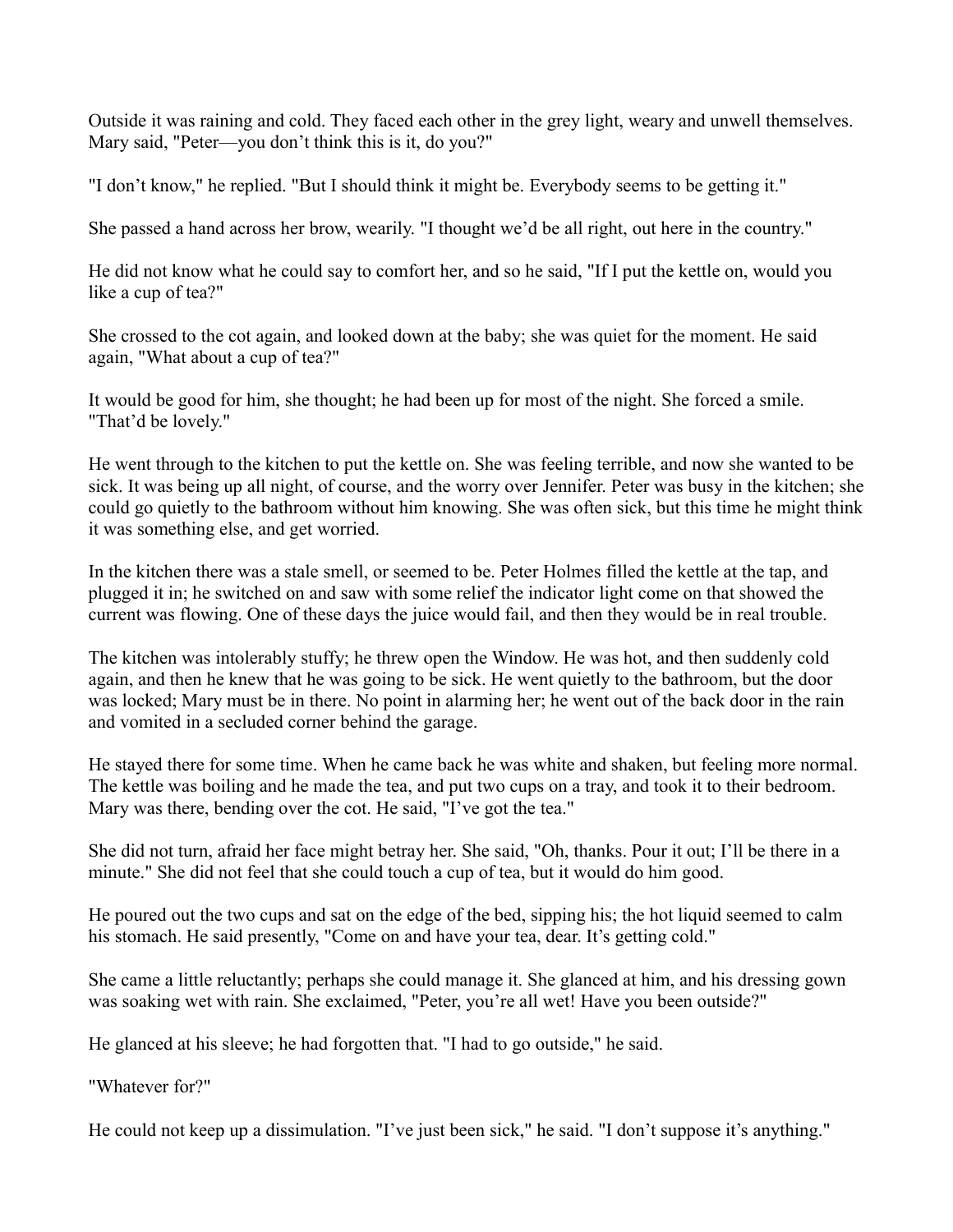"Oh, Peter! So have I."

They stared at each other in silence for a minute. Then she said dully, "It must be those meat pies we had for supper. Did you notice anything about them?"

He shook his head. "Tasted all right to me. Besides, Jennifer didn't have any meat pie."

She said, "Peter. Do you think this is it?"

He took her hand. "It's what everybody else is getting," he said. "We wouldn't be immune."

"No," she said thoughtfully. "No. I suppose we wouldn't." She raised her eyes to his. "This is the end of it, is it? I mean, we just go on now getting sicker till we die?"

"I think that's the form," he said. He smiled at her. "I've never done it before, but they say that's what happens."

She left him and went through to the lounge; he hesitated for a moment and then followed her. He found her standing by the French window looking out into the garden that she loved so much, now grey and wintry and windswept. "I'm so sorry that we never got that garden seat," she said irrelevantly. "It would have been lovely just there, just beside that bit of wall."

"I could have a stab at getting one today," he said.

She turned to him. "Not if you're ill."

"I'll see how I'm feeling later on," he said. "Better to be doing something than sit still and think how miserable you are."

She smiled "I'm feeling better now, I think. Could you eat any breakfast?"

"Well, I don't know," he said. "I don't know that I'm feeling quite so good as all that. What have you got?"

"We've got three pints of milk," she said. "Can we get any more?"

"I think so. I could take the car for it."

"What about some cornflakes, then? It says they're full of glucose on the packet. That's good for when you're being sick, isn't it?"

He nodded. "I think I'll have a shower," he said. "I might feel better after that."

He did so; when he came out to their bedroom she was in the kitchen busy with the breakfast. To his amazement, he heard her singing, singing a cheerful little song that inquired who'd been polishing the sun. He stepped into the kitchen. "You sound cheerful," he remarked.

She came to him. "It's such a relief," she said, and now he saw she had been crying a little as she sang.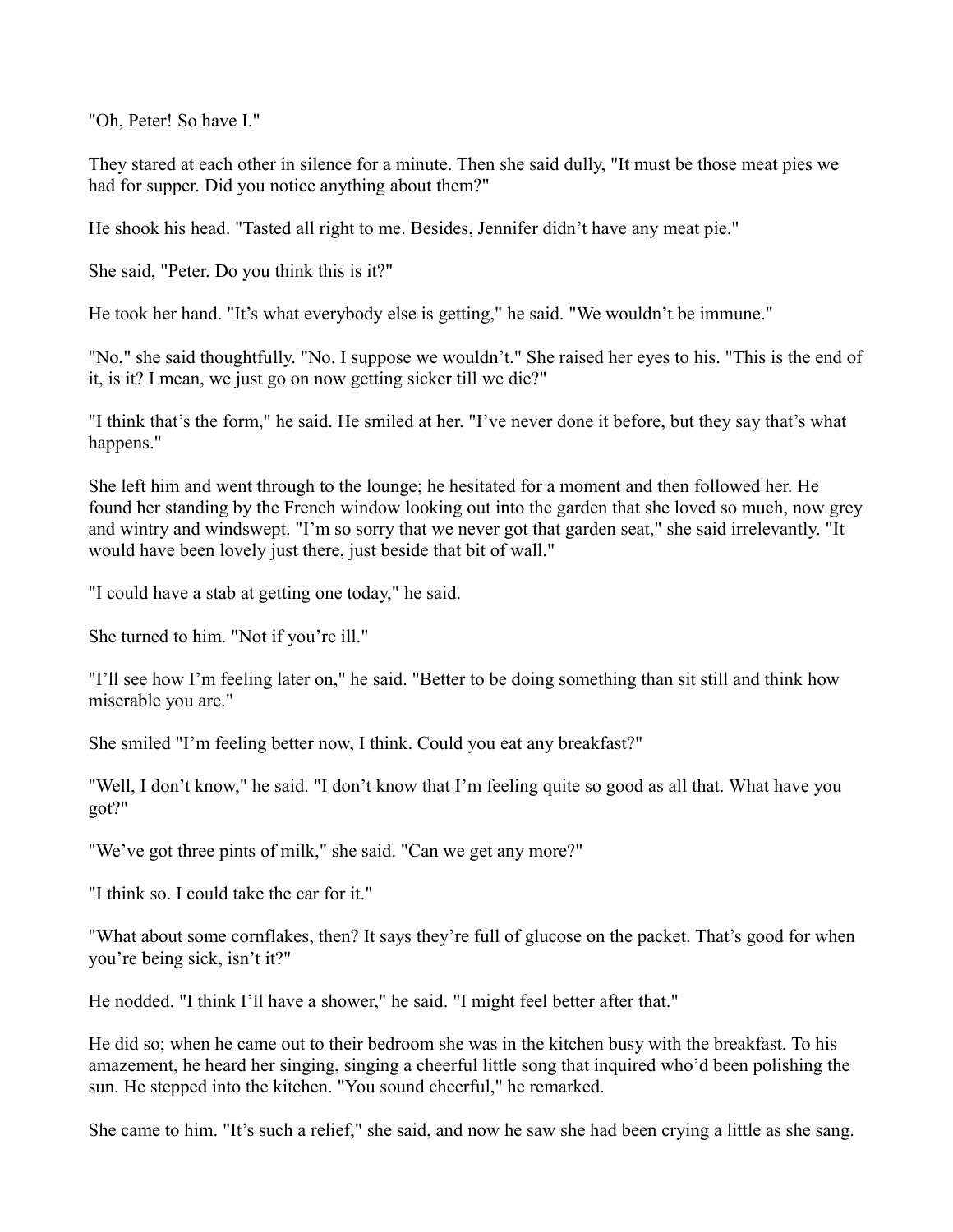He wiped her tears away, puzzled, as he held her in his arms.

"I've been so terribly worried," she sobbed. "But now it's going to be all right."

Nothing was further from right, he thought, but he did not say so. "What's been worrying you?" he asked gently.

"People get this thing at different times," she said. "That's what they say. Some people can get it as much as a fortnight later than others. I might have got it first and had to leave you, or Jennifer, or you might have got it and left us alone. It's been such a nightmare …

She raised her eyes to his, smiling through her tears. "But now we've got it all together, on the same day. Aren't we lucky?"

On the Friday Peter Holmes drove up to Melbourne in his little car, ostensibly to try and find a garden seat. He went quickly because he could not be away from home too long. He wanted to find John Osborne and to find him without delay; he tried the garage in the mews first, but that was locked; then he tried the C.S.I.R.O. offices. Finally he found him in his bedroom at the Pastoral Club; he was looking weak and ill.

Peter said, "John, I'm sorry to worry you. How are you feeling?"

"I've got it," said the scientist. "I've had it two days. Haven't you?"

"That's what I wanted to see you about," Peter said. Our doctor's dead, I think—at any rate, he isn't functioning. Look, John, Mary and I both started giving at both ends on Tuesday. She's pretty bad. But on Thursday, yesterday, I began picking up. I didn't tell her, but I'm feeling as fit as a flea now, and bloody hungry. I stopped at a cafe on the way up and had breakfast—bacon and fried eggs and all the trimmings, and I'm still hungry. I believe I'm getting well. Look—can that happen?"

The scientist shook his head. "Not permanently. You can recover for a bit, but then you get it again."

"How long is a bit?"

"You might get ten days. Then you'll get it again. I don't think there's a second recovery. Tell me, is Mary very bad?"

"She's not too good. I'll have to get back to her pretty soon."

"She's in bed, is she?"

Peter shook his head. "She came down to Falmouth with me this morning to buy moth balls."

"To buy what?"

"Moth balls. Napthalene—you know." He hesitated. "It's what she wanted," he said. "I left her putting all our clothes away to keep the moths out of them. She can do that in between the spasms, and she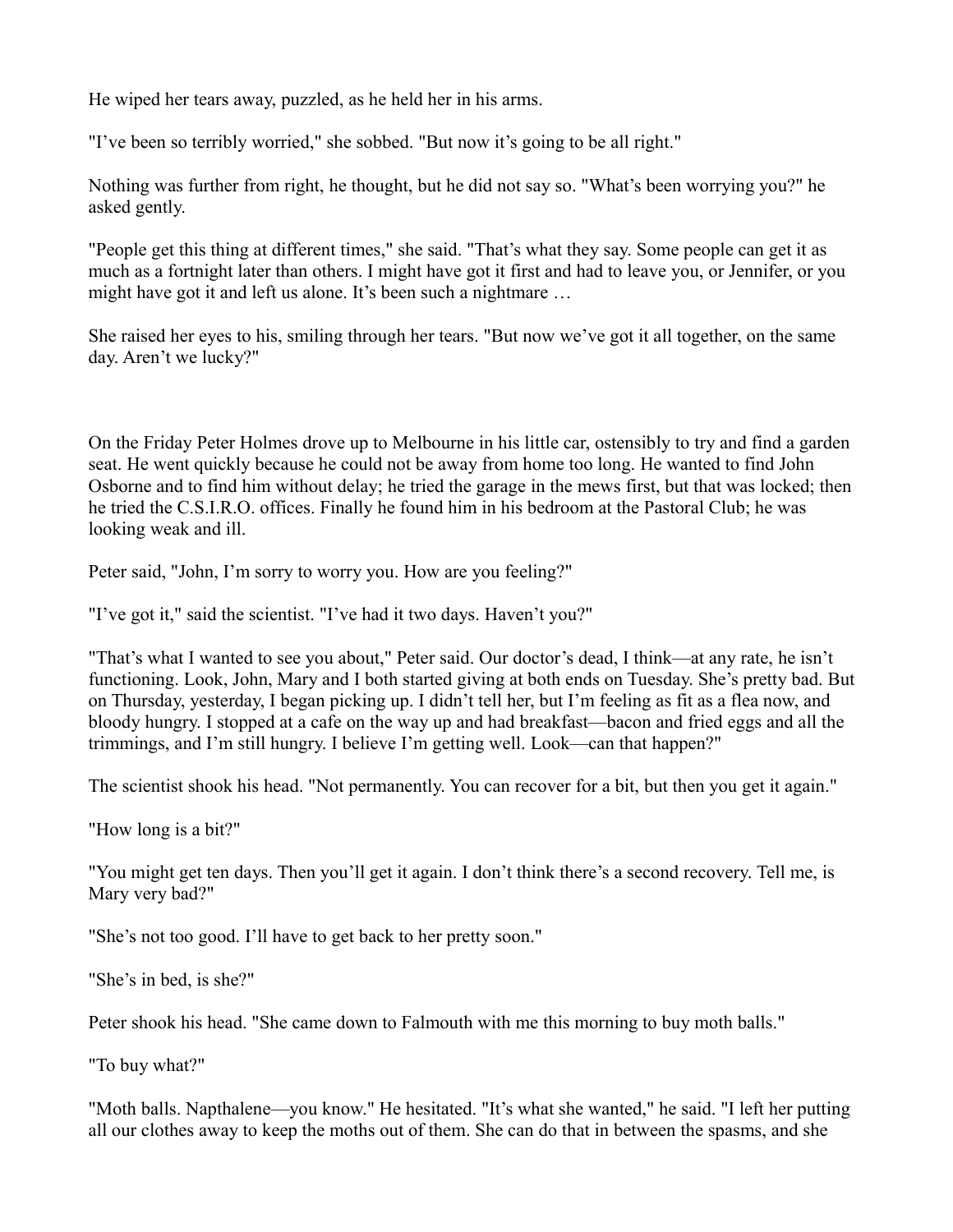wants to do it." He reverted to the subject he had come for. "Look, John. I take it that I get a week or ten days' health, but there's no chance for me at all after that?"

"Not a hope, old boy," the scientist said. "Nobody survives this thing. It makes a clean sweep."

"Well, that's nice to know," said Peter. "No good hanging on to any illusions. Tell me, is there anything that I can do for you? I'll have to beat it back to Mary in a minute."

The scientist shook his head. "I'm just about through. I've got one or two things that I've got to do today, but then I think I'll finish it."

Peter knew he had responsibilities at home. "How's your mother?"

"She's dead," the scientist said briefly. "I'm living here now."

Peter nodded, but the thought of Mary filled his mind. "I'll have to go," he said. "Good luck, old man."

The scientist smiled weakly. "Be seeing you," he replied. When the naval officer had gone he got up from the bed and went along the passage. He returned half an hour later a good deal weaker, his lip curling with disgust at his vile body. Whatever he had to do must be done today; tomorrow he would be incapable.

He dressed carefully, and went downstairs. He looked into the garden room; there was a fire burning in the grate and his uncle sitting there alone, a glass of sherry by his side. He glanced up, and said, "Good morning, John. How did you sleep?"

The scientist said briefly, "Very badly. I'm getting pretty sick."

The old man raised his flushed, rubicund face in concern. "My dear boy, I'm sorry to hear that. Everybody seem to be sick now. Do you know, I had to go down to the kitchen and cook my breakfast for myself? Imagine that, in a club like this!"

He had been living there for three days, since the death of the sister who had kept house for him at Macedon. "However, Collins the hall porter has come in now, and he's going to cook us some lunch. You'll be lunching here today?"

John Osborne knew that he would not be lunching anywhere. "I'm sorry I can't today, Uncle. I've got to go out."

"Oh, what a pity. I was hoping that you'd be here to help us out with the port. We're on the last bin now —I think about fifty bottles. It should just see us through."

"How are you feeling yourself, Uncle?"

"Never better, my boy, never better. I felt a little unsteady after dinner last night, but really, I think that was the Burgundy. I don't think Burgundy mixes very well with other wines. In France, in the old days, if you drank Burgundy you drank it from a pint pot or the French equivalent, and you drank nothing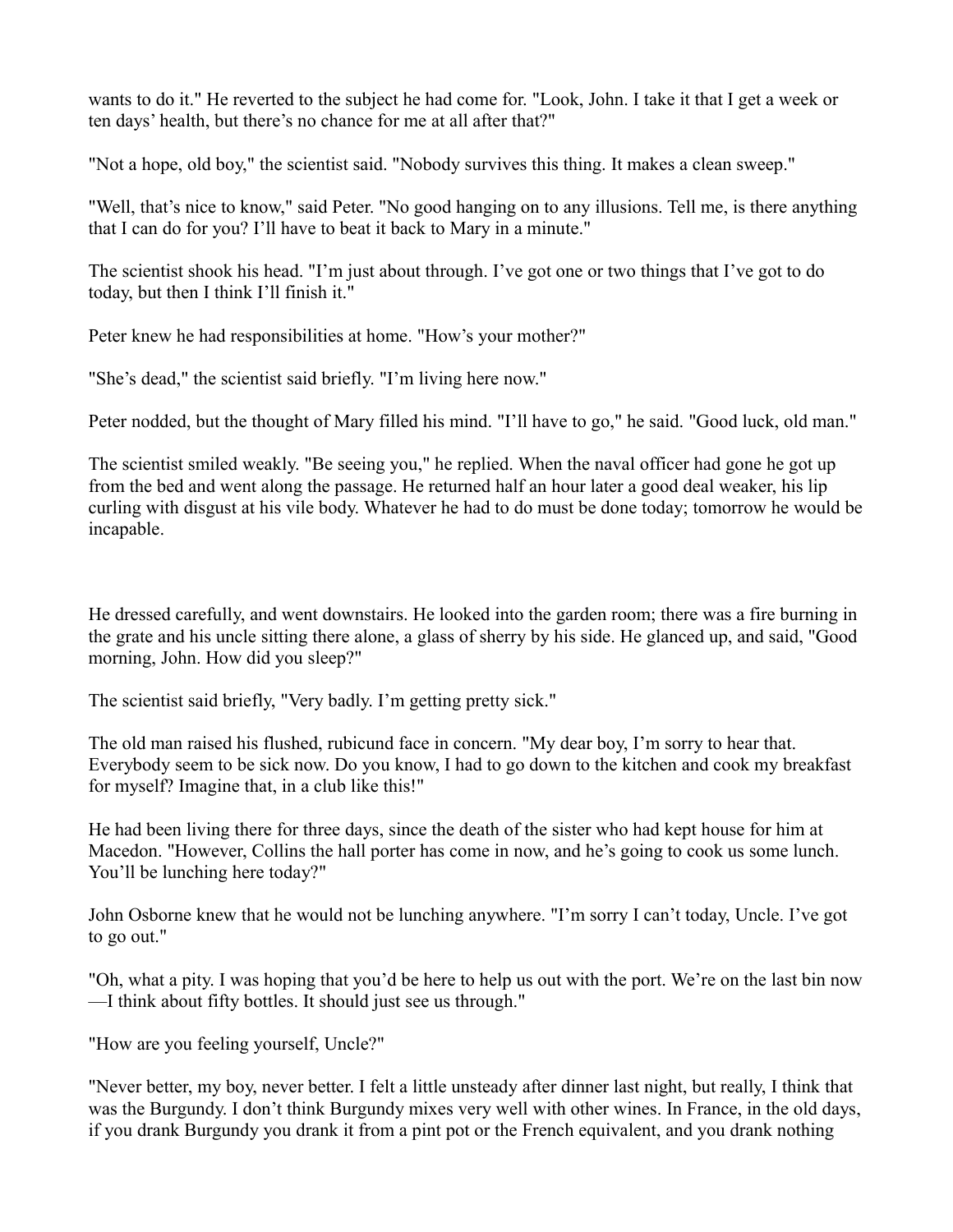else all evening. But I came in here and had a quiet brandy and soda with a little ice in it, and by the time I went upstairs I was quite myself again. No, I had a very good night."

The scientist wondered how long the immunity from radioactive disease conferred by alcohol would last. So far as he was aware no research had yet been done upon that subject; here was an opportunity, but there was now nobody to do it. "I'm sorry I can't stay to lunch," he said. "But I'll see you tonight, perhaps."

"I shall be here, my boy, I shall be here. Tom Fotherington was in last night for dinner, and he said that he'd be coming in this morning, but he hasn't shown up. I hope he isn't ill."

John Osborne left the club and walked down the treelined street in a dream. The Ferrari was urgently in need of his attention and he must go there; after that he could relax. He passed the open door of a chemist's shop and hesitated for a moment; then he went in. The shop was unattended and deserted. In the middle of the floor was an open packing case full of the little red cartons, and a heap of these had been piled untidily upon the counter between the cough medicines and the lipsticks. He picked up one and put it in his pocket, and went on his way.

When he pushed back the sliding doors of the mews garage the Ferrari stood facing him in the middle of the floor, just as he had left it, ready for instant use. It had come through the Grand Prix unscratched, in bandbox condition. It was a glorious possession to him still, the more so since the race. He was now feeling too ill to drive it and he might never drive it again, but he felt that he would never be too ill to touch it and to handle it and work on it. He hung his jacket on a nail, and started.

First of all, the wheels must be jacked up and bricks arranged under the wishbones to bring the tires clear of the floor. The effort of manoeuvring the heavy jack and working it and carrying the bricks upset him again. There was no toilet in the garage but there was a dirty yard behind, littered with the black, oily junk of ancient and forgotten motorcars. He retired there and presently came back to work, weaker than ever now, more resolute to finish the job that day. He finished jacking up the wheels before the next attack struck him. He opened a cock to drain the water from the cooling system, and then he had to go out to the yard again. Never mind, the work was easy now. He detached the terminals from the battery and greased the connections. Then he took out each of the six sparking plugs and filled the cylinders with oil, and screwed the plugs back finger tight.

He rested then against the car; she would be all right now. The spasm shook him, and again he had to go out to the yard. When he came back evening was drawing near and the light was fading. There was no more to be done to preserve the car he loved so well, but he stayed by it, reluctant to leave it and afraid that another spasm might strike him before he reached the club.

For the last time he would sit in the driving seat and handle the controls. His crash helmet and goggles were in the seat; he put the helmet on and snugged it down upon his head, and hung the goggles round his neck beneath his chin. Then he climbed into the seat and settled down behind the wheel.

It was comfortable there, far more so than the club would be. The wheel beneath his hands was comforting, the three small dials grouped around the huge rev counter were familiar friends. This car had won for him the race that was the climax of his life. Why trouble to go further?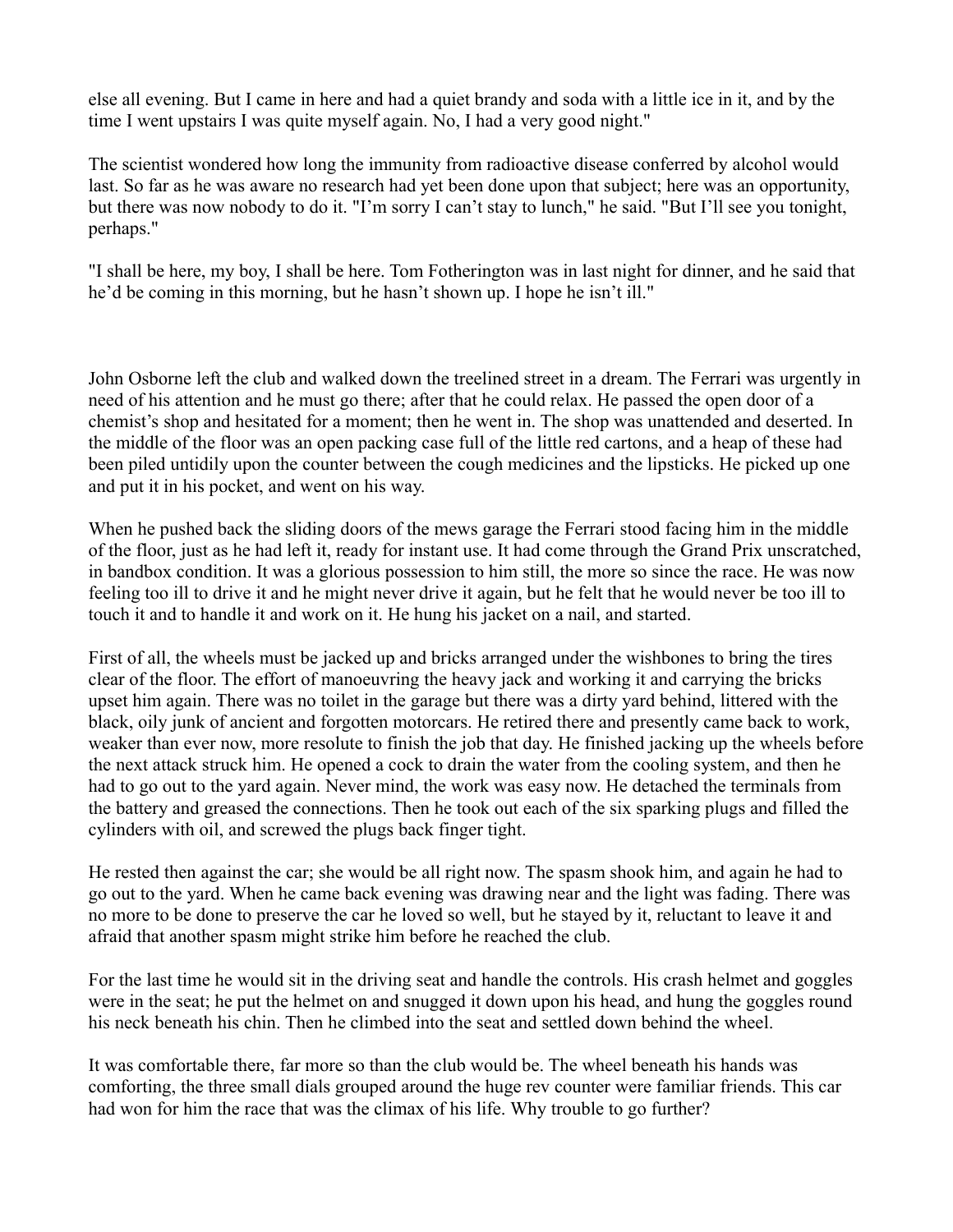He took the red carton from his pocket, took the tablets from the vial, and threw the carton on the ground. No point in going on; this was the way he'd like to have it.

He took the tablets in his mouth, and swallowed them with an effort.

Peter Holmes left the club and drove down to the hardware store in Elizabeth Street where he had bought the motor mower. It was untenanted and empty of people, but somebody had broken in a door and it had been partially looted in that anyone who wanted anything had just walked in to take it. It was dim inside, for all the electricity had been turned off at the main. The garden department was on the second floor; he climbed the stairs and found the garden seats he had remembered. He selected a fairly light one with a brightly coloured detachable cushion that he thought would please Mary and would also serve to pad the roof of his car. With great effort he dragged the seat down two flights of stairs to the pavement outside the shop, and went back for the cushion and some rope. He found a hank of clothesline on a counter. Outside he heaved the seat up on the roof of the Morris Minor and lashed it in place with many ties of rope attached to all parts of the car. Then he set off for home.

He was still ravenously hungry, and feeling very well. He had not told Mary anything of his recovery, and he did not intend to do so now; it would only upset her, confident as she now was that they were all going together. He stopped on the way home at the same cafe that he had breakfasted at, kept by a beery couple who appeared to be enjoying remarkably good health. They were serving hot roast beef for lunch; he had two platefuls of that and followed it up with a considerable portion of hot jam rolypoly. Then as an afterthought he got them to make him an enormous parcel of beef sandwiches; he could leave those in the boot of the car where Mary would not know about them, so that he could go out in the evening and have a quiet little meal unknown to her.

He got back to his little flat in the early afternoon; he left the garden seat on top of the car and went into the house. He found Mary lying on the bed, half dressed, with an eiderdown over her; the house seemed cold and damp.

He sat down on the bed beside her. "How are you feeling now?" he asked.

"Awful," she said. "Peter, I'm so worried about Jennifer. I can't get her to take anything at all, and she's messing all the time." She added some details.

He crossed the room and looked at the baby in the cot. It looked thin and weak, as Mary did herself. It seemed to him that both were very ill.

She asked, "Peter—how are you feeling yourself?"

"Not too good," he said. "I was sick twice on the way up and once on the way down. As for the other end, just been running all the time."

She laid her hand upon his arm. "You oughtn't to have gone … "

He smiled down at her. "I got you a garden seat, anyway."

Her face lightened a little. "You did? Where is it?"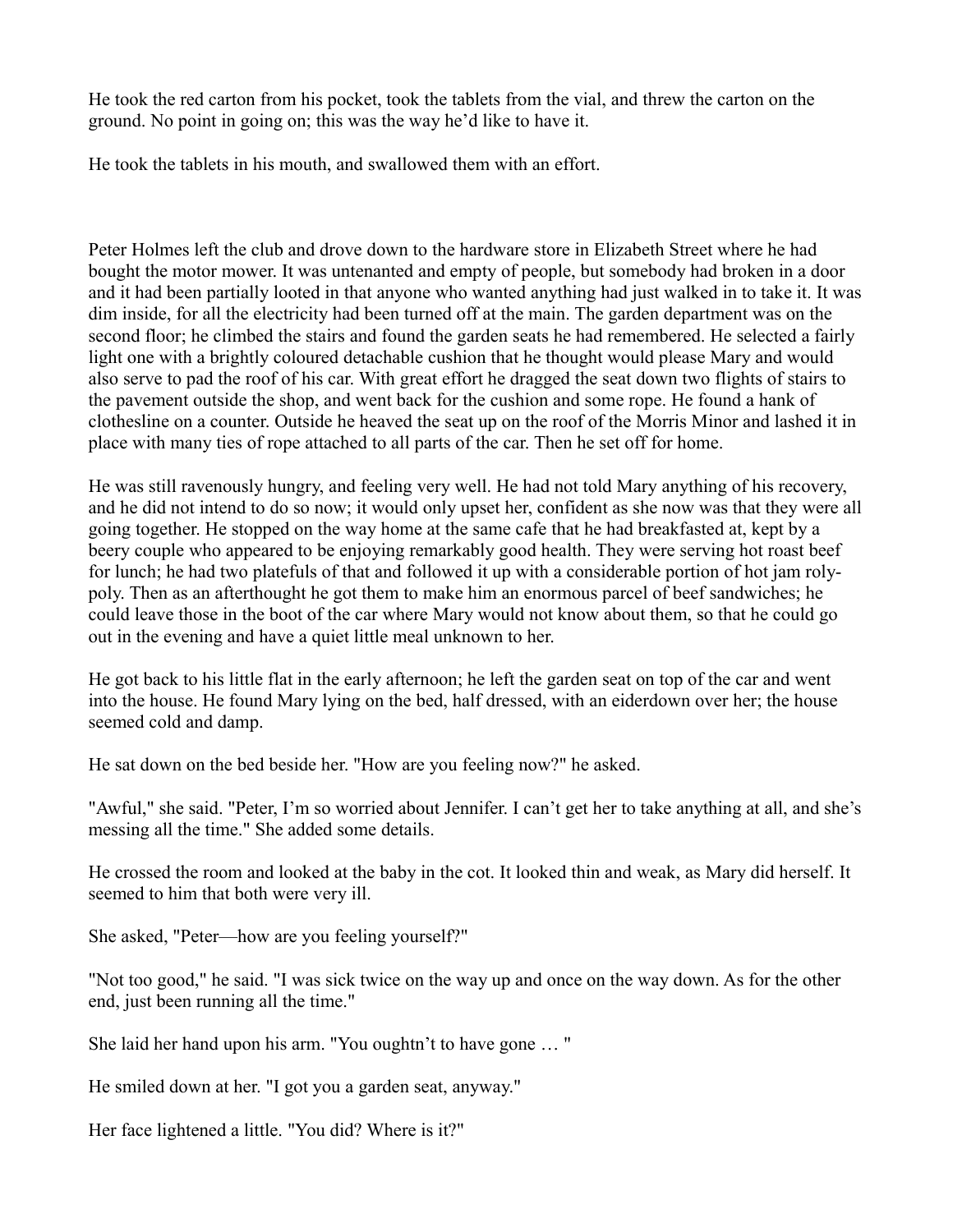"On the car," he said. "You lie down and keep warm. I'm going to light the fire and make the house cosy. After that I'll get the seat down off the car and you can see it."

"I can't lie down," she said wearily. "Jennifer needs changing."

"I'll see to that, first of all," he said. He led her gently to the bed. "Lie down and keep warm."

An hour later he had a blazing fire in their sitting room, and the garden seat was set up by the wall where she wanted it to be. She came to look at it from the French window, with the brightly coloured cushion on the seat, "It's lovely," she said. "It's exactly what we needed for that corner. It's going to be awfully nice to sit there, on a summer evening … " The winter afternoon was drawing in, and a fine rain was falling. "Peter, now that I've seen it, would you bring the cushion in and put it in the verandah? Or, better, bring it in here till it's dry. I do want to keep it nice for the summer."

He did so, and they brought the baby's cot into the warmer room. She said, "Peter, do you want anything to eat? There's plenty of milk, if you could take that."

He shook his head. "I couldn't eat a thing," he said, "How about you?"

She shook her head.

"If I mixed you a hot brandy and lemon?" he suggested. "Could you manage that?"

She thought for a moment. "I could try." She wrapped her dressing gown around her. "I'm so cold … "

The fire was roaring in the grate. "I'll go out and get some more wood," he said. "Then I'll get you a hot drink." He went out to the woodpile in the gathering darkness, and took the opportunity to open the boot of the car and eat three beef sandwiches. He came back presently to the living room with a basket of wood, and found her standing by the cot. "You've been so long," she said. "Whatever were you doing?"

"I had a bit of trouble," he told her. "Must be the meat pies again."

Her face softened. "Poor old Peter. We're all of us in trouble … " She stooped over the cot, and stroked the baby's forehead; she lay inert now, too weak apparently to cry. "Peter, I believe she's dying … "

He put his arm around her shoulder. "So am I," he said quietly, "and so are you. We've none of us got very long to go. I've got the kettle here. Let's have that drink."

He led her from the cot to the warmth of the huge fire that he had made. She sat down on the floor before it and he gave her the hot drink of brandy and water with a little lemon squeezed in it. She sat sipping it and staring into the fire, and it made her feel a little better. He mixed one for himself, and they sat in silence for a few minutes.

Presently she said, "Peter, why did all this happen to us? Was it because Russia and China started fighting each other?"

He nodded. "That's about the size of it," he said. "But there was more to it than that. America and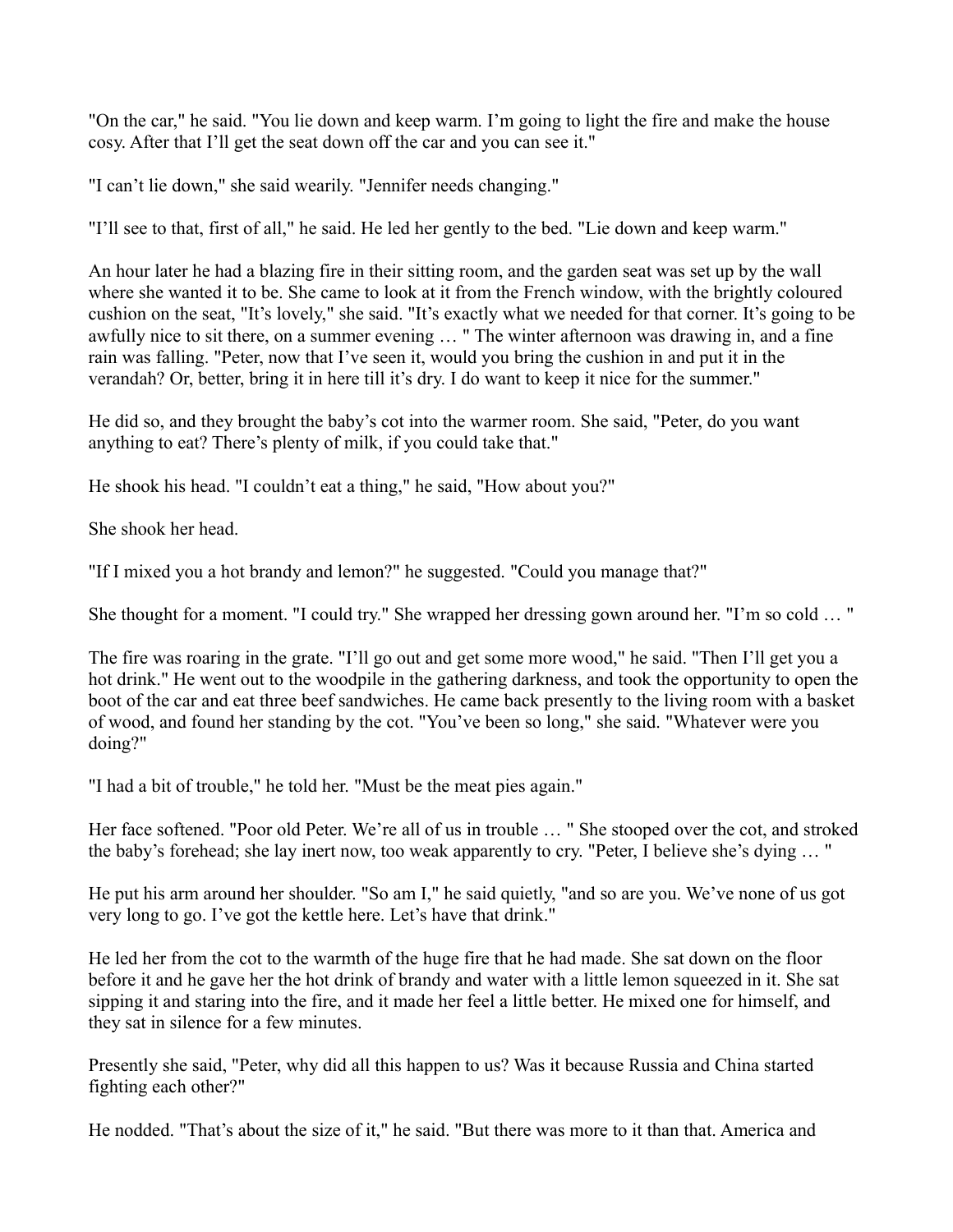England and Russia started bombing for destruction first. The whole thing started with Albania."

"But we didn't have anything to do with it at all, did we—here in Australia?"

"We gave England moral support," he told her. "I don't think we had time to give her any other kind. The whole thing was over in a month."

"Couldn't anyone have stopped it?"

"I don't know … Some kinds of silliness you just can't stop," he said. "I mean, if a couple of hundred million people all decide that their national honour requires them to drop cobalt bombs upon their neighbour, well, there's not much that you or I can do about it. The only possible hope would have been to educate them out of their silliness."

"But how could you have done that, Peter? I mean, they'd all left school."

"Newspapers," he said. "You could have done some-thing with newspapers. We didn't do it. No nation did, because we were all too silly. We liked our newspapers with pictures of beach girls and headlines about cases of indecent assault, and no government was wise enough to stop us having them that way. But something might have been done with newspapers, if we'd been wise enough"

She did not fully comprehend his reasoning. "I'm glad we haven't got newspapers now," she said. "It's been much nicer without them."A spasm shook her, and he helped her to the bathroom.

While she was in there he came back to the sitting room and stood looking at his baby. It was in a bad way, and there was nothing he could do to help it; he doubted now if it would live through the night. Mary was in a bad way, too, though not quite so bad as that. The only one of them who was healthy was himself, and that he must not show.

The thought of living on after Mary appalled him. He could not stay in the flat; in the few days that would be left to him he would have nowhere to go, nothing to do. The thought crossed his mind that if Scorpion were still in Williamstown he might go with Dwight Towers and have it at sea, the sea that had been his life's work. But why do that? He didn't want the extra time that some strange quirk of his metabolism had given to him. He wanted to stay with his family.

She called him from the bathroom, and he went to help her. He brought her back to the great fire that he had made; she was cold and trembling. He gave her another hot brandy and water, and covered her with the eiderdown around her shoulders. She sat holding the glass in both hands to still the tremors that were shaking her.

Presently she said, "Peter, how is Jennifer?"

He got up and crossed to the cot, and then came back to her. "She's quiet now," he said. "I think she's much the same."

"How are you, yourself?" she asked.

"Awful," he said. He stooped by her, and took her hand. "I think you're worse than I am," he told her for she must know that. "I think I may be a day or so behind you, but not more. Perhaps that's because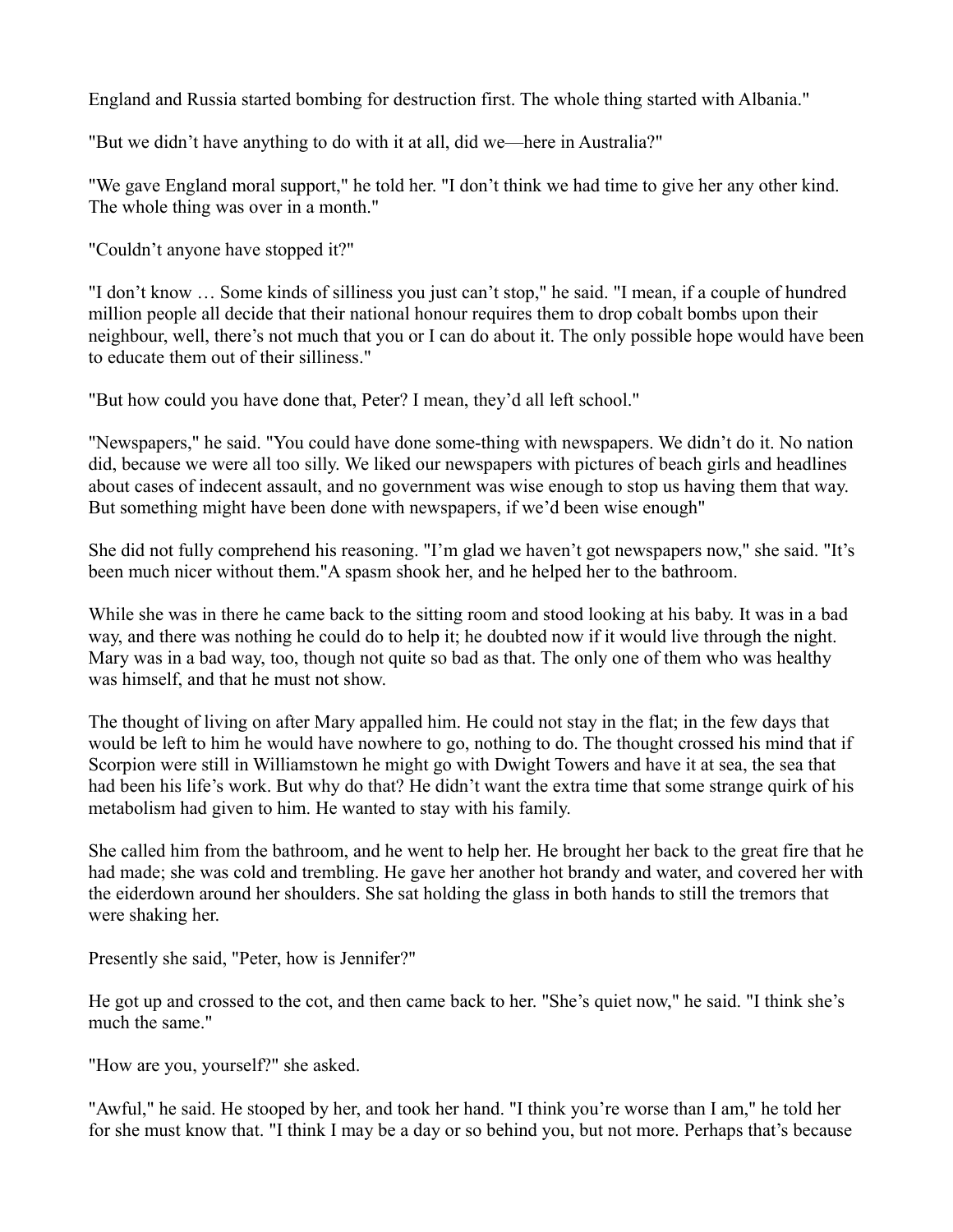I'm physically stronger."

She nodded slowly. Then she said, "There's no hope at all, is there? For any of us?"

He shook his head. "Nobody gets over this one, dear."

She said, "I don't believe I'll be able to get to the bathroom tomorrow. Peter dear, I think I'd like to have it tonight, and take Jennifer with me. Would you think that beastly?"

He kissed her. "I think it's sensible," he said. "I'll come too."

She said weakly, "You're not so ill as we are."

"I shall be tomorrow," he said. "It's no good going on."

She pressed his hand. "What do we do, Peter?"

He thought for a moment. "I'll go and fill the hot-water bags and put them in the bed," he said. "Then you put on a clean nightie and go to bed and keep warm. I'll bring Jennifer in there. Then I'll shut up the house and bring you a hot drink, and we'll have it in bed together, with the pill."

"Remember to turn off the electricity at the main," she said. "I mean, mice can chew through a cable and set the house on fire."

"I'll do that," he said.

She looked up at him with tears in her eyes. "Will you do what has to be done for Jennifer?"

He stroked her hair. "Don't worry," he said gently. "I'll do that"

He filled the hot-water bags and put them in the bed, tidying it and making it look fresh as he did so. Then he helped her into the bedroom. He went into the kitchen and put the kettle on for the last time, and while it boiled he read the directions on the three red cartons again very carefully.

He filled a thermos jug with the boiling water, and put it neatly on a tray with the two glasses, the brandy, and half a lemon, and took it into the bedroom. Then he wheeled the cot back and put it by the bedside. Mary was in bed looking clean and fresh; she sat up weakly as he wheeled the cot to her.

He said, "Shall I pick her up?" He thought that she might like to hold the baby for a little.

She shook her head. "She's too ill." She sat looking down at the child for a minute, and then lay back wearily. "I'd rather think about her like she was, when we were all well. Give her the thing, Peter, and let's get this over."

She was right, he thought; it was better to do things quickly and not agonize about them. He gave the baby the injection in the arm. Then he undressed himself and put on clean pyjamas, turned out all the lights in the flat except their bedside light, put up the fire screen in the sitting room, and lit a candle that they kept in case of a blackout of the electricity. He put that on the table by their bed and turned off the current at the main.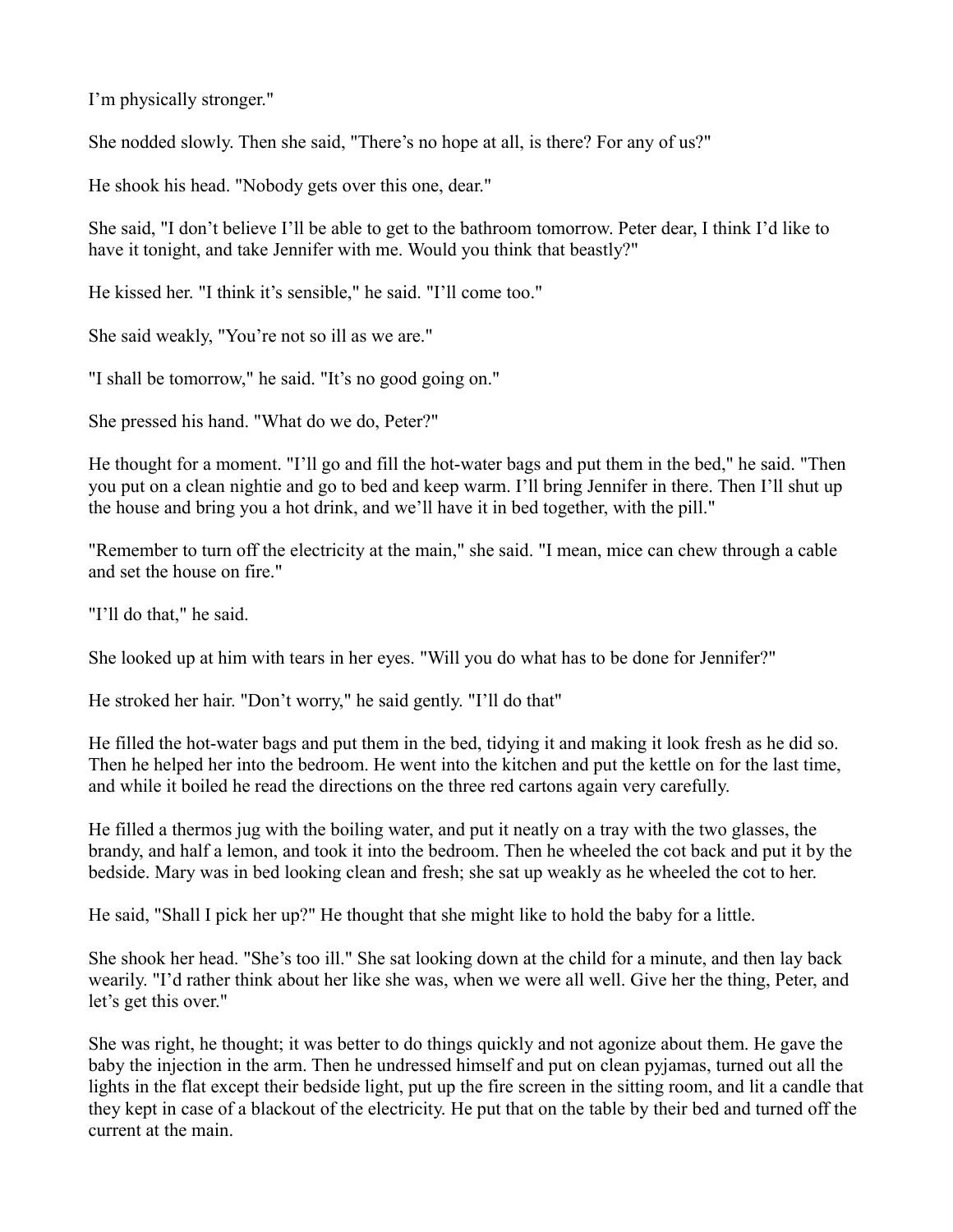He got into bed with Mary, mixed the drinks, and took the tablets out of the red cartons. "I've had a lovely time since we got married," she said quietly. "Thank you for everything, Peter."

He drew her to him and kissed her. "I've had a grand time, too," he said. "Let's end on that."

They put the tablets in their mouths, and drank.

That evening Dwight Towers rang up Moira Davidson at Harkaway. He doubted when he dialed if he would get through, or if he did, whether there would be an answer from the other end. But the automatic telephone was still functioning, and Moira answered him almost at once.

"Say," he said, "I wasn't sure I'd get an answer. How are things with you, honey?"

"Bad," she said. "I think Mummy and Daddy are just about through."

"And you?"

"I'm just about through, too, Dwight. How are you?"

"I'd say I'm much the same," he said. "I rang to say good-bye for the time being, honey. We're taking Scorpion out tomorrow morning to sink her."

"You won't be coming back?" she asked.

"No, honey. We shan't be coming back. We've just got this last job to do, and then we've finished." He paused. "I called to say thank you for the last six months," he said. "It's meant a lot to me, having you near"

"It's meant a lot to me, too," she said. "Dwight, if I can make it, may I come and see you off?"

He hesitated for a moment. "Sure," he said. "We can't wait, though. The men are pretty weak right now, and they'll be weaker by tomorrow."

"What time are you leaving?"

"We're casting off at eight o'clock," he said. "As soon as it's full daylight."

She said, "I'll be there."

He gave her messages for her father and her mother, and then rang off. She went through to their bedroom, where they were lying in their twin beds, both of them sicker than she was, and gave them the messages. She told them what she wanted to do. "I'll be back by dinnertime," she said.

Her mother said, "You must go and say good-bye to him, dear. He's been such a good friend for you. But if we're not here when you come back, you must understand."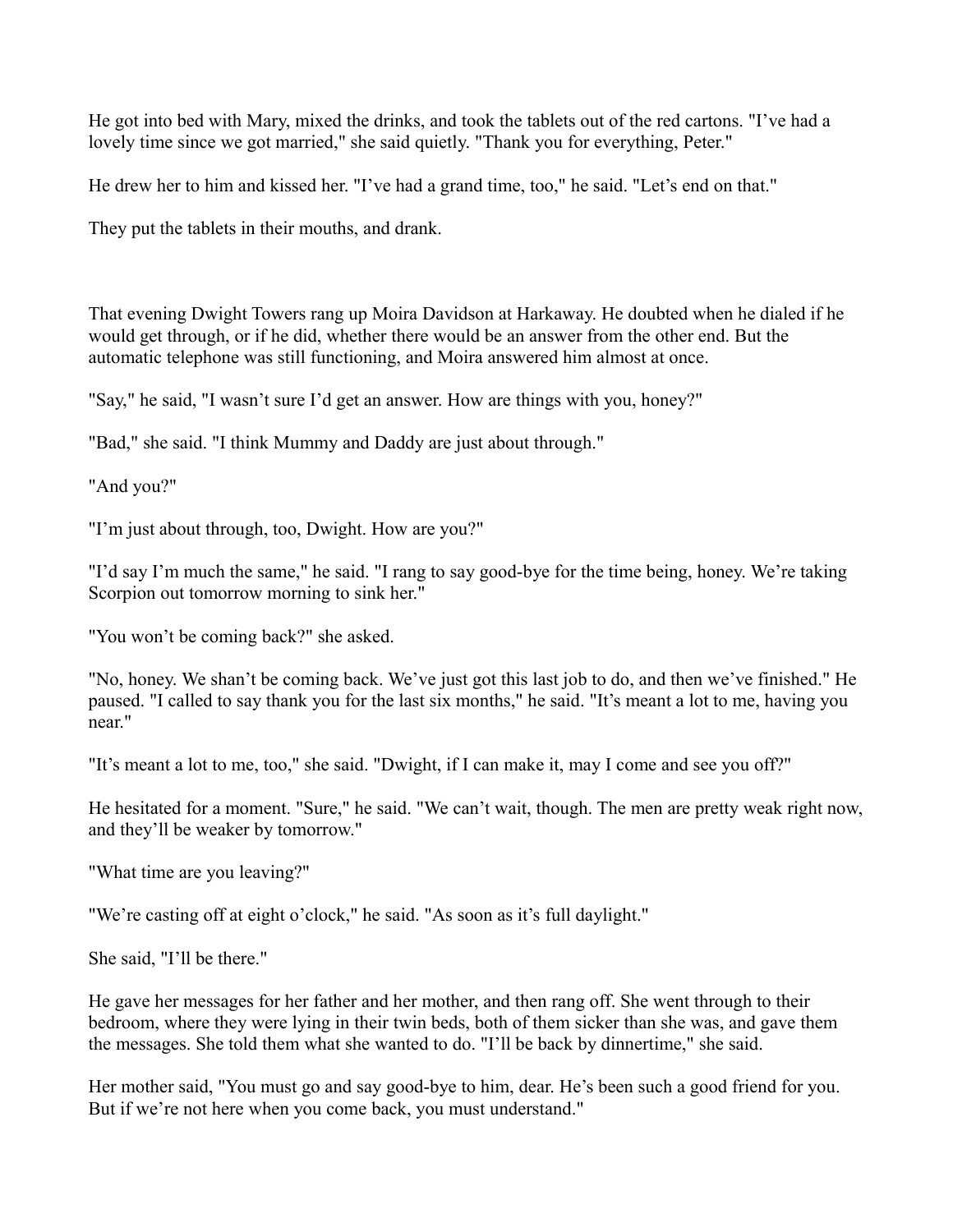She sat down on her mother's bed. "As bad as that, Mummy?"

"I'm afraid so, dear. And Daddy's worse than me today. But we've got everything we need, in case it gets too bad."

From his bed her father said weakly, "Is it raining?"

"Not at the moment, Daddy."

"Would you go out and open the stockyard gate into the lane, Moira? All the other gates are open, but they must be able to get at the hay."

"I'll do that right away, Daddy. Is there anything else I can do?"

He closed his eyes. "Give Dwight my regards. I wish he'd been able to marry you."

"So do I," she said. "But he's the kind of man who doesn't switch so easily as that."

She went out into the night and opened the gate and checked that all the other gates in the stockyard were open; the beasts were nowhere to be seen. She went back into the house and told her father what she had done; he seemed relieved. There was nothing that they wanted; she kissed them both good night and went to bed herself, setting her little alarm clock for five o'clock in case she slept.

She slept very little. In the course of the night she visited the bathroom four times, and drank half a bottle of brandy, the only thing she seemed to be able to keep down. She got up when the alarm went off and had a hot shower, which refreshed her, and dressed in the red shirt and slacks that she had worn when she had met Dwight first of all, so many months ago. She made her face up with some care and put on an overcoat. Then she opened the door of her parents' room quietly and looked in, shading the light of an electric torch between her fingers. Her father seemed to be asleep, but her mother smiled at her from the bed; they, too, had been up and down most of the night. She went in quietly and kissed her mother, and then went, closing the door softly behind her.

She took a fresh bottle of brandy from the larder and went out to the car, and started it, and drove off on the road to Melbourne. Near Oakleigh she stopped on the deserted road in the first grey light of dawn, and took a swig out of the bottle, and went on.

She drove through the deserted city and out along the drab, industrial road to Wiiliamstown. She came to the dockyard at about a quarter past seven; there was no guard at the open gates and she drove straight in to the quay, beside which lay the aircraft carrier. There was no sentry on the gangway, no officer of the day to challenge her. She walked into the ship trying to remember how she had gone when Dwight had showed her the submarine, and presently she ran into an American rating who directed her to the steel port in the ship's side from which the gangway led down to the submarine.

She stopped a man who was going down to the vessel. "If you see Captain Towers, would you ask him if he could come up and have a word with me?" she said.

"Sure, lady," he replied. "I'll tell him right away," and presently Dwight came in view, and came up the gangway to her.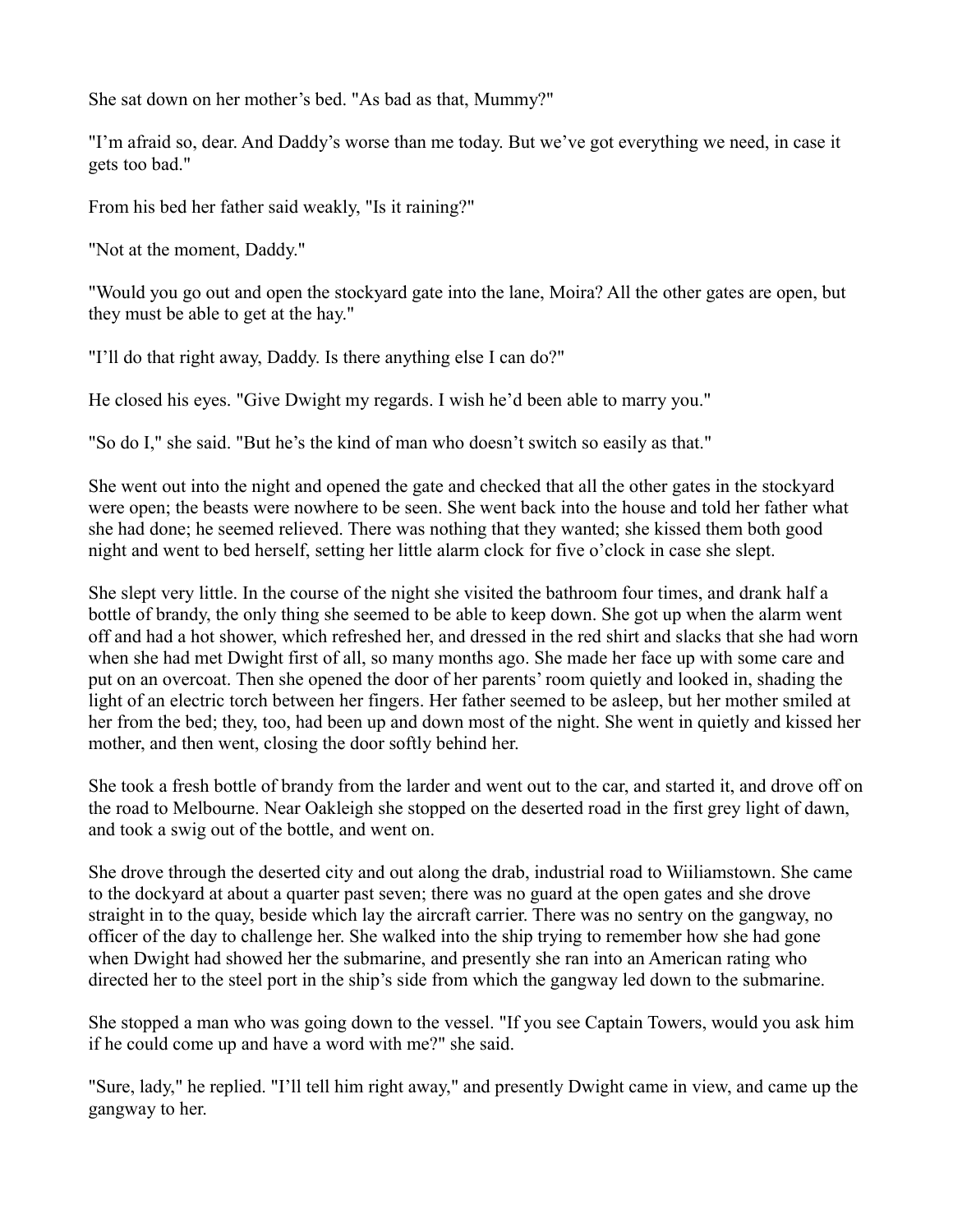He was looking very ill, she thought, as they all were. He took her hands regardless of the onlookers. "It was nice of you to come to say good-bye," he said. "How are things at home, honey?"

"Very bad," she said. "Daddy and Mummy will be finishing quite soon, and I think I shall, too. This is the end of it for all of us, today." She hesitated, and then said, "Dwight, I want to ask something."

"What's that, honey?"

"May I come with you, in the submarine?" She paused, and then she said, "I don't believe that I'll have anything at home to go back to. Daddy said I could just park the Customline in the street and leave it. He won't be using it again. May I come with you?"

He stood silent for so long that she knew the answer would be no. "I've been asked the same thing by four men this morning," he said. "I've refused them all, because Uncle Sam wouldn't like it. I've run this vessel in the navy way right through, and I'm running her that way up till the end. I can't take you, honey. We'll each have to take this on our own."

"That's all right," she said dully. She looked up at him. "You've got your presents with you?"

"Sure," he said. "I've got those, thanks to you."

"Tell Sharon about me," she said. "We've nothing to conceal."

He touched her arm. "You're wearing the same outfit that you wore first time we met."

She smiled faintly. "Keep him occupied—don't give him time to think about things, or perhaps he'll start crying. Have I done my job right, Dwight?"

"Very right indeed," he said. He took her in his arms and kissed her, and she clung to him for a minute.

Then she freed herself. "Don't let's prolong the agony," she said. "We've said everything there is to say. What time are you leaving?"

"Very soon," he said. "We'll be casting off in about five minutes."

"What time will you be sinking her?" she asked.

He thought for a moment. "Thirty miles down the bay, and then twelve miles out. Forty-two sea miles. I shan't waste any time. Say two hours and ten minutes after we cast off from here."

She nodded slowly. "I'll be thinking of you." And then she said, "Go now, Dwight. Maybe I'll see you in Connecticut one day."

He drew her near to kiss her again, but she refused him. "No—go on now." In her mind she phrased the words, "Or I'll be the one that starts crying." He nodded slowly, and said, "Thanks for everything," and then he turned and went away down the gangway to the submarine.

There were two or three women now standing at the head of the gangway with her. There were apparently no men aboard the carrier to run the gangway in. She watched as Dwight appeared on the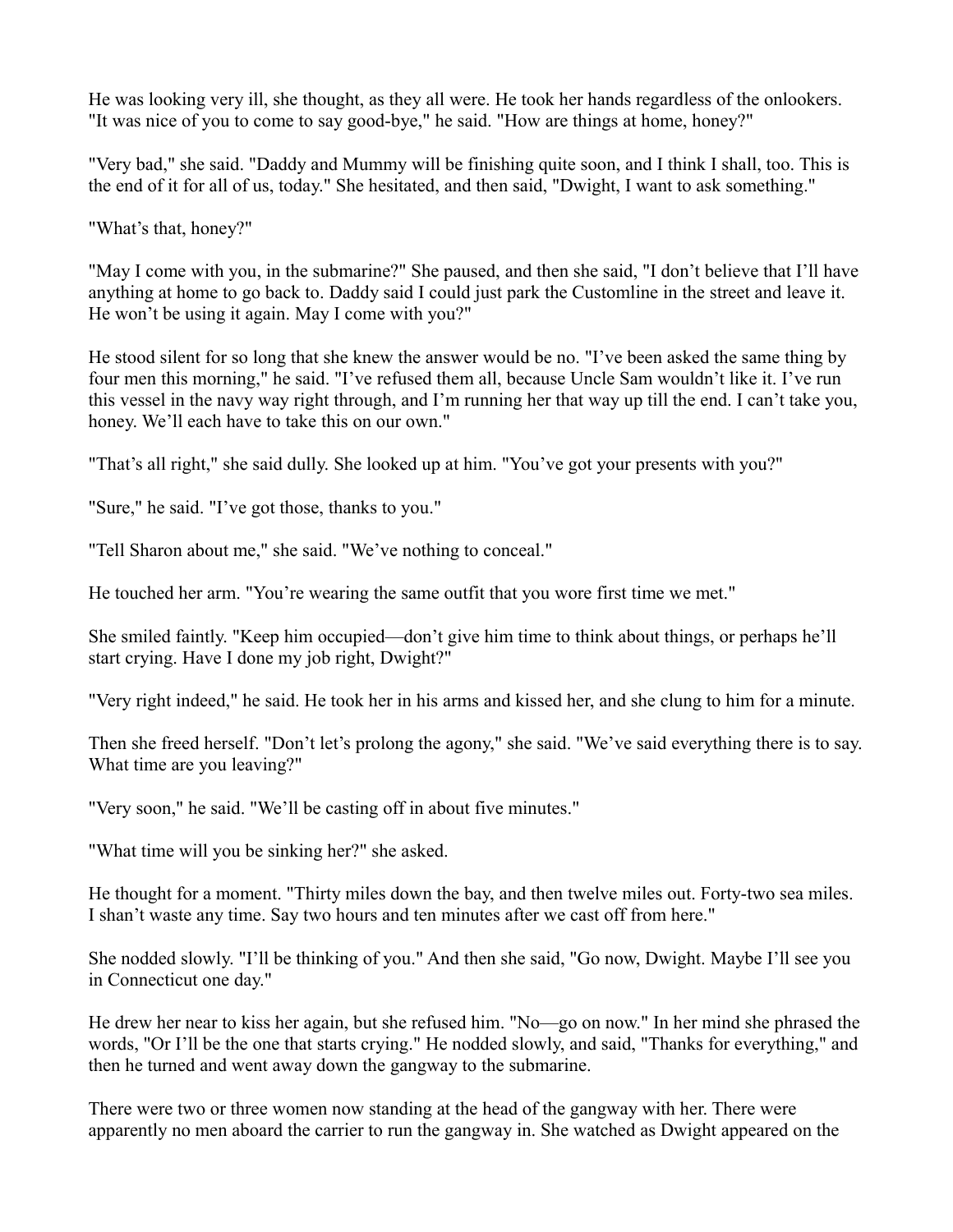bridge from the interior of the submarine and took the con, watched as the lower end of the gangway was released, as the lines were singled up. She saw the stern line and the spring cast off, watched as Dwight spoke into the voice pipe, watched the water swirl beneath her stern as the propellers ran slow ahead and the stern swung out. It began to rain a little from the grey sky. The bow line and spring were cast off and men coiled them down and slammed the steel hatch of the superstructure shut as the submarine went slow astern in a great arc away from the carrier.

Then they all vanished down below, and only Dwight with one other was left on the bridge. He lifted his hand in salutation to her, and she lifted hers to him, her eyes blurred with tears, and the low hull of the vessel swung away around Point Gellibrand and vanished in the murk.

With the other women, she turned away from the steel port. "There's nothing now to go on living for," she said.

One of the women replied, "Well, you won't have to, ducks."

She smiled faintly, and glanced at her watch. It showed three minutes past eight. At about ten minutes past ten Dwight would be going home, home to the Connecticut village that he loved so well. There was nothing now for her in her own home; if she went back to Harkaway she would find nothing there now but the cattle and sad memories. She could not go with Dwight because of naval discipline, and that she understood. Yet she could be very near him when he started home, only about twelve miles away. Then she turned up by his side with a grin on her face, perhaps he would take her with him, and she could see Helen hopping round upon the Pogo stick.

She hurried out through the dim, echoing caverns of the dead aircraft carrier, and found the gangway, and went down on to the quay to her big car. There was plenty of petrol in the tank; she had filled it up from the cans hidden behind the hay the previous day. She got into it and opened her bag; the red carton was still there. She uncorked the bottle of brandy and took a long swallow of the neat liquor; it was good, that stuff, because she hadn't had to go since she left home. Then she started the car and swung it round upon the quay, and drove out of the dockyard, and on through minor roads and suburbs till she found the highway to Geelong.

Once on the highway she trod on it, and went flying down the unobstructed road at seventy miles an hour in the direction of Geelong, a bareheaded, white-faced girl in a bright crimson costume, slightly intoxicated, driving a big car at speed. She passed Laverton with its big aerodrome, Werribee with its experimental farm, and went flying southwards down the deserted road. Somewhere before Corio a spasm shook her suddenly, so that she had to stop and retire into the bushes; she came out a quarter of an hour later, white as a sheet, and took a long drink of her brandy.

Then she went on, as fast as ever. She passed the grammar school away on the left and came to shabby, industrial Corio, and so to Geelong, dominated by its cathedral. In the great tower the bells were ringing for some service. She slowed a little to pass through the city but there was nothing on the road except deserted cars at the roadside. She only saw three people, all of them men.

Out of Geelong upon the fourteen miles of road to Barwon Heads and to the sea. As she passed the flooded common she felt her strength was leaving her, but there was now not far to go. A quarter of an hour later she swung right into the great avenue of macrocarpa that was the main street of the little town. At the end she turned left away from the golf links and the little house where so many happy hours of childhood had been spent, knowing now that she would never see it again. She turned right at